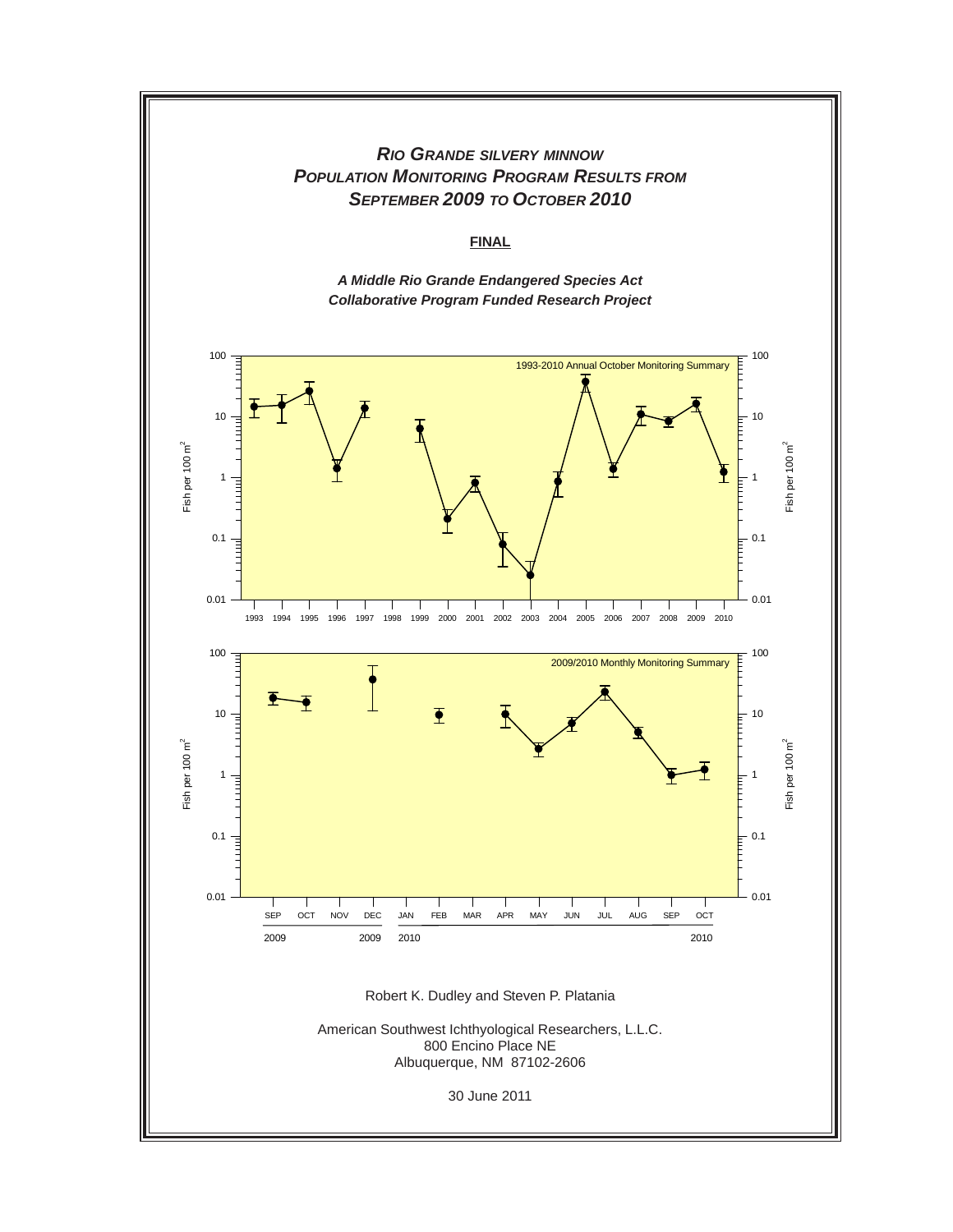# *RIO GRANDE SILVERY MINNOW POPULATION MONITORING PROGRAM RESULTS FROM SEPTEMBER 2009 TO OCTOBER 2010*

**FINAL**

Funded through the Middle Rio Grande Endangered Species Act Collaborative Program.

Prepared by:

Robert K. Dudley and Steven P. Platania American Southwest Ichthyological Researchers, L.L.C. 800 Encino Place NE Albuquerque, NM 87102-2606

under USBR contract (Number 03CR408029):

U.S. Bureau of Reclamation Upper Colorado Regional Office 125 South State Street, Room 6107 Salt Lake City, UT 84138-1102

Submitted to:

U.S. Bureau of Reclamation Albuquerque Area Office 555 Broadway, NE; Suite 100 Albuquerque, New Mexico 87102-2352

30 June 2011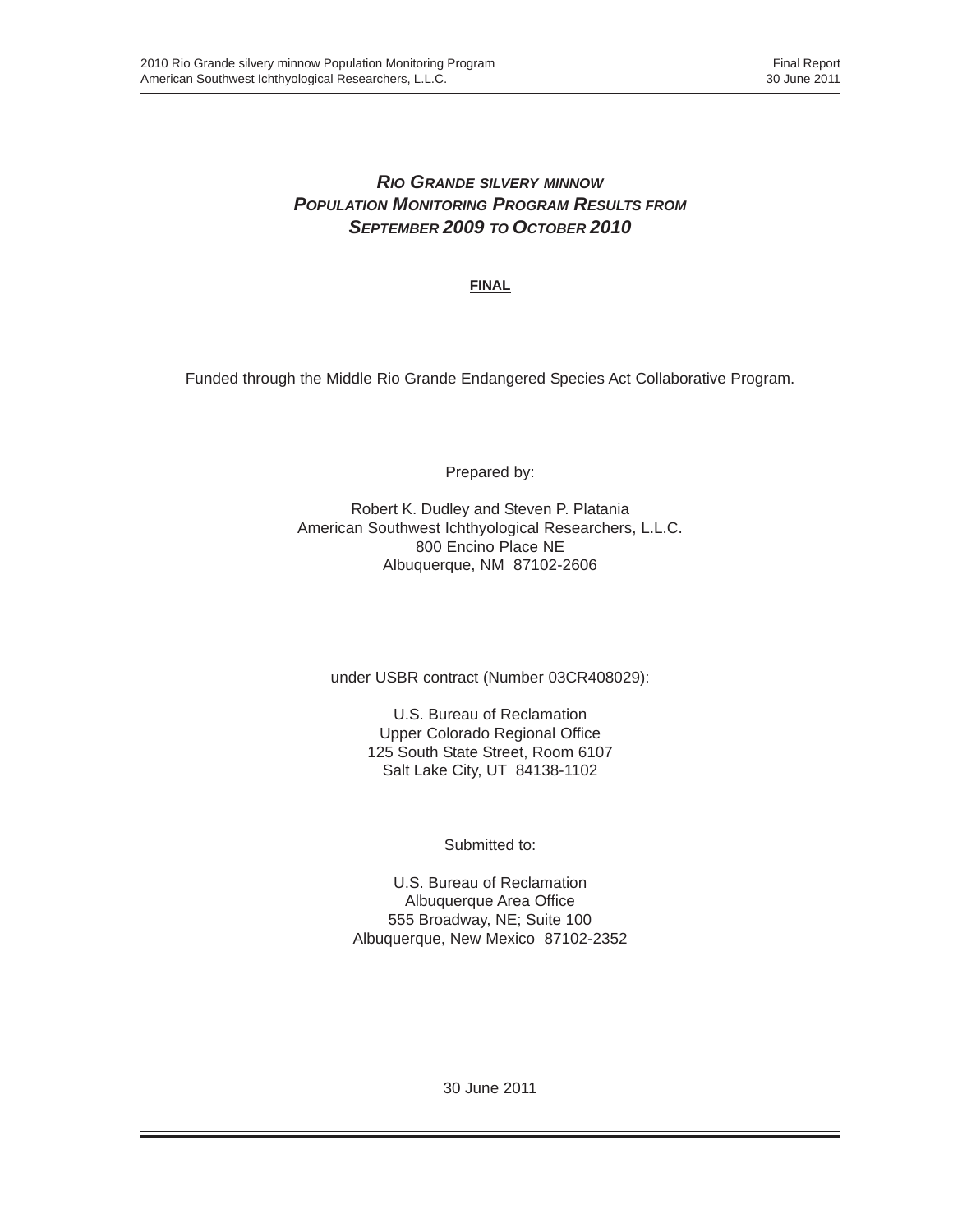Ξ

# TABLE OF CONTENTS

Ξ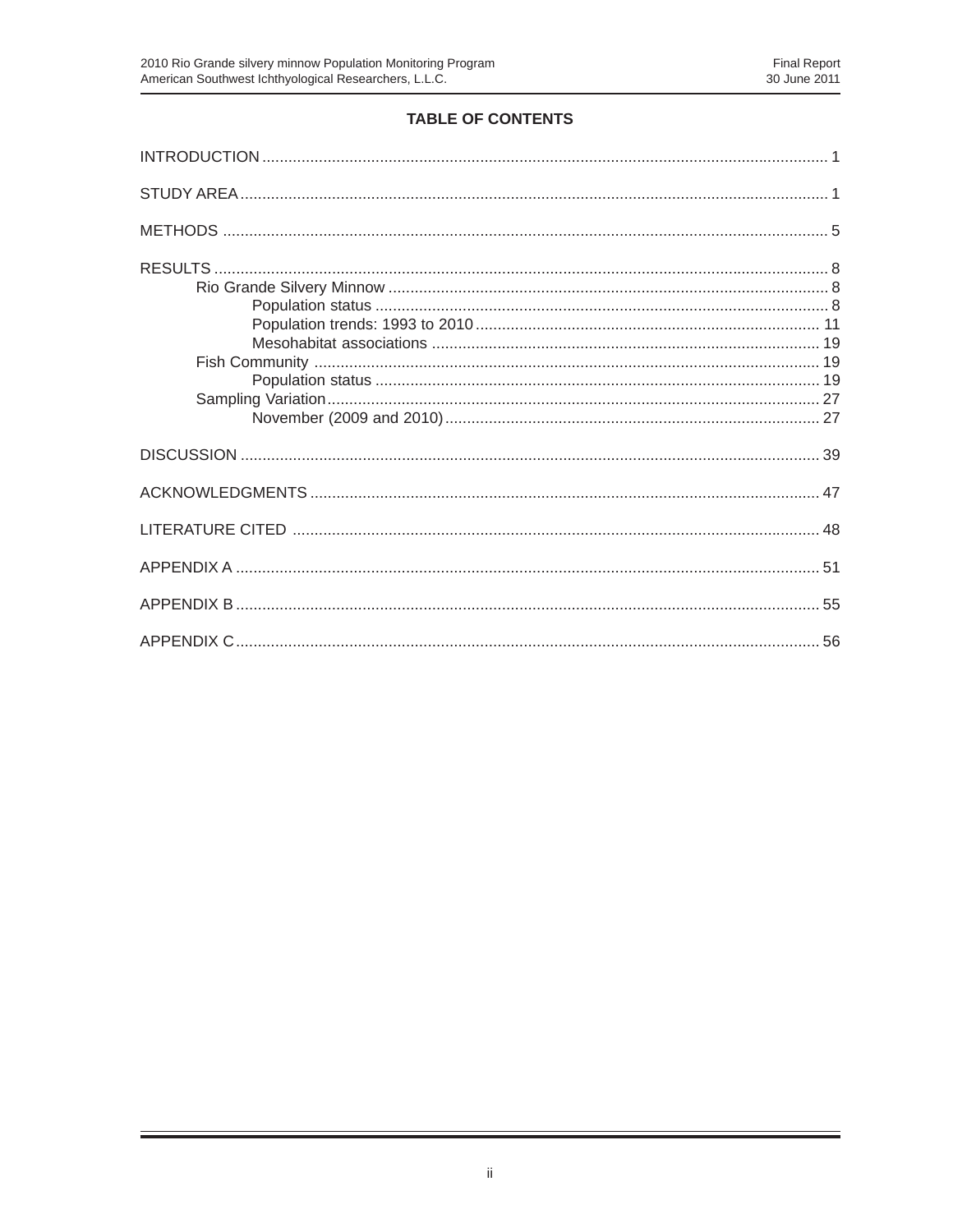### **LIST OF TABLES**

| Table 1.   | Scientific and common names and species codes of fishes collected in the Middle                                                                               |
|------------|---------------------------------------------------------------------------------------------------------------------------------------------------------------|
| Table 2.   | Summary of the monthly catch of Rio Grande silvery minnow, by site and reach,                                                                                 |
| Table 3.   | Codes used for mesohabitat type classification in the Middle Rio Grande  24                                                                                   |
| Table 4.   | Summary of the Rio Grande silvery minnow population monitoring program fish                                                                                   |
| Table 5.   | Summary of rank abundance of focal species collected in the Rio Grande during                                                                                 |
| Table 6.   | Summary of the September 2009 to October 2010 Rio Grande silvery minnow                                                                                       |
|            | <b>LIST OF FIGURES</b>                                                                                                                                        |
| Figure 1.  | Map of the study area and sampling localities for the September 2009 to October                                                                               |
| Figure 2.  | Discharge in the Rio Grande from January 2009 through December 2010 as<br>recorded at seven U.S. Geological Survey (USGS) gauge stations  4                   |
| Figure 3.  | Rio Grande silvery minnow densities (CPUE) from September 2009 to May 2010                                                                                    |
| Figure 4.  | Rio Grande silvery minnow densities (CPUE) from June to October 2010 for each                                                                                 |
| Figure 5.  | Rio Grande silvery minnow densities (CPUE) by river reach for the September                                                                                   |
| Figure 6.  | Inter-month fluctuations in densities of Rio Grande silvery minnow from September                                                                             |
| Figure 7.  | Inter-site comparison of Rio Grande silvery minnow densities (CPUE) by sampling<br>locality (20 sites) and river reach from September 2009 to October 2010 15 |
| Figure 8.  | Time sequence of quarterly Rio Grande silvery minnow densities over the past<br>decade (2001-2010) at population monitoring program collection sites  16      |
| Figure 9.  | Monthly densities of Rio Grande silvery minnow during 2009 and through October                                                                                |
| Figure 10. | Monthly densities of Rio Grande silvery minnow during 2009 and through October                                                                                |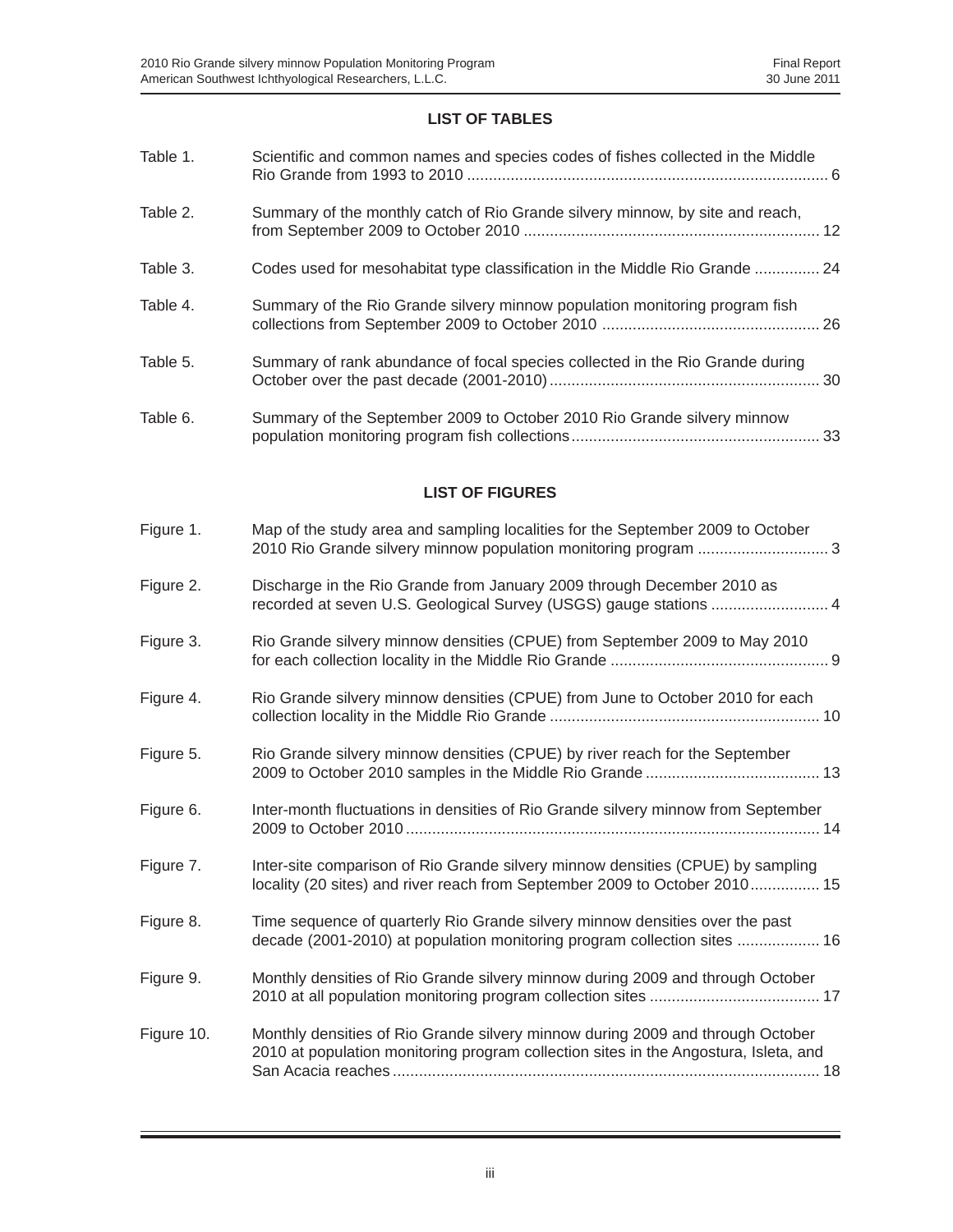Ξ

# **LIST OF FIGURES (continued)**

| Figure 11. | Rio Grande silvery minnow densities (CPUE) during October, at all sampling                                                                                                                                                                    |
|------------|-----------------------------------------------------------------------------------------------------------------------------------------------------------------------------------------------------------------------------------------------|
| Figure 12. | Regression analysis of Rio Grande silvery minnow log-transformed mean October<br>densities (1993-1997, 1999-2010) and different hydraulic variables (during May and<br>June) for USGS Gauge #08330000 (Rio Grande at Albuquerque, NM)  21     |
| Figure 13. | Regression analysis of Rio Grande silvery minnow log-transformed mean October<br>densities (1993-1997, 1999-2010) and different hydraulic variables for USGS<br>Gauge #08358400 (Rio Grande Floodway at San Marcial, NM)  22                  |
| Figure 14. | Time sequence of quarterly Rio Grande silvery minnow densities over the past<br>decade (2001-2010) at population monitoring program collection sites and mean<br>monthly discharge at USGS Gauge #08330000 (Rio Grande at Albuquerque,<br>23  |
| Figure 15. | Percent total of mesohabitats sampled and those occupied by Rio Grande silvery<br>minnow (RGM) in the Middle Rio Grande as part of population monitoring from<br>September 2009 to October 2010 for each river reach and the annual total  25 |
| Figure 16. | Relative abundance of Rio Grande silvery minnow as a percentage of the total<br>ichthyofaunal community during October, at all sampling sites, by sampling year                                                                               |
| Figure 17. | Densities (CPUE) of Rio Grande silvery minnow and the total ichthyofaunal<br>community during October, at all sampling sites, by sampling year (1993-1997,<br>29                                                                              |
| Figure 18. | Fish densities (CPUE) from September 2009 to May 2010 for each focal species                                                                                                                                                                  |
| Figure 19. | Fish densities (CPUE) from June to October 2010 for each focal species in the<br>32                                                                                                                                                           |
| Figure 20. | Fish densities (CPUE) by river reach for each focal species in the Middle Rio                                                                                                                                                                 |
| Figure 21. | Variation in density values of Rio Grande silvery minnow, for each sampling site,                                                                                                                                                             |
| Figure 22. | Variation in density values of Rio Grande silvery minnow, for each sampling site,                                                                                                                                                             |
| Figure 23. | Variation in density values of all fish species combined, for each sampling site,                                                                                                                                                             |
| Figure 24. | Variation in density values of all fish species combined, for each sampling site,                                                                                                                                                             |
| Figure 25. | Variation in density values for Rio Grande silvery minnow and for all fish species                                                                                                                                                            |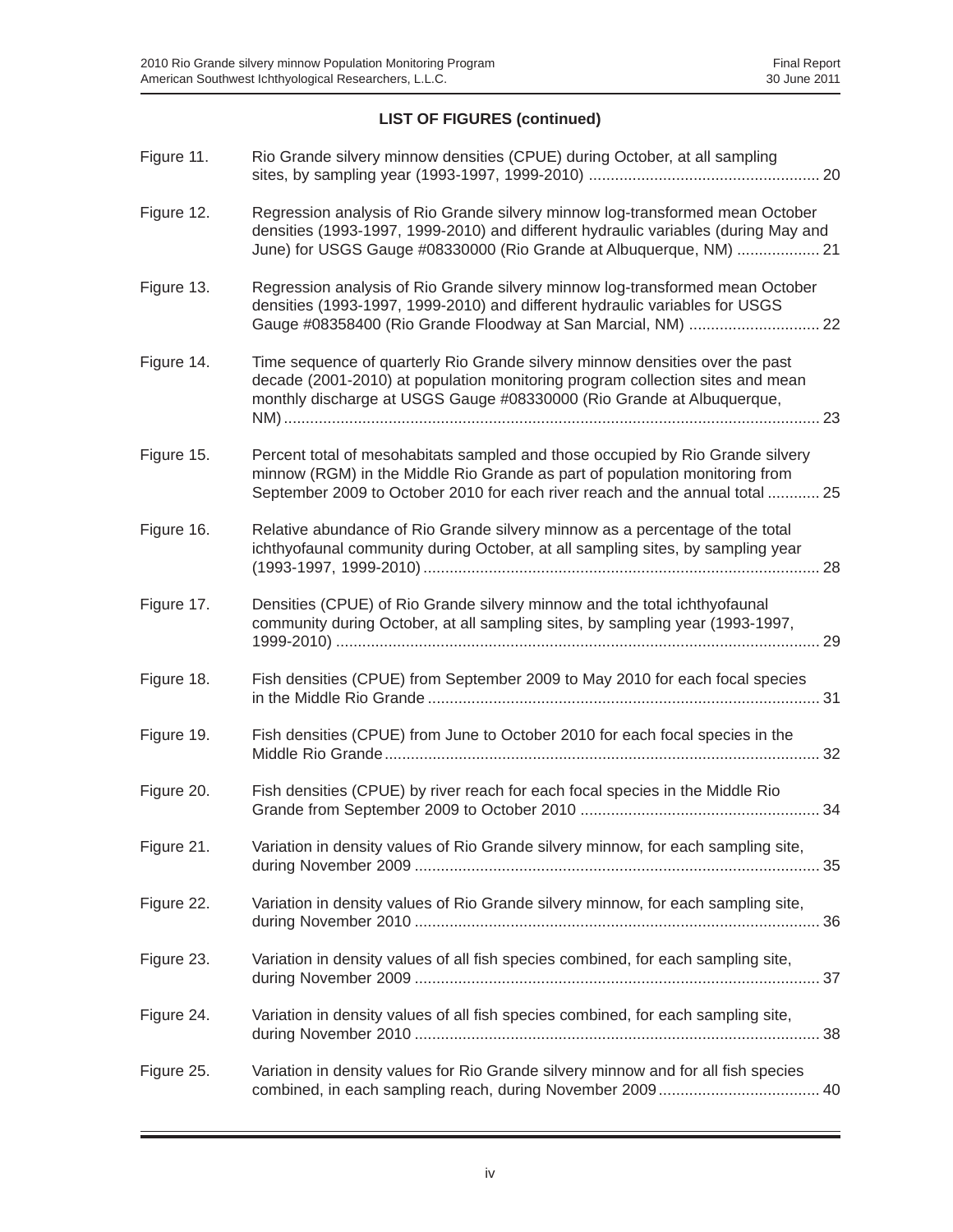| Figure 26. | Variation in density values for Rio Grande silvery minnow and for all fish species  |  |
|------------|-------------------------------------------------------------------------------------|--|
| Figure 27. | Variation in density values for each focal species, at all sampling sites combined, |  |
| Figure 28. | Variation in density values for each focal species, at all sampling sites combined, |  |

# **LIST OF TABLES (APPENDIX A)**

| Table A-1. | Collection localities for September 2009 to October 2010 population monitoring of |  |
|------------|-----------------------------------------------------------------------------------|--|
| Table B-1. | Water quality information, by sampling unit and reach, during the September 2009  |  |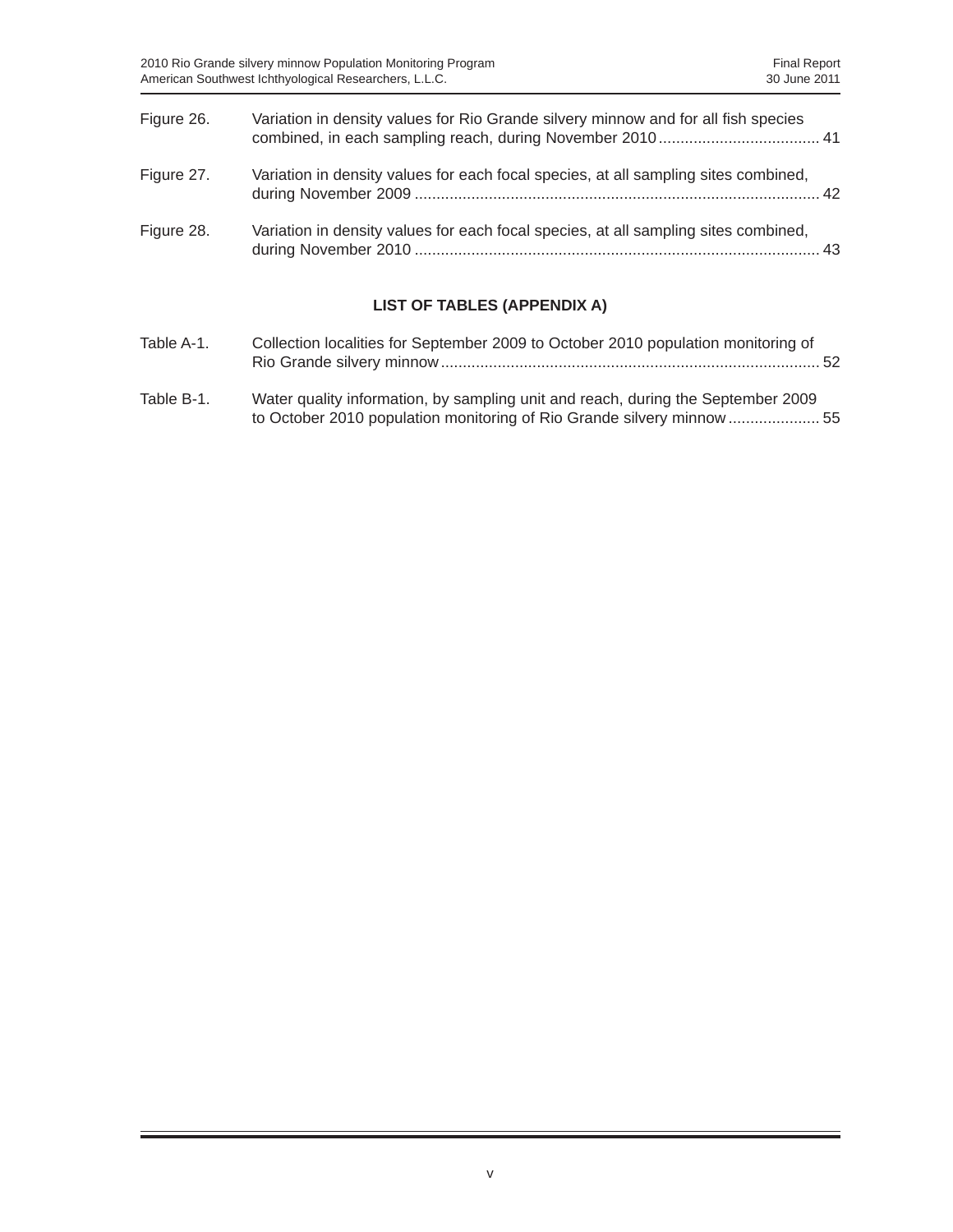### **EXECUTIVE SUMMARY**

Population data on Rio Grande silvery minnow and the associated ichthyofaunal community in the Middle Rio Grande (Rio Grande between Velarde, New Mexico and Elephant Butte Reservoir) have been gathered systematically since 1993. The primary objective of the September 2009 to October 2010 sampling activities was to monitor temporal trends in the abundance of Rio Grande silvery minnow at twenty sites throughout the Middle Rio Grande. Additional objectives included evaluating the influence of discharge patterns on population fluctuations, determining general habitat use patterns, documenting changes in relative abundance among fish species over time, and determining site-specific sampling variation. Seasonal and spatial differences in population structure and abundance of native and nonnative Middle Rio Grande fishes were also examined.

Rio Grande silvery minnow was collected in low numbers at the 20 sampling sites during October 2010 (N=137; 12,080.2 m<sup>2</sup>). This species comprised 3.5% of the total catch and was present in 63 of the 299 (21.1%) seine hauls that yielded any fish. Rio Grande silvery minnow was present at 15 of 20 localities. The October cumulative catch of Rio Grande silvery minnow was composed mostly of individuals from the San Acacia Reach with the lowest numbers in the Angostura Reach.

Rio Grande silvery minnow October densities (1993-1997, 1999-2010) were significantly different among sampling years (*df*=16, *F*=18.11, *p*=<0.0001) with the highest densities in 2005 and the lowest densities in 2003. Population monitoring efforts demonstrated that Rio Grande silvery minnow density in October was significantly lower ( $p<0.05$ ) in 2010 than in recent years (e.g., 2007, 2008, and 2009) but that it was significantly higher (*p*<0.05) than in 2002 and 2003. In October 2010, the San Acacia Reach yielded the highest density of Rio Grande silvery minnow and the lowest density of this species was observed in the Angostura Reach.

Linear regression analyses of October densities of Rio Grande silvery minnow from 1993- 1997, 1999-2010 revealed numerous significant associations (*p*<0.01) with hydraulic variables. The relationships that explained the most variation in mean density were number of days with discharge >2,000 cfs or >3,000 cfs (74% and 78%, respectively), as measured at the Albuquerque gauge. October densities of Rio Grande silvery minnow also increased significantly with delayed onset of low flows and increased mean daily discharge (as measured at the San Marcial gauge). There were also significant negative relationships between Rio Grande silvery minnow densities and number of days with discharge below a certain threshold value (i.e., <200 and <100 cfs), as measured at the San Marcial gauge.

The overall distribution of sampled mesohabitats did not differ notably among the three fragmented river reaches. The actual habitats occupied by Rio Grande silvery minnow were diverse and included all of the habitats sampled. Habitats most frequently used by Rio Grande silvery minnow (relative to those sampled) included pools, shoreline pools, and shoreline runs.

The native ichthyofauna consisted of ten species (red shiner, Rio Grande silvery minnow, fathead minnow, flathead chub, longnose dace, river carpsucker, smallmouth buffalo, blue catfish, flathead catfish, and bluegill). Red shiner was the most abundant native species collected (N=23,638), followed by Rio Grande silvery minnow (N=13,856), flathead chub (N=2,628), river carpsucker (N=685), and fathead minnow (N=653). The most abundant introduced species were western mosquitofish (N=3,726), channel catfish (N=1,703), white sucker (N=1,237), and common carp (N=450).

Rio Grande silvery minnow had declined from being the  $7<sup>th</sup>$  most common focal species in 2001 to being the least common focal species  $(10<sup>th</sup>)$  in 2002-2003. While the rank abundance of Rio Grande silvery minnow increased notably from 2003 (10<sup>th</sup>) to 2007-2009 ( $2<sup>nd</sup>$ ), it dropped precipitously in 2010 (5<sup>th</sup>). The coefficient of concordance (*W*=0.70) for focal species indicated high overall agreement in ranks (*X*<sup>2</sup>=63.1; *p*<0.001) over time (2001-2010) despite notable changes in ranks for some taxa (e.g., Rio Grande silvery minnow and river carpsucker).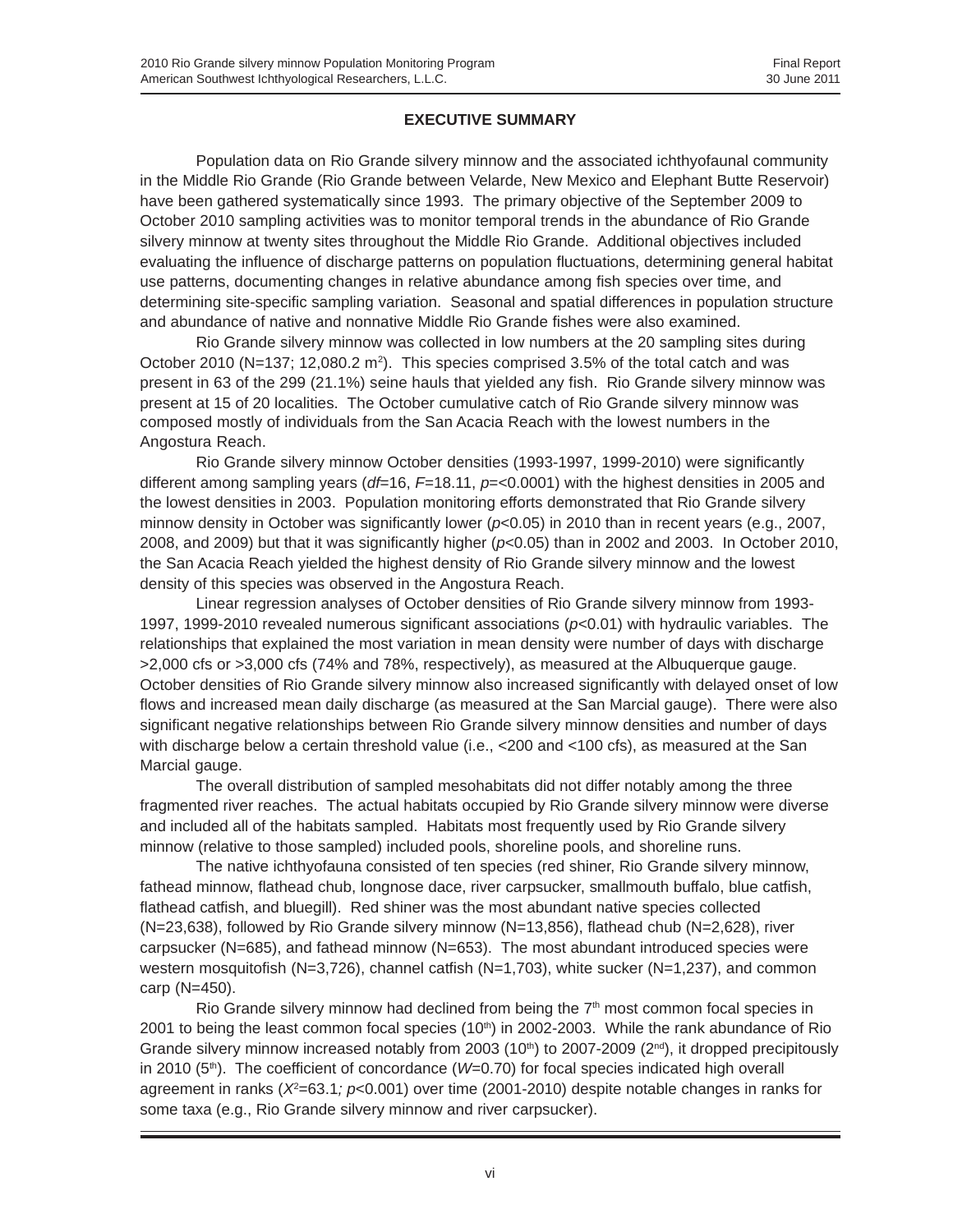Density of all species increased during spring or summer. Rio Grande silvery minnow abundance in samples peaked in July and then slowly declined until September. Common carp and fathead minnow also peaked in abundance during July. The highest densities of red shiner were recorded from May through July although the abundance of this taxon was relatively high throughout the year. An accounting of species-specific temporal abundance revealed similar trends and documented the seasonal presence of certain taxa (e.g., gizzard shad and walleye).

Besides temporal variation in the relative abundance of fish species within the community, there were also longitudinal changes in the densities of species among reaches. Flathead chub, longnose dace, and white sucker were most common in the Angostura Reach. Red shiner, common carp, Rio Grande silvery minnow, fathead minnow, river carpsucker, channel catfish, and western mosquitofish were most common in the Isleta Reach. Rio Grande silvery minnow was more common in the Isleta and San Acacia reaches as compared to the Angostura Reach.

An analysis of sampling variation for the entire study area (20 sites combined) over a four day period in November revealed that the overall estimate for this species was 0.17 in 2009 and 0.13 in 2010. Also, the exclusion of a single outlying value (e.g., one site on one day) was found to reduce sampling variation estimates to 0.07 in 2009 and to 0.03 in 2010. It appears that the Population Monitoring Program sampling protocols are adequate to achieve a relatively high degree of sampling precision, especially when considering the substantial changes in Rio Grande silvery minnow abundance among years. While the current sampling methodology appears to provide robust trend estimates of Rio Grande silvery minnow abundance over time, additional sampling variation data from future years (particularly during periods of extremely low abundance) will be required to adequately address the validity of this assumption.

The dramatic increases and decreases in the abundance of Rio Grande silvery minnow over the past two decades appear to be closely related to the timing, magnitude, and duration of flows during spring and summer. The physical conditions produced by prolonged and elevated flows result in overbank flooding of vegetated areas, formation of inundated habitats within the river channel, and creation of shoreline and island backwaters. These conditions combined with the delayed onset of low flows following spring runoff appear to help ensure the successful recruitment of Rio Grande silvery minnow by prolonging the persistence of warm and productive inundated habitats required by larval fishes to complete their early life history. However, there has been extensive abandonment of the floodplain, river channelization, and habitat degradation across large portions of the Middle Rio Grande, which likely limits the available habitat for the successful recruitment of Rio Grande silvery minnow. Further, prolonged low flows and river intermittency likely threaten all life stages in a variety of ways (e.g., desiccation, reduced resource availability, stress).

Other threats to the long-term persistence of Rio Grande silvery minnow include river fragmentation, intraspecific and interspecific competition/predation, poor water quality, and limited genetic diversity (i.e., low effective population size). In years with poor spawning/recruitment conditions, these and other issues are likely to directly and indirectly act in concert to manifest in the decline of Rio Grande silvery minnow. When developing strategies to help stabilize and enhance populations of Rio Grande silvery minnow it will be important to consider the synergistic effect of all threats rather than focusing exclusively on single factors.

Future study of the ecological interactions among fish species and their environment in the Middle Rio Grande should further elucidate the factors that control this complex aquatic ecosystem, which will be essential in providing the information required to develop successful management strategies. While recent strategies (e.g., stocking, salvage, LFCC pumping etc.) are essential to prevent short-term catastrophic population declines, a renewed focus on issues that could lead to self-sustaining populations of Rio Grande silvery minnow in the wild (e.g., natural flow regime, river connectivity, functional floodplains etc.) will assist in achieving the ultimate goal of long-term recovery.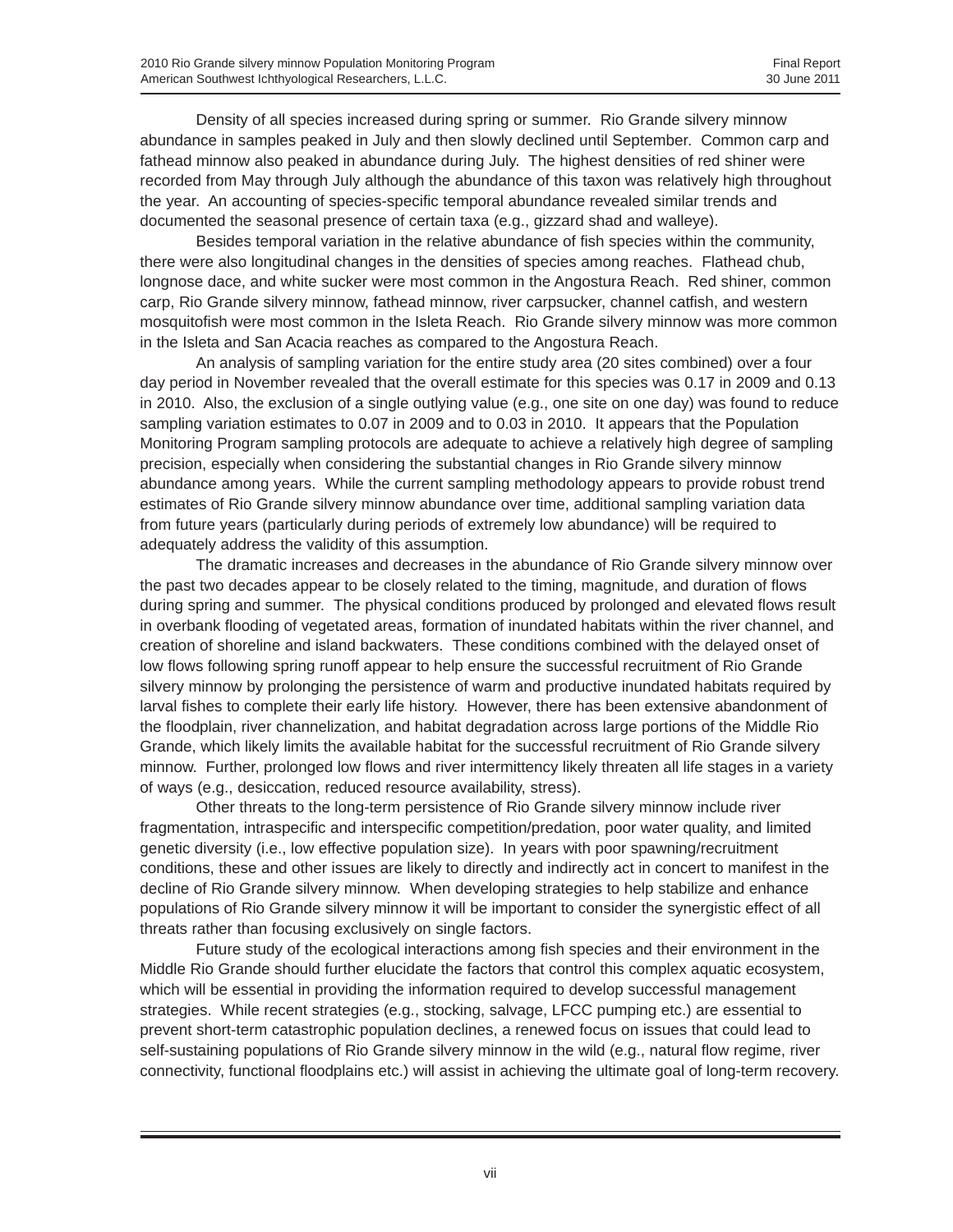#### **INTRODUCTION**

Population data on Rio Grande silvery minnow and the associated ichthyofaunal community in the Middle Rio Grande (Rio Grande between Velarde, New Mexico and Elephant Butte Reservoir) have been gathered since 1987. The first studies were conducted by Platania (1993a) from 1987- 1992 to determine spatial and temporal changes in the Middle Rio Grande ichthyofaunal community and to provide resolution of species-specific habitat use patterns. An additional purpose of those preliminary studies was to provide information on the conservation status of Rio Grande silvery minnow. Sampling efforts during 1989-1990 revealed that Rio Grande silvery minnow population numbers had declined markedly since 1987-1988 (Platania, 1993a). Based on previous samples, reduced numbers of individuals indicated a rapid decline of this species in its already reduced range. The 90-95% reduction in the range of Rio Grande silvery minnow and threats to its continued persistence in the Middle Rio Grande were central to this species being listed as endangered by the U.S. Fish and Wildlife Service (U.S. Department of Interior, 1994).

From 1992 until the present, the U.S. Bureau of Reclamation, U.S. Fish and Wildlife Service, New Mexico Department of Game and Fish, and U.S. Army Corps of Engineers have cooperated to fund numerous studies of the Middle Rio Grande ichthyofauna. Among those studies was the longterm systematic monitoring of the Middle Rio Grande fish community at numerous sites between Angostura Diversion Dam and Elephant Butte Reservoir (initiated in 1993). Population monitoring efforts have documented wide fluctuations (i.e., order of magnitude increases and decreases) in the abundance of Rio Grande silvery minnow over the past two decades. The abundance of this species has generally decreased during years with low spring discharge combined with prolonged summer low-flow/drying conditions, but has generally increased following years with extended high spring flows and minimal summer low-flow/drying conditions (Dudley and Platania, 2009). While Rio Grande silvery minnow was the focus of monitoring efforts and subsequent hypothesis testing, research activities also provided information about the associated Middle Rio Grande fish community.

The primary objective of the September 2009 to October 2010 sampling activities was to monitor temporal trends in the abundance of Rio Grande silvery minnow at numerous sites throughout the Middle Rio Grande. Additional objectives included evaluating the influence of discharge patterns on population fluctuations, determining general habitat use patterns, documenting changes in relative abundance among fish species over time, and determining site-specific sampling variation. Seasonal and spatial differences in population structure and abundance of native and nonnative Middle Rio Grande fishes were also examined. This study should aid natural resource managers in obtaining a more thorough understanding of the factors that influence the conservation status and population dynamics of Rio Grande silvery minnow, both of which are important components for the recovery of this species.

#### **STUDY AREA**

The headwaters of the Rio Grande are located in the San Juan Mountains of southern Colorado. The mainstem Rio Grande flows 750 km through New Mexico, draining an area of about 68,104 km<sup>2</sup> (excluding closed basins). The Rio Chama is the only major perennial tributary of the Rio Grande in New Mexico and confluences with it near the city of Española. Snowmelt from southern Colorado and northern New Mexico yields the majority of water for the Rio Grande, but transmontane diversions from the San Juan River (Colorado River Basin) supplement flow by providing water in route to downstream agricultural users and municipalities. The highest flow in the Rio Grande generally occurs shortly after spring snowmelt, while the lowest flow usually occurs in late summer and early autumn prior to the cessation of irrigation season (October 31). Summer thunderstorms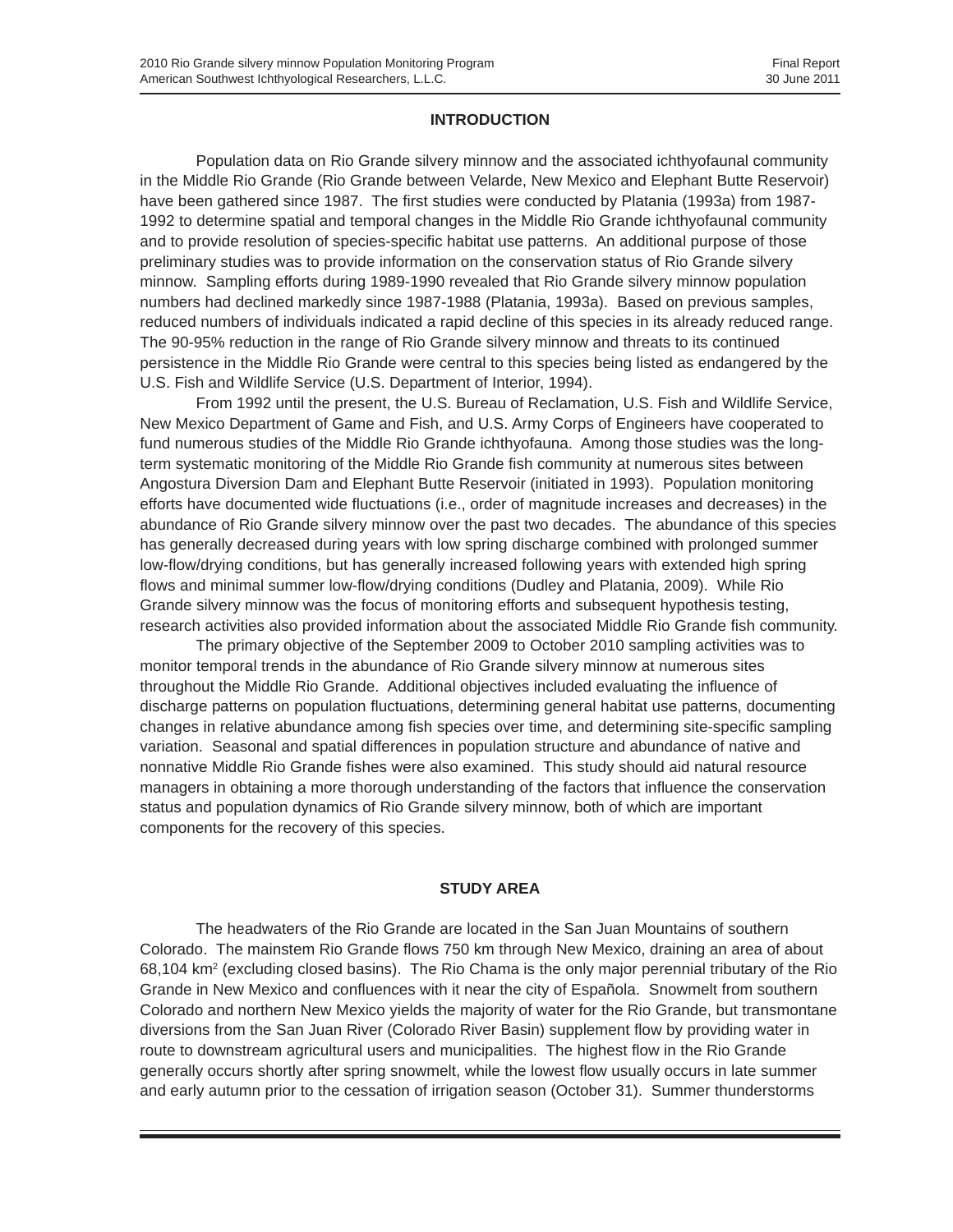periodically augment low flow in discrete reaches, but do not ensure that the river channel will remain wetted. Precipitation in the region is low, averaging <25 cm/year (Gold and Denis, 1985).

Several large dams on the Rios Chama and Grande and numerous smaller irrigation diversion dams regulate flow in the Middle Rio Grande. A complex system of ditches, drains, and conveyance channels provides water for extensive irrigated agriculture in the Rio Grande Valley. Cochiti Dam is the primary flood control structure that regulates discharge in the mainstem Middle Rio Grande. The Middle Rio Grande has been greatly modified over the last 50 years; this has led to degradation, armoring, and narrowing of the river channel and abandonment of the floodplain in various portions of the overall reach (Lagasse, 1980; Massong et al., 2006).

The Middle Rio Grande is defined as the reach between Velarde, New Mexico and Elephant Butte Reservoir. The study area (Figure 1) is a portion of the Middle Rio Grande, from Angostura Diversion Dam to the inflow of Elephant Butte Reservoir, that encompasses most of the current range of Rio Grande silvery minnow (i.e., below Cochiti Dam [although additional study is required to determine if Rio Grande silvery minnow still persist upstream of Angostura Diversion Dam] to the inflow of Elephant Butte Reservoir). The Cochiti Reach of the Rio Grande (between Cochiti Dam and Angostura Diversion Dam) passes first through Cochiti Pueblo, then Santo Domingo Pueblo, and finally San Felipe Pueblo. Access is currently restricted or unreliable in the Cochiti Reach, precluding long-term fish monitoring in this area. The last comprehensive ichthyofaunal surveys of the Rio Grande in the Cochiti Reach documented the presence, at low abundance, of Rio Grande silvery minnow on Santo Domingo and San Felipe pueblos (Platania, 1995). Rio Grande silvery minnow was not found within the boundaries of Cochiti Pueblo during similar surveys (Platania, 1993b).

Sampling localities were located from Angostura Diversion Dam to just upstream of Elephant Butte Reservoir. Most of the sampling localities were selected from a list of nearly 100 Middle Rio Grande sites, which were sampled from 1987 to 1992 (Platania, 1993a); these localities have been sampled consistently since 1993. Site locations were chosen based on spatial distribution, site accessibility, relative permanence of flow (or deep pools during drought), and the presence of adequate instream habitat. While most sites have been consistently monitored over time, several localities have been added (e.g., to increase the spatial coverage within and among reaches) or removed (e.g., loss of consistent land access) over the past decade.

Reach names were derived from the diversion structure at the upper portion of the reach. The Angostura Reach (Angostura Diversion Dam to Isleta Diversion Dam) had five sampling sites and the Isleta Reach (Isleta Diversion Dam to San Acacia Diversion Dam) had six sampling sites. There were nine sampling sites in the San Acacia Reach (San Acacia Diversion Dam to inflow of Elephant Butte Reservoir). The 20 sampling sites in the Middle Rio Grande (Appendix A, Table A-1) overlap the current documented range of Rio Grande silvery minnow.

Diel and seasonal discharge varied greatly during 2009 and 2010, especially in southern reaches of the Middle Rio Grande (Figure 2). There was a general trend of lower flow at downstream locations (e.g., U.S. Geological Survey (USGS) San Acacia Gauge [#08354900] and USGS San Marcial Gauge [#08358400]) compared to upstream locations (e.g., USGS Albuquerque Gauge [#08330000]). Mean annual discharge in the southern reaches was lower in 2010 as compared to 2009. From April 2010 until June 2010, flows were elevated and variable. Flow conditions in 2009 and 2010 included periodic intervals of very low discharge from July through October. Summer rains contributed periodic flow to the river in 2009 and 2010 with the exception of occasional pulses. As compared with the historical spring runoff (based on mean daily discharge values from 1973 [Cochiti Dam operational] to 2010), the timing of this event was early in both 2009 and 2010, the flow magnitude was relatively high in both years (especially in 2009), and the duration was truncated (especially in 2010). Summer flows in both 2009 and 2010 were relatively low over an extended period (especially in 2010) as compared with the historical flows (based on mean daily discharge values from 1973 [Cochiti Dam operational] to 2010).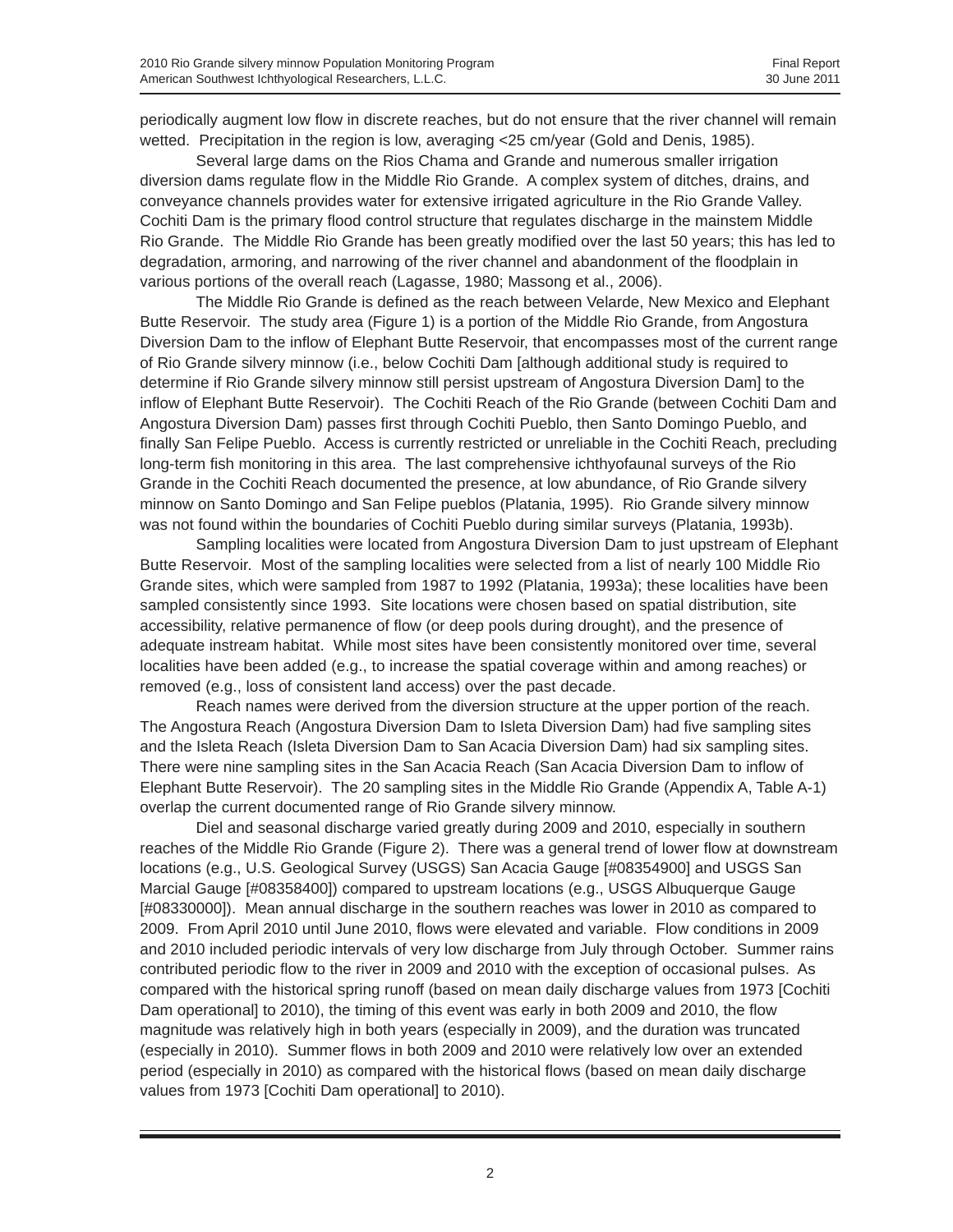

Figure 1. Map of the study area and sampling localities (numbered) for the September 2009 to October 2010 Rio Grande silvery minnow population monitoring program. Sampling locality information is provided in Appendix A (Table A-1).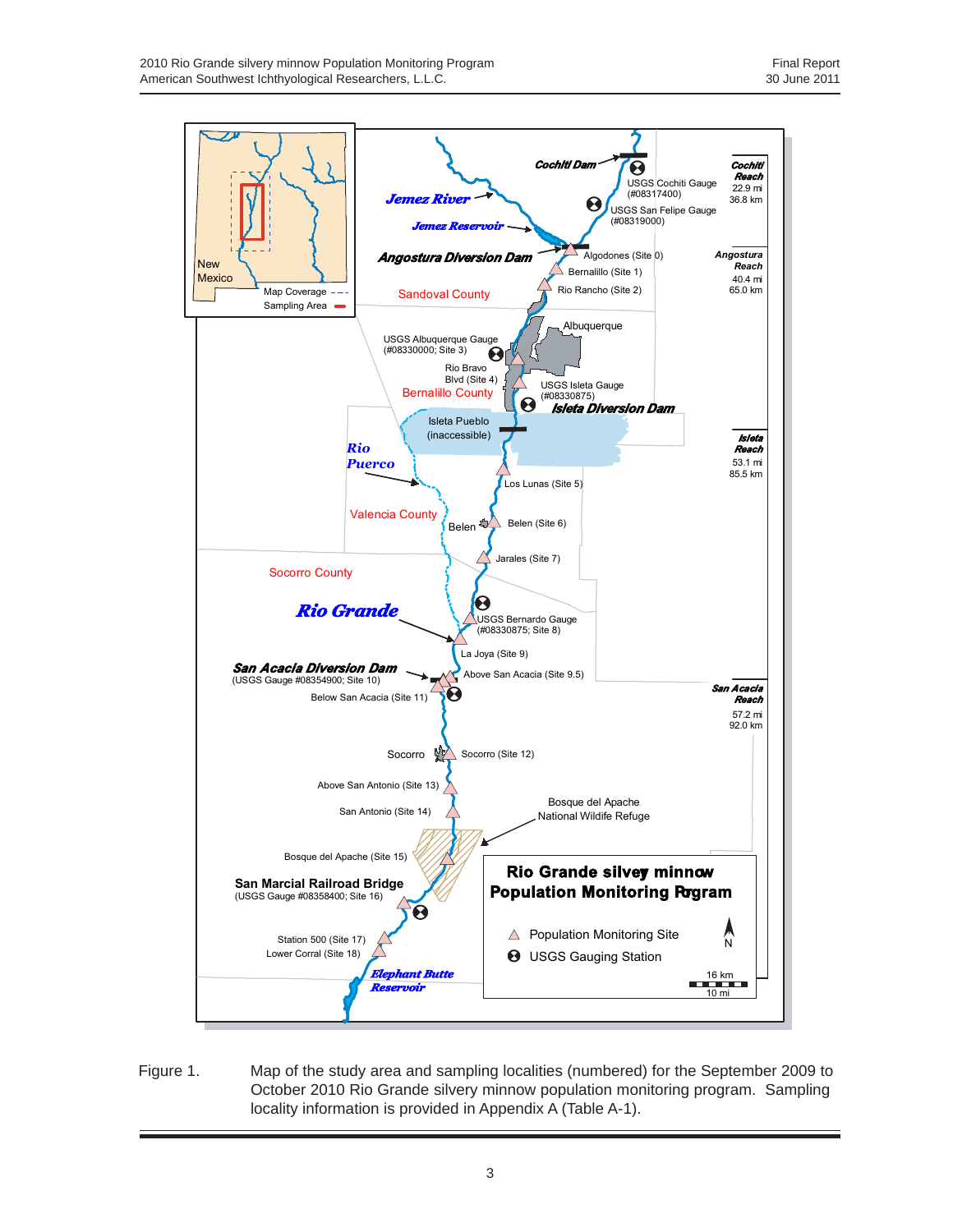

Figure 2. Discharge in the Rio Grande from January 2009 through December 2010 as recorded at seven U. S. Geological Survey (USGS) gauge stations. Solid gray lines are historical mean daily discharge values (from 1973 [Cochiti Dam operational] through 2010) from the upper, middle, and lower portions of the study area. Discharge data are provisional and subject to change.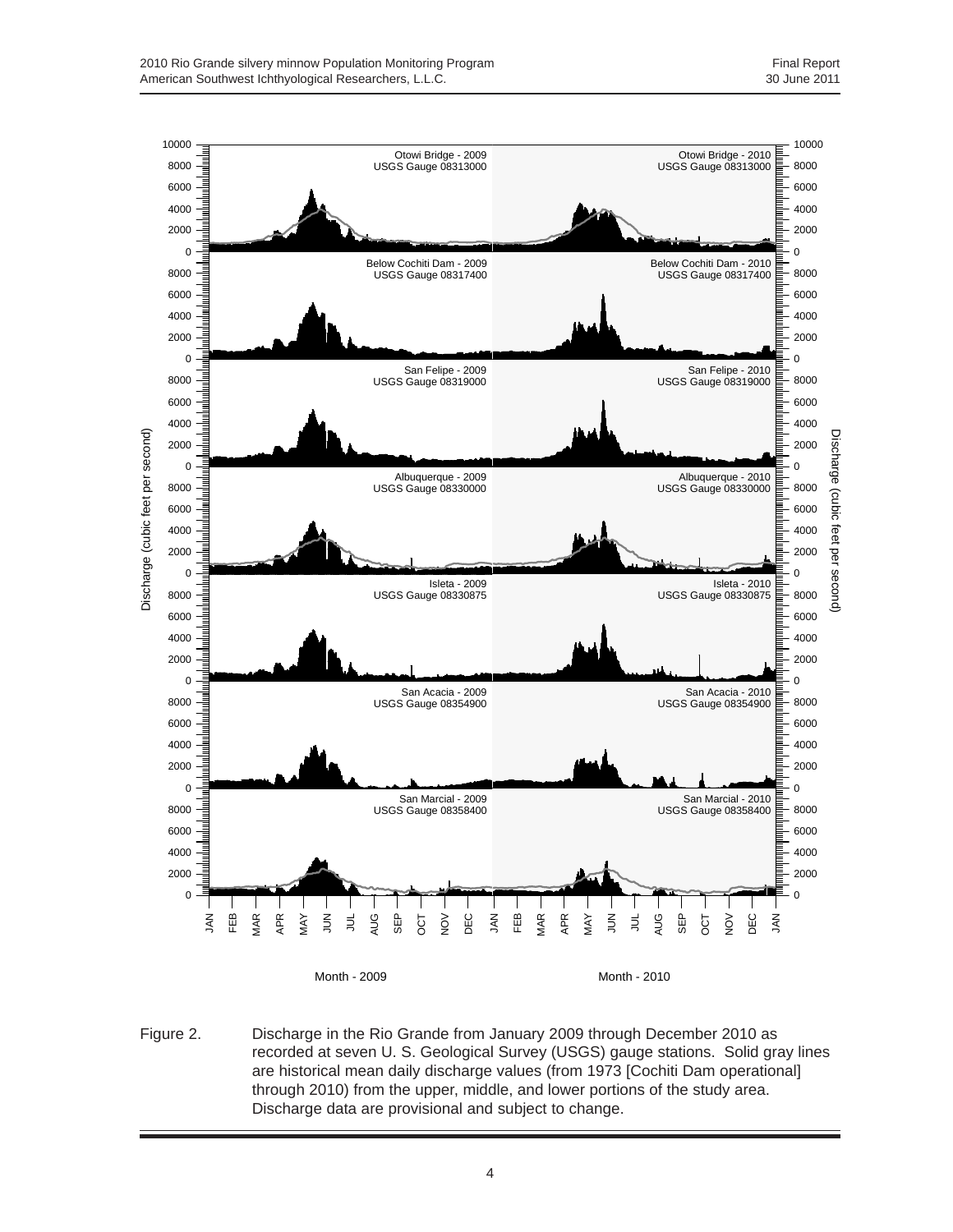#### **METHODS**

This investigation was structured to monitor the population of Rio Grande silvery minnow and the associated fish community in the study area over time. Monthly sampling efforts allowed for determination of general spatial and temporal changes in population structure and species abundance. Sampling was conducted at 20 sites in September 2009, October 2009, December 2009, February 2010, and monthly from April 2010 to October 2010. Additional intensive sampling was conducted during November (2009 and 2010) for characterizing sampling variation at each of the 20 sites. For the intensive sampling effort, sites were sampled once per day, using regular population monitoring sampling protocols, for four days (N=80 samples). Samples were taken at the same or similar mesohabitat locations on subsequent days.

Fish were collected by rapidly drawing a two-person 3.1 m x 1.8 m small mesh (ca. 5 mm) seine through 18 (April to October) to 20 (December and February) discrete mesohabitats (usually <15 m). Runs, pools, and shoreline pools were sampled four times at each site (when available); backwaters and riffles were sampled two times (when available); any remaining samples (to obtain a total of 18 to 20) were taken in shoreline runs. From April to October, a 1.0 m x 1.0 m fine mesh (ca. 1.5 mm) seine was used to selectively sample shallow low velocity habitats for larval fish (two samples). Mesohabitats with similar conditions (i.e., not exceeding reasonable depths/velocities for efficient seining) were sampled to ensure relatively static capture efficiencies regardless of flow. Density or catch-per-unit-effort (CPUE) was calculated for each species and each collection as the number of individuals collected per 100  $m^2$  (surface area) of water sampled (CPUE=  $\#/100$  m<sup>2</sup>). Effort was calculated by multiplying the seine width during sampling (regular=2.5 m, larval=0.25 m) by the length of the seine haul. Samples obtained from isolated pools were not included in data analyses as densities in these confined habitats were artificially elevated. Prior to release, all Rio Grande silvery minnow collected were examined for Visible Implant Elastomer (VIE) tags (=stocked fish), identified to age-class (based on standard length and past length-frequency histograms during the same time of year [unpubl. data, U.S. Fish and Wildlife Service, 2010]), and measured (standard length range). Selected water quality parameters (temperature, conductivity, specific conductance, pH, salinity, and dissolved oxygen) were obtained at each sampling site (see Appendix B) as well as digital photographs of physical river conditions. Scientific names and common names (phylogenetic order) of fishes in this report follow Nelson et al. (2004; Table 1).

For parametric data analysis, fish CPUE data from all samples were log-transformed (*X'* = ln(*X*+1)) based on low observed values and temporal heterogeneity of variance (Zar, 2010). Singlefactor analysis of variance, with Tukey-Kramer HSD multiple comparison tests (Zar, 2010), was used to evaluate differences in mean catch rates of Rio Grande silvery minnow among years. Kendall's W (Zar, 2010) was used to test for the degree of concordance among the annual rank abundance of species (including Rio Grande silvery minnow) over time. Linear regression modeling was used to determine the strength of the relationships among autumnal Rio Grande silvery minnow densities (1993-1997, 1999-2010) and hydraulic variables (e.g., peak discharge and days > or < a threshold discharge value). Maximum discharge and days exceeding threshold discharge values in 1,000 cfs increments (days>1,000, 2,000, 3,000, 4,000, and 5,000 cubic feet per second, cfs) represented the general range of spring runoff conditions (May-June). The onset of lower flows (<200 cfs), mean daily discharge, and the lower threshold discharge values (e.g., days<200 and <100 cfs) represented the general characteristics of low flow conditions during irrigation season (March through October). A negative or positive trend in population abundance was defined as occurring when the slope of the regression was significantly different (*p*<0.05) from zero.

Site-specific sampling variation was evaluated using coefficient of variation values generated from multi-day sampling efforts at each of the 20 sites. The coefficient of variation (*CV*=ratio of the standard error to the mean, Pollack et al., 1990) was calculated for the four day sampling period. Values of *CV* were calculated for sites, reaches, and the study area.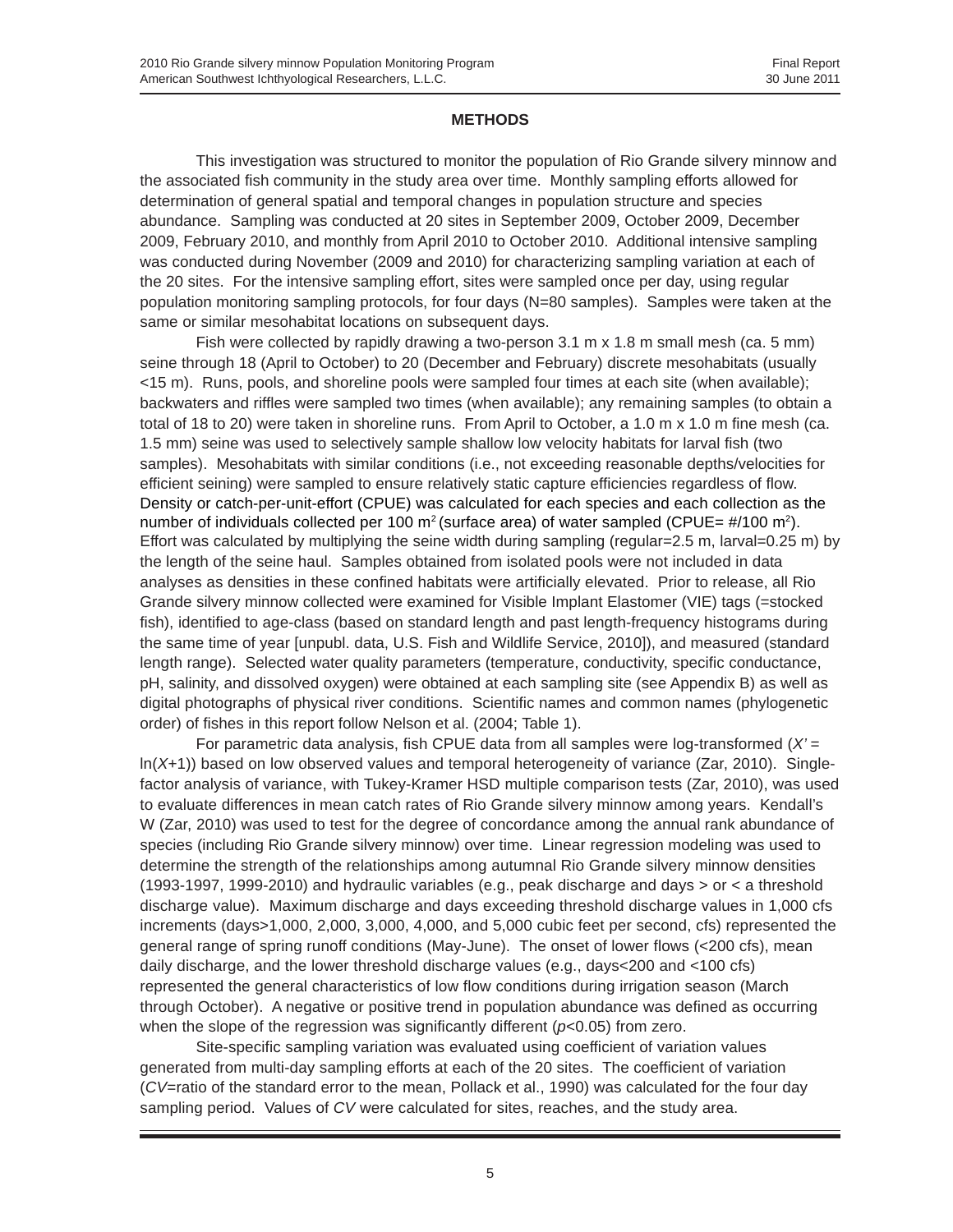#### Table 1. Scientific and common names and species codes of fish collected in the Middle Rio Grande from 1993 to 2010.

| <b>Scientific Name</b>                          | <b>Common Name</b>          | Code                                                                                                                             |
|-------------------------------------------------|-----------------------------|----------------------------------------------------------------------------------------------------------------------------------|
| <b>Order Clupeiformes</b>                       |                             |                                                                                                                                  |
| <b>Family Clupeidae</b>                         | herrings                    |                                                                                                                                  |
|                                                 |                             | (DORCEP)<br>(DORPET)                                                                                                             |
| <b>Order Cypriniformes</b>                      |                             |                                                                                                                                  |
| <b>Family Cyprinidae</b>                        | carps and minnows           |                                                                                                                                  |
|                                                 | silvery minnow <sup>1</sup> | (CAMANO)<br>(CARAUR)<br>(CYPLUT)<br>(CYPCAR)<br>(GILPAN)<br>(HYBAMA)<br>(NOTCRY)<br>(PIMPRO)<br>(PIMVIG)<br>(PLAGRA)<br>(RHICAT) |
| Family Catostomidae                             | suckers                     |                                                                                                                                  |
|                                                 |                             | (CARCAR)<br>(CATCOM)<br>(ICTBUB)                                                                                                 |
| <b>Order Siluriformes</b><br>Family Ictaluridae | North American catfishes    |                                                                                                                                  |
| lctalurus punctatus                             |                             | (AMEMEL)<br>(AMENAT)<br>(ICTFUR)<br>(ICTPUN)<br>(PYLOLI)                                                                         |
| <b>Order Salmoniformes</b>                      |                             |                                                                                                                                  |
| Family Salmonidae                               | trouts and salmons          |                                                                                                                                  |
|                                                 |                             | (ONCMYK)<br>(SALTRU)                                                                                                             |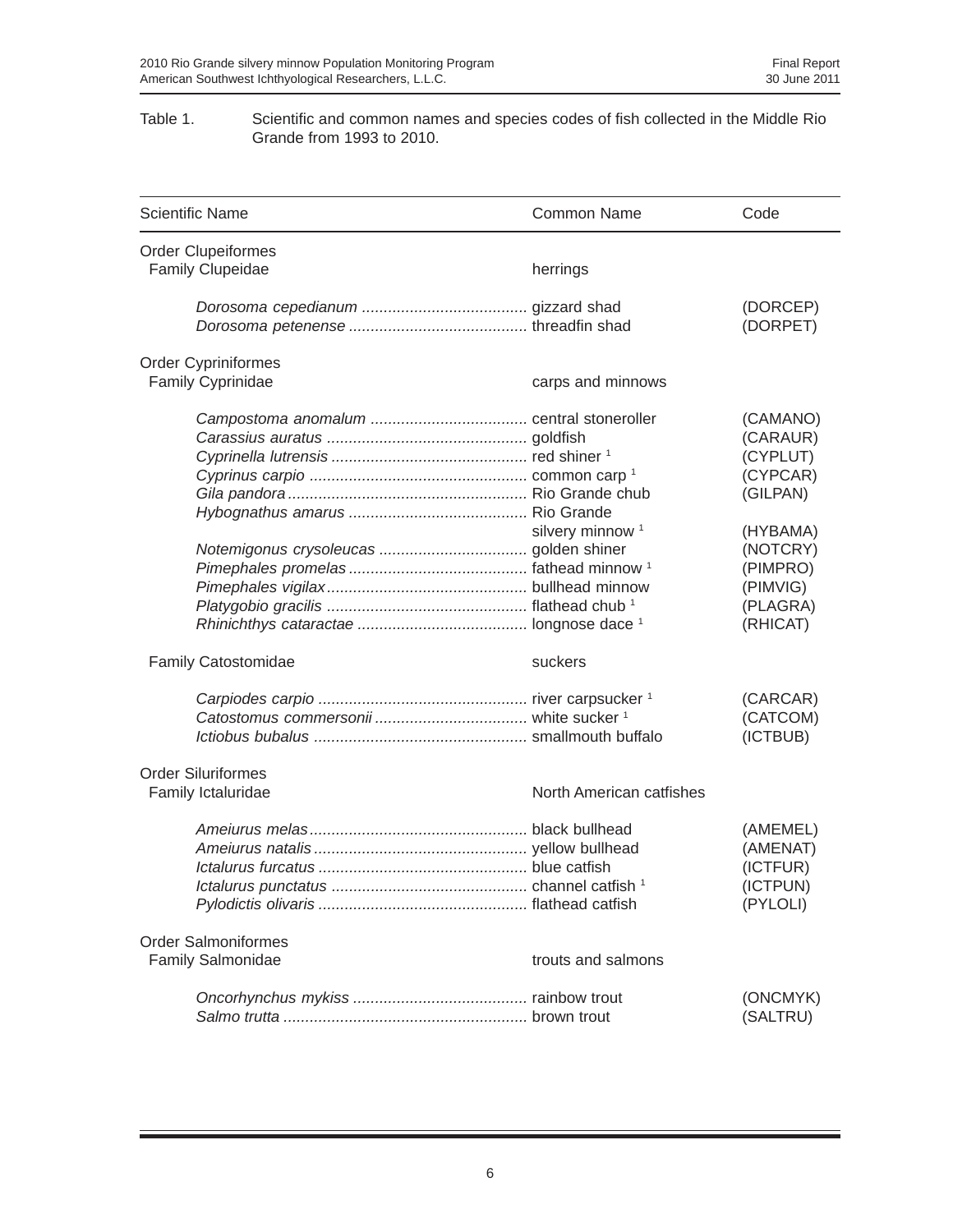#### Table 1. Scientific and common names and species codes of fish collected in the Middle Rio Grande from 1993 to 2010 (continued).

| <b>Scientific Name</b>                                  | Common Name      | Code                                                                             |
|---------------------------------------------------------|------------------|----------------------------------------------------------------------------------|
| Order Cyprinodontiformes<br><b>Family Poeciliidae</b>   | livebearers      |                                                                                  |
|                                                         |                  | (GAMAFF)                                                                         |
| Family Moronidae                                        | temperate basses |                                                                                  |
|                                                         |                  | (MORCHR)<br>(MORSAX)                                                             |
| <b>Order Perciformes</b><br><b>Family Centrarchidae</b> | sunfishes        |                                                                                  |
|                                                         |                  | (LEPCYA)<br>(LEPMAC)<br>(LEPMEG)<br>(MICDOL)<br>(MICSAL)<br>(POMANN)<br>(POMNIG) |
| Family Percidae                                         | perches          |                                                                                  |
|                                                         |                  | (PERFLA)<br>(PERMAC)<br>(SANVIT)                                                 |

<sup>1</sup> Focal taxa represent the ten most commonly abundant species present in Middle Rio Grande collections; these species are illustrated in monthly plots of data.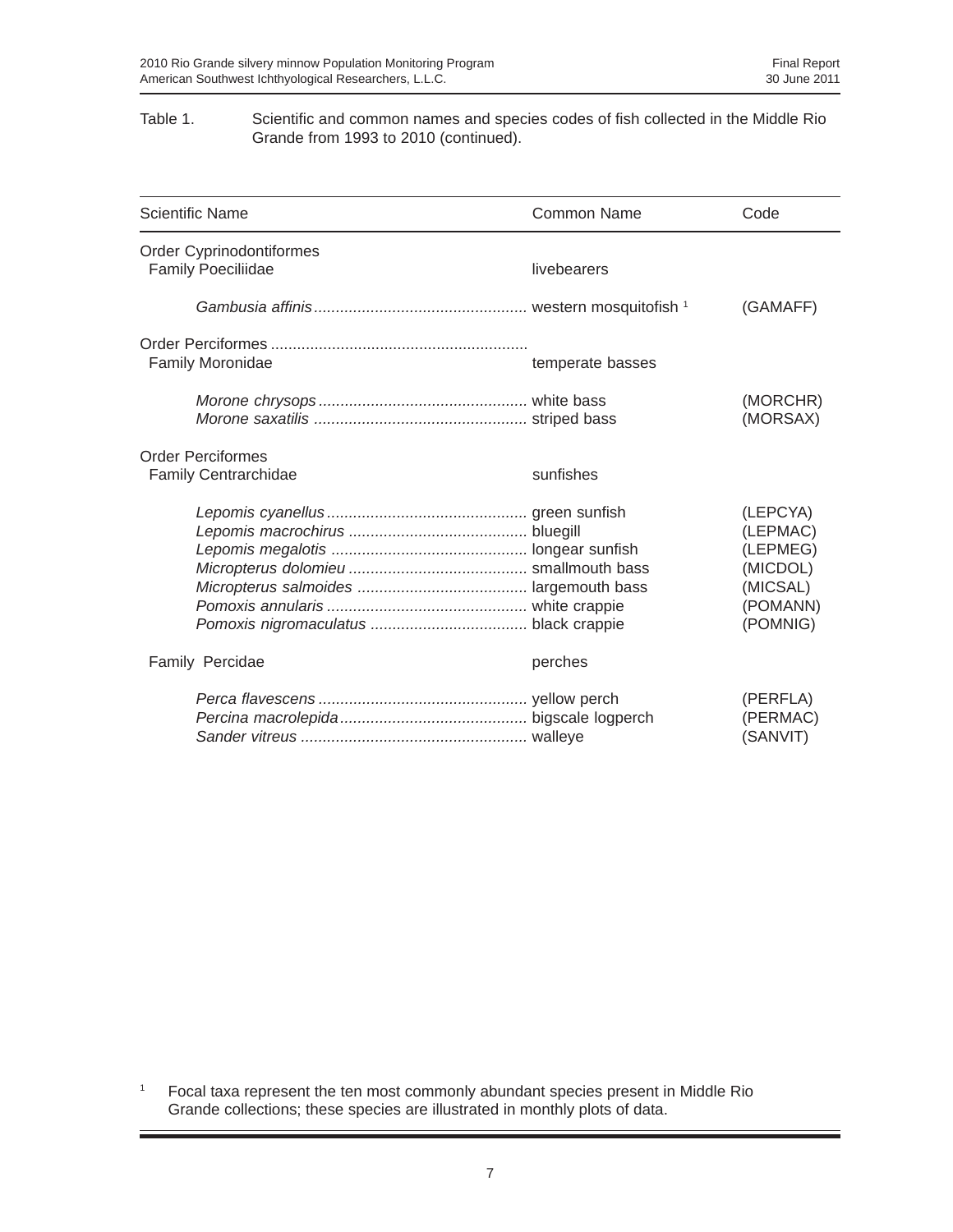#### **RESULTS**

#### **Rio Grande Silvery Minnow**

#### *Population status*

The September 2009 to October 2010 abundance of Rio Grande silvery minnow at reachspecific collection sites varied within and among seasons. Density of this species also varied noticeably within and among sampling reaches (Figures 3 and 4). The Isleta and San Acacia reaches generally produced the highest densities post-spawning (June-October).

Population monitoring efforts during September 2009 (9,325.9  $m^2$ ) yielded a large number of Rio Grande silvery minnow (N=1,620). This species comprised 36.8% of the total catch and was present in 201 of the 324 (62.0%) seine hauls that yielded any fish. Rio Grande silvery minnow was present at all 20 sampling localities; individuals were most abundant in the San Acacia Reach with modest numbers in the upper portions of the Angostura and Isleta reaches.

In October 2009, sampling covered 11,768.4  $m^2$  and Rio Grande silvery minnow (N=1,835) comprised 31.9% of the total catch. This species was present in 231 of the 333 (69.4%) seine hauls that yielded any fish. Rio Grande silvery minnow was present at 19 of 20 localities and was most abundant in the San Acacia Reach and upper portions of the Angostura and Isleta reaches.

December 2009 population monitoring efforts  $(10,452.8 \text{ m}^2)$  yielded a large number of Rio Grande silvery minnow (N=4,159). This species comprised 77.7% of the total catch and was present in 198 of the 260 (76.2%) seine hauls that yielded any fish. Rio Grande silvery minnow was present at all sampling localities except Site #1. While individuals were most abundant in the Isleta Reach, this was caused primarily by the collection of a large number of Rio Grande silvery minnow from a single backwater  $[N = 2,980]$  at Site #5.

The February 2010 cumulative catch of Rio Grande silvery minnow (N=1,068; 10,726.8 m<sup>2</sup>) was composed mostly of individuals from the Isleta and San Acacia reaches. Overall, this species comprised 46.2% of the total catch and was present in 183 of the 235 (77.9%) seine hauls that yielded any fish. Rio Grande silvery minnow was present in samples at 18 of 20 sampling localities. Rio Grande silvery minnow density was highest in the San Acacia Reach, modest in the Isleta Reach, and lowest in the Angostura Reach.

The April 2010 sampling efforts covered 10,153.1 m<sup>2</sup>. Rio Grande silvery minnow (N=992) was moderately abundant, comprising 27.9% of the total catch. This species was present in 173 of the 261 (66.3%) seine hauls that yielded any fish. Rio Grande silvery minnow was present in samples at 19 of 20 sampling localities. This species was most abundant in the San Acacia Reach followed by the Angostura and Isleta reaches.

During May 2010, Rio Grande silvery minnow (N=282) was infrequently captured in the 10,043.4 m<sup>2</sup> of water sampled. This species comprised 6.4% of the total fish catch. Rio Grande silvery minnow was present in 118 of the 292 (40.4%) seine hauls that yielded any fish. Rio Grande silvery minnow was present at 18 of 20 localities. The May cumulative catch of Rio Grande silvery minnow was composed mostly of individuals from the San Acacia Reach with lesser numbers in the Isleta and Angostura reaches.

Monitoring of Rio Grande silvery minnow during June 2010 yielded 677 individuals in 10,023.2 m<sup>2</sup> of aquatic habitat sampled. Rio Grande silvery minnow comprised 13.8% of the total catch. This species was present in 121 of the 302 (40.1%) seine hauls that yielded any fish. This species was collected at 18 of the 20 sampling sites. The June cumulative catch of Rio Grande silvery minnow was distributed fairly evenly among the three study reaches.

Rio Grande silvery minnow was the most abundant taxon in July 2010 (N=2,421; 10,816.8 m2 ) and comprised 34.0% of the total catch. Rio Grande silvery minnow was present in 202 of the 333 (60.7%) seine hauls that yielded any fish. Rio Grande silvery minnow was collected at all 20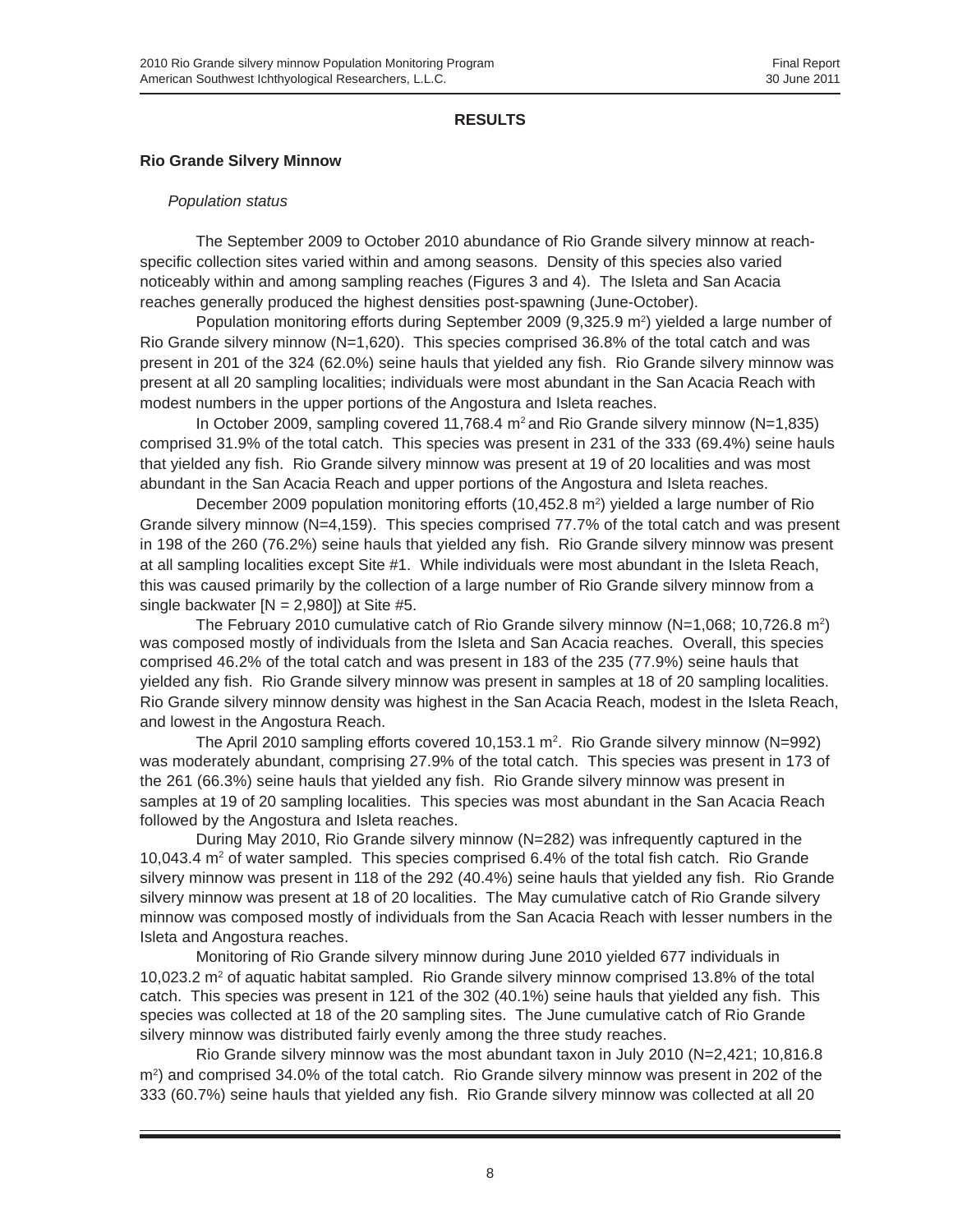

Figure 3. Rio Grande silvery minnow (RGM) densities (CPUE) from September 2009 to May 2010 for each collection locality in the Middle Rio Grande.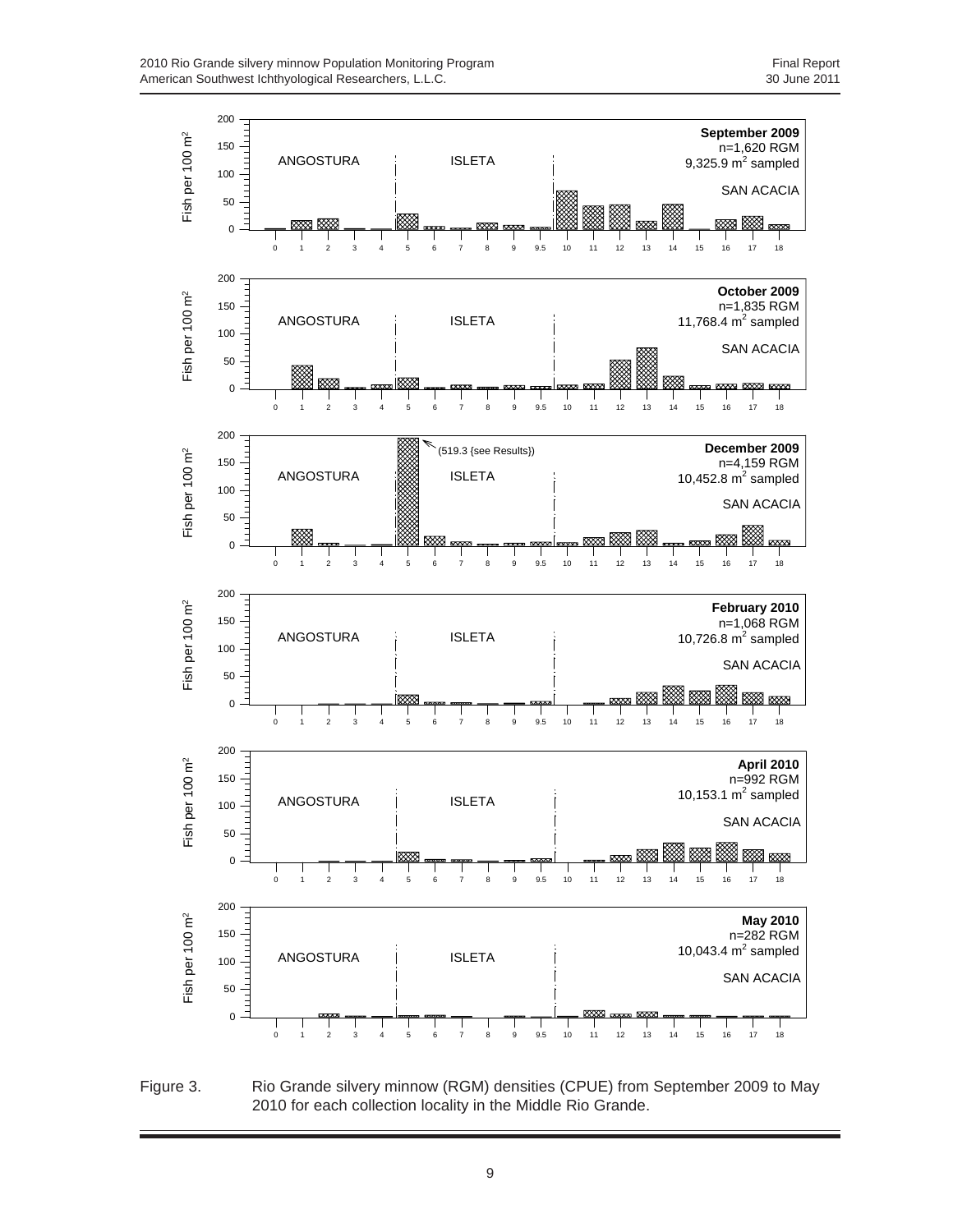

Figure 4. Rio Grande silvery minnow (RGM) densities (CPUE) from June to October 2010 for each collection locality in the Middle Rio Grande.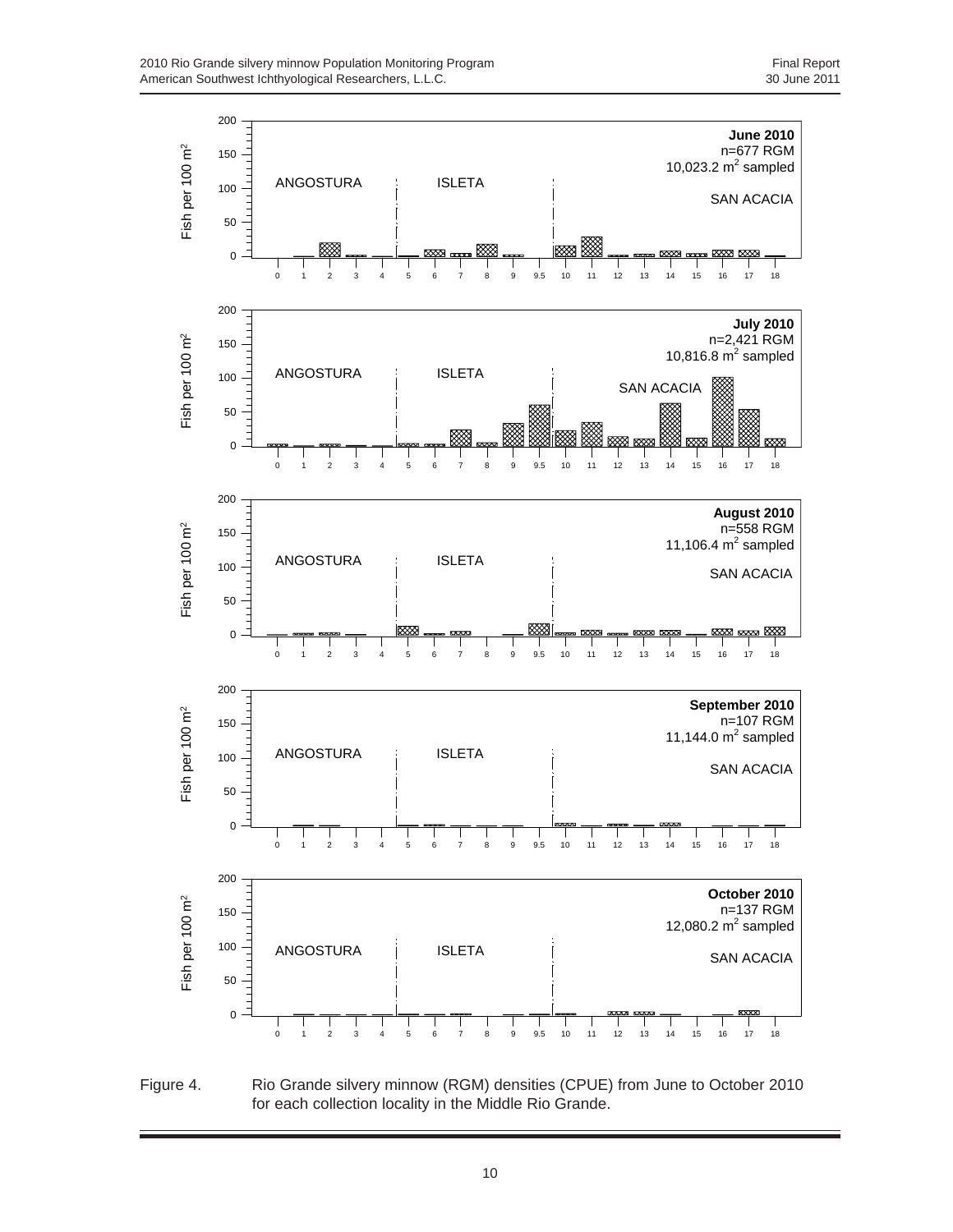sampling sites. The distribution of this species was uneven; the highest densities were recorded in the Isleta and San Acacia reaches.

The August 2010 sampling effort produced a moderate number of Rio Grande silvery minnow (N=558; 11,106.4 m<sup>2</sup>). Rio Grande silvery minnow comprised 11.5% of the total catch and was present in 132 of the 309 (42.7%) seine hauls that yielded any fish. Individuals were collected at 18 of the 20 sampling sites. The August cumulative catch of Rio Grande silvery minnow was composed mostly of individuals from the San Acacia Reach with lesser numbers in the Isleta and Angostura reaches.

Lower numbers of Rio Grande silvery minnow (N=107) were collected during September 2010, as compared to August, in the 11,144.0 m<sup>2</sup> (surface area) of water sampled. Rio Grande silvery minnow comprised 3.9% of the total catch. Rio Grande silvery minnow was present in 65 of the 271 (24.0%) seine hauls that yielded any fish species. Individuals were collected at 16 of the 20 sampling sites. The September cumulative catch of Rio Grande silvery minnow was composed mostly of individuals from the Isleta and San Acacia reaches.

Rio Grande silvery minnow was collected in low numbers at the 20 sampling sites during October 2010 (N=137; 12,080.2 m<sup>2</sup>). This species comprised 3.5% of the total catch and was present in 63 of the 299 (21.1%) seine hauls that yielded any fish. Rio Grande silvery minnow was present at 15 of 20 localities. The October cumulative catch of Rio Grande silvery minnow was composed mostly of individuals from the San Acacia Reach with the lowest numbers in the Angostura Reach.

A month-by-month summary of Rio Grande silvery minnow densities provides reference to trends in relative abundance observed from September 2009 to October 2010 (Table 2). A single backwater yielded an usually large number of Rio Grande silvery minnow ( $N = 2,980$ ) at site #5 during December 2009. The overall abundance of this species declined steadily during the early half of 2010. While the density of Rio Grande silvery minnow increased from April to July 2010, the abundance of this species dropped rapidly during August and September 2010.

Densities of Rio Grande silvery minnow from September 2009 to October 2010 were generally highest in the Isleta and San Acacia reaches. The San Acacia Reach yielded the most individuals (N=7,330) (Figure 5), followed by the Isleta Reach (N=5,353), and Angostura Reach (N=1,173). The abundance of Rio Grande silvery minnow was relatively high in the Isleta and San Acacia reaches by July 2010. Age-0 individuals comprised a large proportion of the catch from June through October of 2010 (Figure 6). Densities of Rio Grande silvery minnow declined over an order of magnitude from July to September.

Rio Grande silvery minnow densities in the Angostura and Isleta reaches were similar among sites over the full sampling period (Figure 7) with the exception of Site #5 and Site #15. The lowest densities of individuals in the Angostura Reach were in the upper portion of that reach. There was notable variation in densities among sites, especially within the Angostura Reach.

#### *Population trends: 1993 to 2010*

Rio Grande silvery minnow density, plotted as quarterly collections, has fluctuated dramatically over the past decade (Figure 8). While densities recorded from 2001-2004 represented a period of low abundance, more recent monitoring efforts (2007-2009) suggested an apparent rebound in the population. Rio Grande silvery minnow October densities (1993-1997, 1999-2010) were significantly different among sampling years ( $df=16$ ,  $F=18.11$ ,  $p=<0.0001$ ) with the highest densities in 2005 and the lowest densities in 2003. Densities have declined and increased two to three orders of magnitude on several occasions within the last decade, often within the span of only two or three years. Despite seasonal fluctuations in the abundance of this species, recent samples document a stable population in 2009 but a declining population in 2010 (Figures 9 and 10). Decreases were particularly notable in the Isleta and San Acacia reaches from July to September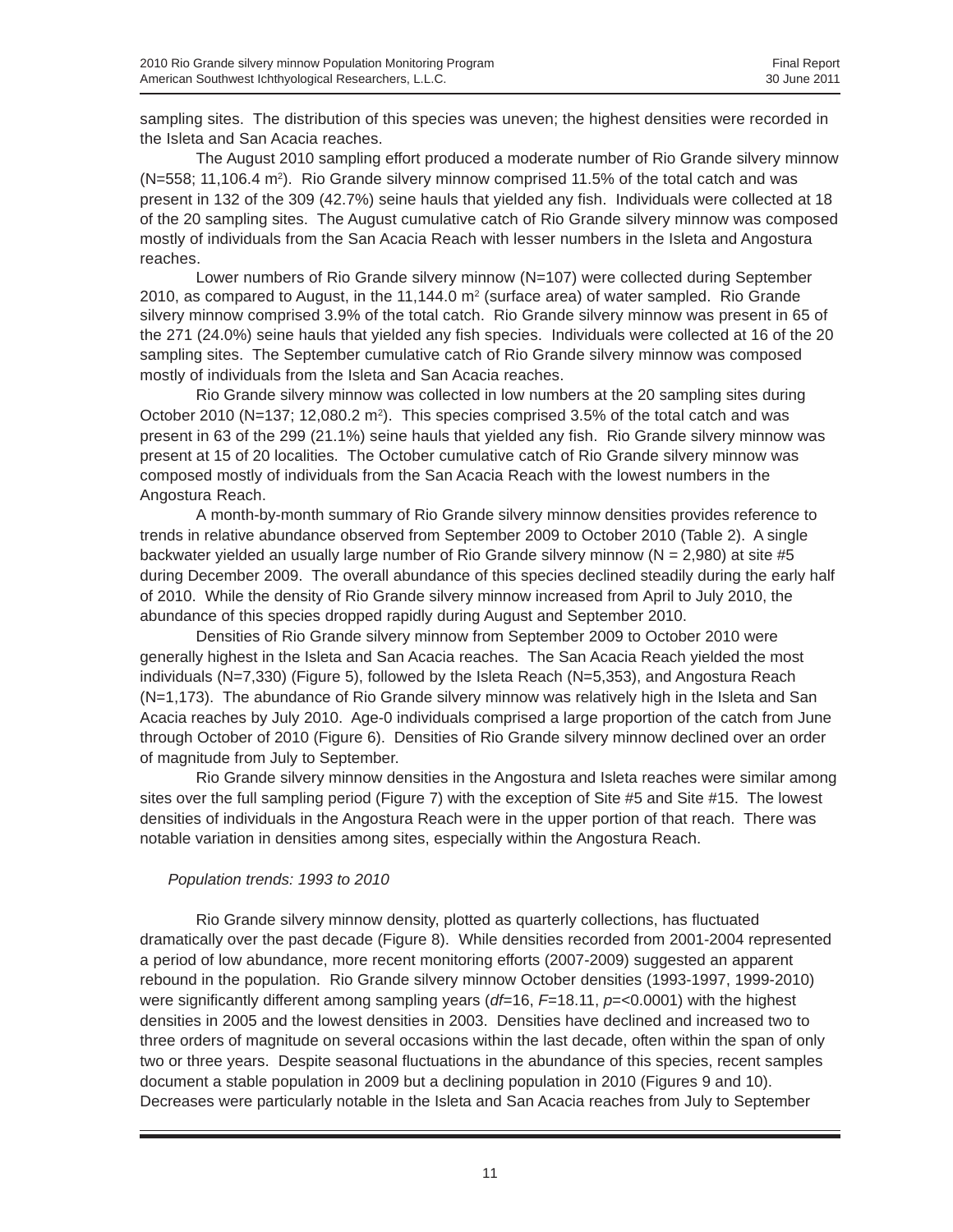Table 2. Summary of the monthly catch of Rio Grande silvery minnow, by site and reach, from September 2009 to October 2010. Numerals in parenthesis\*, a subset of the total catch, are the number of individuals in that sample that were marked with VIE tags (=hatchery reared [stocked] fish).

| <b>REACH</b><br>Site Number<br>Site Name                                                                                                                                                                                                  | S<br>E<br>P                                                         | $\circ$<br>C<br>T                                     | D<br>Ε<br>C                                           | F<br>Ε<br>B                                             | A<br>P<br>$\mathsf{R}$                             | M<br>A<br>Υ                                     | J<br>U<br>N                                       | J<br>U<br>L                                             | A<br>U<br>G                                                    | S<br>E<br>P                                                           | $\circ$<br>C<br>$\top$                                                  | T.<br>O<br>T                                                  |
|-------------------------------------------------------------------------------------------------------------------------------------------------------------------------------------------------------------------------------------------|---------------------------------------------------------------------|-------------------------------------------------------|-------------------------------------------------------|---------------------------------------------------------|----------------------------------------------------|-------------------------------------------------|---------------------------------------------------|---------------------------------------------------------|----------------------------------------------------------------|-----------------------------------------------------------------------|-------------------------------------------------------------------------|---------------------------------------------------------------|
|                                                                                                                                                                                                                                           |                                                                     |                                                       |                                                       |                                                         |                                                    |                                                 |                                                   |                                                         |                                                                |                                                                       |                                                                         | A<br>L                                                        |
| <b>ANGOSTURA REACH</b>                                                                                                                                                                                                                    |                                                                     |                                                       |                                                       |                                                         |                                                    |                                                 |                                                   |                                                         |                                                                |                                                                       |                                                                         |                                                               |
| 0 Angostura Dam<br>Bernalillo<br>$\mathbf{1}$                                                                                                                                                                                             | 6<br>61                                                             | $\overline{a}$<br>204                                 | 130                                                   | $\overline{\phantom{a}}$                                | ÷,<br>15                                           | $\overline{a}$<br>÷,                            | ÷,<br>$\mathbf{1}$                                | 13<br>3                                                 | 3<br>16                                                        | ÷,<br>6                                                               | ÷,<br>5                                                                 | 22<br>441                                                     |
| 2 Rio Rancho<br>3 Central Ave.<br>4 Rio Bravo Blvd.                                                                                                                                                                                       | 70<br>7<br>3                                                        | 78<br>11<br>35                                        | 19<br>$\mathbf{1}$<br>8                               | 3<br>$\mathbf{1}$<br>$\overline{2}$                     | 142<br>122<br>9                                    | 24<br>9<br>$\overline{4}$                       | 96<br>10<br>$\mathbf{1}$                          | 13<br>5<br>$\overline{2}$                               | 19<br>6<br>÷,                                                  | 4<br>$\overline{\phantom{a}}$<br>÷,                                   | 2<br>$\mathbf{1}$<br>3                                                  | 470<br>173<br>67                                              |
| Angostura Reach Total                                                                                                                                                                                                                     | 147                                                                 | 328                                                   | 158                                                   | 6                                                       | 288                                                | 37                                              | 108                                               | 36                                                      | 44                                                             | 10                                                                    | 11                                                                      | 1,173                                                         |
| <b>ISLETA REACH</b>                                                                                                                                                                                                                       |                                                                     |                                                       |                                                       |                                                         |                                                    |                                                 |                                                   |                                                         |                                                                |                                                                       |                                                                         |                                                               |
| 5 Los Lunas<br>6 Belen<br>7 Jarales<br>8 Bernardo<br>9 La Joya<br>9.5 North of San Acacia                                                                                                                                                 | 132<br>33<br>15<br>53<br>35<br>16                                   | 135<br>18<br>39<br>20<br>45<br>30                     | 3,065<br>70<br>33<br>11<br>23<br>39                   | 92<br>17<br>13<br>$\overline{4}$<br>8<br>25             | 45<br>14<br>21<br>29<br>8<br>25                    | 16<br>14<br>5<br>$\sim$<br>8<br>$\overline{2}$  | $\overline{4}$<br>53<br>20<br>75<br>14<br>L.      | 23<br>14<br>124<br>25<br>218<br>373                     | 76<br>12<br>18<br>÷.<br>5<br>86                                | $\overline{7}$<br>12<br>2<br>$\mathbf{1}$<br>3<br>÷,                  | 8<br>4<br>9<br>÷,<br>$\overline{4}$<br>5                                | 3,603<br>261<br>299<br>218<br>371<br>601                      |
| Isleta Reach Total                                                                                                                                                                                                                        | 284                                                                 | 287                                                   | 3,241                                                 | 159                                                     | 142                                                | 45                                              | 166                                               | 777                                                     | 197                                                            | 25                                                                    | 30                                                                      | 5,353                                                         |
| <b>SAN ACACIA REACH</b>                                                                                                                                                                                                                   |                                                                     |                                                       |                                                       |                                                         |                                                    |                                                 |                                                   |                                                         |                                                                |                                                                       |                                                                         |                                                               |
| San Acacia Dam<br>10 <sup>1</sup><br>South of San Acacia<br>11<br>12 Socorro<br>North of San Antonio<br>13<br>14 San Antonio<br>South of San Antonio<br>15<br>San Marcial<br>16<br>17 South of San Marcial 1<br>18 South of San Marcial 2 | 255<br>196<br>212<br>61<br>229<br>$\overline{2}$<br>80<br>112<br>42 | 43<br>59<br>400<br>392<br>147<br>31<br>43<br>61<br>44 | 19<br>93<br>154<br>135<br>23<br>40<br>94<br>155<br>47 | ÷,<br>14<br>60<br>130<br>165<br>136<br>198<br>115<br>85 | 405<br>39<br>31<br>19<br>6<br>12<br>16<br>24<br>10 | 6<br>62<br>24<br>60<br>12<br>12<br>6<br>10<br>8 | 73<br>140<br>9<br>23<br>36<br>20<br>48<br>49<br>5 | 111<br>214<br>79<br>59<br>317<br>61<br>432<br>274<br>61 | 15<br>39<br>14<br>41<br>50<br>$\overline{7}$<br>48<br>38<br>65 | 26<br>3<br>14<br>8<br>10<br>×.<br>$\mathbf{1}$<br>3<br>$\overline{7}$ | 7<br>÷.<br>23<br>23<br>4<br>$\sim$<br>$\overline{2}$<br>37<br>$\bar{a}$ | 960<br>859<br>1,020<br>951<br>999<br>321<br>968<br>878<br>374 |
| San Acacia Reach Total                                                                                                                                                                                                                    | 1,189                                                               | 1,220                                                 | 760                                                   | 903                                                     | 562                                                | 200                                             | 403                                               | 1,608                                                   | 317                                                            | 72                                                                    | 96                                                                      | 7,330                                                         |
| <b>MONTHLY TOTALS</b>                                                                                                                                                                                                                     | 1,620                                                               | 1,835                                                 | 4,159                                                 | 1,068                                                   | 992                                                | 282                                             | 677                                               | 2,421                                                   | 558                                                            | 107                                                                   | 137                                                                     | 13,856                                                        |
|                                                                                                                                                                                                                                           | S<br>E<br>P                                                         | $\circ$<br>C<br>T                                     | D<br>E<br>C                                           | F<br>E<br>B                                             | A<br>P<br>R                                        | M<br>A<br>Υ                                     | J<br>U<br>N                                       | J<br>U<br>L                                             | A<br>U<br>G                                                    | S<br>E<br>P                                                           | $\circ$<br>C<br>T                                                       | T<br>O<br>T<br>A<br>L                                         |

\* Note: There were no VIE-tagged individuals collected from September 2009 to October 2010.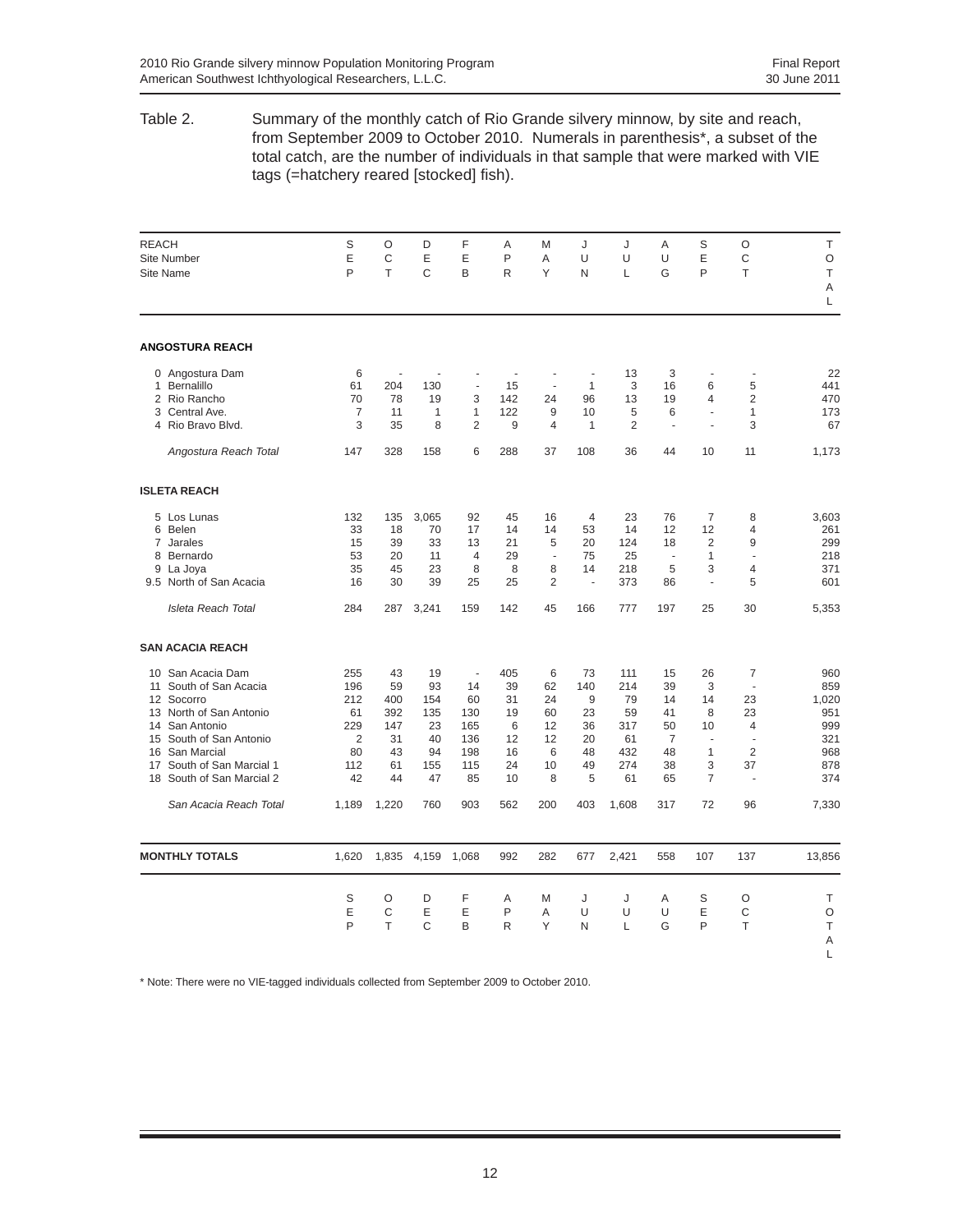

Figure 5. Rio Grande silvery minnow (RGM) densities (CPUE) by river reach for September 2009 to October 2010 samples in the Middle Rio Grande.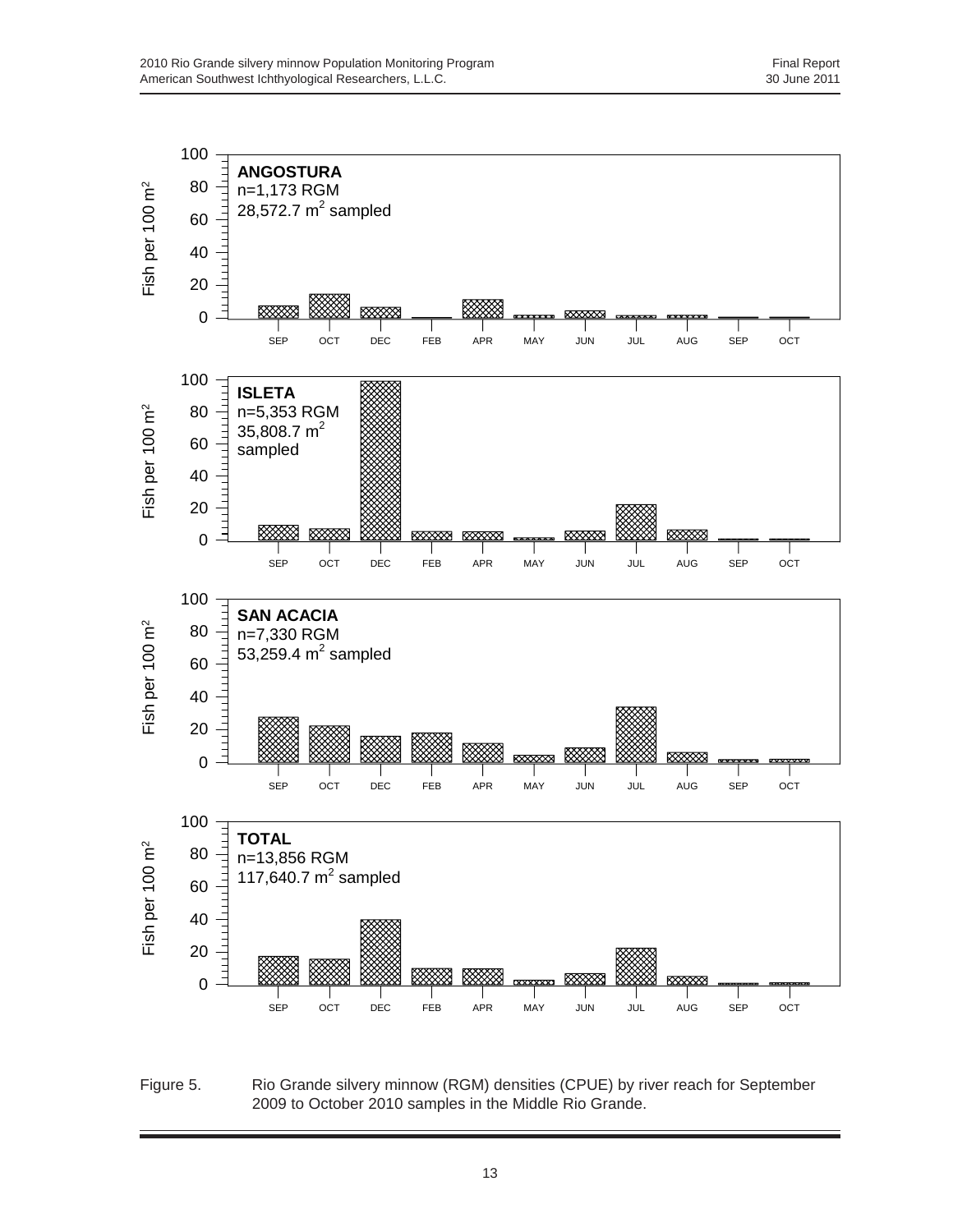

Figure 6. Inter-month fluctuations in densities of Rio Grande silvery minnow from September 2009 to October 2010 (**A**=all age-classes including age-0 [circle]; **B**=age-0 only [diamond]). Symbols represent mean value for all sites sampled (n=20); bars represent the standard error. Dotted horizontal lines represent orders of magnitude.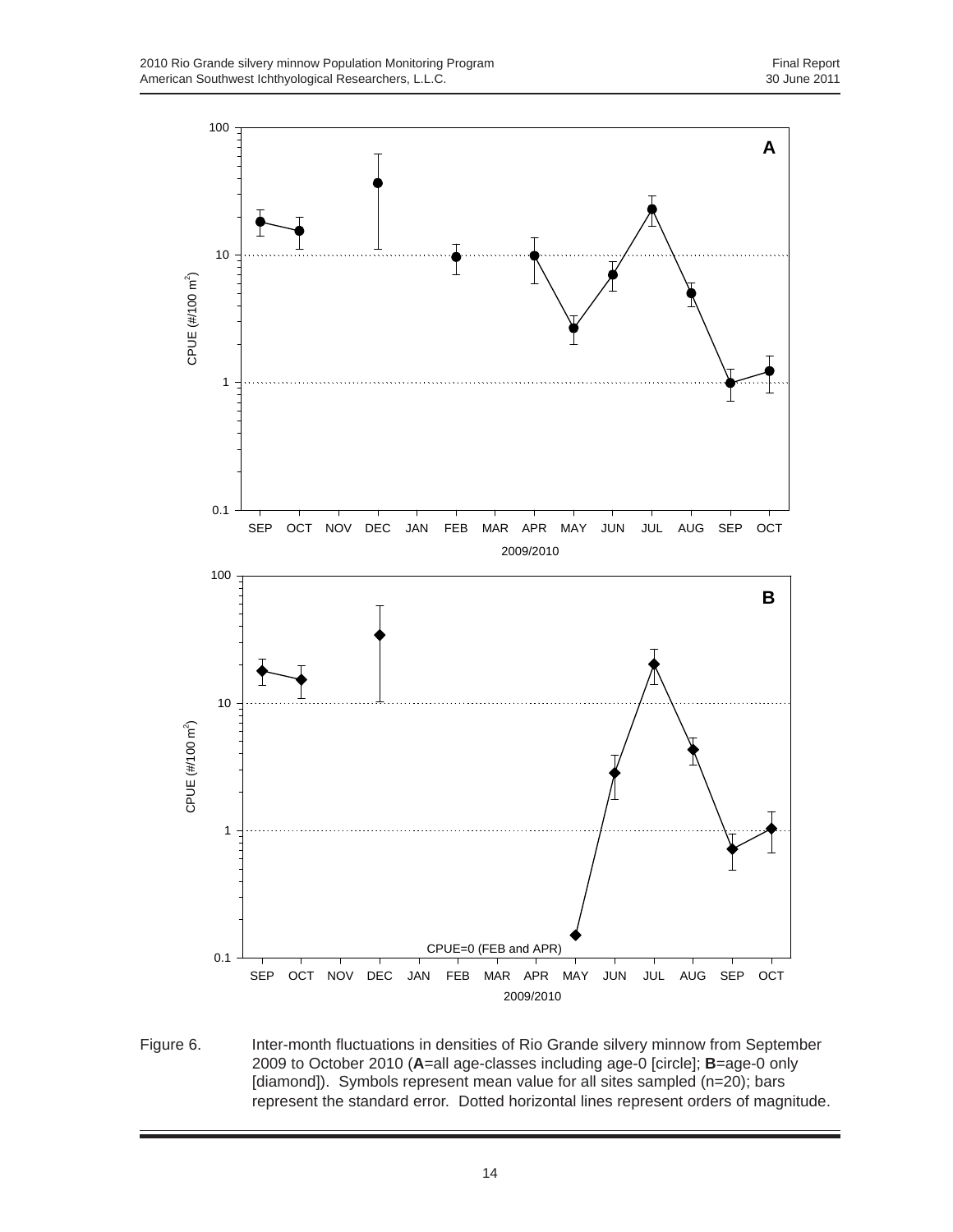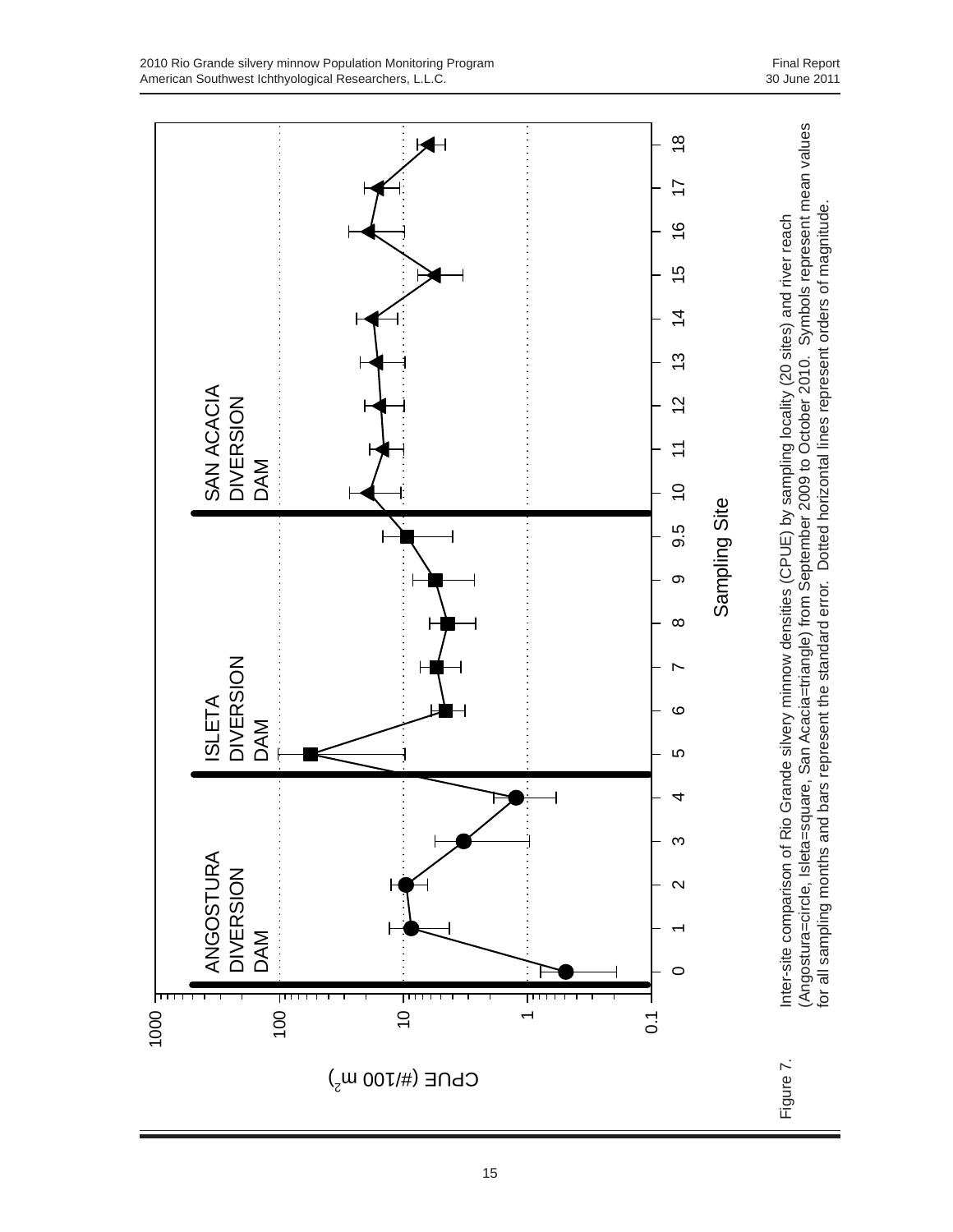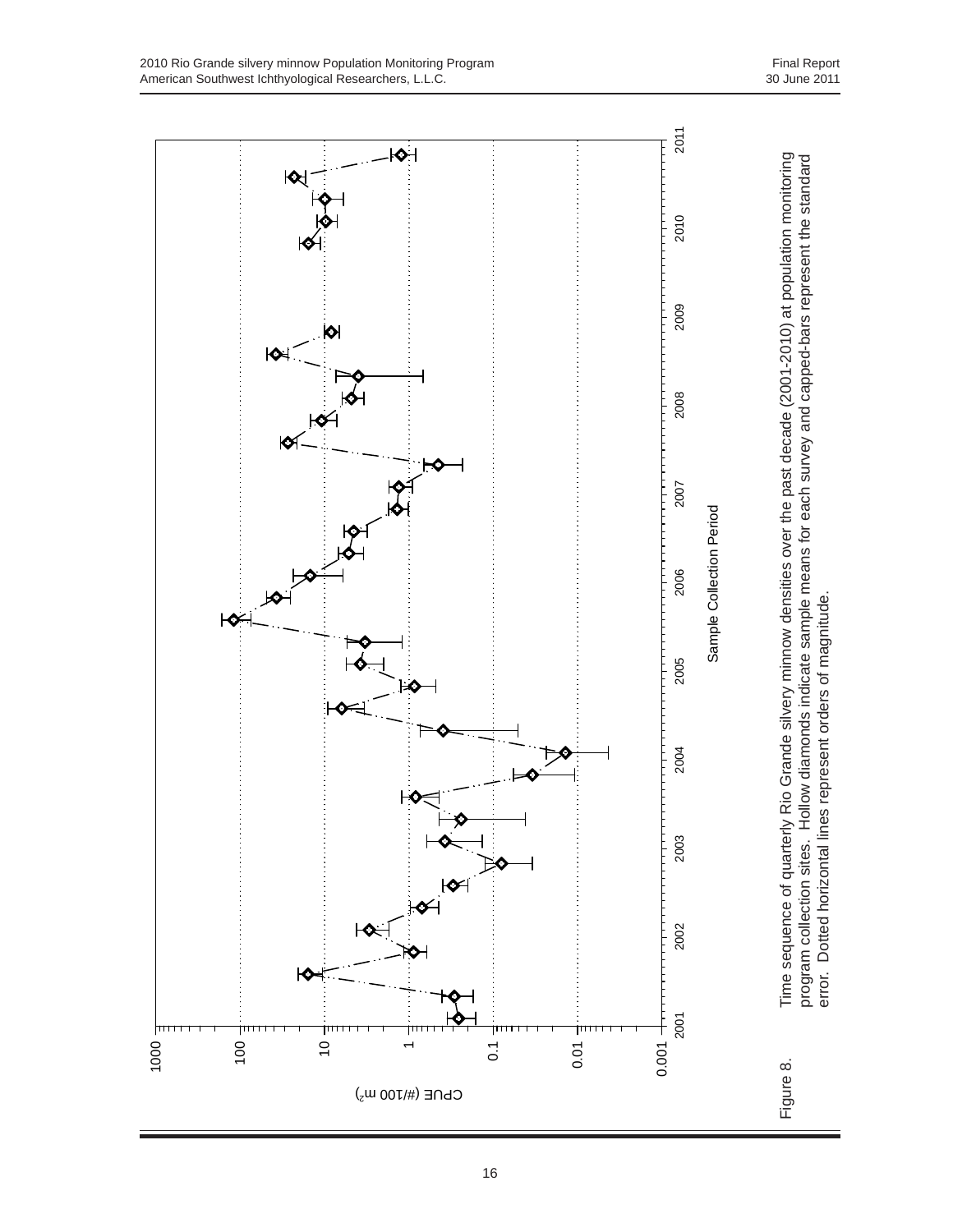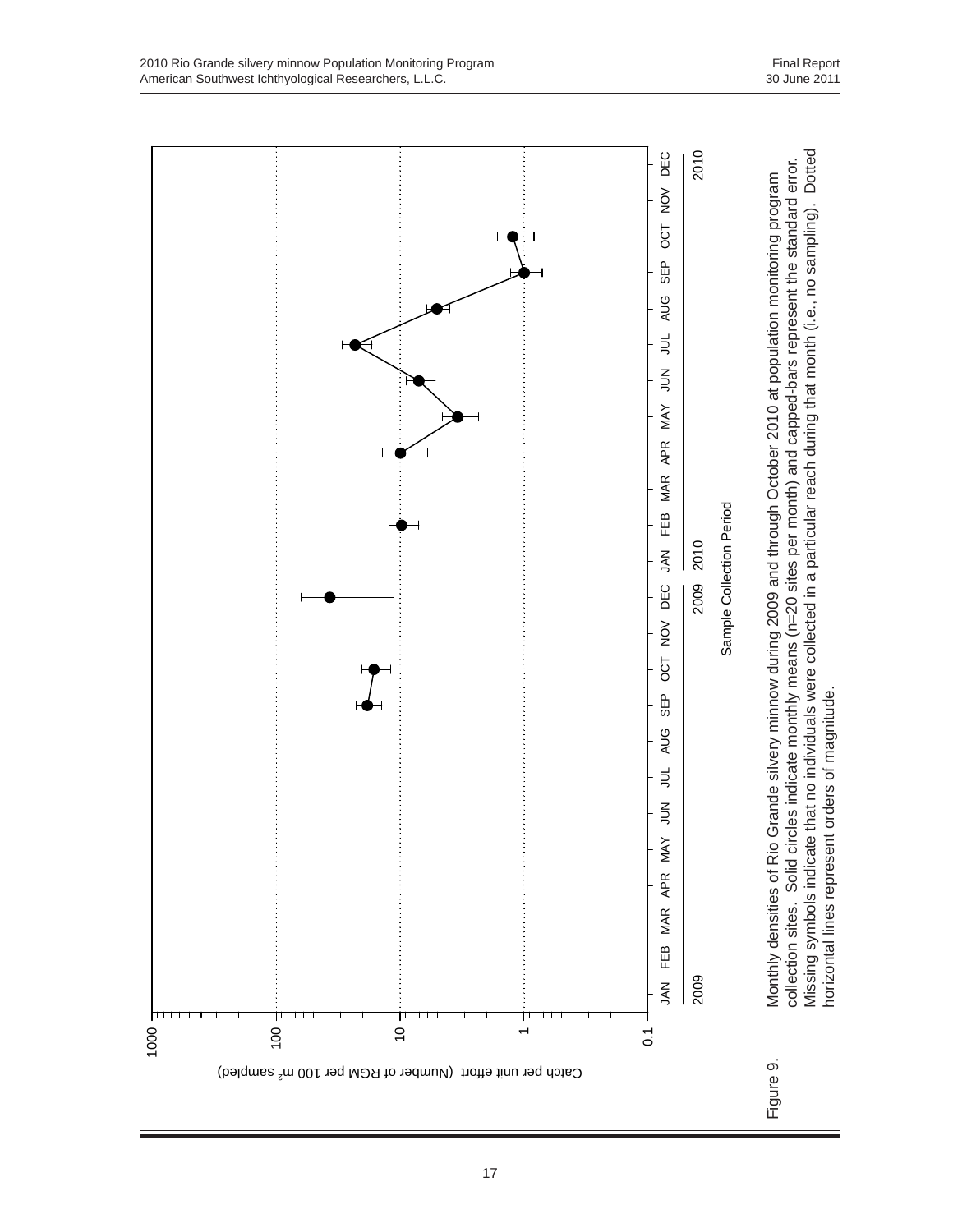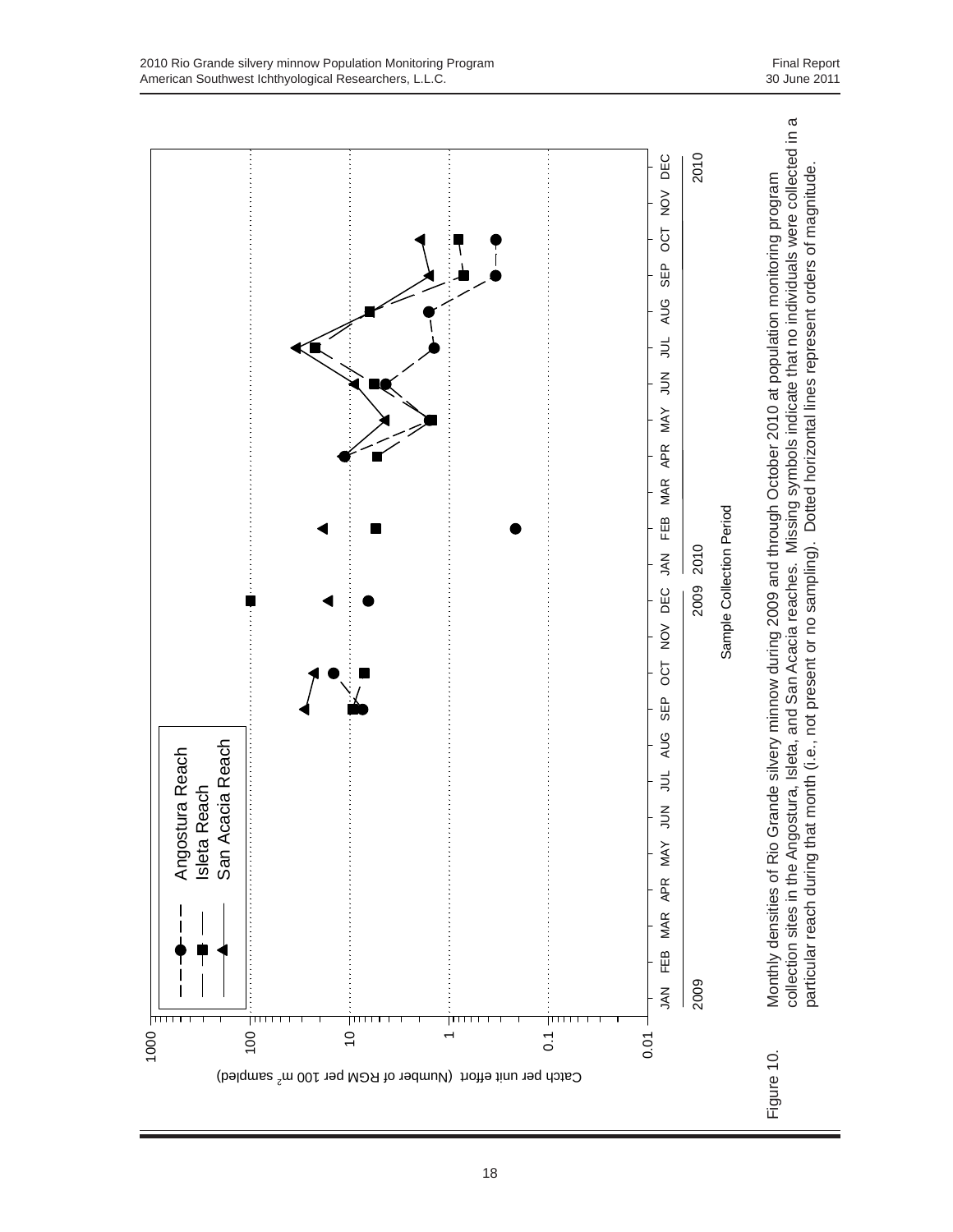2010. Population monitoring efforts demonstrated that Rio Grande silvery minnow density in October was significantly lower ( $p<0.05$ ) in 2010 than in recent years (e.g., 2007, 2008, and 2009) but that it was significantly higher ( $p<0.05$ ) than in 2002 and 2003. October population monitoring samples illustrate that the magnitude of decline (as measured logarithmically) from 2009 to 2010 (Figure 11) was substantial and significant. Population levels in 2010 were similar to those observed following extensive river drying in 1996.

Hydraulic variables that represent different flow conditions were compared at upstream and downstream USGS gauging stations in the Middle Rio Grande. Extended periods of higher flows were recorded in 1993-1995, 1997, 1999, 2004, 2005 and 2007-2009. These years were notably different in the timing, magnitude, and duration of higher flows compared with 1996, 2000-2003, 2006, and 2010. There were fewer high flow days at downstream vs. upstream sites and, conversely, there were more low flow days at downstream vs. upstream sites for all years.

Linear regression analyses of October densities of Rio Grande silvery minnow from 1993- 1997, 1999-2010 revealed significant associations with hydraulic variables. Regression analysis of Rio Grande silvery minnow October densities revealed significant relationships with several hydraulic variables. Density increased significantly (*p*<0.01) with maximum discharge and all combinations of number of days with discharge (as measured at the Albuquerque gauge) exceeding a threshold value (Figure 12). The relationships that explained the most variation in mean density were number of days with discharge >2,000 cfs or >3,000 cfs (74% and 78%, respectively). October densities of Rio Grande silvery minnow also increased significantly with delayed onset of low flows and increased mean daily discharge (as measured at the San Marcial gauge; Figure 13). There were also significant negative relationships between Rio Grande silvery minnow densities and number of days with discharge below a certain threshold value (i.e., <200 and <100 cfs). A striking pattern of association between changes in discharge and changes in Rio Grande silvery minnow abundance emerged when plotting the last decade of data (2001 to 2010) on a single graph (Figure 14).

#### *Mesohabitat associations*

Mesohabitats sampled in the Middle Rio Grande were classified during field sampling and given unique codes to identify their hydraulic features (Table 3). The overall distribution of mesohabitats did not differ notably among reaches although there were some exceptions (Figure 15). For example, backwaters were more commonly sampled in the Isleta Reach while riffles were more commonly sampled in the Angostura Reach. A wide variety of habitats were sampled to ensure balanced monitoring for the Middle Rio Grande ichthyofaunal community and all life stages of Rio Grande silvery minnow. The actual habitats occupied by Rio Grande silvery minnow were diverse and included all of the habitats sampled. Habitats most frequently used by Rio Grande silvery minnow (relative to those sampled) included pools, shoreline pools, and shoreline runs.

# **Fish Community**

# *Population status*

The ichthyofaunal community in the Middle Rio Grande between Angostura Diversion Dam and Elephant Butte Reservoir was numerically dominated by cyprinids (Table 4; Appendix C). The native ichthyofauna consisted of ten species (red shiner, Rio Grande silvery minnow, fathead minnow, flathead chub, longnose dace, river carpsucker, smallmouth buffalo, blue catfish, flathead catfish, and bluegill). Smallmouth buffalo and flathead catfish were the least abundant native fishes (N=2 for each species). Red shiner was the most abundant native species collected (N=23,638), followed by Rio Grande silvery minnow (N=13,856), flathead chub (N=2,628), river carpsucker (N=685), and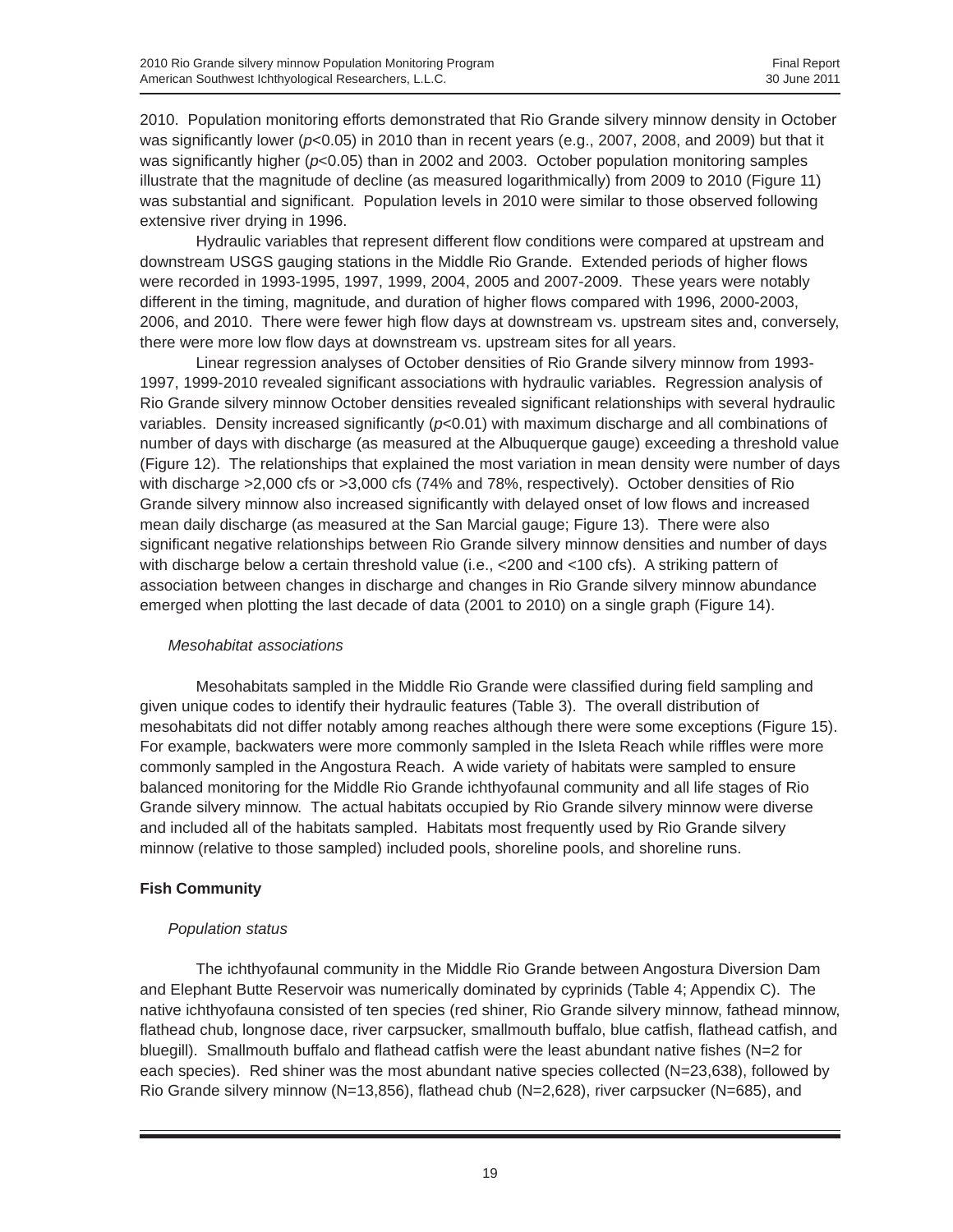

Figure 11. Rio Grande silvery minnow densities (CPUE) during October, at all sampling sites, by sampling year (1993-1997, 1999-2010). Solid circles indicate means and capped-bars represent the standard error. Dotted horizontal lines represent orders of magnitude.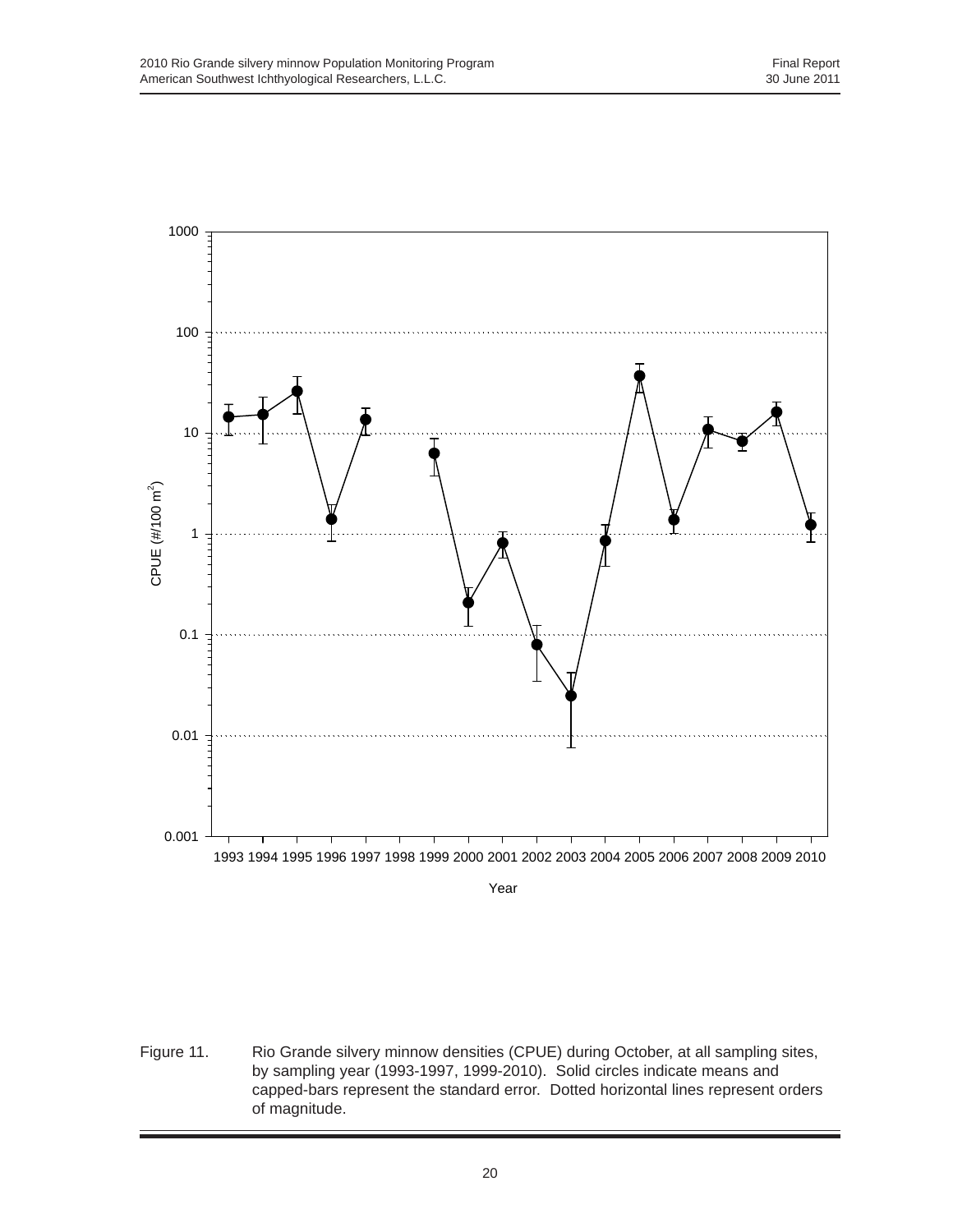2010 Rio Grande silvery minnow Population Monitoring Program<br>
2010 American Southwest Ichthyological Researchers, L.L.C. American Southwest Ichthyological Researchers, L.L.C.



Figure 12 A-F. Regression analysis of Rio Grande silvery minnow log-transformed mean October densities (1993-1997, 1999-2010) and different hydraulic variables (during May and June) for USGS Gauge #08330000 (Rio Grande at Albuquerque, NM). Graph shows regression line (solid) and 95% confidence intervals (dotted).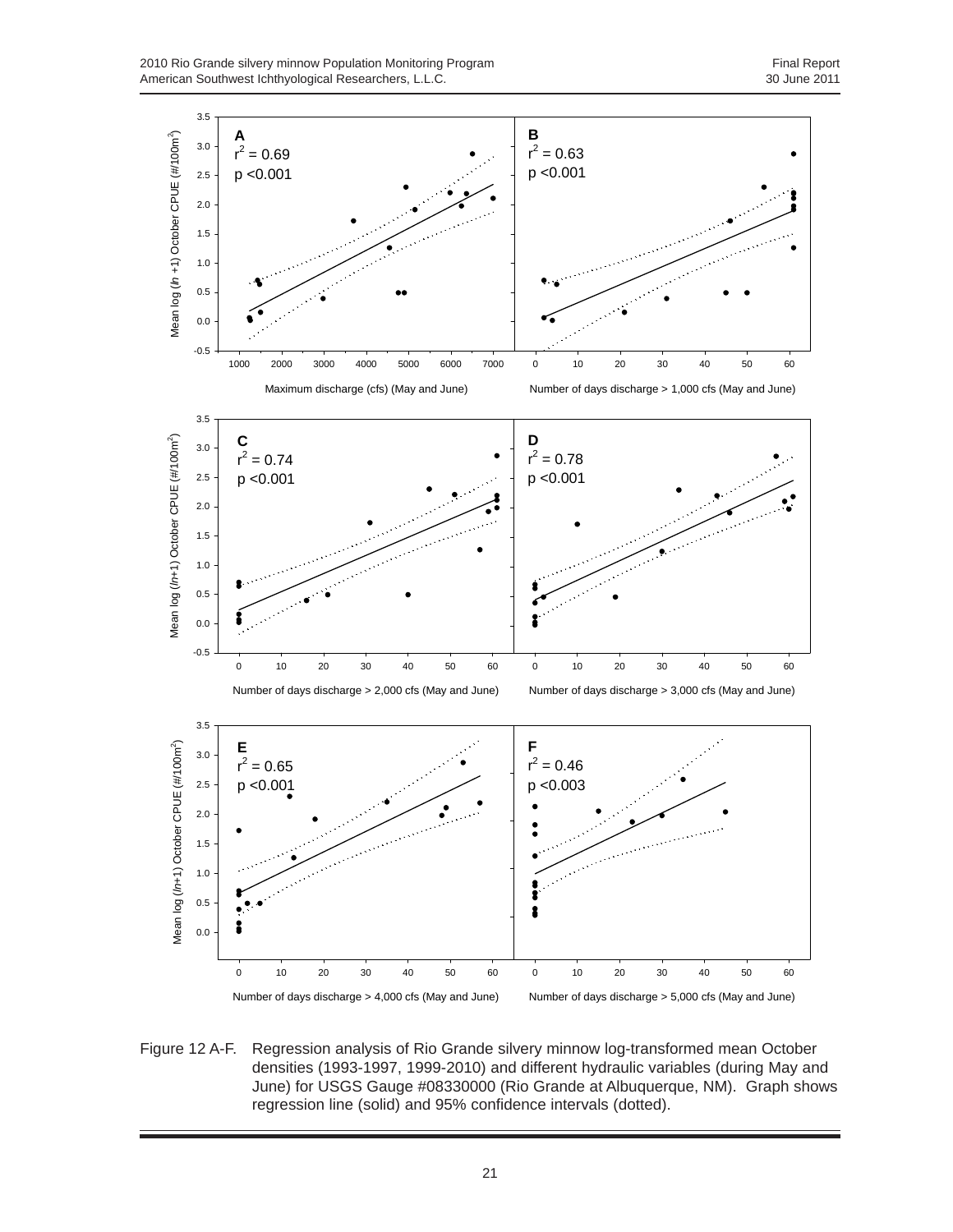

Figure 13 A-F. Regression analysis of Rio Grande silvery minnow log-transformed mean October densities (1993-1997, 1999-2010) and different hydraulic variables for USGS Gauge #08358400 (Rio Grande Floodway at San Marcial, NM). Graph shows regression line (solid) and 95% confidence intervals (dotted).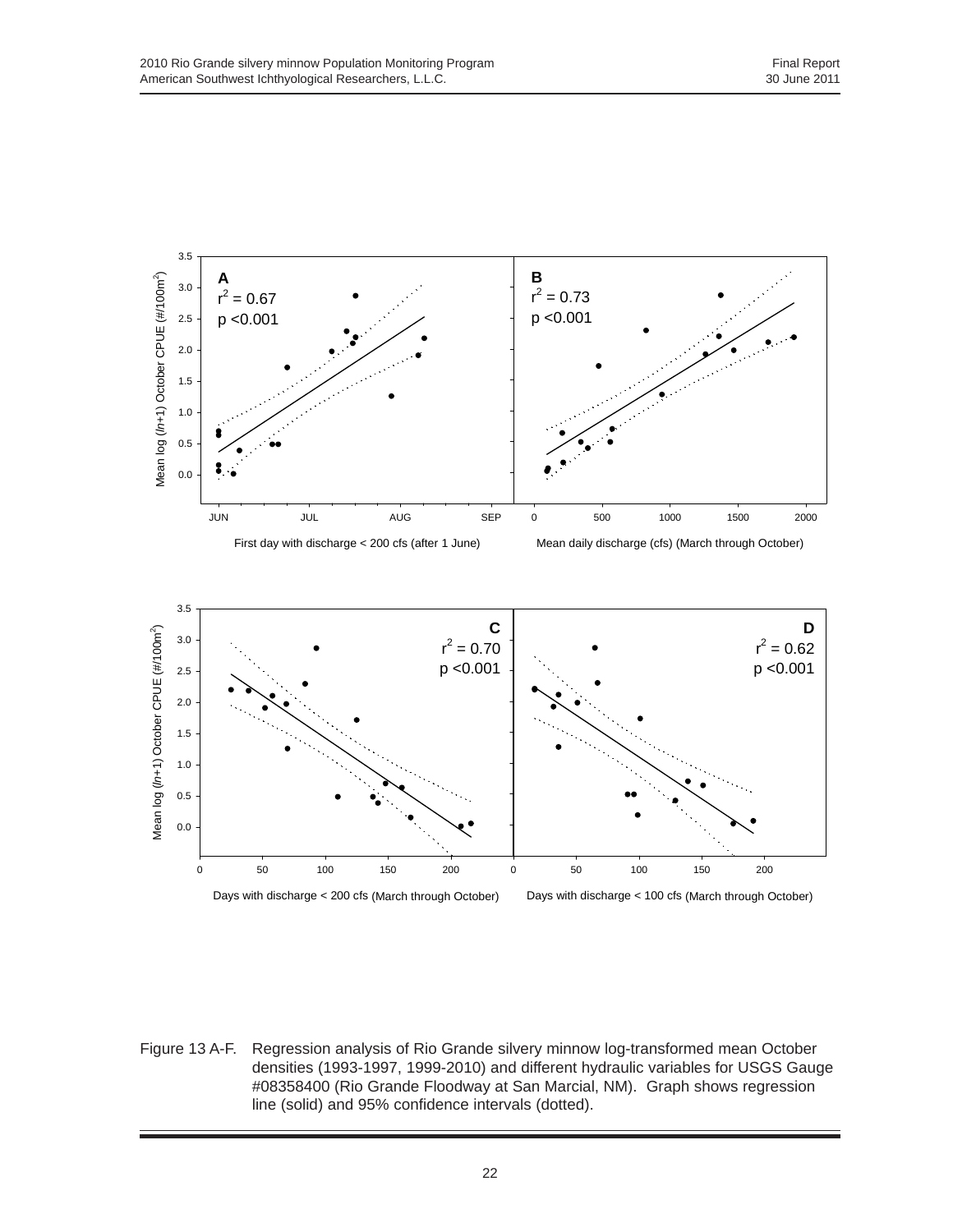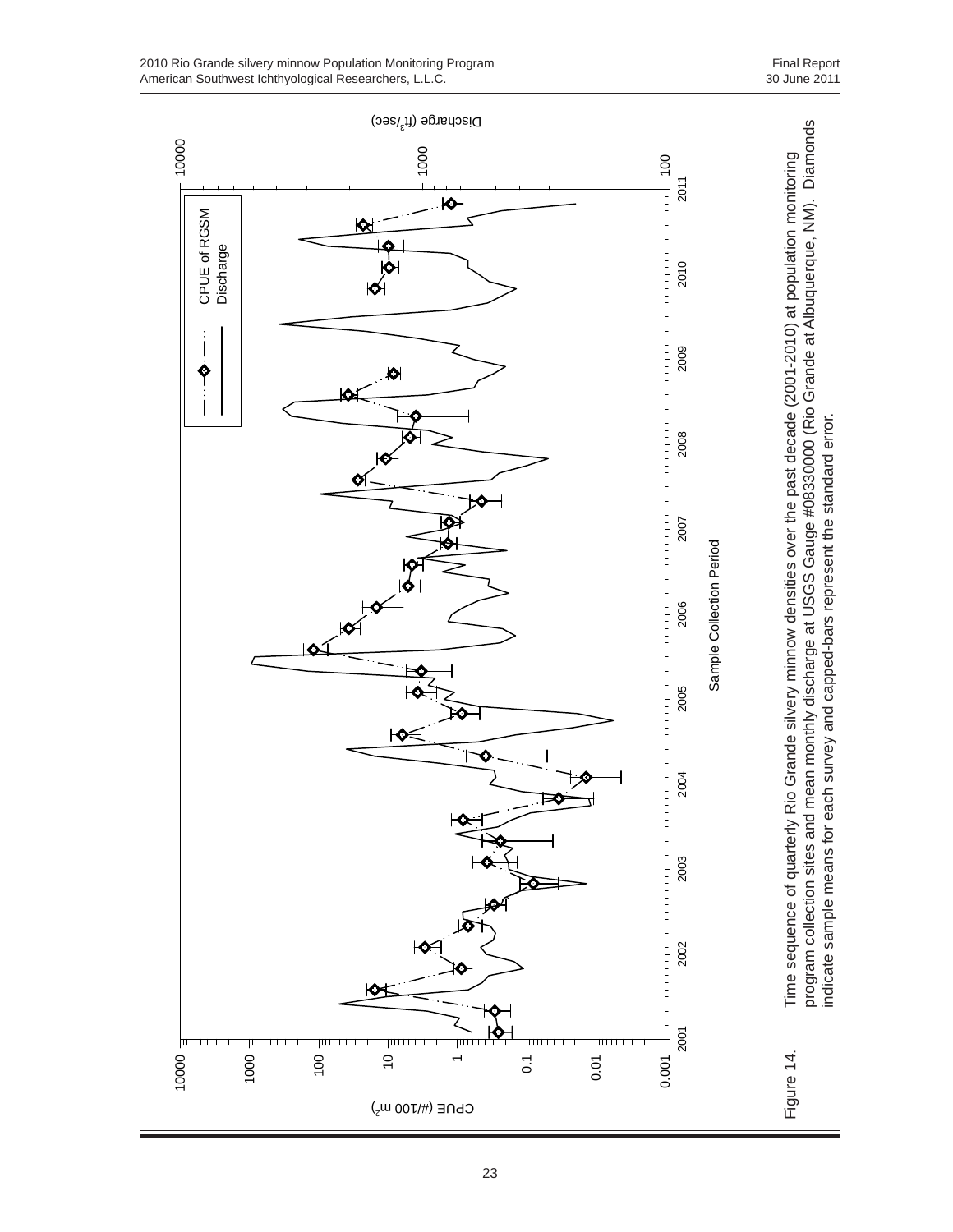#### Table 3. Codes used for mesohabitat type classification in the Middle Rio Grande.

# MESOHABITAT TYPES — *Primary* **MC** Main channel- the section of the river which carries the majority of the flow; there can be only one main channel. **SC** Secondary channel- all channels not designated as the main channel; there can be zero or several secondary channels at a site. **BW Backwater-** a body of water, connected to the main channel, with no appreciable flow; often created by a drop in flow which partially isolates a former channel. **DE Debris piles-** any habitat that has associated organic cover (e.g., grasses, woody vegetation etc.). **RI Riffle-** a shallow and high velocity habitat where the water surface is irregular and broken by waves; generally indicates gravel-cobble substrata. *Secondary* **SH Shoreline-** usually a shallower, lower velocity area that is adjacent to shore. This designation precedes other secondary mesohabitat types (e.g., MCSHRU= main channel shoreline run or SCSHPO= side channel shoreline pool). **PO Pool-** the portion of the river with very little velocity compared to the rest of the river channel (e.g., downstream of islands, instream sand dunes, debris piles, or shoreline peninsulas). **RU** Run- a reach of relatively fast velocity water with laminar flow and a non-turbulent surface.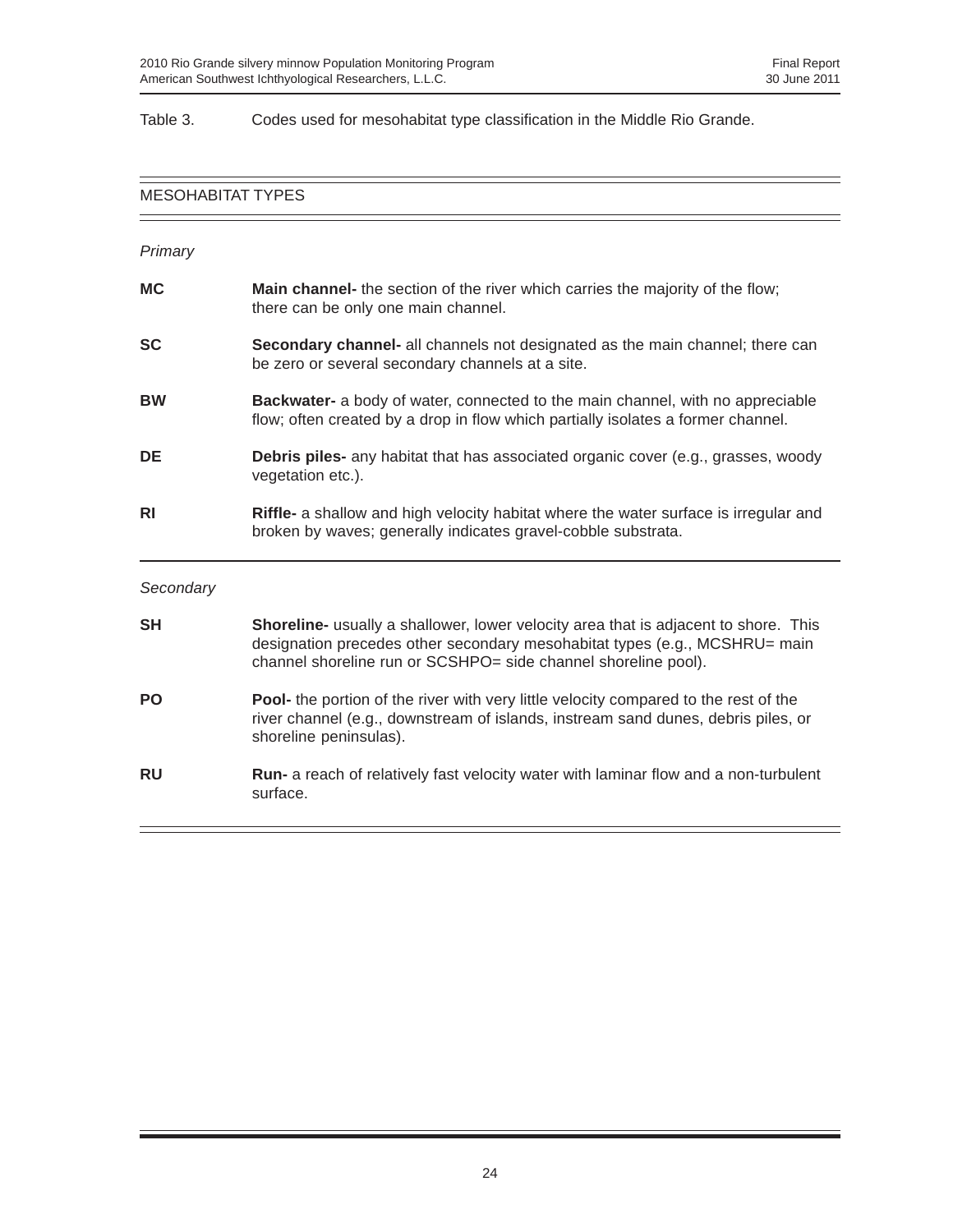

Figure 15. Percent total of mesohabitats (see Table 3 for codes) sampled and those occupied by Rio Grande silvery minnow (RGM) in the Middle Rio Grande as part of population monitoring from September 2009 to October 2010 for each river reach and the annual total.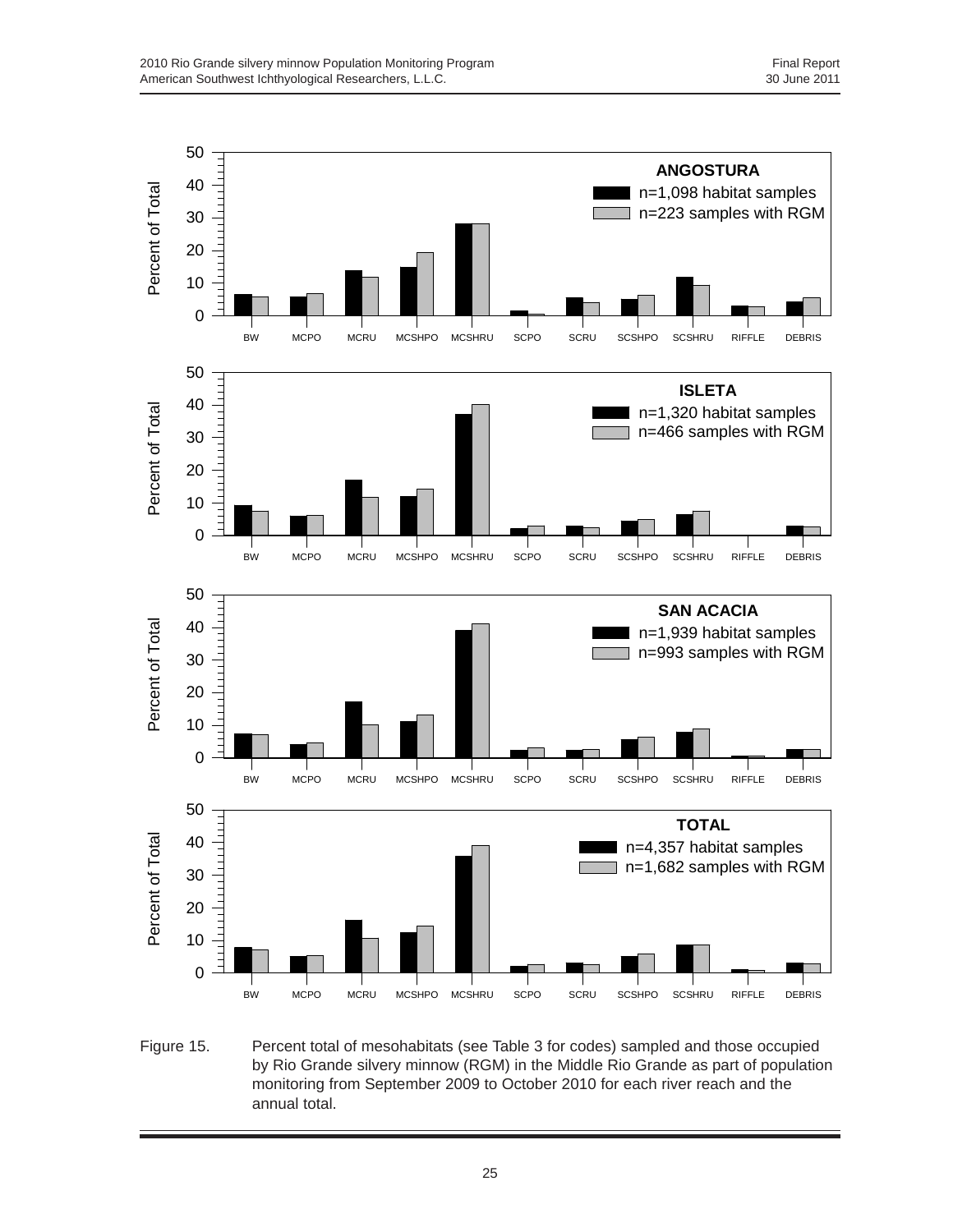#### Table 4. Summary of the Rio Grande silvery minnow population monitoring program fish collections from September 2009 to October 2010.

| <b>FAMILY</b> | <b>SPECIES</b><br><b>COMMON NAME</b> | <b>RESIDENCE</b><br>STATUS <sup>1</sup> | <b>TOTAL NUMBER</b><br>OF SPECIMENS | OF TOTAL    | PERCENT (%) FREQUENCY OF<br>OCCURRENCE <sup>2</sup> | % FREQUENCY<br>OCCURRENCE <sup>2</sup> |
|---------------|--------------------------------------|-----------------------------------------|-------------------------------------|-------------|-----------------------------------------------------|----------------------------------------|
|               |                                      |                                         |                                     |             |                                                     |                                        |
| Clupeidae     | gizzard shad                         | N                                       | 25                                  | 0.05        | 12                                                  | 5.45                                   |
| Clupeidae     | threadfin shad                       | $\mathbf{I}$                            |                                     |             |                                                     |                                        |
| Cyprinidae    | central stoneroller                  | $\mathbf{I}$                            |                                     |             |                                                     |                                        |
| Cyprinidae    | goldfish                             | $\mathbf{I}$                            | $\mathbf{1}$                        | $\Omega$    | $\mathbf{1}$                                        | 0.45                                   |
| Cyprinidae    | red shiner                           | N                                       | 23,638                              | 47.93       | 196                                                 | 89.09                                  |
| Cyprinidae    | common carp                          | $\overline{1}$                          | 450                                 | 0.91        | 71                                                  | 32.27                                  |
| Cyprinidae    | Rio Grande chub                      | N                                       |                                     |             |                                                     |                                        |
| Cyprinidae    | Rio Grande silvery minnow            | N                                       | 13,856                              | 28.1        | 197                                                 | 89.55                                  |
| Cyprinidae    | golden shiner                        | $\mathbf{I}$                            |                                     |             |                                                     |                                        |
| Cyprinidae    | fathead minnow                       | N                                       | 653                                 | 1.32        | 114                                                 | 51.82                                  |
| Cyprinidae    | bullhead minnow                      | $\mathbf{I}$                            | $\overline{2}$                      | 0           | 2                                                   | 0.91                                   |
| Cyprinidae    | flathead chub                        | N                                       | 2,628                               | 5.33        | 163                                                 | 74.09                                  |
| Cyprinidae    | longnose dace                        | N                                       | 554                                 | 1.12        | 47                                                  | 21.36                                  |
| Catostomidae  | river carpsucker                     | N                                       | 685                                 | 1.39        | 83                                                  | 37.73                                  |
| Catostomidae  | white sucker                         | $\mathbf{I}$                            | 1,237                               | 2.51        | 54                                                  | 24.55                                  |
| Catostomidae  | smallmouth buffalo                   | N                                       | $\overline{2}$                      | 0           | $\mathbf{1}$                                        | 0.45                                   |
| Ictaluridae   | black bullhead                       | $\mathbf{I}$                            | 11                                  | 0.02        | 8                                                   | 3.64                                   |
| Ictaluridae   | yellow bullhead                      | $\mathbf{I}$                            | 41                                  | 0.08        | 15                                                  | 6.82                                   |
| Ictaluridae   | blue catfish                         | N                                       | 5                                   | 0.01        | 5                                                   | 2.27                                   |
| Ictaluridae   | channel catfish                      | $\overline{1}$                          | 1,703                               | 3.45        | 147                                                 | 66.82                                  |
| Ictaluridae   | flathead catfish                     | N                                       | $\overline{2}$                      | $\mathbf 0$ | $\overline{2}$                                      | 0.91                                   |
| Salmonidae    | rainbow trout                        | $\mathbf{I}$                            |                                     |             |                                                     |                                        |
| Salmonidae    | brown trout                          | J.                                      |                                     |             |                                                     |                                        |
| Poeciliidae   | western mosquitofish                 | 1                                       | 3,726                               | 7.56        | 136                                                 | 61.82                                  |
| Moronidae     | white bass                           | ı                                       | 14                                  | 0.03        | $\overline{7}$                                      | 3.18                                   |
| Moronidae     | striped bass                         | J.                                      |                                     |             |                                                     |                                        |
| Centrarchidae | green sunfish                        | $\mathbf{I}$                            | 3                                   | 0.01        | 3                                                   | 1.36                                   |
| Centrarchidae | bluegill                             | N                                       | 21                                  | 0.04        | 10                                                  | 4.55                                   |
| Centrarchidae | longear sunfish                      | $\mathbf{I}$                            |                                     |             |                                                     |                                        |
| Centrarchidae | smallmouth bass                      |                                         | ÷.                                  |             |                                                     |                                        |
| Centrarchidae | largemouth bass                      |                                         | 31                                  | 0.06        | 14                                                  | 6.36                                   |
| Centrarchidae | white crappie                        |                                         | 12                                  | 0.02        | 8                                                   | 3.64                                   |
| Centrarchidae | black crappie                        |                                         | L,                                  |             |                                                     |                                        |
| Percidae      | yellow perch                         |                                         |                                     |             |                                                     |                                        |
| Percidae      | bigscale logperch                    | J.                                      | ÷.                                  |             |                                                     |                                        |
| Percidae      | walleye                              | 1                                       | 16                                  | 0.03        | 9                                                   | 4.09                                   |
| <b>TOTAL</b>  |                                      |                                         | 49,316                              |             |                                                     |                                        |

 $1$  N = native;  $1$  = introduced

<sup>2</sup> Frequency and % frequency of occurrence are based on n=220 samples (i.e., 11 months at 20 sites)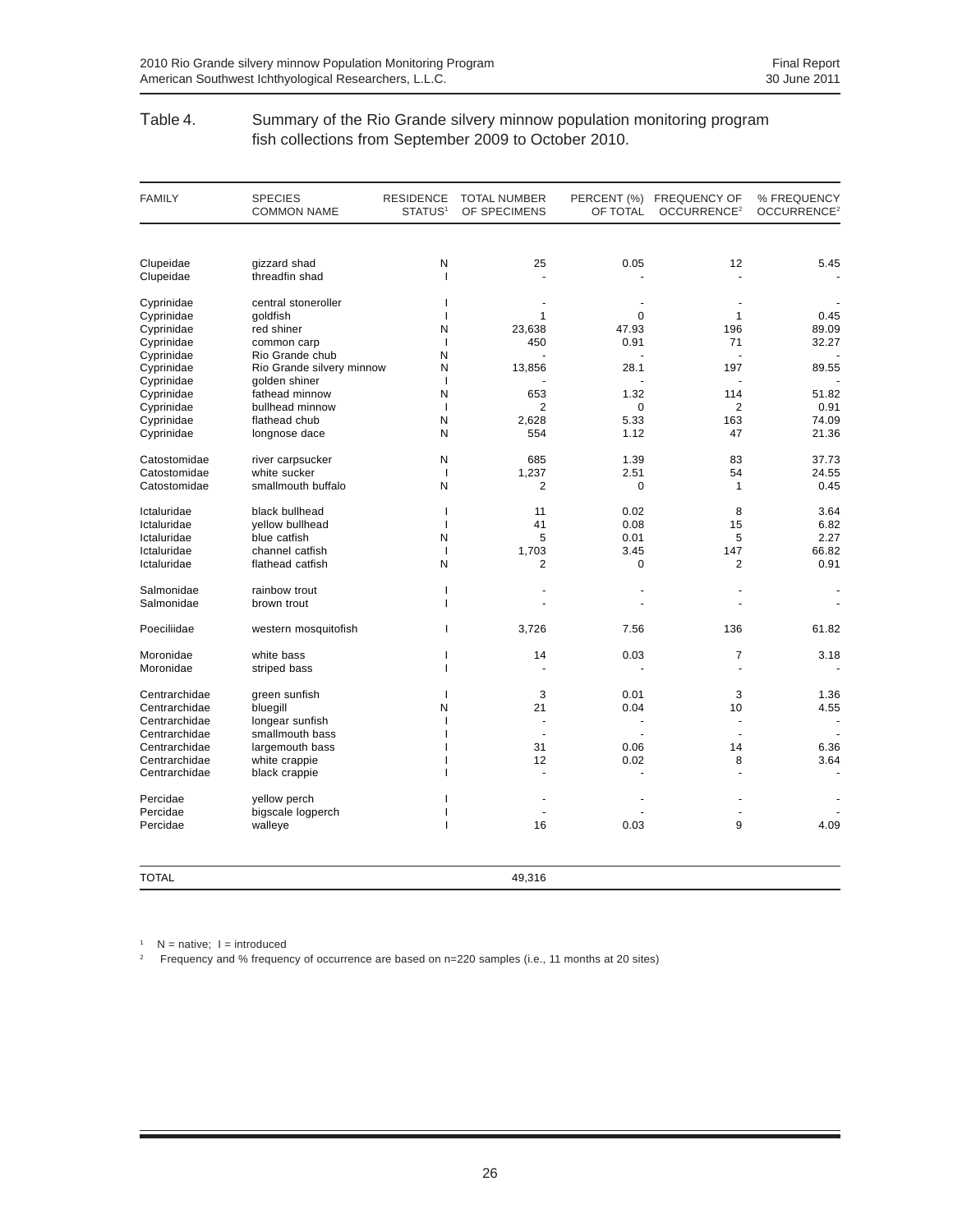fathead minnow (N=653). The most abundant introduced species were western mosquitofish  $(N=3,726)$ , channel catfish  $(N=1,703)$ , white sucker  $(N=1,237)$ , and common carp  $(N=450)$ . The 10 remaining nonnative fish species were present at much lower numbers (N<50 for each taxon) than were the aforementioned nonnative species.

Rio Grande silvery minnow comprised a higher fraction of the total ichthyofaunal community from 2005-2009 than from 2000-2004. While this percentage had dropped precipitously from 1995 to 2000 and remained low through 2004, it improved dramatically in 2005 (Figure 16). There were, however, notable declines from 2005 to 2006 and from 2009 to 2010. The magnitude of change in densities of Rio Grande silvery minnow over time is particularly evident when compared to overall fish densities (all species) over the past decade (Figure 17). Rio Grande silvery minnow had declined from being the  $7<sup>th</sup>$  most common species in 2001 to being the  $13<sup>th</sup>$  most common species in 2003 (Table 5). While the rank abundance of Rio Grande silvery minnow increased notably from 2003  $(10<sup>th</sup>)$  to 2007-2009 ( $2<sup>nd</sup>$ ), it dropped precipitously in 2010 (5<sup>th</sup>). The coefficient of concordance (*W*=0.70) for focal species indicated high overall agreement in ranks ( $X^2$ =63.1;  $p$ <0.001) over time (2001-2010) despite broad changes in ranks for some taxa (e.g., Rio Grande silvery minnow, flathead chub, and river carpsucker).

There were notable seasonal changes in the relative abundance of the 10 most abundant fish species from September 2009 to October 2010 (Figures 18 and 19). Density of all species increased during spring or summer. Rio Grande silvery minnow abundance in samples peaked in July and then slowly declined until September. Common carp and fathead minnow also peaked in abundance during July. The highest densities of red shiner were recorded from May through July although the abundance of this taxon was relatively high throughout the year. An accounting of species-specific temporal abundance revealed similar trends and documented the seasonal presence of certain taxa (e.g., gizzard shad and walleye; Table 6).

Besides temporal variation in the relative abundance of fish species within the community, there were also longitudinal changes in the densities of species among reaches (Figure 20). Flathead chub, longnose dace, and white sucker were most common in the Angostura Reach. Red shiner, common carp, Rio Grande silvery minnow, fathead minnow, river carpsucker, channel catfish, and western mosquitofish were most common in the Isleta Reach. Rio Grande silvery minnow was more common in the Isleta and San Acacia reaches as compared to the Angostura Reach.

#### **Sampling Variation**

# *November (2009 and 2010)*

The sampling variation for Rio Grande silvery minnow in 2009 and 2010 (Figures 21 and 22, respectively) varied among sites but was relatively consistent among years. In general, the variation was most pronounced in the upstream sites of the study area during 2009. With the exception of a few sites (e.g., Site #10 and #18), sampling variation was relatively uniform in 2010. Mean densities in 2009 at occupied sites ranged from 0.95 (Site #3) to 124.78 (Site #5) individuals per 100 m<sup>2</sup> and the coefficient of variation (*CV*) was <0.5 at all sites except Sites #4 and #5 (0.55 and 0.63, respectively). Mean densities in 2010 at occupied sites ranged from 0.04 (Site #3) to 11.71 (Site #12) individuals per 100 m<sup>2</sup> and the coefficient of variation ( $CV$ ) was <0.5 at all sites except Sites #3, #4, and #10 (1.00, 1.00, and 0.82, respectively).

Values for sampling variation among the sampling sites were relatively homogeneous when comparing all fish species in 2009 and 2010 (Figures 23 and 24, respectively). In both years, the proportional amount of variation was slightly less than it was for Rio Grande silvery minnow alone. Sites #2 and #5 had the highest site-specific variation in 2009 while Sites #8 and #18 had the highest site-specific variation in 2010. The mean density of all fish species in 2009 ranged from 1.32 (Site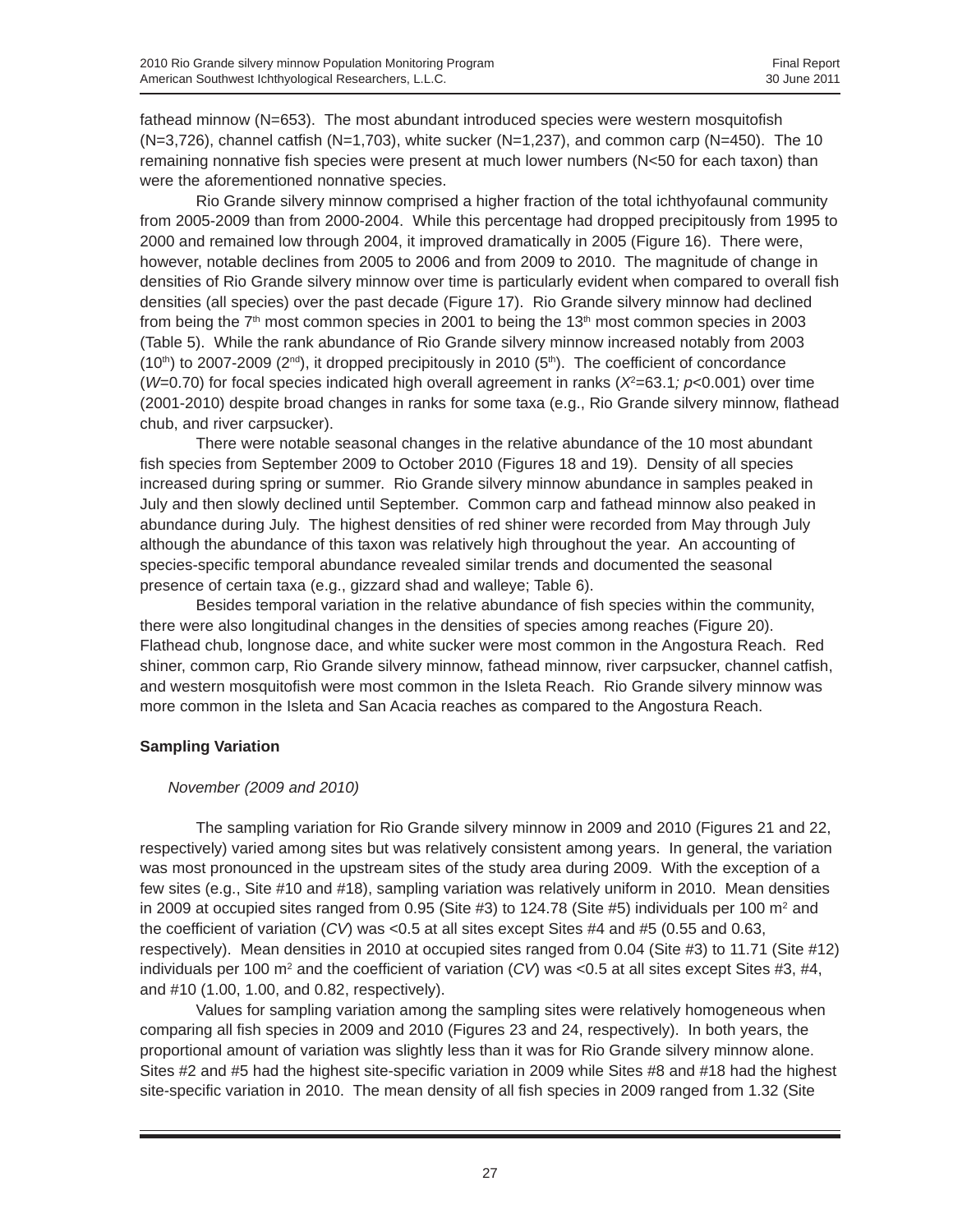

Year

Figure 16. Relative abundance of Rio Grande silvery minnow as a percentage of the total ichthyofaunal community during October, at all sampling sites, by sampling year (1993-1997, 1999-2010).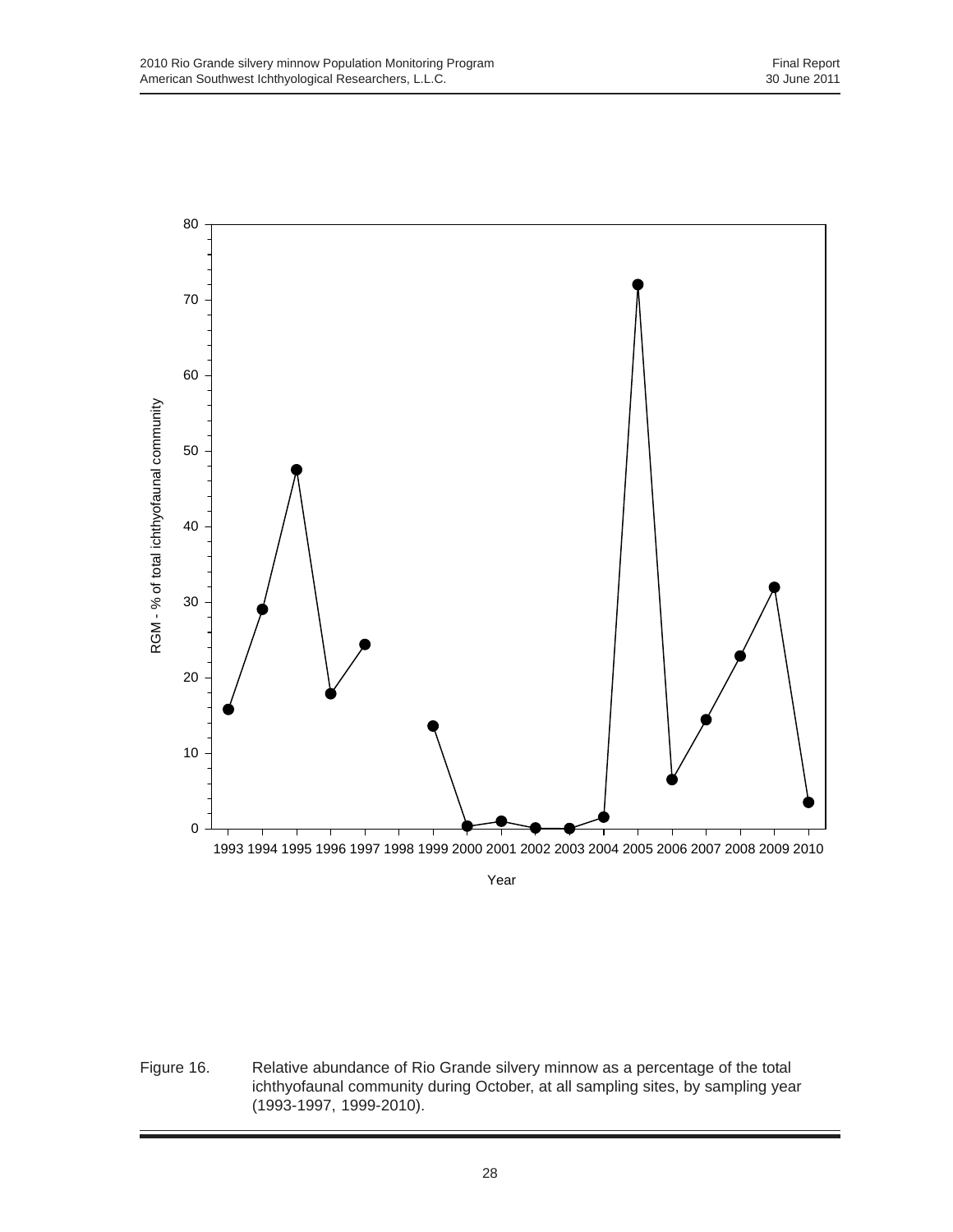

Year

Figure 17. Densities (CPUE) of Rio Grande silvery minnow (circles) and the total ichthyofaunal community (squares) during October, at all sampling sites, by sampling year (1993- 1997, 1999-2010). Solid circles or squares indicate means and capped-bars represent the standard error. Dotted horizontal lines represent orders of magnitude.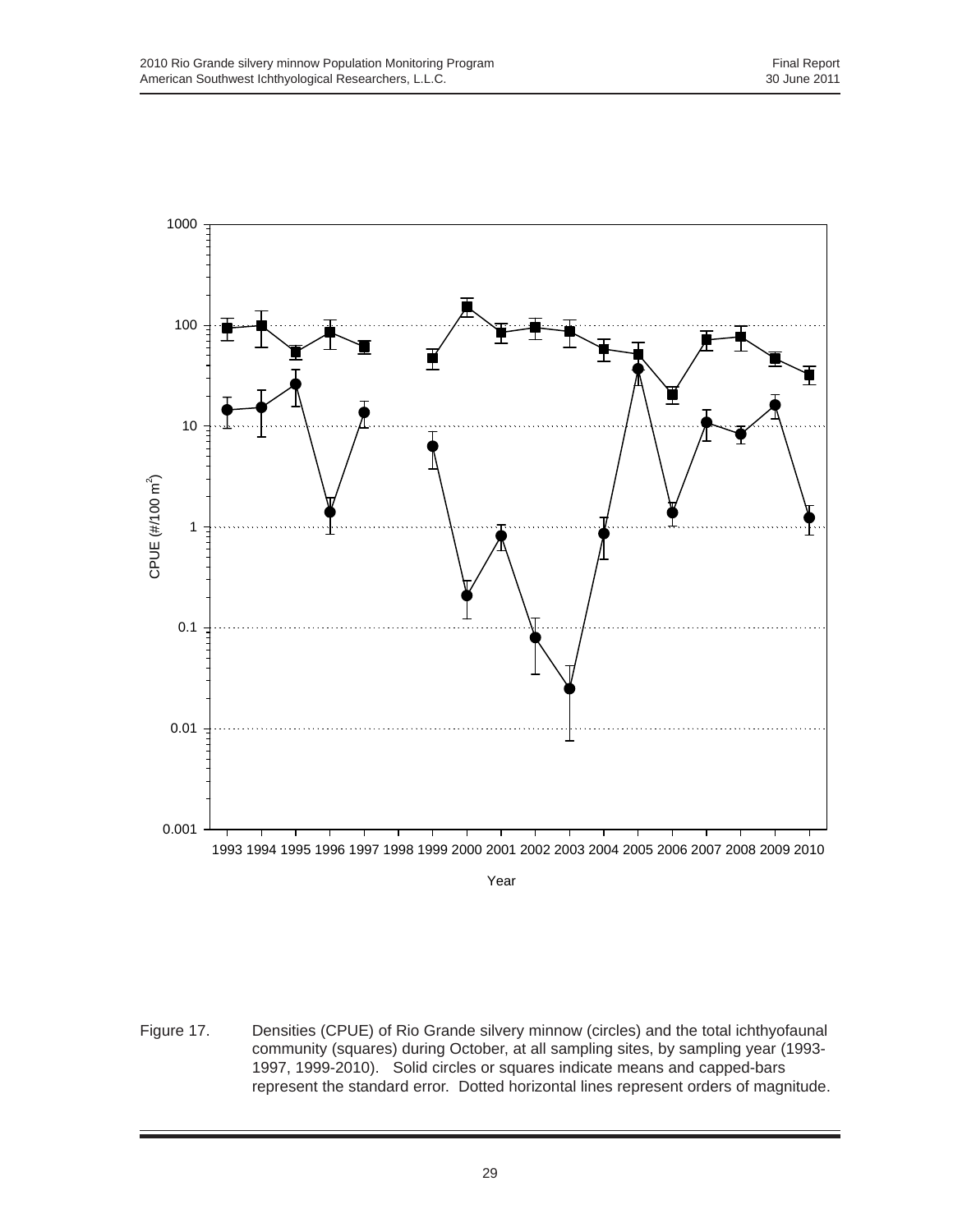## Table 5. Summary of rank abundance of focal species collected in the Rio Grande during October over the past decade (2001-2010).

| <b>SPECIES</b>                  | $\overline{2}$<br>$\boldsymbol{0}$<br>$\mathbf 0$<br>$\mathbf{1}$ | $\overline{2}$<br>$\mathbf 0$<br>$\boldsymbol{0}$<br>$\overline{2}$ | $\overline{2}$<br>$\mathbf 0$<br>$\mathbf 0$<br>3 | $\sqrt{2}$<br>$\mathbf 0$<br>$\boldsymbol{0}$<br>4 | $\overline{2}$<br>$\mathbf 0$<br>$\mathbf 0$<br>5 | $\overline{2}$<br>$\overline{0}$<br>$\mathbf 0$<br>6 | $\overline{2}$<br>$\mathbf 0$<br>$\mathbf 0$<br>$\overline{7}$ | 2<br>$\boldsymbol{0}$<br>$\mathbf 0$<br>8 | $\sqrt{2}$<br>$\mathbf 0$<br>$\mathbf 0$<br>9 | $\mathbf 2$<br>$\boldsymbol{0}$<br>$\mathbf{1}$<br>$\boldsymbol{0}$ |
|---------------------------------|-------------------------------------------------------------------|---------------------------------------------------------------------|---------------------------------------------------|----------------------------------------------------|---------------------------------------------------|------------------------------------------------------|----------------------------------------------------------------|-------------------------------------------|-----------------------------------------------|---------------------------------------------------------------------|
| <b>CARPS AND MINNOWS</b>        |                                                                   |                                                                     |                                                   |                                                    |                                                   |                                                      |                                                                |                                           |                                               |                                                                     |
| red shiner                      | $\mathbf{1}$                                                      | $\mathbf{1}$                                                        | $\mathbf{1}$                                      | $\mathbf{1}$                                       | $\,$ 3 $\,$                                       | $\mathbf{1}$                                         | 1                                                              | 1                                         | $\mathbf{1}$                                  | $\mathbf{1}$                                                        |
| common carp                     | 8                                                                 | 9                                                                   | 8                                                 | $\boldsymbol{9}$                                   | $\overline{7}$                                    | 10                                                   | 10                                                             | $\overline{7}$                            | 10                                            | 9                                                                   |
| Rio Grande silvery minnow       | $\overline{Z}$                                                    | <u>10</u>                                                           | 10                                                | $\overline{5}$                                     | $\mathbf 1$                                       | $\overline{4}$                                       | $\underline{\mathbf{2}}$                                       | $\overline{2}$                            | $\overline{2}$                                | $\overline{5}$                                                      |
| fathead minnow                  | $\,$ 3 $\,$                                                       | $\sqrt{3}$                                                          | 3                                                 | 3                                                  | 4                                                 | 6                                                    | $\overline{7}$                                                 | 5                                         | 6                                             | 6                                                                   |
| flathead chub                   | 6                                                                 | $\overline{7}$                                                      | $\overline{4}$                                    | 4                                                  | 5                                                 | 2                                                    | 4                                                              | 4                                         | 5                                             | $\sqrt{2}$                                                          |
| longnose dace                   | $\boldsymbol{9}$                                                  | 5                                                                   | $\overline{7}$                                    | 8                                                  | 8                                                 | $\overline{7}$                                       | 8                                                              | 8                                         | $\overline{9}$                                | $\overline{7}$                                                      |
| <b>SUCKERS</b>                  |                                                                   |                                                                     |                                                   |                                                    |                                                   |                                                      |                                                                |                                           |                                               |                                                                     |
| river carpsucker                | $\overline{4}$                                                    | $\,6\,$                                                             | $\,$ 5 $\,$                                       | $\overline{7}$                                     | $\boldsymbol{9}$                                  | 8                                                    | 6                                                              | $\boldsymbol{9}$                          | $\overline{7}$                                | 8                                                                   |
| white sucker                    | 10                                                                | 8                                                                   | $9\,$                                             | 10                                                 | 9                                                 | 8                                                    | 9                                                              | 10                                        | 8                                             | 10                                                                  |
| <b>NORTH AMERICAN CATFISHES</b> |                                                                   |                                                                     |                                                   |                                                    |                                                   |                                                      |                                                                |                                           |                                               |                                                                     |
| channel catfish                 | 5                                                                 | 4                                                                   | 6                                                 | 6                                                  | 6                                                 | 5                                                    | 5                                                              | 6                                         | $\overline{4}$                                | 4                                                                   |
| <b>LIVEBEARERS</b>              |                                                                   |                                                                     |                                                   |                                                    |                                                   |                                                      |                                                                |                                           |                                               |                                                                     |
| western mosquitofish            | $\mathbf{2}$                                                      | 2                                                                   | 2                                                 | 2                                                  | 2                                                 | 3                                                    | 3                                                              | 3                                         | 3                                             | $\ensuremath{\mathsf{3}}$                                           |
|                                 |                                                                   |                                                                     |                                                   |                                                    |                                                   |                                                      |                                                                |                                           |                                               |                                                                     |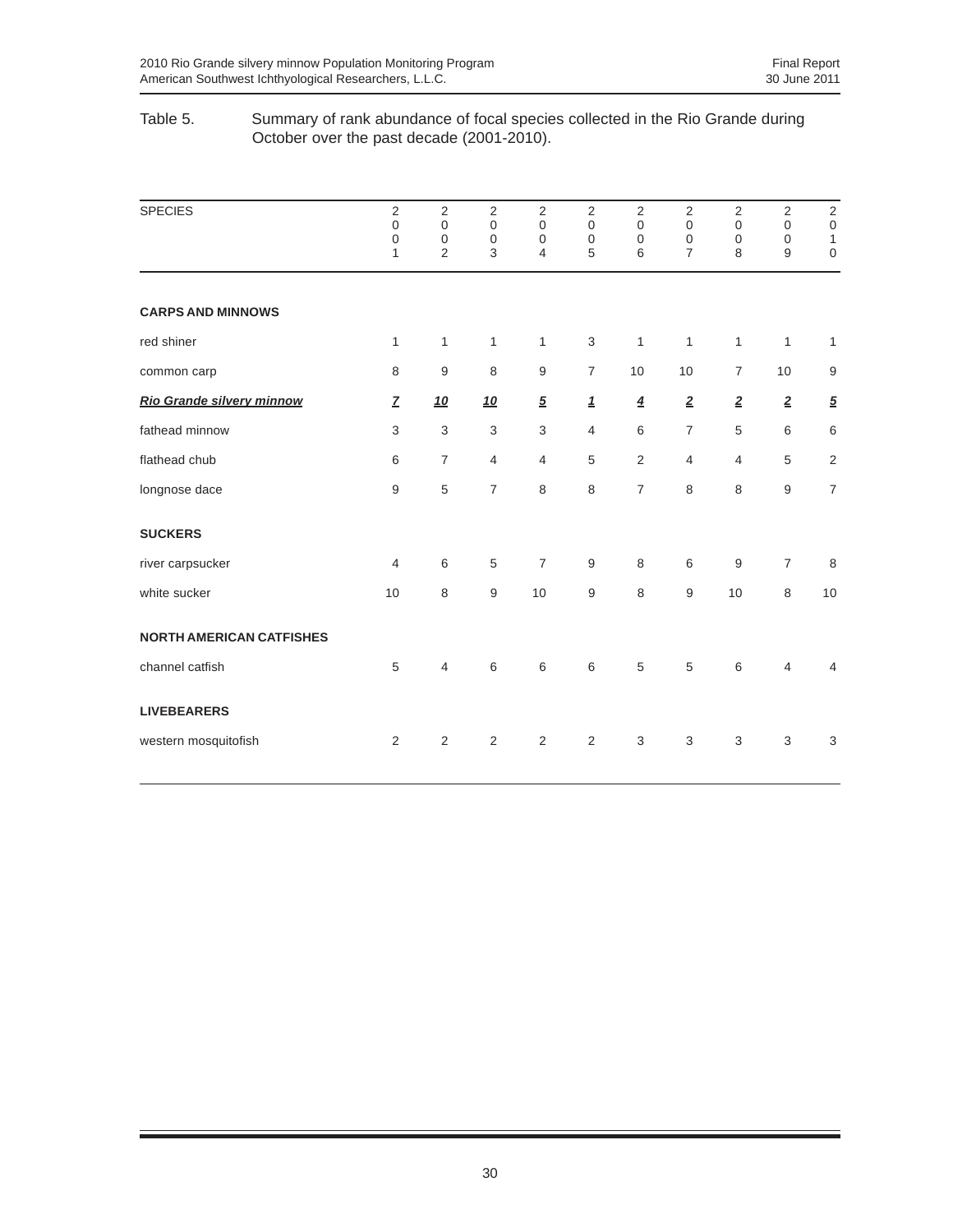

Figure 18. Fish densities (CPUE) from September 2009 to May 2010 for each focal species (see Table 1 for species codes) in the Middle Rio Grande. Rio Grande silvery minnow = RGM.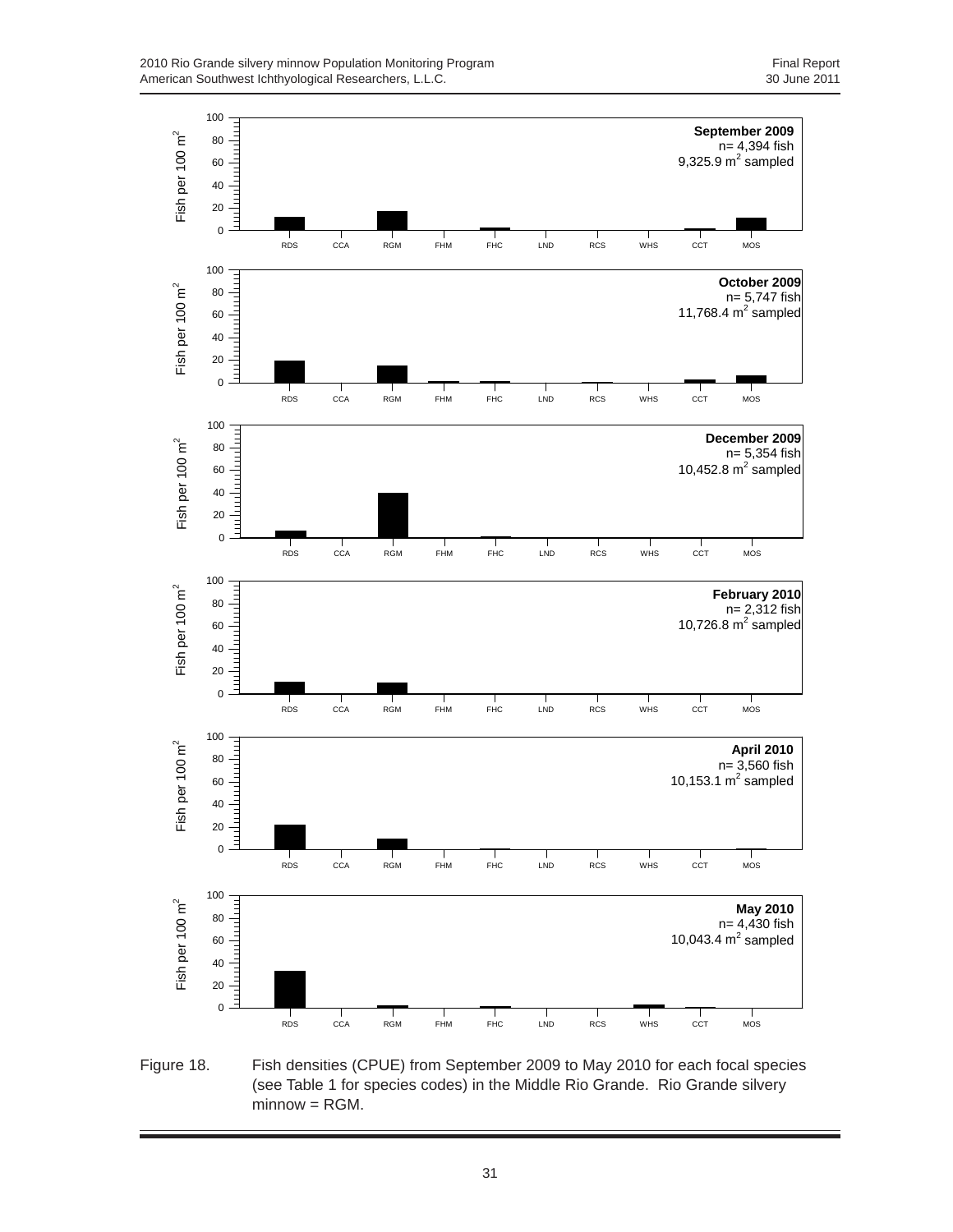

Figure 19. Fish densities (CPUE) from June to October 2010 for each focal species (see Table 1 for species codes) in the Middle Rio Grande. Rio Grande silvery minnow = RGM.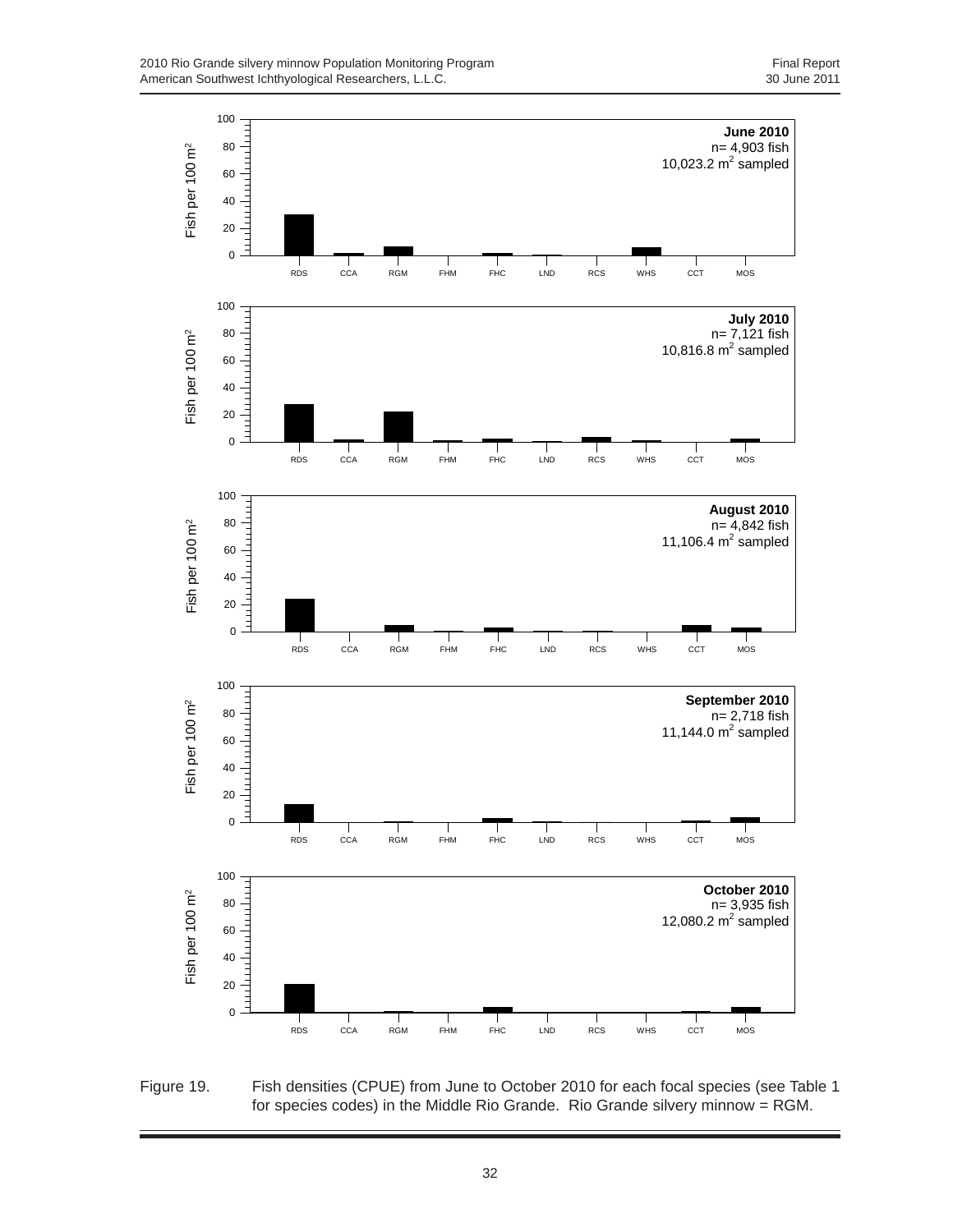## Table 6. Summary of the September 2009 to October 2010 Rio Grande silvery minnow population monitoring program fish collections.

| <b>SPECIES</b>                      | S<br>Ε<br>P    | O<br>C<br>T    | D<br>Ε<br>C              | F<br>Ε<br>B                         | Α<br>P<br>R                   | M<br>Α<br>Υ    | J<br>U<br>N           | J<br>U<br>L           | Α<br>U<br>G              | S<br>Ε<br>P               | O<br>$\mathsf C$<br>T     | T<br>$\circ$<br>T<br>Α  |
|-------------------------------------|----------------|----------------|--------------------------|-------------------------------------|-------------------------------|----------------|-----------------------|-----------------------|--------------------------|---------------------------|---------------------------|-------------------------|
| <b>HERRINGS</b>                     |                |                |                          |                                     |                               |                |                       |                       |                          |                           |                           | L                       |
| gizzard shad<br>threadfin shad      | 1              |                |                          |                                     |                               | 4              | 1                     | 16<br>÷.              | 1                        | 2                         |                           | 25<br>$\mathbf 0$       |
| <b>CARPS AND MINNOWS</b>            |                |                |                          |                                     |                               |                |                       |                       |                          |                           |                           |                         |
| central stoneroller<br>goldfish     |                |                |                          |                                     |                               |                |                       |                       |                          |                           | 1                         | 0<br>1                  |
| red shiner                          | 1,146          | 2,314          | 661                      | 1,179                               | 2,234                         | 3,352          | 3,018                 | 3,042                 | 2,680                    | 1,494                     | 2,518                     | 23,638                  |
| common carp                         | 9              | $\overline{2}$ | 1                        | $\overline{2}$                      | 2                             | 28             | 167                   | 199                   | 28                       | 6                         | 6                         | 450                     |
| Rio Grande chub                     |                |                |                          |                                     | $\blacksquare$                | ÷,             |                       |                       | ÷                        | ٠                         | ÷,                        | 0                       |
| Rio Grande silvery minnow           | 1,620          | 1,835          | 4,159                    | 1,068                               | 992                           | 282            | 677                   | 2,421                 | 558                      | 107                       | 137                       | 13,856                  |
| golden shiner<br>fathead minnow     | 51             | 144            | 91                       | ÷<br>4                              | ÷,<br>29                      | ÷,<br>11       | ٠<br>35               | ٠<br>132              | ÷<br>64                  | $\blacksquare$<br>38      | $\blacksquare$<br>54      | 0<br>653                |
| bullhead minnow                     | $\overline{a}$ | 1              | $\ddot{\phantom{1}}$     | $\blacksquare$                      | ä,                            | $\blacksquare$ | $\ddot{\phantom{1}}$  | ÷                     | ä,                       | $\blacksquare$            | 1                         | $\overline{2}$          |
| flathead chub                       | 247            | 210            | 182                      | 27                                  | 107                           | 165            | 213                   | 280                   | 330                      | 364                       | 503                       | 2,628                   |
| longnose dace                       | 40             | 16             | 67                       | $\mathbf{1}$                        | 10                            | 75             | 97                    | 97                    | 57                       | 53                        | 41                        | 554                     |
| <b>SUCKERS</b>                      |                |                |                          |                                     |                               |                |                       |                       |                          |                           |                           |                         |
| river carpsucker                    | 29             | 60             | 45                       | 3                                   | 9                             | 4              | 19                    | 384                   | 92                       | 25                        | 15                        | 685                     |
| white sucker<br>smallmouth buffalo  | 24             | 20             | 4<br>$\blacksquare$      | 3<br>$\ddot{\phantom{1}}$           | $\overline{\mathbf{c}}$<br>÷. | 380            | 602<br>$\blacksquare$ | 155<br>$\overline{2}$ | 34<br>$\blacksquare$     | 9<br>$\ddot{\phantom{1}}$ | 4<br>$\ddot{\phantom{1}}$ | 1,237<br>$\overline{2}$ |
| <b>BULLHEAD CATFISHES</b>           |                |                |                          |                                     |                               |                |                       |                       |                          |                           |                           |                         |
| black bullhead                      | 1              | 1              | $\overline{\phantom{a}}$ |                                     |                               |                | 1                     | 1                     | 7                        | $\blacksquare$            | $\blacksquare$            | 11                      |
| yellow bullhead                     | 4              | 3              | ä,                       | ä,                                  | $\blacksquare$                | $\blacksquare$ | ÷,                    | $\overline{2}$        | 27                       | 3                         | $\overline{2}$            | 41                      |
| blue catfish                        | ٠              | 1              | ٠                        | $\overline{\phantom{a}}$            | $\overline{\phantom{a}}$      | 1              | 1                     | 2                     | $\overline{\phantom{a}}$ | ٠                         | $\ddot{\phantom{1}}$      | 5                       |
| channel catfish<br>flathead catfish | 168<br>1       | 320            | 58<br>ä,                 | 9<br>ä,                             | 47                            | 107            | 33<br>÷,              | 45<br>÷,              | 585<br>$\mathbf{1}$      | 169                       | 162<br>÷,                 | 1,703<br>$\overline{2}$ |
| <b>TROUTS</b>                       |                |                |                          |                                     |                               |                |                       |                       |                          |                           |                           |                         |
| rainbow trout                       |                |                |                          |                                     |                               |                |                       |                       |                          |                           |                           | 0                       |
| brown trout                         |                |                |                          |                                     |                               |                |                       |                       |                          |                           |                           | $\mathbf 0$             |
| <b>LIVEBEARERS</b>                  |                |                |                          |                                     |                               |                |                       |                       |                          |                           |                           |                         |
| western mosquitofish                | 1,036          | 811            | 79                       | 15                                  | 126                           | 18             | 33                    | 310                   | 367                      | 442                       | 489                       | 3,726                   |
| <b>TEMPERATE BASSES</b>             |                |                |                          |                                     |                               |                |                       |                       |                          |                           |                           |                         |
| white bass                          | 2<br>ä,        |                | 7                        |                                     |                               | 1<br>ä,        |                       | 3<br>÷,               | 1                        |                           |                           | 14                      |
| striped bass                        |                |                |                          |                                     |                               |                | ÷                     |                       |                          |                           |                           | 0                       |
| <b>SUNFISHES</b>                    |                |                |                          |                                     |                               |                |                       |                       |                          |                           |                           |                         |
| green sunfish                       | 1<br>8         |                |                          | ٠<br>$\mathbf{1}$                   | ٠<br>$\mathbf{1}$             | ٠<br>1         | $\overline{a}$<br>1   | 1<br>÷,               | ٠<br>5                   | 1<br>4                    |                           | 3<br>21                 |
| bluegill<br>longear sunfish         |                |                |                          |                                     |                               | L.             |                       | ÷,                    | ÷,                       | ä,                        |                           | 0                       |
| smallmouth bass                     |                |                |                          |                                     |                               |                |                       |                       |                          |                           |                           | 0                       |
| largemouth bass                     | 4              | 6              |                          |                                     |                               |                |                       | 18                    | 1                        | 1                         | 1                         | 31                      |
| white crappie                       | 2              | 3              |                          |                                     | 1                             | 1              |                       | $\mathbf{1}$          | 3                        |                           | 1                         | 12                      |
| black crappie                       | ä,             |                |                          |                                     |                               |                |                       | ÷,                    |                          |                           |                           | $\mathbf 0$             |
| <b>PERCHES</b>                      |                |                |                          |                                     |                               |                |                       |                       |                          |                           |                           |                         |
| yellow perch<br>bigscale logperch   |                |                |                          |                                     |                               |                |                       |                       |                          |                           |                           | 0<br>0                  |
| walleye                             |                |                |                          |                                     |                               |                | 5                     | 10                    | 1                        |                           |                           | 16                      |
|                                     |                |                |                          |                                     |                               |                |                       |                       |                          |                           |                           |                         |
| <b>TOTAL</b>                        | 4,394          |                |                          | 5,747 5,354 2,312 3,560 4,430 4,903 |                               |                |                       |                       | 7,121 4,842 2,718        |                           | 3,935                     | 49,316                  |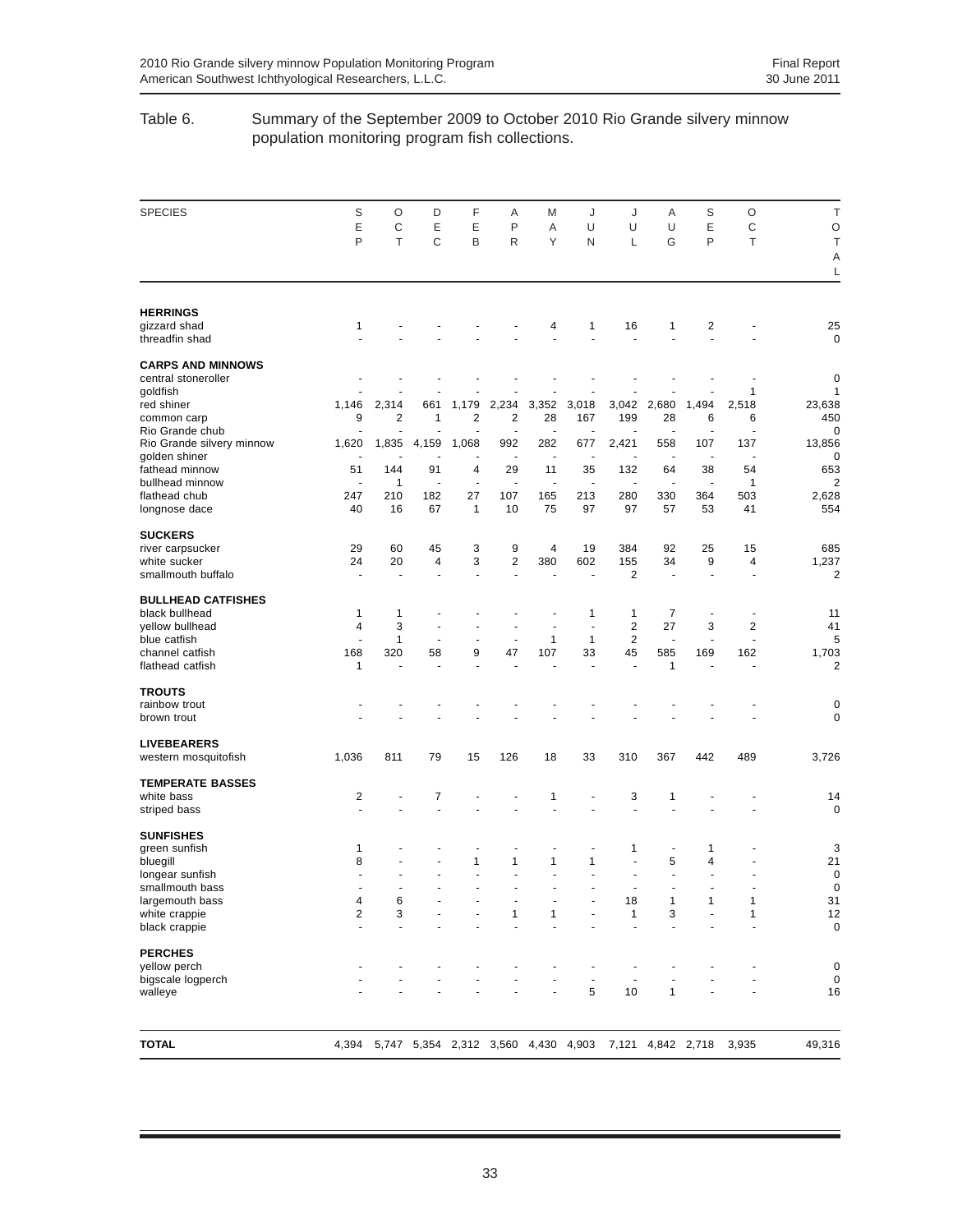

Figure 20. Fish densities (CPUE) by river reach for each focal species (see Table 1 for species codes) in the Middle Rio Grande from September 2009 to October 2010.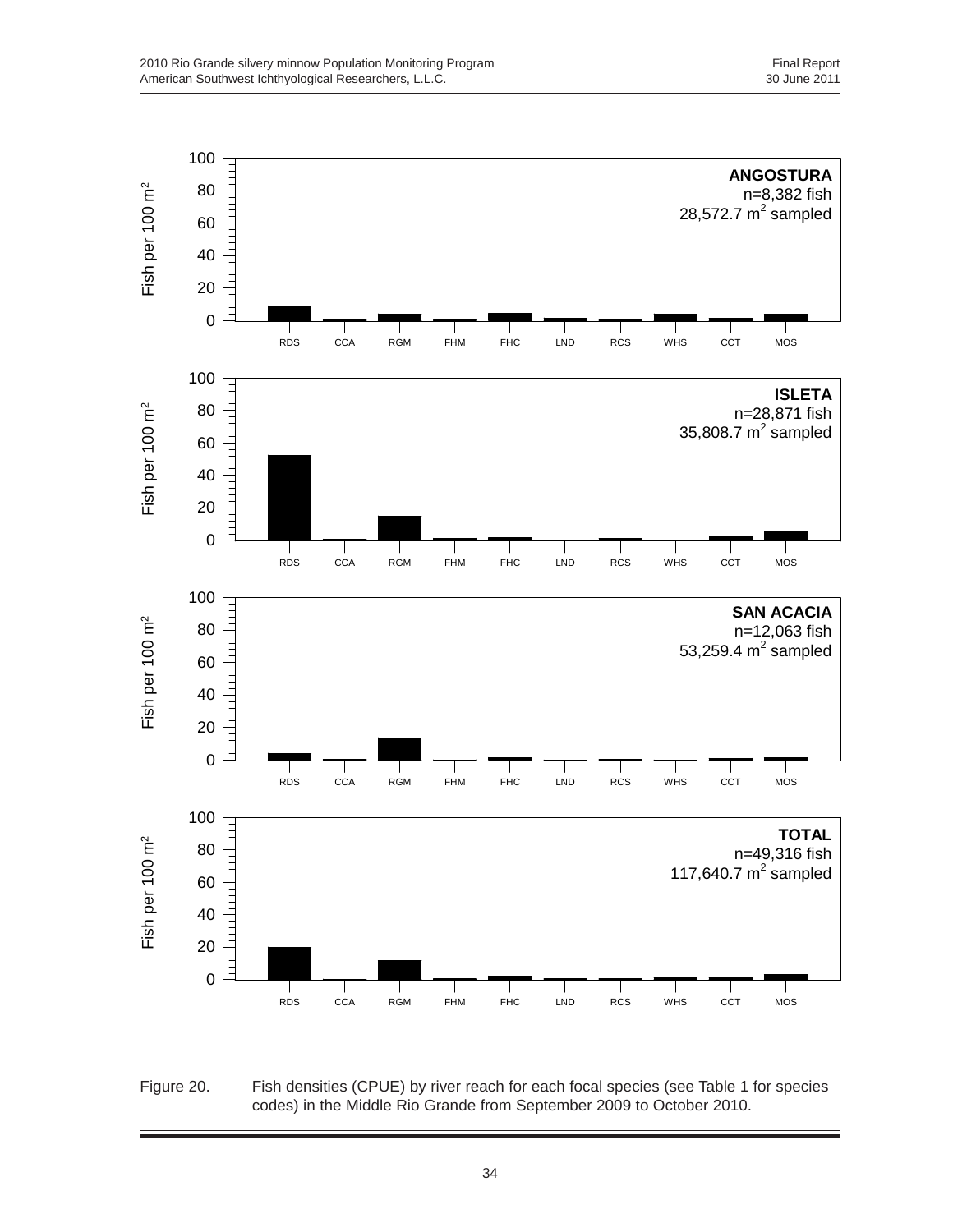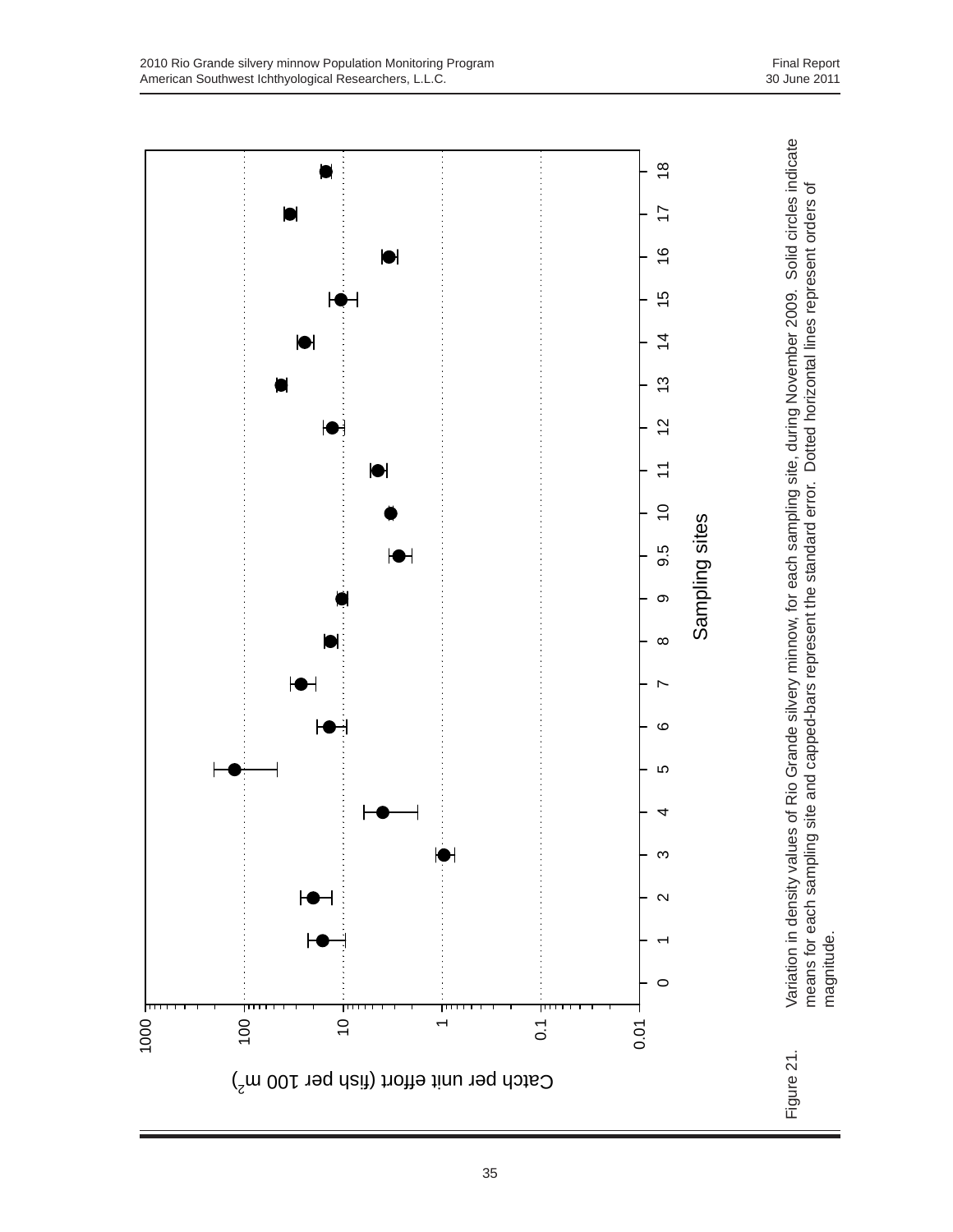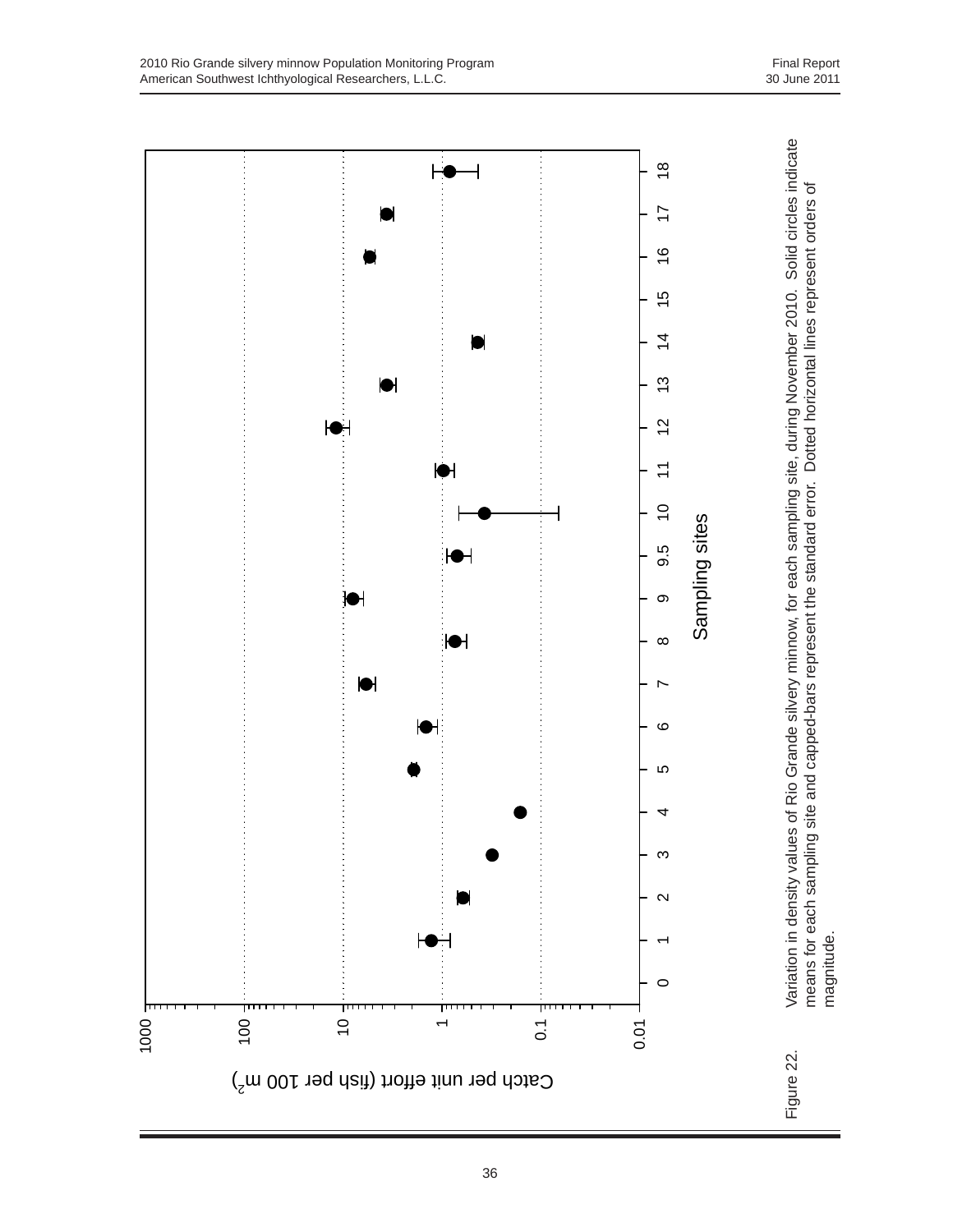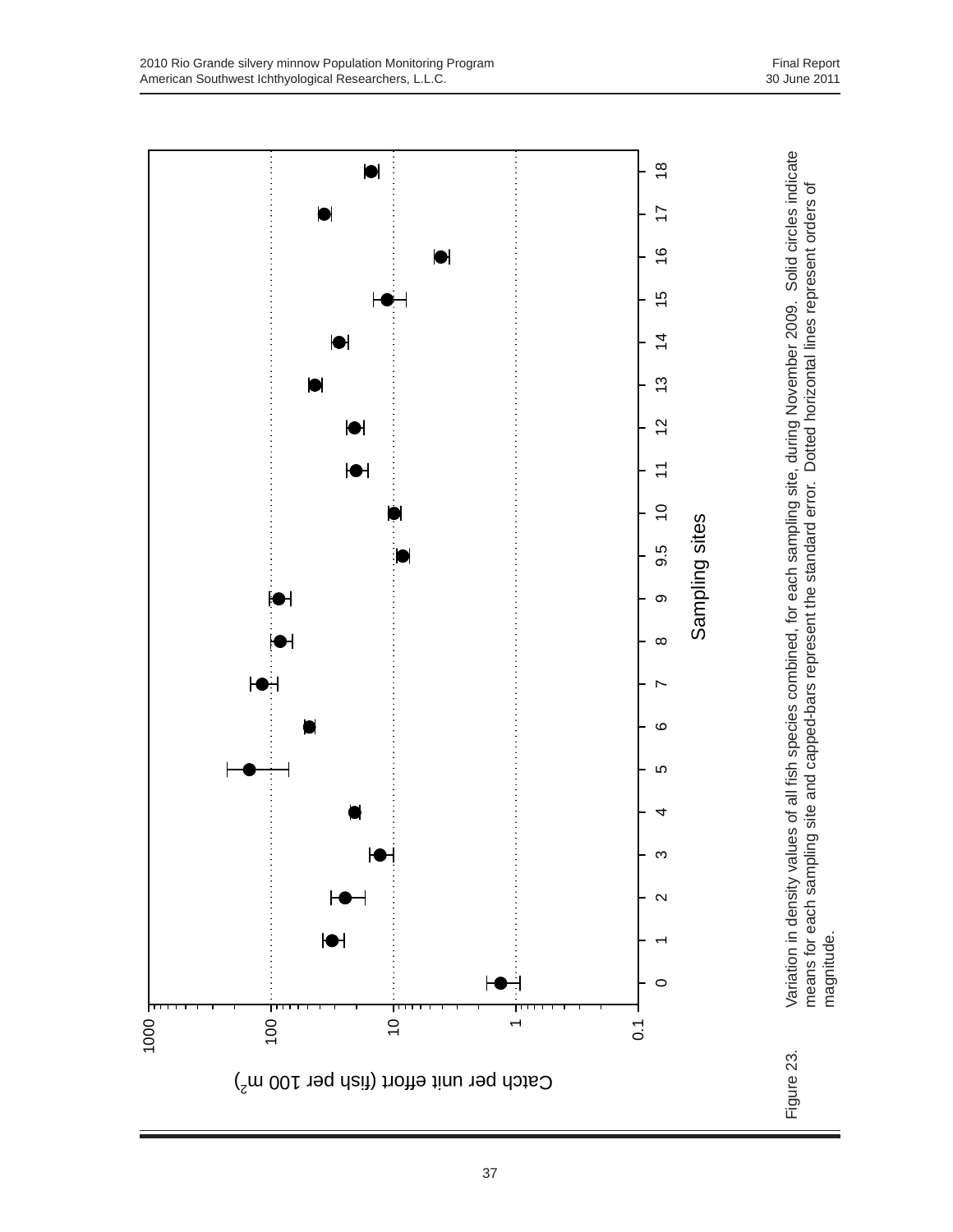Variation in density values of all fish species combined, for each sampling site, during November 2010. Solid circles indicate Figure 24. Variation in density values of all fish species combined, for each sampling site, during November 2010. Solid circles indicate エイ・エイ・ディー・ディー・エー・エイ・エイ・エイ・エイ・エイ  $\frac{8}{10}$ 0 1 2 3 4 5 6 7 8 9 9.5 10 11 12 13 14 15 16 17 18 means for each sampling site and capped-bars represent the standard error. Dotted horizontal lines represent orders of<br>magnitude. means for each sampling site and capped-bars represent the standard error. Dotted horizontal lines represent orders of  $\overline{1}$  $\frac{6}{5}$  $\frac{1}{2}$  $\overline{4}$  $\bullet$  $\frac{3}{2}$  $\blacklozenge$  $\overline{c}$ ┡●┥ 化亚甲酸亚甲基亚甲基苯甲基亚甲基苯甲基苯甲基苯甲基苯甲基苯甲基苯甲基苯甲基苯甲基苯甲基苯甲基苯甲基苯甲  $\overline{z}$  $\overline{C}$ Sampling sites Sampling sites  $9.\overline{5}$  $\circ$  $\infty$  $\overline{ }$  $\circ$  $\blacklozenge$ Ю ┡ 4  $\infty$  $\sim$ magnitude. $\circ$ 1000 100  $\overline{0}$ 0.1  $\overline{\phantom{a}}$ Figure 24. Catch per unit effort (fish per 100 m<sup>2</sup>)

## 38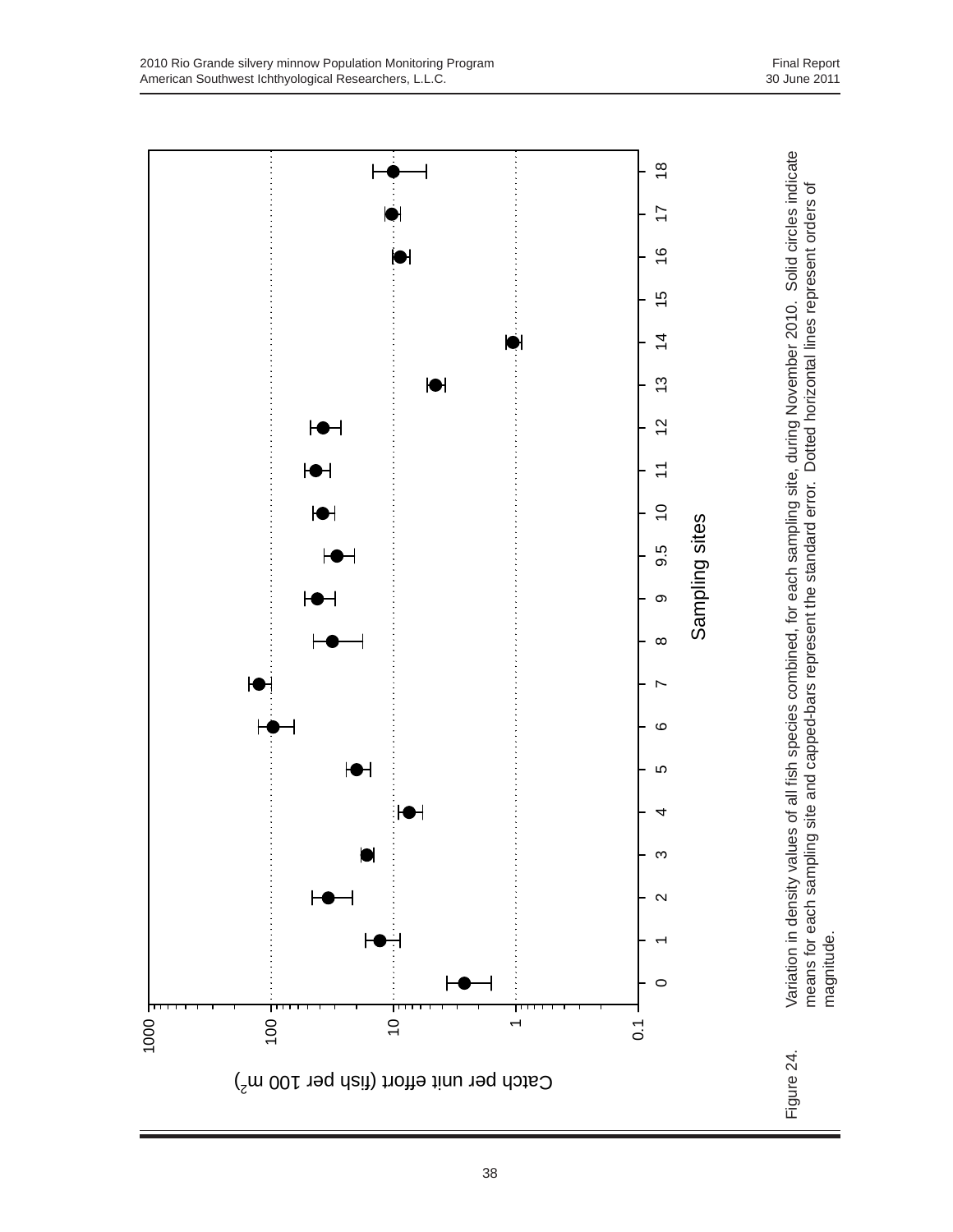#0) to 150.21 (Site #5) individuals per 100 m<sup>2</sup> while the density of all fish species ranged from 0 (Site #15) to 125.27 (Site #7) individuals per 100 m2 in 2010. The coefficient of variation (*CV*) in 2009 and 2010 was <0.5 at all sampling sites except Site #5 in 2009 (0.52).

Sampling variation by reach was also calculated for Rio Grande silvery minnow and all fish species combined in 2009 (Figure 25) and 2010 (Figure 26). In 2009, the total variation among reaches for Rio Grande silvery minnow was highest in the San Acacia Reach and lowest in the Angostura Reach while the reverse was true in 2010. Mean density ranged from 8.43 (Angostura) to 33.09 (Isleta) individuals per 100  $m^2$  in 2009 and from 0.42 (Angostura) to 0.75 (Isleta) individuals per 100 m2 in 2010. The 2009 values of *CV* were 0.23 (Angostura), 0.43 (Isleta), and 0.48 (San Acacia). In 2010, the values of *CV* were 0.23 (Angostura), 0.12 (Isleta), and 0.08 (San Acacia). Levels of variation among all fish species were more homogeneous as compared to those for only Rio Grande silvery minnow in both 2009 and 2010. The mean density for all fish species combined ranged from 18.78 (Angostura) to 79.50 (Isleta) individuals per 100 m<sup>2</sup> in 2009 and from 14.09 (Angostura) to 55.92 (Isleta) individuals per 100 m<sup>2</sup> in 2010. The 2009 values of *CV* were 0.14 (Angostura), 0.18 (Isleta), and 0.08 (San Acacia). In 2010, the values of *CV* were 0.26 (Angostura), 0.27 (Isleta), and 0.23 (San Acacia).

A final comparison of sampling variation was made among the 10 focal taxa for the entire sampling area in 2009 and 2010 (Figures 27 and 28, respectively). The mean density of focal fish taxa in 2009 ranged between 0.05 (longnose dace: RHICAT) and 18.92 (Rio Grande silvery minnow: HYBAMA) individuals per 100 m<sup>2</sup> and values of *CV* ranged from 0.08 (channel catfish: ICTPUN) to 0.45 (common carp: CYPCAR). The mean density of focal fish taxa in 2010 ranged between 0.04 (longnose dace: RHICAT) and 14.99 (red shiner: CYPLUT) individuals per 100 m<sup>2</sup> and values of *CV* ranged from 0.09 (river carpsucker: CARCAR) to 0.49 (longnose dace: RHICAT). The overall *CV* value for all fish species combined was 0.09 in 2009 and 0.26 in 2010. In 2009, the overall *CV* value for Rio Grande silvery minnow was 0.17 but dropped to 0.07 when excluding one outlying value (Site #5 on sampling day three). In 2010, the overall *CV* value for Rio Grande silvery minnow was 0.13 but dropped to 0.03 when excluding one outlying value (Site #12 on sampling day one).

## **DISCUSSION**

The population status of Rio Grande silvery minnow and the associated Middle Rio Grande ichthyofaunal community has been systematically monitored since 1993. The unique value of this effort has been in providing consistent sampling of fishes over a long duration. Determining trends in short-lived fish populations is best accomplished by analyzing the full suite of available data over the period of record. Long-term population monitoring sampling programs are designed so that an individual sample (or small number of samples) does not have a disproportionate effect on the results or interpretation of trends. While this study was initially designed to monitor the long-term trends of fish species in the Middle Rio Grande, the scope of this project has continued to expand to address the information needs of natural resource managers. Some of the key components that were added to this project over time include evaluating the influence of discharge patterns on population fluctuations, determining general habitat use patterns, documenting the changes in relative abundance among fish species over time, and examining seasonal and spatial differences in population structure and abundance of native and nonnative Middle Rio Grande fishes.

The use of catch-per-unit-effort (CPUE) to monitor the status of fish populations is well established in fisheries science. Some of the first important theoretical contributions were provided in the mid-1900s (Ricker 1940, 1944; Zippin 1956, 1958). The relationship between CPUE and abundance has received considerable attention in the literature (see reviews by Otis et al. 1978, Bannerot and Austin 1983). Experimental and statistical treatment of the issue has demonstrated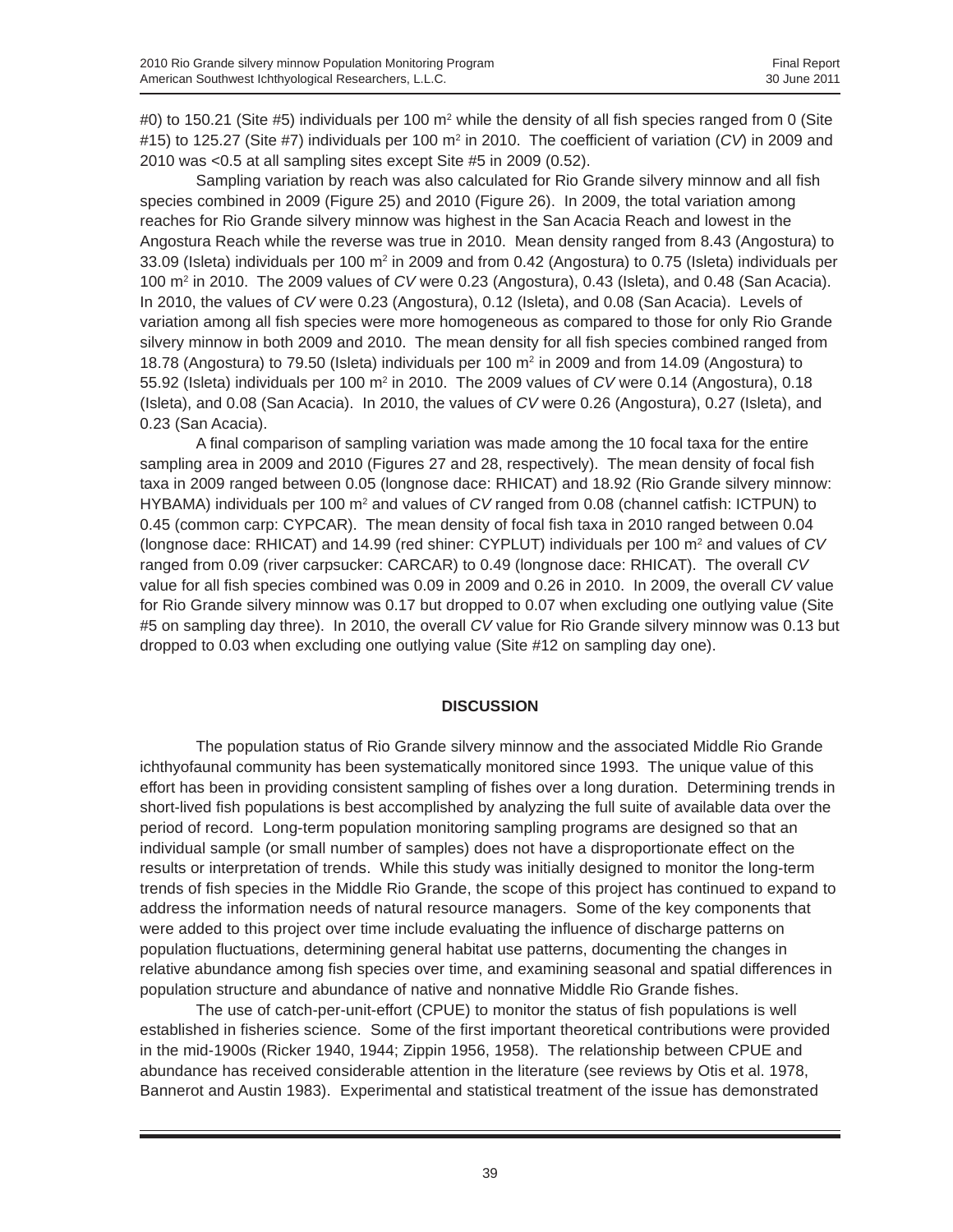

Figure 25. Variation in density values for Rio Grande silvery minnow (**A**) and for all fish species combined (**B**), in each sampling reach, during November 2009. Solid circles indicate means for each sampling reach and capped-bars represent the standard error. Dotted horizontal lines represent orders of magnitude.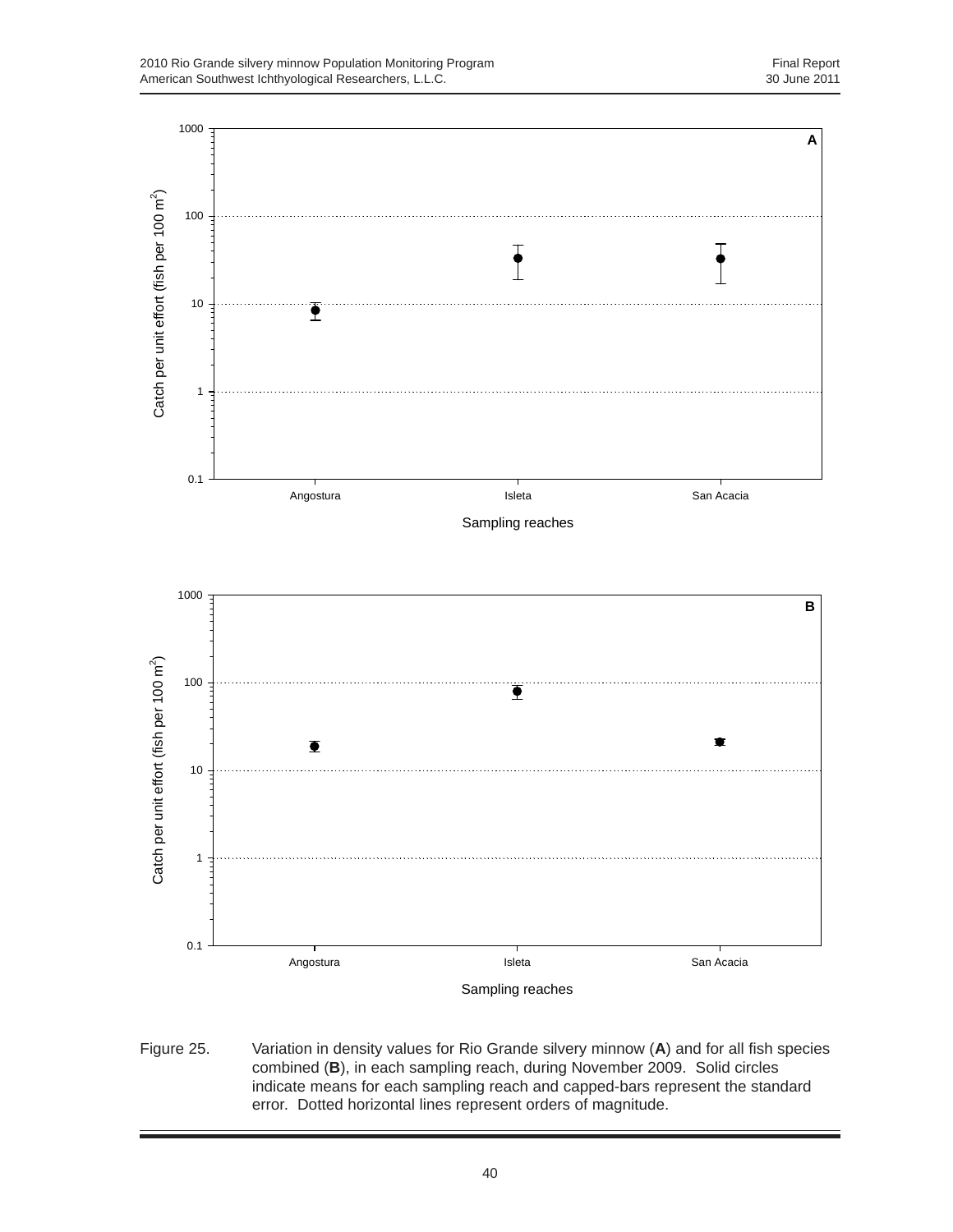

Figure 26. Variation in density values for Rio Grande silvery minnow (**A**) and for all fish species combined (**B**), in each sampling reach, during November 2010. Solid circles indicate means for each sampling reach and capped-bars represent the standard error. Dotted horizontal lines represent orders of magnitude.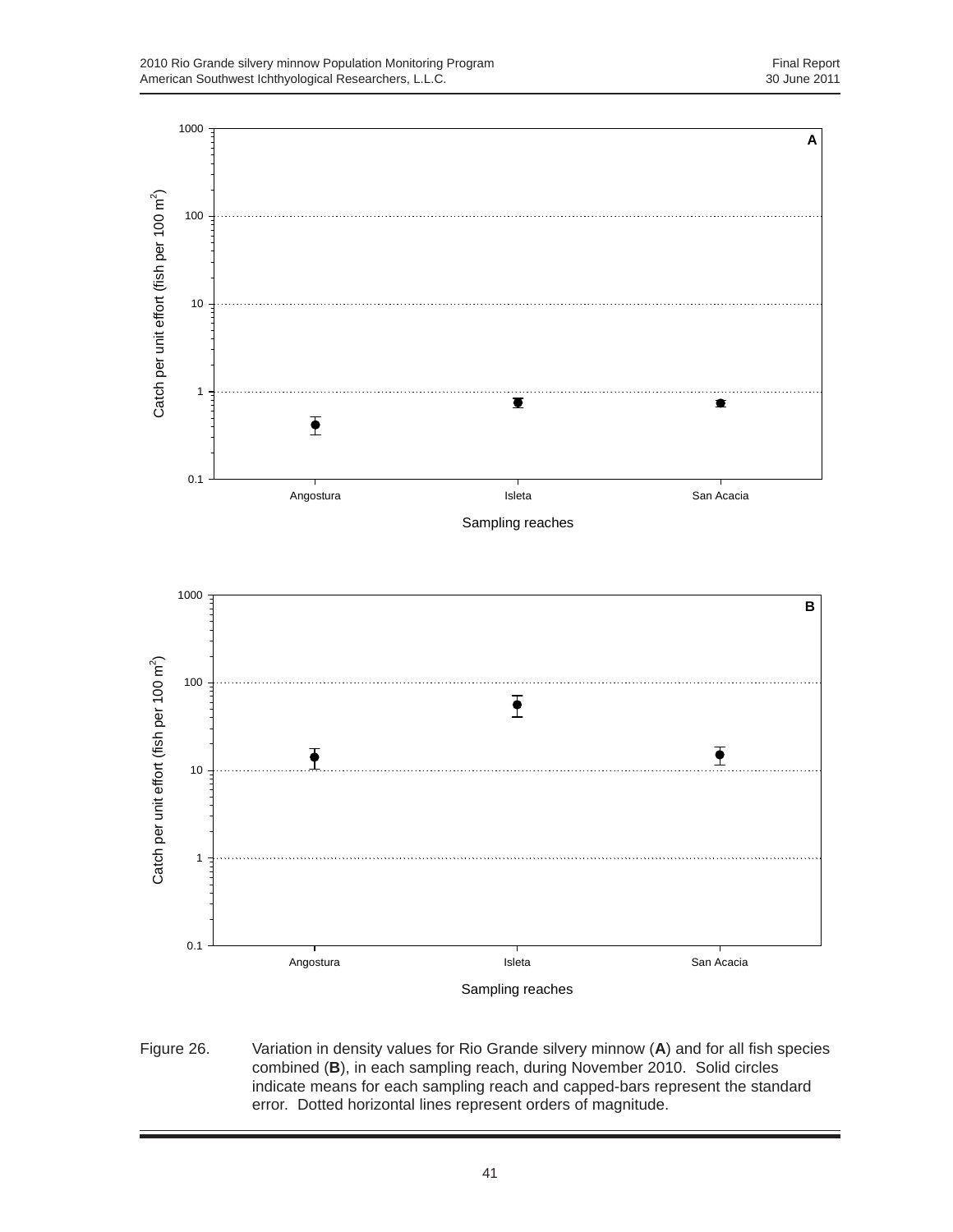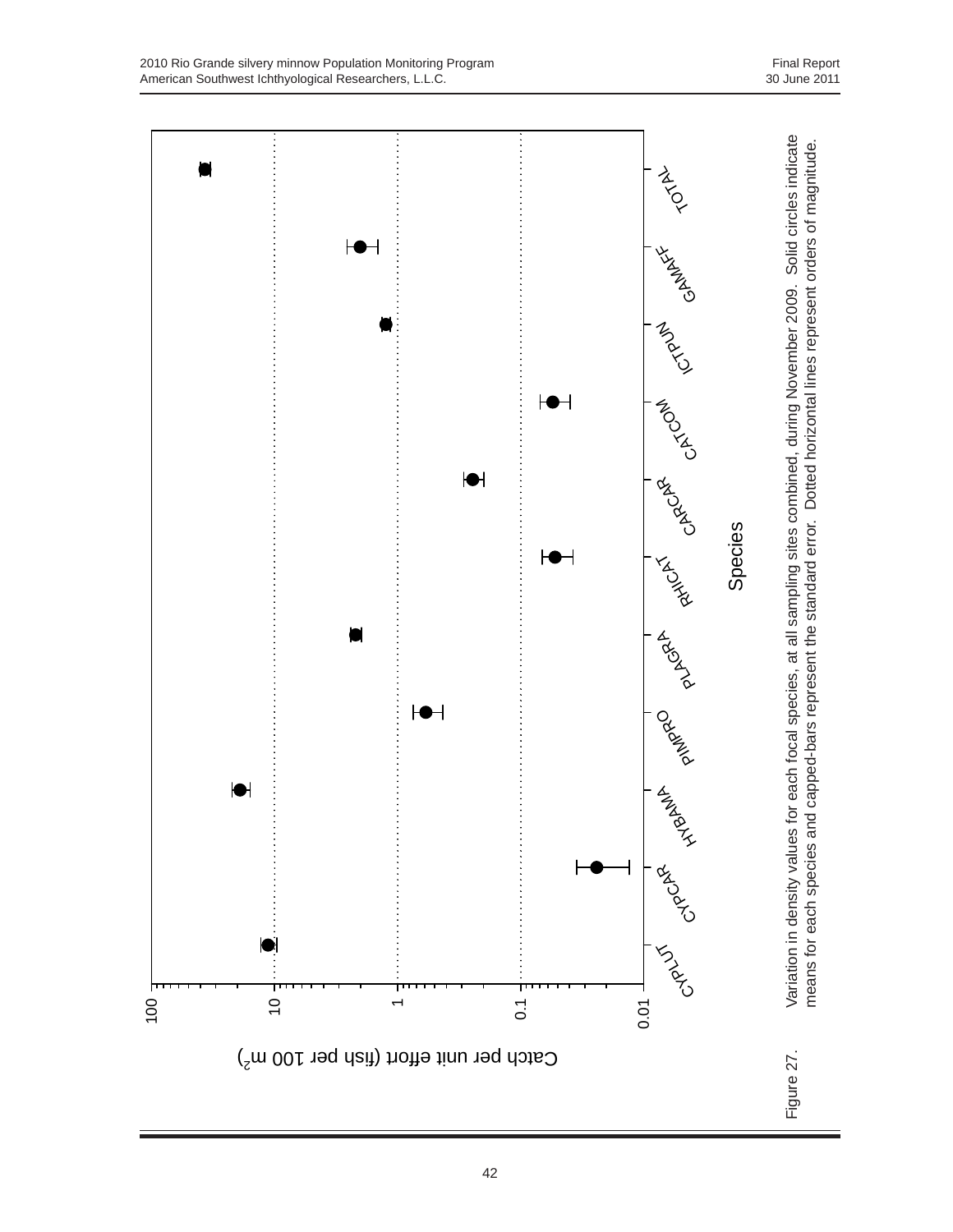



Species

CYPT

0.01

RACAR<br>CYPCA

**HAMANYS** 

**PANIAN** 

ARDER R

**LANGIN** 

43

0.1

Catch per unit effort (fish per 100 m $^2\,$ 

 $\overline{ }$ 

10

 $\blacktriangleright$ 

 $\bullet$ 

100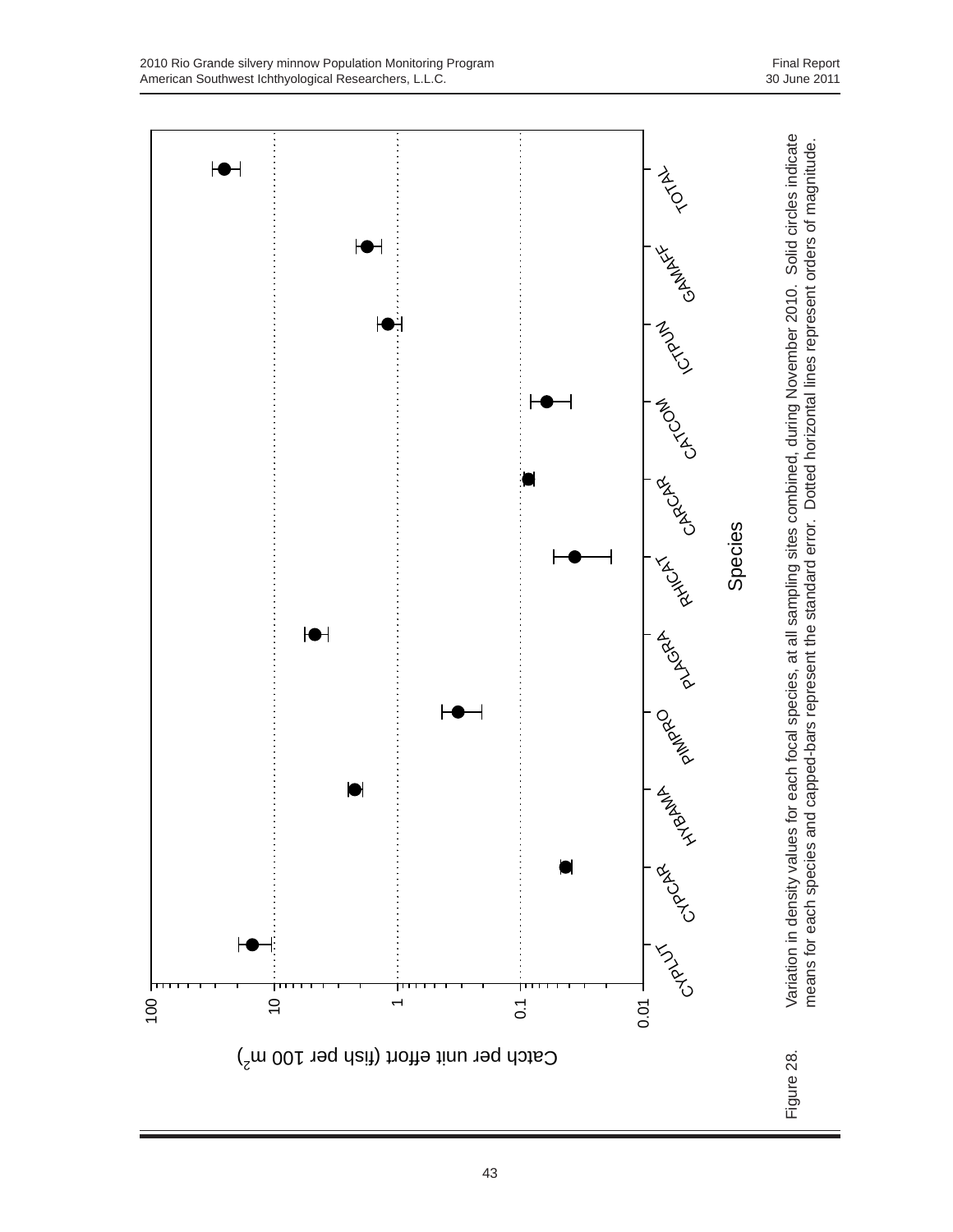that CPUE is a valid estimator of abundance and that the relationship is often one of strict proportionality for single species (Richards and Schnute, 1986). The work of Richards and Schnute (1986, 1992) and other researchers using CPUE in fisheries applications has appeared in international reviews on the general topic of estimating animal abundance (Seber 1992). Extensive reviews of the various methods for estimating animal abundance identify CPUE as one of the most widely used and well-researched techniques in fisheries science (e.g., Seber 1992, Schwarz and Seber 1999). CPUE provides a metric by which to gauge the relative increases or decreases (trends) in populations over time and space.

Recent analyses have demonstrated a close relationship between the 2008 to 2010 population trends for Rio Grande silvery minnow obtained from Population Estimation Program and Population Monitoring Program studies (Dudley and Platania, 2011). While this suggests that the CPUE metric as employed in the Population Monitoring Program is a valid estimator of abundance (as gauged by recent Population Estimation data), additional data collected in future years will be needed to validate this hypothesis. Despite similarities in population trends obtained during the Population Estimation Program and Population Monitoring Program studies, these studies have unique objectives that address different research needs. Systematic Population Monitoring Program activities provide an assessment of recruitment success over short time periods, a basis for comparing the changes in monthly recruitment success among years, insight to seasonal mortality rates, timely information about the status of the species during periods of reduced abundance, and a valuable tool to assess the real-time effectiveness of adaptive management activities. In contrast to the Population Monitoring Program that provides year-round documentation of population trends, the Population Estimation Program provides a statistically robust annual estimate of the Rio Grande silvery minnow population during a single time-period (e.g., October).

The Population Monitoring Program has documented notable changes in densities of Rio Grande silvery minnow among years (i.e., more than several orders of magnitude [>1,000%]) since 1993. Despite large differences in the mean densities of Rio Grande silvery minnow among sampling sites and years, the overall estimates of sampling variation (based on repeated monitoring efforts over a four day period) were relatively low (*CV*<0.2) and consistent in 2009 and 2010. Also, the exclusion of a single outlying value (e.g., one site on one day) was found to notably reduce sampling variation estimates (*CV*<0.1) in both 2009 and 2010. It appears that the Population Monitoring Program sampling protocols are adequate to achieve a relatively high degree of sampling precision, especially when considering the substantial changes in Rio Grande silvery minnow abundance among years. While the current sampling methodology appears to provide a robust trend estimate of Rio Grande silvery minnow abundance over time, additional data from future years will be required to adequately address the validity of this assumption. In particular, if the coefficient of variation increases notably during years with extremely low Rio Grande silvery minnow abundance it may be more difficult to assess relative population trends during those times. It is possible that increased sampling frequency or effort will be required to detect more subtle population changes during periods of greatly reduced abundance.

A qualitative examination of the mesohabitats occupied by Rio Grande silvery minnow was provided to obtain general information on the habitat use patterns of this species. An examination of flow conditions from 1993-2010 at USGS Albuquerque Gauge [#08330000] revealed that mean October discharge was relatively consistent (455.6 +/- 44.2 cfs) when a single outlier year (1997: mean=1,802.0 cfs) was removed from the analysis. October flow conditions were similar among years and indicated that the overall distribution of mesohabitats was relatively comparable over time. While it is certain that the physical location of mesohabitats shifts around considerably among years, established sampling protocols for this study ensure that similar mesohabitats (depths and velocities) are sampled among years. In this study, a wide variety of habitats were sampled to ensure balanced monitoring for the Middle Rio Grande ichthyofaunal community and all life stages of Rio Grande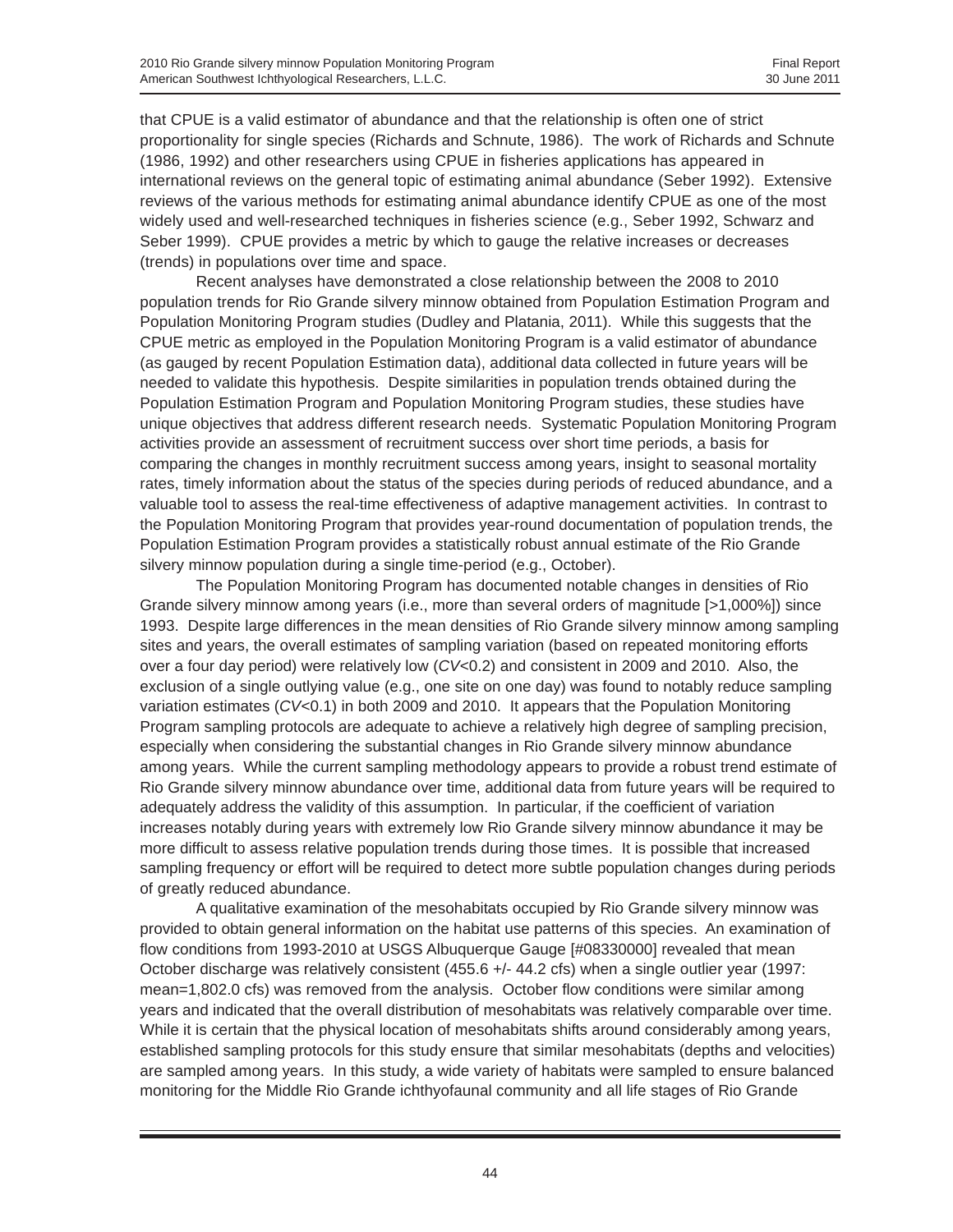silvery minnow. However, this was a cursory study of mesohabitat associations and is no substitute for the more rigorous approach used to quantify Rio Grande ichthyofaunal habitat use (including seasonal and ontogenetic shifts) and availability in the past (e.g., Dudley and Platania, 1997).

The types of habitats occupied by Rio Grande silvery minnow in 2010 were again comparable to those occupied in past years (e.g., Dudley and Platania, 1997, 2009). The distribution of sampled habitats among reaches and the habitats occupied by Rio Grande silvery minnow among reaches were relatively consistent. Shoreline pools and shoreline runs comprised the most frequently occupied habitats (relative to those sampled) by Rio Grande silvery minnow. Main channel runs were the least occupied habitat relative to their sampled abundance. This apparent avoidance could be caused by the lack of cover and high water velocities typical of this relatively homogenous habitat. However, Rio Grande silvery minnow was found to occupy the full suite of habitats sampled, including swift main and side channel runs.

There were notable changes in the relative and rank abundance of Middle Rio Grande fish species over the past decade (2001-2010). The species that changed most in rank abundance over time included Rio Grande silvery minnow, flathead chub, and river carpsucker. The dramatic changes in rank abundance exhibited by Rio Grande silvery minnow among years (e.g., from  $7<sup>th</sup>$  $[2001]$  to 10<sup>th</sup>  $[2003]$  to 1<sup>st</sup>  $[2005]$ ) was unmatched by any other focal species monitored. Despite these occasionally large changes in the abundance of individual species, the combined densities of Middle Rio Grande fishes remained relatively constant over time. The dynamic changes in rank abundance over time could indicate that key environmental conditions are controlling population size over time. It is possible that changes in the timing, magnitude, and duration of flows (especially during and immediately following spawning season) could be an important factor leading to some of the observed differences in fish species abundance over time and space. For the purpose of this study, an intense and focused effort was made to elucidate possible flow patterns that could account for the variation observed in the densities of Rio Grande silvery minnow over time. However, additional study will be required to determine those factors that most influence these ecological patterns.

The annual reproductive effort of Rio Grande silvery minnow normally occurs during spring and is initiated, in part, by large-scale increases in stream discharge associated with high-mountain snowmelt. Rio Grande silvery minnow releases relatively large numbers of eggs (several thousand) into the water column during spawning and these eggs are passively dispersed downstream with the current. Increased discharge as a result of spring runoff, combined with increasing water temperatures, was likely the historical source of this reproductive stimulus (Platania and Altenbach, 1998). During years of sufficient snowpack, flow in the Middle Rio Grande peaked in late spring and resulted in several months of sustained flooded habitats. However, dams and reservoirs now moderate the magnitude, amplitude, and duration of spring discharge. Water seasonally diverted from the river for agricultural and municipal purposes substantially reduce the total volume of water that would normally have flowed through the Rio Grande. This issue is further compounded in drought years when large volumes of water are diverted from the Rio Grande in early spring, reducing peak flows that stimulate Rio Grande silvery minnow spawning and facilitate recruitment.

The timing of the 2010 spring runoff was typical of this natural annual event. Runoff began in April 2010 and lasted for an extended period (months) in contrast to the artificial spike in 2003 that lasted less than one week. While flow in the river had returned to previously low levels within a week during 2003, the elevated and extended flows during other years, including 2010, likely resulted in more favorable conditions for the growth and survivorship of newly hatched Rio Grande silvery minnow larvae. It is possible that despite the relatively low numbers of eggs and larvae observed in some years (e.g., 2004), recruitment success was increased because of the extended inundation of shoreline habitats, abandoned side channels, and backwaters during spring runoff (see Dudley and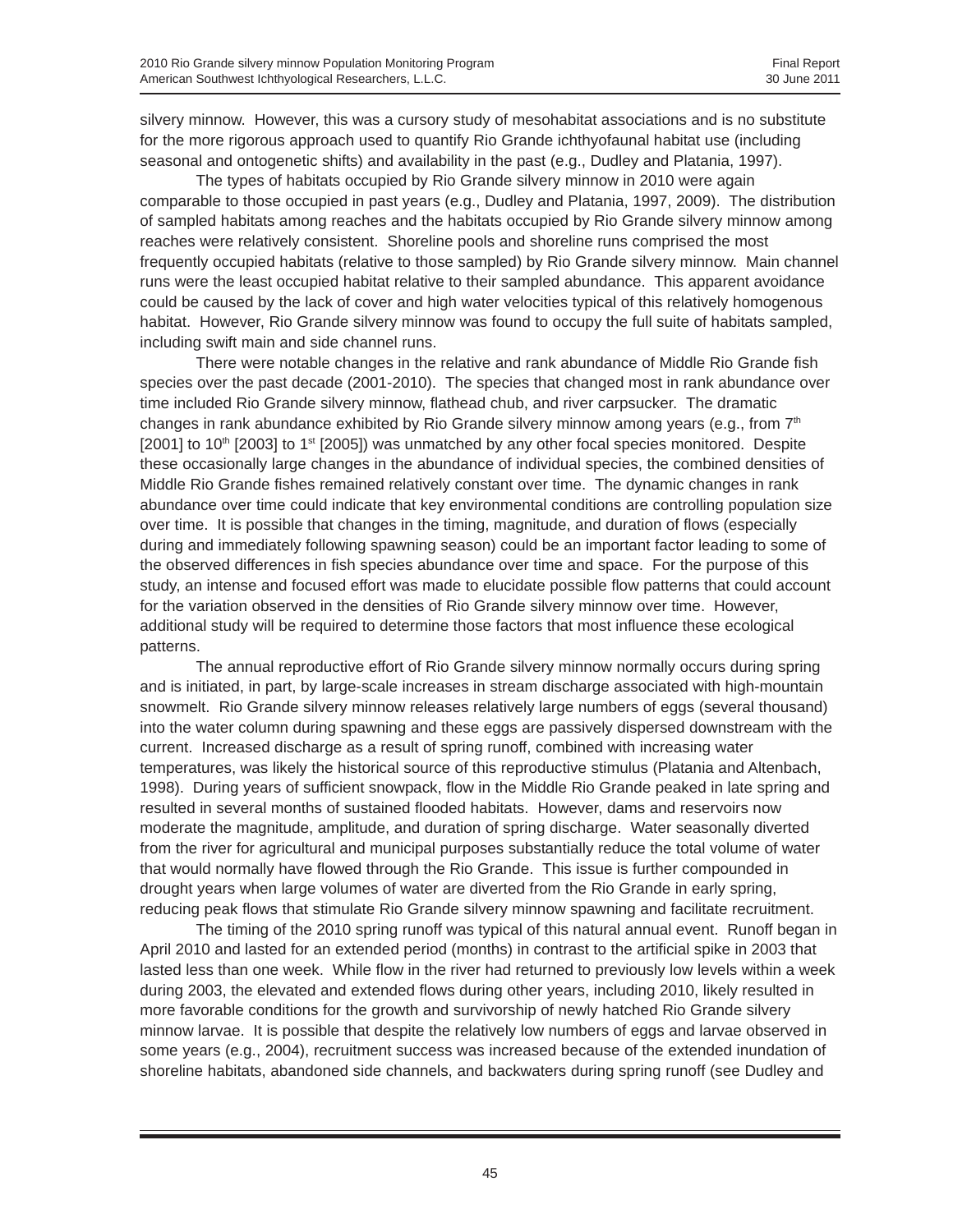Platania, 2010). Low velocity and shallow areas provide the warm and productive habitats required by Rio Grande larval fishes to successfully complete their early life history (Pease et at., 2006).

Comparison of Rio Grande silvery minnow mean October densities (1993-1997, 1999-2010) to hydraulic variables measured at two Middle Rio Grande discharge gauges revealed several strong relationships. Peak discharge and duration of high flows during the spawning season (May-June) were positively correlated with Rio Grande silvery minnow mean October densities. In contrast, extended low flow periods were negatively correlated with Rio Grande silvery minnow mean October densities. The physical conditions produced by prolonged and elevated flows result in overbank flooding of vegetated areas, formation of inundated habitats within the river channel, and creation of shoreline and island backwaters. Overbank and other flooded habitats are well known to be essential for the successful recruitment of early life history stages of freshwater fishes throughout the world (for review see Welcomme, 1979). It is quite likely that similar processes are important for the successful survival and recruitment of the Middle Rio Grande ichthyofaunal community, including early life stages of Rio Grande silvery minnow (Pease et al., 2006; Turner et al., 2010). However, there has been extensive abandonment of the floodplain, river channelization, and habitat degradation across large portions of the Middle Rio Grande (Lagasse, 1980; Massong et al., 2006), which likely limits the available habitat for the successful recruitment of Rio Grande silvery minnow (Porter and Massong, 2004).

Another ongoing threat to Rio Grande silvery minnow is the fragmentation of its remaining range and the longitudinal transport of its propagules (drifting eggs and larvae) below instream barriers (i.e., Angostura, Isleta, and San Acacia diversion dams) and ultimately into irrigation networks or Elephant Butte Reservoir (Dudley and Platania, 2007). Considerable upstream movement of this species (>25 km) was documented though the collection of marked hatchery reared individuals (Platania, et al., 2002). In addition to repopulating upstream reaches, upstream movement of even a small portion of the population among reaches (following fish passage efforts) could be beneficial in terms of naturally maintaining genetic diversity. The sequential decline and loss of Rio Grande silvery minnow from upstream to downstream in the Middle Rio Grande appears to have been caused by a combination of the reproductive ecology of this species, fragmented reach lengths, and diversion dam placement (Platania and Altenbach, 1998). While it appears that intensive efforts to stock and relocate Rio Grande silvery minnow into upstream reaches (combined with several years of good spring runoff) have slowed (or even perhaps reversed) this trend, it is unknown how quickly Rio Grande silvery minnow would decline upstream to downstream in the absence of recent artificial population management strategies. Fragmentation of this species' range in the Middle Rio Grande by Angostura, Isleta, and San Acacia diversion dams has been identified as an important issue that requires resolution to ensure recovery of Rio Grande silvery minnow (U.S. Fish and Wildlife Service, 2010).

Other threats to the long-term persistence of Rio Grande silvery minnow include intraspecific and interspecific competition/predation, poor water quality, and limited genetic diversity (i.e., low effective population size). In years with poor spawning/recruitment conditions, these and other issues are likely directly and indirectly act in concert to manifest in the decline of Rio Grande silvery minnow. For example, a year with low spring runoff and extended low-flow/drying conditions in summer likely results in a variety of problems (e.g., desiccation, reduced resource availability, increased competition/predation, reduced water quality, stress), which may exacerbate already poor spawning and larval recruitment conditions. When developing strategies to help stabilize and enhance populations of Rio Grande silvery minnow it will be important to consider the synergistic effect of all threats rather than focusing exclusively on single factors.

Despite periodic and sometimes sustained declines in the abundance of Rio Grande silvery minnow, it is encouraging that this species can apparently rebound so quickly following years with good spawning/recruitment conditions. The dramatic increase in the abundance of Rio Grande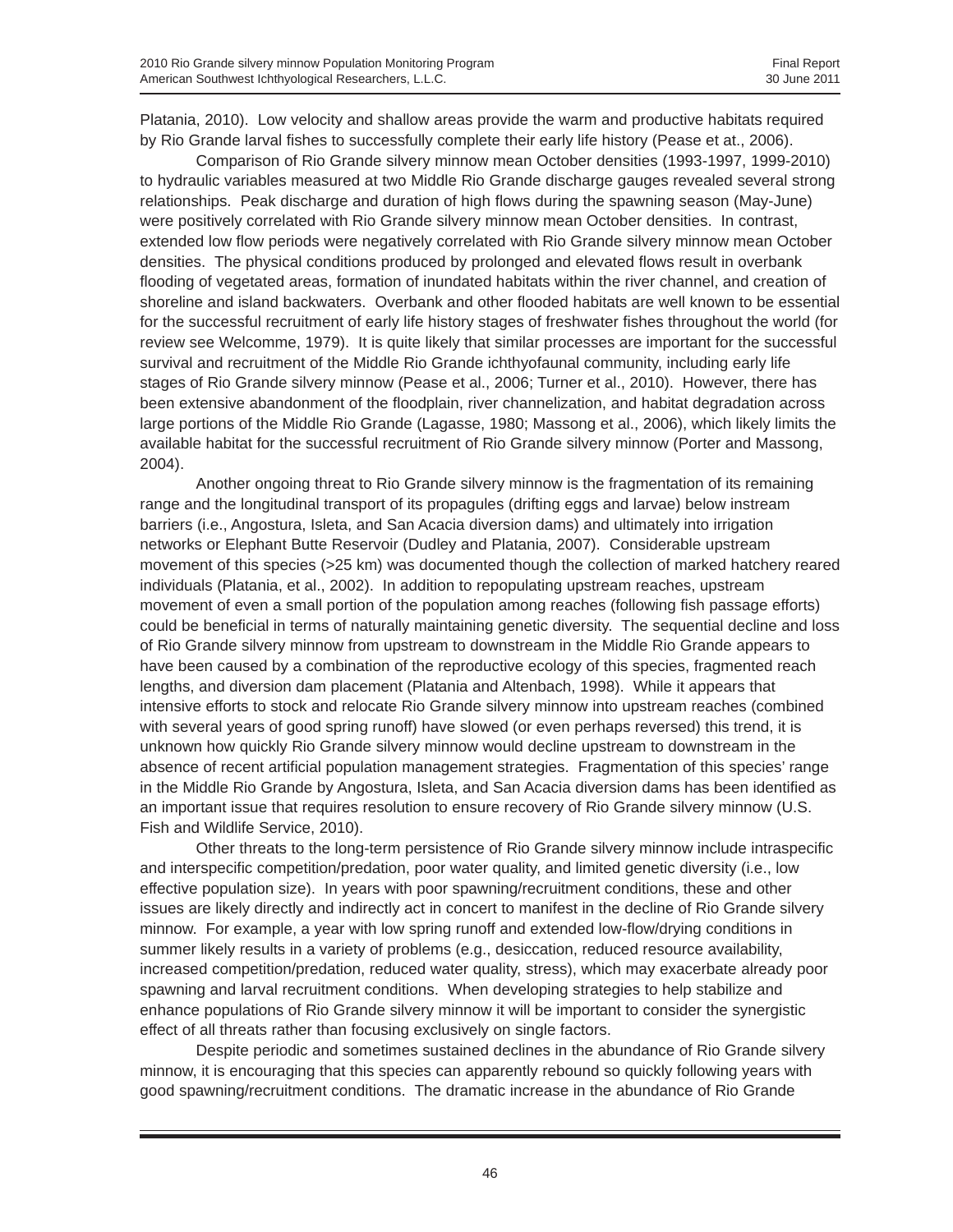silvery minnow from 2006 to 2007 (nearly an order of magnitude) is indicative of the ability of this species to rebound following favorable conditions. The rapid increases in abundance documented after consecutive years of good spring runoff contrast with the equally rapid decreases in abundance documented after consecutive years of poor spring runoff and prolonged summer low-flow/drying conditions. While there have been large fluctuations in the abundance of Rio Grande silvery minnow over the past decade, the biological importance of recently larger numbers of Rio Grande silvery minnow is uncertain in the face of eroding genetic diversity (pers. comm. M. J. Osborne, UNM; Alò and Turner, 2005).

Recent decreases in the abundance of Rio Grande silvery minnow indicate that many of the problems that originally led to the precipitous decline of this species throughout its range have not been remedied. While the increased abundance of Rio Grande silvery minnow during 2005 and 2007-2009 could be a positive sign that some management strategies are working, it could simply be a reflection of recently favorable environmental conditions. Indeed, the rapid decline of Rio Grande silvery minnow in 2010 indicates that subtle changes in the timing, magnitude, and duration of flows during spring and summer could potentially have large impacts on the successful recruitment of this species. Future study of the ecological interactions among fish species and their environment in the Middle Rio Grande should further elucidate the factors that control this complex aquatic ecosystem, which will be essential in providing the information required to develop successful management strategies. While recent strategies (e.g., stocking, salvage, LFCC pumping etc.) are essential to prevent short-term catastrophic population declines, a renewed focus on issues that could lead to self-sustaining populations of Rio Grande silvery minnow in the wild (e.g., natural flow regime, river connectivity, functional floodplains etc.) will assist in achieving the ultimate goal of long-term recovery.

## **ACKNOWLEDGMENTS**

Many people collaborated with us to make this project possible. Adam L. Barkalow, Mary A. Brandenburg, W. Howard Brandenburg, Michael A. Farrington, Jennifer L. Hester, Richard C. Keller, and Kevin M. Schaus (American Southwest Ichthyological Researchers, L.L.C.; Museum of Southwestern Biology-UNM) were instrumental in field and laboratory portions of this study. Additional field assistance was provided by Keith B. Gido (Kansas State University), Trevor J. Krabbenhoft (University of New Mexico), Yvette M Paroz (U. S. Bureau of Reclamation), Tyler J. Pilger (University of New Mexico), and Nathan B. Zerbe {and his students} (East Mountain High School). Continued assistance with all aspects of curation of specimens and database management was provided by Alexandra M. Snyder (Museum of Southwestern Biology-UNM). Much of the logistical support for this project was provided by Jeanne L. Dye and Jericho E. Lewis (U. S. Bureau of Reclamation). This work was funded as part of the Middle Rio Grande Endangered Species Act Collaborative Program and administered by the U. S. Bureau of Reclamation Area Offices (Albuquerque, New Mexico and Salt Lake City, Utah).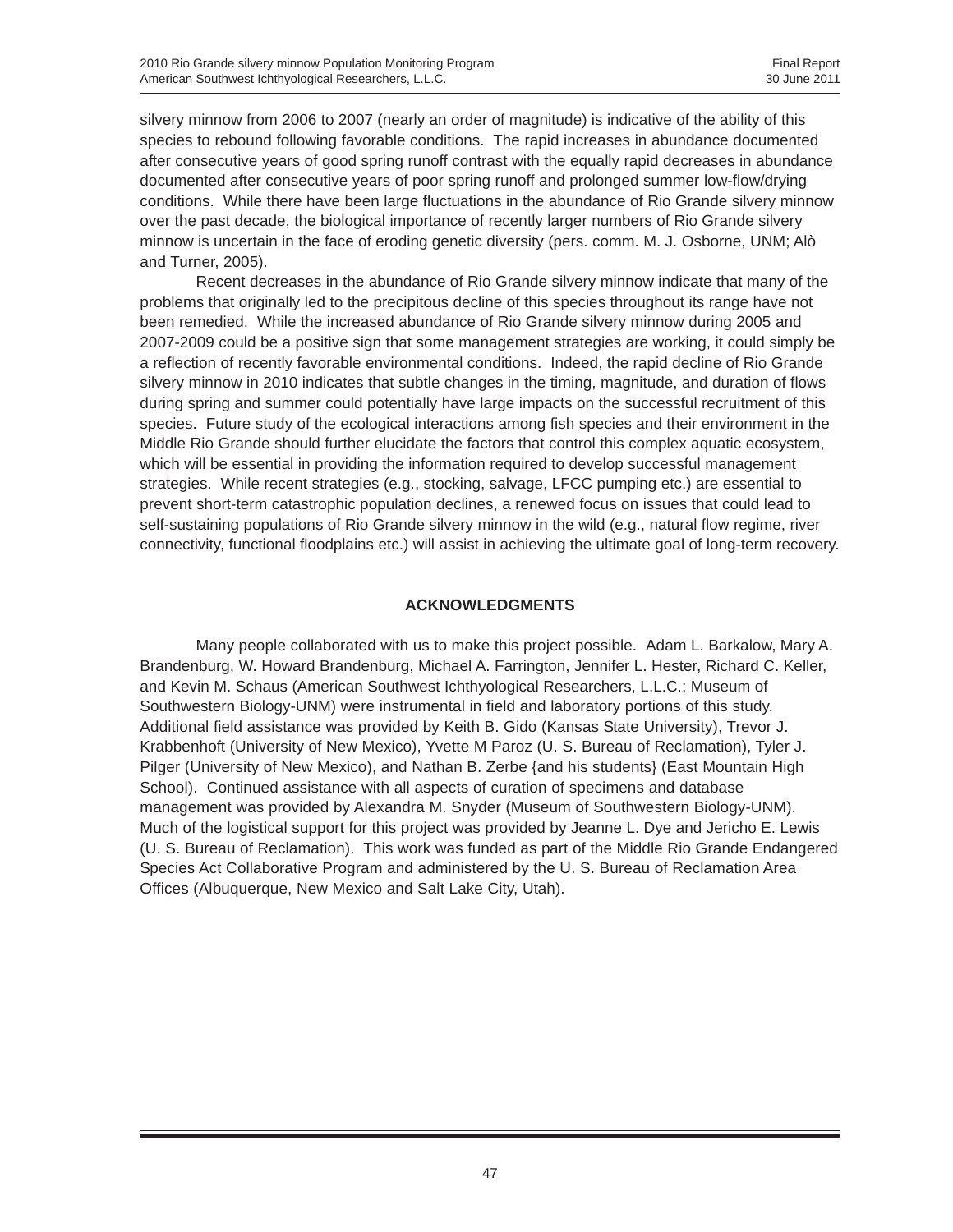## **LITERATURE CITED**

- Alò, D., and T. F. Turner. 2005. Effects of habitat fragmentation on effective population size in the endangered Rio Grande silvery minnow. Conservation Biology 19:1138–1148.
- Bannerot, S. P., and C. B. Austin. 1983. Using frequency distributions of catch per unit effort to measure fish-stock abundance. Transactions of the American Fisheries Society 112: 608- 617.
- Dudley, R. K., and S. P. Platania. 1997. Habitat use of Rio Grande silvery minnow. Report to the New Mexico Department of Game and Fish, Santa Fe, and U.S. Bureau of Reclamation (Albuquerque Projects Office), Albuquerque, NM. 96 pp.
- Dudley, R. K., and S. P. Platania. 2007. Flow regulation and fragmentation imperil pelagic-spawning riverine fishes. Ecological Applications 17: 2074-2086.
- Dudley, R. K. and S. P. Platania. 2009. Rio Grande silvery minnow population monitoring program results from December 2007 to October 2008. Report to the U.S. Bureau of Reclamation (Albuquerque Projects Office), Albuquerque, NM. 152 pp.
- Dudley, R. K. and S. P. Platania. 2010. Spatial spawning periodicity of Rio Grande silvery minnow during 2010. Report to the U.S. Bureau of Reclamation (Albuquerque Projects Office), Albuquerque, NM. 43 pp.
- Dudley, R. K., G. C. White, S. P. Platania, and D. A Helfrich. 2011. Rio Grande silvery minnow population estimation program results from October 2010. Report to the Middle Rio Grande Endangered Species Act Collaborative Program and the U.S. Bureau of Reclamation, Albuquerque, New Mexico. 85 pp.
- Gold, R. L., and L. P. Denis. 1985. National water summary-New Mexico surface-water resources. U.S. Geological Survey water-supply paper 2300:341-346.
- Lagasse, P. F. 1980. An assessment of the response of the Rio Grande to dam construction-Cochiti to Isleta reach. A technical report for the U.S. Army Engineer District, Albuquerque, Corps of Engineers, Albuquerque, New Mexico. 133 pp.
- Massong, T., P. Tashjian, and P. Makar. 2006. Recent Channel Incision and Floodplain Evolution within the Middle Rio Grande, NM. Joint 8th Federal Interagency Sedimentation Conference and 3rd Federal Interagency Hydrologic Modeling Conference, Reno, NV.
- Nelson, J. S., E. J. Crossman, H. Espinosa-Peréz, L. T. Findley, C. R. Gilbert, R. N. Lea, and J. D. Williams. 2004. Common and scientific names of fishes from the United States, Canada, and Mexico. American Fisheries Society, Special Publication 29, Bethesda, Maryland. 386 pp.
- Pease, A. A., J. J. Davis, M. S. Edwards, and T. F. Turner. 2006. Habitat and resource use by larval and juvenile fishes in an arid-land river (Rio Grande, New Mexico). Freshwater Biology 51:475-486.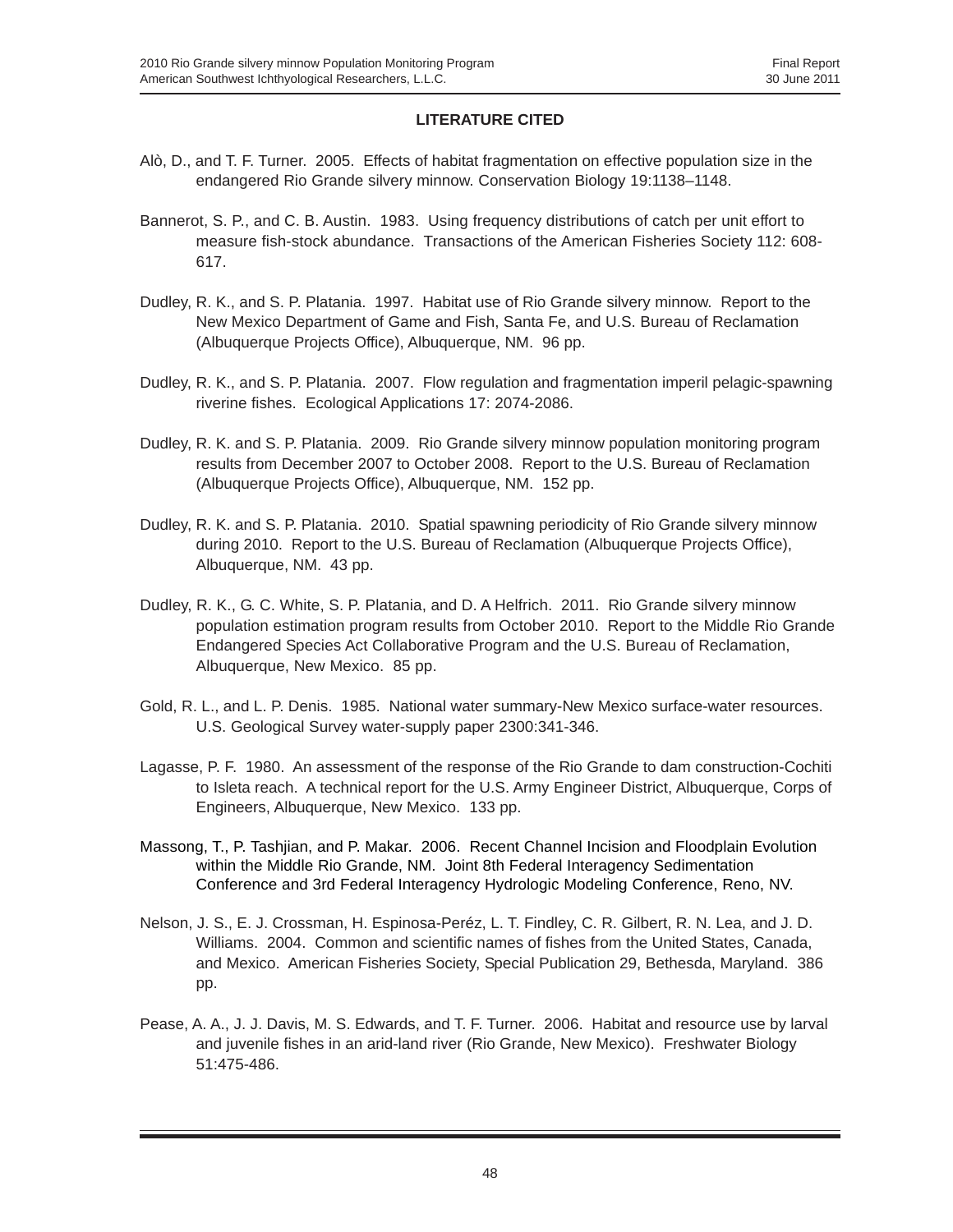- Platania, S. P. 1993a. The fishes of the Rio Grande between Velarde and Elephant Butte Reservoir and their habitat associations. Report to the New Mexico Department of Game and Fish, Santa Fe, and U.S. Bureau of Reclamation (Albuquerque Projects Office), Albuquerque, NM. 188 pp.
- Platania, S. P. 1993b. Ichthyofaunal survey of the Rio Grande and Santa Fe River, Cochiti Pueblo, New Mexico, July 1993. Report to the U.S. Army Corps of Engineers, Albuquerque, NM. 28 pp.
- Platania, S. P. 1995. Ichthyofaunal survey of the Rio Grande, Santo Domingo and San Felipe pueblos, New Mexico, July 1994. Report to the U.S. Army Corps of Engineers, Albuquerque, NM. 56 pp.
- Platania, S. P., and C. S. Altenbach. 1998. Reproductive strategies and egg types of seven Rio Grande Basin cyprinids. Copeia 1998: 559-569.
- Platania, S. P., M. A. Farrington, W. H. Brandenburg, S. J. Gottlieb, and R. K. Dudley. 2002. Movement patterns of Rio Grande silvery minnow, *Hybognathus amarus*, in the San Acacia Reach of the Rio Grande during 2002. Final report to the U.S. Bureau of Reclamation, Albuquerque, NM. 31 pp.
- Pollack, K. H., J. D. Nichols, C. Brownie, and J. E. Hines. 1990. Statistical inference for capturerecapture experiments. Wildlife Monographs 107: 1-97.
- Porter, M. D., and T. Massong. 2004. Analyzing changes in river channel morphology using GIS for Rio Grande silvery minnow habitat assessment. GIS/Spatial Analyses in Fishery and Aquatic Sciences: 433-446.
- Richards, L. J., and J. T. Schnute. 1986. An experimental and statistical approach to the question: is CPUE an index of abundance? Can. J. Fish. Aquat. Sci. 43:1214-1227.
- Richards, L. J., and J. T. Schnute. 1992. Statistical models for estimating CPUE from catch and effort data. Can. J. Fish. Aquat. Sci. 49:1315-1327.
- Ricker, W. E. 1940. Relation of "catch per unit effort" to abundance and rate of exploitation. J. Fish. Res. Board Can. 5:43-70.
- Ricker, W. E. 1944. Further notes on fishing mortality and effort. Copeia 1944: 23-44.
- Schwarz, C. J., and G. A. F. Seber. 1999. Estimating animal abundance: review III. Statistical Science 14:427-456.
- Seber, G. A. F. 1992. A review of estimating animal abundance II. International Statistical Review 60:129-166.
- Turner, T.F., T.J. Krabbenhoft, and A.S. Burdett. 2010. Reproductive phenology and fish community structure in an arid-land river system. Pages 427-446 in K.B. Gido and D.A. Jackson, editors. Community ecology of stream fishes: concepts, approaches, and techniques. American Fisheries Society, Symposium Series 73, Bethesda, MD. 664 pp.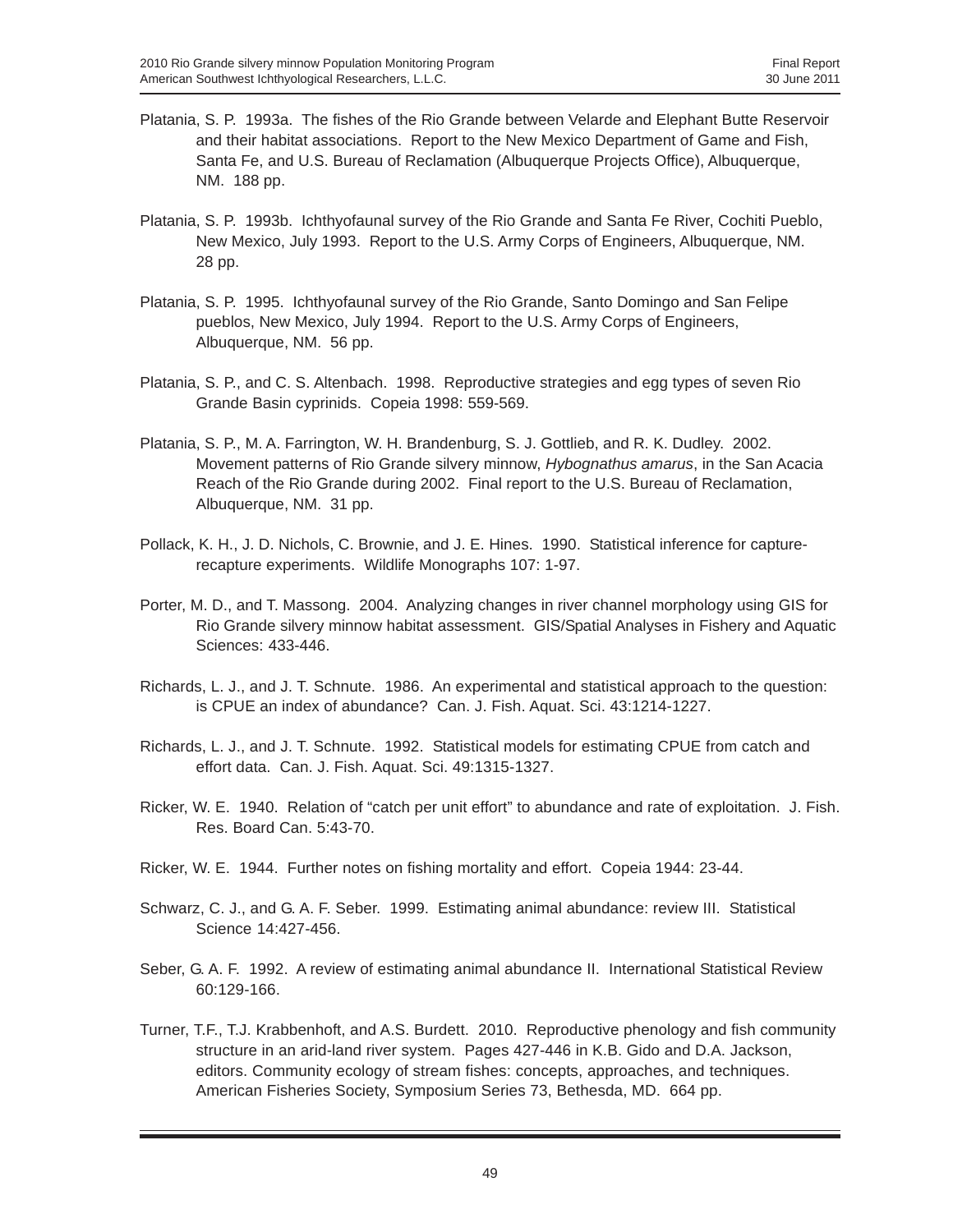- U.S. Department of the Interior. 1994. Endangered and threatened wildlife and plants: final rule to list the Rio Grande silvery minnow as an endangered species. Federal Register 59: 36988- 36995.
- U.S. Fish and Wildlife Service. 2010. Rio Grande silvery minnow recovery plan. Albuquerque, NM. 210 pp.
- Welcomme, R. L. 1979. The fisheries ecology of floodplain rivers. Longman, London. 317 pp.
- Zar, J. H. 2010. Biostatistical Analysis. Fifth edition. Prentice Hall Inc., Upper Saddle River, New Jersey. 944 pp.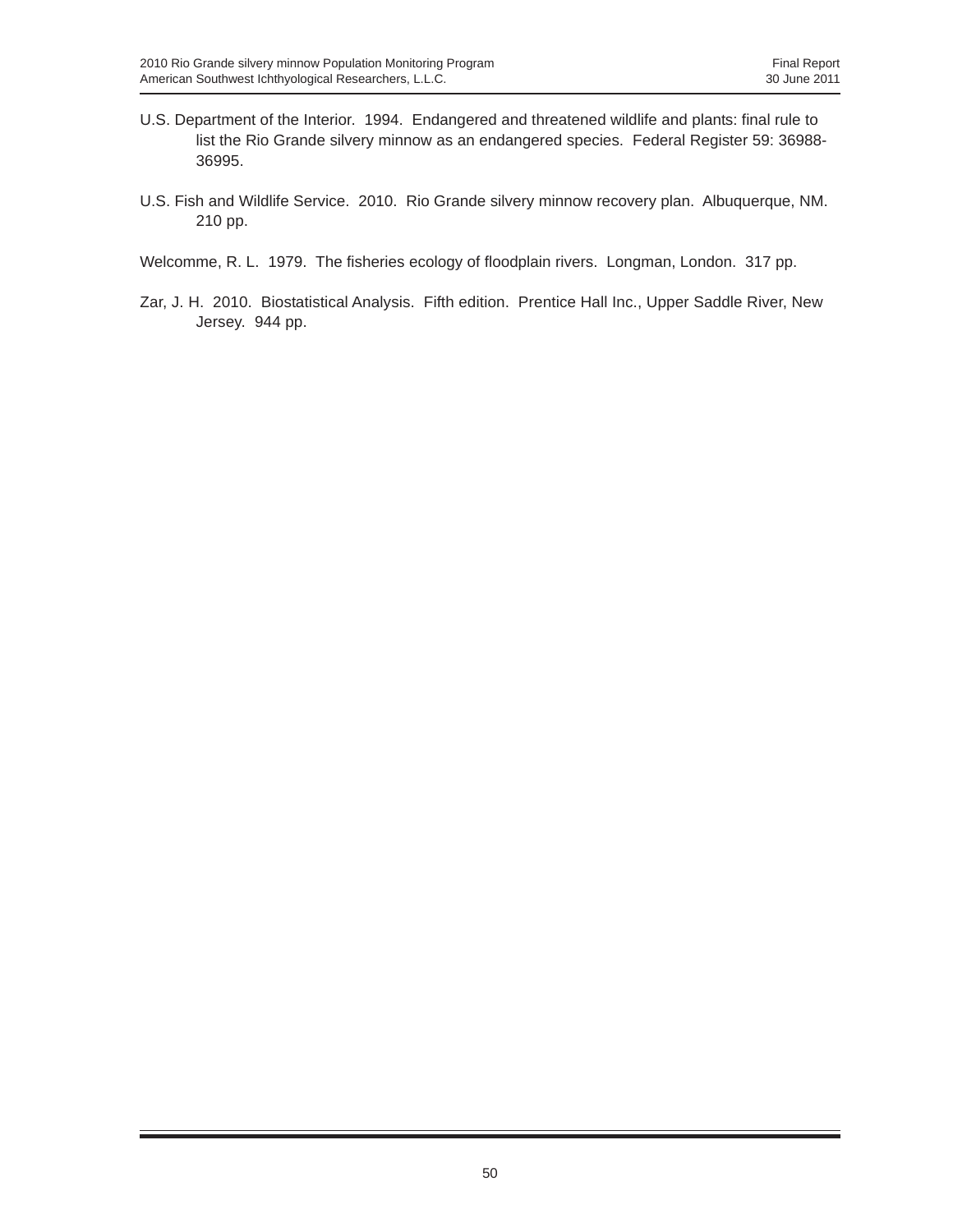Appendix A.

Middle Rio Grande fish collection localities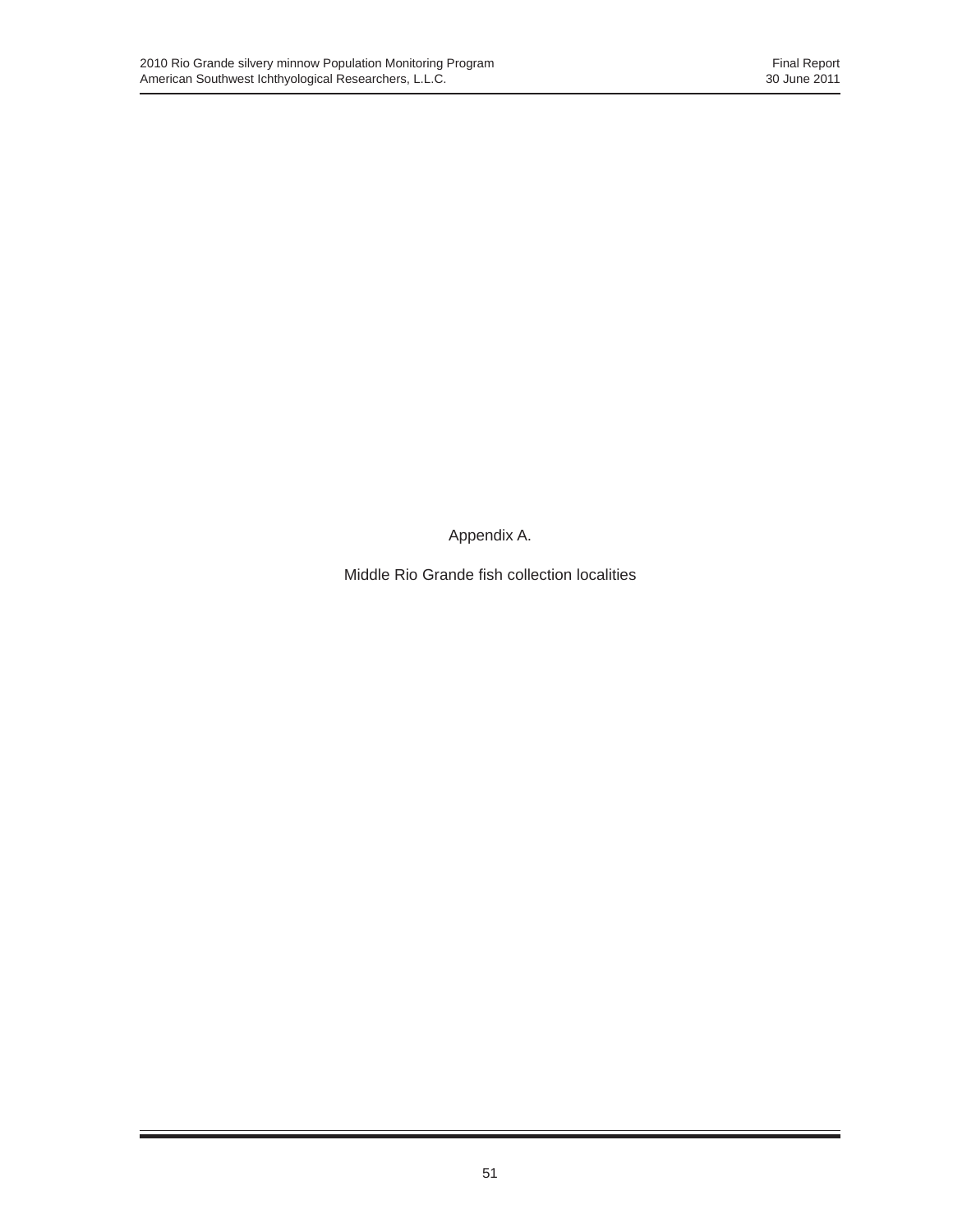#### Table A-1. Collection localities for September 2009 to October 2010 population monitoring of Rio Grande silvery minnow.

| Site #         |                                                                   | Site Locality                                                                                                                                                                   |                                                                                       |
|----------------|-------------------------------------------------------------------|---------------------------------------------------------------------------------------------------------------------------------------------------------------------------------|---------------------------------------------------------------------------------------|
|                | <b>ANGOSTURA REACH SITES</b>                                      |                                                                                                                                                                                 |                                                                                       |
| 0              |                                                                   | New Mexico, Sandoval County, Rio Grande, directly below Angostura Diversion Dam,                                                                                                |                                                                                       |
|                | Algodones.<br>River Mile 209.7                                    | SAN FELIPE PUEBLO QUADRANGLE<br>UTM Easting: 363811 UTM Northing: 3916006                                                                                                       | Zone: $13$                                                                            |
| $\mathbf{1}$   | Bernalillo.                                                       | New Mexico, Sandoval County, Rio Grande, at NM State Highway 44 bridge crossing,                                                                                                |                                                                                       |
|                | River Mile 203.8                                                  | BERNALILLO QUADRANGLE<br>UTM Easting: 358543 UTM Northing: 3909722                                                                                                              | Zone: 13                                                                              |
| $\overline{2}$ | River Mile 200.0                                                  | 44 bridge crossing, at Rio Rancho Wastewater Treatment Plant, Rio Rancho.<br><b>BERNALILLO QUADRANGLE</b>                                                                       | New Mexico, Sandoval County, Rio Grande, ca. 4.0 miles downstream of NM State Highway |
|                |                                                                   | UTM Easting: 354772 UTM Northing: 3905355                                                                                                                                       | Zone: $13$                                                                            |
| 3              | (US Highway 66), Albuquerque.<br>River Mile 183.4                 | New Mexico, Bernalillo County, Rio Grande, at Central Avenue bridge crossing<br>ALBUQUERQUE WEST QUADRANGLE                                                                     |                                                                                       |
|                |                                                                   | UTM Easting: 346840 UTM Northing: 3884094                                                                                                                                       | Zone: 13                                                                              |
| 4              | (NM State Highway 500), Albuquerque.                              | New Mexico, Bernalillo County, Rio Grande, at Rio Bravo Boulevard bridge crossing,<br>River Mile 178.3 ALBUQUERQUE WEST QUADRANGLE<br>UTM Easting: 347554 UTM Northing: 3877163 | Zone: 13                                                                              |
|                | <b>ISLETA REACH SITES</b>                                         |                                                                                                                                                                                 |                                                                                       |
| 5              | (NM State Highway 49), Los Lunas.                                 | New Mexico, Valencia County, Rio Grande at Los Lunas bridge crossing                                                                                                            |                                                                                       |
|                |                                                                   | River Mile 161.4 LOS LUNAS QUADRANGLE<br>UTM Easting: 342898 UTM Northing: 3852531                                                                                              | Zone: 13                                                                              |
| 6              | 309/6 bridge crossing, Belen.<br>River Mile 151.5 TOME QUADRANGLE |                                                                                                                                                                                 | New Mexico, Valencia County, Rio Grande, ca. 1.0 miles upstream of NM State Highway   |
|                |                                                                   | UTM Easting: 339972 UTM Northing: 3837061                                                                                                                                       | Zone: 13                                                                              |
| $\overline{7}$ | State Highway 346 bridge crossing, Jarales.                       | New Mexico, Valencia County, Rio Grande, ca. 2.2 miles upstream of NM                                                                                                           |                                                                                       |
|                | River Mile 143.2                                                  | <b>VEGUITA QUADRANGLE</b><br>UTM Easting: 338136 UTM Northing: 3827329                                                                                                          | Zone: 13                                                                              |
| 8              | River Mile 130.6                                                  | <b>ABEYTAS QUADRANGLE</b>                                                                                                                                                       | New Mexico, Socorro County, Rio Grande, at US Highway 60 bridge crossing, Bernardo.   |
|                |                                                                   | UTM Easting: 334604 UTM Northing: 3809726                                                                                                                                       | Zone: 13                                                                              |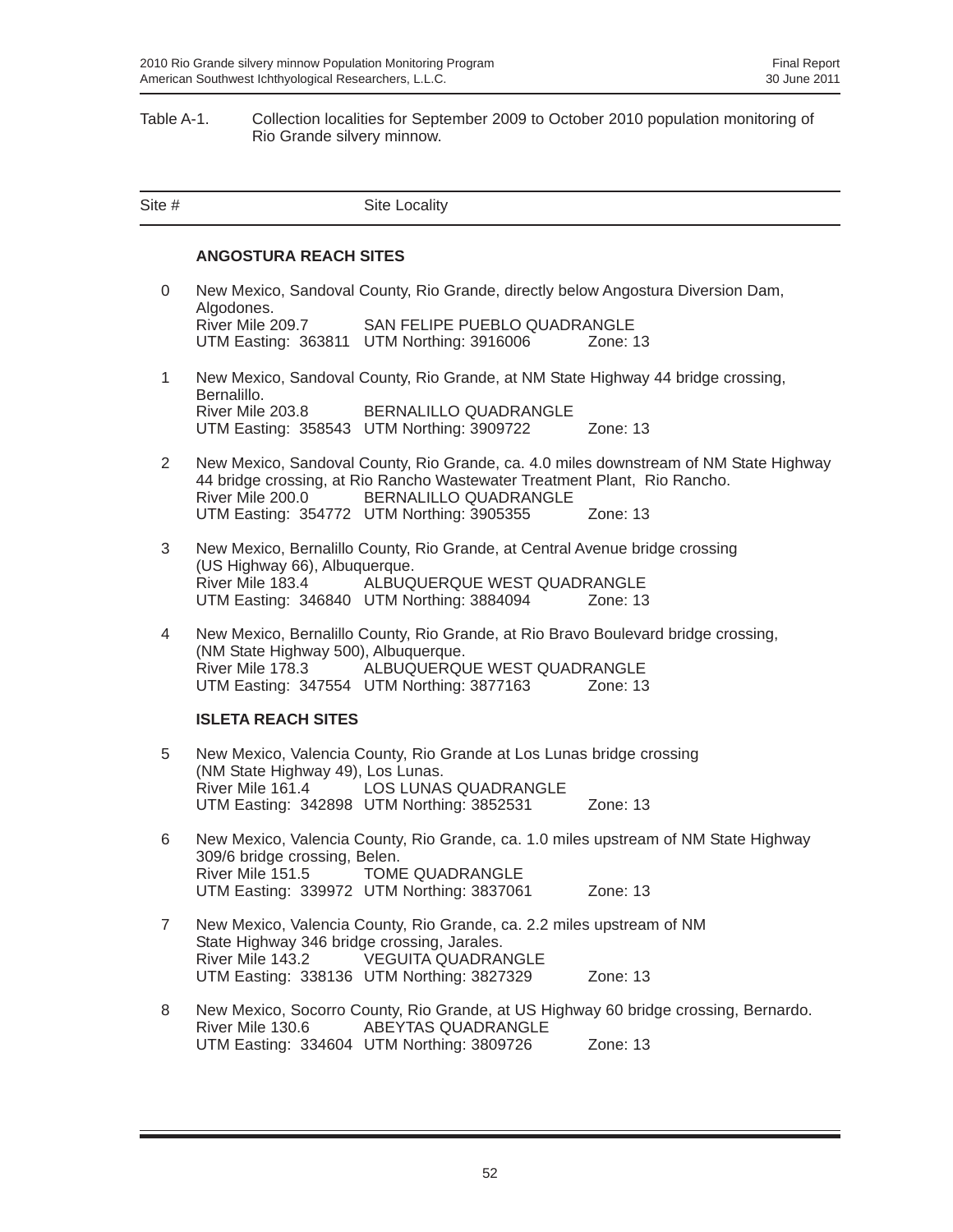#### Table A-1. Collection localities for September 2009 to October 2010 population monitoring of Rio Grande silvery minnow (continued).

| Site #          |                                                               | Site Locality                                                                                                                                                                                                                               |                                                                                                  |
|-----------------|---------------------------------------------------------------|---------------------------------------------------------------------------------------------------------------------------------------------------------------------------------------------------------------------------------------------|--------------------------------------------------------------------------------------------------|
|                 | <b>ISLETA REACH SITES (continued)</b>                         |                                                                                                                                                                                                                                             |                                                                                                  |
| 9               | US Highway 60 bridge crossing, Bernardo.<br>River Mile 127.0  | New Mexico, Socorro County, Rio Grande, ca. 3.5 miles downstream of<br>ABEYTAS QUADRANGLE<br>UTM Easting: 331094 UTM Northing: 3805229                                                                                                      | Zone: $13$                                                                                       |
|                 | Acacia Diversion Dam, San Acacia<br>River Mile 116.8          | 9.5 New Mexico, Socorro County, Rio Grande, ca. 0.6 miles upstream of San<br>LA JOYA QUADRANGLE<br>UTM Easting: 327902 UTM Northing: 3792603                                                                                                | Zone: $13$                                                                                       |
|                 | <b>SAN ACACIA REACH SITES</b>                                 |                                                                                                                                                                                                                                             |                                                                                                  |
| 10              | San Acacia.<br>River Mile 116.2                               | New Mexico, Socorro County, Rio Grande, directly below San Acacia Diversion Dam,<br><b>SAN ACACIA QUADRANGLE</b><br>UTM Easting: 326162 UTM Northing: 3791977                                                                               | Zone: 13                                                                                         |
| 11              | Diversion Dam, San Acacia.<br>River Mile 114.6                | New Mexico, Socorro County, Rio Grande, ca. 1.5 miles downstream of San Acacia<br><b>LEMITAR QUADRANGLE</b><br>UTM Easting: 325263 UTM Northing: 3790442                                                                                    | Zone: $13$                                                                                       |
| 12 <sup>°</sup> | Wastewater Treatment Plant, Socorro.<br>River Mile 99.5       | New Mexico, Socorro County, Rio Grande, east of Socorro, 0.5 miles upstream of the<br>Socorro Low Flow Conveyance Channel bridge; east and upstream of Socorro<br>LOMA DE LAS CANAS QUADRANGLE<br>UTM Easting: 327097 UTM Northing: 3771043 | Zone: 13                                                                                         |
| 13              | bridge crossing, San Antonio.<br>River Mile 91.7              | New Mexico, Socorro County, Rio Grande, ca. 4.0 miles upstream of US Highway 380<br>SAN ANTONIO QUADRANGLE<br>UTM Easting: 328140 UTM Northing: 3761283 Zone: 13                                                                            |                                                                                                  |
| 14              | Antonio.<br>River Mile 87.1                                   | New Mexico, Socorro County, Rio Grande, at US Highway 380 bridge crossing, San<br><b>SAN ANTONIO QUADRANGLE</b><br>UTM Easting: 328914 UTM Northing: 3754471                                                                                | Zone: 13                                                                                         |
| 15              | Wildlife Refuge Headquarters, San Antonio.<br>River Mile 79.1 | New Mexico, Socorro County, Rio Grande, directly east of Bosque del Apache National<br>SAN ANTONIO, SE QUADRANGLE<br>UTM Easting: 327055 UTM Northing: 3740839                                                                              | Zone: 13                                                                                         |
| 16              | Marcial.<br>River Mile 68.6                                   | <b>SAN MARCIAL QUADRANGLE</b><br>UTM Easting: 315284 UTM Northing: 3728347                                                                                                                                                                  | New Mexico, Socorro County, Rio Grande, at San Marcial Railroad bridge crossing, San<br>Zone: 13 |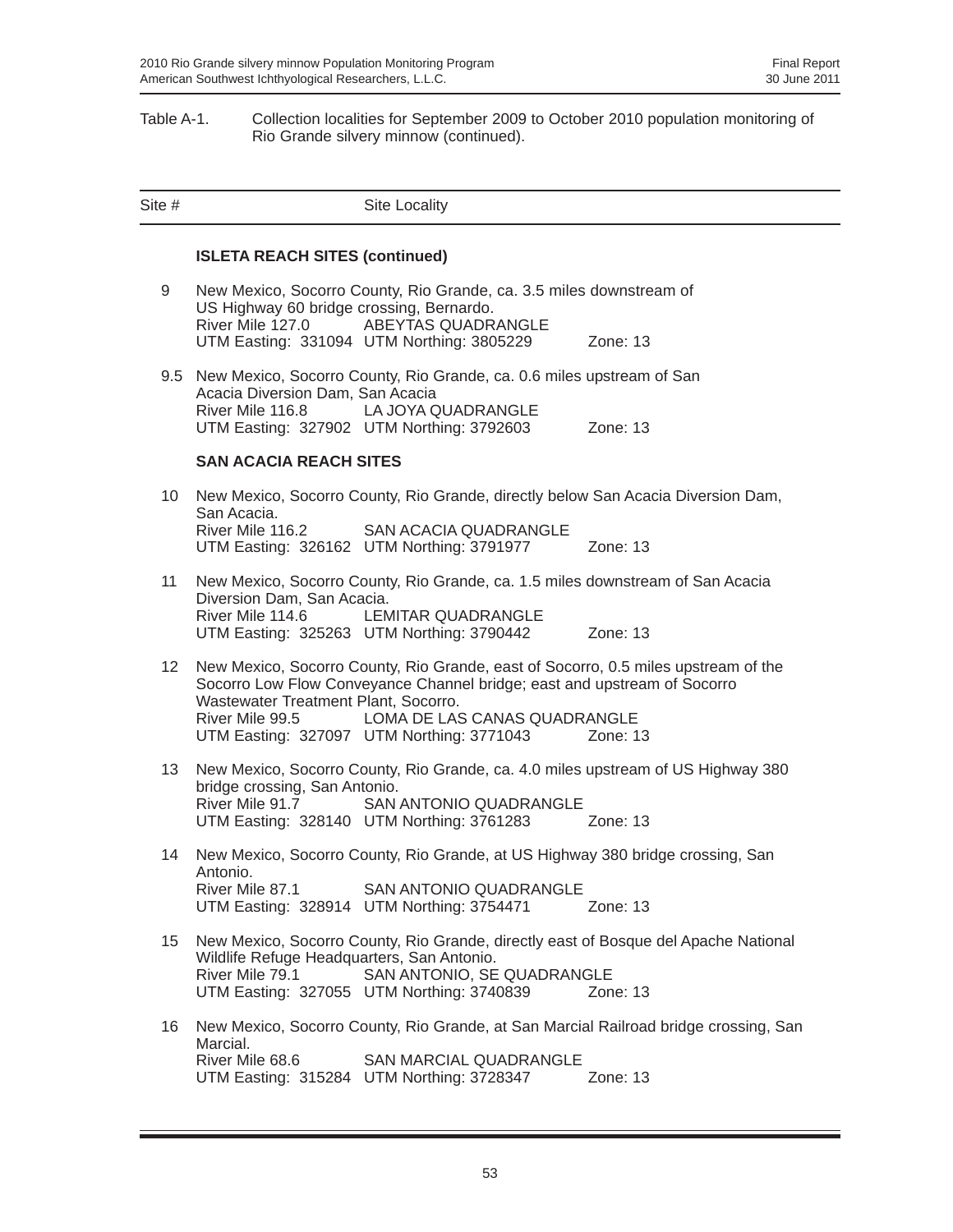#### Table A-1. Collection localities for September 2009 to October 2010 population monitoring of Rio Grande silvery minnow (continued).

| Site # | Site Locality |
|--------|---------------|
|        |               |

#### **SAN ACACIA REACH SITES**

- 17 New Mexico, Socorro County, Rio Grande, at its former confluence with the Low Flow Conveyance Channel; ca. 8 miles downstream of San Marcial Railroad bridge crossing. PARAJE WELL QUADRANGLE UTM Easting: 309487 UTM Northing: 3718178 Zone: 13
- 18 New Mexico, Socorro County, Rio Grande, ca. 10 miles downstream of San Marcial Railroad bridge crossing.<br>River Mile 57.7 PARAJE PARAJE WELL QUADRANGLE<br>UTM Northing: 3714740 Zone: 13 UTM Easting: 307380 UTM Northing: 3714740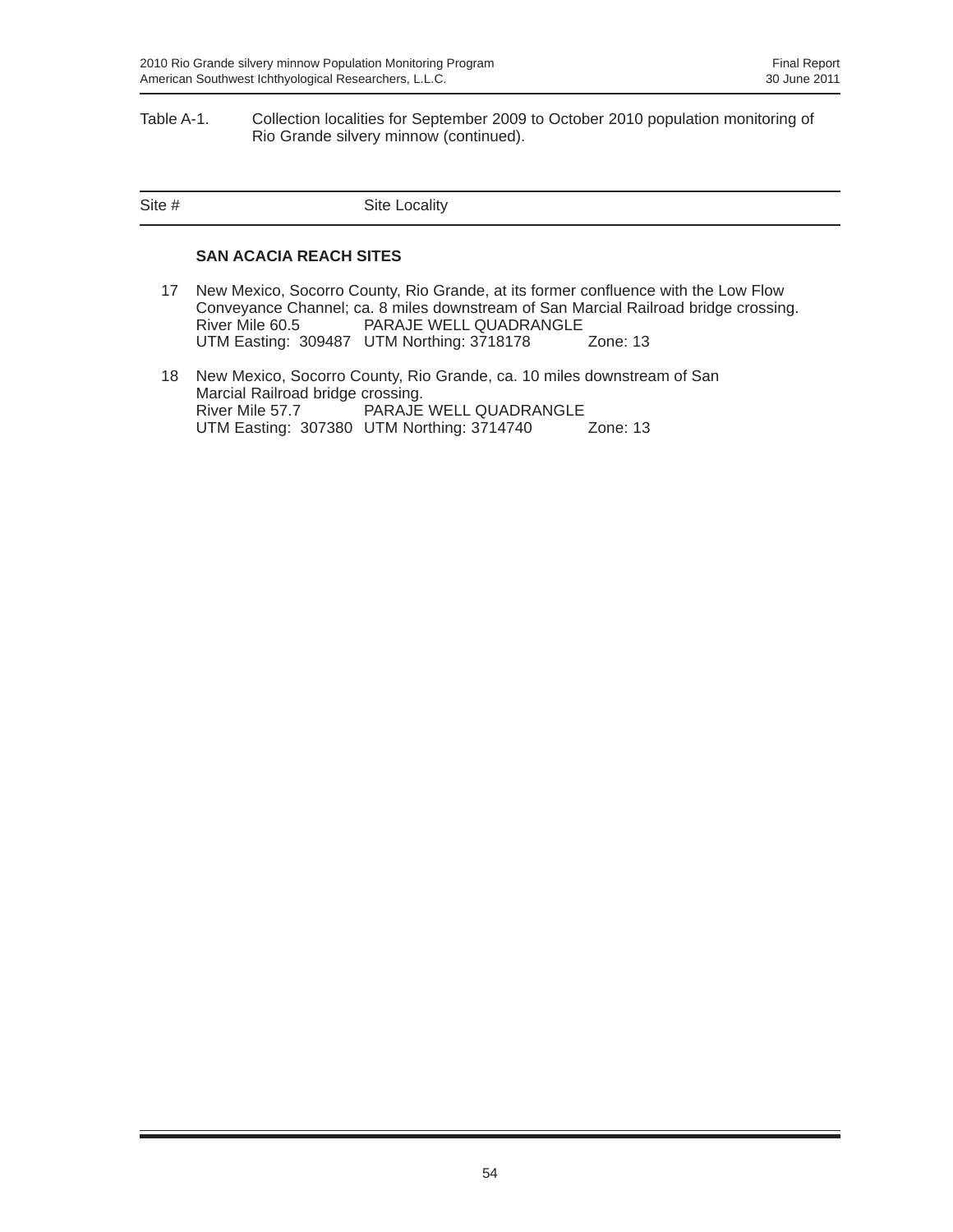## Appendix B

#### Table B-1. Water quality\* summary statistics [Mean (Standard Deviation)], by sampling unit and reach, during the September 2009 to October 2010 population monitoring of Rio Grande silvery minnow.

| <b>REACH</b><br>Sampling Unit and Name                                                                                                                                                                                        | Sec.                                                                                                   | Temp.                                                                                                             | Sal.                                                                                                     | D.O.                                                                                                 | Con. T.                                                                                                                                           | Con.S.                                                                                                                                            | рH                                                                                                       |
|-------------------------------------------------------------------------------------------------------------------------------------------------------------------------------------------------------------------------------|--------------------------------------------------------------------------------------------------------|-------------------------------------------------------------------------------------------------------------------|----------------------------------------------------------------------------------------------------------|------------------------------------------------------------------------------------------------------|---------------------------------------------------------------------------------------------------------------------------------------------------|---------------------------------------------------------------------------------------------------------------------------------------------------|----------------------------------------------------------------------------------------------------------|
| ANGOSTURA REACH                                                                                                                                                                                                               |                                                                                                        |                                                                                                                   |                                                                                                          |                                                                                                      |                                                                                                                                                   |                                                                                                                                                   |                                                                                                          |
| 0 Angostura Dam<br>1 Bernalillo<br>2 Rio Rancho<br>3 Central Ave.<br>4 Rio Bravo Blvd.                                                                                                                                        | 40.1 (28.4)<br>31.7 (19.4)<br>28.3 (17.4)<br>17.5(8.9)<br>17.1(7.8)                                    | 14.9(6.9)<br>16(7.3)<br>17.1(7.5)<br>15.5(6.9)<br>16.1(7.4)                                                       | 0.1(0)<br>0.2(0)<br>0.2(0.1)<br>0.2(0)<br>0.2(0.1)                                                       | 8.8(2.4)<br>9(2.2)<br>8.9(2.4)<br>8.2(2.3)<br>8.3(2.2)                                               | 243.3 (40.5)<br>281.7 (86.9)<br>261.8 (44)<br>289.2 (86.2)<br>278.7 (102.7)                                                                       | 276.2 (49.3)<br>312.5 (99.2)<br>301.5 (39.7)<br>344 (117.3)<br>349.1 (103.7)                                                                      | 8.5(0.2)<br>8.6(0.2)<br>8.6(0.3)<br>8.5(0.2)<br>8.5(0.2)                                                 |
| <b>ISLETA REACH</b>                                                                                                                                                                                                           |                                                                                                        |                                                                                                                   |                                                                                                          |                                                                                                      |                                                                                                                                                   |                                                                                                                                                   |                                                                                                          |
| 5 Los Lunas<br>6 Belen<br>7 Jarales<br>8 Bernardo<br>9 La Joya<br>9.5 North of San Acacia                                                                                                                                     | 13.1(7.1)<br>14.4 (12.6)<br>17.2(13)<br>17 (18.8)<br>14.5 (16.4)<br>8(3.6)                             | 21(9.3)<br>19.7(8.7)<br>17.3(7.4)<br>16.3(7)<br>15.7(5.7)<br>19.5(6.9)                                            | 0.2(0.1)<br>0.2(0.1)<br>0.3(0.1)<br>0.3(0.1)<br>0.3(0.1)<br>0.3(0.1)                                     | 8.4(2.3)<br>8.9(2)<br>8.9(2)<br>8.5(2.2)<br>8.4(2.4)<br>8.1(2.4)                                     | 477.8 (185.9)<br>419.9 (160.6)<br>477.5 (187.9)<br>460.9 (142.2)<br>445 (157.1)<br>495.7 (218)                                                    | 514.7 (171.8)<br>460.1 (136.7)<br>549.8 (163.2)<br>528.6 (145)<br>512.1 (169)<br>534.3 (208.2)                                                    | 8.5(0.4)<br>8.7(0.4)<br>8.6(0.3)<br>8.6(0.3)<br>8.5(0.2)<br>8.6(0.3)                                     |
| <b>SAN ACACIA REACH</b>                                                                                                                                                                                                       |                                                                                                        |                                                                                                                   |                                                                                                          |                                                                                                      |                                                                                                                                                   |                                                                                                                                                   |                                                                                                          |
| San Acacia Dam<br>10.<br>South of San Acacia<br>11<br>12 Socorro<br>13 North of San Antonio<br>San Antonio<br>14<br>South of San Antonio<br>15<br>16 San Marcial<br>South of San Marcial 1<br>17<br>18 South of San Marcial 2 | 9.2(4.2)<br>9.1(3.6)<br>7.6(4.7)<br>5.8(4.3)<br>5.7(4.1)<br>4.4(3.9)<br>5(3.8)<br>5.4(4.4)<br>4.3(3.1) | 18.5(6.1)<br>17.7(6.3)<br>17.1(6.2)<br>16.7(6.4)<br>20.8(7.8)<br>19.6(8.5)<br>18.1(7.3)<br>17.4(6.6)<br>16.7(6.7) | 0.3(0.1)<br>0.3(0.1)<br>0.3(0.1)<br>0.3(0.2)<br>0.3(0.1)<br>0.3(0.1)<br>0.3(0.1)<br>0.3(0.1)<br>0.3(0.1) | 8.1(2.4)<br>8.5(2.6)<br>8.4(2.7)<br>7.9(2.7)<br>7.7(2)<br>7.9(2.1)<br>8(1.5)<br>7.9(1.6)<br>7.5(2.3) | 503.3 (208)<br>516.1 (245)<br>470.9 (268.5)<br>491.6 (194.9)<br>565.3 (177.8)<br>540.5 (149.5)<br>569.7 (196.2)<br>574.3 (215.1)<br>566.8 (219.4) | 565.5 (225)<br>581.4 (254.9)<br>532.8 (286.5)<br>543.4 (174.4)<br>628.3 (146.3)<br>599.4 (137.9)<br>635.7 (191.7)<br>654.6 (230)<br>641.9 (225.9) | 8.6(0.2)<br>8.6(0.2)<br>8.6(0.3)<br>8.6(0.3)<br>8.7(0.3)<br>8.7(0.2)<br>8.6(0.2)<br>8.6(0.2)<br>8.6(0.2) |

\*Water quality codes:

Sec.  $=$  Secchi depth (cm)

Temp.  $=$  Water Temperature (°C)

 $Sal. = Salinity (ppt)$ 

D.O. = Dissolved Oxygen (mg/l)

Con. T. = True Conductivity  $(\mu s)$ 

Con. S. = Specific Conductance (μs)

 $pH = pH$  (dimensionless measure of the acidity or basicity of a solution)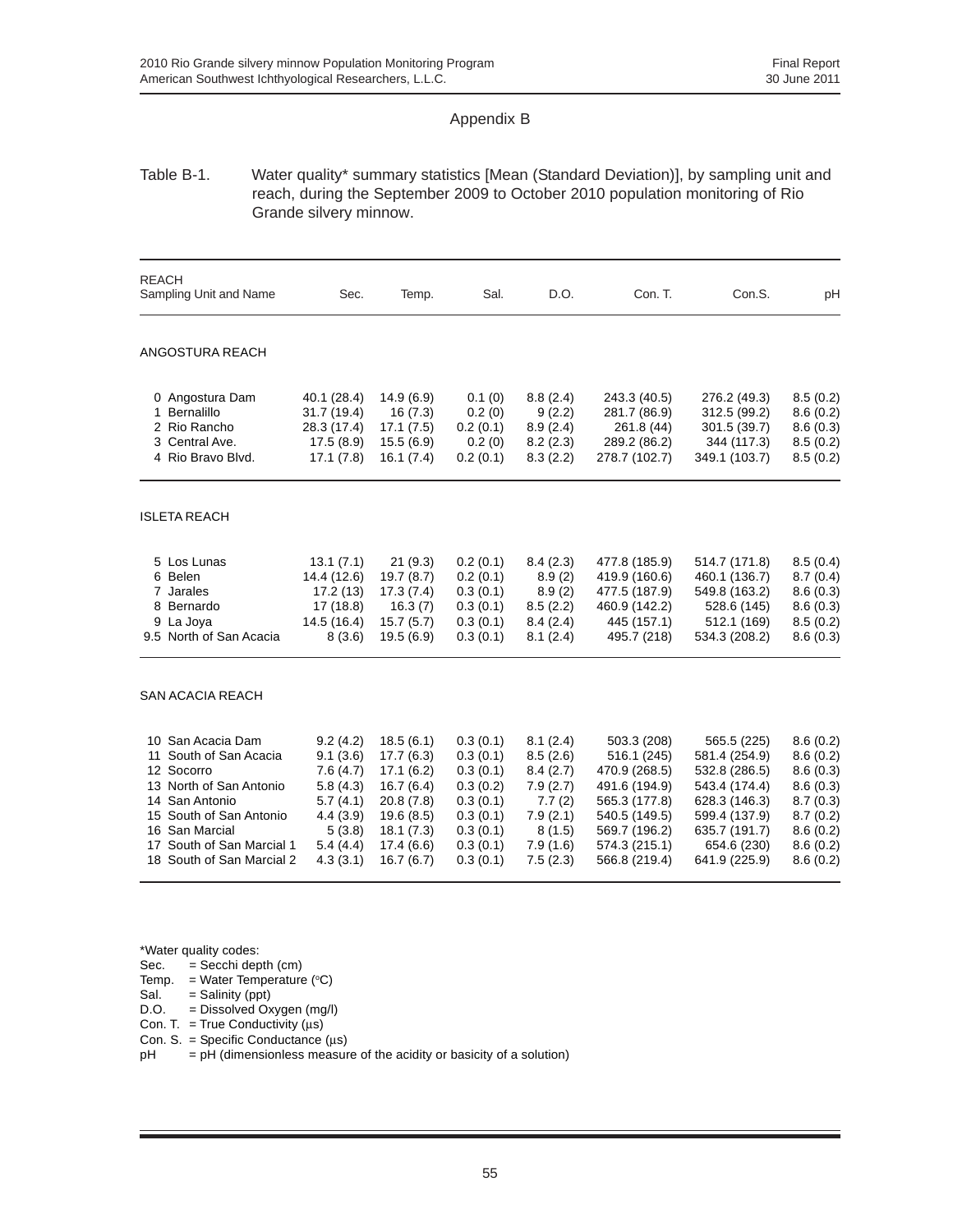Appendix C.

Ichthyofaunal composition of the September 2009 to October 2010 Rio Grande silvery minnow population monitoring collections

Monthly trip reports and associated data are available at: http://msb-fish.unm.edu/rgsm2009/ and http://msb-fish.unm.edu/rgsm2010/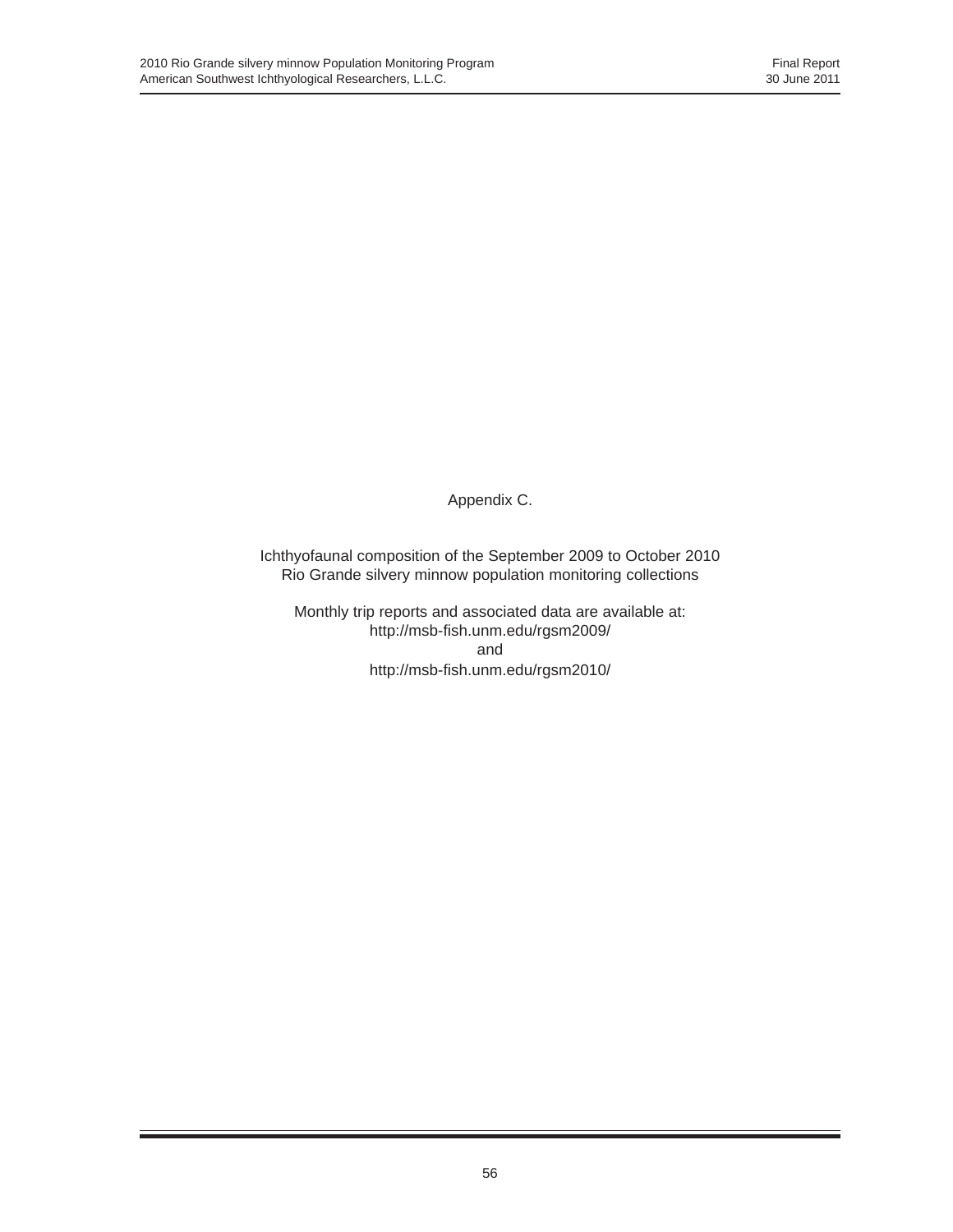| 04 September 2009 | NEW MEXICO: SANDOVAL Co., RIO GRANDE Drainage<br>Rio Grande, directly below Angostura Diversion Dam, Algodones. | <b>RKD09-018</b>                   |                          | Site Number: 0<br>River Mile: 209.7 |
|-------------------|-----------------------------------------------------------------------------------------------------------------|------------------------------------|--------------------------|-------------------------------------|
| UTM Easting:      | 363811 UTM Northing: 3916006 Zone: 13                                                                           |                                    | Quad: San Felipe Pueblo  |                                     |
|                   | R.K. Dudley, S.P. Platania, A.L. Barkalow                                                                       |                                    |                          | Effort: 323.1 sq. m                 |
| <b>FAMILY</b>     |                                                                                                                 |                                    | $\underline{\mathsf{N}}$ |                                     |
| 76                | Cyprinella lutrensis                                                                                            |                                    | 30                       |                                     |
| 76                | Hybognathus amarus*                                                                                             |                                    | 6                        |                                     |
| 76                | Platygobio gracilis                                                                                             |                                    | 15                       |                                     |
| 76                | Rhinichthys cataractae                                                                                          |                                    | $\overline{7}$           |                                     |
| 81                | Catostomus commersoni                                                                                           |                                    | 2                        |                                     |
| 212               | Gambusia affinis                                                                                                |                                    | 76                       |                                     |
| 294               | Micropterus salmoides                                                                                           |                                    | $\overline{2}$           |                                     |
|                   |                                                                                                                 | * Hybognathus amarus by age class: |                          |                                     |
|                   |                                                                                                                 | age-0: 5                           |                          |                                     |
|                   |                                                                                                                 | age-1:                             |                          |                                     |
|                   |                                                                                                                 | age-2: 1                           |                          |                                     |
|                   |                                                                                                                 |                                    |                          |                                     |
|                   | NEW MEXICO: SANDOVAL Co., RIO GRANDE Drainage                                                                   |                                    |                          |                                     |
|                   | Rio Grande, at US HWY 550 (formerly NM State HWY 44) bridge crossing, Bernalillo.                               |                                    |                          | Site Number: 1                      |
| 04 September 2009 |                                                                                                                 | <b>RKD09-019</b>                   |                          | River Mile: 203.8                   |
|                   |                                                                                                                 |                                    |                          |                                     |
| UTM Easting:      | 358543 UTM Northing: 3909722 Zone: 13                                                                           |                                    | Quad: Bernalillo         |                                     |
|                   | R.K. Dudley, S.P. Platania, A.L. Barkalow                                                                       |                                    |                          | Effort: 387.0 sq. m                 |
| <b>FAMILY</b>     |                                                                                                                 |                                    | $\underline{\mathsf{N}}$ |                                     |
| 76                | Cyprinella lutrensis                                                                                            |                                    | 45                       |                                     |
| 76                | Hybognathus amarus*                                                                                             |                                    | 61                       |                                     |
| 76                | Pimephales promelas                                                                                             |                                    | 1                        |                                     |
| 76                | Platygobio gracilis                                                                                             |                                    | 51                       |                                     |
| 76                | Rhinichthys cataractae                                                                                          |                                    | 24                       |                                     |

age-0: 58 age-1: 3 age-2:

 *Catostomus commersoni* 8 *Ameiurus melas* 1 *Ictalurus punctatus* 1 *Gambusia affinis* 1

*\* Hybognathus amarus* **by age class:**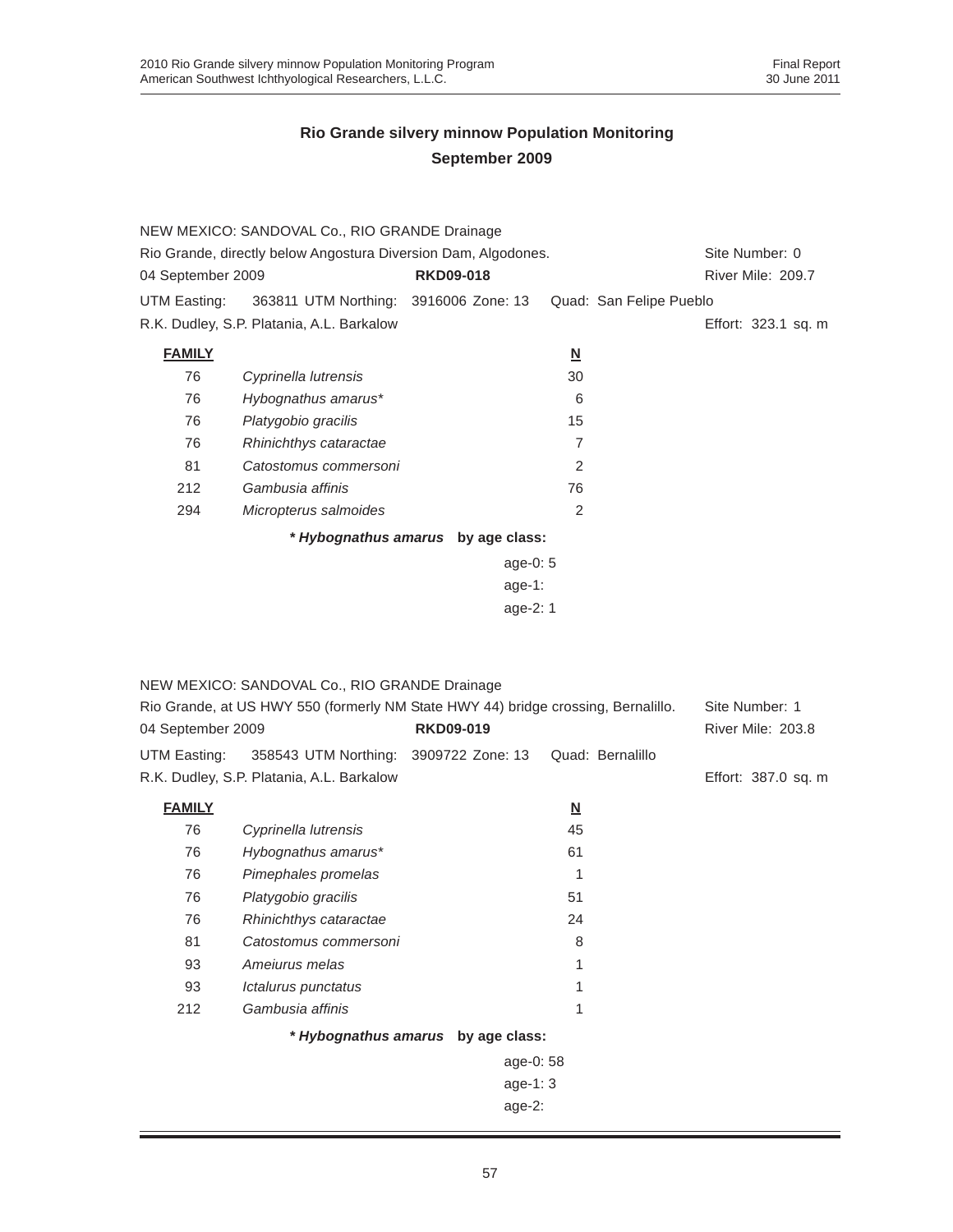|                   | NEW MEXICO: SANDOVAL Co., RIO GRANDE Drainage                                 |                                    |                         |                     |
|-------------------|-------------------------------------------------------------------------------|------------------------------------|-------------------------|---------------------|
|                   | Rio Grande, ca. 4.0 miles downstream of US HWY 550 (formerly NM State HWY 44) |                                    |                         | Site Number: 2      |
|                   | bridge crossing, at Rio Rancho Wastewater Treatment Plant, Rio Rancho.        |                                    |                         | River Mile: 200.0   |
| 04 September 2009 |                                                                               | <b>RKD09-020</b>                   |                         |                     |
| UTM Easting:      | 354772 UTM Northing: 3905355 Zone: 13                                         |                                    | Quad: Bernalillo        |                     |
|                   | R.K. Dudley, S.P. Platania, A.L. Barkalow                                     |                                    |                         | Effort: 365.1 sq. m |
| <b>FAMILY</b>     |                                                                               |                                    | $\overline{\mathsf{M}}$ |                     |
| 76                | Cyprinella lutrensis                                                          |                                    | 21                      |                     |
| 76                | Hybognathus amarus*                                                           |                                    | 70                      |                     |
| 76                | Pimephales promelas                                                           |                                    | 5                       |                     |
| 76                | Platygobio gracilis                                                           |                                    | 40                      |                     |
| 76                | Rhinichthys cataractae                                                        |                                    | 5                       |                     |
| 81                | Catostomus commersoni                                                         |                                    | 5                       |                     |
| 93                | Ictalurus punctatus                                                           |                                    | 1                       |                     |
| 212               | Gambusia affinis                                                              |                                    | 121                     |                     |
| 283               | Morone chrysops                                                               |                                    | 1                       |                     |
| 294               | Lepomis macrochirus                                                           |                                    | 5                       |                     |
| 294               | Micropterus salmoides                                                         |                                    | 1                       |                     |
|                   |                                                                               | * Hybognathus amarus by age class: |                         |                     |
|                   |                                                                               | age-0: 65                          |                         |                     |
|                   |                                                                               | age-1: $4$                         |                         |                     |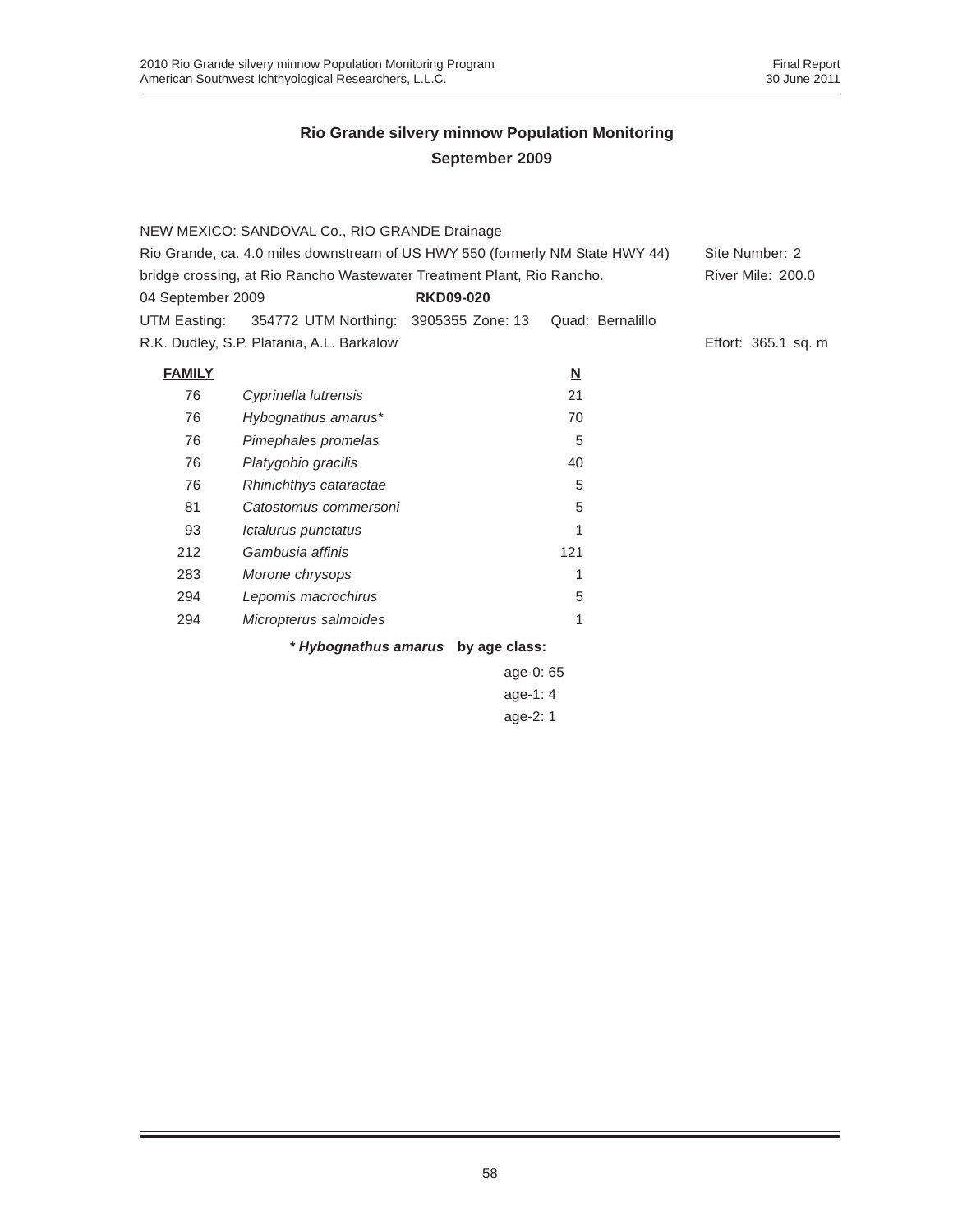|                   | NEW MEXICO: BERNALILLO Co., RIO GRANDE Drainage                                           |                                    |                          |                        |  |  |
|-------------------|-------------------------------------------------------------------------------------------|------------------------------------|--------------------------|------------------------|--|--|
|                   | Rio Grande, at Central Avenue bridge crossing (US HWY 66), Albuquerque.<br>Site Number: 3 |                                    |                          |                        |  |  |
| 04 September 2009 |                                                                                           | <b>RKD09-017</b>                   |                          | River Mile: 183.4      |  |  |
| UTM Easting:      | 346840 UTM Northing: 3884094 Zone: 13                                                     |                                    |                          | Quad: Albuquerque West |  |  |
|                   | R.K. Dudley, S.P. Platania, A.L. Barkalow                                                 |                                    |                          | Effort: 441.0 sq. m    |  |  |
| <b>FAMILY</b>     |                                                                                           |                                    | $\underline{\mathsf{N}}$ |                        |  |  |
| 76                | Cyprinella lutrensis                                                                      |                                    | 40                       |                        |  |  |
| 76                | Hybognathus amarus*                                                                       |                                    | 7                        |                        |  |  |
| 76                | Pimephales promelas                                                                       |                                    | 3                        |                        |  |  |
| 76                | Platygobio gracilis                                                                       |                                    | 12                       |                        |  |  |
| 76                | Rhinichthys cataractae                                                                    |                                    |                          |                        |  |  |
| 81                | Carpiodes carpio                                                                          |                                    | 5                        |                        |  |  |
| 81                | Catostomus commersoni                                                                     |                                    | 8                        |                        |  |  |
| 93                | Ictalurus punctatus                                                                       |                                    | 20                       |                        |  |  |
| 212               | Gambusia affinis                                                                          |                                    | 37                       |                        |  |  |
| 294               | Lepomis macrochirus                                                                       |                                    | 3                        |                        |  |  |
|                   |                                                                                           | * Hybognathus amarus by age class: |                          |                        |  |  |
|                   |                                                                                           | age-0: $7$                         |                          |                        |  |  |

age-1: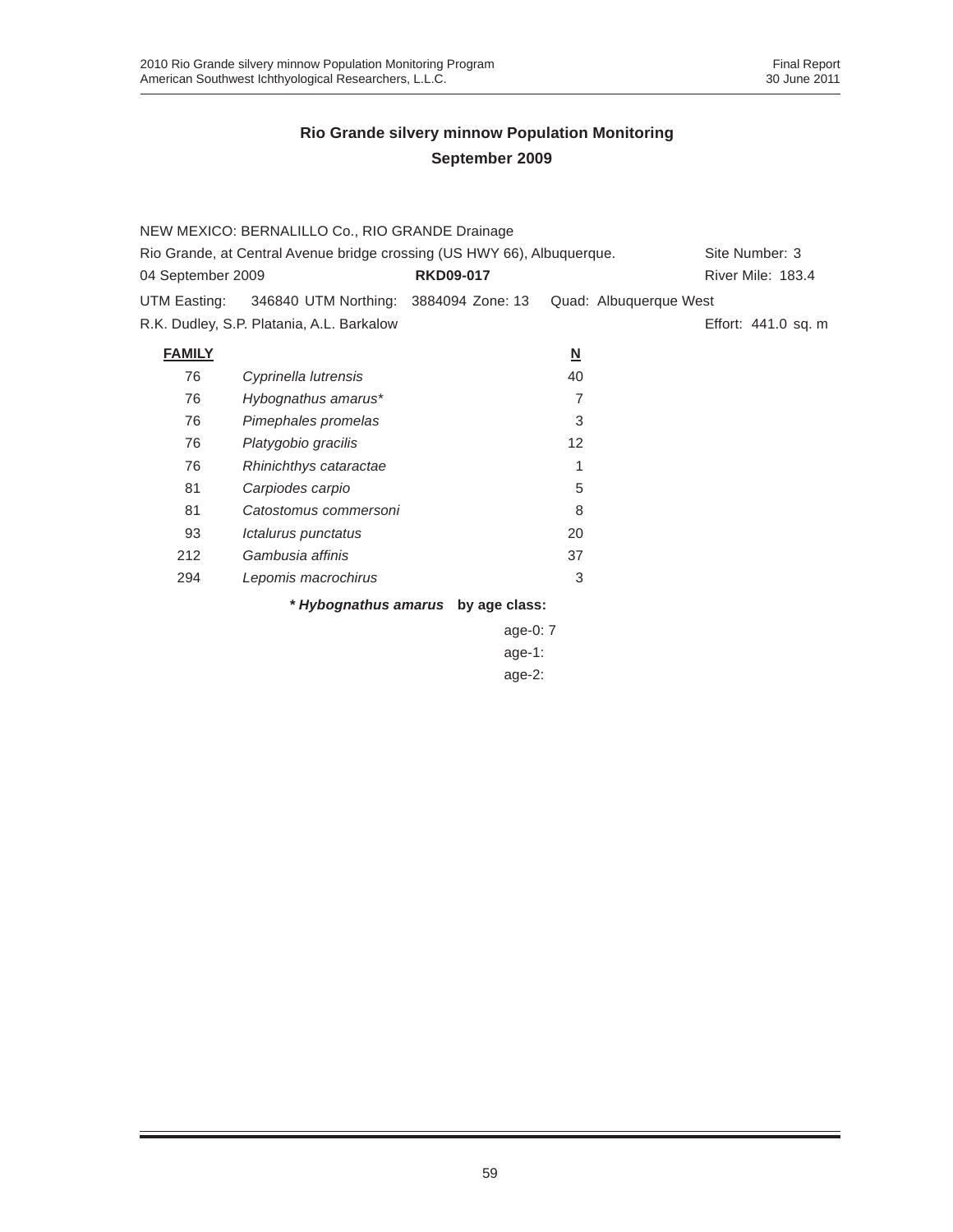|                   | NEW MEXICO: BERNALILLO Co., RIO GRANDE Drainage                             |                  |            |                          |                        |                   |                     |
|-------------------|-----------------------------------------------------------------------------|------------------|------------|--------------------------|------------------------|-------------------|---------------------|
|                   | Rio Grande, at Rio Bravo Blvd. Bridge crossing (NM State HWY 500) crossing, |                  |            |                          |                        | Site Number: 4    |                     |
| Albuquerque.      |                                                                             |                  |            |                          |                        | River Mile: 178.3 |                     |
| 04 September 2009 |                                                                             | <b>RKD09-016</b> |            |                          |                        |                   |                     |
| UTM Easting:      | 347554 UTM Northing: 3877163 Zone: 13                                       |                  |            |                          | Quad: Albuquerque West |                   |                     |
|                   | R.K. Dudley, S.P. Platania, A.L. Barkalow                                   |                  |            |                          |                        |                   | Effort: 479.2 sq. m |
| <b>FAMILY</b>     |                                                                             |                  |            | $\underline{\mathsf{N}}$ |                        |                   |                     |
| 76                | Cyprinella lutrensis                                                        |                  |            | 33                       |                        |                   |                     |
| 76                | Cyprinus carpio                                                             |                  |            | 1                        |                        |                   |                     |
| 76                | Hybognathus amarus*                                                         |                  |            | 3                        |                        |                   |                     |
| 76                | Pimephales promelas                                                         |                  |            | 2                        |                        |                   |                     |
| 76                | Platygobio gracilis                                                         |                  |            | 5                        |                        |                   |                     |
| 81                | Carpiodes carpio                                                            |                  |            | 6                        |                        |                   |                     |
| 81                | Catostomus commersoni                                                       |                  |            | 1                        |                        |                   |                     |
| 93                | Ictalurus punctatus                                                         |                  |            | 21                       |                        |                   |                     |
| 212               | Gambusia affinis                                                            |                  |            | 14                       |                        |                   |                     |
| 294               | Micropterus salmoides                                                       |                  |            | 1                        |                        |                   |                     |
| 294               | Pomoxis annularis                                                           |                  |            | 2                        |                        |                   |                     |
|                   | * Hybognathus amarus by age class:                                          |                  |            |                          |                        |                   |                     |
|                   |                                                                             |                  | age-0: $2$ |                          |                        |                   |                     |
|                   |                                                                             |                  | age-1: 1   |                          |                        |                   |                     |
|                   |                                                                             |                  | age- $2$ : |                          |                        |                   |                     |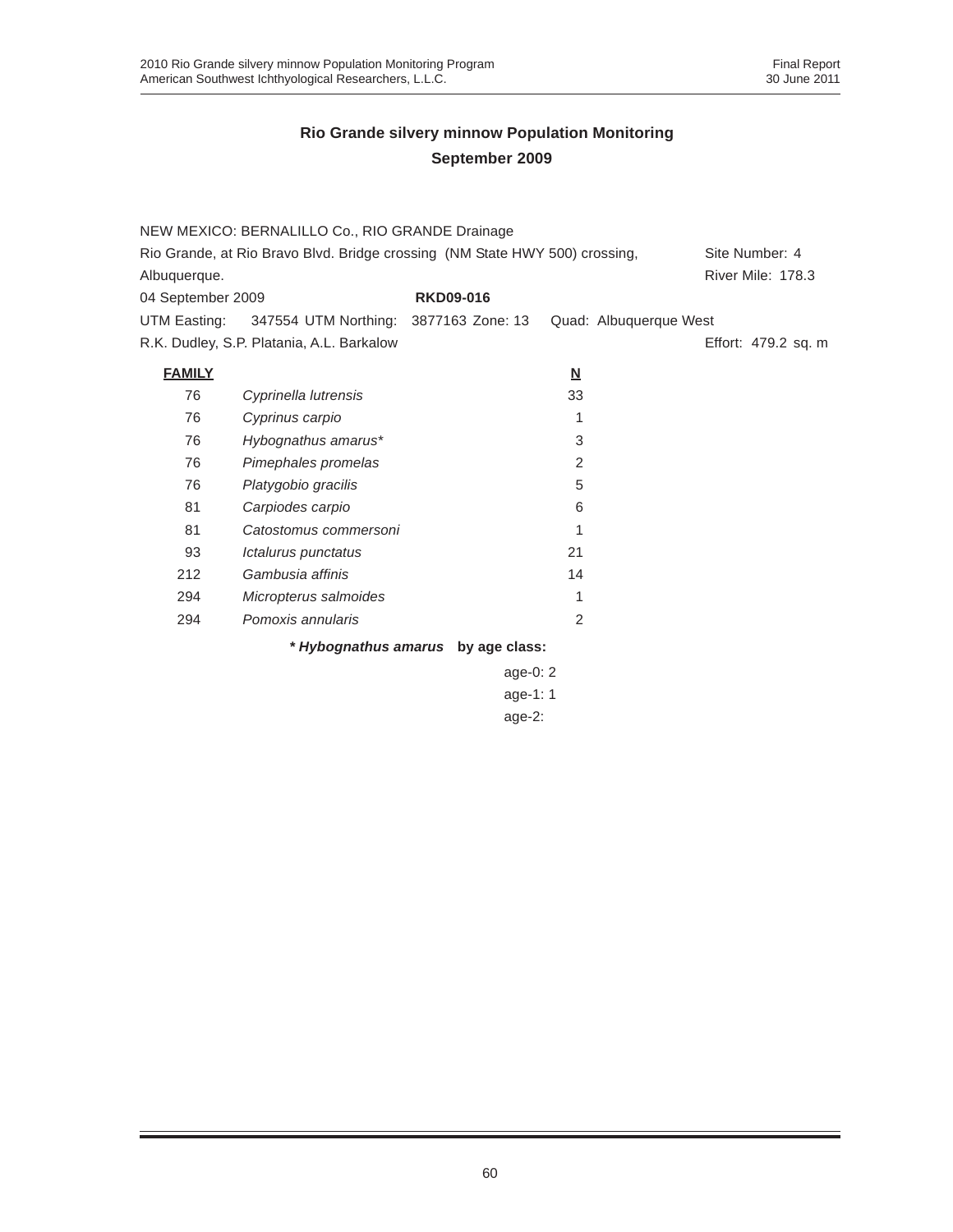|                   | NEW MEXICO: VALENCIA Co., RIO GRANDE Drainage                         |                                    |                          |                     |
|-------------------|-----------------------------------------------------------------------|------------------------------------|--------------------------|---------------------|
|                   | Rio Grande, at Los Lunas Bridge crossing (NM State HWY 6), Los Lunas. |                                    |                          | Site Number: 5      |
| 03 September 2009 |                                                                       | <b>RKD09-015</b>                   |                          | River Mile: 161.4   |
| UTM Easting:      | 342898 UTM Northing: 3852531 Zone: 13                                 |                                    | Quad: Los Lunas          |                     |
|                   | R.K. Dudley, A.L. Barkalow, J.L. Hester                               |                                    |                          | Effort: 469.6 sq. m |
| <b>FAMILY</b>     |                                                                       |                                    | $\underline{\mathsf{N}}$ |                     |
| 76                | Cyprinella lutrensis                                                  |                                    | 82                       |                     |
| 76                | Hybognathus amarus*                                                   |                                    | 132                      |                     |
| 76                | Platygobio gracilis                                                   |                                    | $\overline{c}$           |                     |
| 76                | Rhinichthys cataractae                                                |                                    |                          |                     |
| 81                | Carpiodes carpio                                                      |                                    | 3                        |                     |
| 93                | Ictalurus punctatus                                                   |                                    | 9                        |                     |
| 212               | Gambusia affinis                                                      |                                    | 48                       |                     |
|                   |                                                                       | * Hybognathus amarus by age class: |                          |                     |
|                   |                                                                       | age-0: 130                         |                          |                     |
|                   |                                                                       | age-1: $2 \overline{ }$            |                          |                     |
|                   |                                                                       | age- $2:$                          |                          |                     |

|                   | NEW MEXICO: VALENCIA Co., RIO GRANDE Drainage                                  |                                    |            |                          |
|-------------------|--------------------------------------------------------------------------------|------------------------------------|------------|--------------------------|
|                   | Rio Grande, ca. 1.0 miles upstream of NM State HWY 309 bridge crossing, Belen. |                                    |            | Site Number: 6           |
| 03 September 2009 |                                                                                | <b>RKD09-014</b>                   |            | <b>River Mile: 151.5</b> |
| UTM Easting:      | 339972 UTM Northing: 3837061 Zone: 13                                          |                                    | Quad: Tome |                          |
|                   | R.K. Dudley, A.L. Barkalow, J.L. Hester                                        |                                    |            | Effort: 598.9 sq. m      |
| <b>FAMILY</b>     |                                                                                |                                    | N          |                          |
| 76                | Cyprinella lutrensis                                                           |                                    | 113        |                          |
| 76                | Cyprinus carpio                                                                |                                    | 2          |                          |
| 76                | Hybognathus amarus*                                                            |                                    | 33         |                          |
| 76                | Pimephales promelas                                                            |                                    | 8          |                          |
| 81                | Carpiodes carpio                                                               |                                    | 5          |                          |
| 93                | Ictalurus punctatus                                                            |                                    | 14         |                          |
| 212               | Gambusia affinis                                                               |                                    | 39         |                          |
| 283               | Morone chrysops                                                                |                                    | 1          |                          |
|                   |                                                                                | * Hybognathus amarus by age class: |            |                          |
|                   |                                                                                | age-0: 29                          |            |                          |
|                   |                                                                                | age-1: $4$                         |            |                          |
|                   |                                                                                | age-2:                             |            |                          |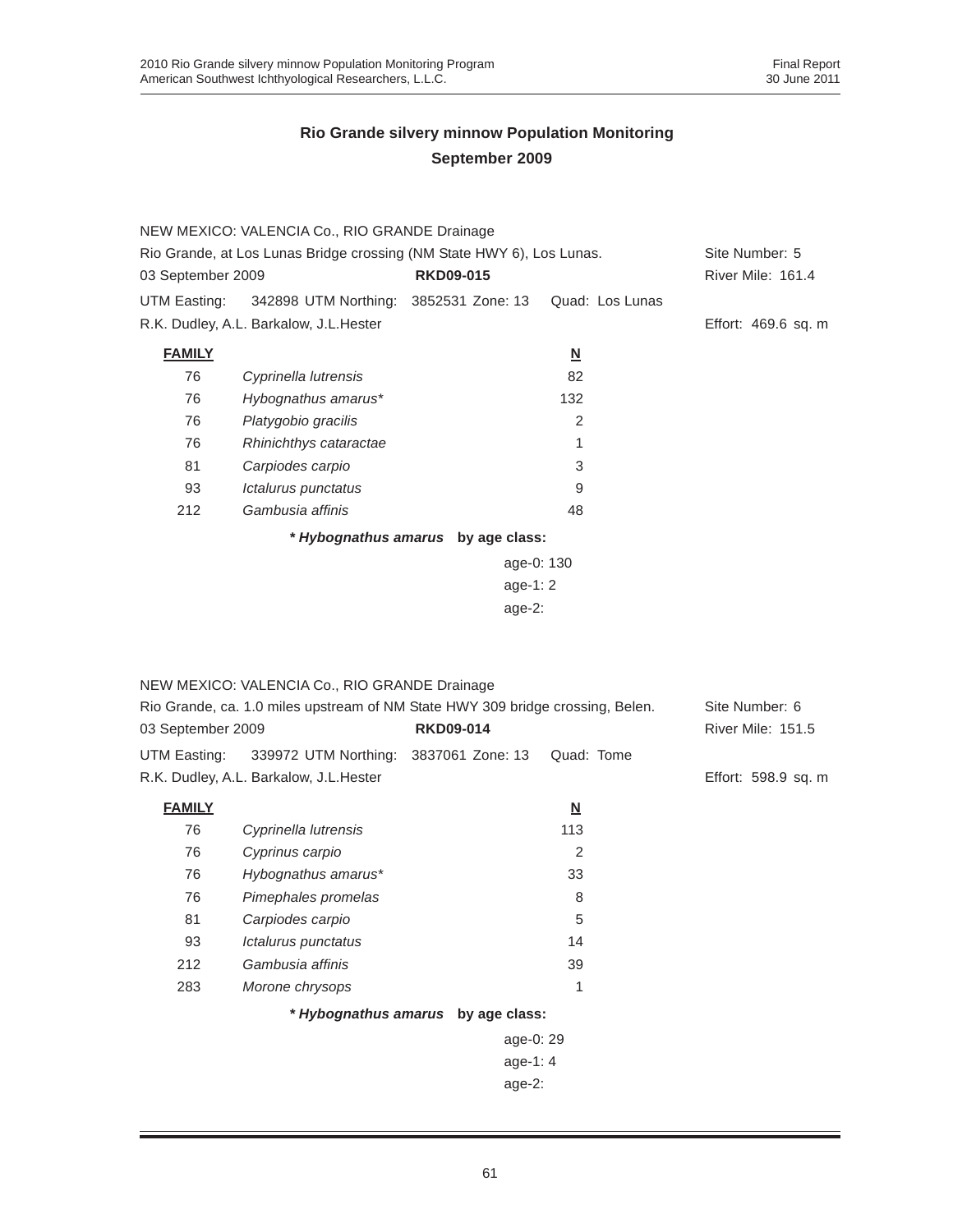|                                                                                  | NEW MEXICO: VALENCIA Co., RIO GRANDE Drainage |                                    |                          |                     |
|----------------------------------------------------------------------------------|-----------------------------------------------|------------------------------------|--------------------------|---------------------|
| Rio Grande, ca. 2.2 miles upstream of NM State HWY 346 bridge crossing, Jarales. |                                               |                                    |                          | Site Number: 7      |
| 03 September 2009<br><b>RKD09-013</b>                                            |                                               |                                    | River Mile: 143.2        |                     |
| UTM Easting:                                                                     | 338136 UTM Northing: 3827329 Zone: 13         |                                    | Quad: Veguita            |                     |
|                                                                                  | R.K. Dudley, A.L. Barkalow, J.L.Hester        |                                    |                          | Effort: 601.4 sq. m |
| <b>FAMILY</b>                                                                    |                                               |                                    | $\underline{\mathsf{N}}$ |                     |
| 76                                                                               | Cyprinella lutrensis                          |                                    | 165                      |                     |
| 76                                                                               | Cyprinus carpio                               |                                    |                          |                     |
| 76                                                                               | Hybognathus amarus*                           |                                    | 15                       |                     |
| 81                                                                               | Carpiodes carpio                              |                                    | 2                        |                     |
| 93                                                                               | Ictalurus punctatus                           |                                    | 3                        |                     |
| 212                                                                              | Gambusia affinis                              |                                    | 29                       |                     |
|                                                                                  |                                               | * Hybognathus amarus by age class: |                          |                     |
|                                                                                  |                                               | age-0: 15                          |                          |                     |
|                                                                                  |                                               | age-1:                             |                          |                     |

|                                                     | NEW MEXICO: SOCORRO Co., RIO GRANDE Drainage       |                                    |                   |                     |
|-----------------------------------------------------|----------------------------------------------------|------------------------------------|-------------------|---------------------|
| Rio Grande, at US HWY 60 bridge crossing, Bernardo. |                                                    |                                    |                   | Site Number: 8      |
| 03 September 2009<br><b>RKD09-012</b>               |                                                    |                                    | River Mile: 130.6 |                     |
|                                                     | UTM Easting: 334604 UTM Northing: 3809726 Zone: 13 |                                    | Quad: Abeytas     |                     |
| R.K. Dudley, A.L. Barkalow, J.L. Hester             |                                                    |                                    |                   | Effort: 456.1 sq. m |
| <b>FAMILY</b>                                       |                                                    |                                    | N                 |                     |
| 76                                                  | Cyprinella lutrensis                               |                                    | 178               |                     |
| 76                                                  | Hybognathus amarus*                                |                                    | 53                |                     |
| 76                                                  | Pimephales promelas                                |                                    | 9                 |                     |
| 76                                                  | Platygobio gracilis                                |                                    | 1                 |                     |
| 81                                                  | Carpiodes carpio                                   |                                    | 2                 |                     |
| 212                                                 | Gambusia affinis                                   |                                    | 238               |                     |
|                                                     |                                                    | * Hybognathus amarus by age class: |                   |                     |
|                                                     |                                                    | age-0: 51                          |                   |                     |
|                                                     |                                                    | age-1: $2 \overline{ }$            |                   |                     |
|                                                     |                                                    | age- $2:$                          |                   |                     |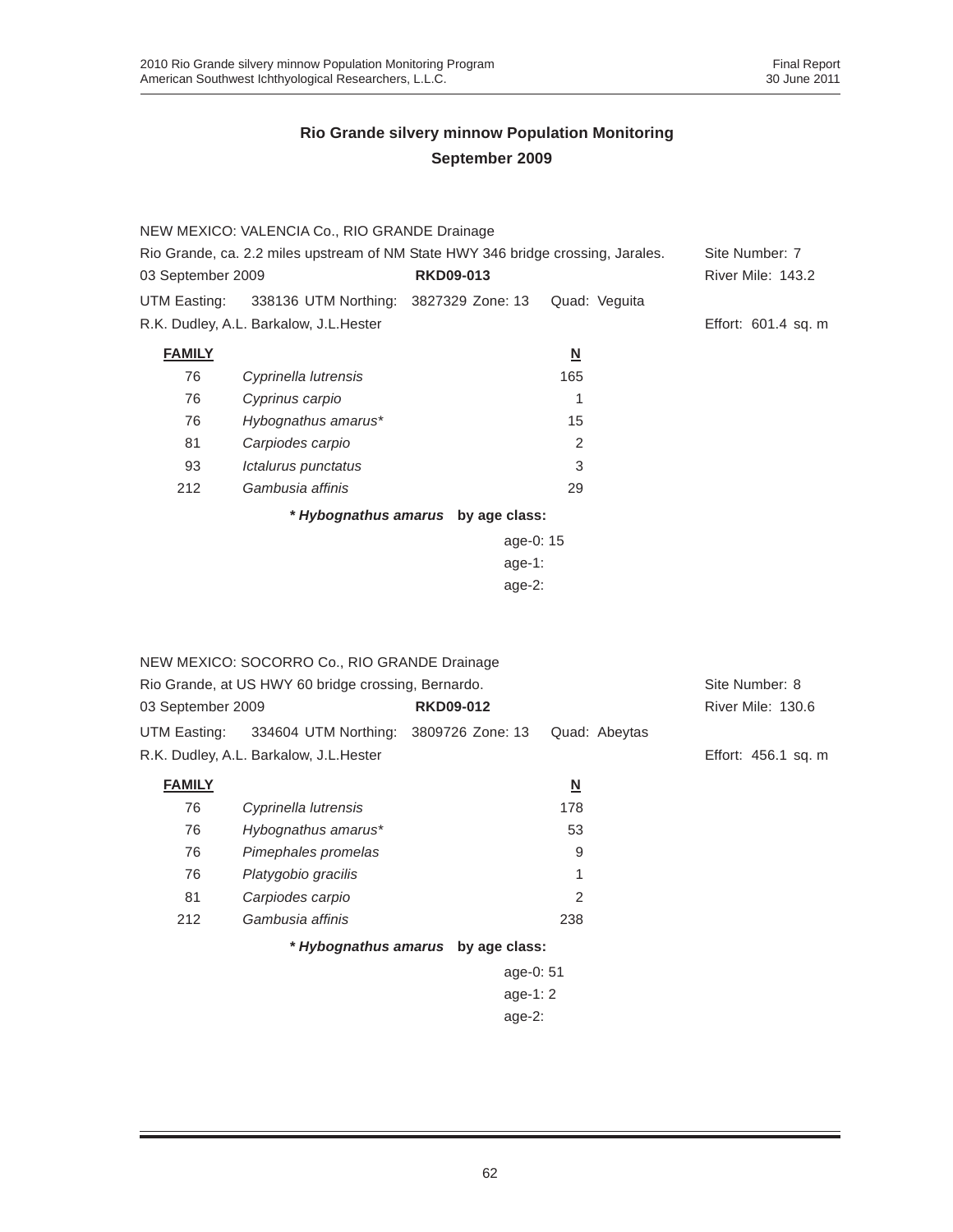|                                                                                  | NEW MEXICO: SOCORRO Co., RIO GRANDE Drainage |                                    |                          |                          |
|----------------------------------------------------------------------------------|----------------------------------------------|------------------------------------|--------------------------|--------------------------|
| Rio Grande, ca. 3.5 miles downstream of the US HWY 60 bridge crossing, Bernardo. |                                              |                                    |                          | Site Number: 9           |
| 03 September 2009                                                                |                                              | <b>RKD09-011</b>                   |                          | <b>River Mile: 127.0</b> |
| UTM Easting:                                                                     | 331094 UTM Northing: 3805229 Zone: 13        |                                    | Quad: Abeytas            |                          |
|                                                                                  | R.K. Dudley, A.L. Barkalow, J.L. Hester      |                                    |                          | Effort: 463.8 sq. m      |
| <b>FAMILY</b>                                                                    |                                              |                                    | $\underline{\mathbf{N}}$ |                          |
| 76                                                                               | Cyprinella lutrensis                         |                                    | 51                       |                          |
| 76                                                                               | Hybognathus amarus*                          |                                    | 35                       |                          |
| 76                                                                               | Pimephales promelas                          |                                    | 5                        |                          |
| 81                                                                               | Carpiodes carpio                             |                                    |                          |                          |
| 93                                                                               | Ictalurus punctatus                          |                                    |                          |                          |
| 212                                                                              | Gambusia affinis                             |                                    |                          |                          |
|                                                                                  |                                              | * Hybognathus amarus by age class: |                          |                          |
| age-0: $35$                                                                      |                                              |                                    |                          |                          |
|                                                                                  |                                              | $age-1:$                           |                          |                          |

age-2:

| NEW MEXICO: SOCORRO Co., RIO GRANDE Drainage<br>Rio Grande, ca. 0.6 miles upstream of San Acacia Diversion Dam, San Acacia |                      |                                    |                         | Site Number: 9.5<br>River Mile: 116.8 |
|----------------------------------------------------------------------------------------------------------------------------|----------------------|------------------------------------|-------------------------|---------------------------------------|
| <b>RKD09-010</b><br>02 September 2009                                                                                      |                      |                                    |                         |                                       |
| UTM Easting: 327902 UTM Northing: 3792603 Zone: 13                                                                         |                      |                                    | Quad: La Joya           |                                       |
| R.K. Dudley, S.P. Platania, A.L. Barkalow                                                                                  |                      | Effort: 449.1 sq. m                |                         |                                       |
| <b>FAMILY</b>                                                                                                              |                      |                                    | $\overline{\mathbf{N}}$ |                                       |
| 76                                                                                                                         | Cyprinella lutrensis |                                    | 120                     |                                       |
| 76                                                                                                                         | Hybognathus amarus*  |                                    | 16                      |                                       |
| 76                                                                                                                         | Pimephales promelas  |                                    | 1                       |                                       |
| 76                                                                                                                         | Platygobio gracilis  |                                    | 37                      |                                       |
| 93                                                                                                                         | Amejurus natalis     |                                    | 1                       |                                       |
| 93                                                                                                                         | Ictalurus punctatus  |                                    | 3                       |                                       |
| 212                                                                                                                        | Gambusia affinis     |                                    | 77                      |                                       |
|                                                                                                                            |                      | * Hybognathus amarus by age class: |                         |                                       |
|                                                                                                                            |                      | age-0: 16                          |                         |                                       |
|                                                                                                                            |                      | age-1:                             |                         |                                       |
|                                                                                                                            |                      |                                    |                         |                                       |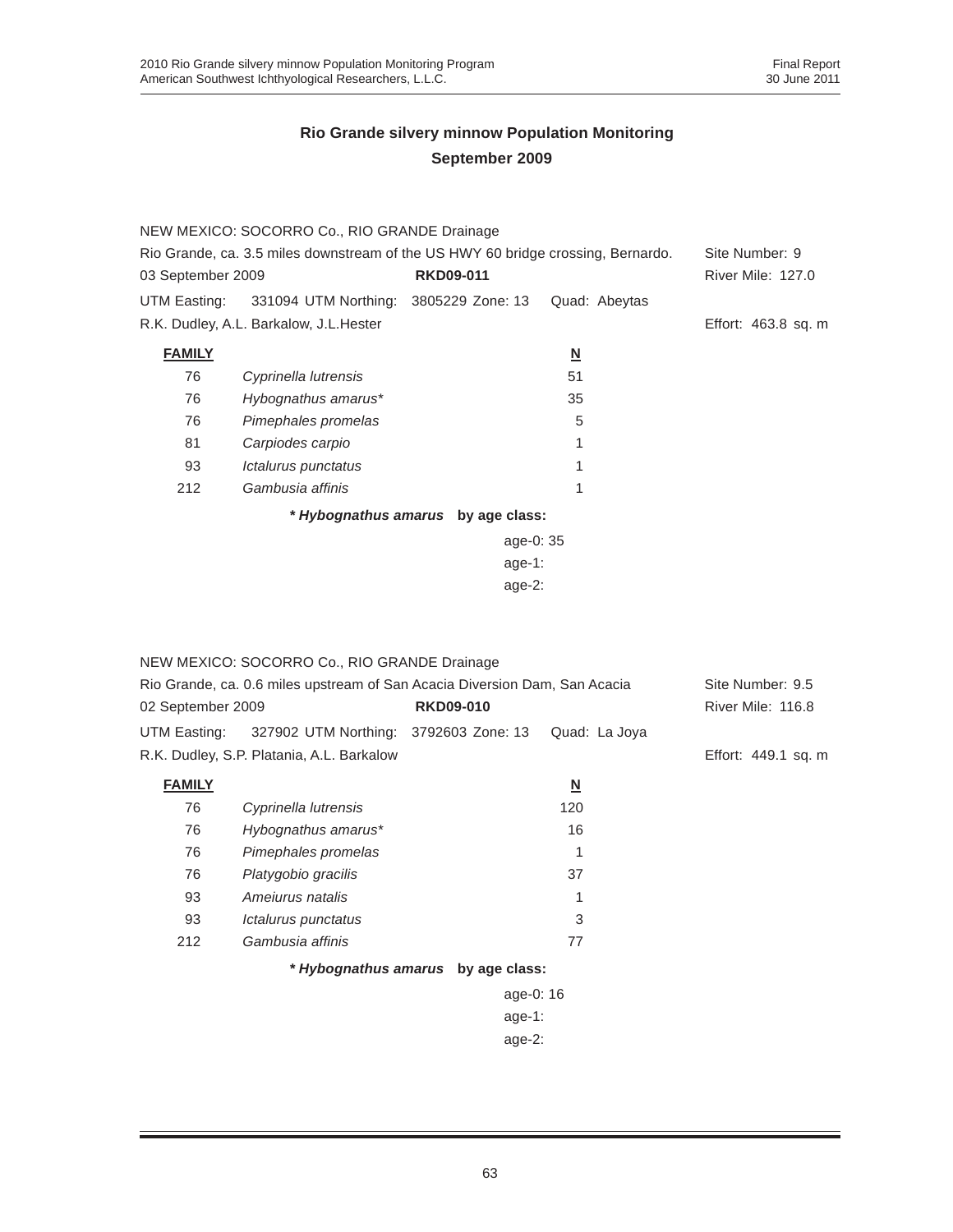|                                                                  | NEW MEXICO: SOCORRO Co., RIO GRANDE Drainage |                                    |                          |                     |
|------------------------------------------------------------------|----------------------------------------------|------------------------------------|--------------------------|---------------------|
| Rio Grande, directly below San Acacia Diversion Dam, San Acacia. |                                              |                                    |                          | Site Number: 10     |
| 02 September 2009<br><b>RKD09-009</b>                            |                                              |                                    |                          | River Mile: 116.2   |
| UTM Easting:                                                     | 326162 UTM Northing: 3791977 Zone: 13        |                                    | Quad: San Acacia         |                     |
|                                                                  | R.K. Dudley, S.P. Platania, A.L. Barkalow    |                                    |                          | Effort: 363.9 sq. m |
| <b>FAMILY</b>                                                    |                                              |                                    | $\underline{\mathbf{N}}$ |                     |
| 76                                                               | Cyprinella lutrensis                         |                                    | 22                       |                     |
| 76                                                               | Hybognathus amarus*                          |                                    | 255                      |                     |
| 76                                                               | Pimephales promelas                          |                                    | 1                        |                     |
| 76                                                               | Platygobio gracilis                          |                                    | 21                       |                     |
| 93                                                               | Amejurus natalis                             |                                    | 3                        |                     |
| 93                                                               | Ictalurus punctatus                          |                                    | 9                        |                     |
| 212                                                              | Gambusia affinis                             |                                    | 25                       |                     |
|                                                                  |                                              | * Hybognathus amarus by age class: |                          |                     |
|                                                                  |                                              | age-0: 249                         |                          |                     |
|                                                                  |                                              | age-1: $6$                         |                          |                     |
|                                                                  |                                              | age- $2:$                          |                          |                     |

|                                                                               | NEW MEXICO: SOCORRO Co., RIO GRANDE Drainage |                                    |                         |                     |
|-------------------------------------------------------------------------------|----------------------------------------------|------------------------------------|-------------------------|---------------------|
| Rio Grande, ca. 1.5 miles downstream of San Acacia Diversion Dam, San Acacia. |                                              |                                    |                         | Site Number: 11     |
| 02 September 2009<br><b>RKD09-008</b>                                         |                                              |                                    | River Mile: 114.6       |                     |
| UTM Easting:                                                                  | 325263 UTM Northing: 3790442 Zone: 13        |                                    | Quad: Lemitar           |                     |
|                                                                               | R.K. Dudley, S.P. Platania, A.L. Barkalow    |                                    |                         | Effort: 461.7 sq. m |
| <b>FAMILY</b>                                                                 |                                              |                                    | $\overline{\mathsf{M}}$ |                     |
| 76                                                                            | Cyprinella lutrensis                         |                                    | 44                      |                     |
| 76                                                                            | Hybognathus amarus*                          |                                    | 196                     |                     |
| 76                                                                            | Pimephales promelas                          |                                    | 1                       |                     |
| 76                                                                            | Platygobio gracilis                          |                                    | 13                      |                     |
| 81                                                                            | Carpiodes carpio                             |                                    | 1                       |                     |
| 93                                                                            | Ictalurus punctatus                          |                                    | 7                       |                     |
| 212                                                                           | Gambusia affinis                             |                                    | 103                     |                     |
|                                                                               |                                              | * Hybognathus amarus by age class: |                         |                     |
|                                                                               |                                              | age-0: 196                         |                         |                     |
|                                                                               |                                              | age-1:                             |                         |                     |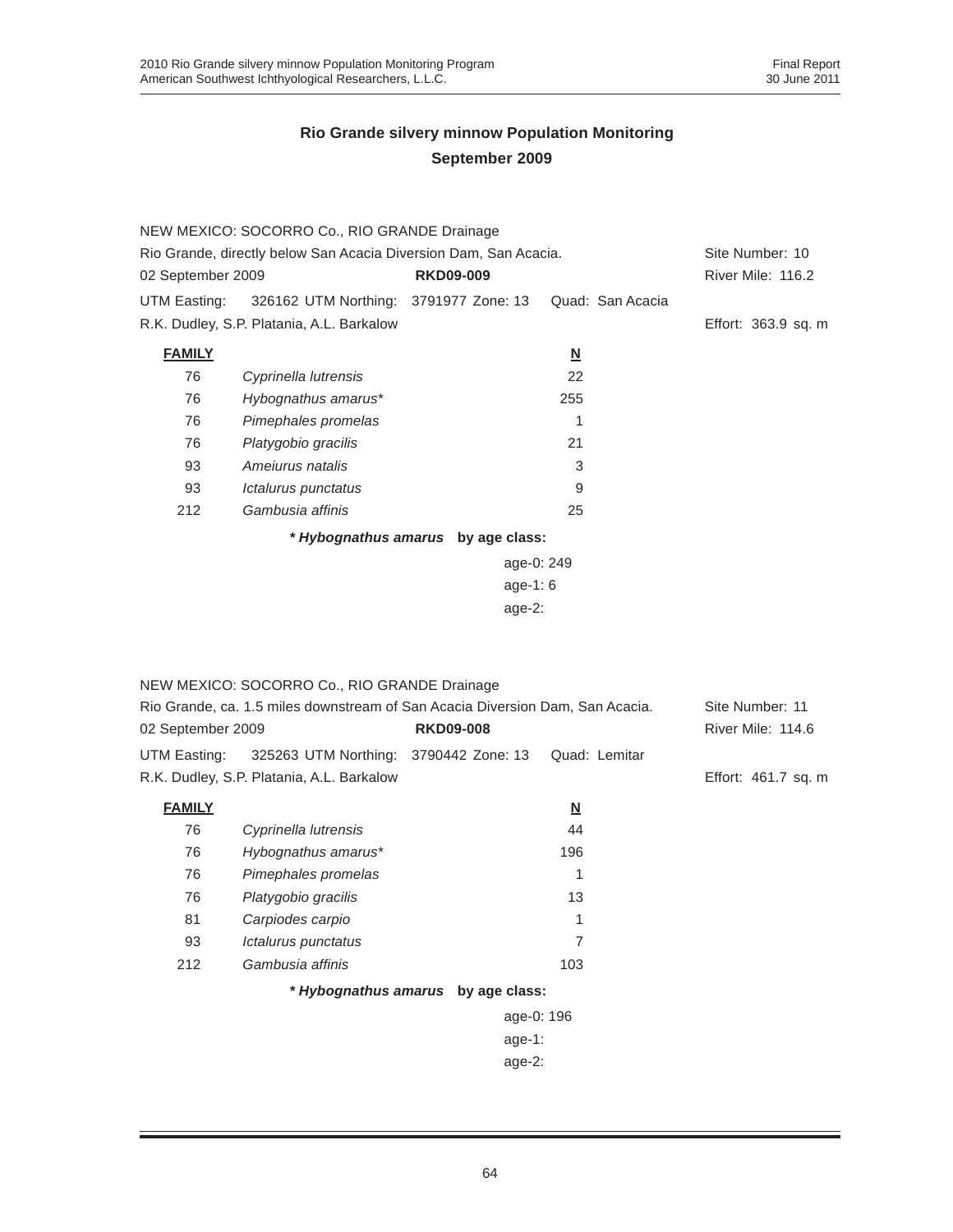|                                                                                                        | NEW MEXICO: SOCORRO Co., RIO GRANDE Drainage                                   |                  |            |                          |                         |                     |
|--------------------------------------------------------------------------------------------------------|--------------------------------------------------------------------------------|------------------|------------|--------------------------|-------------------------|---------------------|
|                                                                                                        | Rio Grande, east of Socorro, 0.5 miles upstream of Socorro Low Flow Conveyance |                  |            |                          |                         | Site Number: 12     |
| Channel bridge and east just upstream of Socorro Wastewater Treatment Plant, Socorro. River Mile: 99.5 |                                                                                |                  |            |                          |                         |                     |
| 02 September 2009                                                                                      |                                                                                | <b>RKD09-007</b> |            |                          |                         |                     |
| UTM Easting:                                                                                           | 327097 UTM Northing: 3771043 Zone: 13                                          |                  |            |                          | Quad: Loma de las Canas |                     |
|                                                                                                        | R.K. Dudley, S.P. Platania, A.L. Barkalow                                      |                  |            |                          |                         | Effort: 473.6 sq. m |
| <b>FAMILY</b>                                                                                          |                                                                                |                  |            | $\underline{\mathbf{N}}$ |                         |                     |
| 76                                                                                                     | Cyprinella lutrensis                                                           |                  |            | 20                       |                         |                     |
| 76                                                                                                     | Hybognathus amarus*                                                            |                  |            | 212                      |                         |                     |
| 76                                                                                                     | Pimephales promelas                                                            |                  |            | 2                        |                         |                     |
| 76                                                                                                     | Platygobio gracilis                                                            |                  |            | 7                        |                         |                     |
| 81                                                                                                     | Carpiodes carpio                                                               |                  |            | 2                        |                         |                     |
| 93                                                                                                     | Ictalurus punctatus                                                            |                  |            | 2                        |                         |                     |
| 212                                                                                                    | Gambusia affinis                                                               |                  |            | 14                       |                         |                     |
|                                                                                                        | * Hybognathus amarus by age class:                                             |                  |            |                          |                         |                     |
|                                                                                                        |                                                                                |                  | age-0: 207 |                          |                         |                     |
|                                                                                                        |                                                                                |                  | age-1: 5   |                          |                         |                     |
|                                                                                                        |                                                                                |                  | $age-2$ :  |                          |                         |                     |
|                                                                                                        |                                                                                |                  |            |                          |                         |                     |
|                                                                                                        |                                                                                |                  |            |                          |                         |                     |
|                                                                                                        | NEW MEXICO: SOCORRO Co., RIO GRANDE Drainage                                   |                  |            |                          |                         |                     |
|                                                                                                        | Rio Grande, ca. 4.0 miles upstream of U.S. 380 bridge crossing.                |                  |            |                          |                         | Site Number: 13     |
| 02 September 2009                                                                                      |                                                                                | <b>RKD09-006</b> |            |                          |                         | River Mile: 91.7    |
| UTM Easting:                                                                                           | 328140 UTM Northing: 3761283 Zone: 13                                          |                  |            |                          | Quad: San Antonio       |                     |
|                                                                                                        | R.K. Dudley, S.P. Platania, A.L. Barkalow                                      |                  |            |                          |                         | Effort: 414.4 sq. m |
| <b>FAMILY</b>                                                                                          |                                                                                |                  |            | <u>N</u>                 |                         |                     |
| 76                                                                                                     | Cyprinella lutrensis                                                           |                  |            | 11                       |                         |                     |
| 76                                                                                                     | Hybognathus amarus*                                                            |                  |            | 61                       |                         |                     |
| 76                                                                                                     | Pimephales promelas                                                            |                  |            | 1                        |                         |                     |
| 76                                                                                                     | Platygobio gracilis                                                            |                  |            | $\overline{7}$           |                         |                     |
| 76                                                                                                     | Rhinichthys cataractae                                                         |                  |            | 2                        |                         |                     |
| 81                                                                                                     | Carpiodes carpio                                                               |                  |            | $\overline{c}$           |                         |                     |
| 93                                                                                                     | Ictalurus punctatus                                                            |                  |            | 10                       |                         |                     |
| 212                                                                                                    | Gambusia affinis                                                               |                  |            | 80                       |                         |                     |
|                                                                                                        | * Hybognathus amarus by age class:                                             |                  |            |                          |                         |                     |
|                                                                                                        |                                                                                |                  | age-0: 61  |                          |                         |                     |
|                                                                                                        |                                                                                |                  | $age-1$ :  |                          |                         |                     |
|                                                                                                        |                                                                                |                  | age-2:     |                          |                         |                     |
|                                                                                                        |                                                                                |                  |            |                          |                         |                     |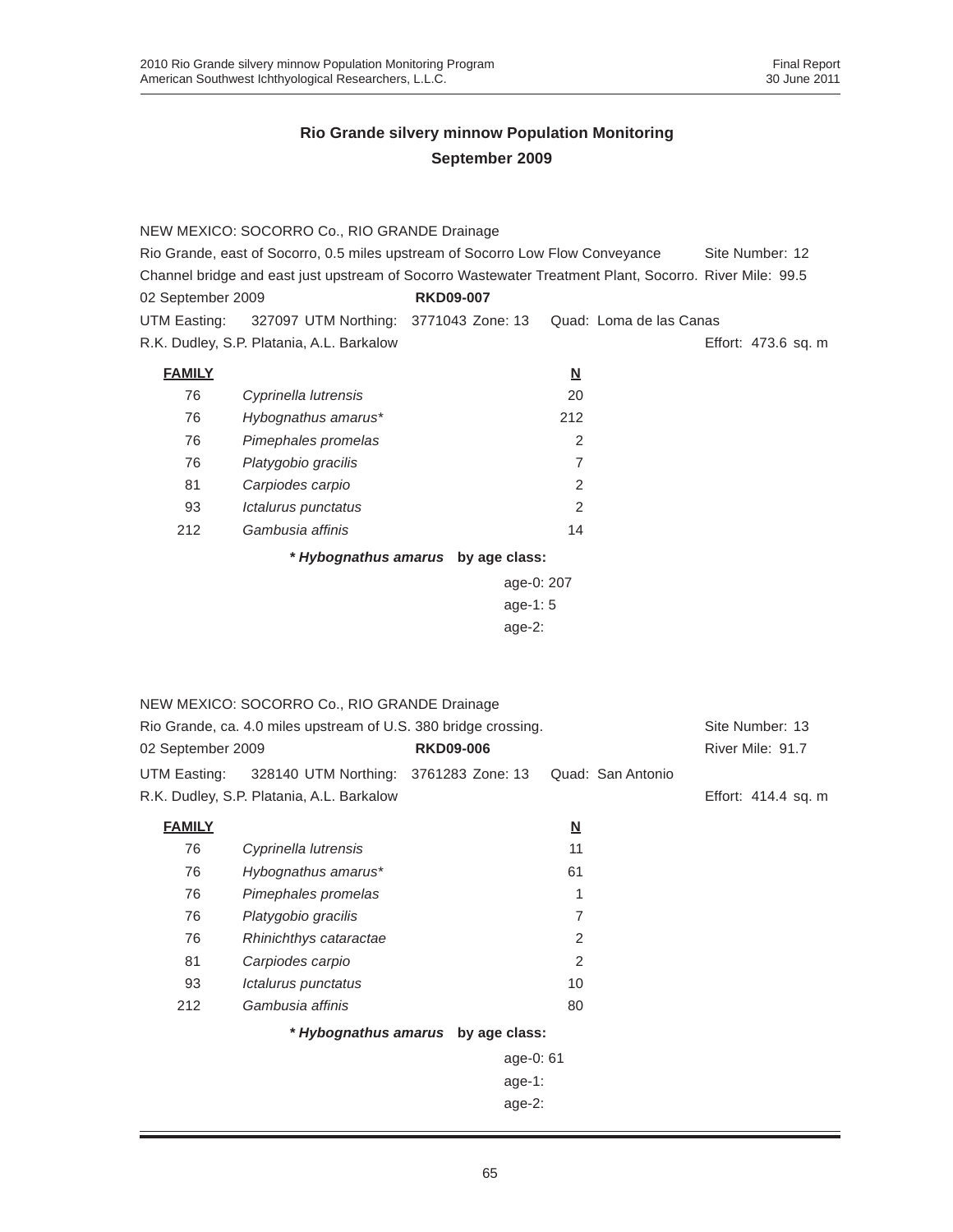|                   | NEW MEXICO: SOCORRO Co., RIO GRANDE Drainage            |                  |                          |                   |                     |
|-------------------|---------------------------------------------------------|------------------|--------------------------|-------------------|---------------------|
|                   | Rio Grande, at US HWY 380 bridge crossing, San Antonio. |                  |                          |                   | Site Number: 14     |
| 01 September 2009 |                                                         | <b>RKD09-005</b> |                          |                   | River Mile: 87.1    |
| UTM Easting:      | 328914 UTM Northing: 3754471 Zone: 13                   |                  |                          | Quad: San Antonio |                     |
|                   | R.K. Dudley, S.P. Platania, A.L. Barkalow, J.L. Hester  |                  |                          |                   | Effort: 506.3 sq. m |
| <b>FAMILY</b>     |                                                         |                  | $\underline{\mathbf{N}}$ |                   |                     |
| 76                | Cyprinella lutrensis                                    |                  | 14                       |                   |                     |
| 76                | Cyprinus carpio                                         |                  | 2                        |                   |                     |
| 76                | Hybognathus amarus*                                     |                  | 229                      |                   |                     |
| 76                | Platygobio gracilis                                     |                  | 27                       |                   |                     |
| 93                | Ictalurus punctatus                                     |                  | 24                       |                   |                     |
| 212               | Gambusia affinis                                        |                  | 30                       |                   |                     |
|                   | * Hybognathus amarus by age class:                      |                  |                          |                   |                     |
|                   |                                                         |                  | age-0: 229               |                   |                     |
|                   |                                                         |                  | age-1:                   |                   |                     |
|                   |                                                         |                  | $age-2$ :                |                   |                     |
|                   |                                                         |                  |                          |                   |                     |

|                   | NEW MEXICO: SOCORRO Co., RIO GRANDE Drainage                                          |                                    |                |                      |                     |  |  |
|-------------------|---------------------------------------------------------------------------------------|------------------------------------|----------------|----------------------|---------------------|--|--|
|                   | Rio Grande, directly east of Bosque del Apache National Wildlife Refuge Headquarters, |                                    |                |                      |                     |  |  |
| San Antonio.      |                                                                                       |                                    |                |                      | River Mile: 79.1    |  |  |
| 01 September 2009 |                                                                                       | <b>RKD09-004</b>                   |                |                      |                     |  |  |
| UTM Easting:      | 327055 UTM Northing: 3740839 Zone: 13                                                 |                                    |                | Quad: San Antonio SE |                     |  |  |
|                   | R.K. Dudley, S.P. Platania, A.L. Barkalow, J.L.Hester                                 |                                    |                |                      | Effort: 653.5 sq. m |  |  |
| <b>FAMILY</b>     |                                                                                       |                                    | N              |                      |                     |  |  |
| 76                | Cyprinella lutrensis                                                                  |                                    | 5              |                      |                     |  |  |
| 76                | Hybognathus amarus*                                                                   |                                    | $\overline{2}$ |                      |                     |  |  |
| 93                | Ictalurus punctatus                                                                   |                                    | $\mathfrak{p}$ |                      |                     |  |  |
| 212               | Gambusia affinis                                                                      |                                    | 11             |                      |                     |  |  |
|                   |                                                                                       | * Hybognathus amarus by age class: |                |                      |                     |  |  |
|                   |                                                                                       | age-0: $2$                         |                |                      |                     |  |  |
|                   |                                                                                       | age-1:                             |                |                      |                     |  |  |
|                   |                                                                                       | age- $2:$                          |                |                      |                     |  |  |
|                   |                                                                                       |                                    |                |                      |                     |  |  |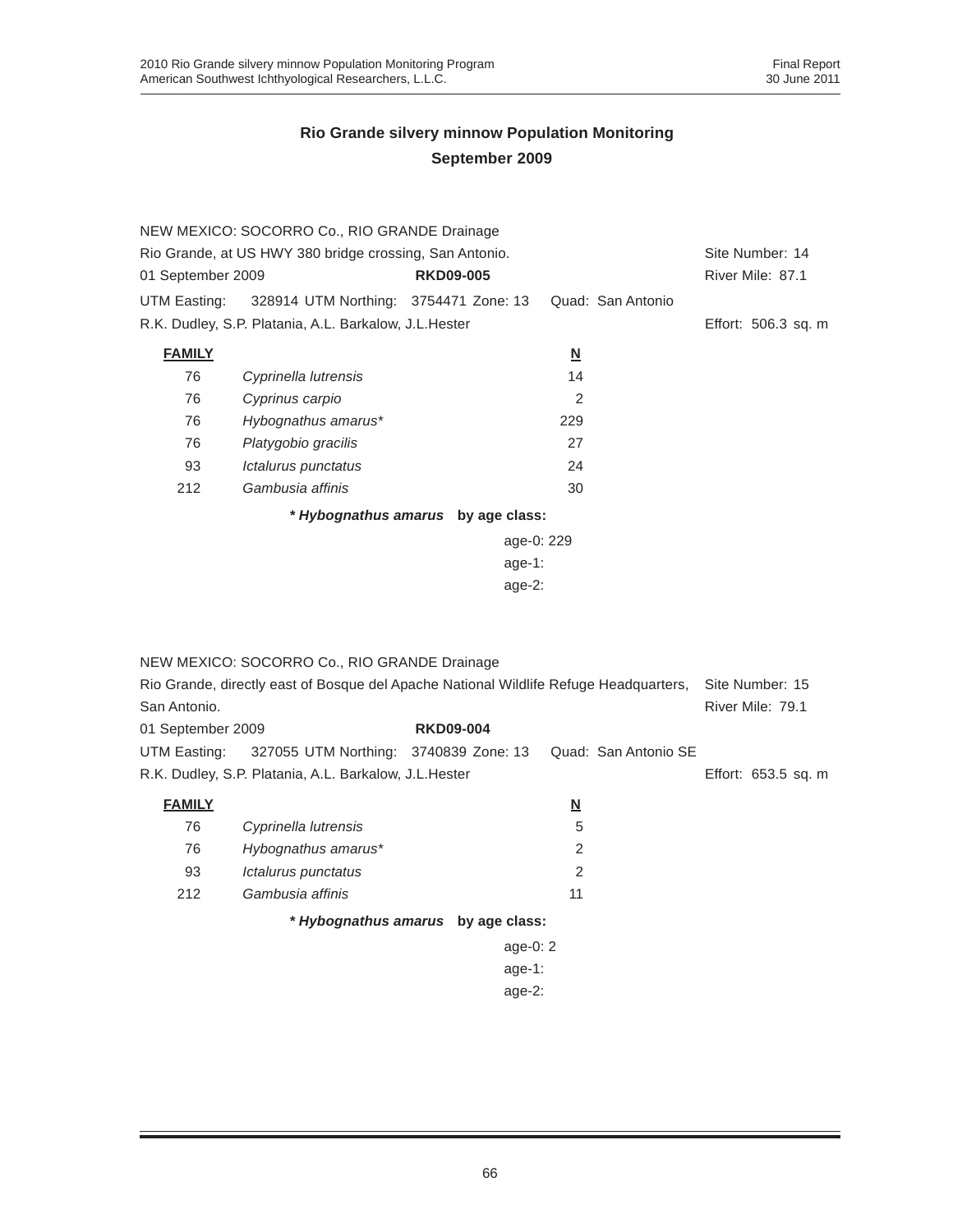|                   | NEW MEXICO: SOCORRO Co., RIO GRANDE Drainage                                   |                                    |                          |                     |
|-------------------|--------------------------------------------------------------------------------|------------------------------------|--------------------------|---------------------|
|                   | Rio Grande, at San Marcial Railroad Bridge, San Marcial.                       |                                    |                          | Site Number: 16     |
| 01 September 2009 |                                                                                | <b>RKD09-003</b>                   |                          | River Mile: 68.6    |
| UTM Easting:      | 315284 UTM Northing: 3728347 Zone: 13                                          |                                    | Quad: San Marcial        |                     |
|                   | R.K. Dudley, S.P. Platania, A.L. Barkalow, J.L. Hester                         |                                    |                          | Effort: 452.7 sq. m |
| <b>FAMILY</b>     |                                                                                |                                    | $\underline{\mathbf{N}}$ |                     |
| 76                | Cyprinella lutrensis                                                           |                                    | 45                       |                     |
| 76                | Cyprinus carpio                                                                |                                    | 1                        |                     |
| 76                | Hybognathus amarus*                                                            |                                    | 80                       |                     |
| 76                | Pimephales promelas                                                            |                                    | $\overline{2}$           |                     |
| 76                | Platygobio gracilis                                                            |                                    | 5                        |                     |
| 93                | Ictalurus punctatus                                                            |                                    | 10                       |                     |
| 212               | Gambusia affinis                                                               |                                    | 20                       |                     |
| 294               | Lepomis cyanellus                                                              |                                    | 1                        |                     |
|                   |                                                                                | * Hybognathus amarus by age class: |                          |                     |
|                   |                                                                                | age-0: 79                          |                          |                     |
|                   |                                                                                | age-1: 1                           |                          |                     |
|                   |                                                                                | $age-2$ :                          |                          |                     |
|                   |                                                                                |                                    |                          |                     |
|                   |                                                                                |                                    |                          |                     |
|                   | NEW MEXICO: SOCORRO Co., RIO GRANDE Drainage                                   |                                    |                          |                     |
|                   | Rio Grande, ca. 8 miles downstream of the San Marcial railroad bridge crossing |                                    |                          | Site Number: 17     |
| 01 September 2009 |                                                                                | <b>RKD09-002</b>                   |                          | River Mile: 60.5    |
| UTM Easting:      | 309487 UTM Northing: 3718178 Zone: 13                                          |                                    | Quad: Paraje Well        |                     |
|                   | R.K. Dudley, S.P. Platania, A.L. Barkalow, J.L. Hester                         |                                    |                          | Effort: 465.2 sq. m |
| <b>FAMILY</b>     |                                                                                |                                    | $\underline{\mathbf{N}}$ |                     |
| 69                | Dorosoma cepedianum                                                            |                                    | 1                        |                     |
| 76                | Cyprinella lutrensis                                                           |                                    | 56                       |                     |
| 76                | Cyprinus carpio                                                                |                                    | $\overline{2}$           |                     |
| 76                | Hybognathus amarus*                                                            |                                    | 112                      |                     |
| 76                | Pimephales promelas                                                            |                                    | 7                        |                     |
| 76                | Platygobio gracilis                                                            |                                    | $\overline{4}$           |                     |
| 93                | Ictalurus punctatus                                                            |                                    | 9                        |                     |
| 212               | Gambusia affinis                                                               |                                    | 7                        |                     |
|                   |                                                                                | * Hybognathus amarus by age class: |                          |                     |
|                   |                                                                                | age-0: 112                         |                          |                     |
|                   |                                                                                | age-1:                             |                          |                     |
|                   |                                                                                | age-2:                             |                          |                     |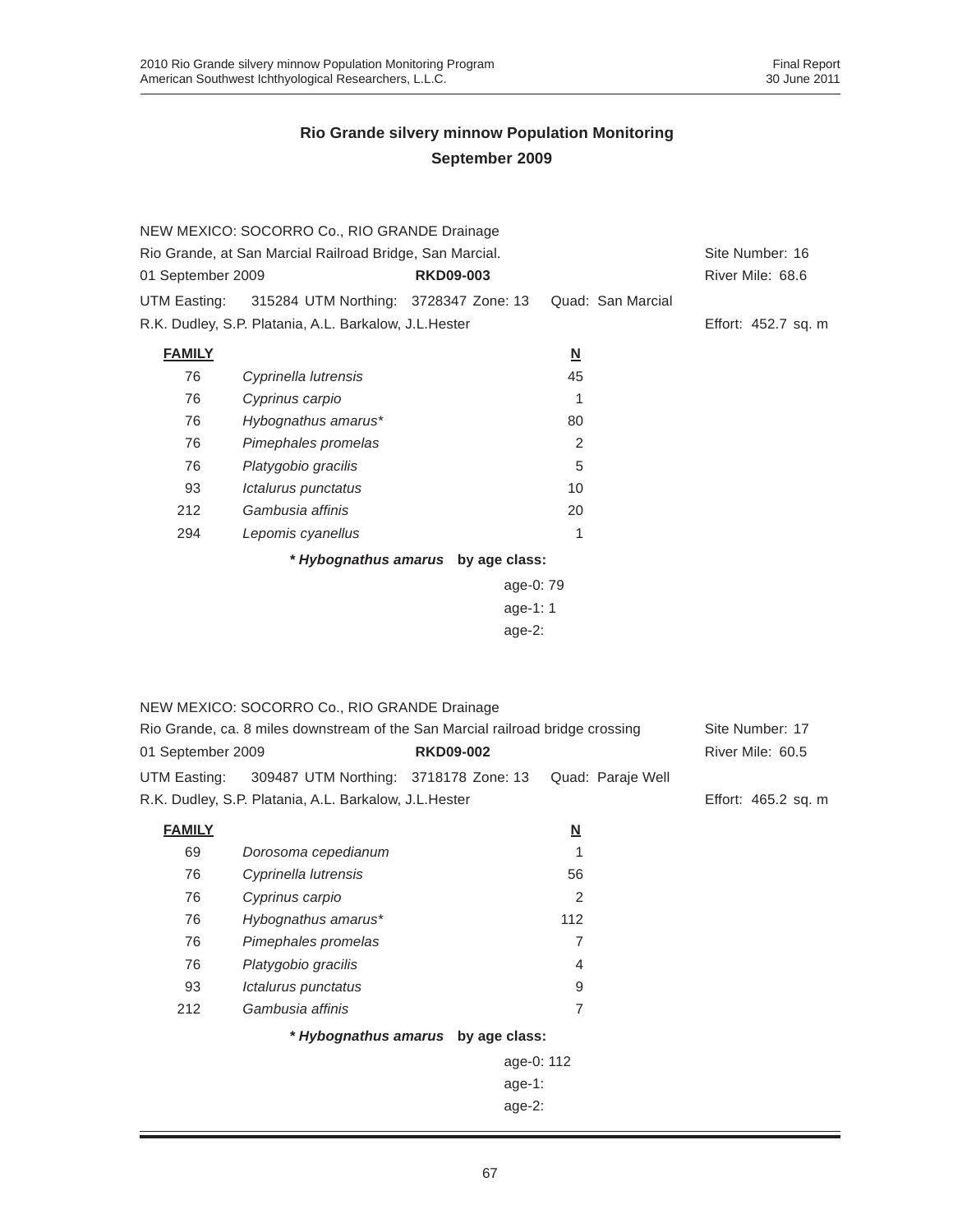|                                                                              | NEW MEXICO: SOCORRO Co., RIO GRANDE Drainage           |                                    |                          |                     |  |  |
|------------------------------------------------------------------------------|--------------------------------------------------------|------------------------------------|--------------------------|---------------------|--|--|
| Rio Grande, ca. 10 mi downstream of the San Marcial railroad bridge crossing | Site Number: 18                                        |                                    |                          |                     |  |  |
| 01 September 2009                                                            |                                                        | <b>RKD09-001</b>                   |                          | River Mile: 58.8    |  |  |
| UTM Easting:                                                                 | 307846 UTM Northing: 3716150 Zone: 13                  |                                    | Quad: Paraje Well        |                     |  |  |
|                                                                              | R.K. Dudley, S.P. Platania, A.L. Barkalow, J.L. Hester |                                    |                          | Effort: 500.4 sq. m |  |  |
| <b>FAMILY</b>                                                                |                                                        |                                    | $\underline{\mathsf{N}}$ |                     |  |  |
| 76                                                                           | Cyprinella lutrensis                                   |                                    | 51                       |                     |  |  |
| 76                                                                           | Hybognathus amarus*                                    |                                    | 42                       |                     |  |  |
| 76                                                                           | Pimephales promelas                                    |                                    | 3                        |                     |  |  |
| 93                                                                           | Ictalurus punctatus                                    |                                    | 22                       |                     |  |  |
| 93                                                                           | Pylodictis olivaris                                    |                                    |                          |                     |  |  |
| 212                                                                          | Gambusia affinis                                       |                                    | 65                       |                     |  |  |
|                                                                              |                                                        | * Hybognathus amarus by age class: |                          |                     |  |  |
|                                                                              | age-0: $42$                                            |                                    |                          |                     |  |  |

age-0: 42 age-1: age-2: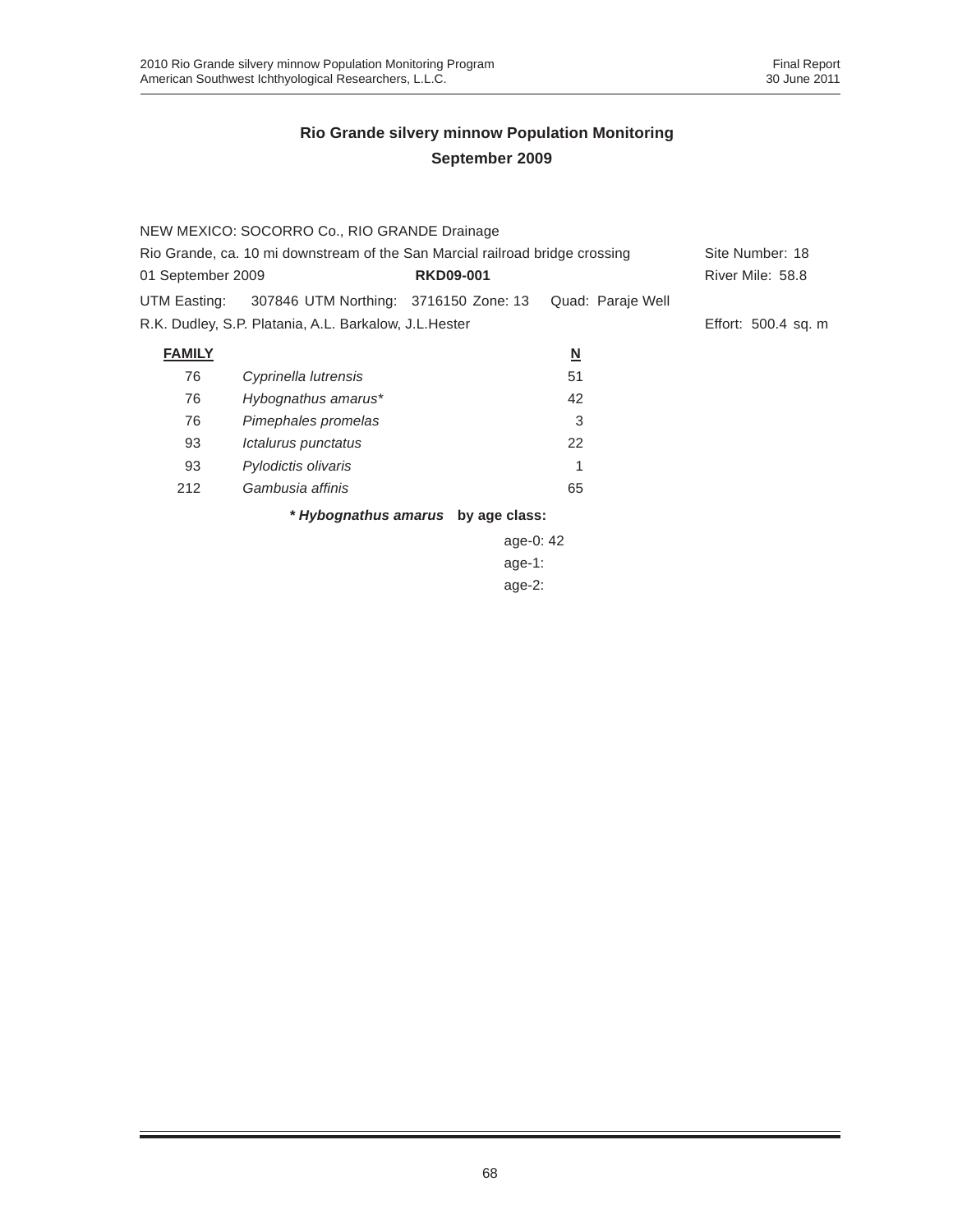|                 | NEW MEXICO: SANDOVAL Co., RIO GRANDE Drainage                  |                  |                          |                         |                     |
|-----------------|----------------------------------------------------------------|------------------|--------------------------|-------------------------|---------------------|
|                 | Rio Grande, directly below Angostura Diversion Dam, Algodones. |                  |                          |                         | Site Number: 0      |
| 02 October 2009 |                                                                | <b>RKD09-038</b> |                          |                         | River Mile: 209.7   |
| UTM Easting:    | 363811 UTM Northing: 3916006 Zone: 13                          |                  |                          | Quad: San Felipe Pueblo |                     |
|                 | R.K. Dudley, M.A. Farrington, M.A. Brandenburg                 |                  |                          |                         | Effort: 402.7 sq. m |
| <b>FAMILY</b>   |                                                                |                  | $\underline{\mathsf{N}}$ |                         |                     |
| 76              | Cyprinella lutrensis                                           |                  | 15                       |                         |                     |
| 76              | Pimephales promelas                                            |                  | 19                       |                         |                     |
| 76              | Platygobio gracilis                                            |                  |                          |                         |                     |
| 76              | Rhinichthys cataractae                                         |                  |                          |                         |                     |
| 81              | Catostomus commersoni                                          |                  | 3                        |                         |                     |
| 212             | Gambusia affinis                                               |                  | 23                       |                         |                     |
| 294             | Micropterus salmoides                                          |                  | 4                        |                         |                     |
| 294             | Pomoxis annularis                                              |                  | 3                        |                         |                     |

#### NEW MEXICO: SANDOVAL Co., RIO GRANDE Drainage

|                 | Rio Grande, at US HWY 550 (formerly NM State HWY 44) bridge crossing, Bernalillo. |                                    |                          | Site Number: 1      |
|-----------------|-----------------------------------------------------------------------------------|------------------------------------|--------------------------|---------------------|
| 02 October 2009 |                                                                                   | <b>RKD09-039</b>                   |                          | River Mile: 203.8   |
| UTM Easting:    | 358543 UTM Northing: 3909722 Zone: 13                                             |                                    | Quad: Bernalillo         |                     |
|                 | R.K. Dudley, M.A. Farrington, M.A. Brandenburg                                    |                                    |                          | Effort: 481.6 sq. m |
| <b>FAMILY</b>   |                                                                                   |                                    | $\underline{\mathbf{N}}$ |                     |
| 76              | Cyprinella lutrensis                                                              |                                    | 30                       |                     |
| 76              | Hybognathus amarus*                                                               |                                    | 204                      |                     |
| 76              | Pimephales promelas                                                               |                                    | 1                        |                     |
| 76              | Platygobio gracilis                                                               |                                    | 46                       |                     |
| 76              | Rhinichthys cataractae                                                            |                                    | 13                       |                     |
| 81              | Catostomus commersoni                                                             |                                    | 4                        |                     |
| 93              | Ictalurus punctatus                                                               |                                    | 17                       |                     |
|                 |                                                                                   | * Hybognathus amarus by age class: |                          |                     |
|                 |                                                                                   |                                    | age-0: 199               |                     |
|                 |                                                                                   |                                    |                          |                     |

age-1: 5

age-2: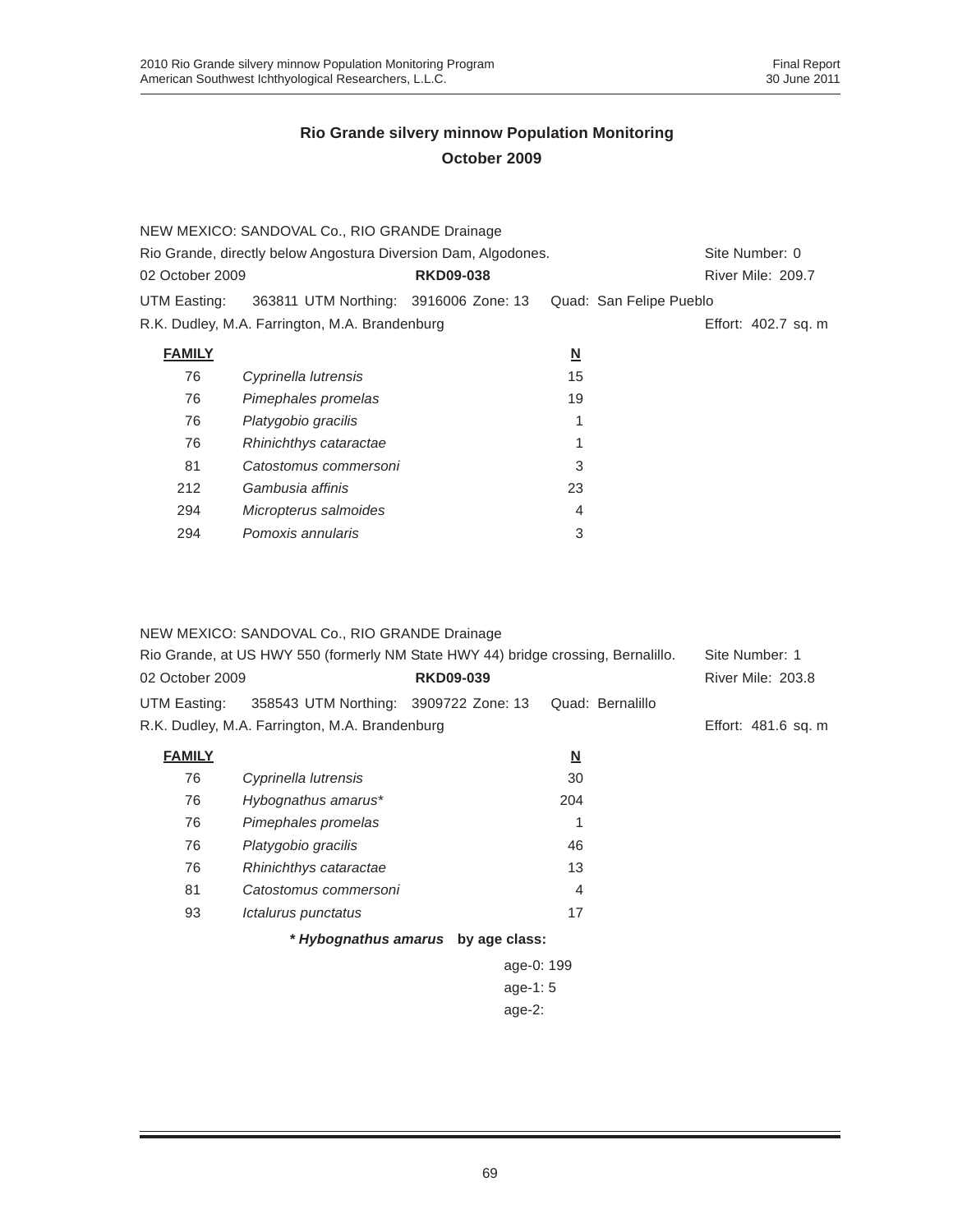|                 | NEW MEXICO: SANDOVAL Co., RIO GRANDE Drainage                                 |                                    |                         |                     |
|-----------------|-------------------------------------------------------------------------------|------------------------------------|-------------------------|---------------------|
|                 | Rio Grande, ca. 4.0 miles downstream of US HWY 550 (formerly NM State HWY 44) | Site Number: 2                     |                         |                     |
|                 | bridge crossing, at Rio Rancho Wastewater Treatment Plant, Rio Rancho.        |                                    |                         | River Mile: 200.0   |
| 02 October 2009 |                                                                               | <b>RKD09-040</b>                   |                         |                     |
| UTM Easting:    | 354772 UTM Northing: 3905355 Zone: 13                                         |                                    | Quad: Bernalillo        |                     |
|                 | R.K. Dudley, M.A. Farrington, M.A. Brandenburg                                |                                    |                         | Effort: 426.4 sq. m |
| <b>FAMILY</b>   |                                                                               |                                    | $\overline{\mathsf{M}}$ |                     |
| 76              | Cyprinella lutrensis                                                          |                                    | 56                      |                     |
| 76              | Hybognathus amarus*                                                           |                                    | 78                      |                     |
| 76              | Pimephales promelas                                                           |                                    | 3                       |                     |
| 76              | Platygobio gracilis                                                           |                                    | 26                      |                     |
| 76              | Rhinichthys cataractae                                                        |                                    | 1                       |                     |
| 81              | Catostomus commersoni                                                         |                                    | 4                       |                     |
| 93              | Ictalurus punctatus                                                           |                                    | 18                      |                     |
| 212             | Gambusia affinis                                                              |                                    | 58                      |                     |
|                 |                                                                               | * Hybognathus amarus by age class: |                         |                     |
|                 |                                                                               | age-0: 73                          |                         |                     |
|                 |                                                                               | age-1: $5$                         |                         |                     |

age-2: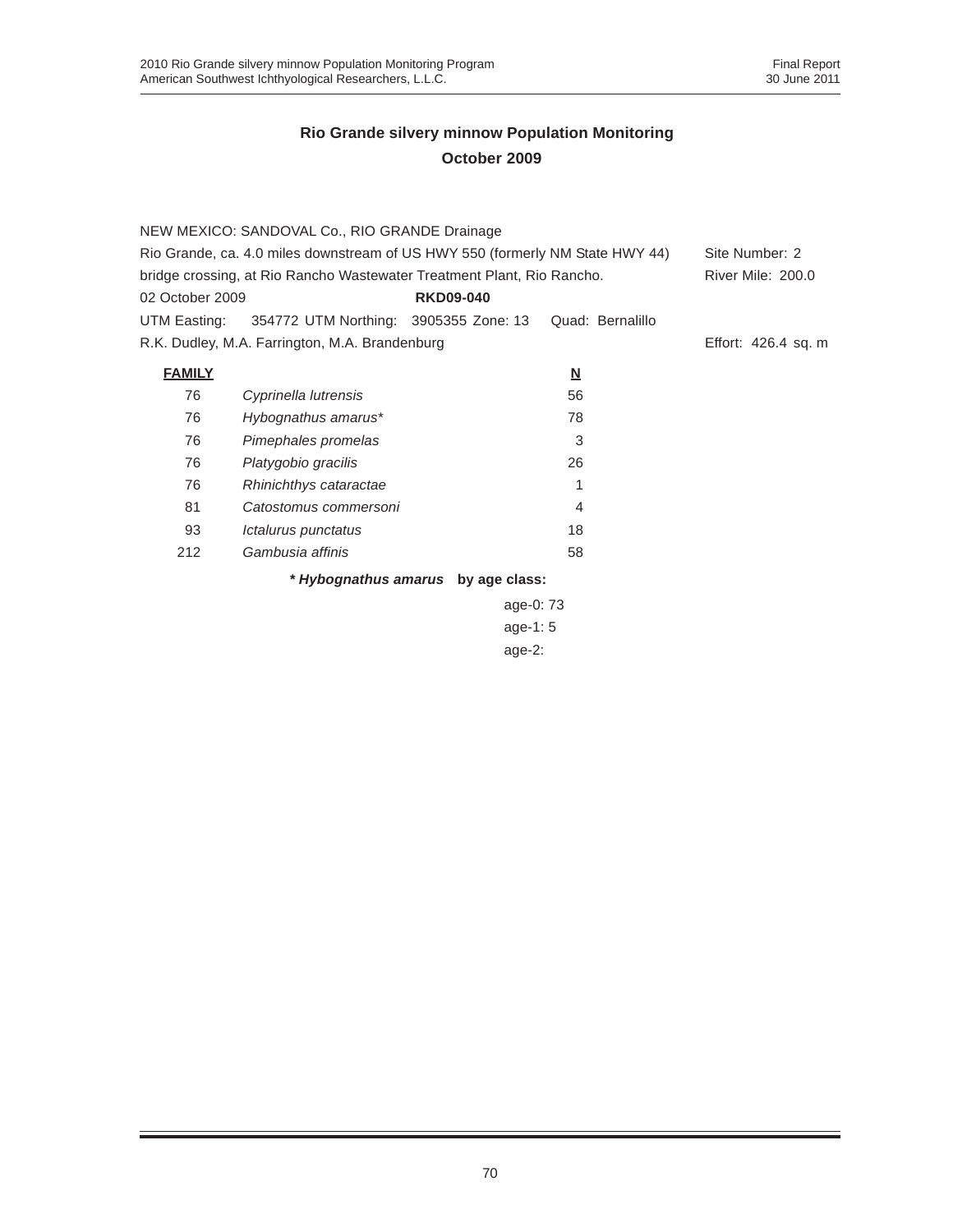| NEW MEXICO: BERNALILLO Co., RIO GRANDE Drainage                         |                                                                                                                                                                                                                                                |                                                                                                 |                                          |  |  |
|-------------------------------------------------------------------------|------------------------------------------------------------------------------------------------------------------------------------------------------------------------------------------------------------------------------------------------|-------------------------------------------------------------------------------------------------|------------------------------------------|--|--|
| Rio Grande, at Central Avenue bridge crossing (US HWY 66), Albuquerque. |                                                                                                                                                                                                                                                |                                                                                                 |                                          |  |  |
|                                                                         |                                                                                                                                                                                                                                                |                                                                                                 | River Mile: 183.4                        |  |  |
|                                                                         |                                                                                                                                                                                                                                                |                                                                                                 |                                          |  |  |
|                                                                         |                                                                                                                                                                                                                                                |                                                                                                 | Effort: 487.1 sq. m                      |  |  |
|                                                                         | $\overline{\mathsf{M}}$                                                                                                                                                                                                                        |                                                                                                 |                                          |  |  |
|                                                                         | 73                                                                                                                                                                                                                                             |                                                                                                 |                                          |  |  |
|                                                                         | 11                                                                                                                                                                                                                                             |                                                                                                 |                                          |  |  |
|                                                                         | 4                                                                                                                                                                                                                                              |                                                                                                 |                                          |  |  |
|                                                                         | 10                                                                                                                                                                                                                                             |                                                                                                 |                                          |  |  |
|                                                                         | 5                                                                                                                                                                                                                                              |                                                                                                 |                                          |  |  |
|                                                                         | 1                                                                                                                                                                                                                                              |                                                                                                 |                                          |  |  |
|                                                                         | 25                                                                                                                                                                                                                                             |                                                                                                 |                                          |  |  |
|                                                                         | 13                                                                                                                                                                                                                                             |                                                                                                 |                                          |  |  |
|                                                                         |                                                                                                                                                                                                                                                |                                                                                                 |                                          |  |  |
|                                                                         | R.K. Dudley, M.A. Farrington, M.A. Brandenburg<br>Cyprinella lutrensis<br>Hybognathus amarus*<br>Pimephales promelas<br>Platygobio gracilis<br>Carpiodes carpio<br><i><b>Ictalurus furcatus</b></i><br>Ictalurus punctatus<br>Gambusia affinis | <b>RKD09-037</b><br>346840 UTM Northing: 3884094 Zone: 13<br>* Hybognathus amarus by age class: | Site Number: 3<br>Quad: Albuquerque West |  |  |

age-0: 9 age-1: 2 age-2: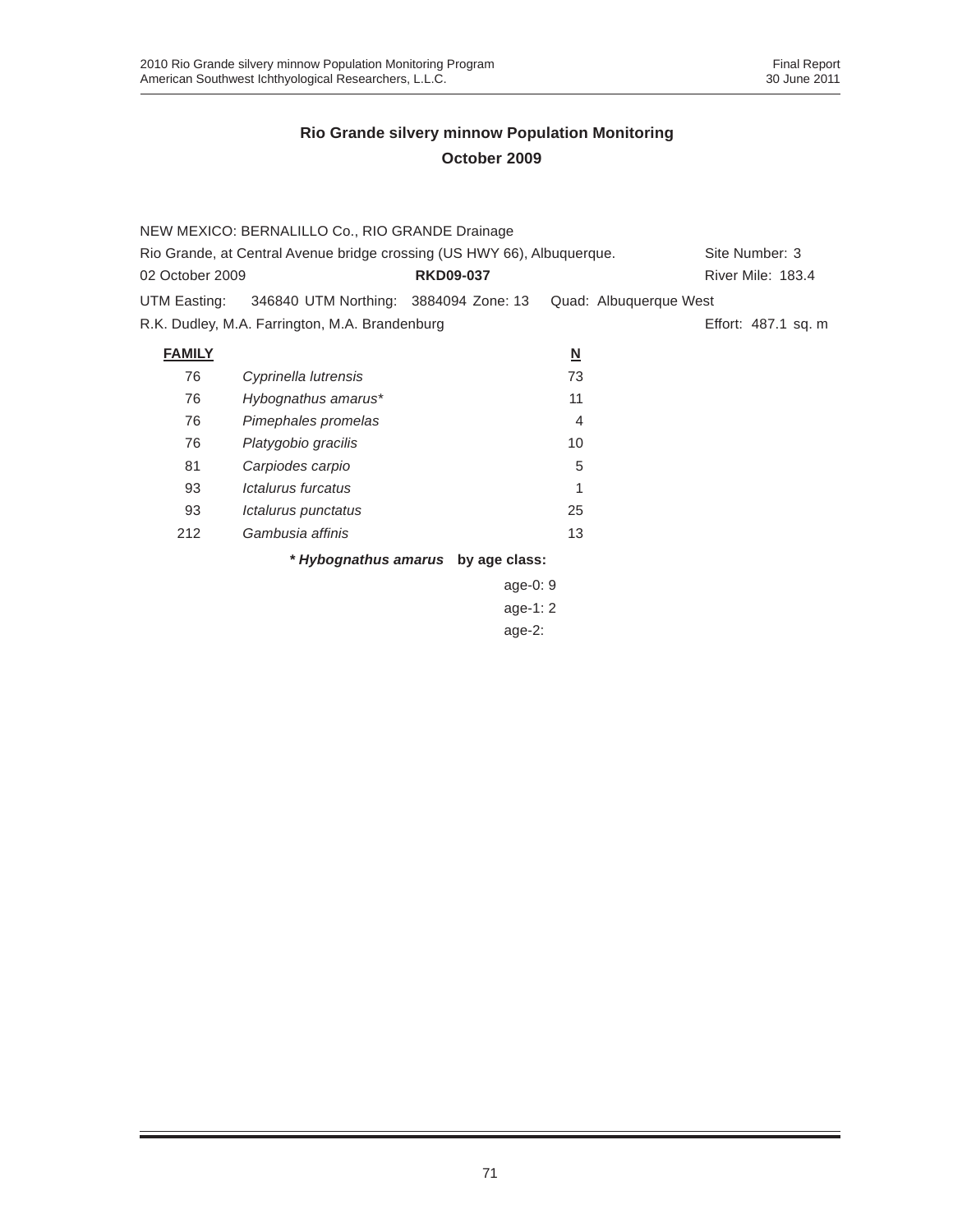|                 | NEW MEXICO: BERNALILLO Co., RIO GRANDE Drainage                             |                  |                          |                        |                     |  |
|-----------------|-----------------------------------------------------------------------------|------------------|--------------------------|------------------------|---------------------|--|
|                 | Rio Grande, at Rio Bravo Blvd. Bridge crossing (NM State HWY 500) crossing, |                  |                          |                        | Site Number: 4      |  |
| Albuquerque.    |                                                                             |                  |                          |                        | River Mile: 178.3   |  |
| 02 October 2009 |                                                                             | <b>RKD09-036</b> |                          |                        |                     |  |
| UTM Easting:    | 347554 UTM Northing: 3877163 Zone: 13                                       |                  |                          | Quad: Albuquerque West |                     |  |
|                 | R.K. Dudley, M.A. Farrington, M.A. Brandenburg                              |                  |                          |                        | Effort: 474.5 sq. m |  |
| <b>FAMILY</b>   |                                                                             |                  | $\underline{\mathbf{N}}$ |                        |                     |  |
| 76              | Cyprinella lutrensis                                                        |                  | 93                       |                        |                     |  |
| 76              | Cyprinus carpio                                                             |                  | 1                        |                        |                     |  |
| 76              | Hybognathus amarus*                                                         |                  | 35                       |                        |                     |  |
| 76              | Pimephales promelas                                                         |                  | 15                       |                        |                     |  |
| 76              | Platygobio gracilis                                                         |                  | $\overline{4}$           |                        |                     |  |
| 81              | Carpiodes carpio                                                            |                  | 9                        |                        |                     |  |
| 81              | Catostomus commersoni                                                       |                  | 1                        |                        |                     |  |
| 93              | Amejurus natalis                                                            |                  | 2                        |                        |                     |  |
| 93              | Ictalurus punctatus                                                         |                  | 13                       |                        |                     |  |
| 212             | Gambusia affinis                                                            |                  | 56                       |                        |                     |  |
|                 | * Hybognathus amarus by age class:                                          |                  |                          |                        |                     |  |
|                 |                                                                             | age-0: 30        |                          |                        |                     |  |
|                 |                                                                             | age-1: $5$       |                          |                        |                     |  |

age-2: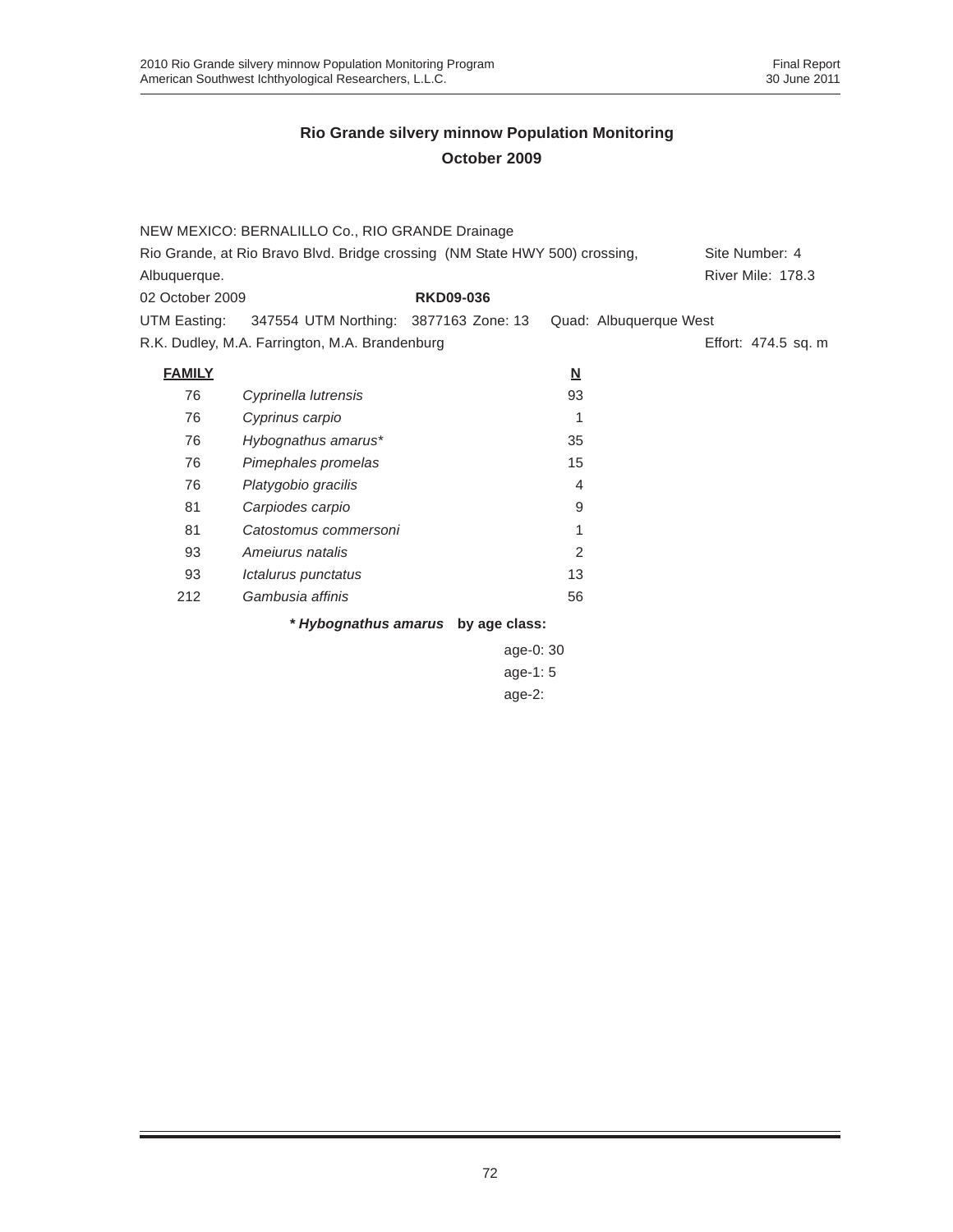|                 | NEW MEXICO: VALENCIA Co., RIO GRANDE Drainage                          |                                    |                          |                     |
|-----------------|------------------------------------------------------------------------|------------------------------------|--------------------------|---------------------|
|                 | Rio Grande, at Los Lunas Bridge crossing (NM State HWY 49), Los Lunas. |                                    |                          | Site Number: 5      |
| 02 October 2009 |                                                                        | <b>RKD09-035</b>                   |                          | River Mile: 161.4   |
| UTM Easting:    | 342898 UTM Northing: 3852531 Zone: 13                                  |                                    | Quad: Los Lunas          |                     |
|                 | W.H. Brandenburg, J.L. Hester, K.M. Schaus                             |                                    |                          | Effort: 678.0 sq. m |
| <b>FAMILY</b>   |                                                                        |                                    | $\underline{\mathsf{N}}$ |                     |
| 76              | Cyprinella lutrensis                                                   |                                    | 277                      |                     |
| 76              | Hybognathus amarus*                                                    |                                    | 135                      |                     |
| 76              | Pimephales promelas                                                    |                                    | 4                        |                     |
| 76              | Platygobio gracilis                                                    |                                    | 2                        |                     |
| 81              | Carpiodes carpio                                                       |                                    | 4                        |                     |
| 81              | Catostomus commersoni                                                  |                                    | 5                        |                     |
| 93              | Amejurus melas                                                         |                                    |                          |                     |
| 93              | Ictalurus punctatus                                                    |                                    | 25                       |                     |
| 212             | Gambusia affinis                                                       |                                    | 94                       |                     |
|                 |                                                                        | * Hybognathus amarus by age class: |                          |                     |

age-0: 135 age-1: age-2: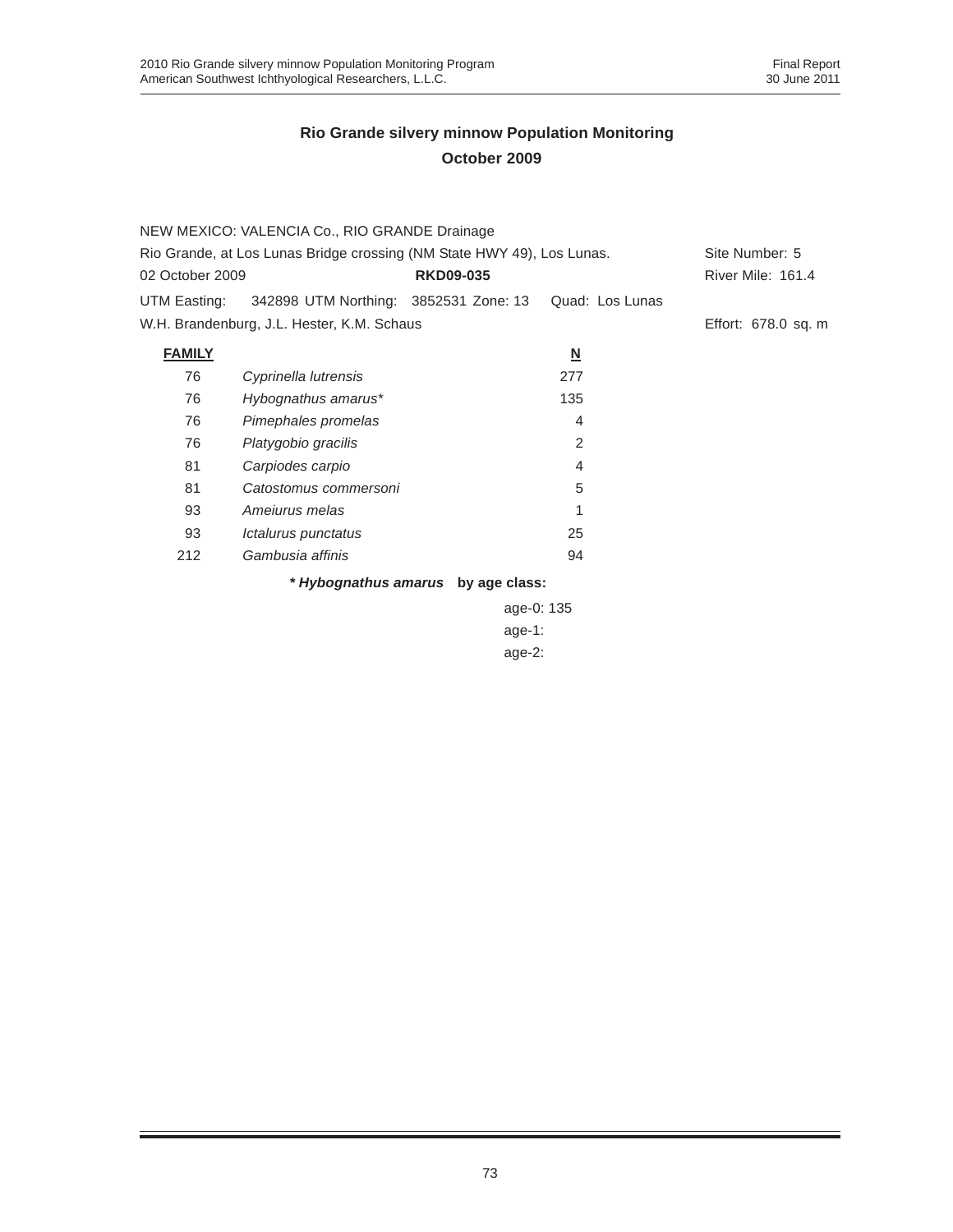|                 | NEW MEXICO: VALENCIA Co., RIO GRANDE Drainage                                    |                                    |                          |                          |
|-----------------|----------------------------------------------------------------------------------|------------------------------------|--------------------------|--------------------------|
|                 | Rio Grande, ca. 1.0 miles upstream of NM State HWY 309/6 bridge crossing, Belen. |                                    |                          | Site Number: 6           |
| 02 October 2009 |                                                                                  | <b>RKD09-034</b>                   |                          | <b>River Mile: 151.5</b> |
| UTM Easting:    | 339972 UTM Northing: 3837061 Zone: 13                                            |                                    | Quad: Tome               |                          |
|                 | W.H. Brandenburg, J.L. Hester, K.M. Schaus                                       |                                    |                          | Effort: 767.7 sq. m      |
| <b>FAMILY</b>   |                                                                                  |                                    | $\underline{\mathsf{N}}$ |                          |
| 76              | Cyprinella lutrensis                                                             |                                    | 824                      |                          |
| 76              | Cyprinus carpio                                                                  |                                    |                          |                          |
| 76              | Hybognathus amarus*                                                              |                                    | 18                       |                          |
| 76              | Pimephales promelas                                                              |                                    | 8                        |                          |
| 76              | Platygobio gracilis                                                              |                                    | 6                        |                          |
| 81              | Carpiodes carpio                                                                 |                                    | 27                       |                          |
| 93              | Ictalurus punctatus                                                              |                                    | 98                       |                          |
| 212             | Gambusia affinis                                                                 |                                    | 24                       |                          |
| 294             | Micropterus salmoides                                                            |                                    | 1                        |                          |
|                 |                                                                                  | * Hybognathus amarus by age class: |                          |                          |

age-0: 14 age-1: 2 age-2: 2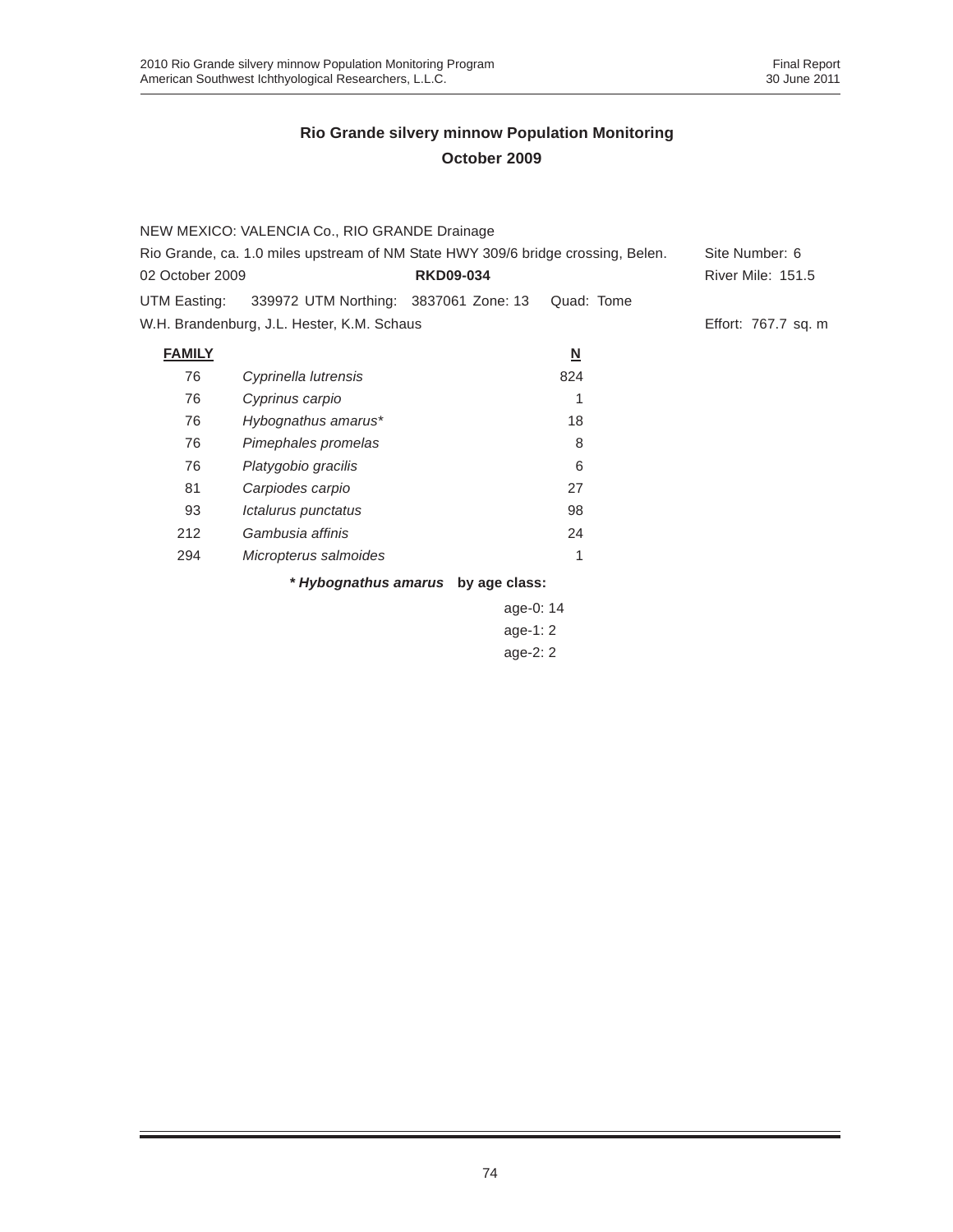|                                                                                                                         | NEW MEXICO: VALENCIA Co., RIO GRANDE Drainage       |                                    |                          |                                     |
|-------------------------------------------------------------------------------------------------------------------------|-----------------------------------------------------|------------------------------------|--------------------------|-------------------------------------|
| Rio Grande, ca. 2.2 miles upstream of NM State HWY 346 bridge crossing, Jarales.<br><b>RKD09-033</b><br>02 October 2009 |                                                     |                                    |                          | Site Number: 7<br>River Mile: 143.2 |
| UTM Easting:                                                                                                            | 338136 UTM Northing: 3827329 Zone: 13               |                                    | Quad: Veguita            |                                     |
|                                                                                                                         | W.H. Brandenburg, J.L. Hester, K.M. Schaus          |                                    |                          | Effort: 568.6 sq. m                 |
| <b>FAMILY</b>                                                                                                           |                                                     |                                    | $\underline{\mathsf{N}}$ |                                     |
| 76                                                                                                                      | Cyprinella lutrensis                                |                                    | 347                      |                                     |
| 76                                                                                                                      | Hybognathus amarus*                                 |                                    | 39                       |                                     |
| 76                                                                                                                      | Pimephales promelas                                 |                                    | 21                       |                                     |
| 76                                                                                                                      | Platygobio gracilis                                 |                                    | 2                        |                                     |
| 81                                                                                                                      | Carpiodes carpio                                    |                                    | 11                       |                                     |
| 81                                                                                                                      | Catostomus commersoni                               |                                    | 3                        |                                     |
| 93                                                                                                                      | Ictalurus punctatus                                 |                                    | 27                       |                                     |
| 212                                                                                                                     | Gambusia affinis                                    |                                    | 125                      |                                     |
|                                                                                                                         |                                                     | * Hybognathus amarus by age class: |                          |                                     |
|                                                                                                                         |                                                     | age-0: 39                          |                          |                                     |
|                                                                                                                         |                                                     | age-1:                             |                          |                                     |
|                                                                                                                         |                                                     | age-2:                             |                          |                                     |
|                                                                                                                         |                                                     |                                    |                          |                                     |
|                                                                                                                         |                                                     |                                    |                          |                                     |
|                                                                                                                         | NEW MEXICO: SOCORRO Co., RIO GRANDE Drainage        |                                    |                          |                                     |
|                                                                                                                         | Rio Grande, at US HWY 60 bridge crossing, Bernardo. |                                    |                          | Site Number: 8                      |
| 02 October 2009                                                                                                         |                                                     | <b>RKD09-032</b>                   |                          | River Mile: 130.6                   |
| UTM Easting:                                                                                                            | 334604 UTM Northing: 3809726 Zone: 13               |                                    | Quad: Abeytas            |                                     |
|                                                                                                                         | W.H. Brandenburg, J.L. Hester, K.M. Schaus          |                                    |                          | Effort: 630.0 sq. m                 |
| <b>FAMILY</b>                                                                                                           |                                                     |                                    | $\underline{\mathsf{N}}$ |                                     |
| 76                                                                                                                      | Cyprinella lutrensis                                |                                    | 269                      |                                     |
| 76                                                                                                                      | Hybognathus amarus*                                 |                                    | 20                       |                                     |
| 76                                                                                                                      | Pimephales promelas                                 |                                    | 10                       |                                     |
| 76                                                                                                                      | Platygobio gracilis                                 |                                    | 1                        |                                     |
| 81                                                                                                                      | Carpiodes carpio                                    |                                    | 1                        |                                     |
| 93                                                                                                                      | Ictalurus punctatus                                 |                                    | 16                       |                                     |
| 212                                                                                                                     | Gambusia affinis                                    |                                    | 8                        |                                     |
|                                                                                                                         |                                                     | * Hybognathus amarus by age class: |                          |                                     |
|                                                                                                                         |                                                     | age-0: 20                          |                          |                                     |
|                                                                                                                         |                                                     | $age-1$ :                          |                          |                                     |
|                                                                                                                         |                                                     | age-2:                             |                          |                                     |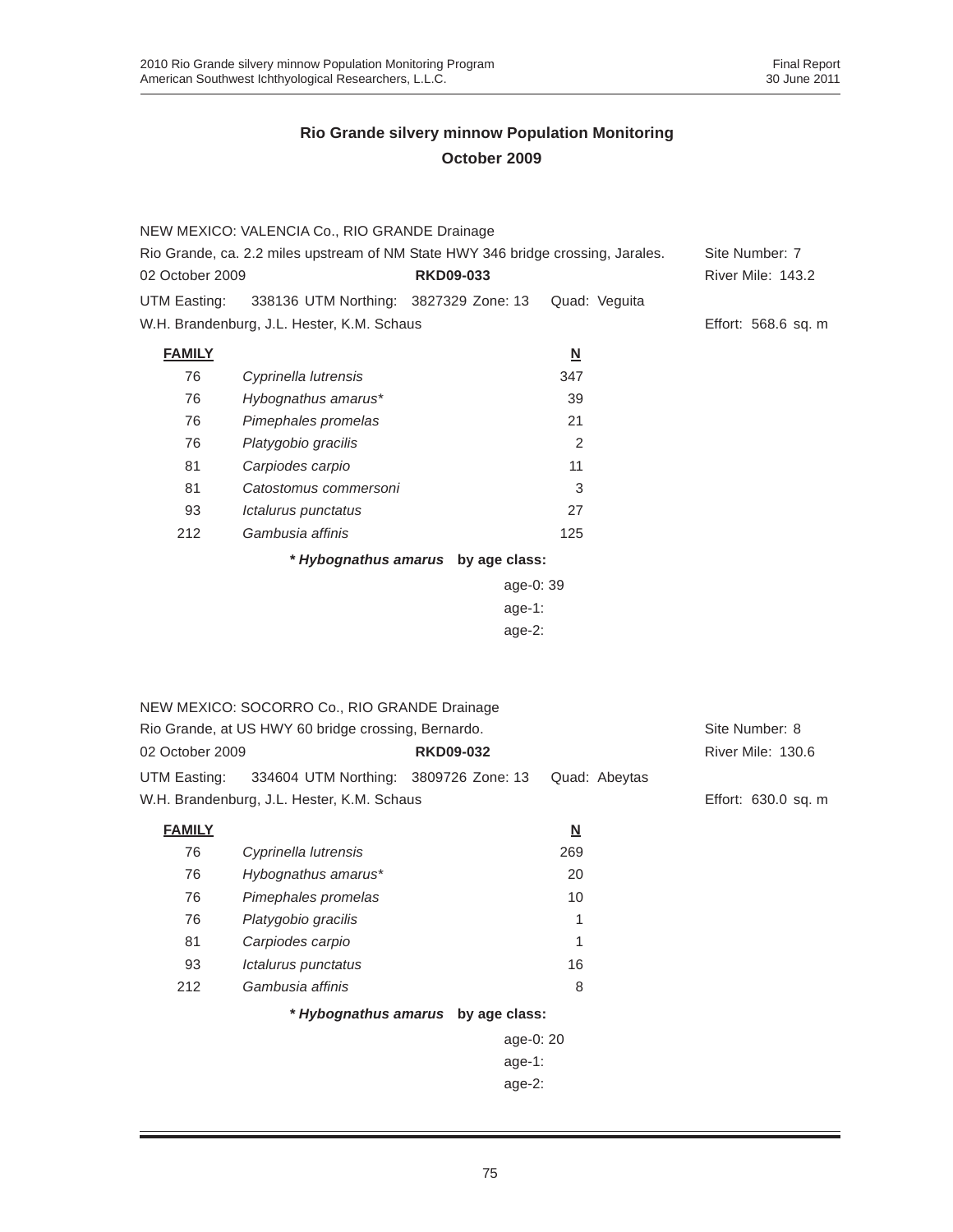|                                                                                                                         | NEW MEXICO: SOCORRO Co., RIO GRANDE Drainage                               |                                            |                          |                     |
|-------------------------------------------------------------------------------------------------------------------------|----------------------------------------------------------------------------|--------------------------------------------|--------------------------|---------------------|
| Rio Grande, ca. 3.5 miles downstream of the US HWY 60 bridge crossing, Bernardo.<br>02 October 2009<br><b>RKD09-031</b> |                                                                            | Site Number: 9<br><b>River Mile: 127.0</b> |                          |                     |
| UTM Easting:                                                                                                            | 331094 UTM Northing: 3805229 Zone: 13                                      |                                            | Quad: Abeytas            |                     |
|                                                                                                                         | W.H. Brandenburg, J.L. Hester, K.M. Schaus                                 |                                            |                          | Effort: 726.9 sq. m |
| <b>FAMILY</b>                                                                                                           |                                                                            |                                            | $\underline{\mathbf{N}}$ |                     |
| 76                                                                                                                      | Cyprinella lutrensis                                                       |                                            | 271                      |                     |
| 76                                                                                                                      | Hybognathus amarus*                                                        |                                            | 45                       |                     |
| 76                                                                                                                      | Pimephales promelas                                                        |                                            | 51                       |                     |
| 76                                                                                                                      | Platygobio gracilis                                                        |                                            | 1                        |                     |
| 81                                                                                                                      | Carpiodes carpio                                                           |                                            | 1                        |                     |
| 93                                                                                                                      | Ictalurus punctatus                                                        |                                            | 16                       |                     |
| 212                                                                                                                     | Gambusia affinis                                                           |                                            | 73                       |                     |
| 294                                                                                                                     | Micropterus salmoides                                                      |                                            | 1                        |                     |
|                                                                                                                         |                                                                            | * Hybognathus amarus by age class:         |                          |                     |
|                                                                                                                         |                                                                            | age-0: 44                                  |                          |                     |
|                                                                                                                         |                                                                            | age-1: 1                                   |                          |                     |
|                                                                                                                         |                                                                            | age-2:                                     |                          |                     |
|                                                                                                                         |                                                                            |                                            |                          |                     |
|                                                                                                                         |                                                                            |                                            |                          |                     |
|                                                                                                                         | NEW MEXICO: SOCORRO Co., RIO GRANDE Drainage                               |                                            |                          |                     |
|                                                                                                                         | Rio Grande, ca. 0.6 miles upstream of San Acacia Diversion Dam, San Acacia |                                            |                          | Site Number: 9.5    |
| 02 October 2009                                                                                                         |                                                                            | <b>RKD09-030</b>                           |                          | River Mile: 116.8   |
| UTM Easting:                                                                                                            | 327902 UTM Northing: 3792603 Zone: 13                                      |                                            | Quad: La Joya            |                     |
|                                                                                                                         | W.H. Brandenburg, A.L. Barkalow, J.L. Hester, K.M. Schaus                  |                                            |                          | Effort: 660.2 sq. m |
| <b>FAMILY</b>                                                                                                           |                                                                            |                                            | $\underline{\mathsf{N}}$ |                     |
| 76                                                                                                                      | Cyprinella lutrensis                                                       |                                            | 6                        |                     |
| 76                                                                                                                      | Hybognathus amarus*                                                        |                                            | 30                       |                     |
| 76                                                                                                                      | Pimephales promelas                                                        |                                            | 1                        |                     |
| 76                                                                                                                      | Platygobio gracilis                                                        |                                            | 29                       |                     |
| 81                                                                                                                      | Carpiodes carpio                                                           |                                            | 1                        |                     |
| 93                                                                                                                      | Ictalurus punctatus                                                        |                                            | 5                        |                     |
| 212                                                                                                                     | Gambusia affinis                                                           |                                            | 234                      |                     |
|                                                                                                                         |                                                                            | * Hybognathus amarus by age class:         |                          |                     |
|                                                                                                                         |                                                                            | age-0: 30                                  |                          |                     |
|                                                                                                                         |                                                                            | age-1:                                     |                          |                     |
|                                                                                                                         |                                                                            | age-2:                                     |                          |                     |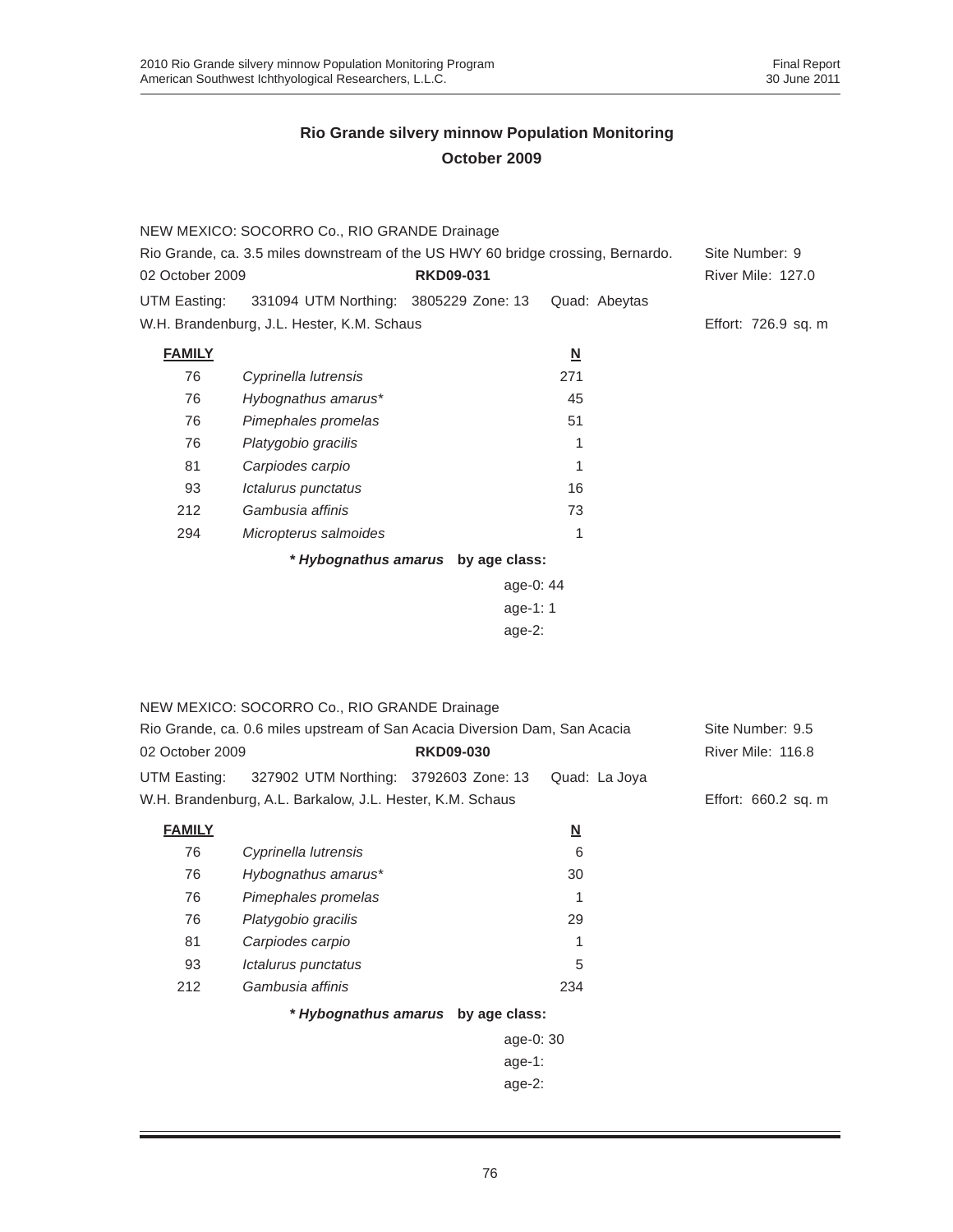|                                                                  | NEW MEXICO: SOCORRO Co., RIO GRANDE Drainage                                  |                                    |                                |                     |
|------------------------------------------------------------------|-------------------------------------------------------------------------------|------------------------------------|--------------------------------|---------------------|
| Rio Grande, directly below San Acacia Diversion Dam, San Acacia. | Site Number: 10                                                               |                                    |                                |                     |
| 02 October 2009                                                  |                                                                               | <b>RKD09-029</b>                   |                                | River Mile: 116.2   |
| UTM Easting:                                                     | 326162 UTM Northing: 3791977 Zone: 13                                         |                                    | Quad: San Acacia               |                     |
|                                                                  | W.H. Brandenburg, A.L. Barkalow, J.L. Hester, K.M. Schaus                     |                                    |                                | Effort: 621.4 sq. m |
| <b>FAMILY</b>                                                    |                                                                               |                                    | $\underline{\mathsf{N}}$       |                     |
| 76                                                               | Cyprinella lutrensis                                                          |                                    | 8                              |                     |
| 76                                                               | Hybognathus amarus*                                                           |                                    | 43                             |                     |
| 76                                                               | Pimephales promelas                                                           |                                    | 1                              |                     |
| 76                                                               | Platygobio gracilis                                                           |                                    | 27                             |                     |
| 76                                                               | Rhinichthys cataractae                                                        |                                    | 1                              |                     |
| 93                                                               | Ameiurus natalis                                                              |                                    | 1                              |                     |
| 93                                                               | Ictalurus punctatus                                                           |                                    | 13                             |                     |
| 212                                                              | Gambusia affinis                                                              |                                    | 1                              |                     |
|                                                                  |                                                                               | * Hybognathus amarus by age class: |                                |                     |
|                                                                  |                                                                               | age-0: 43                          |                                |                     |
|                                                                  |                                                                               | age-1:                             |                                |                     |
|                                                                  |                                                                               | $age-2$ :                          |                                |                     |
|                                                                  |                                                                               |                                    |                                |                     |
|                                                                  |                                                                               |                                    |                                |                     |
|                                                                  | NEW MEXICO: SOCORRO Co., RIO GRANDE Drainage                                  |                                    |                                |                     |
|                                                                  | Rio Grande, ca. 1.5 miles downstream of San Acacia Diversion Dam, San Acacia. |                                    |                                | Site Number: 11     |
| 01 October 2009                                                  |                                                                               | <b>RKD09-028</b>                   |                                | River Mile: 114.6   |
| UTM Easting:                                                     | 325263 UTM Northing: 3790442 Zone: 13                                         |                                    | Quad: Lemitar                  |                     |
|                                                                  | W.H. Brandenburg, A.L. Barkalow, J.L. Hester, K.M. Schaus                     |                                    |                                | Effort: 684.4 sq. m |
| <b>FAMILY</b>                                                    |                                                                               |                                    |                                |                     |
| 76                                                               | Cyprinella lutrensis                                                          |                                    | $\underline{\mathbf{N}}$<br>14 |                     |
| 76                                                               | Hybognathus amarus*                                                           |                                    | 59                             |                     |
| 76                                                               | Platygobio gracilis                                                           |                                    | 33                             |                     |
| 93                                                               | Ictalurus punctatus                                                           |                                    | 19                             |                     |
| 212                                                              | Gambusia affinis                                                              |                                    | 72                             |                     |
|                                                                  |                                                                               |                                    |                                |                     |
|                                                                  |                                                                               | * Hybognathus amarus by age class: |                                |                     |
|                                                                  |                                                                               | age-0: 59                          |                                |                     |
|                                                                  |                                                                               | age-1:                             |                                |                     |
|                                                                  |                                                                               | age-2:                             |                                |                     |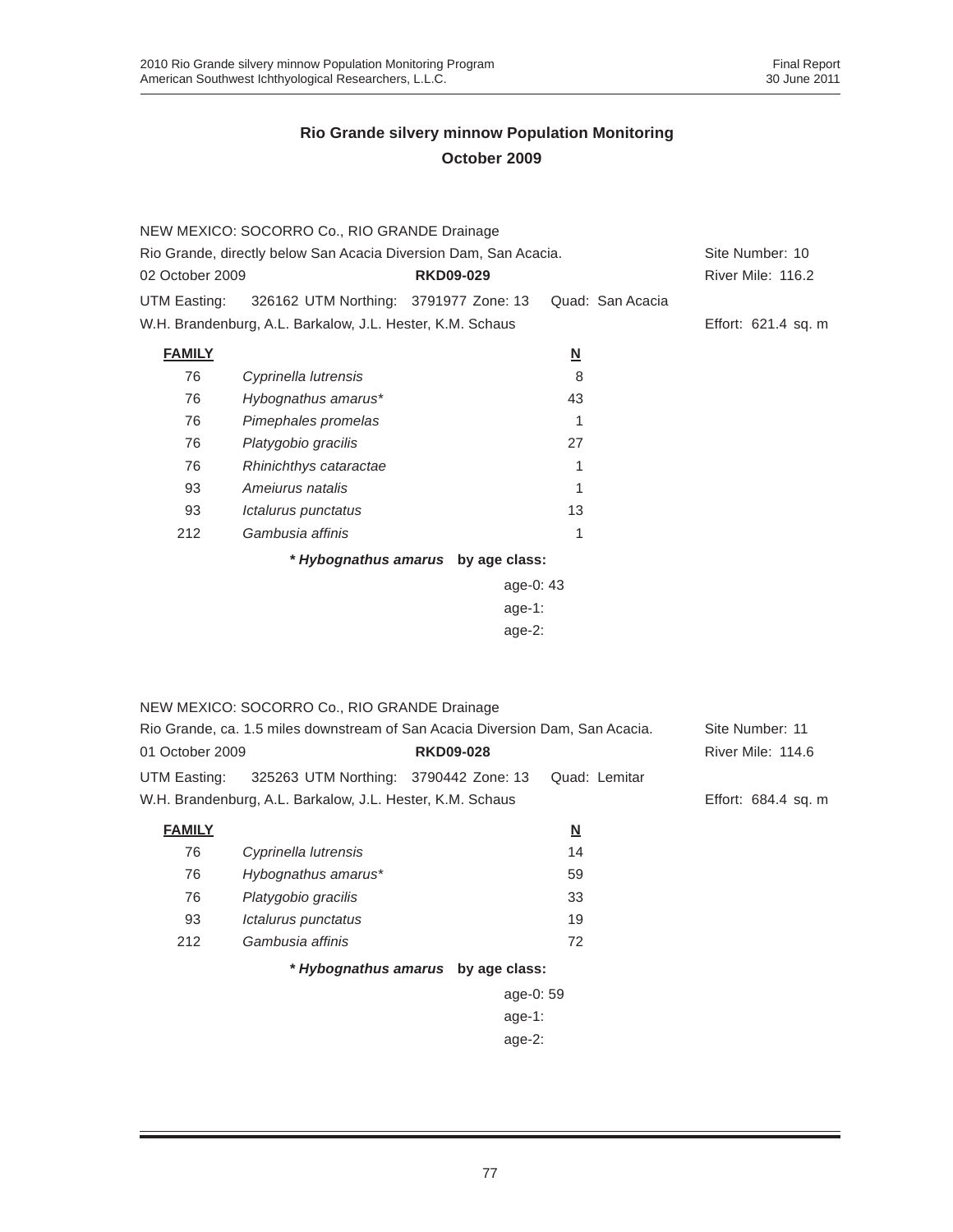|                                                                                                        | NEW MEXICO: SOCORRO Co., RIO GRANDE Drainage                    |                                    |                          |                         |                     |
|--------------------------------------------------------------------------------------------------------|-----------------------------------------------------------------|------------------------------------|--------------------------|-------------------------|---------------------|
| Rio Grande, east of Socorro, 0.5 miles upstream of Socorro Low Flow Conveyance                         |                                                                 |                                    |                          |                         | Site Number: 12     |
| Channel bridge and east just upstream of Socorro Wastewater Treatment Plant, Socorro. River Mile: 99.5 |                                                                 |                                    |                          |                         |                     |
| 01 October 2009                                                                                        |                                                                 | <b>RKD09-027</b>                   |                          |                         |                     |
| UTM Easting:                                                                                           | 327097 UTM Northing: 3771043 Zone: 13                           |                                    |                          | Quad: Loma de las Canas |                     |
|                                                                                                        | W.H. Brandenburg, A.L. Barkalow, J.L. Hester, K.M. Schaus       |                                    |                          |                         | Effort: 763.8 sq. m |
| <b>FAMILY</b>                                                                                          |                                                                 |                                    | $\underline{\mathsf{N}}$ |                         |                     |
| 76                                                                                                     | Cyprinella lutrensis                                            |                                    | 3                        |                         |                     |
| 76                                                                                                     | Hybognathus amarus*                                             |                                    | 400                      |                         |                     |
| 76                                                                                                     | Pimephales promelas                                             |                                    | 1                        |                         |                     |
| 76                                                                                                     | Platygobio gracilis                                             |                                    | 14                       |                         |                     |
| 81                                                                                                     | Carpiodes carpio                                                |                                    | 1                        |                         |                     |
| 93                                                                                                     | Ictalurus punctatus                                             |                                    | 10                       |                         |                     |
| 212                                                                                                    | Gambusia affinis                                                |                                    | 13                       |                         |                     |
|                                                                                                        |                                                                 | * Hybognathus amarus by age class: |                          |                         |                     |
|                                                                                                        |                                                                 | age-0: 399                         |                          |                         |                     |
|                                                                                                        |                                                                 | age-1: 1                           |                          |                         |                     |
|                                                                                                        |                                                                 | age- $2:$                          |                          |                         |                     |
|                                                                                                        |                                                                 |                                    |                          |                         |                     |
|                                                                                                        |                                                                 |                                    |                          |                         |                     |
|                                                                                                        | NEW MEXICO: SOCORRO Co., RIO GRANDE Drainage                    |                                    |                          |                         |                     |
|                                                                                                        | Rio Grande, ca. 4.0 miles upstream of U.S. 380 bridge crossing. |                                    |                          |                         | Site Number: 13     |
| 01 October 2009                                                                                        |                                                                 | <b>RKD09-026</b>                   |                          |                         | River Mile: 91.7    |
| UTM Easting:                                                                                           | 328140 UTM Northing: 3761283 Zone: 13                           |                                    |                          | Quad: San Antonio       |                     |
|                                                                                                        | W.H. Brandenburg, A.L. Barkalow, J.L. Hester, K.M. Schaus       |                                    |                          |                         | Effort: 527.9 sq. m |
| <b>FAMILY</b>                                                                                          |                                                                 |                                    | <u>N</u>                 |                         |                     |
| 76                                                                                                     | Cyprinella lutrensis                                            |                                    | $\overline{2}$           |                         |                     |
| 76                                                                                                     | Hybognathus amarus*                                             |                                    | 392                      |                         |                     |
| 76                                                                                                     | Platygobio gracilis                                             |                                    | 1                        |                         |                     |
| 93                                                                                                     | Ictalurus punctatus                                             |                                    | 2                        |                         |                     |
| 212                                                                                                    | Gambusia affinis                                                |                                    | 3                        |                         |                     |
|                                                                                                        |                                                                 | * Hybognathus amarus by age class: |                          |                         |                     |
|                                                                                                        |                                                                 | age-0: 392                         |                          |                         |                     |
|                                                                                                        |                                                                 | age-1:                             |                          |                         |                     |
|                                                                                                        |                                                                 | age-2:                             |                          |                         |                     |
|                                                                                                        |                                                                 |                                    |                          |                         |                     |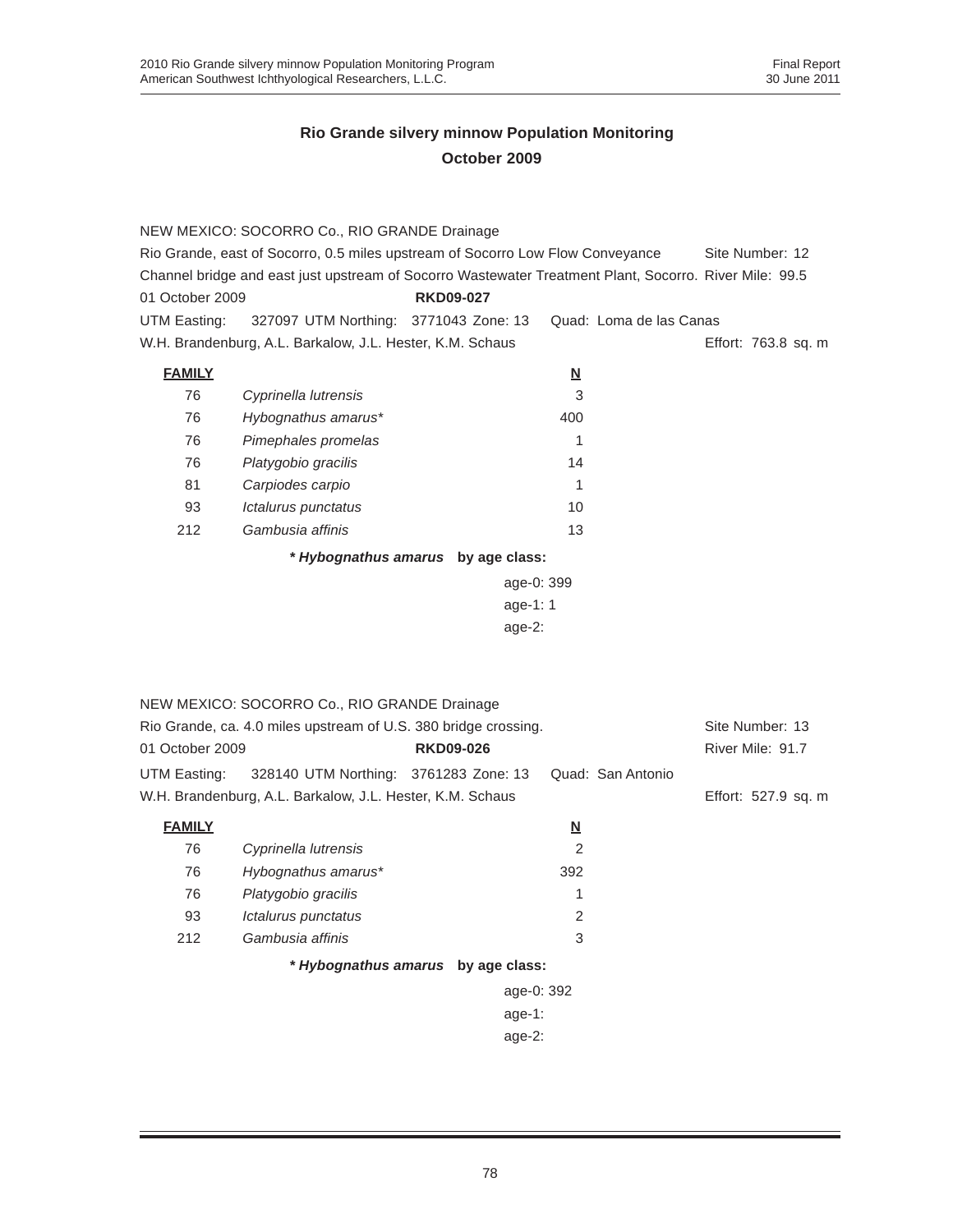|                                                         | NEW MEXICO: SOCORRO Co., RIO GRANDE Drainage |                  |            |                         |                   |                     |
|---------------------------------------------------------|----------------------------------------------|------------------|------------|-------------------------|-------------------|---------------------|
| Rio Grande, at US HWY 380 bridge crossing, San Antonio. |                                              |                  |            |                         | Site Number: 14   |                     |
| 01 October 2009                                         |                                              | <b>RKD09-025</b> |            |                         |                   | River Mile: 87.1    |
| UTM Easting:                                            | 328914 UTM Northing: 3754471 Zone: 13        |                  |            |                         | Quad: San Antonio |                     |
|                                                         | R.K. Dudley, M.A. Farrington, R.C. Keller    |                  |            |                         |                   | Effort: 645.9 sq. m |
| <b>FAMILY</b>                                           |                                              |                  |            | $\overline{\mathbf{N}}$ |                   |                     |
| 76                                                      | Hybognathus amarus*                          |                  |            | 147                     |                   |                     |
| 76                                                      | Pimephales promelas                          |                  |            | 1                       |                   |                     |
| 76                                                      | Pimephales vigilax                           |                  |            | 1                       |                   |                     |
| 76                                                      | Platygobio gracilis                          |                  |            | 4                       |                   |                     |
| 93                                                      | Ictalurus punctatus                          |                  |            | 11                      |                   |                     |
| 212                                                     | Gambusia affinis                             |                  |            | 12                      |                   |                     |
|                                                         | * Hybognathus amarus by age class:           |                  |            |                         |                   |                     |
|                                                         |                                              |                  | age-0: 147 |                         |                   |                     |
|                                                         |                                              |                  | age-1:     |                         |                   |                     |
|                                                         |                                              |                  | age- $2$ : |                         |                   |                     |

|                 | NEW MEXICO: SOCORRO Co., RIO GRANDE Drainage                                          |                                    |                         |                      |                     |  |
|-----------------|---------------------------------------------------------------------------------------|------------------------------------|-------------------------|----------------------|---------------------|--|
|                 | Rio Grande, directly east of Bosque del Apache National Wildlife Refuge Headquarters, |                                    |                         |                      | Site Number: 15     |  |
| San Antonio.    |                                                                                       |                                    |                         |                      | River Mile: 79.1    |  |
| 01 October 2009 |                                                                                       | <b>RKD09-024</b>                   |                         |                      |                     |  |
| UTM Easting:    | 327055 UTM Northing: 3740839 Zone: 13                                                 |                                    |                         | Quad: San Antonio SE |                     |  |
|                 | R.K. Dudley, M.A. Farrington, R.C. Keller                                             |                                    |                         |                      | Effort: 527.5 sq. m |  |
| <b>FAMILY</b>   |                                                                                       |                                    | $\overline{\mathbf{N}}$ |                      |                     |  |
| 76              | Cyprinella lutrensis                                                                  |                                    | 10                      |                      |                     |  |
| 76              | Hybognathus amarus*                                                                   |                                    | 31                      |                      |                     |  |
| 76              | Pimephales promelas                                                                   |                                    | 3                       |                      |                     |  |
| 93              | Ictalurus punctatus                                                                   |                                    |                         |                      |                     |  |
| 212             | Gambusia affinis                                                                      |                                    | 1                       |                      |                     |  |
|                 |                                                                                       | * Hybognathus amarus by age class: |                         |                      |                     |  |
|                 |                                                                                       | age-0: 31                          |                         |                      |                     |  |
|                 |                                                                                       | age-1:                             |                         |                      |                     |  |
|                 |                                                                                       |                                    |                         |                      |                     |  |

age-2: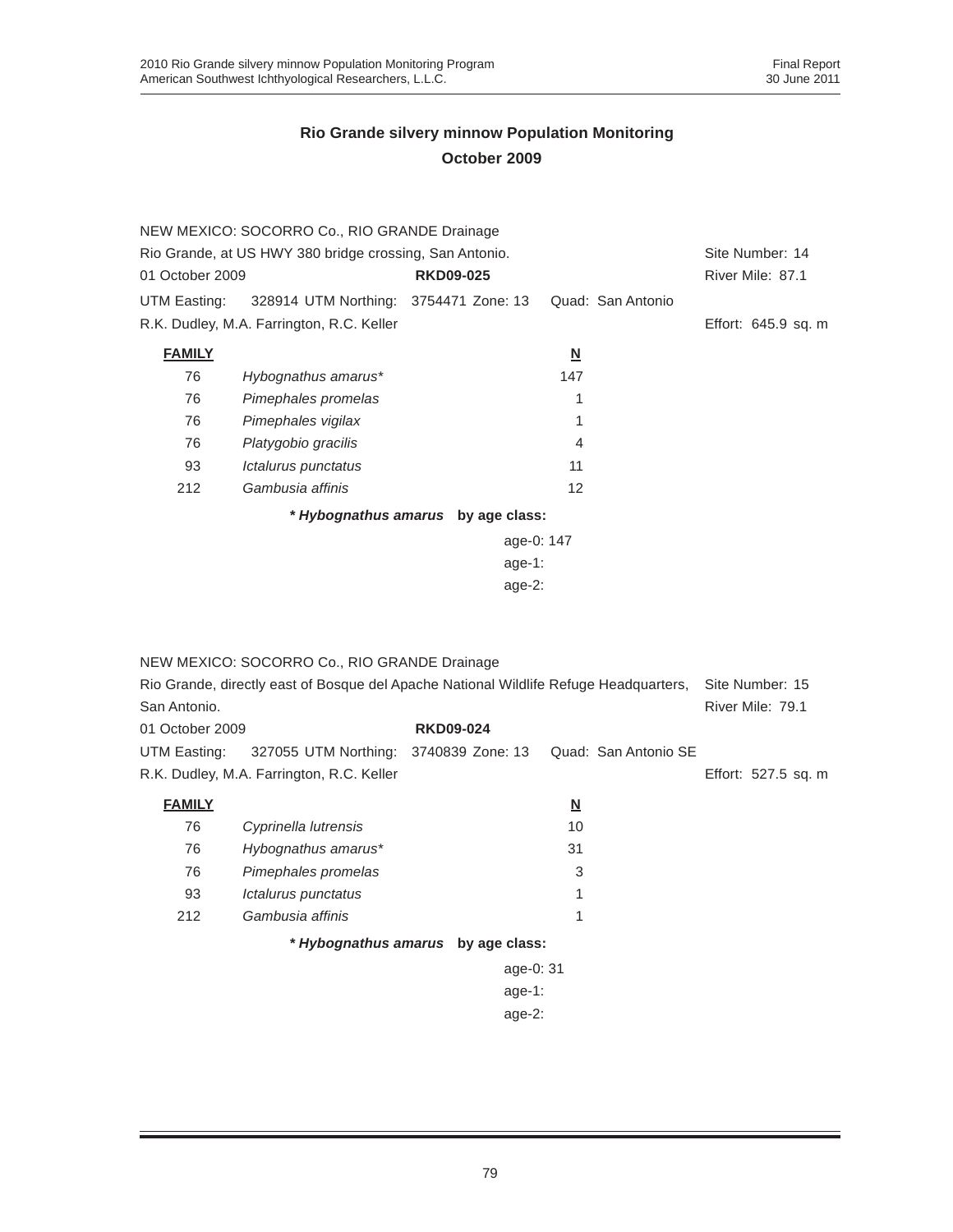|                                                          | NEW MEXICO: SOCORRO Co., RIO GRANDE Drainage       |                                    |                          |                     |
|----------------------------------------------------------|----------------------------------------------------|------------------------------------|--------------------------|---------------------|
| Rio Grande, at San Marcial Railroad Bridge, San Marcial. | Site Number: 16                                    |                                    |                          |                     |
| 01 October 2009                                          |                                                    | <b>RKD09-023</b>                   |                          | River Mile: 68.6    |
|                                                          | UTM Easting: 315284 UTM Northing: 3728347 Zone: 13 |                                    | Quad: San Marcial        |                     |
|                                                          | R.K. Dudley, M.A. Farrington, R.C. Keller          |                                    |                          | Effort: 519.2 sq. m |
| <b>FAMILY</b>                                            |                                                    |                                    | $\underline{\mathbf{N}}$ |                     |
| 76                                                       | Cyprinella lutrensis                               |                                    |                          |                     |
| 76                                                       | Hybognathus amarus*                                |                                    | 43                       |                     |
| 93                                                       | Ictalurus punctatus                                |                                    | 2                        |                     |
| 212                                                      | Gambusia affinis                                   |                                    | 1                        |                     |
|                                                          |                                                    | * Hybognathus amarus by age class: |                          |                     |
|                                                          |                                                    | age-0: $43$                        |                          |                     |
|                                                          |                                                    | age-1:                             |                          |                     |
|                                                          |                                                    | age- $2:$                          |                          |                     |

|                                                                                | NEW MEXICO: SOCORRO Co., RIO GRANDE Drainage |                                    |                   |                     |
|--------------------------------------------------------------------------------|----------------------------------------------|------------------------------------|-------------------|---------------------|
| Rio Grande, ca. 8 miles downstream of the San Marcial railroad bridge crossing |                                              |                                    |                   | Site Number: 17     |
| 01 October 2009                                                                |                                              | <b>RKD09-022</b>                   |                   | River Mile: 60.5    |
| UTM Easting:                                                                   | 309487 UTM Northing: 3718178 Zone: 13        |                                    | Quad: Paraje Well |                     |
|                                                                                | R.K. Dudley, M.A. Farrington, R.C. Keller    |                                    |                   | Effort: 632.8 sq. m |
| <b>FAMILY</b>                                                                  |                                              |                                    | <u>N</u>          |                     |
| 76                                                                             | Cyprinella lutrensis                         |                                    | 13                |                     |
| 76                                                                             | Hybognathus amarus*                          |                                    | 61                |                     |
| 76                                                                             | Pimephales promelas                          |                                    |                   |                     |
| 76                                                                             | Platygobio gracilis                          |                                    | 3                 |                     |
|                                                                                |                                              | * Hybognathus amarus by age class: |                   |                     |
|                                                                                |                                              | age-0: 61                          |                   |                     |
|                                                                                |                                              | age-1:                             |                   |                     |
|                                                                                |                                              | age- $2:$                          |                   |                     |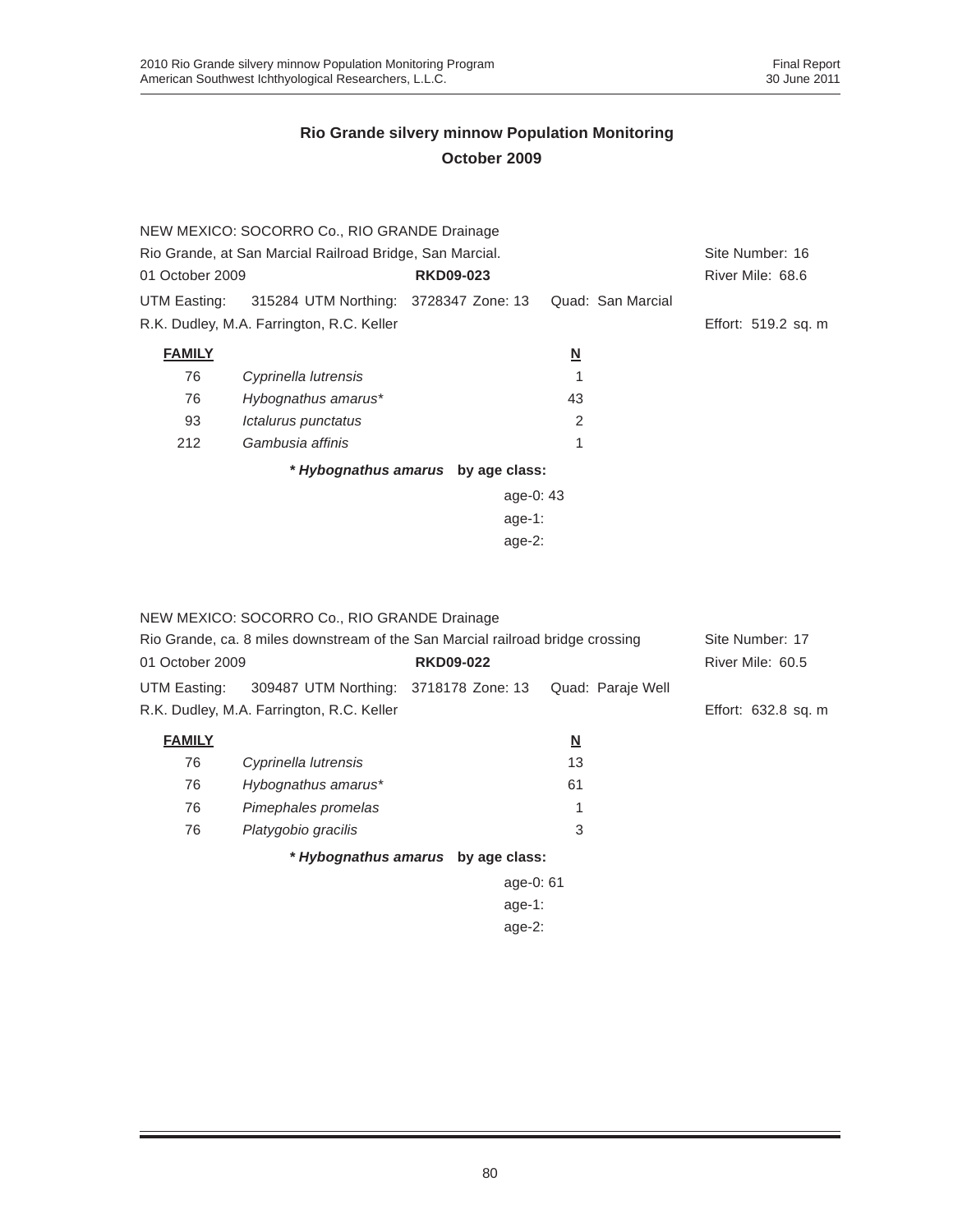|                                                                              | NEW MEXICO: SOCORRO Co., RIO GRANDE Drainage |                                    |                   |                     |
|------------------------------------------------------------------------------|----------------------------------------------|------------------------------------|-------------------|---------------------|
| Rio Grande, ca. 10 mi downstream of the San Marcial railroad bridge crossing | Site Number: 18                              |                                    |                   |                     |
| 01 October 2009                                                              |                                              | <b>RKD09-021</b>                   |                   | River Mile: 58.8    |
| UTM Easting:                                                                 | 307846 UTM Northing: 3716150 Zone: 13        |                                    | Quad: Paraje Well |                     |
|                                                                              | R.K. Dudley, M.A. Farrington, R.C. Keller    |                                    |                   | Effort: 541.9 sq. m |
| <b>FAMILY</b>                                                                |                                              |                                    | <u>N</u>          |                     |
| 76                                                                           | Cyprinella lutrensis                         |                                    | 2                 |                     |
| 76                                                                           | Hybognathus amarus*                          |                                    | 44                |                     |
| 93                                                                           | Ictalurus punctatus                          |                                    | 2                 |                     |
|                                                                              |                                              | * Hybognathus amarus by age class: |                   |                     |
|                                                                              |                                              | age-0: 44                          |                   |                     |
|                                                                              |                                              | age-1:                             |                   |                     |
|                                                                              |                                              | age-2:                             |                   |                     |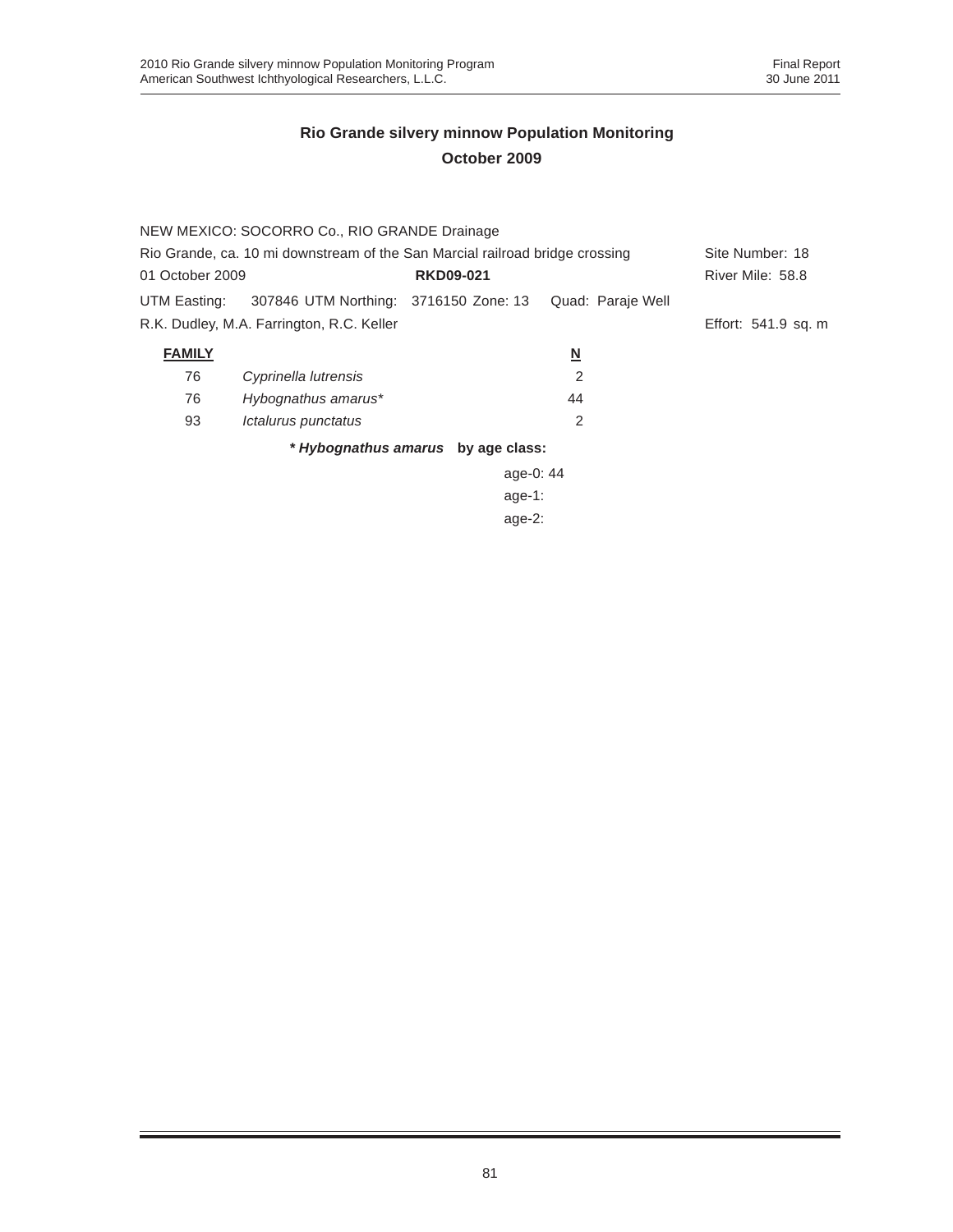| 03 December 2009 | NEW MEXICO: SANDOVAL Co., RIO GRANDE Drainage<br>Rio Grande, directly below Angostura Diversion Dam, Algodones. | <b>RKD09-159</b>                   |                         |                         | Site Number: 0<br>River Mile: 209.7 |
|------------------|-----------------------------------------------------------------------------------------------------------------|------------------------------------|-------------------------|-------------------------|-------------------------------------|
| UTM Easting:     | 363811 UTM Northing: 3916006 Zone: 13<br>R.K. Dudley, R.C. Keller, J.L. Hester                                  |                                    |                         | Quad: San Felipe Pueblo | Effort: 483.5 sq. m                 |
|                  |                                                                                                                 |                                    |                         |                         |                                     |
| <b>FAMILY</b>    |                                                                                                                 |                                    | $\overline{\mathsf{M}}$ |                         |                                     |
| 81               | Catostomus commersoni                                                                                           |                                    | 1                       |                         |                                     |
| 212              | Gambusia affinis                                                                                                |                                    | 1                       |                         |                                     |
|                  | NEW MEXICO: SANDOVAL Co., RIO GRANDE Drainage                                                                   |                                    |                         |                         |                                     |
|                  | Rio Grande, at US HWY 550 (formerly NM State HWY 44) bridge crossing, Bernalillo.                               |                                    |                         |                         | Site Number: 1                      |
| 03 December 2009 |                                                                                                                 | <b>RKD09-160</b>                   |                         |                         | <b>River Mile: 203.8</b>            |
|                  |                                                                                                                 |                                    |                         | Quad: Bernalillo        |                                     |
| UTM Easting:     | 358543 UTM Northing: 3909722 Zone: 13                                                                           |                                    |                         |                         |                                     |
|                  | R.K. Dudley, R.C. Keller, J.L. Hester                                                                           |                                    |                         |                         | Effort: 444.5 sq. m                 |
| <b>FAMILY</b>    |                                                                                                                 |                                    | <u>N</u>                |                         |                                     |
| 76               | Cyprinella lutrensis                                                                                            |                                    | $\overline{4}$          |                         |                                     |
| 76               | Hybognathus amarus*                                                                                             |                                    | 130                     |                         |                                     |
| 76               | Platygobio gracilis                                                                                             |                                    | 29                      |                         |                                     |
| 81               | Catostomus commersoni                                                                                           |                                    | 3                       |                         |                                     |
| 212              | Gambusia affinis                                                                                                |                                    | 2                       |                         |                                     |
|                  |                                                                                                                 | * Hybognathus amarus by age class: |                         |                         |                                     |
|                  |                                                                                                                 | age-0: 76                          |                         |                         |                                     |
|                  |                                                                                                                 | age-1: 40                          |                         |                         |                                     |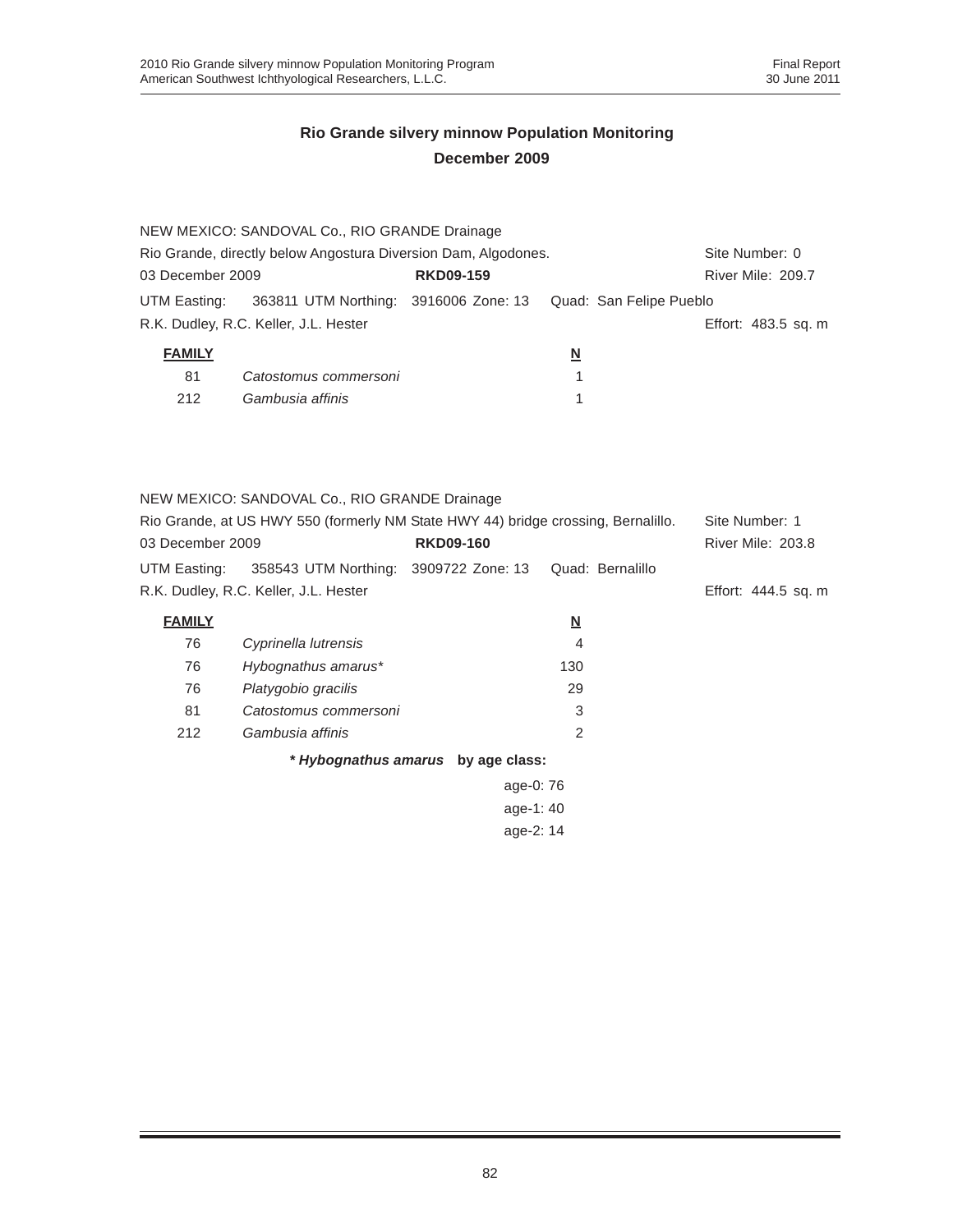|                                                                               | NEW MEXICO: SANDOVAL Co., RIO GRANDE Drainage      |                                    |                         |                          |
|-------------------------------------------------------------------------------|----------------------------------------------------|------------------------------------|-------------------------|--------------------------|
| Rio Grande, ca. 4.0 miles downstream of US HWY 550 (formerly NM State HWY 44) |                                                    |                                    |                         | Site Number: 2           |
| bridge crossing, at Rio Rancho Wastewater Treatment Plant, Rio Rancho.        |                                                    |                                    |                         | <b>River Mile: 200.0</b> |
| 03 December 2009<br><b>RKD09-161</b>                                          |                                                    |                                    |                         |                          |
|                                                                               | UTM Easting: 354772 UTM Northing: 3905355 Zone: 13 |                                    | Quad: Bernalillo        |                          |
|                                                                               | R.K. Dudley, R.C. Keller, J.L. Hester              |                                    |                         | Effort: 501.8 sq. m      |
| <b>FAMILY</b>                                                                 |                                                    |                                    | $\overline{\mathsf{M}}$ |                          |
| 76                                                                            | Cyprinella lutrensis                               |                                    |                         |                          |
| 76                                                                            | Hybognathus amarus*                                |                                    | 19                      |                          |
| 76                                                                            | Pimephales promelas                                |                                    | 2                       |                          |
| 76                                                                            | Platygobio gracilis                                |                                    | 13                      |                          |
|                                                                               |                                                    | * Hybognathus amarus by age class: |                         |                          |
|                                                                               |                                                    | age-0: 19                          |                         |                          |
|                                                                               |                                                    | age-1:                             |                         |                          |
|                                                                               |                                                    | age- $2:$                          |                         |                          |

|                  | NEW MEXICO: BERNALILLO Co., RIO GRANDE Drainage                         |                                    |                          |                     |
|------------------|-------------------------------------------------------------------------|------------------------------------|--------------------------|---------------------|
|                  | Rio Grande, at Central Avenue bridge crossing (US HWY 66), Albuquerque. |                                    |                          | Site Number: 3      |
| 03 December 2009 |                                                                         | <b>RKD09-158</b>                   |                          | River Mile: 183.4   |
|                  | UTM Easting: 346840 UTM Northing: 3884094 Zone: 13                      |                                    | Quad: Albuquerque West   |                     |
|                  | R.K. Dudley, R.C. Keller, J.L. Hester                                   |                                    |                          | Effort: 480.8 sq. m |
| <b>FAMILY</b>    |                                                                         |                                    | $\underline{\mathsf{N}}$ |                     |
| 76               | Cyprinella lutrensis                                                    |                                    | 14                       |                     |
| 76               | Hybognathus amarus*                                                     |                                    | 1                        |                     |
| 76               | Pimephales promelas                                                     |                                    |                          |                     |
| 76               | Platygobio gracilis                                                     |                                    | 3                        |                     |
| 76               | Rhinichthys cataractae                                                  |                                    |                          |                     |
| 93               | Ictalurus punctatus                                                     |                                    | 1                        |                     |
| 212              | Gambusia affinis                                                        |                                    | 19                       |                     |
|                  |                                                                         | * Hybognathus amarus by age class: |                          |                     |
|                  |                                                                         | age-0: $1$                         |                          |                     |
|                  |                                                                         | age-1:                             |                          |                     |

age-2: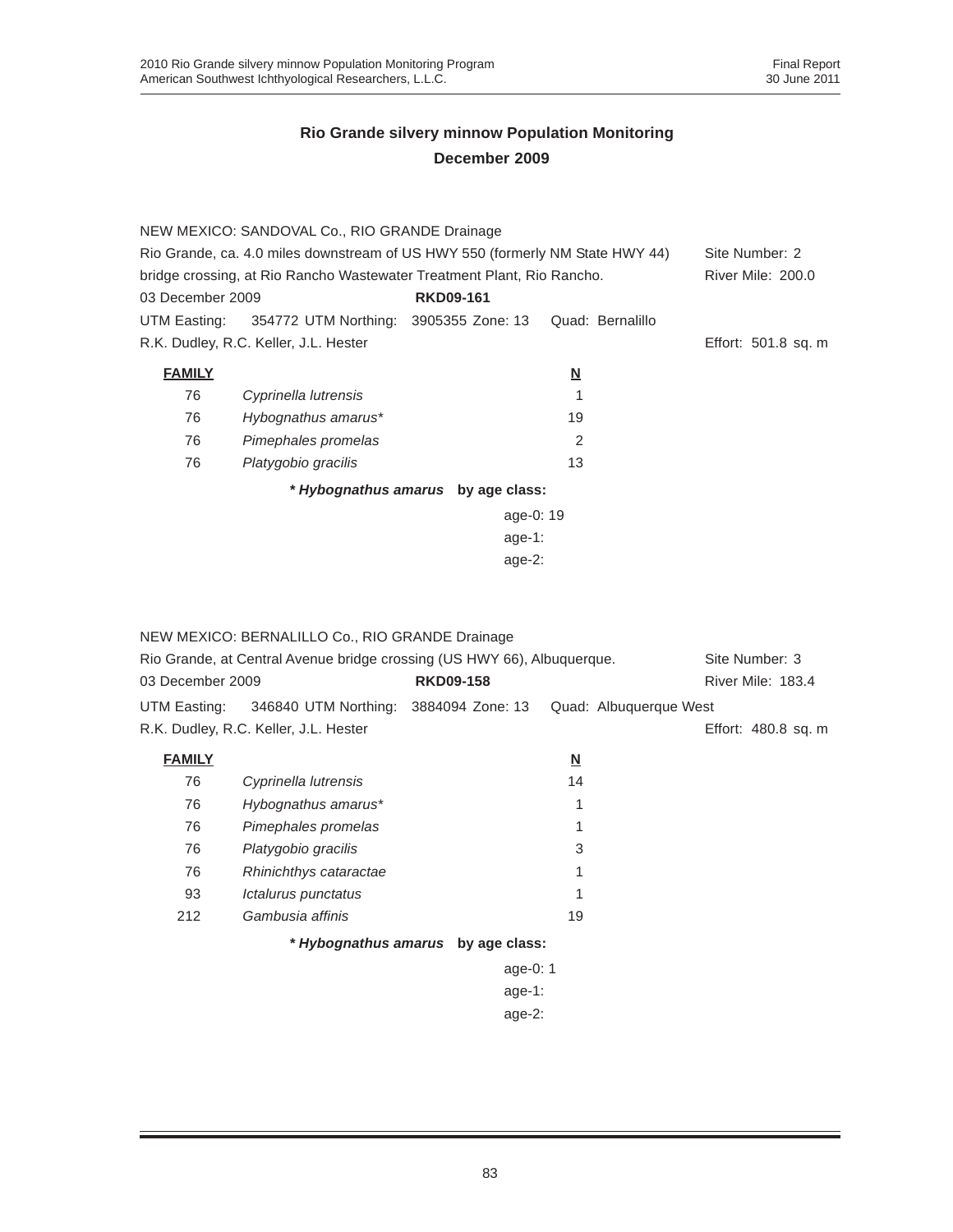|                  | NEW MEXICO: BERNALILLO Co., RIO GRANDE Drainage                             |                                    |                          |                     |
|------------------|-----------------------------------------------------------------------------|------------------------------------|--------------------------|---------------------|
|                  | Rio Grande, at Rio Bravo Blvd. Bridge crossing (NM State HWY 500) crossing, |                                    |                          | Site Number: 4      |
| Albuquerque.     |                                                                             |                                    |                          | River Mile: 178.3   |
| 03 December 2009 |                                                                             | <b>RKD09-157</b>                   |                          |                     |
| UTM Easting:     | 347554 UTM Northing:                                                        | 3877163 Zone: 13                   | Quad: Albuquerque West   |                     |
|                  | R.K. Dudley, R.C. Keller, J.L. Hester                                       |                                    |                          | Effort: 543.5 sq. m |
| <b>FAMILY</b>    |                                                                             |                                    | <u>N</u>                 |                     |
| 76               | Cyprinella lutrensis                                                        |                                    | 5                        |                     |
| 76               | Hybognathus amarus*                                                         |                                    | 8                        |                     |
| 76               | Platygobio gracilis                                                         |                                    | 1                        |                     |
| 81               | Carpiodes carpio                                                            |                                    | 2                        |                     |
| 93               | Ictalurus punctatus                                                         |                                    | 1                        |                     |
| 212              | Gambusia affinis                                                            |                                    | 1                        |                     |
|                  |                                                                             | * Hybognathus amarus by age class: |                          |                     |
|                  |                                                                             | age-0: $8$                         |                          |                     |
| age-1:           |                                                                             |                                    |                          |                     |
|                  |                                                                             | age-2:                             |                          |                     |
|                  |                                                                             |                                    |                          |                     |
|                  |                                                                             |                                    |                          |                     |
|                  | NEW MEXICO: VALENCIA Co., RIO GRANDE Drainage                               |                                    |                          |                     |
|                  | Rio Grande, at Los Lunas Bridge crossing (NM State HWY 49), Los Lunas.      |                                    |                          | Site Number: 5      |
| 03 December 2009 |                                                                             | <b>RKD09-171</b>                   |                          | River Mile: 161.4   |
| UTM Easting:     | 342898 UTM Northing: 3852531 Zone: 13                                       |                                    | Quad: Los Lunas          |                     |
|                  | A.L. Barkalow, M.A. Brandenburg, K.M. Schaus                                |                                    |                          | Effort: 590.3 sq. m |
| <b>FAMILY</b>    |                                                                             |                                    | $\underline{\mathsf{N}}$ |                     |
| 76               | Cyprinella lutrensis                                                        |                                    | 29                       |                     |
| 76               | Hybognathus amarus*                                                         |                                    | 3065                     |                     |
| 76               | Pimephales promelas                                                         |                                    | 21                       |                     |
| 76               | Rhinichthys cataractae                                                      |                                    | 63                       |                     |
| 212              | Gambusia affinis                                                            |                                    | 8                        |                     |
|                  |                                                                             | * Hybognathus amarus by age class: |                          |                     |
|                  |                                                                             |                                    | age-0: 2870              |                     |
|                  |                                                                             | age-1: 157                         |                          |                     |
|                  |                                                                             | age-2:38                           |                          |                     |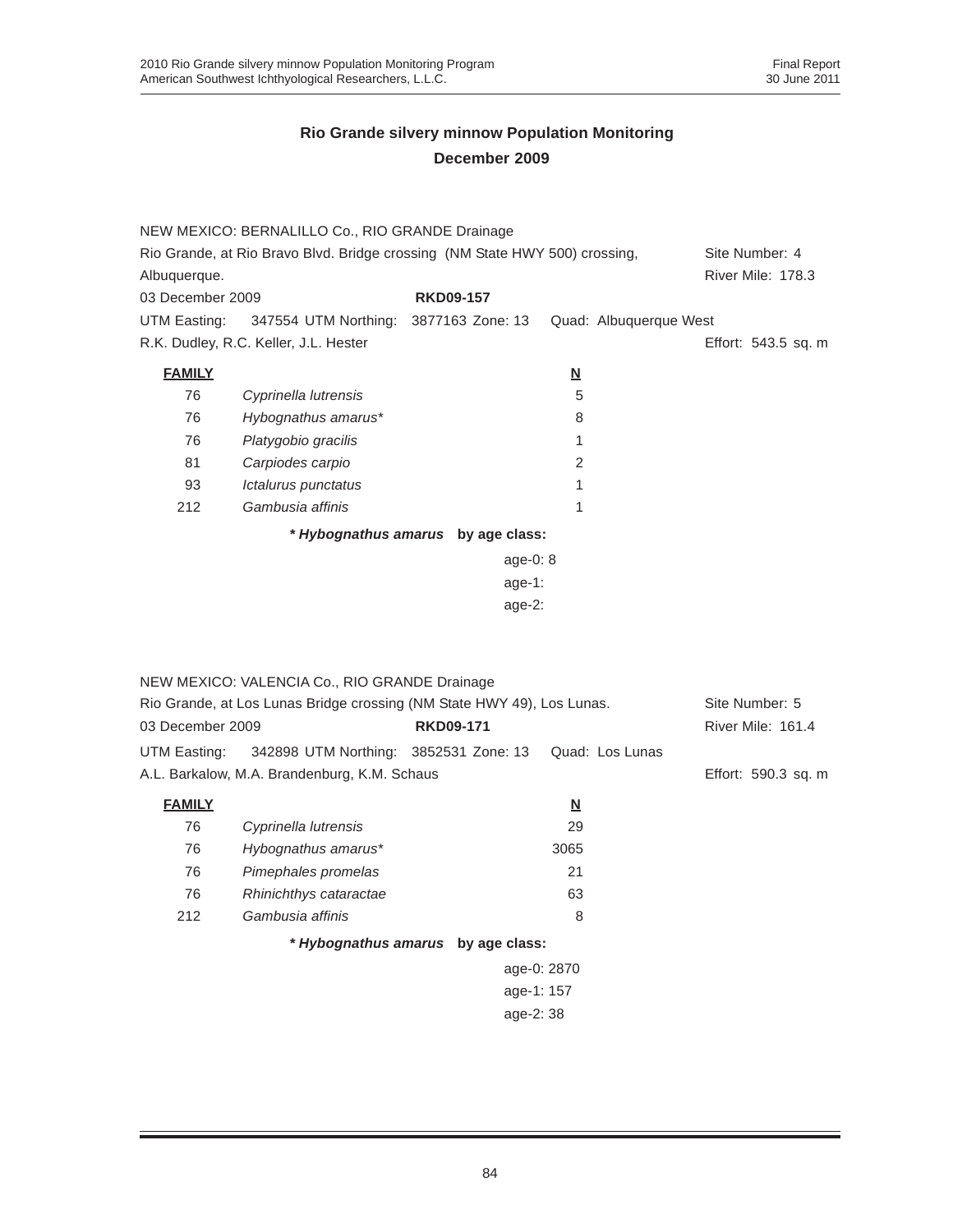|                                                                                  | NEW MEXICO: VALENCIA Co., RIO GRANDE Drainage                                    |                                    |                          |                     |
|----------------------------------------------------------------------------------|----------------------------------------------------------------------------------|------------------------------------|--------------------------|---------------------|
| Rio Grande, ca. 1.0 miles upstream of NM State HWY 309/6 bridge crossing, Belen. |                                                                                  |                                    | Site Number: 6           |                     |
| 03 December 2009                                                                 |                                                                                  | <b>RKD09-170</b>                   |                          | River Mile: 151.5   |
| UTM Easting:                                                                     | 339972 UTM Northing: 3837061 Zone: 13                                            |                                    | Quad: Tome               |                     |
|                                                                                  | A.L. Barkalow, M.A. Brandenburg, K.M. Schaus                                     |                                    |                          | Effort: 430.8 sq. m |
| <b>FAMILY</b>                                                                    |                                                                                  |                                    | $\underline{\mathsf{N}}$ |                     |
| 76                                                                               | Cyprinella lutrensis                                                             |                                    | 123                      |                     |
| 76                                                                               | Cyprinus carpio                                                                  |                                    | $\mathbf{1}$             |                     |
| 76                                                                               | Hybognathus amarus*                                                              |                                    | 70                       |                     |
| 76                                                                               | Pimephales promelas                                                              |                                    | 43                       |                     |
| 76                                                                               | Platygobio gracilis                                                              |                                    | 4                        |                     |
| 81                                                                               | Carpiodes carpio                                                                 |                                    | 24                       |                     |
| 93                                                                               | Ictalurus punctatus                                                              |                                    | 26                       |                     |
| 212                                                                              | Gambusia affinis                                                                 |                                    | 1                        |                     |
|                                                                                  |                                                                                  | * Hybognathus amarus by age class: |                          |                     |
|                                                                                  |                                                                                  | age-0: 66                          |                          |                     |
|                                                                                  |                                                                                  |                                    |                          |                     |
|                                                                                  |                                                                                  | $age-2:$                           |                          |                     |
|                                                                                  |                                                                                  |                                    |                          |                     |
|                                                                                  |                                                                                  |                                    |                          |                     |
|                                                                                  | NEW MEXICO: VALENCIA Co., RIO GRANDE Drainage                                    |                                    |                          |                     |
|                                                                                  | Rio Grande, ca. 2.2 miles upstream of NM State HWY 346 bridge crossing, Jarales. |                                    |                          | Site Number: 7      |
| 03 December 2009                                                                 |                                                                                  | <b>RKD09-169</b>                   |                          | River Mile: 143.2   |
| UTM Easting:                                                                     | 338136 UTM Northing: 3827329 Zone: 13                                            |                                    | Quad: Veguita            |                     |
|                                                                                  | A.L. Barkalow, M.A. Brandenburg, K.M. Schaus                                     |                                    |                          | Effort: 526.8 sq. m |
| <b>FAMILY</b>                                                                    |                                                                                  |                                    | <u>N</u>                 |                     |
| 76                                                                               | Cyprinella lutrensis                                                             |                                    | 329                      |                     |
| 76                                                                               | Hybognathus amarus*                                                              |                                    | 33                       |                     |
| 76                                                                               | Pimephales promelas                                                              |                                    | 8                        |                     |
| 212                                                                              | Gambusia affinis                                                                 |                                    | 3                        |                     |
|                                                                                  |                                                                                  | * Hybognathus amarus by age class: |                          |                     |
|                                                                                  |                                                                                  |                                    |                          |                     |
|                                                                                  |                                                                                  | age-0: 32<br>age-1: 1              |                          |                     |
|                                                                                  |                                                                                  | age- $2:$                          |                          |                     |
|                                                                                  |                                                                                  |                                    |                          |                     |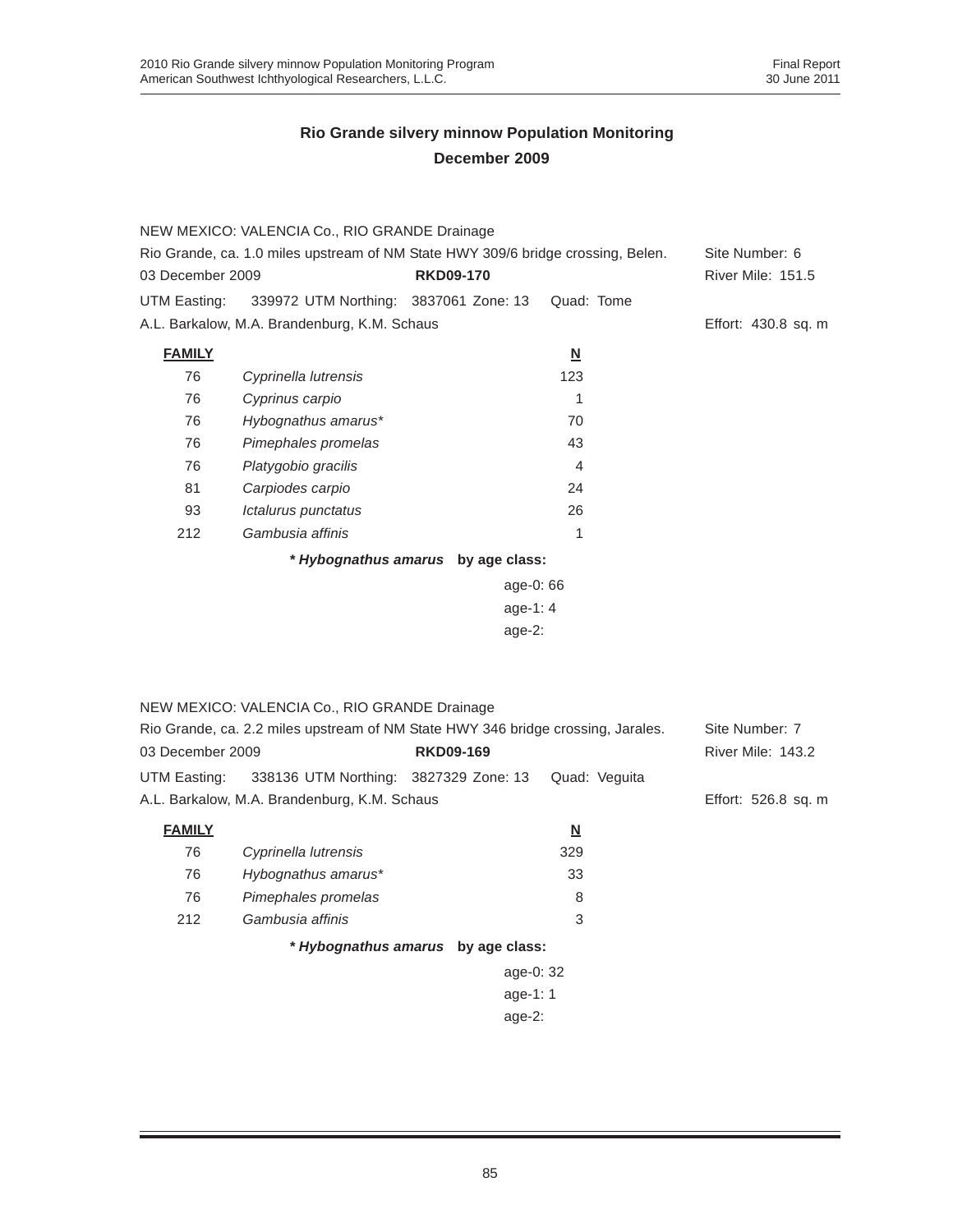|                                                     | NEW MEXICO: SOCORRO Co., RIO GRANDE Drainage |                                    |                          |                     |
|-----------------------------------------------------|----------------------------------------------|------------------------------------|--------------------------|---------------------|
| Rio Grande, at US HWY 60 bridge crossing, Bernardo. |                                              |                                    |                          | Site Number: 8      |
| 03 December 2009                                    |                                              | <b>RKD09-168</b>                   |                          | River Mile: 130.6   |
| UTM Easting:                                        | 334604 UTM Northing: 3809726 Zone: 13        |                                    | Quad: Abeytas            |                     |
|                                                     | A.L. Barkalow, M.A. Brandenburg, K.M. Schaus |                                    |                          | Effort: 469.3 sq. m |
| <b>FAMILY</b>                                       |                                              |                                    | $\underline{\mathsf{N}}$ |                     |
| 76                                                  | Cyprinella lutrensis                         |                                    | 74                       |                     |
| 76                                                  | Hybognathus amarus*                          |                                    | 11                       |                     |
| 76                                                  | Pimephales promelas                          |                                    | 2                        |                     |
| 76                                                  | Platygobio gracilis                          |                                    | 1                        |                     |
| 81                                                  | Carpiodes carpio                             |                                    |                          |                     |
| 93                                                  | Ictalurus punctatus                          |                                    |                          |                     |
| 212                                                 | Gambusia affinis                             |                                    | 11                       |                     |
|                                                     |                                              | * Hybognathus amarus by age class: |                          |                     |
|                                                     |                                              | age-0: 10                          |                          |                     |
|                                                     |                                              | age-1: $1$                         |                          |                     |
|                                                     |                                              |                                    |                          |                     |

|                                                                                  | NEW MEXICO: SOCORRO Co., RIO GRANDE Drainage |                                    |                         |                          |
|----------------------------------------------------------------------------------|----------------------------------------------|------------------------------------|-------------------------|--------------------------|
| Rio Grande, ca. 3.5 miles downstream of the US HWY 60 bridge crossing, Bernardo. |                                              |                                    |                         | Site Number: 9           |
| 03 December 2009                                                                 |                                              | <b>RKD09-167</b>                   |                         | <b>River Mile: 127.0</b> |
| UTM Easting:                                                                     | 331094 UTM Northing: 3805229 Zone: 13        |                                    | Quad: Abeytas           |                          |
|                                                                                  | A.L. Barkalow, M.A. Brandenburg, K.M. Schaus |                                    |                         | Effort: 592.3 sq. m      |
| <b>FAMILY</b>                                                                    |                                              |                                    | $\overline{\mathsf{M}}$ |                          |
| 76                                                                               | Cyprinella lutrensis                         |                                    | 68                      |                          |
| 76                                                                               | Hybognathus amarus*                          |                                    | 23                      |                          |
| 76                                                                               | Pimephales promelas                          |                                    | $\overline{4}$          |                          |
| 81                                                                               | Carpiodes carpio                             |                                    | 9                       |                          |
| 93                                                                               | Ictalurus punctatus                          |                                    | $\overline{7}$          |                          |
| 212                                                                              | Gambusia affinis                             |                                    | 19                      |                          |
| 283                                                                              | Morone chrysops                              |                                    | 7                       |                          |
|                                                                                  |                                              | * Hybognathus amarus by age class: |                         |                          |
|                                                                                  |                                              |                                    | age-0: 23               |                          |
|                                                                                  |                                              | age-1:                             |                         |                          |
| age- $2$ :                                                                       |                                              |                                    |                         |                          |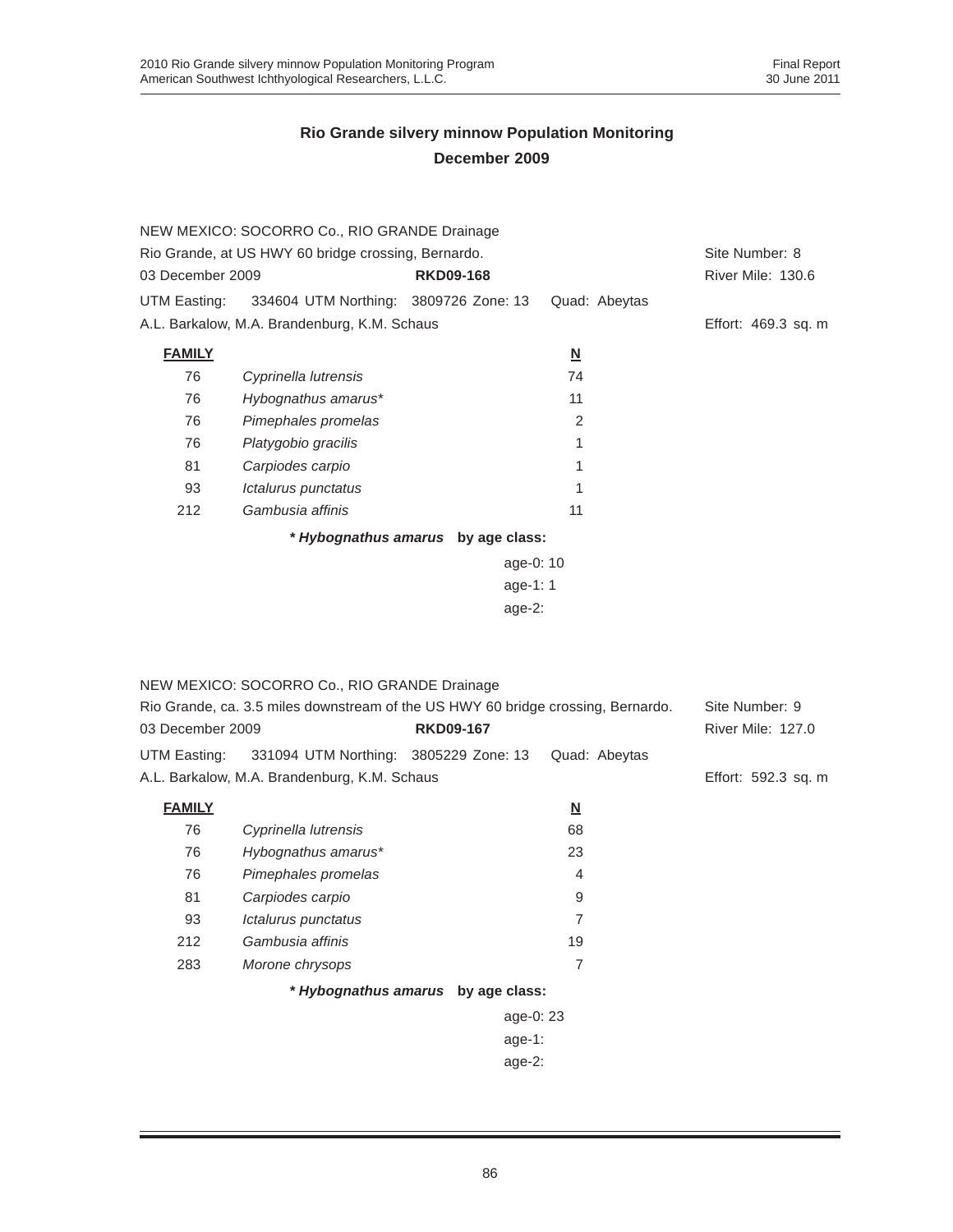|                                                                            | NEW MEXICO: SOCORRO Co., RIO GRANDE Drainage |                                    |                          |                     |  |
|----------------------------------------------------------------------------|----------------------------------------------|------------------------------------|--------------------------|---------------------|--|
| Rio Grande, ca. 0.6 miles upstream of San Acacia Diversion Dam, San Acacia |                                              |                                    |                          | Site Number: 9.5    |  |
| 01 December 2009                                                           |                                              | <b>RKD09-166</b>                   |                          | River Mile: 116.8   |  |
| UTM Easting:                                                               | 327902 UTM Northing: 3792603 Zone: 13        |                                    | Quad: La Joya            |                     |  |
|                                                                            | A.L. Barkalow, J.L. Hester, R.C. Keller      |                                    |                          | Effort: 654.5 sq. m |  |
| <b>FAMILY</b>                                                              |                                              |                                    | $\underline{\mathsf{N}}$ |                     |  |
| 76                                                                         | Hybognathus amarus*                          |                                    | 39                       |                     |  |
| 76                                                                         | Platygobio gracilis                          |                                    | 59                       |                     |  |
| 81                                                                         | Carpiodes carpio                             |                                    | 2                        |                     |  |
| 93                                                                         | Ictalurus punctatus                          |                                    | 1                        |                     |  |
|                                                                            |                                              | * Hybognathus amarus by age class: |                          |                     |  |
|                                                                            |                                              | age-0: 39                          |                          |                     |  |
|                                                                            |                                              | age-1:                             |                          |                     |  |
| age- $2:$                                                                  |                                              |                                    |                          |                     |  |

|                  | NEW MEXICO: SOCORRO Co., RIO GRANDE Drainage                     |                  |  |                          |                  |                     |
|------------------|------------------------------------------------------------------|------------------|--|--------------------------|------------------|---------------------|
|                  | Rio Grande, directly below San Acacia Diversion Dam, San Acacia. |                  |  |                          |                  | Site Number: 10     |
| 01 December 2009 |                                                                  | <b>RKD09-165</b> |  |                          |                  | River Mile: 116.2   |
| UTM Easting:     | 326162 UTM Northing: 3791977 Zone: 13                            |                  |  |                          | Quad: San Acacia |                     |
|                  | A.L. Barkalow, J.L. Hester, R.C. Keller                          |                  |  |                          |                  | Effort: 377.3 sq. m |
| <b>FAMILY</b>    |                                                                  |                  |  | $\underline{\mathsf{N}}$ |                  |                     |
| 76               | Cyprinella lutrensis                                             |                  |  | 2                        |                  |                     |
| 76               | Hybognathus amarus*                                              |                  |  | 19                       |                  |                     |
| 76               | Pimephales promelas                                              |                  |  | 1                        |                  |                     |
| 76               | Platygobio gracilis                                              |                  |  | 14                       |                  |                     |
| 76               | Rhinichthys cataractae                                           |                  |  | 3                        |                  |                     |
| 81               | Carpiodes carpio                                                 |                  |  | 3                        |                  |                     |
| 93               | Ictalurus punctatus                                              |                  |  | 2                        |                  |                     |
|                  | * Hybognathus amarus by age class:                               |                  |  |                          |                  |                     |
| age-0: 15        |                                                                  |                  |  |                          |                  |                     |
| age-1: $3$       |                                                                  |                  |  |                          |                  |                     |
| age- $2:1$       |                                                                  |                  |  |                          |                  |                     |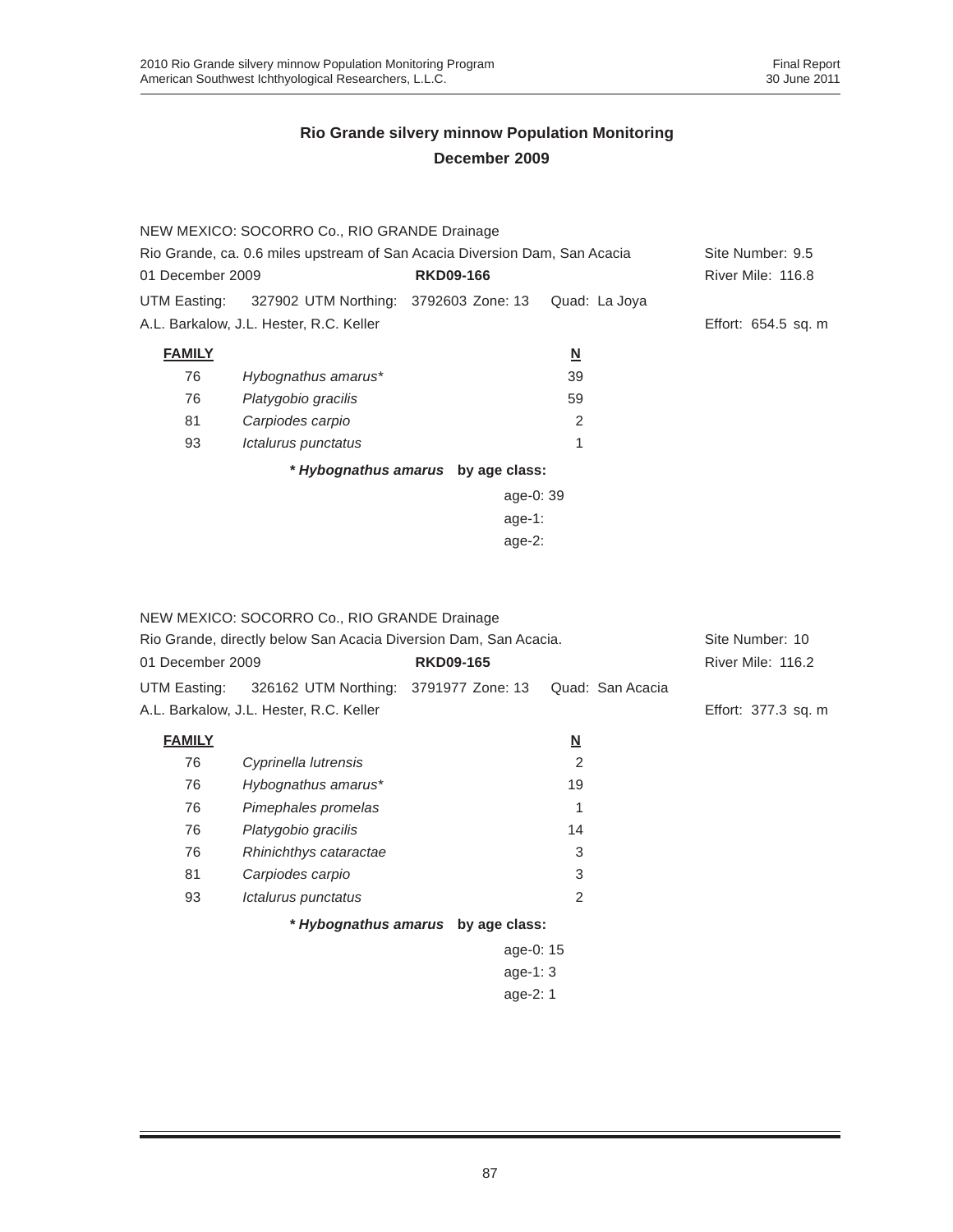|                                                                               | NEW MEXICO: SOCORRO Co., RIO GRANDE Drainage |                                    |                          |                     |
|-------------------------------------------------------------------------------|----------------------------------------------|------------------------------------|--------------------------|---------------------|
| Rio Grande, ca. 1.5 miles downstream of San Acacia Diversion Dam, San Acacia. |                                              |                                    |                          | Site Number: 11     |
| 01 December 2009                                                              |                                              | <b>RKD09-164</b>                   |                          | River Mile: 114.6   |
| UTM Easting:                                                                  | 325263 UTM Northing: 3790442 Zone: 13        |                                    | Quad: Lemitar            |                     |
|                                                                               | A.L. Barkalow, J.L. Hester, R.C. Keller      |                                    |                          | Effort: 672.3 sq. m |
| <b>FAMILY</b>                                                                 |                                              |                                    | $\underline{\mathbf{N}}$ |                     |
| 76                                                                            | Cyprinella lutrensis                         |                                    | 8                        |                     |
| 76                                                                            | Hybognathus amarus*                          |                                    | 93                       |                     |
| 76                                                                            | Pimephales promelas                          |                                    | 4                        |                     |
| 76                                                                            | Platygobio gracilis                          |                                    | 42                       |                     |
| 81                                                                            | Carpiodes carpio                             |                                    | 4                        |                     |
| 93                                                                            | Ictalurus punctatus                          |                                    | 14                       |                     |
|                                                                               |                                              | * Hybognathus amarus by age class: |                          |                     |
|                                                                               |                                              | age-0: 92                          |                          |                     |
|                                                                               |                                              | age-1: $1$                         |                          |                     |
|                                                                               |                                              |                                    |                          |                     |

NEW MEXICO: SOCORRO Co., RIO GRANDE Drainage

| Rio Grande, east of Socorro, 0.5 miles upstream of Socorro Low Flow Conveyance | Site Number: 12                                                                                        |                                    |                         |                     |  |
|--------------------------------------------------------------------------------|--------------------------------------------------------------------------------------------------------|------------------------------------|-------------------------|---------------------|--|
|                                                                                | Channel bridge and east just upstream of Socorro Wastewater Treatment Plant, Socorro, River Mile: 99.5 |                                    |                         |                     |  |
| 01 December 2009                                                               |                                                                                                        | <b>RKD09-163</b>                   |                         |                     |  |
| UTM Easting:                                                                   | 327097 UTM Northing: 3771043 Zone: 13                                                                  |                                    | Quad: Loma de las Canas |                     |  |
|                                                                                | A.L. Barkalow, J.L. Hester, R.C. Keller                                                                |                                    |                         | Effort: 675.0 sq. m |  |
| <b>FAMILY</b>                                                                  |                                                                                                        |                                    | $\overline{\mathbf{N}}$ |                     |  |
| 76                                                                             | Hybognathus amarus*                                                                                    |                                    | 154                     |                     |  |
| 76                                                                             | Platygobio gracilis                                                                                    |                                    | 8                       |                     |  |
| 93                                                                             | <i><b>Ictalurus punctatus</b></i>                                                                      |                                    | $\overline{2}$          |                     |  |
| 212                                                                            | Gambusia affinis                                                                                       |                                    | 1                       |                     |  |
|                                                                                |                                                                                                        | * Hybognathus amarus by age class: |                         |                     |  |
|                                                                                |                                                                                                        | age-0: 154                         |                         |                     |  |
|                                                                                | age-1:                                                                                                 |                                    |                         |                     |  |
|                                                                                | age-2:                                                                                                 |                                    |                         |                     |  |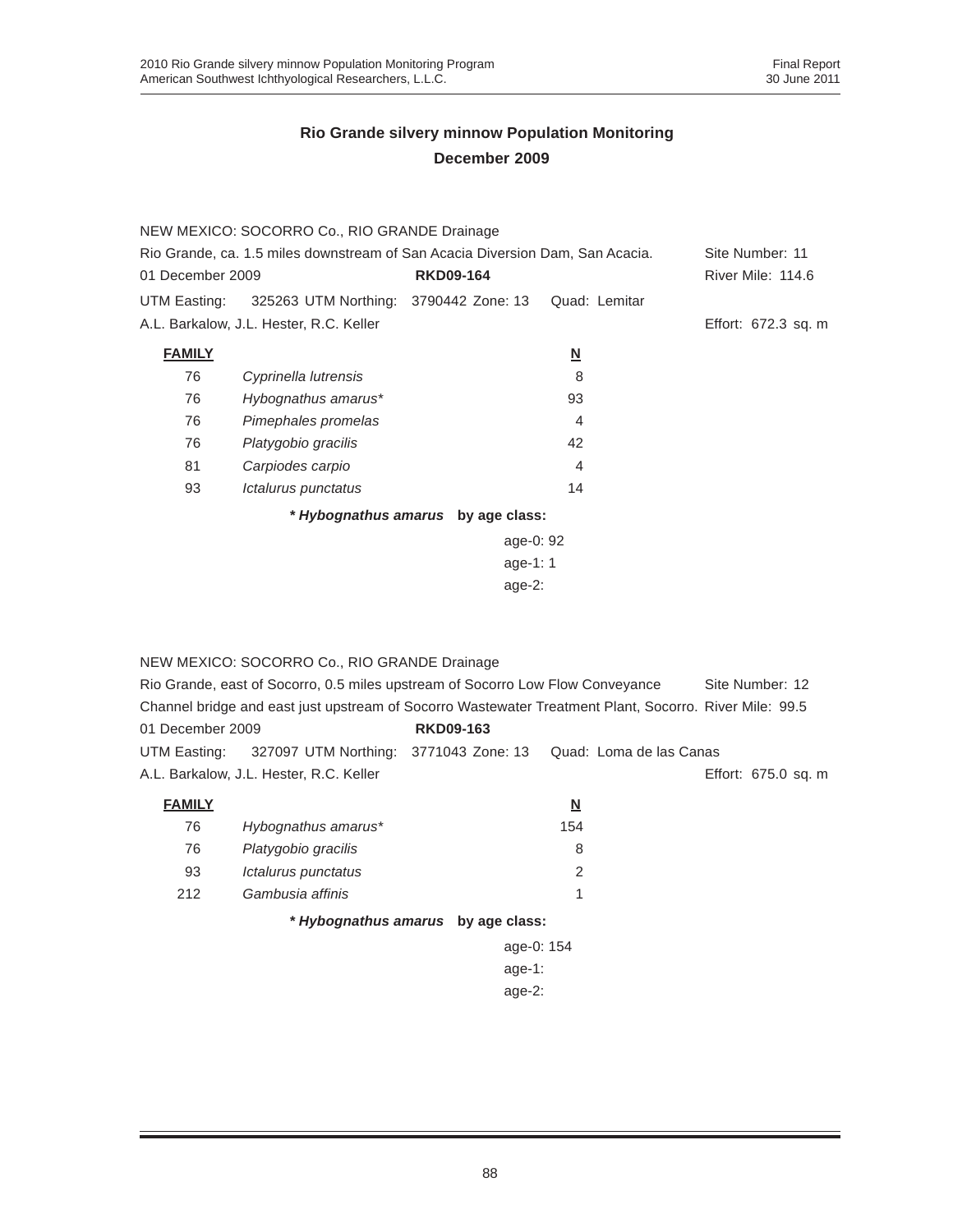|                                                                 | NEW MEXICO: SOCORRO Co., RIO GRANDE Drainage            |                                    |                          |                     |  |
|-----------------------------------------------------------------|---------------------------------------------------------|------------------------------------|--------------------------|---------------------|--|
| Rio Grande, ca. 4.0 miles upstream of U.S. 380 bridge crossing. | Site Number: 13                                         |                                    |                          |                     |  |
| 01 December 2009                                                |                                                         | <b>RKD09-162</b>                   |                          | River Mile: 91.7    |  |
| UTM Easting:                                                    | 328140 UTM Northing: 3761283 Zone: 13                   |                                    | Quad: San Antonio        |                     |  |
|                                                                 | A.L. Barkalow, J.L. Hester, R.C. Keller                 |                                    |                          | Effort: 492.8 sq. m |  |
| <b>FAMILY</b>                                                   |                                                         |                                    | $\overline{\mathbf{N}}$  |                     |  |
| 76                                                              | Hybognathus amarus*                                     |                                    | 135                      |                     |  |
| 76                                                              | Platygobio gracilis                                     |                                    | $\overline{7}$           |                     |  |
|                                                                 |                                                         | * Hybognathus amarus by age class: |                          |                     |  |
|                                                                 |                                                         | age-0: 134                         |                          |                     |  |
|                                                                 |                                                         | age-1: 1                           |                          |                     |  |
|                                                                 |                                                         | age- $2:$                          |                          |                     |  |
|                                                                 |                                                         |                                    |                          |                     |  |
|                                                                 | NEW MEXICO: SOCORRO Co., RIO GRANDE Drainage            |                                    |                          |                     |  |
|                                                                 | Rio Grande, at US HWY 380 bridge crossing, San Antonio. |                                    |                          | Site Number: 14     |  |
| 01 December 2009                                                |                                                         | <b>RKD09-156</b>                   |                          | River Mile: 87.1    |  |
| UTM Easting:                                                    | 328914 UTM Northing: 3754471 Zone: 13                   |                                    | Quad: San Antonio        |                     |  |
|                                                                 | R.K. Dudley, K.M. Schaus, M.A. Brandenburg              |                                    |                          | Effort: 567.3 sq. m |  |
|                                                                 |                                                         |                                    |                          |                     |  |
| <b>FAMILY</b>                                                   |                                                         |                                    | $\underline{\mathsf{N}}$ |                     |  |
| 76                                                              | Hybognathus amarus*                                     |                                    | 23                       |                     |  |
| 212                                                             | Gambusia affinis                                        |                                    | 11                       |                     |  |
|                                                                 |                                                         | * Hybognathus amarus by age class: |                          |                     |  |
|                                                                 |                                                         | age-0: 21                          |                          |                     |  |
|                                                                 | age-1: $2$                                              |                                    |                          |                     |  |

age-2: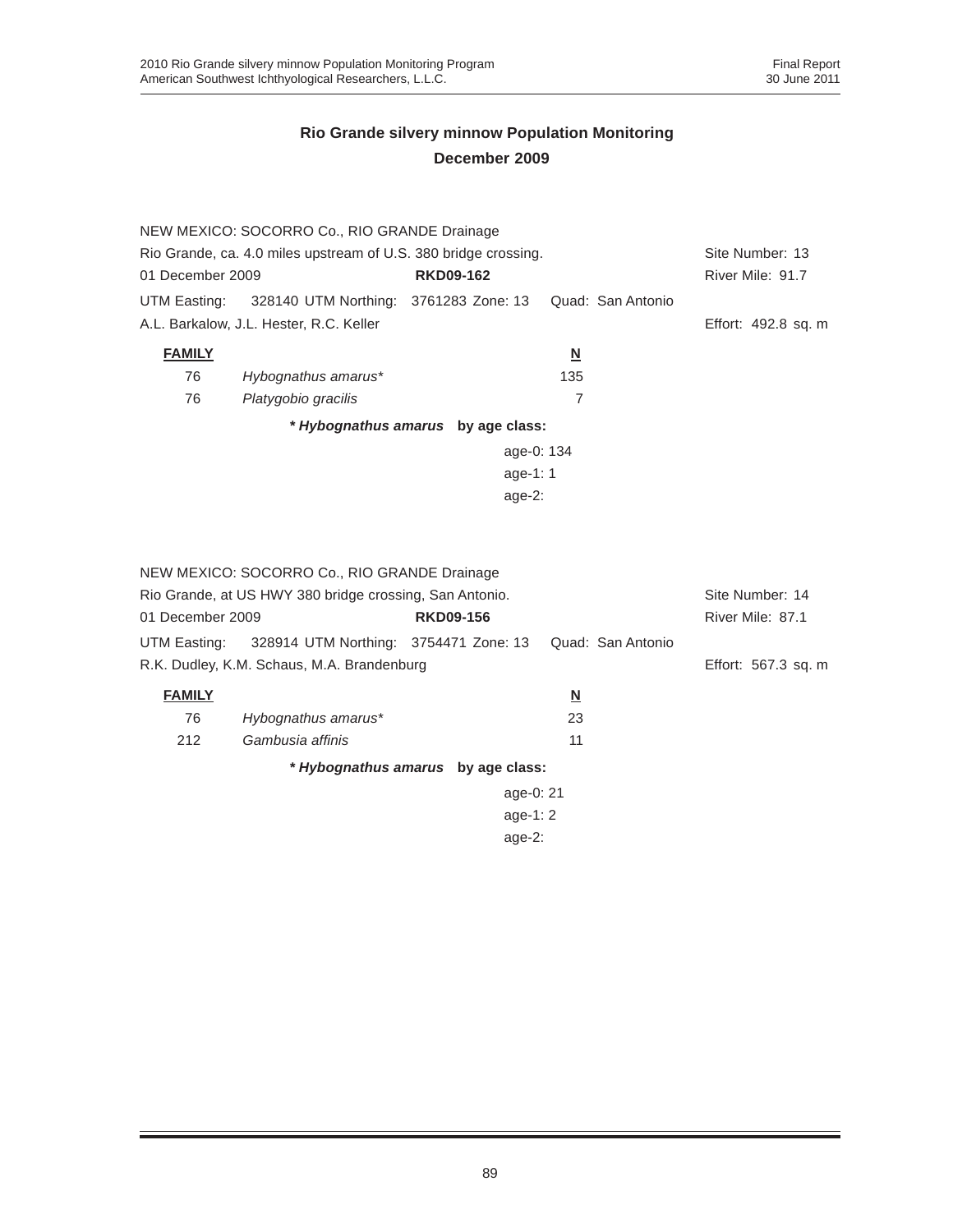|                                                                                       | NEW MEXICO: SOCORRO Co., RIO GRANDE Drainage             |                                    |                          |                      |                     |
|---------------------------------------------------------------------------------------|----------------------------------------------------------|------------------------------------|--------------------------|----------------------|---------------------|
| Rio Grande, directly east of Bosque del Apache National Wildlife Refuge Headquarters. |                                                          |                                    |                          |                      | Site Number: 15     |
| 01 December 2009                                                                      |                                                          | <b>RKD09-155</b>                   |                          |                      | River Mile: 79.1    |
| UTM Easting:                                                                          | 327055 UTM Northing: 3740839 Zone: 13                    |                                    |                          | Quad: San Antonio SE |                     |
|                                                                                       | R.K. Dudley, K.M. Schaus, M.A. Brandenburg               |                                    |                          |                      | Effort: 506.8 sq. m |
| <b>FAMILY</b>                                                                         |                                                          |                                    | $\underline{\mathsf{N}}$ |                      |                     |
| 76                                                                                    | Hybognathus amarus*                                      |                                    | 40                       |                      |                     |
| 76                                                                                    | Pimephales promelas                                      |                                    | 2                        |                      |                     |
|                                                                                       |                                                          | * Hybognathus amarus by age class: |                          |                      |                     |
|                                                                                       |                                                          | age-0: 35                          |                          |                      |                     |
|                                                                                       |                                                          | age-1: $4$                         |                          |                      |                     |
|                                                                                       |                                                          | age-2: 1                           |                          |                      |                     |
|                                                                                       |                                                          |                                    |                          |                      |                     |
|                                                                                       |                                                          |                                    |                          |                      |                     |
|                                                                                       | NEW MEXICO: SOCORRO Co., RIO GRANDE Drainage             |                                    |                          |                      |                     |
|                                                                                       | Rio Grande, at San Marcial Railroad Bridge, San Marcial. |                                    |                          |                      | Site Number: 16     |
| 01 December 2009                                                                      |                                                          | <b>RKD09-154</b>                   |                          |                      | River Mile: 68.6    |
| UTM Easting:                                                                          | 315284 UTM Northing: 3728347 Zone: 13                    |                                    |                          | Quad: San Marcial    |                     |
|                                                                                       | R.K. Dudley, K.M. Schaus, M.A. Brandenburg               |                                    |                          |                      | Effort: 481.0 sq. m |
| <b>FAMILY</b>                                                                         |                                                          |                                    | $\overline{\mathsf{M}}$  |                      |                     |
| 76                                                                                    | Cyprinella lutrensis                                     |                                    | $\overline{2}$           |                      |                     |
| 76                                                                                    | Hybognathus amarus*                                      |                                    | 94                       |                      |                     |
| 76                                                                                    | Platygobio gracilis                                      |                                    | 1                        |                      |                     |
| 212                                                                                   | Gambusia affinis                                         |                                    | 1                        |                      |                     |
|                                                                                       |                                                          | * Hybognathus amarus by age class: |                          |                      |                     |
|                                                                                       |                                                          | age-0: 91                          |                          |                      |                     |
|                                                                                       |                                                          | age-1: 3                           |                          |                      |                     |
|                                                                                       |                                                          | age-2:                             |                          |                      |                     |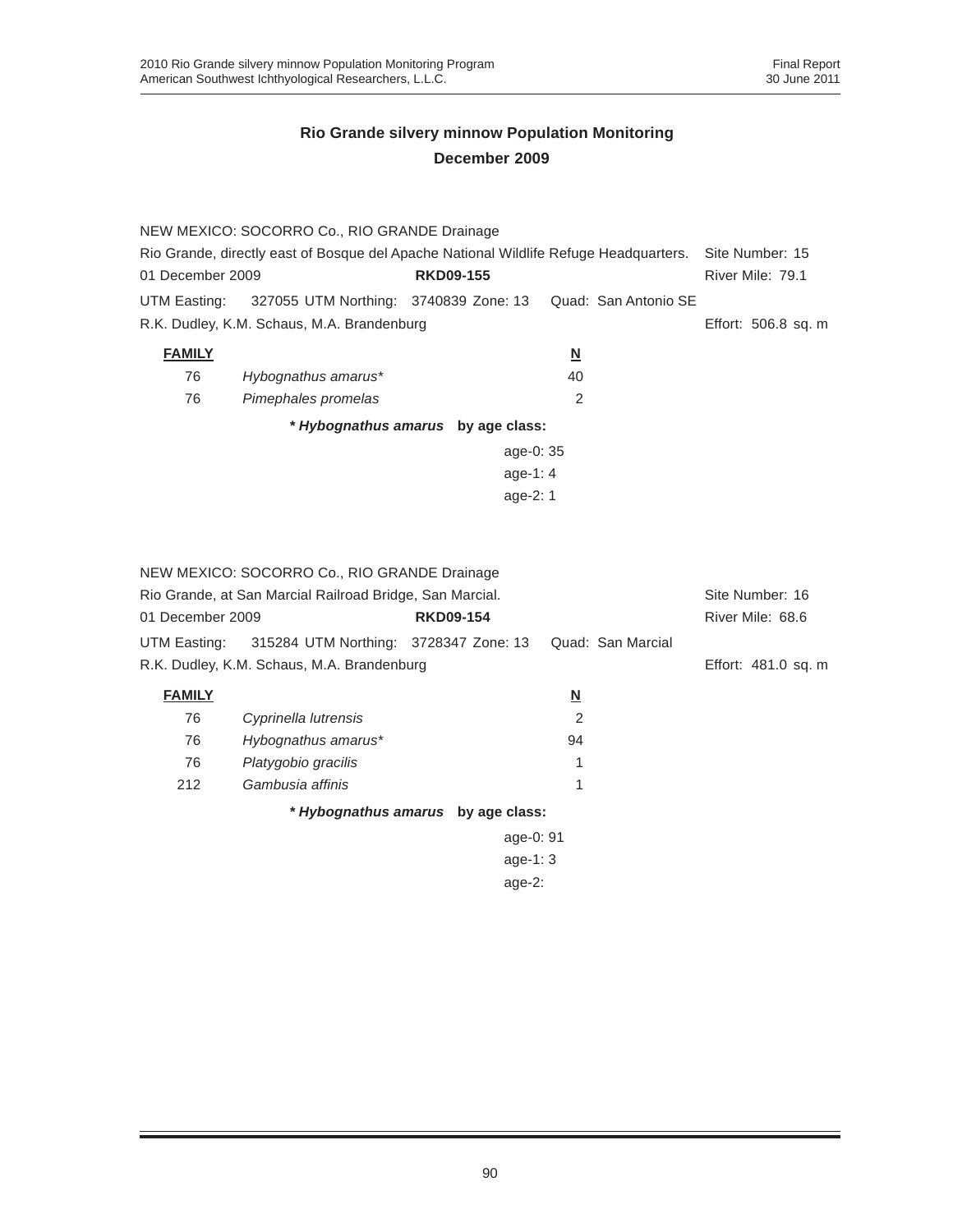|                                                                                | NEW MEXICO: SOCORRO Co., RIO GRANDE Drainage |                                    |                          |                     |  |  |
|--------------------------------------------------------------------------------|----------------------------------------------|------------------------------------|--------------------------|---------------------|--|--|
| Rio Grande, ca. 8 miles downstream of the San Marcial railroad bridge crossing |                                              |                                    |                          | Site Number: 17     |  |  |
| 01 December 2009                                                               |                                              | <b>RKD09-153</b>                   |                          | River Mile: 60.5    |  |  |
| UTM Easting:                                                                   | 309487 UTM Northing: 3718178 Zone: 13        |                                    | Quad: Paraje Well        |                     |  |  |
|                                                                                | R.K. Dudley, K.M. Schaus, M.A. Brandenburg   |                                    |                          | Effort: 430.3 sq. m |  |  |
| <b>FAMILY</b>                                                                  |                                              |                                    | $\underline{\mathsf{N}}$ |                     |  |  |
| 76                                                                             | Cyprinella lutrensis                         |                                    |                          |                     |  |  |
| 76                                                                             | Hybognathus amarus*                          |                                    | 155                      |                     |  |  |
| 76                                                                             | Pimephales promelas                          |                                    | 3                        |                     |  |  |
| 93                                                                             | <i><b>Ictalurus punctatus</b></i>            |                                    | 2                        |                     |  |  |
| 212                                                                            | Gambusia affinis                             |                                    | 1                        |                     |  |  |
|                                                                                |                                              | * Hybognathus amarus by age class: |                          |                     |  |  |
|                                                                                |                                              |                                    | age-0: 154               |                     |  |  |
|                                                                                |                                              | age-1: $1$                         |                          |                     |  |  |
|                                                                                | age- $2:$                                    |                                    |                          |                     |  |  |

| NEW MEXICO: SOCORRO Co., RIO GRANDE Drainage<br>Rio Grande, ca. 10 mi downstream of the San Marcial railroad bridge crossing<br>01 December 2009<br><b>RKD09-152</b> |                                            |           |                   | Site Number: 18<br>River Mile: 58.8 |
|----------------------------------------------------------------------------------------------------------------------------------------------------------------------|--------------------------------------------|-----------|-------------------|-------------------------------------|
| UTM Easting:                                                                                                                                                         | 307846 UTM Northing: 3716150 Zone: 13      |           | Quad: Paraje Well |                                     |
|                                                                                                                                                                      | R.K. Dudley, K.M. Schaus, M.A. Brandenburg |           |                   | Effort: 532.5 sq. m                 |
| <b>FAMILY</b>                                                                                                                                                        |                                            |           | <u>N</u>          |                                     |
| 76                                                                                                                                                                   | Cyprinella lutrensis                       |           |                   |                                     |
| 76                                                                                                                                                                   | Hybognathus amarus*                        |           | 47                |                                     |
| 93                                                                                                                                                                   | Ictalurus punctatus                        |           |                   |                                     |
| * Hybognathus amarus by age class:                                                                                                                                   |                                            |           |                   |                                     |
|                                                                                                                                                                      |                                            | age-0: 46 |                   |                                     |
|                                                                                                                                                                      |                                            | age-1:1   |                   |                                     |
|                                                                                                                                                                      |                                            |           |                   |                                     |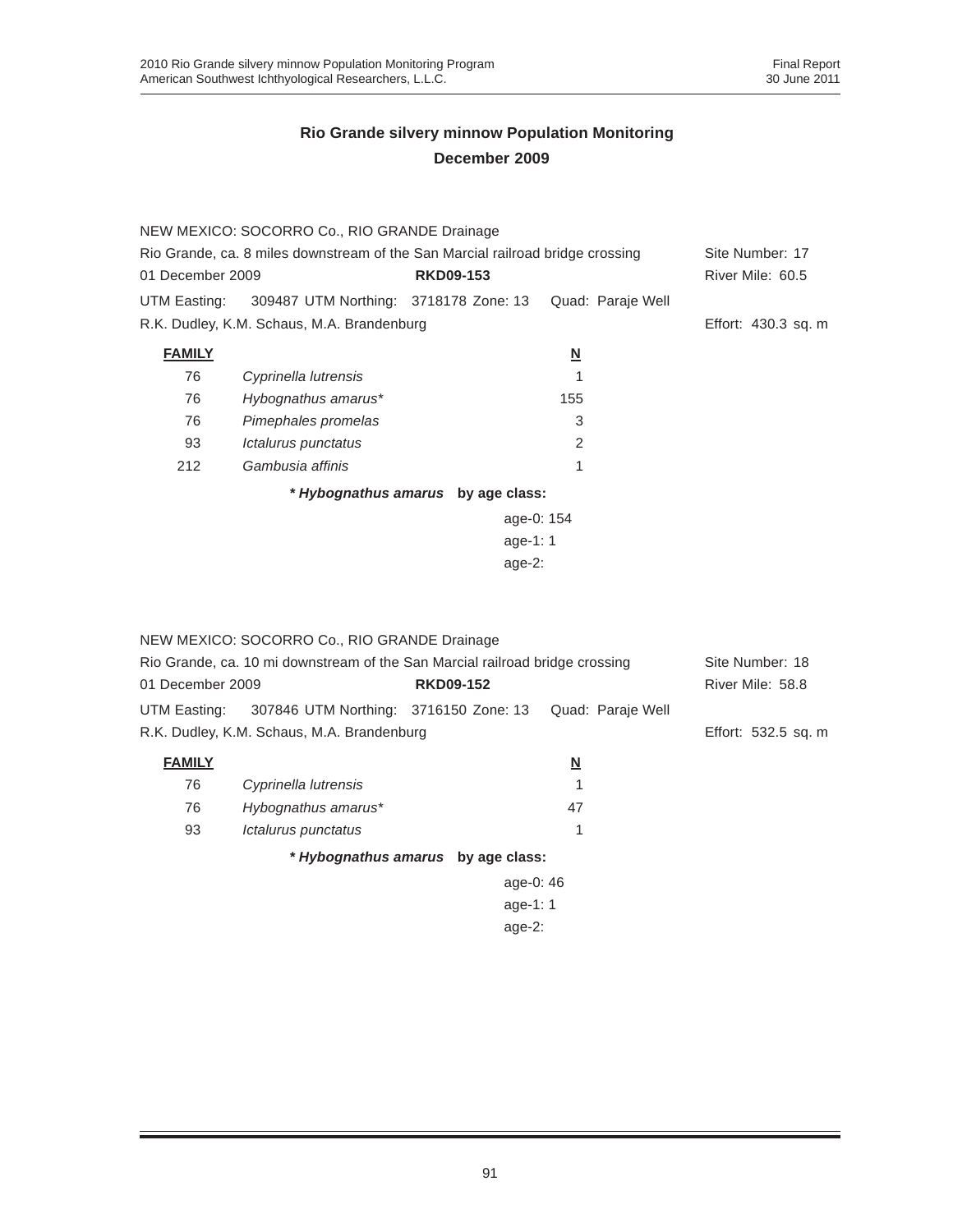|                  | NEW MEXICO: SANDOVAL Co., RIO GRANDE Drainage                                         |                                    |                          |                                     |
|------------------|---------------------------------------------------------------------------------------|------------------------------------|--------------------------|-------------------------------------|
| 05 February 2010 | Rio Grande, directly below Angostura Diversion Dam, Algodones.                        | <b>RKD10-003</b>                   |                          | Site Number: 0<br>River Mile: 209.7 |
|                  |                                                                                       |                                    |                          |                                     |
| UTM Easting:     | 363811 UTM Northing: 3916006 Zone: 13<br>R.K. Dudley, A.L. Barkalow, M.A. Brandenburg |                                    | Quad: San Felipe Pueblo  | Effort: 537.0 sq. m                 |
|                  |                                                                                       |                                    |                          |                                     |
| <b>FAMILY</b>    |                                                                                       |                                    | $\underline{\mathbf{N}}$ |                                     |
|                  | No Fish Collected                                                                     |                                    |                          |                                     |
|                  |                                                                                       |                                    |                          |                                     |
|                  |                                                                                       |                                    |                          |                                     |
|                  |                                                                                       |                                    |                          |                                     |
|                  | NEW MEXICO: SANDOVAL Co., RIO GRANDE Drainage                                         |                                    |                          |                                     |
| 05 February 2010 | Rio Grande, at US HWY 550 (formerly NM State HWY 44) bridge crossing, Bernalillo.     | <b>RKD10-004</b>                   |                          | Site Number: 1<br>River Mile: 203.8 |
|                  |                                                                                       |                                    | Quad: Bernalillo         |                                     |
| UTM Easting:     | 358543 UTM Northing: 3909722 Zone: 13<br>R.K. Dudley, A.L. Barkalow, M.A. Brandenburg |                                    |                          | Effort: 706.5 sq. m                 |
|                  |                                                                                       |                                    |                          |                                     |
| <b>FAMILY</b>    |                                                                                       |                                    | <u>N</u>                 |                                     |
| 76               | Platygobio gracilis                                                                   |                                    | 4                        |                                     |
| 81               | Catostomus commersoni                                                                 |                                    | 1                        |                                     |
|                  |                                                                                       |                                    |                          |                                     |
|                  |                                                                                       |                                    |                          |                                     |
|                  | NEW MEXICO: SANDOVAL Co., RIO GRANDE Drainage                                         |                                    |                          |                                     |
|                  | Rio Grande, ca. 4.0 miles downstream of US HWY 550 (formerly NM State HWY 44)         |                                    |                          | Site Number: 2                      |
|                  | bridge crossing, at Rio Rancho Wastewater Treatment Plant, Rio Rancho.                |                                    |                          | River Mile: 200.0                   |
| 05 February 2010 |                                                                                       | <b>RKD10-005</b>                   |                          |                                     |
| UTM Easting:     | 354772 UTM Northing: 3905355 Zone: 13                                                 |                                    | Quad: Bernalillo         |                                     |
|                  | R.K. Dudley, A.L. Barkalow, M.A. Brandenburg                                          |                                    |                          | Effort: 499.8 sq. m                 |
| <b>FAMILY</b>    |                                                                                       |                                    | <u>N</u>                 |                                     |
| 76               | Cyprinella lutrensis                                                                  |                                    | 4                        |                                     |
| 76               | Hybognathus amarus*                                                                   |                                    | 3                        |                                     |
| 76               | Pimephales promelas                                                                   |                                    | 1                        |                                     |
| 76               | Rhinichthys cataractae                                                                |                                    | 1                        |                                     |
|                  |                                                                                       | * Hybognathus amarus by age class: |                          |                                     |
|                  |                                                                                       | age-0:                             |                          |                                     |
|                  |                                                                                       | age-1: 3                           |                          |                                     |
|                  |                                                                                       | age-2:                             |                          |                                     |
|                  |                                                                                       |                                    |                          |                                     |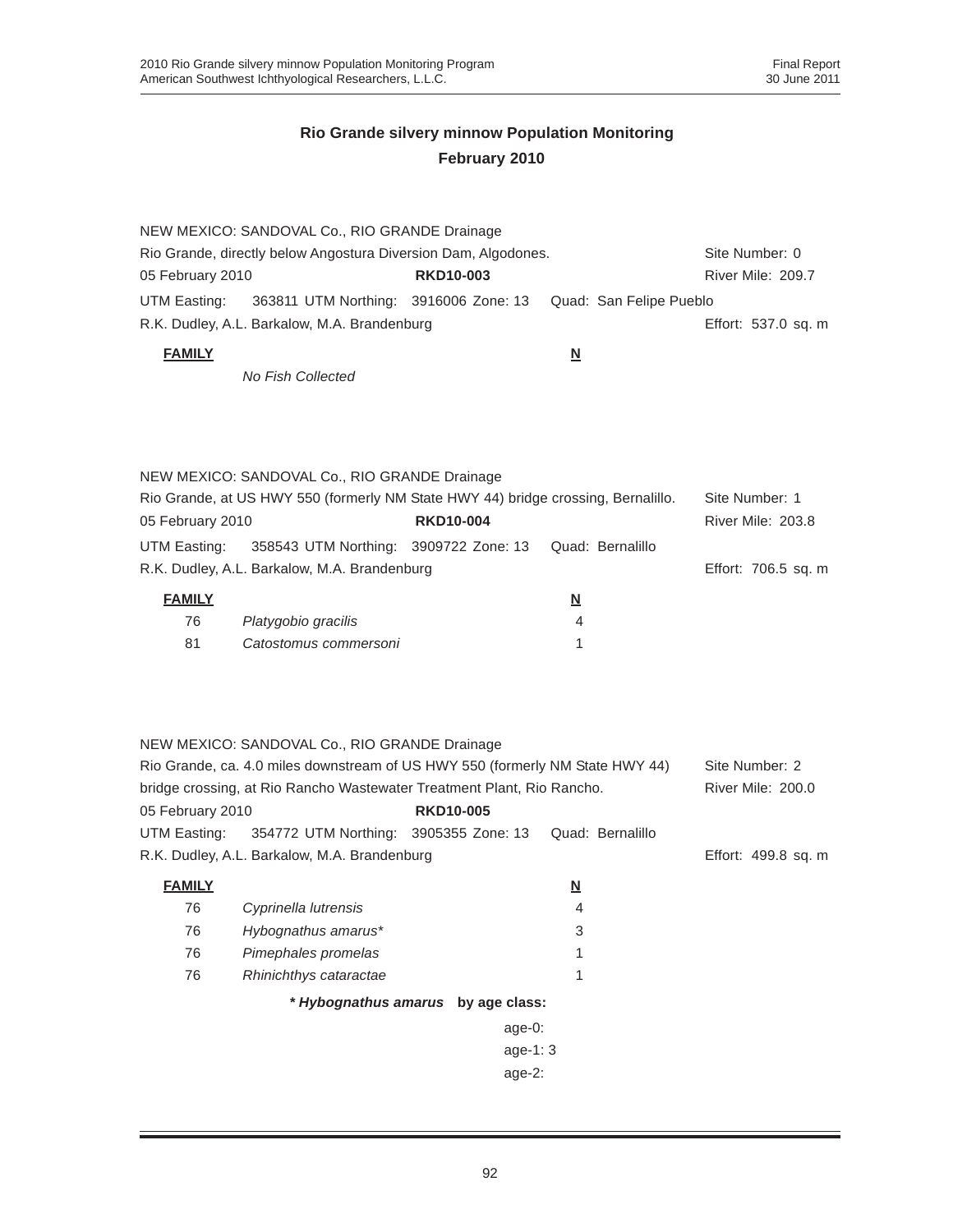|                                                                         | NEW MEXICO: BERNALILLO Co., RIO GRANDE Drainage |                                    |                          |                        |  |
|-------------------------------------------------------------------------|-------------------------------------------------|------------------------------------|--------------------------|------------------------|--|
| Rio Grande, at Central Avenue bridge crossing (US HWY 66), Albuquerque. | Site Number: 3                                  |                                    |                          |                        |  |
| 05 February 2010                                                        |                                                 | <b>RKD10-002</b>                   |                          | River Mile: 183.4      |  |
| UTM Easting:                                                            | 346840 UTM Northing: 3884094 Zone: 13           |                                    |                          | Quad: Albuquerque West |  |
|                                                                         | R.K. Dudley, A.L. Barkalow, M.A. Brandenburg    |                                    |                          | Effort: 528.8 sq. m    |  |
| <b>FAMILY</b>                                                           |                                                 |                                    | $\underline{\mathbf{N}}$ |                        |  |
| 76                                                                      | Cyprinella lutrensis                            |                                    | 12                       |                        |  |
| 76                                                                      | Hybognathus amarus*                             |                                    |                          |                        |  |
| 76                                                                      | Platygobio gracilis                             |                                    | $\overline{2}$           |                        |  |
| 81                                                                      | Catostomus commersoni                           |                                    | $\mathfrak{p}$           |                        |  |
|                                                                         |                                                 | * Hybognathus amarus by age class: |                          |                        |  |
|                                                                         |                                                 | age- $0$ :                         |                          |                        |  |
|                                                                         |                                                 | age-1: $1$                         |                          |                        |  |
| age- $2:$                                                               |                                                 |                                    |                          |                        |  |
|                                                                         |                                                 |                                    |                          |                        |  |
|                                                                         |                                                 |                                    |                          |                        |  |
|                                                                         | NEW MEXICO: BERNALILLO Co., RIO GRANDE Drainage |                                    |                          |                        |  |

|                  | Rio Grande, at Rio Bravo Blvd. Bridge crossing (NM State HWY 500), Albuquerque. |                                    |                          | Site Number: 4           |
|------------------|---------------------------------------------------------------------------------|------------------------------------|--------------------------|--------------------------|
| 05 February 2010 |                                                                                 | <b>RKD10-001</b>                   |                          | <b>River Mile: 178.3</b> |
| UTM Easting:     | 347554 UTM Northing: 3877163 Zone: 13                                           |                                    | Quad: Albuquerque West   |                          |
|                  | R.K. Dudley, A.L. Barkalow, M.A. Brandenburg                                    |                                    |                          | Effort: 546.5 sq. m      |
| <b>FAMILY</b>    |                                                                                 |                                    | $\underline{\mathbf{N}}$ |                          |
| 76               | Cyprinella lutrensis                                                            |                                    | 7                        |                          |
| 76               | Hybognathus amarus*                                                             |                                    | 2                        |                          |
| 76               | Platygobio gracilis                                                             |                                    | 3                        |                          |
|                  |                                                                                 | * Hybognathus amarus by age class: |                          |                          |
|                  |                                                                                 | age- $0$ :                         |                          |                          |
|                  |                                                                                 | age-1: 1                           |                          |                          |
|                  |                                                                                 | age-2: 1                           |                          |                          |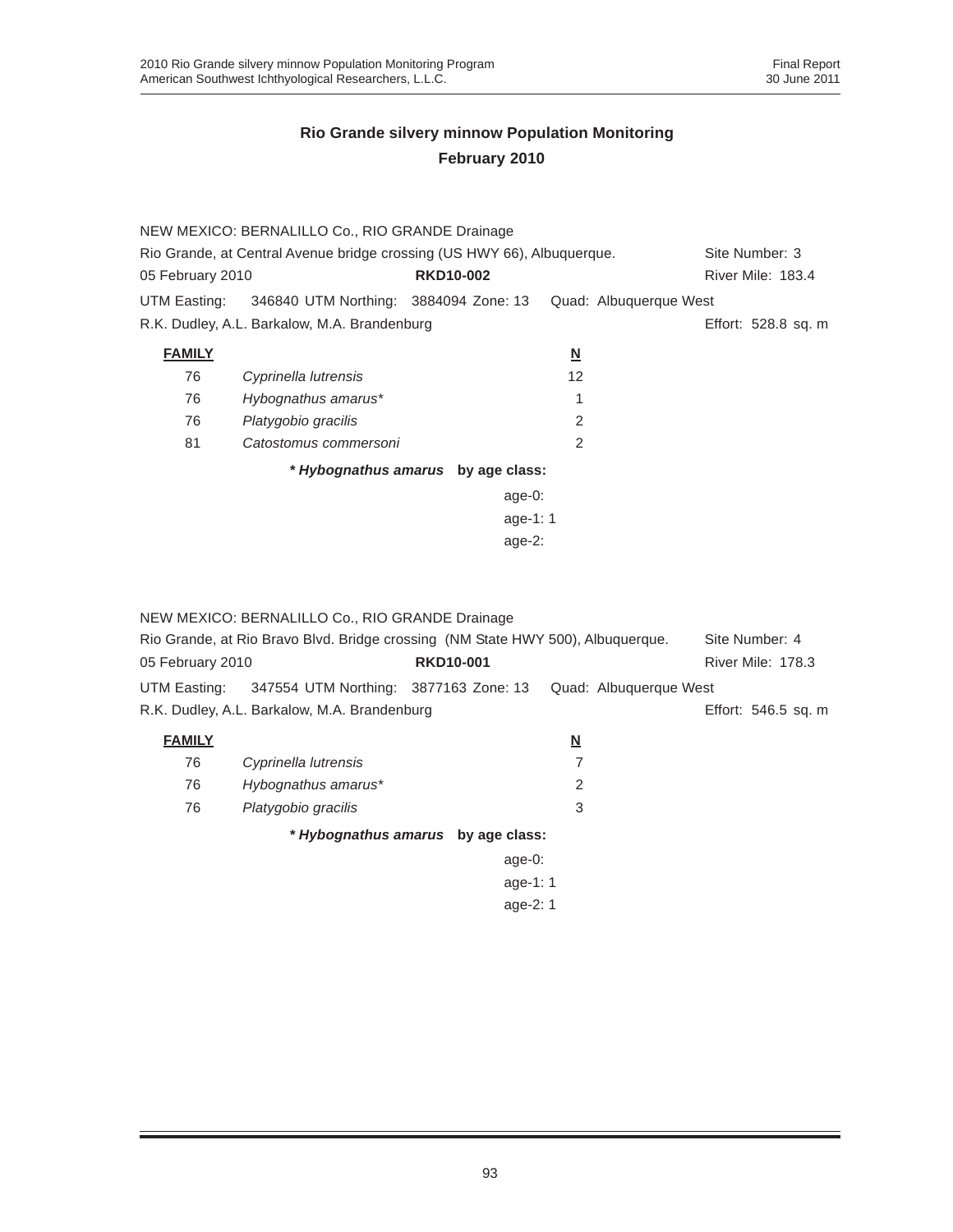| NEW MEXICO: VALENCIA Co., RIO GRANDE Drainage  |                         |                                                                                                                                                      |  |  |  |
|------------------------------------------------|-------------------------|------------------------------------------------------------------------------------------------------------------------------------------------------|--|--|--|
|                                                |                         | Site Number: 5                                                                                                                                       |  |  |  |
| <b>RKD10-020</b>                               |                         | River Mile: 161.4                                                                                                                                    |  |  |  |
|                                                | Quad: Los Lunas         |                                                                                                                                                      |  |  |  |
| M.A. Farrington, R.C. Keller, M.A. Brandenburg |                         | Effort: 554.0 sq. m                                                                                                                                  |  |  |  |
|                                                | $\overline{\mathbf{N}}$ |                                                                                                                                                      |  |  |  |
|                                                | 106                     |                                                                                                                                                      |  |  |  |
|                                                | 92                      |                                                                                                                                                      |  |  |  |
|                                                | 8                       |                                                                                                                                                      |  |  |  |
| * Hybognathus amarus by age class:             |                         |                                                                                                                                                      |  |  |  |
|                                                |                         |                                                                                                                                                      |  |  |  |
| age-1: 90                                      |                         |                                                                                                                                                      |  |  |  |
|                                                |                         |                                                                                                                                                      |  |  |  |
|                                                |                         | Rio Grande, at Los Lunas Bridge crossing (NM State HWY 49), Los Lunas.<br>UTM Easting: 342898 UTM Northing: 3852531 Zone: 13<br>age-0:<br>age- $2:2$ |  |  |  |

#### NEW MEXICO: VALENCIA Co., RIO GRANDE Drainage

| Rio Grande, ca. 1.0 miles upstream of NM State HWY 309/6 bridge crossing, Belen. |                  |                                                                                         |                                                                |
|----------------------------------------------------------------------------------|------------------|-----------------------------------------------------------------------------------------|----------------------------------------------------------------|
| 08 February 2010                                                                 | <b>RKD10-019</b> |                                                                                         | River Mile: 151.5                                              |
|                                                                                  |                  | Quad: Tome                                                                              |                                                                |
|                                                                                  |                  |                                                                                         | Effort: 496.5 sq. m                                            |
|                                                                                  |                  | $\overline{\mathsf{M}}$                                                                 |                                                                |
| Cyprinella lutrensis                                                             |                  | 46                                                                                      |                                                                |
| Hybognathus amarus*                                                              |                  | 17                                                                                      |                                                                |
| Pimephales promelas                                                              |                  | 2                                                                                       |                                                                |
| Platygobio gracilis                                                              |                  | 1                                                                                       |                                                                |
| Ictalurus punctatus                                                              |                  | 1                                                                                       |                                                                |
|                                                                                  |                  |                                                                                         |                                                                |
|                                                                                  |                  |                                                                                         |                                                                |
|                                                                                  |                  |                                                                                         |                                                                |
|                                                                                  |                  | 339972 UTM Northing: 3837061 Zone: 13<br>M.A. Farrington, R.C. Keller, M.A. Brandenburg | * Hybognathus amarus by age class:<br>age- $0:$<br>age-1: $16$ |

age-2: 1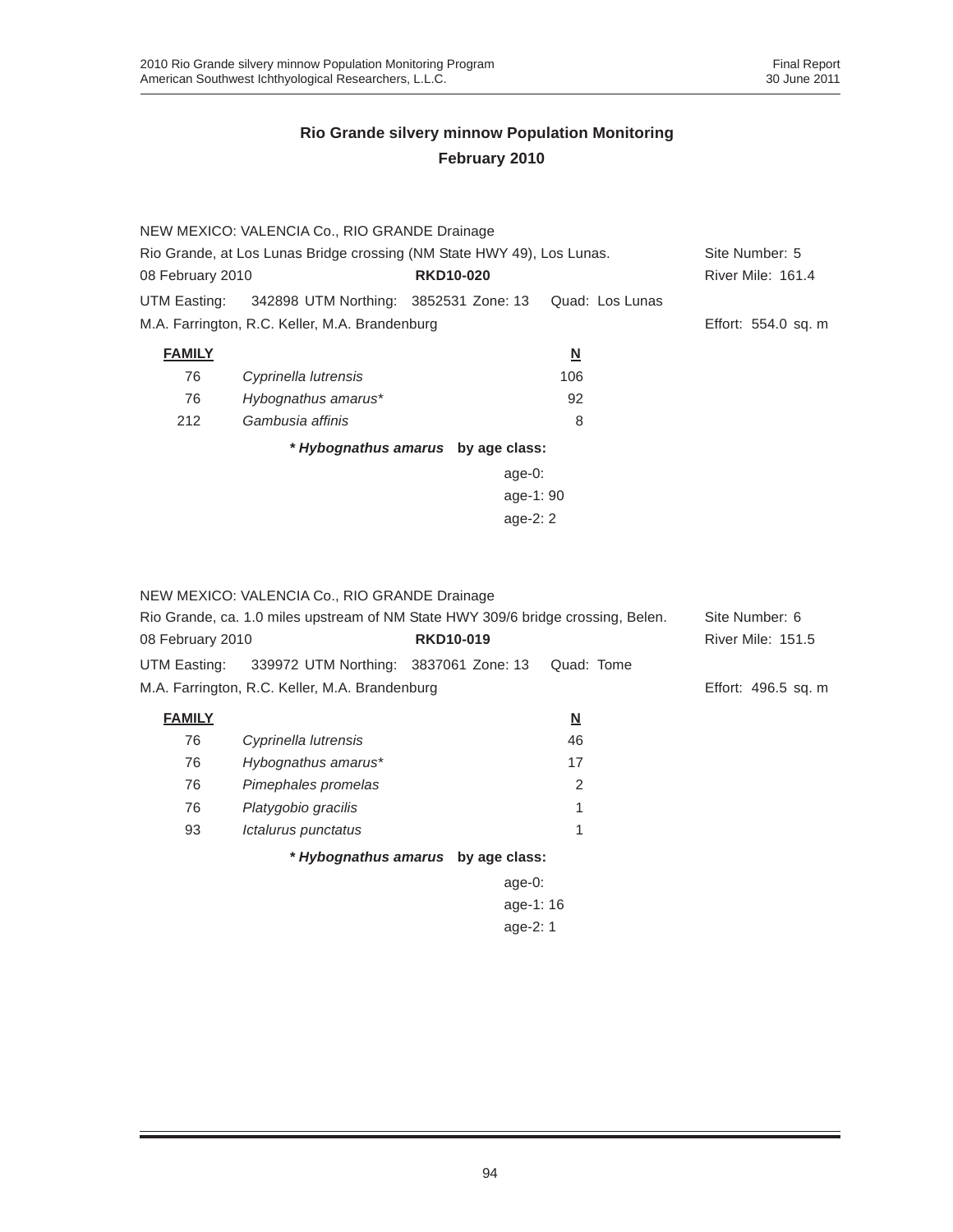|                                      | NEW MEXICO: VALENCIA Co., RIO GRANDE Drainage                                    |                                    |                          |                          |
|--------------------------------------|----------------------------------------------------------------------------------|------------------------------------|--------------------------|--------------------------|
|                                      | Rio Grande, ca. 2.2 miles upstream of NM State HWY 346 bridge crossing, Jarales. |                                    |                          | Site Number: 7           |
| 08 February 2010                     |                                                                                  | <b>RKD10-018</b>                   |                          | <b>River Mile: 143.2</b> |
| UTM Easting:                         | 338136 UTM Northing: 3827329 Zone: 13                                            |                                    | Quad: Veguita            |                          |
|                                      | M.A. Farrington, R.C. Keller, M.A. Brandenburg                                   |                                    |                          | Effort: 467.8 sq. m      |
| <b>FAMILY</b>                        |                                                                                  |                                    | $\underline{\mathsf{N}}$ |                          |
| 76                                   | Cyprinella lutrensis                                                             |                                    | 517                      |                          |
| 76                                   | Hybognathus amarus*                                                              |                                    | 13                       |                          |
| 76                                   | Pimephales promelas                                                              |                                    |                          |                          |
| 93                                   | Ictalurus punctatus                                                              |                                    | 4                        |                          |
|                                      |                                                                                  | * Hybognathus amarus by age class: |                          |                          |
|                                      |                                                                                  | age-0:                             |                          |                          |
|                                      |                                                                                  | age-1:13                           |                          |                          |
|                                      |                                                                                  | age-2:                             |                          |                          |
|                                      |                                                                                  |                                    |                          |                          |
|                                      |                                                                                  |                                    |                          |                          |
|                                      | NEW MEXICO: SOCORRO Co., RIO GRANDE Drainage                                     |                                    |                          |                          |
|                                      | Rio Grande, at US HWY 60 bridge crossing, Bernardo.                              |                                    |                          | Site Number: 8           |
| 08 February 2010<br><b>RKD10-017</b> |                                                                                  |                                    |                          | River Mile: 130.6        |

| <b>VU I GUIGUIY LUIU</b> |                                                                   | . |     | $1.1110 - 1.11110 - 1.0010$ |
|--------------------------|-------------------------------------------------------------------|---|-----|-----------------------------|
|                          | UTM Easting: 334604 UTM Northing: 3809726 Zone: 13  Quad: Abeytas |   |     |                             |
|                          | M.A. Farrington, R.C. Keller, M.A. Brandenburg                    |   |     | Effort: 425.0 sq. m         |
| <b>FAMILY</b>            |                                                                   |   | N   |                             |
| 76                       | Cyprinella lutrensis                                              |   | 354 |                             |
| 76                       | Hyboanathus amarus*                                               |   |     |                             |

|     | * Hybognathus amarus by age class: |  |
|-----|------------------------------------|--|
| 212 | Gambusia affinis                   |  |
| 76  | Hybognathus amarus*                |  |

| $age-0$ : |
|-----------|
| age-1: 4  |
| $age-2$ : |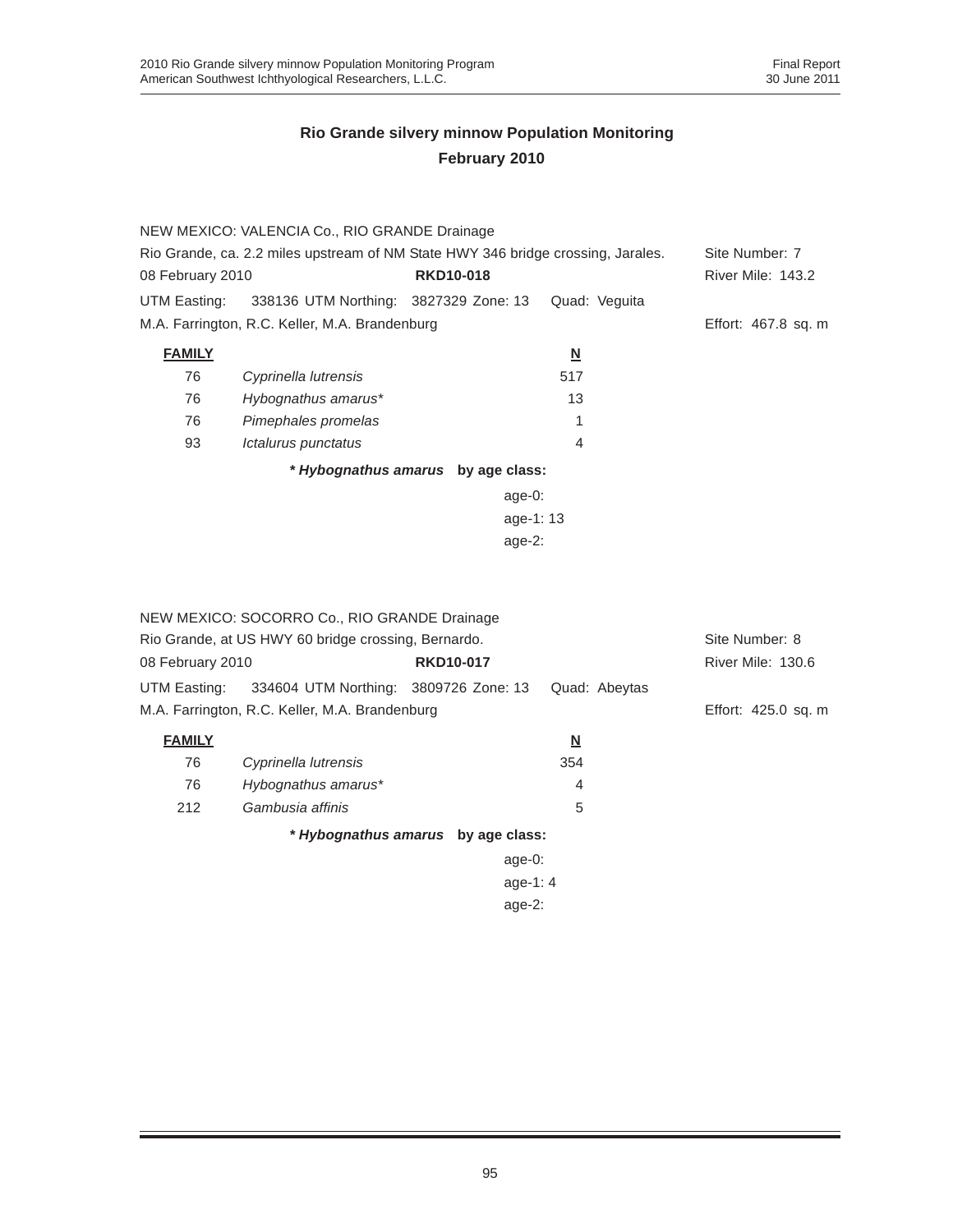| NEW MEXICO: SOCORRO Co., RIO GRANDE Drainage |                                                                                  |                                    |                          |                          |  |
|----------------------------------------------|----------------------------------------------------------------------------------|------------------------------------|--------------------------|--------------------------|--|
|                                              | Rio Grande, ca. 3.5 miles downstream of the US HWY 60 bridge crossing, Bernardo. |                                    |                          | Site Number: 9           |  |
| 08 February 2010                             |                                                                                  | <b>RKD10-016</b>                   |                          | <b>River Mile: 127.0</b> |  |
|                                              | UTM Easting: 331094 UTM Northing: 3805229 Zone: 13                               |                                    | Quad: Abeytas            |                          |  |
|                                              | M.A. Farrington, R.C. Keller, M.A. Brandenburg                                   |                                    |                          | Effort: 448.0 sq. m      |  |
| <b>FAMILY</b>                                |                                                                                  |                                    | $\underline{\mathsf{N}}$ |                          |  |
| 76                                           | Cyprinella lutrensis                                                             |                                    | 121                      |                          |  |
| 76                                           | Cyprinus carpio                                                                  |                                    | 2                        |                          |  |
| 76                                           | Hybognathus amarus*                                                              |                                    | 8                        |                          |  |
| 212                                          | Gambusia affinis                                                                 |                                    | 1                        |                          |  |
|                                              |                                                                                  | * Hybognathus amarus by age class: |                          |                          |  |
|                                              |                                                                                  | age- $0:$                          |                          |                          |  |
| age-1: $8$                                   |                                                                                  |                                    |                          |                          |  |
| age- $2:$                                    |                                                                                  |                                    |                          |                          |  |
|                                              |                                                                                  |                                    |                          |                          |  |

|                                                                            | NEW MEXICO: SOCORRO Co., RIO GRANDE Drainage |                                    |                          |                     |
|----------------------------------------------------------------------------|----------------------------------------------|------------------------------------|--------------------------|---------------------|
| Rio Grande, ca. 0.6 miles upstream of San Acacia Diversion Dam, San Acacia |                                              |                                    |                          | Site Number: 9.5    |
| 05 February 2010                                                           |                                              | <b>RKD10-010</b>                   |                          | River Mile: 116.8   |
| UTM Easting:                                                               | 327902 UTM Northing: 3792603 Zone: 13        |                                    | Quad: La Joya            |                     |
|                                                                            | M.A. Farrington, J.L. Hester, R.C. Keller    |                                    |                          | Effort: 527.8 sq. m |
| <b>FAMILY</b>                                                              |                                              |                                    | $\underline{\mathbf{N}}$ |                     |
| 76                                                                         | Hybognathus amarus*                          |                                    | 25                       |                     |
| 76                                                                         | Platygobio gracilis                          |                                    | 2                        |                     |
|                                                                            |                                              | * Hybognathus amarus by age class: |                          |                     |
|                                                                            |                                              | age- $0$ :                         |                          |                     |
|                                                                            |                                              | age-1:24                           |                          |                     |
|                                                                            |                                              | age-2: 1                           |                          |                     |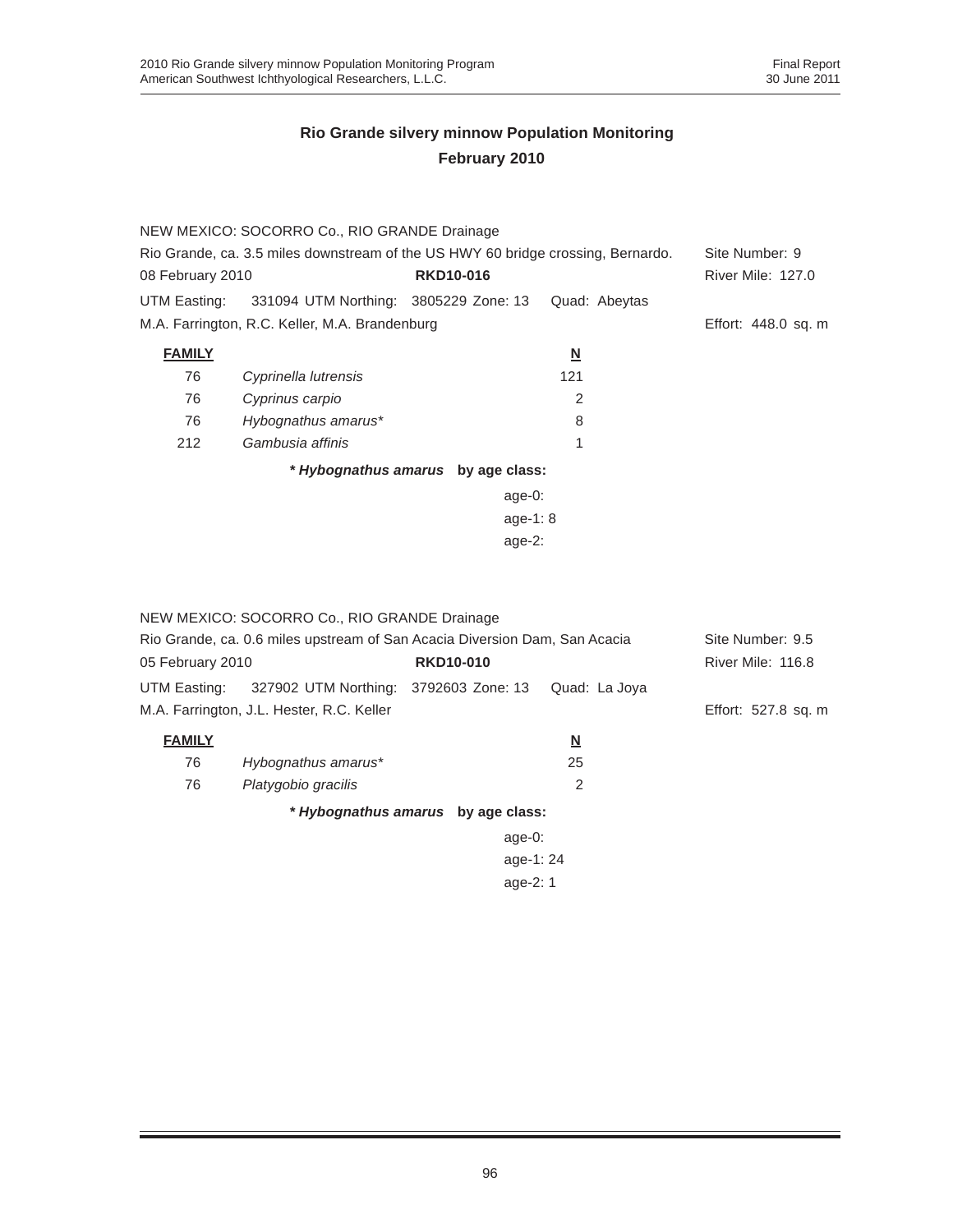|                                                                  | NEW MEXICO: SOCORRO Co., RIO GRANDE Drainage                        |  |                   |                     |
|------------------------------------------------------------------|---------------------------------------------------------------------|--|-------------------|---------------------|
| Rio Grande, directly below San Acacia Diversion Dam, San Acacia. |                                                                     |  |                   | Site Number: 10     |
| <b>RKD10-009</b><br>05 February 2010                             |                                                                     |  | River Mile: 116.2 |                     |
|                                                                  | UTM Easting: 326162 UTM Northing: 3791977 Zone: 13 Quad: San Acacia |  |                   |                     |
|                                                                  | M.A. Farrington, J.L. Hester, R.C. Keller                           |  |                   | Effort: 447.3 sq. m |
| <b>FAMILY</b>                                                    |                                                                     |  | <u>N</u>          |                     |
| 76                                                               | Cyprinella lutrensis                                                |  | 3                 |                     |
| 76                                                               | Platygobio gracilis                                                 |  | 1                 |                     |
| 93                                                               | Ictalurus punctatus                                                 |  |                   |                     |
|                                                                  |                                                                     |  |                   |                     |

NEW MEXICO: SOCORRO Co., RIO GRANDE Drainage Rio Grande, ca. 1.5 miles downstream of San Acacia Diversion Dam, San Acacia. Site Number: 11 05 February 2010 **RKD10-008** RKD10-008 River Mile: 114.6

UTM Easting: 325263 UTM Northing: 3790442 Zone: 13 Quad: Lemitar M.A. Farrington, J.L. Hester, R.C. Keller Ethorson and Theorem Effort: 596.0 sq. m

| <b>FAMILY</b> |                     | N  |  |
|---------------|---------------------|----|--|
| 76            | Hybognathus amarus* | 14 |  |
| 76            | Platygobio gracilis | 8  |  |
| 93            | Ictalurus punctatus |    |  |
|               |                     |    |  |

*\* Hybognathus amarus* **by age class:**

age-0: age-1: 13 age-2: 1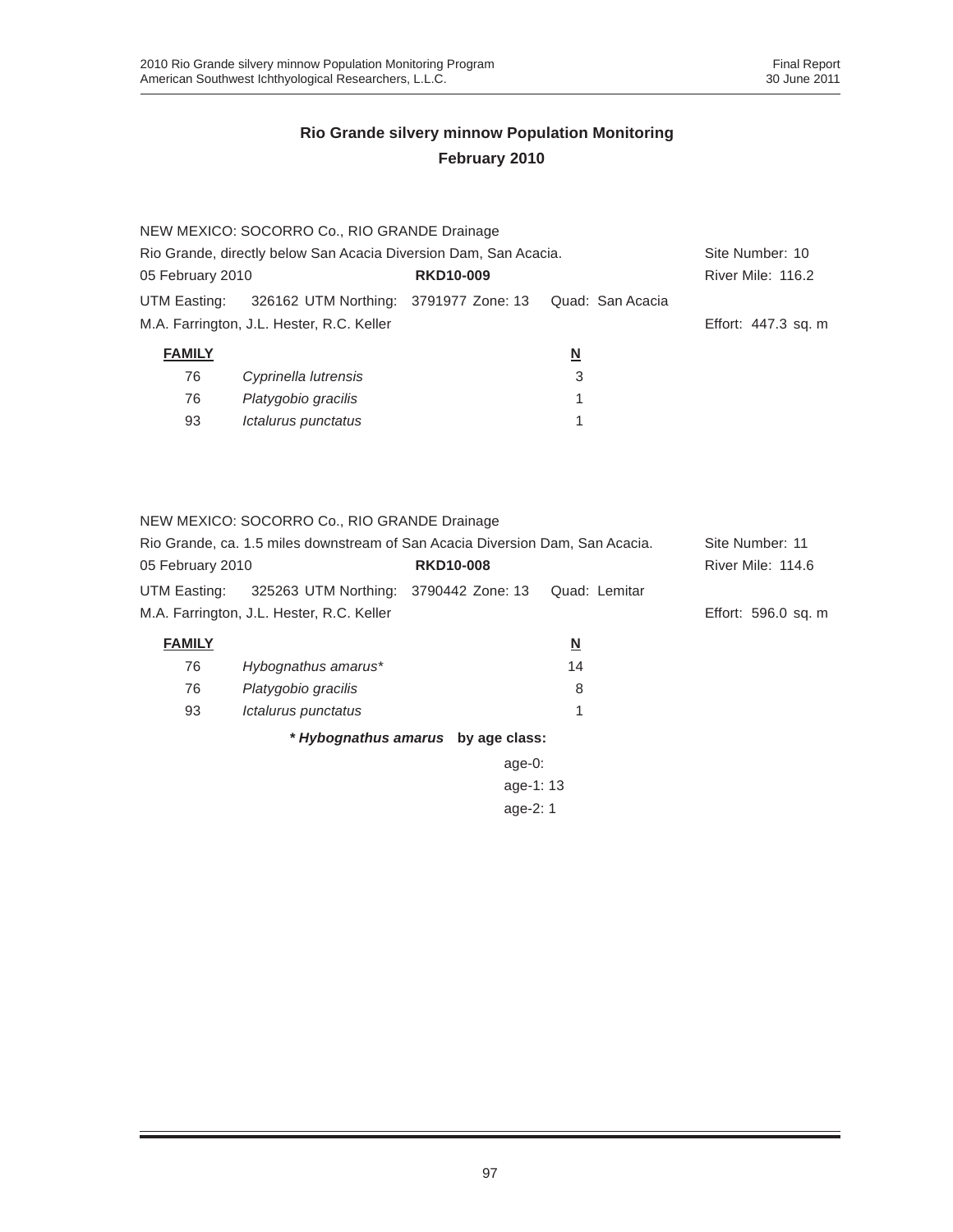|                                                                                | NEW MEXICO: SOCORRO Co., RIO GRANDE Drainage                                                           |                                    |          |                         |                     |  |
|--------------------------------------------------------------------------------|--------------------------------------------------------------------------------------------------------|------------------------------------|----------|-------------------------|---------------------|--|
| Rio Grande, east of Socorro, 0.5 miles upstream of Socorro Low Flow Conveyance |                                                                                                        |                                    |          |                         | Site Number: 12     |  |
| 05 February 2010                                                               | Channel bridge and east just upstream of Socorro Wastewater Treatment Plant, Socorro. River Mile: 99.5 | <b>RKD10-007</b>                   |          |                         |                     |  |
| UTM Easting:                                                                   | 327097 UTM Northing: 3771043 Zone: 13                                                                  |                                    |          | Quad: Loma de las Canas |                     |  |
|                                                                                | M.A. Farrington, J.L. Hester, R.C. Keller                                                              |                                    |          |                         | Effort: 562.3 sq. m |  |
| <b>FAMILY</b>                                                                  |                                                                                                        |                                    | <u>N</u> |                         |                     |  |
| 76                                                                             | Hybognathus amarus*                                                                                    |                                    | 60       |                         |                     |  |
|                                                                                |                                                                                                        | * Hybognathus amarus by age class: |          |                         |                     |  |
|                                                                                |                                                                                                        | $age-0$ :                          |          |                         |                     |  |
|                                                                                |                                                                                                        | age-1:57                           |          |                         |                     |  |
|                                                                                |                                                                                                        | age- $2:3$                         |          |                         |                     |  |
|                                                                                |                                                                                                        |                                    |          |                         |                     |  |
|                                                                                |                                                                                                        |                                    |          |                         |                     |  |
|                                                                                | NEW MEXICO: SOCORRO Co., RIO GRANDE Drainage                                                           |                                    |          |                         |                     |  |
|                                                                                | Rio Grande, ca. 4.0 miles upstream of U.S. 380 bridge crossing.                                        |                                    |          |                         | Site Number: 13     |  |
| 05 February 2010                                                               |                                                                                                        | <b>RKD10-006</b>                   |          |                         | River Mile: 91.7    |  |
| UTM Easting:                                                                   | 328140 UTM Northing: 3761283 Zone: 13                                                                  |                                    |          | Quad: San Antonio       |                     |  |
|                                                                                | M.A. Farrington, J.L. Hester, R.C. Keller                                                              |                                    |          |                         | Effort: 608.0 sq. m |  |
| <b>FAMILY</b>                                                                  |                                                                                                        |                                    | N        |                         |                     |  |
| 76                                                                             | Hybognathus amarus*                                                                                    |                                    | 130      |                         |                     |  |
| 212                                                                            | Gambusia affinis                                                                                       |                                    | 1        |                         |                     |  |
| * Hybognathus amarus by age class:                                             |                                                                                                        |                                    |          |                         |                     |  |
|                                                                                | $age-0$ :                                                                                              |                                    |          |                         |                     |  |
|                                                                                |                                                                                                        | age-1: 130                         |          |                         |                     |  |
|                                                                                |                                                                                                        | age- $2:$                          |          |                         |                     |  |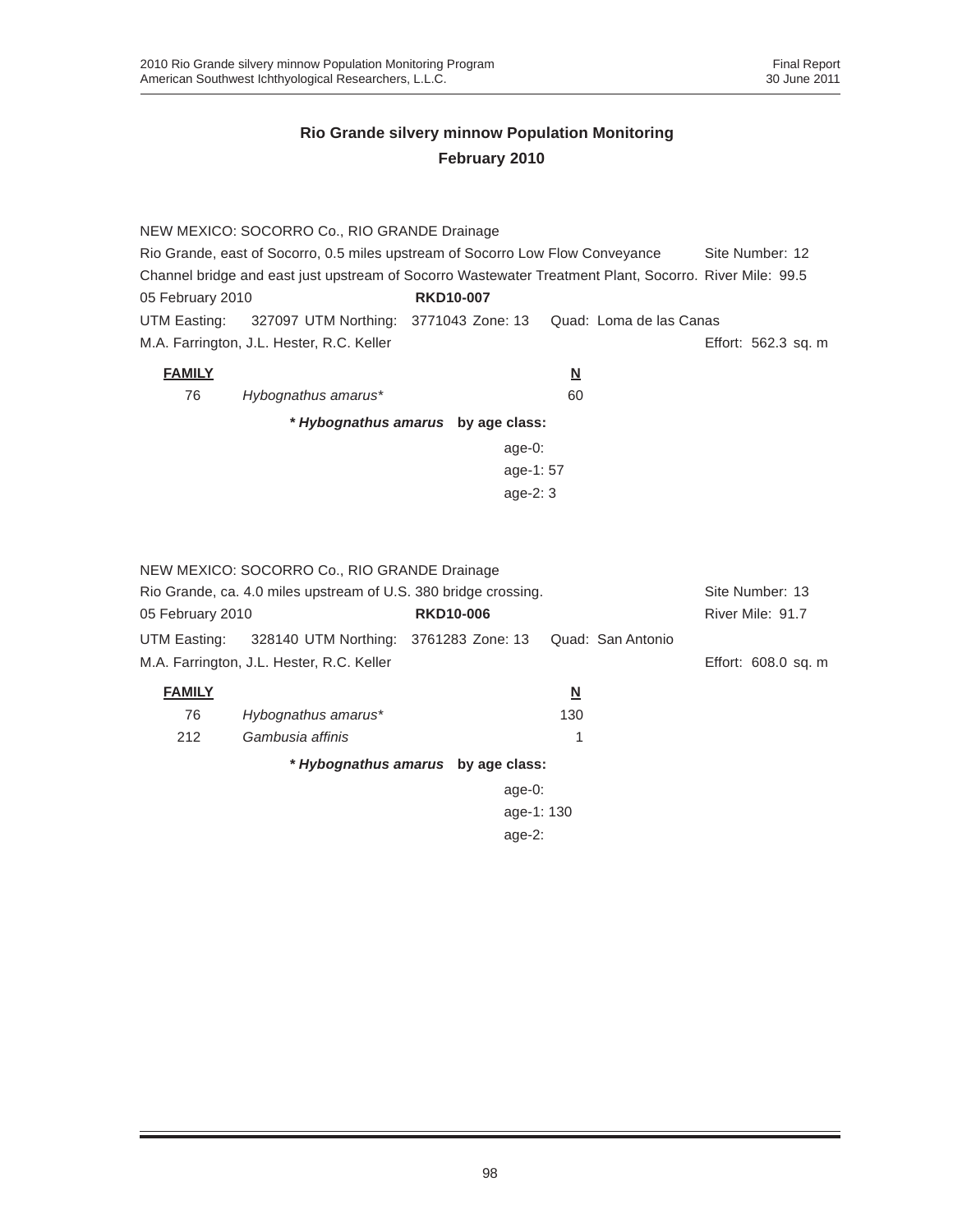|                                                         | NEW MEXICO: SOCORRO Co., RIO GRANDE Drainage       |                  |                          |                   |                     |  |  |
|---------------------------------------------------------|----------------------------------------------------|------------------|--------------------------|-------------------|---------------------|--|--|
| Rio Grande, at US HWY 380 bridge crossing, San Antonio. | Site Number: 14                                    |                  |                          |                   |                     |  |  |
| 08 February 2010                                        |                                                    | <b>RKD10-015</b> |                          |                   | River Mile: 87.1    |  |  |
|                                                         | UTM Easting: 328914 UTM Northing: 3754471 Zone: 13 |                  |                          | Quad: San Antonio |                     |  |  |
|                                                         | R.K. Dudley, A.L. Barkalow, J.L. Hester            |                  |                          |                   | Effort: 494.8 sq. m |  |  |
| <b>FAMILY</b>                                           |                                                    |                  | $\underline{\mathsf{N}}$ |                   |                     |  |  |
| 76                                                      | Cyprinella lutrensis                               |                  | 3                        |                   |                     |  |  |
| 76                                                      | Hybognathus amarus*                                |                  | 165                      |                   |                     |  |  |
| 76                                                      | Platygobio gracilis                                |                  | 2                        |                   |                     |  |  |
| 93                                                      | Ictalurus punctatus                                |                  |                          |                   |                     |  |  |
| * Hybognathus amarus by age class:                      |                                                    |                  |                          |                   |                     |  |  |
|                                                         |                                                    | age-0:           |                          |                   |                     |  |  |
|                                                         |                                                    |                  | age-1: 164               |                   |                     |  |  |
|                                                         |                                                    | age-2: 1         |                          |                   |                     |  |  |
|                                                         |                                                    |                  |                          |                   |                     |  |  |

|                                                                                       | NEW MEXICO: SOCORRO Co., RIO GRANDE Drainage                            |  |                  |                          |  |                 |                     |
|---------------------------------------------------------------------------------------|-------------------------------------------------------------------------|--|------------------|--------------------------|--|-----------------|---------------------|
| Rio Grande, directly east of Bosque del Apache National Wildlife Refuge Headquarters. |                                                                         |  |                  |                          |  | Site Number: 15 |                     |
| 08 February 2010                                                                      |                                                                         |  | <b>RKD10-014</b> |                          |  |                 | River Mile: 79.1    |
|                                                                                       | UTM Easting: 327055 UTM Northing: 3740839 Zone: 13 Quad: San Antonio SE |  |                  |                          |  |                 |                     |
|                                                                                       | R.K. Dudley, A.L. Barkalow, J.L. Hester                                 |  |                  |                          |  |                 | Effort: 557.3 sq. m |
| <b>FAMILY</b>                                                                         |                                                                         |  |                  | $\underline{\mathsf{N}}$ |  |                 |                     |
| 76                                                                                    | Hybognathus amarus*                                                     |  |                  | 136                      |  |                 |                     |
| 81                                                                                    | Carpiodes carpio                                                        |  |                  |                          |  |                 |                     |
| * Hybognathus amarus by age class:                                                    |                                                                         |  |                  |                          |  |                 |                     |
|                                                                                       |                                                                         |  | age- $0:$        |                          |  |                 |                     |
|                                                                                       |                                                                         |  | age-1: 136       |                          |  |                 |                     |
|                                                                                       |                                                                         |  | $age-2$ :        |                          |  |                 |                     |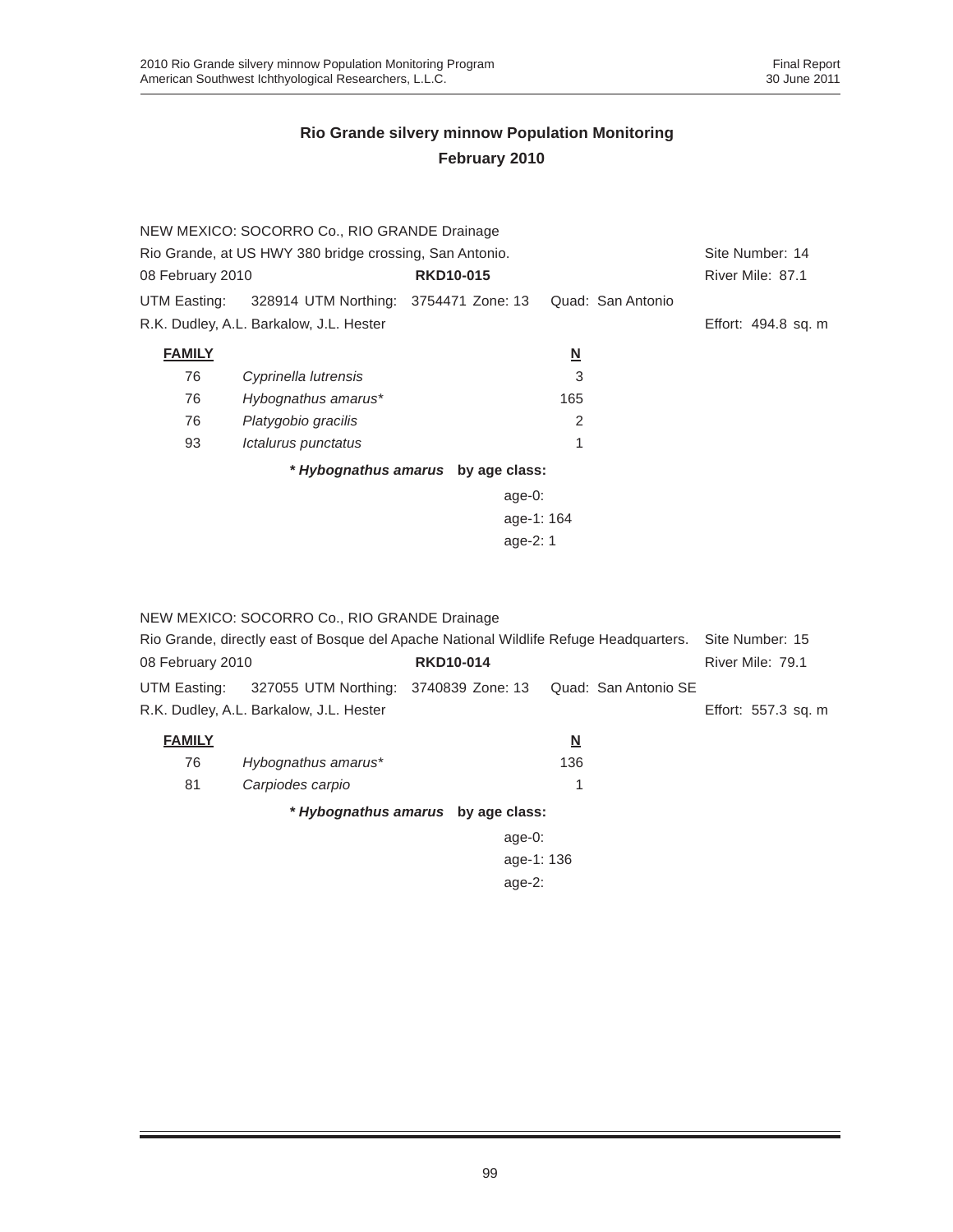|                                                          | NEW MEXICO: SOCORRO Co., RIO GRANDE Drainage |                                    |                          |                     |
|----------------------------------------------------------|----------------------------------------------|------------------------------------|--------------------------|---------------------|
| Rio Grande, at San Marcial Railroad Bridge, San Marcial. | Site Number: 16                              |                                    |                          |                     |
| 08 February 2010                                         |                                              | <b>RKD10-013</b>                   | River Mile: 68.6         |                     |
| UTM Easting:                                             | 315284 UTM Northing: 3728347 Zone: 13        |                                    | Quad: San Marcial        |                     |
|                                                          | R.K. Dudley, A.L. Barkalow, J.L. Hester      |                                    |                          | Effort: 573.5 sq. m |
| <b>FAMILY</b>                                            |                                              |                                    | $\underline{\mathsf{N}}$ |                     |
| 76                                                       | Cyprinella lutrensis                         |                                    | 3                        |                     |
| 76                                                       | Hybognathus amarus*                          |                                    | 198                      |                     |
| 76                                                       | Platygobio gracilis                          |                                    | 4                        |                     |
| 81                                                       | Carpiodes carpio                             |                                    | $\mathfrak{p}$           |                     |
|                                                          |                                              | * Hybognathus amarus by age class: |                          |                     |
|                                                          |                                              | age- $0$ :                         |                          |                     |
|                                                          |                                              |                                    |                          |                     |
|                                                          |                                              |                                    |                          |                     |
|                                                          |                                              |                                    |                          |                     |

|                                                                                | NEW MEXICO: SOCORRO Co., RIO GRANDE Drainage |                                    |                          |                     |
|--------------------------------------------------------------------------------|----------------------------------------------|------------------------------------|--------------------------|---------------------|
| Rio Grande, ca. 8 miles downstream of the San Marcial railroad bridge crossing | Site Number: 17                              |                                    |                          |                     |
| 08 February 2010                                                               |                                              | <b>RKD10-012</b>                   | River Mile: 60.5         |                     |
| UTM Easting:                                                                   | 309487 UTM Northing: 3718178 Zone: 13        |                                    | Quad: Paraje Well        |                     |
|                                                                                | R.K. Dudley, A.L. Barkalow, J.L. Hester      |                                    |                          | Effort: 542.8 sq. m |
| <b>FAMILY</b>                                                                  |                                              |                                    | $\underline{\mathbf{N}}$ |                     |
| 76                                                                             | Cyprinella lutrensis                         |                                    | 3                        |                     |
| 76                                                                             | Hybognathus amarus*                          |                                    | 115                      |                     |
|                                                                                |                                              | * Hybognathus amarus by age class: |                          |                     |
|                                                                                |                                              | age- $0$ :                         |                          |                     |
|                                                                                |                                              |                                    |                          |                     |
|                                                                                |                                              |                                    |                          |                     |
|                                                                                |                                              |                                    |                          |                     |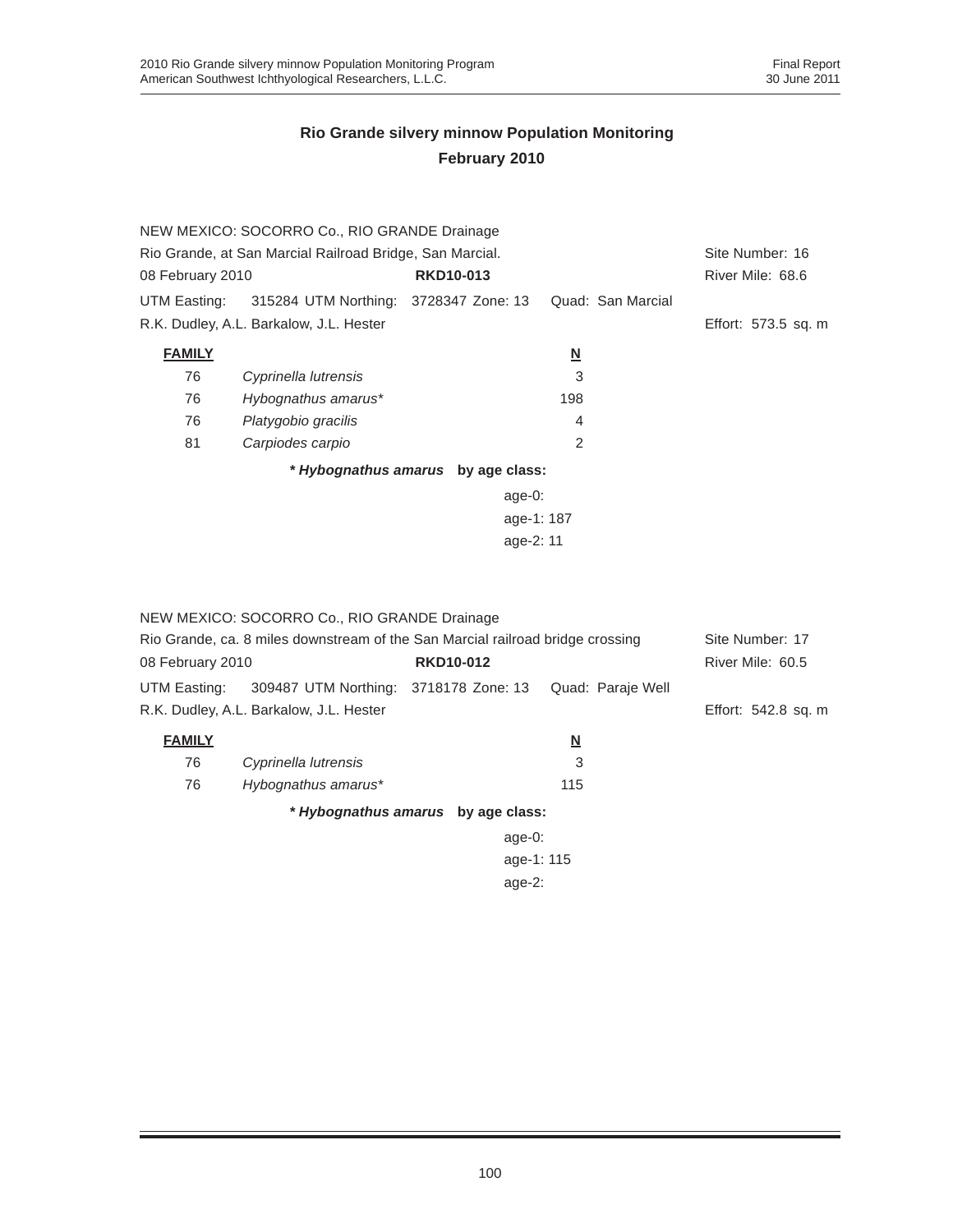|                                                                              | NEW MEXICO: SOCORRO Co., RIO GRANDE Drainage |                                    |                          |                     |
|------------------------------------------------------------------------------|----------------------------------------------|------------------------------------|--------------------------|---------------------|
| Rio Grande, ca. 10 mi downstream of the San Marcial railroad bridge crossing |                                              |                                    |                          | Site Number: 18     |
| 08 February 2010                                                             |                                              | <b>RKD10-011</b>                   |                          | River Mile: 58.8    |
| UTM Easting:                                                                 | 307846 UTM Northing: 3716150 Zone: 13        |                                    | Quad: Paraje Well        |                     |
|                                                                              | R.K. Dudley, A.L. Barkalow, J.L. Hester      |                                    |                          | Effort: 607.5 sq. m |
| <b>FAMILY</b>                                                                |                                              |                                    | $\underline{\mathsf{N}}$ |                     |
| 76                                                                           | Hybognathus amarus*                          |                                    | 85                       |                     |
| 93                                                                           | Ictalurus punctatus                          |                                    |                          |                     |
| 294                                                                          | Lepomis macrochirus                          |                                    |                          |                     |
|                                                                              |                                              | * Hybognathus amarus by age class: |                          |                     |
|                                                                              |                                              | age-0:                             |                          |                     |
|                                                                              |                                              |                                    |                          |                     |
|                                                                              |                                              |                                    |                          |                     |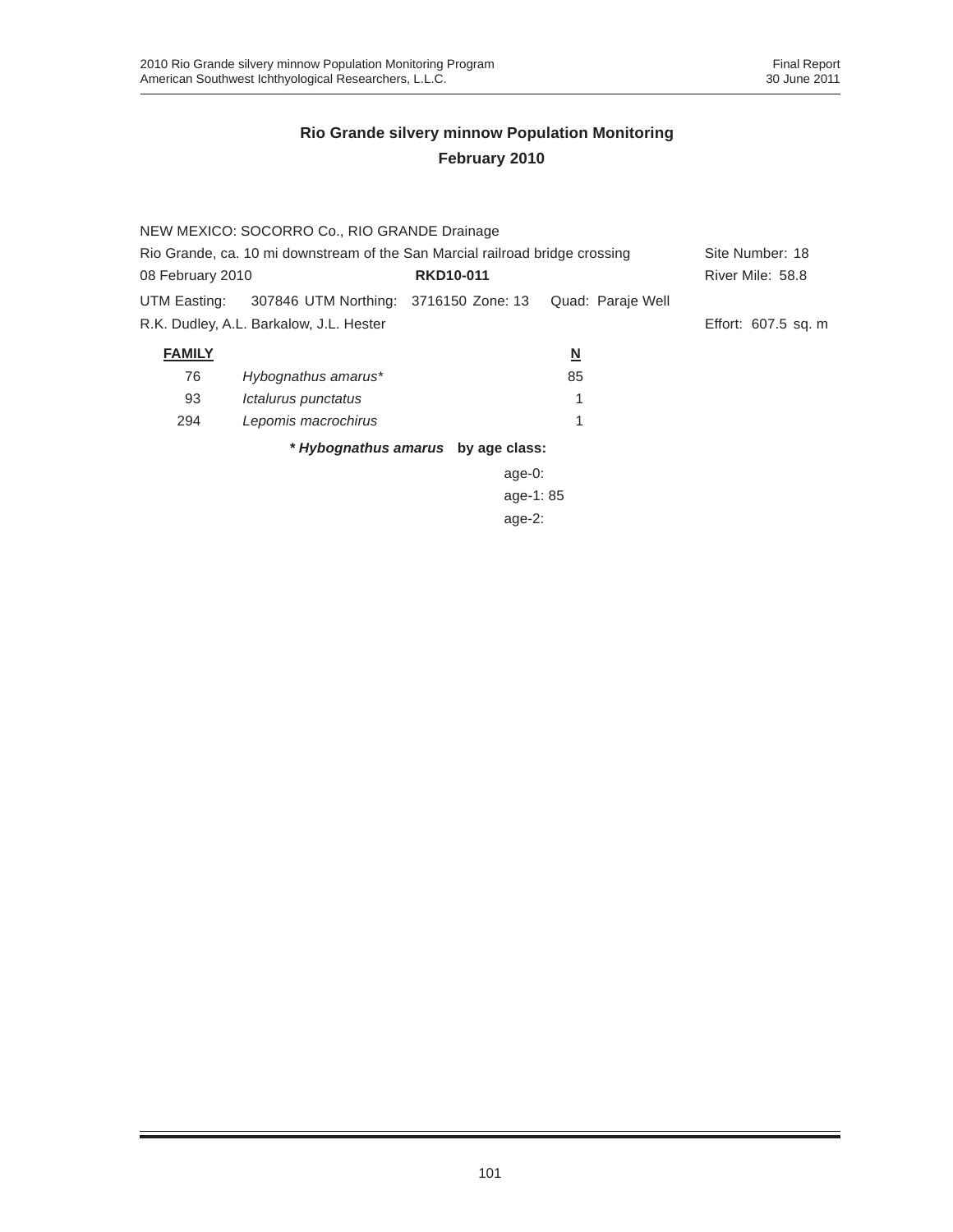|                                                                | NEW MEXICO: SANDOVAL Co., RIO GRANDE Drainage                                     |                  |                          |                     |  |
|----------------------------------------------------------------|-----------------------------------------------------------------------------------|------------------|--------------------------|---------------------|--|
| Rio Grande, directly below Angostura Diversion Dam, Algodones. | Site Number: 0                                                                    |                  |                          |                     |  |
| 01 April 2010                                                  |                                                                                   | <b>RKD10-028</b> |                          | River Mile: 209.7   |  |
| UTM Easting:                                                   | 363811 UTM Northing: 3916006 Zone: 13                                             |                  | Quad: San Felipe Pueblo  |                     |  |
|                                                                | M.A. Farrington, W.H. Brandenburg, M.A. Brandenburg                               |                  |                          | Effort: 466.0 sq. m |  |
| <b>FAMILY</b>                                                  |                                                                                   |                  | $\underline{\mathsf{N}}$ |                     |  |
| 76                                                             | Platygobio gracilis                                                               |                  | 1                        |                     |  |
| 76                                                             | Rhinichthys cataractae                                                            |                  | 1                        |                     |  |
|                                                                |                                                                                   |                  |                          |                     |  |
|                                                                |                                                                                   |                  |                          |                     |  |
|                                                                |                                                                                   |                  |                          |                     |  |
|                                                                | NEW MEXICO: SANDOVAL Co., RIO GRANDE Drainage                                     |                  |                          |                     |  |
|                                                                | Rio Grande, at US HWY 550 (formerly NM State HWY 44) bridge crossing, Bernalillo. |                  |                          | Site Number: 1      |  |
| 01 April 2010                                                  |                                                                                   | <b>RKD10-029</b> |                          | River Mile: 203.8   |  |
| UTM Easting:                                                   | 358543 UTM Northing: 3909722 Zone: 13                                             |                  | Quad: Bernalillo         |                     |  |
|                                                                | M.A. Farrington, W.H. Brandenburg, M.A. Brandenburg                               |                  |                          | Effort: 641.2 sq. m |  |
| <b>FAMILY</b>                                                  |                                                                                   |                  | $\underline{\mathsf{N}}$ |                     |  |
| 76                                                             | Hybognathus amarus*                                                               |                  | 15                       |                     |  |
| 76                                                             | Platygobio gracilis                                                               |                  | 25                       |                     |  |
| 76                                                             | Rhinichthys cataractae                                                            |                  | 5                        |                     |  |
|                                                                | * Hybognathus amarus by age class:                                                |                  |                          |                     |  |
|                                                                |                                                                                   | age-0:           |                          |                     |  |

age-1: 14 age-2: 1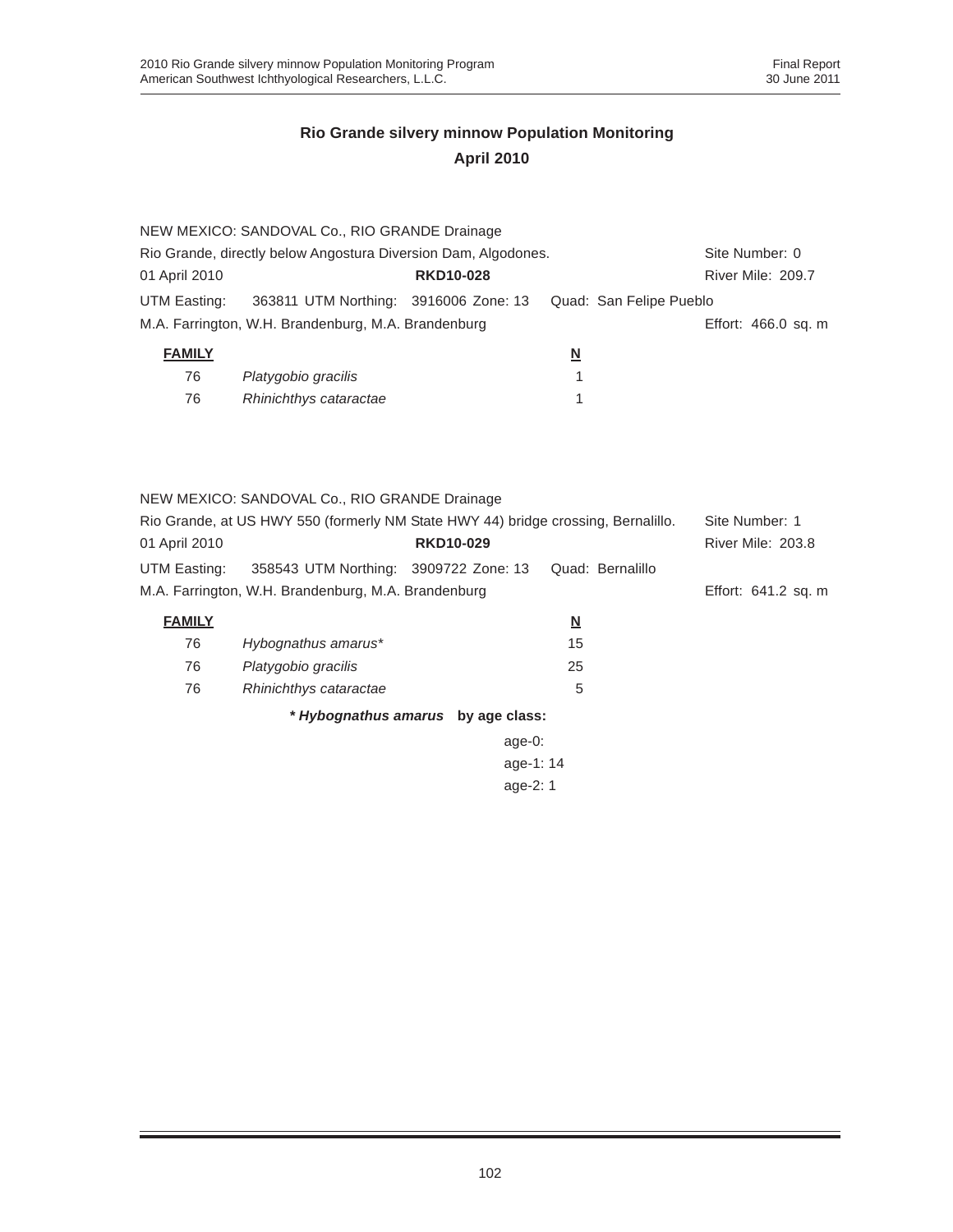|               | NEW MEXICO: SANDOVAL Co., RIO GRANDE Drainage<br>Rio Grande, ca. 4.0 miles downstream of US HWY 550 (formerly NM State HWY 44) |                                    |                          | Site Number: 2      |  |
|---------------|--------------------------------------------------------------------------------------------------------------------------------|------------------------------------|--------------------------|---------------------|--|
|               | bridge crossing, at Rio Rancho Wastewater Treatment Plant, Rio Rancho.                                                         |                                    |                          | River Mile: 200.0   |  |
| 01 April 2010 |                                                                                                                                | <b>RKD10-030</b>                   |                          |                     |  |
| UTM Easting:  | 354772 UTM Northing: 3905355 Zone: 13                                                                                          |                                    | Quad: Bernalillo         |                     |  |
|               | M.A. Farrington, W.H. Brandenburg, M.A. Brandenburg                                                                            |                                    |                          | Effort: 477.3 sq. m |  |
| <b>FAMILY</b> |                                                                                                                                |                                    | $\underline{\mathbf{N}}$ |                     |  |
| 76            | Cyprinella lutrensis                                                                                                           |                                    | 27                       |                     |  |
| 76            | Hybognathus amarus*                                                                                                            |                                    | 142                      |                     |  |
| 76            | Pimephales promelas                                                                                                            |                                    | 11                       |                     |  |
| 76            | Platygobio gracilis                                                                                                            |                                    | 42                       |                     |  |
| 76            | Rhinichthys cataractae                                                                                                         |                                    | $\overline{4}$           |                     |  |
| 81            | Catostomus commersoni                                                                                                          |                                    | 2                        |                     |  |
| 93            | Ictalurus punctatus                                                                                                            |                                    | 1                        |                     |  |
|               |                                                                                                                                | * Hybognathus amarus by age class: |                          |                     |  |
|               |                                                                                                                                | age-0:                             |                          |                     |  |
|               |                                                                                                                                |                                    | age-1: 132               |                     |  |
|               |                                                                                                                                |                                    | age-2: 10                |                     |  |
|               |                                                                                                                                |                                    |                          |                     |  |
|               |                                                                                                                                |                                    |                          |                     |  |
|               | NEW MEXICO: BERNALILLO Co., RIO GRANDE Drainage                                                                                |                                    |                          |                     |  |
|               | Rio Grande, at Central Avenue bridge crossing (US HWY 66), Albuquerque.                                                        |                                    |                          | Site Number: 3      |  |
| 01 April 2010 |                                                                                                                                | <b>RKD10-027</b>                   |                          | River Mile: 183.4   |  |
| UTM Easting:  | 346840 UTM Northing: 3884094 Zone: 13                                                                                          |                                    | Quad: Albuquerque West   |                     |  |
|               | M.A. Farrington, W.H. Brandenburg, M.A. Brandenburg                                                                            |                                    |                          | Effort: 469.3 sq. m |  |
|               |                                                                                                                                |                                    |                          |                     |  |
| <b>FAMILY</b> |                                                                                                                                |                                    | $\underline{\mathsf{N}}$ |                     |  |
| 76            | Cyprinella lutrensis                                                                                                           |                                    | 20                       |                     |  |
| 76            | Hybognathus amarus*                                                                                                            |                                    | 122                      |                     |  |
| 76            | Platygobio gracilis                                                                                                            |                                    | 8                        |                     |  |
|               |                                                                                                                                | * Hybognathus amarus by age class: |                          |                     |  |
|               |                                                                                                                                | $age-0:$                           |                          |                     |  |
|               |                                                                                                                                |                                    | age-1: 113               |                     |  |
|               | age-2: 9                                                                                                                       |                                    |                          |                     |  |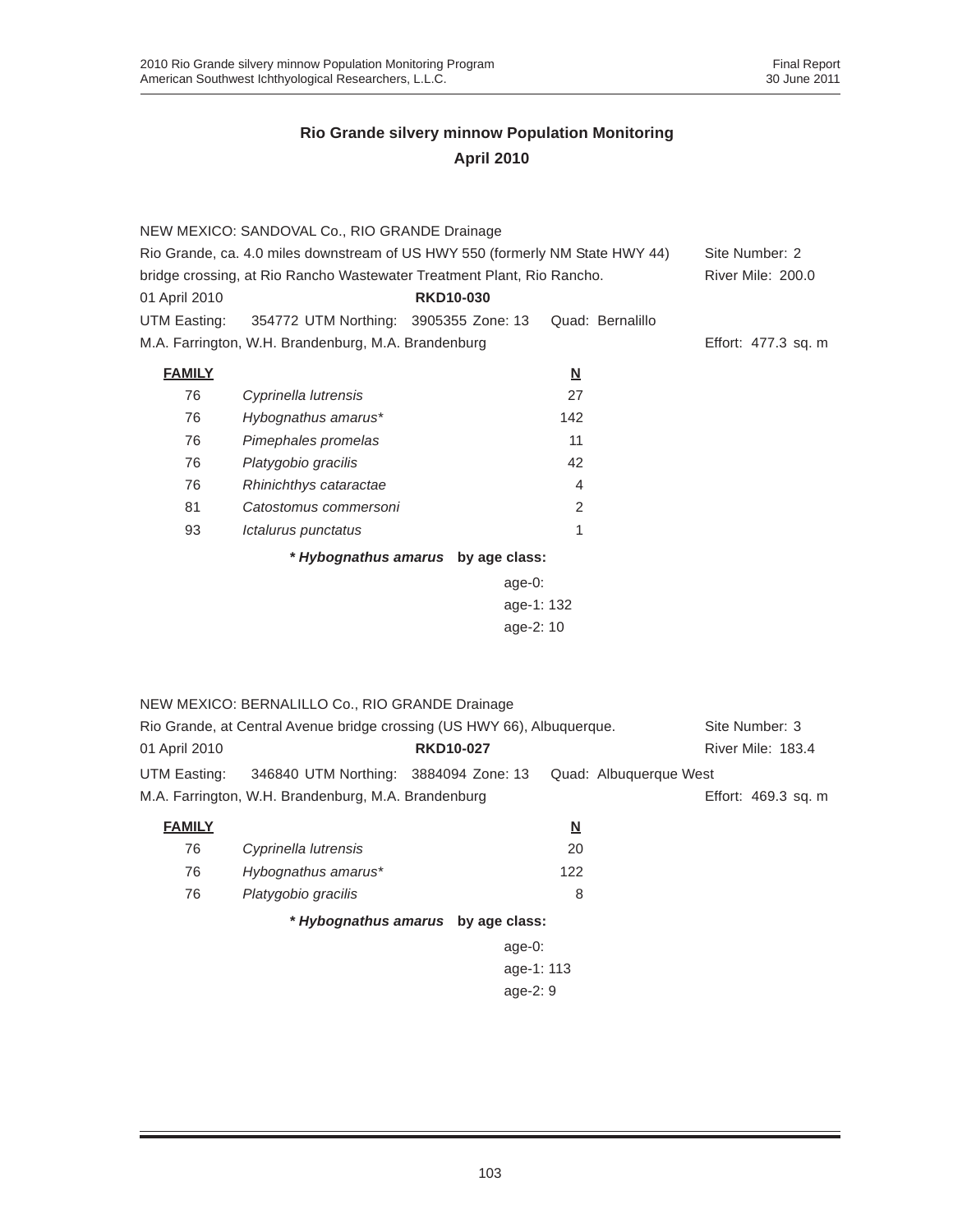|               | NEW MEXICO: BERNALILLO Co., RIO GRANDE Drainage                             |                                    |                         |                        |  |
|---------------|-----------------------------------------------------------------------------|------------------------------------|-------------------------|------------------------|--|
|               | Rio Grande, at Rio Bravo Blvd. Bridge crossing (NM State HWY 500) crossing, |                                    |                         | Site Number: 4         |  |
| Albuquerque.  |                                                                             |                                    |                         | River Mile: 178.3      |  |
| 01 April 2010 |                                                                             | <b>RKD10-026</b>                   |                         |                        |  |
| UTM Easting:  | 347554 UTM Northing: 3877163 Zone: 13                                       |                                    |                         | Quad: Albuquerque West |  |
|               | M.A. Farrington, W.H. Brandenburg, M.A. Brandenburg                         |                                    |                         | Effort: 525.6 sq. m    |  |
| <b>FAMILY</b> |                                                                             |                                    | $\overline{\mathbf{N}}$ |                        |  |
| 76            | Cyprinella lutrensis                                                        |                                    | 74                      |                        |  |
| 76            | Hybognathus amarus*                                                         |                                    | 9                       |                        |  |
| 76            | Pimephales promelas                                                         |                                    | 3                       |                        |  |
|               |                                                                             | * Hybognathus amarus by age class: |                         |                        |  |
|               |                                                                             | age- $0$ :                         |                         |                        |  |
|               |                                                                             | age-1: $5$                         |                         |                        |  |
|               |                                                                             | age- $2:4$                         |                         |                        |  |

|                                                                        | NEW MEXICO: VALENCIA Co., RIO GRANDE Drainage |                                    |                         |                     |
|------------------------------------------------------------------------|-----------------------------------------------|------------------------------------|-------------------------|---------------------|
| Rio Grande, at Los Lunas Bridge crossing (NM State HWY 49), Los Lunas. |                                               |                                    |                         | Site Number: 5      |
| 02 April 2010                                                          |                                               | <b>RKD10-035</b>                   |                         | River Mile: 161.4   |
| UTM Easting:                                                           | 342898 UTM Northing: 3852531 Zone: 13         |                                    | Quad: Los Lunas         |                     |
|                                                                        | R.K. Dudley, A.L. Barkalow, and J.L. Hester   |                                    |                         | Effort: 405.1 sq. m |
| <b>FAMILY</b>                                                          |                                               |                                    | $\overline{\mathbf{N}}$ |                     |
| 76                                                                     | Cyprinella lutrensis                          |                                    | 41                      |                     |
| 76                                                                     | Hybognathus amarus*                           |                                    | 45                      |                     |
| 76                                                                     | Pimephales promelas                           |                                    | 7                       |                     |
| 212                                                                    | Gambusia affinis                              |                                    | 86                      |                     |
| 294                                                                    | Pomoxis annularis                             |                                    | 1                       |                     |
|                                                                        |                                               | * Hybognathus amarus by age class: |                         |                     |
|                                                                        |                                               | age-0:                             |                         |                     |
|                                                                        |                                               | age-1:44                           |                         |                     |
| age- $2:1$                                                             |                                               |                                    |                         |                     |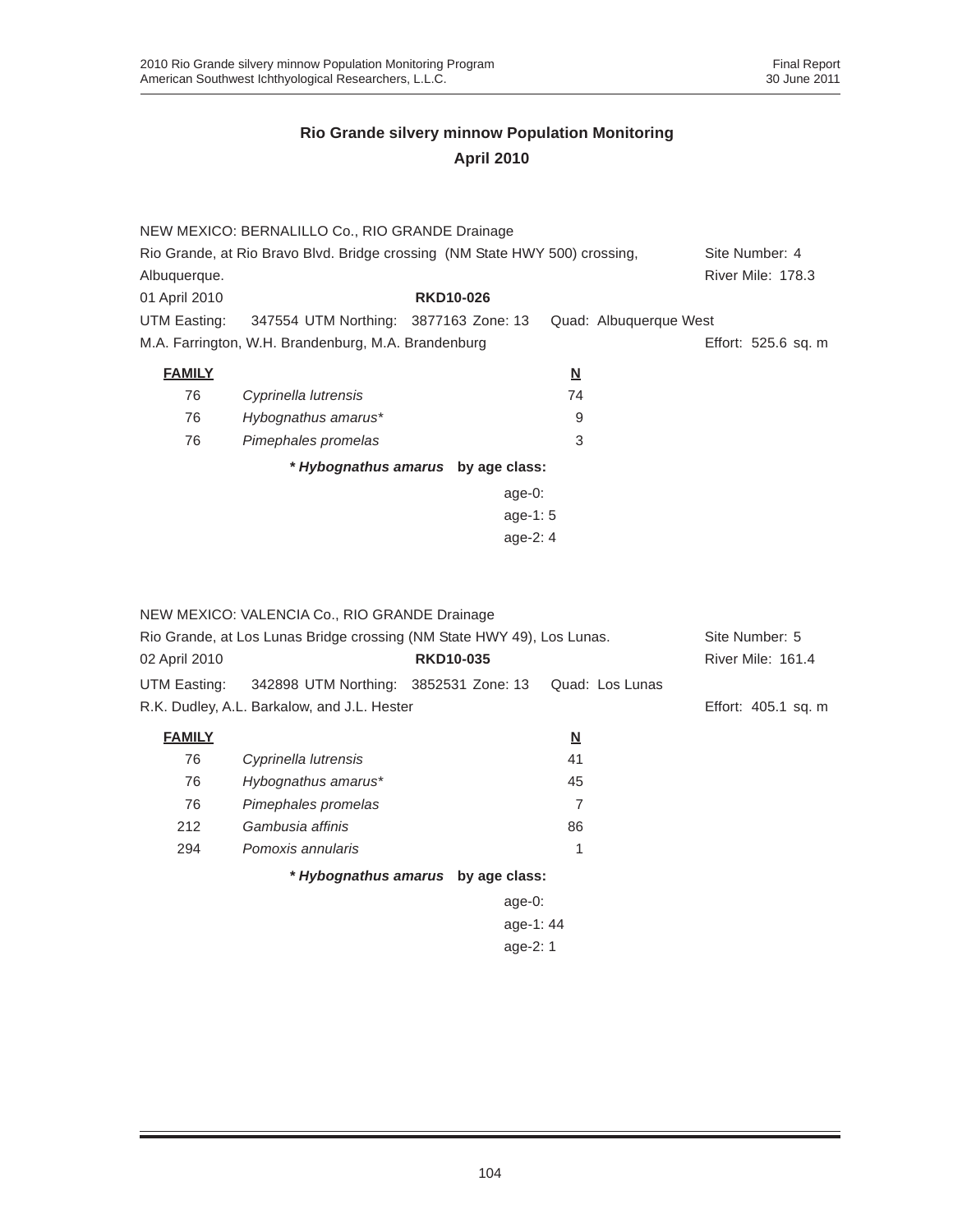|               | NEW MEXICO: VALENCIA Co., RIO GRANDE Drainage                                    |                                    |                          |                          |
|---------------|----------------------------------------------------------------------------------|------------------------------------|--------------------------|--------------------------|
|               | Rio Grande, ca. 1.0 miles upstream of NM State HWY 309/6 bridge crossing, Belen. |                                    |                          | Site Number: 6           |
| 02 April 2010 |                                                                                  | <b>RKD10-034</b>                   |                          | <b>River Mile: 151.5</b> |
| UTM Easting:  | 339972 UTM Northing: 3837061 Zone: 13                                            |                                    | Quad: Tome               |                          |
|               | R.K. Dudley, A.L. Barkalow, and J.L. Hester                                      |                                    |                          | Effort: 462.0 sq. m      |
| <b>FAMILY</b> |                                                                                  |                                    | $\underline{\mathsf{N}}$ |                          |
| 76            | Cyprinella lutrensis                                                             |                                    | 620                      |                          |
| 76            | Hybognathus amarus*                                                              |                                    | 14                       |                          |
| 76            | Pimephales promelas                                                              |                                    | 1                        |                          |
| 212           | Gambusia affinis                                                                 |                                    | 36                       |                          |
|               |                                                                                  | * Hybognathus amarus by age class: |                          |                          |
|               |                                                                                  | age-0:                             |                          |                          |
|               |                                                                                  | age-1:13                           |                          |                          |
|               |                                                                                  | age-2: $1$                         |                          |                          |
|               |                                                                                  |                                    |                          |                          |

|               | NEW MEXICO: VALENCIA Co., RIO GRANDE Drainage                                    |                  |                          |                     |
|---------------|----------------------------------------------------------------------------------|------------------|--------------------------|---------------------|
|               | Rio Grande, ca. 2.2 miles upstream of NM State HWY 346 bridge crossing, Jarales. |                  |                          | Site Number: 7      |
| 02 April 2010 |                                                                                  | <b>RKD10-033</b> |                          | River Mile: 143.2   |
| UTM Easting:  | 338136 UTM Northing: 3827329 Zone: 13                                            |                  | Quad: Veguita            |                     |
|               | R.K. Dudley, A.L. Barkalow, and J.L. Hester                                      |                  |                          | Effort: 502.2 sq. m |
| <b>FAMILY</b> |                                                                                  |                  | $\underline{\mathbf{N}}$ |                     |
| 76            | Cyprinella lutrensis                                                             |                  | 305                      |                     |
| 76            | Hybognathus amarus*                                                              |                  | 21                       |                     |
| 93            | Ictalurus punctatus                                                              |                  |                          |                     |
|               | * Hybognathus amarus by age class:                                               |                  |                          |                     |
|               |                                                                                  | age- $0$ :       |                          |                     |
|               |                                                                                  |                  | age-1:21                 |                     |
| age-2:        |                                                                                  |                  |                          |                     |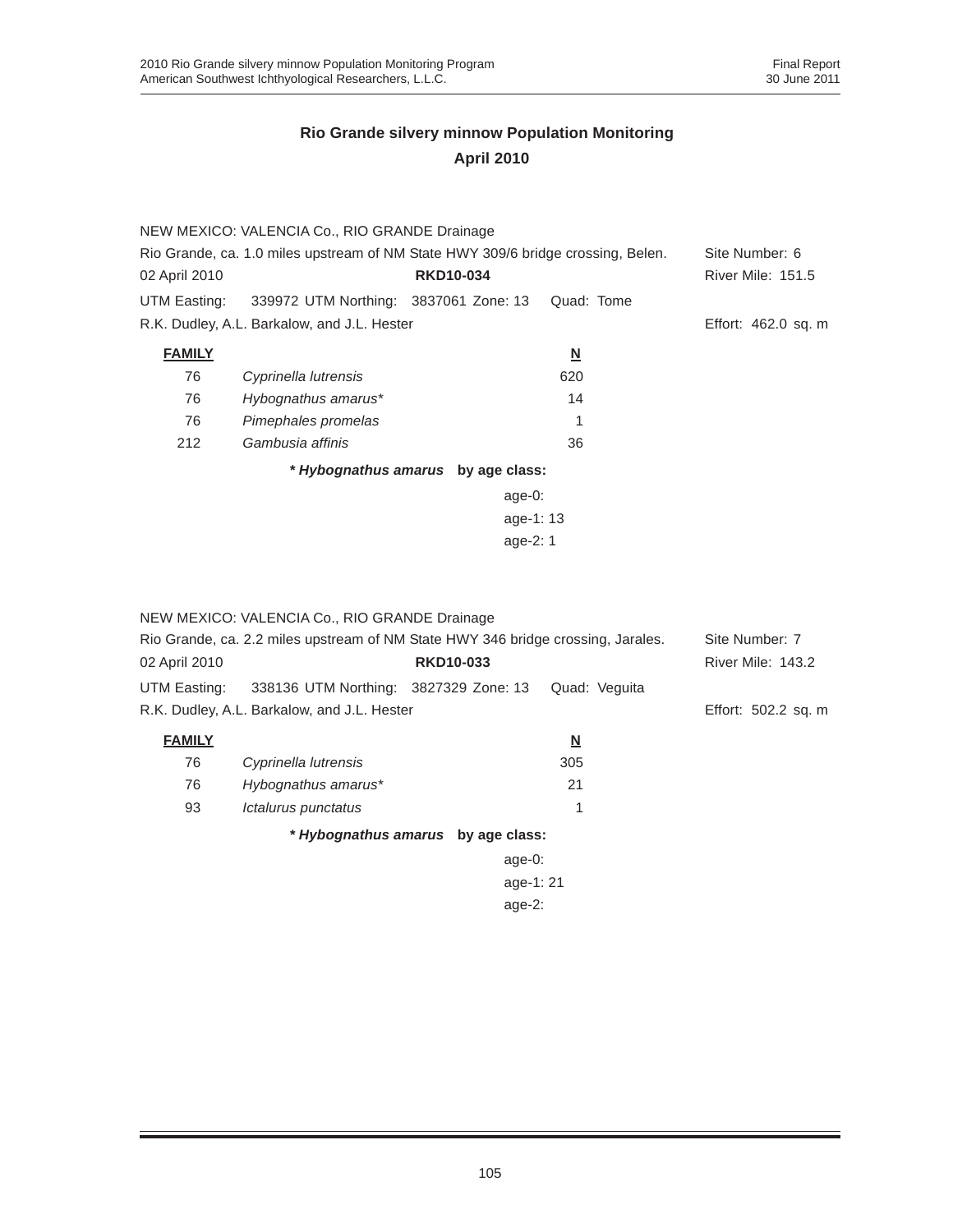|                                                     | NEW MEXICO: SOCORRO Co., RIO GRANDE Drainage |                                    |                          |                     |
|-----------------------------------------------------|----------------------------------------------|------------------------------------|--------------------------|---------------------|
| Rio Grande, at US HWY 60 bridge crossing, Bernardo. |                                              |                                    |                          | Site Number: 8      |
| 02 April 2010                                       |                                              | <b>RKD10-032</b>                   |                          | River Mile: 130.6   |
| UTM Easting:                                        | 334604 UTM Northing: 3809726 Zone: 13        |                                    | Quad: Abeytas            |                     |
|                                                     | R.K. Dudley, A.L. Barkalow, and J.L. Hester  |                                    |                          | Effort: 408.0 sq. m |
| <b>FAMILY</b>                                       |                                              |                                    | $\underline{\mathsf{N}}$ |                     |
| 76                                                  | Cyprinella lutrensis                         |                                    | 679                      |                     |
| 76                                                  | Hybognathus amarus*                          |                                    | 29                       |                     |
| 76                                                  | Pimephales promelas                          |                                    | 4                        |                     |
| 76                                                  | Platygobio gracilis                          |                                    | 1                        |                     |
| 93                                                  | Ictalurus punctatus                          |                                    | 1                        |                     |
| 212                                                 | Gambusia affinis                             |                                    | $\mathcal{P}$            |                     |
|                                                     |                                              | * Hybognathus amarus by age class: |                          |                     |
|                                                     |                                              | age- $0$ :                         |                          |                     |
|                                                     |                                              | age-1:25                           |                          |                     |
|                                                     |                                              | age-2: 4                           |                          |                     |

|                                                                                  | NEW MEXICO: SOCORRO Co., RIO GRANDE Drainage |                  |            |                          |               |                          |
|----------------------------------------------------------------------------------|----------------------------------------------|------------------|------------|--------------------------|---------------|--------------------------|
| Rio Grande, ca. 3.5 miles downstream of the US HWY 60 bridge crossing, Bernardo. |                                              |                  |            | Site Number: 9           |               |                          |
| 02 April 2010                                                                    |                                              | <b>RKD10-031</b> |            |                          |               | <b>River Mile: 127.0</b> |
| UTM Easting:                                                                     | 331094 UTM Northing: 3805229 Zone: 13        |                  |            |                          | Quad: Abeytas |                          |
|                                                                                  | R.K. Dudley, A.L. Barkalow, and J.L. Hester  |                  |            |                          |               | Effort: 421.3 sq. m      |
| <b>FAMILY</b>                                                                    |                                              |                  |            | $\underline{\mathbf{N}}$ |               |                          |
| 76                                                                               | Cyprinella lutrensis                         |                  |            | 335                      |               |                          |
| 76                                                                               | Cyprinus carpio                              |                  |            |                          |               |                          |
| 76                                                                               | Hybognathus amarus*                          |                  |            | 8                        |               |                          |
| 93                                                                               | Ictalurus punctatus                          |                  |            | 4                        |               |                          |
| 212                                                                              | Gambusia affinis                             |                  |            |                          |               |                          |
| 294                                                                              | Lepomis macrochirus                          |                  |            |                          |               |                          |
|                                                                                  | * Hybognathus amarus by age class:           |                  |            |                          |               |                          |
|                                                                                  |                                              |                  | age-0:     |                          |               |                          |
|                                                                                  |                                              |                  | age-1: $8$ |                          |               |                          |
|                                                                                  |                                              |                  | age-2:     |                          |               |                          |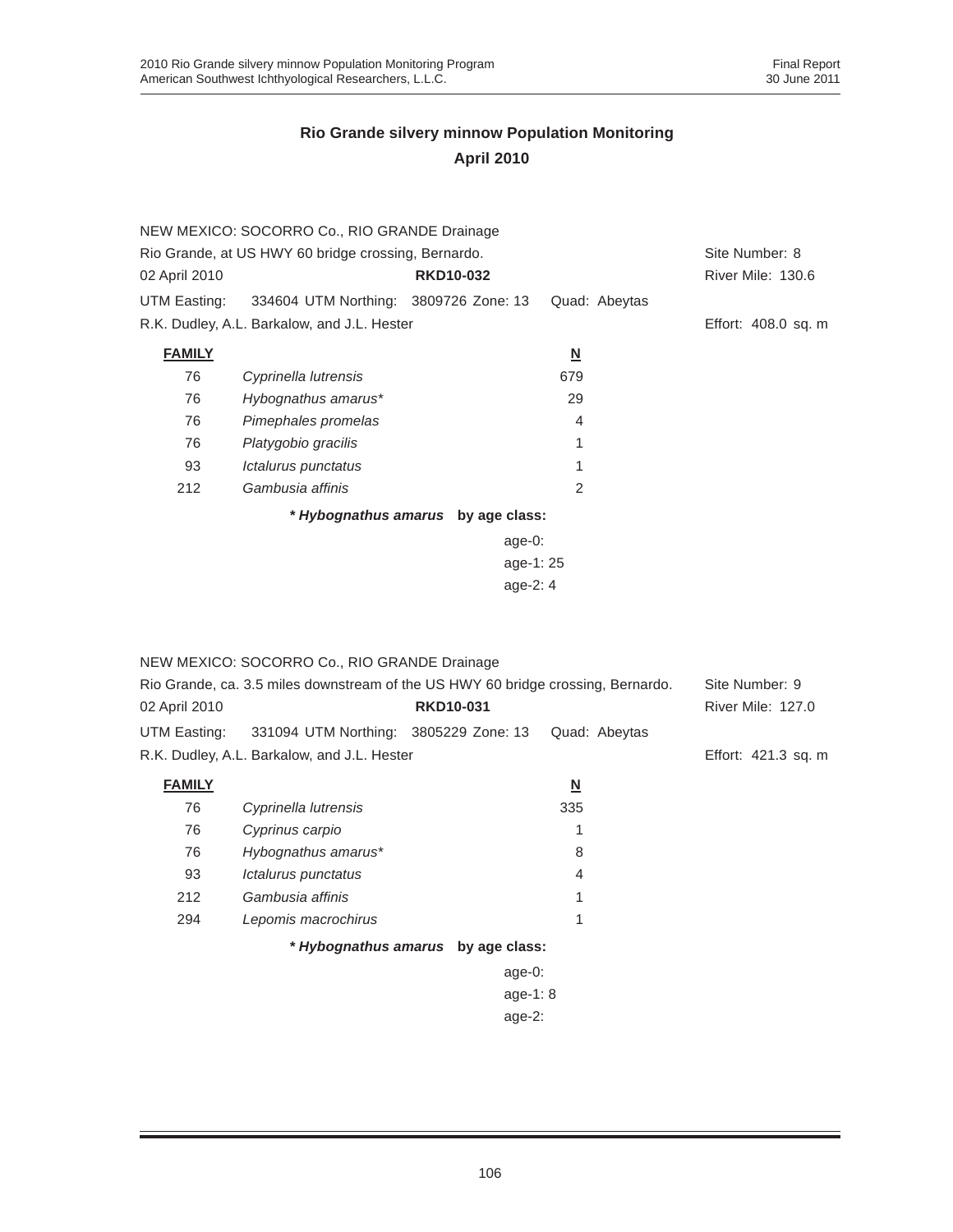|                                                                            | NEW MEXICO: SOCORRO Co., RIO GRANDE Drainage |                                    |                          |                     |
|----------------------------------------------------------------------------|----------------------------------------------|------------------------------------|--------------------------|---------------------|
| Rio Grande, ca. 0.6 miles upstream of San Acacia Diversion Dam, San Acacia |                                              |                                    |                          | Site Number: 9.5    |
| 01 April 2010                                                              |                                              | <b>RKD10-025</b>                   |                          | River Mile: 116.8   |
| UTM Easting:                                                               | 327902 UTM Northing: 3792603 Zone: 13        |                                    | Quad: La Joya            |                     |
|                                                                            | R.K. Dudley, A.L. Barkalow, and J.L. Hester  |                                    |                          | Effort: 482.5 sq. m |
| <b>FAMILY</b>                                                              |                                              |                                    | $\underline{\mathsf{N}}$ |                     |
| 76                                                                         | Cyprinella lutrensis                         |                                    | 112                      |                     |
| 76                                                                         | Hybognathus amarus*                          |                                    | 25                       |                     |
| 76                                                                         | Pimephales promelas                          |                                    | 2                        |                     |
| 76                                                                         | Platygobio gracilis                          |                                    | 8                        |                     |
| 93                                                                         | Ictalurus punctatus                          |                                    | 33                       |                     |
| 212                                                                        | Gambusia affinis                             |                                    | 1                        |                     |
|                                                                            |                                              | * Hybognathus amarus by age class: |                          |                     |
|                                                                            |                                              | age- $0$ :                         |                          |                     |
|                                                                            |                                              | age-1:24                           |                          |                     |
| age- $2:1$                                                                 |                                              |                                    |                          |                     |

|                                                                  | NEW MEXICO: SOCORRO Co., RIO GRANDE Drainage |                                    |                  |                     |
|------------------------------------------------------------------|----------------------------------------------|------------------------------------|------------------|---------------------|
| Rio Grande, directly below San Acacia Diversion Dam, San Acacia. |                                              |                                    |                  | Site Number: 10     |
| 01 April 2010                                                    |                                              | <b>RKD10-024</b>                   |                  | River Mile: 116.2   |
| UTM Easting:                                                     | 326162 UTM Northing: 3791977 Zone: 13        |                                    | Quad: San Acacia |                     |
|                                                                  | R.K. Dudley, A.L. Barkalow, and J.L. Hester  |                                    |                  | Effort: 531.7 sq. m |
| <b>FAMILY</b>                                                    |                                              |                                    | <u>N</u>         |                     |
| 76                                                               | Cyprinella lutrensis                         |                                    | 3                |                     |
| 76                                                               | Hybognathus amarus*                          |                                    | 405              |                     |
| 76                                                               | Pimephales promelas                          |                                    | 1                |                     |
| 76                                                               | Platygobio gracilis                          |                                    | 2                |                     |
| 81                                                               | Carpiodes carpio                             |                                    | 3                |                     |
|                                                                  |                                              | * Hybognathus amarus by age class: |                  |                     |
|                                                                  |                                              | age- $0:$                          |                  |                     |
|                                                                  |                                              | age-1: 383                         |                  |                     |
|                                                                  |                                              |                                    |                  |                     |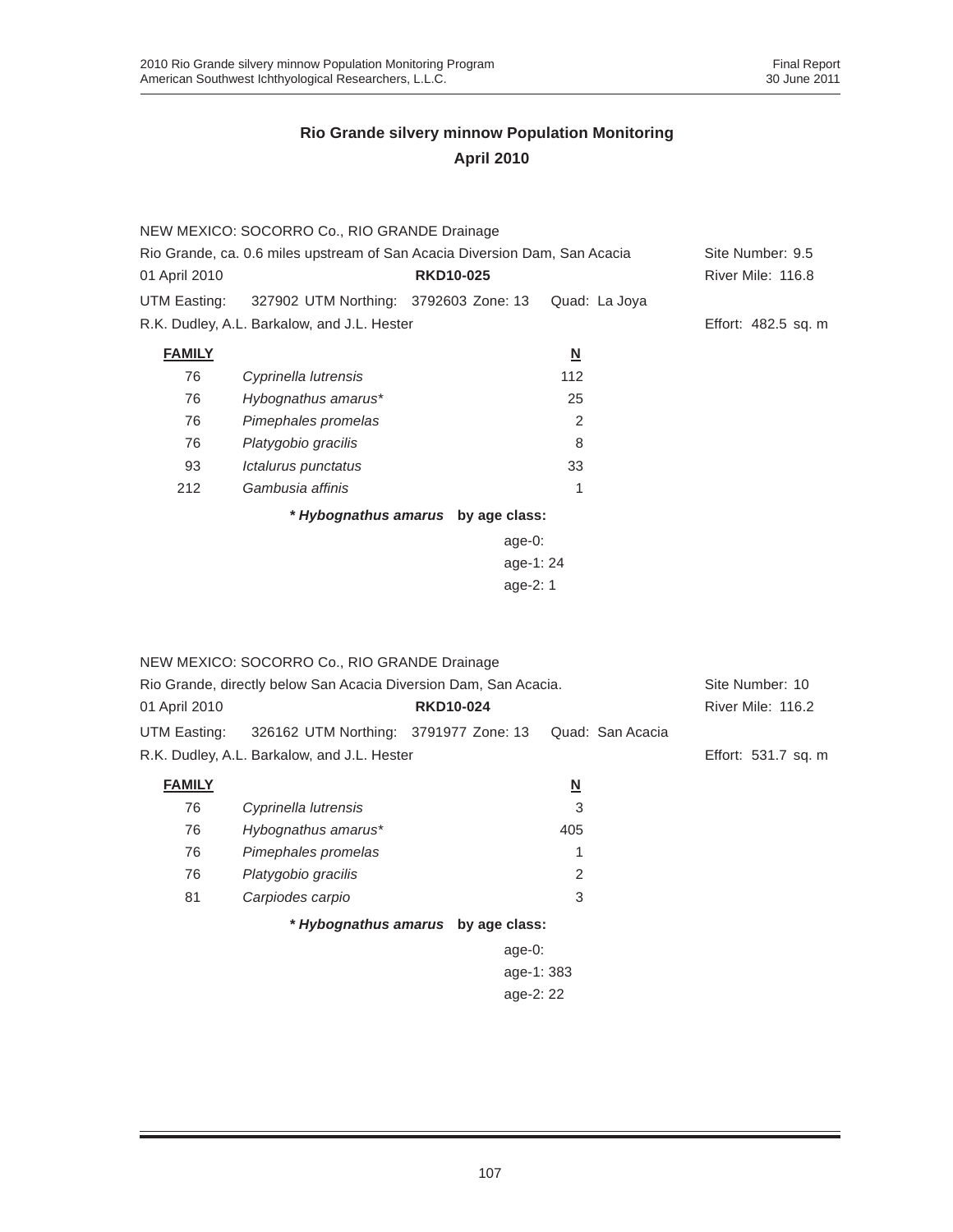|                                                                               | NEW MEXICO: SOCORRO Co., RIO GRANDE Drainage |                                    |                         |                     |
|-------------------------------------------------------------------------------|----------------------------------------------|------------------------------------|-------------------------|---------------------|
| Rio Grande, ca. 1.5 miles downstream of San Acacia Diversion Dam, San Acacia. |                                              |                                    |                         | Site Number: 11     |
| 01 April 2010                                                                 |                                              | <b>RKD10-023</b>                   |                         | River Mile: 114.6   |
| UTM Easting:                                                                  | 325263 UTM Northing: 3790442 Zone: 13        |                                    | Quad: Lemitar           |                     |
|                                                                               | R.K. Dudley, A.L. Barkalow, and J.L. Hester  |                                    |                         | Effort: 569.0 sq. m |
| <b>FAMILY</b>                                                                 |                                              |                                    | $\overline{\mathsf{M}}$ |                     |
| 76                                                                            | Cyprinella lutrensis                         |                                    |                         |                     |
| 76                                                                            | Hybognathus amarus*                          |                                    | 39                      |                     |
| 76                                                                            | Platygobio gracilis                          |                                    | 8                       |                     |
| 93                                                                            | Ictalurus punctatus                          |                                    | 1                       |                     |
|                                                                               |                                              | * Hybognathus amarus by age class: |                         |                     |
|                                                                               |                                              | age- $0:$                          |                         |                     |
| age-1:38                                                                      |                                              |                                    |                         |                     |
| age- $2:1$                                                                    |                                              |                                    |                         |                     |

|               | NEW MEXICO: SOCORRO Co., RIO GRANDE Drainage                                                           |                                    |                          |                     |
|---------------|--------------------------------------------------------------------------------------------------------|------------------------------------|--------------------------|---------------------|
|               | Rio Grande, east of Socorro, 0.5 miles upstream of Socorro Low Flow Conveyance                         |                                    |                          | Site Number: 12     |
|               | Channel bridge and east just upstream of Socorro Wastewater Treatment Plant, Socorro. River Mile: 99.5 |                                    |                          |                     |
| 01 April 2010 |                                                                                                        | <b>RKD10-022B</b>                  |                          |                     |
|               | UTM Easting: 327097 UTM Northing: 3771043 Zone: 13                                                     |                                    | Quad: Loma de las Canas  |                     |
|               | R.K. Dudley, A.L. Barkalow, and J.L. Hester                                                            |                                    |                          | Effort: 511.0 sq. m |
| <b>FAMILY</b> |                                                                                                        |                                    | $\underline{\mathsf{N}}$ |                     |
| 76            | Cyprinella lutrensis                                                                                   |                                    |                          |                     |
| 76            | Hybognathus amarus*                                                                                    |                                    | 31                       |                     |
| 76            | Platygobio gracilis                                                                                    |                                    | 2                        |                     |
| 81            | Carpiodes carpio                                                                                       |                                    |                          |                     |
| 93            | Ictalurus punctatus                                                                                    |                                    | $\overline{4}$           |                     |
|               |                                                                                                        | * Hybognathus amarus by age class: |                          |                     |
|               |                                                                                                        | age- $0:$                          |                          |                     |
|               |                                                                                                        | age-1:30                           |                          |                     |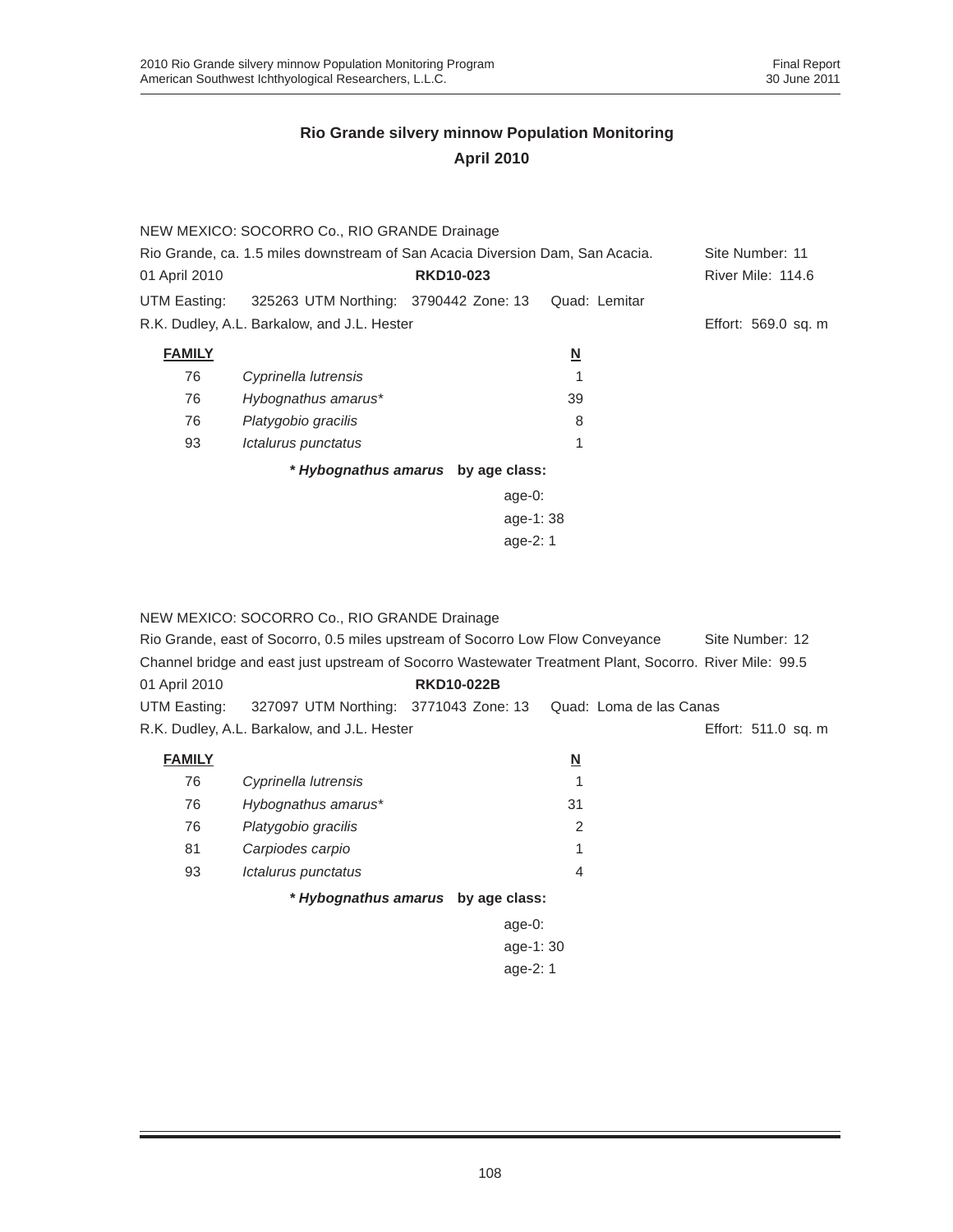|                                                                 | NEW MEXICO: SOCORRO Co., RIO GRANDE Drainage       |                                    |                          |                     |
|-----------------------------------------------------------------|----------------------------------------------------|------------------------------------|--------------------------|---------------------|
| Rio Grande, ca. 4.0 miles upstream of U.S. 380 bridge crossing. | Site Number: 13                                    |                                    |                          |                     |
| 01 April 2010                                                   |                                                    | <b>RKD10-021B</b>                  |                          | River Mile: 91.7    |
|                                                                 | UTM Easting: 328140 UTM Northing: 3761283 Zone: 13 |                                    | Quad: San Antonio        |                     |
|                                                                 | R.K. Dudley, A.L. Barkalow, and J.L. Hester        |                                    |                          | Effort: 549.1 sq. m |
| <b>FAMILY</b>                                                   |                                                    |                                    | $\underline{\mathsf{N}}$ |                     |
| 76                                                              | Hybognathus amarus*                                |                                    | 19                       |                     |
| 76                                                              | Platygobio gracilis                                |                                    | 1                        |                     |
| 81                                                              | Carpiodes carpio                                   |                                    | 1                        |                     |
| 93                                                              | Ictalurus punctatus                                |                                    | 1                        |                     |
|                                                                 |                                                    | * Hybognathus amarus by age class: |                          |                     |
|                                                                 |                                                    | age-0:                             |                          |                     |
|                                                                 |                                                    | age-1:19                           |                          |                     |
|                                                                 |                                                    | age- $2:$                          |                          |                     |

| NEW MEXICO: SOCORRO Co., RIO GRANDE Drainage |                                                         |                  |            |                          |                   |                     |
|----------------------------------------------|---------------------------------------------------------|------------------|------------|--------------------------|-------------------|---------------------|
|                                              | Rio Grande, at US HWY 380 bridge crossing, San Antonio. |                  |            |                          |                   | Site Number: 14     |
| 02 April 2010                                |                                                         | <b>RKD10-040</b> |            |                          |                   | River Mile: 87.1    |
| UTM Easting:                                 | 328914 UTM Northing: 3754471 Zone: 13                   |                  |            |                          | Quad: San Antonio |                     |
|                                              | M.A. Farrington, W.H. Brandenburg, M.A. Brandenburg     |                  |            |                          |                   | Effort: 521.5 sq. m |
| <b>FAMILY</b>                                |                                                         |                  |            | $\underline{\mathsf{N}}$ |                   |                     |
| 76                                           | Cyprinella lutrensis                                    |                  |            | 2                        |                   |                     |
| 76                                           | Hybognathus amarus*                                     |                  |            | 6                        |                   |                     |
| 76                                           | Platygobio gracilis                                     |                  |            | 2                        |                   |                     |
| 93                                           | Ictalurus punctatus                                     |                  |            | 1                        |                   |                     |
|                                              | * Hybognathus amarus by age class:                      |                  |            |                          |                   |                     |
|                                              |                                                         |                  | age- $0:$  |                          |                   |                     |
|                                              |                                                         |                  | age-1: $6$ |                          |                   |                     |
|                                              |                                                         |                  | age- $2:$  |                          |                   |                     |
|                                              |                                                         |                  |            |                          |                   |                     |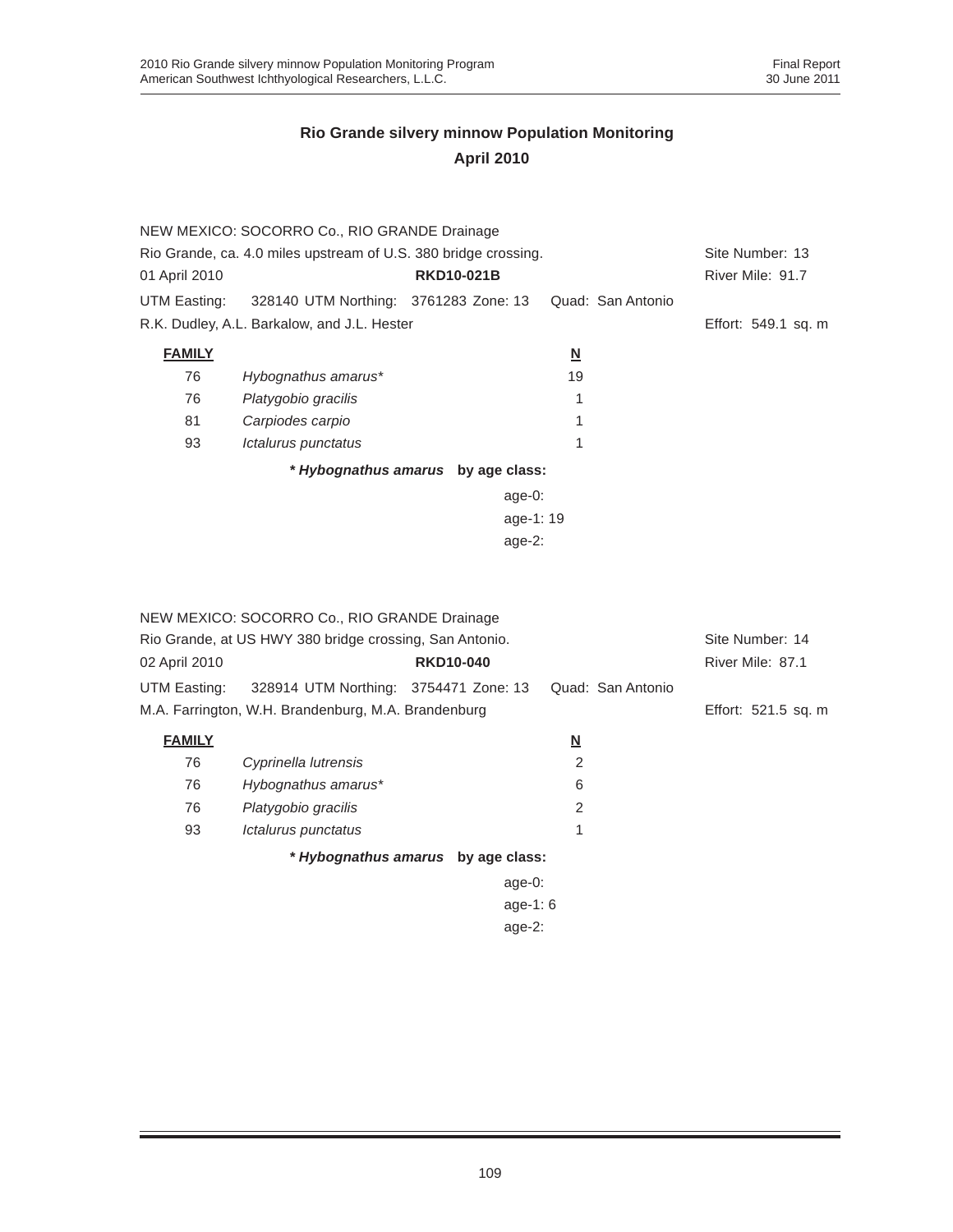|               | NEW MEXICO: SOCORRO Co., RIO GRANDE Drainage                                          |                  |                          |                      |                     |
|---------------|---------------------------------------------------------------------------------------|------------------|--------------------------|----------------------|---------------------|
|               | Rio Grande, directly east of Bosque del Apache National Wildlife Refuge Headquarters. |                  |                          |                      | Site Number: 15     |
| 02 April 2010 |                                                                                       | <b>RKD10-039</b> |                          |                      | River Mile: 79.1    |
| UTM Easting:  | 327055 UTM Northing: 3740839 Zone: 13                                                 |                  |                          | Quad: San Antonio SE |                     |
|               | M.A. Farrington, W.H. Brandenburg, M.A. Brandenburg                                   |                  |                          |                      | Effort: 605.1 sq. m |
| <b>FAMILY</b> |                                                                                       |                  | $\underline{\mathsf{N}}$ |                      |                     |
| 76            | Cyprinella lutrensis                                                                  |                  | 1                        |                      |                     |
| 76            | Hybognathus amarus*                                                                   |                  | 12                       |                      |                     |
| 81            | Carpiodes carpio                                                                      |                  | $\overline{2}$           |                      |                     |
|               | * Hybognathus amarus by age class:                                                    |                  |                          |                      |                     |
|               |                                                                                       |                  | $age-0$ :                |                      |                     |
|               |                                                                                       |                  | age-1: 11                |                      |                     |
|               |                                                                                       |                  | age-2: 1                 |                      |                     |
|               |                                                                                       |                  |                          |                      |                     |
|               |                                                                                       |                  |                          |                      |                     |
|               | NEW MEXICO: SOCORRO Co., RIO GRANDE Drainage                                          |                  |                          |                      |                     |
|               | Rio Grande, at San Marcial Railroad Bridge, San Marcial.                              |                  |                          |                      | Site Number: 16     |
| 02 April 2010 |                                                                                       | <b>RKD10-038</b> |                          |                      | River Mile: 68.6    |
| UTM Easting:  | 315284 UTM Northing: 3728347 Zone: 13                                                 |                  |                          | Quad: San Marcial    |                     |
|               | M.A. Farrington, W.H. Brandenburg, M.A. Brandenburg                                   |                  |                          |                      | Effort: 462.6 sq. m |
| <b>FAMILY</b> |                                                                                       |                  | $\overline{\mathsf{M}}$  |                      |                     |
| 76            | Hybognathus amarus*                                                                   |                  | 16                       |                      |                     |
| 76            | Platygobio gracilis                                                                   |                  | 2                        |                      |                     |
|               | * Hybognathus amarus by age class:                                                    |                  |                          |                      |                     |
|               |                                                                                       |                  | $age-0:$                 |                      |                     |
|               |                                                                                       |                  | age-1: 15                |                      |                     |
|               |                                                                                       |                  | age-2: 1                 |                      |                     |
|               |                                                                                       |                  |                          |                      |                     |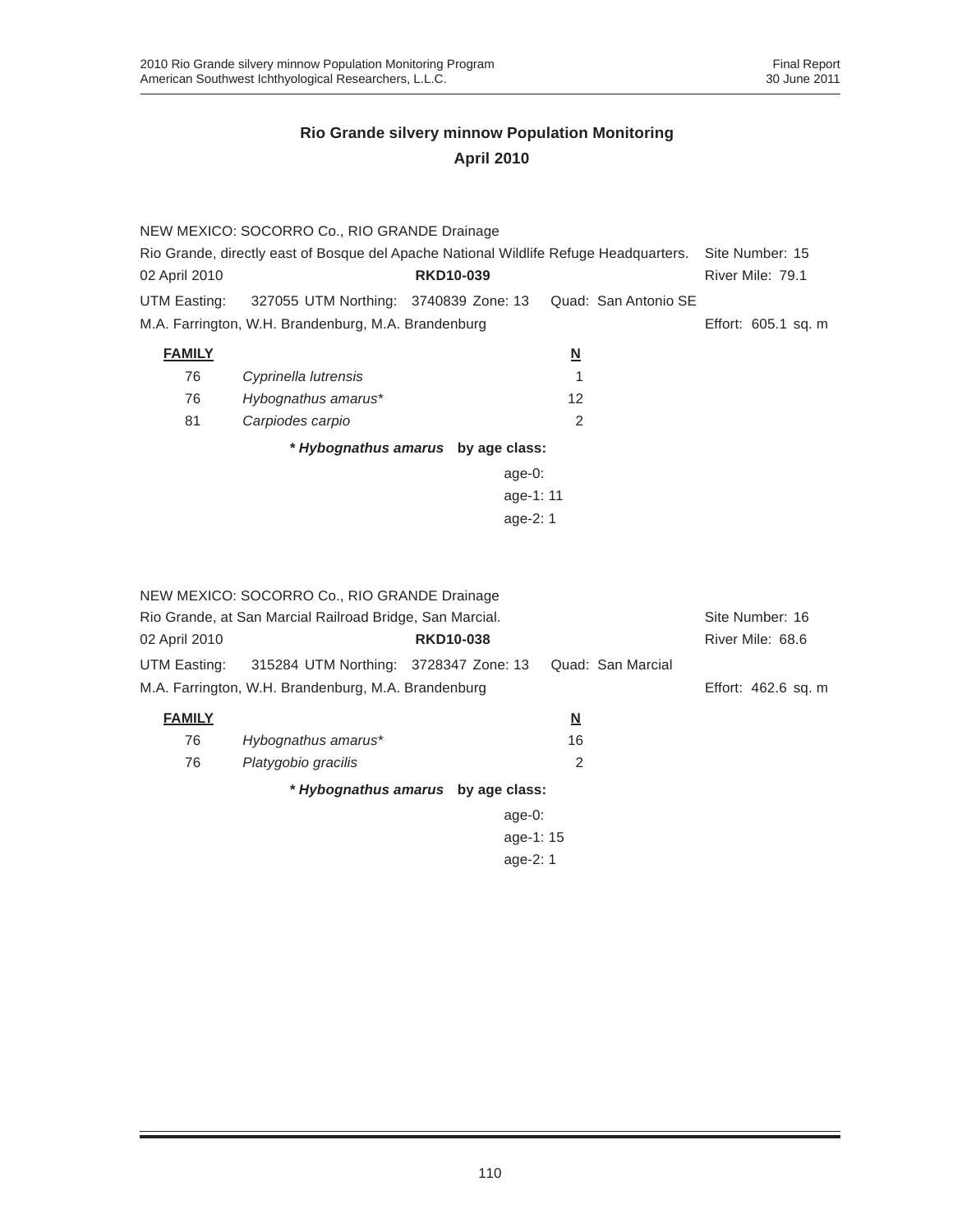|                                                                                | NEW MEXICO: SOCORRO Co., RIO GRANDE Drainage        |                                    |                         |                     |  |  |
|--------------------------------------------------------------------------------|-----------------------------------------------------|------------------------------------|-------------------------|---------------------|--|--|
| Rio Grande, ca. 8 miles downstream of the San Marcial railroad bridge crossing |                                                     |                                    |                         | Site Number: 17     |  |  |
| 02 April 2010                                                                  |                                                     | <b>RKD10-037</b>                   |                         | River Mile: 60.5    |  |  |
| UTM Easting:                                                                   | 309487 UTM Northing: 3718178 Zone: 13               |                                    | Quad: Paraje Well       |                     |  |  |
|                                                                                | M.A. Farrington, W.H. Brandenburg, M.A. Brandenburg |                                    |                         | Effort: 535.3 sq. m |  |  |
| <b>FAMILY</b>                                                                  |                                                     |                                    | $\overline{\mathsf{M}}$ |                     |  |  |
| 76                                                                             | Cyprinella lutrensis                                |                                    | 12                      |                     |  |  |
| 76                                                                             | Cyprinus carpio                                     |                                    |                         |                     |  |  |
| 76                                                                             | Hybognathus amarus*                                 |                                    | 24                      |                     |  |  |
| 76                                                                             | Platygobio gracilis                                 |                                    | 5                       |                     |  |  |
| 81                                                                             | Carpiodes carpio                                    |                                    | 1                       |                     |  |  |
|                                                                                |                                                     | * Hybognathus amarus by age class: |                         |                     |  |  |
|                                                                                |                                                     | age-0:                             |                         |                     |  |  |
|                                                                                |                                                     | age-1:24                           |                         |                     |  |  |
|                                                                                | age- $2$ :                                          |                                    |                         |                     |  |  |

| 02 April 2010                                       | NEW MEXICO: SOCORRO Co., RIO GRANDE Drainage<br>Rio Grande, ca. 10 mi downstream of the San Marcial railroad bridge crossing<br><b>RKD10-036</b> |  |            |                          | Site Number: 18<br>River Mile: 58.8 |  |
|-----------------------------------------------------|--------------------------------------------------------------------------------------------------------------------------------------------------|--|------------|--------------------------|-------------------------------------|--|
| UTM Easting:                                        | 307846 UTM Northing: 3716150 Zone: 13                                                                                                            |  |            | Quad: Paraje Well        |                                     |  |
| M.A. Farrington, W.H. Brandenburg, M.A. Brandenburg |                                                                                                                                                  |  |            |                          | Effort: 607.4 sq. m                 |  |
| <b>FAMILY</b>                                       |                                                                                                                                                  |  |            | $\underline{\mathsf{N}}$ |                                     |  |
| 76                                                  | Cyprinella lutrensis                                                                                                                             |  |            |                          |                                     |  |
| 76                                                  | Hybognathus amarus*                                                                                                                              |  |            | 10                       |                                     |  |
| 81                                                  | Carpiodes carpio                                                                                                                                 |  |            | 1                        |                                     |  |
|                                                     | * Hybognathus amarus by age class:                                                                                                               |  |            |                          |                                     |  |
|                                                     |                                                                                                                                                  |  | age- $0$ : |                          |                                     |  |
|                                                     |                                                                                                                                                  |  | age-1:10   |                          |                                     |  |
|                                                     |                                                                                                                                                  |  | age- $2:$  |                          |                                     |  |
|                                                     |                                                                                                                                                  |  |            |                          |                                     |  |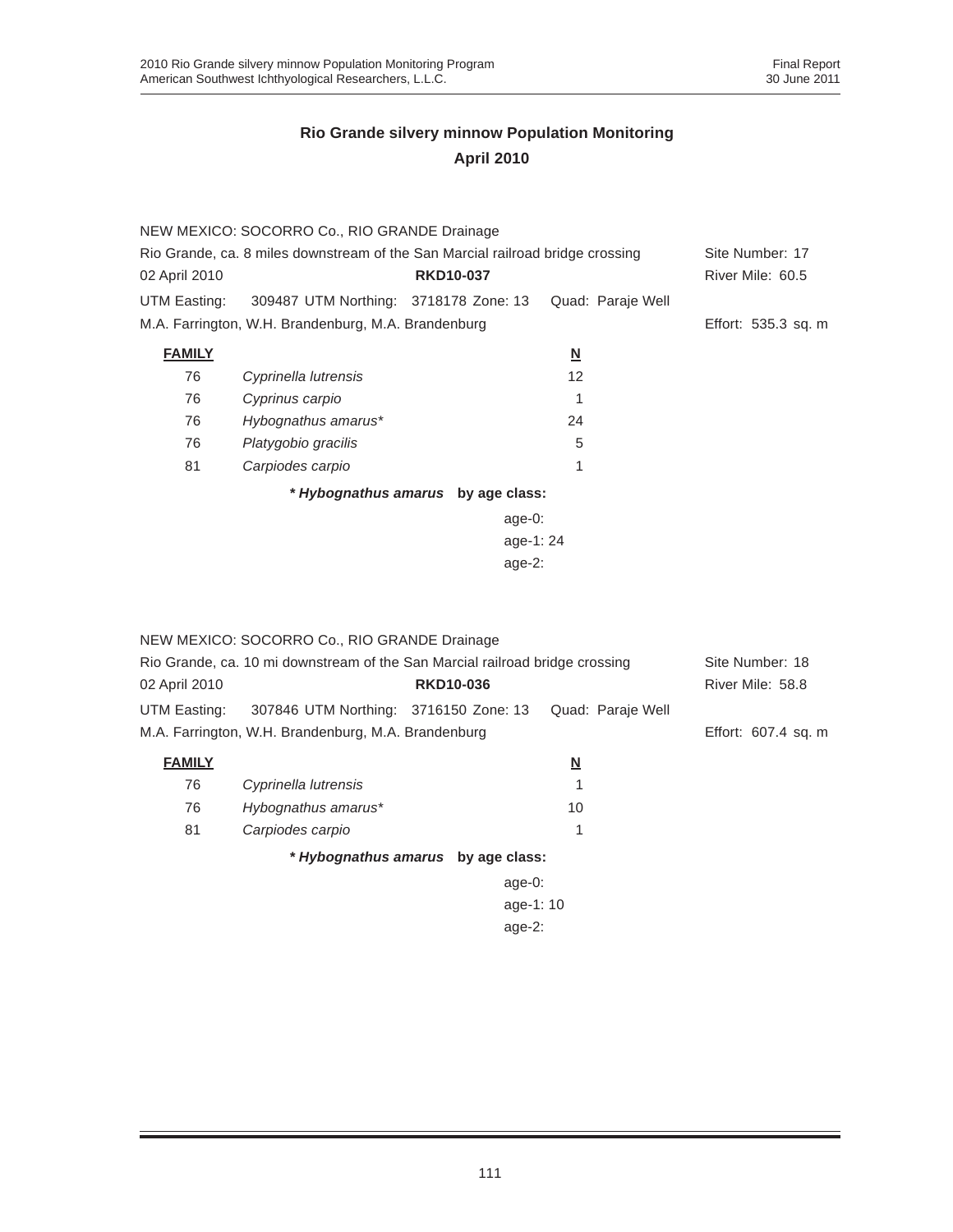|               | NEW MEXICO: SANDOVAL Co., RIO GRANDE Drainage                  |                  |                         |                     |
|---------------|----------------------------------------------------------------|------------------|-------------------------|---------------------|
|               | Rio Grande, directly below Angostura Diversion Dam, Algodones. |                  |                         | Site Number: 0      |
| 17 May 2010   |                                                                | <b>RKD10-042</b> |                         | River Mile: 209.7   |
| UTM Easting:  | 363811 UTM Northing: 3916006 Zone: 13                          |                  | Quad: San Felipe Pueblo |                     |
|               | R.K.Dudley, T.J.Pilger, N.B.Zerbe, M.J.Plummer                 |                  |                         | Effort: 483.0 sq. m |
| <b>FAMILY</b> |                                                                |                  | $\overline{\mathsf{N}}$ |                     |
| 76            | Cyprinella lutrensis                                           |                  |                         |                     |
| 76            | Platygobio gracilis                                            |                  |                         |                     |

| $\overline{\phantom{a}}$ | <i>i</i> latygowio gravillo |     |
|--------------------------|-----------------------------|-----|
| -81                      | Catostomus commersoni       | 185 |

NEW MEXICO: SANDOVAL Co., RIO GRANDE Drainage

| Rio Grande, at US HWY 550 (formerly NM State HWY 44) bridge crossing, Bernalillo. |                                       |                  |                     | Site Number: 1    |
|-----------------------------------------------------------------------------------|---------------------------------------|------------------|---------------------|-------------------|
| 17 May 2010                                                                       |                                       | <b>RKD10-043</b> |                     | River Mile: 203.8 |
| UTM Easting:                                                                      | 358543 UTM Northing: 3909722 Zone: 13 |                  | Quad: Bernalillo    |                   |
| R.K.Dudley, T.J.Pilger, N.B.Zerbe, S.C.Hands                                      |                                       |                  | Effort: 457.2 sq. m |                   |
| <b>FAMILY</b>                                                                     |                                       |                  | N                   |                   |
| 76                                                                                | Cyprinella lutrensis                  |                  | 14                  |                   |
|                                                                                   |                                       |                  |                     |                   |

| 76  | Platygobio gracilis    | 46 |
|-----|------------------------|----|
| 76  | Rhinichthys cataractae | 48 |
| -81 | Carpiodes carpio       |    |
| 81  | Catostomus commersoni  |    |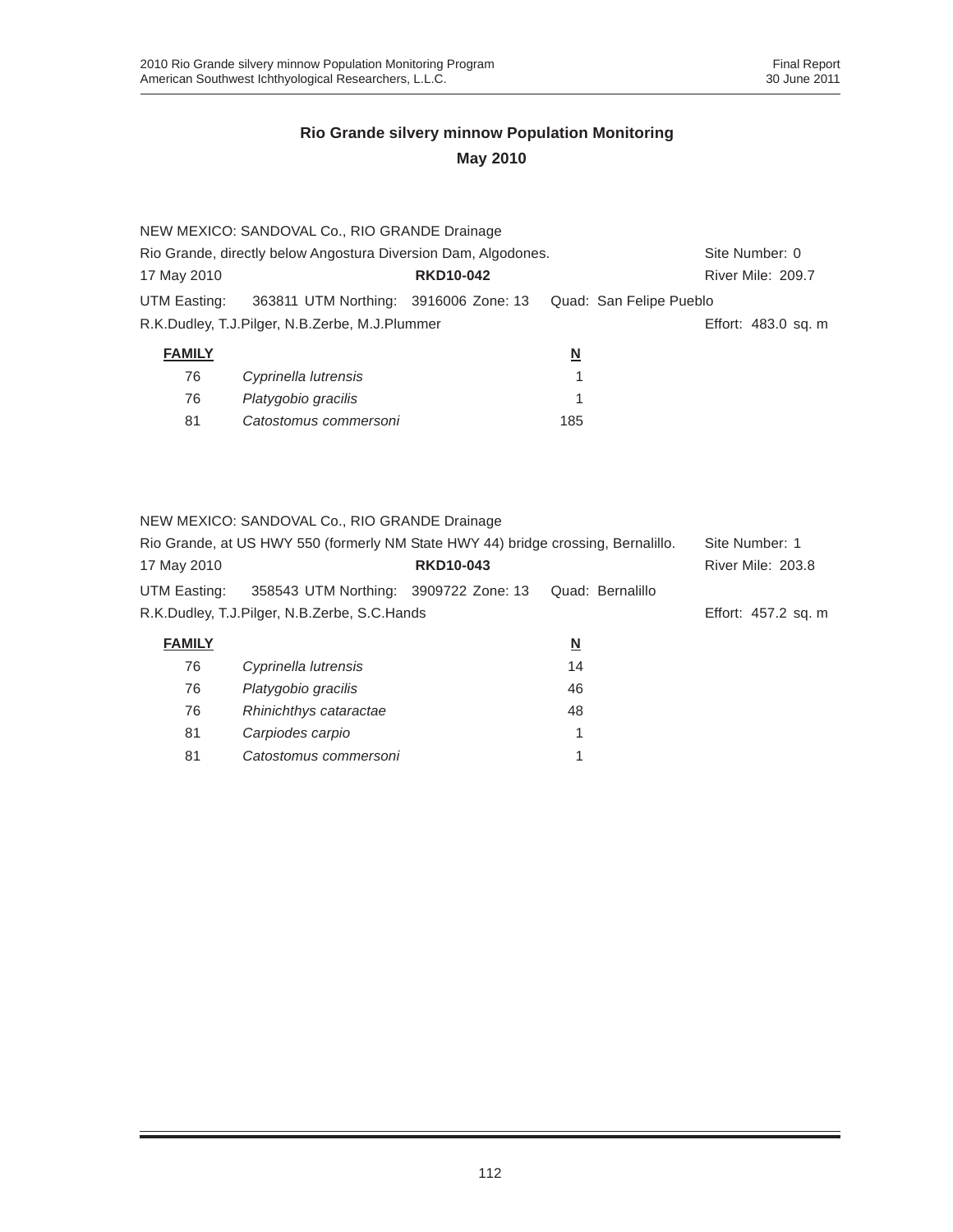|               | NEW MEXICO: SANDOVAL Co., RIO GRANDE Drainage                                 |                                    |                          |                     |
|---------------|-------------------------------------------------------------------------------|------------------------------------|--------------------------|---------------------|
|               | Rio Grande, ca. 4.0 miles downstream of US HWY 550 (formerly NM State HWY 44) | Site Number: 2                     |                          |                     |
|               | bridge crossing, at Rio Rancho Wastewater Treatment Plant, Rio Rancho.        |                                    |                          | River Mile: 200.0   |
| 17 May 2010   |                                                                               | <b>RKD10-044</b>                   |                          |                     |
| UTM Easting:  | 354772 UTM Northing: 3905355 Zone: 13                                         |                                    | Quad: Bernalillo         |                     |
|               | R.K.Dudley, T.J.Pilger, N.B.Zerbe, M.J.Rooney                                 |                                    |                          | Effort: 457.4 sq. m |
| <b>FAMILY</b> |                                                                               |                                    | N                        |                     |
| 76            | Cyprinella lutrensis                                                          |                                    | 19                       |                     |
| 76            | Hybognathus amarus*                                                           |                                    | 24                       |                     |
| 76            | Platygobio gracilis                                                           |                                    | 11                       |                     |
| 76            | Rhinichthys cataractae                                                        |                                    | 25                       |                     |
| 81            | Catostomus commersoni                                                         |                                    | 5                        |                     |
| 294           | Lepomis macrochirus                                                           |                                    | 1                        |                     |
|               |                                                                               | * Hybognathus amarus by age class: |                          |                     |
|               |                                                                               | $age-0$ :                          |                          |                     |
|               |                                                                               | age-1:21                           |                          |                     |
|               |                                                                               | age- $2:3$                         |                          |                     |
|               |                                                                               |                                    |                          |                     |
|               |                                                                               |                                    |                          |                     |
|               | NEW MEXICO: BERNALILLO Co., RIO GRANDE Drainage                               |                                    |                          |                     |
|               | Rio Grande, at Central Avenue bridge crossing (US HWY 66), Albuquerque.       |                                    |                          | Site Number: 3      |
| 17 May 2010   |                                                                               | <b>RKD10-041</b>                   |                          | River Mile: 183.4   |
| UTM Easting:  | 346840 UTM Northing: 3884094 Zone: 13                                         |                                    | Quad: Albuquerque West   |                     |
|               | R.K.Dudley, T.J.Pilger, N.B.Zerbe, R.A.Demarest                               |                                    |                          | Effort: 562.9 sq. m |
| <b>FAMILY</b> |                                                                               |                                    | $\underline{\mathsf{N}}$ |                     |
| 76            | Cyprinella lutrensis                                                          |                                    | 83                       |                     |

| 76  | Cyprinella lutrensis  | 83 |
|-----|-----------------------|----|
| 76  | Hybognathus amarus*   | 9  |
| 76  | Pimephales promelas   | 1  |
| 76  | Platygobio gracilis   | 19 |
| 81  | Catostomus commersoni | 27 |
| 212 | Gambusia affinis      | 2  |
|     |                       |    |

#### *\* Hybognathus amarus* **by age class:**

age-0: age-1: 9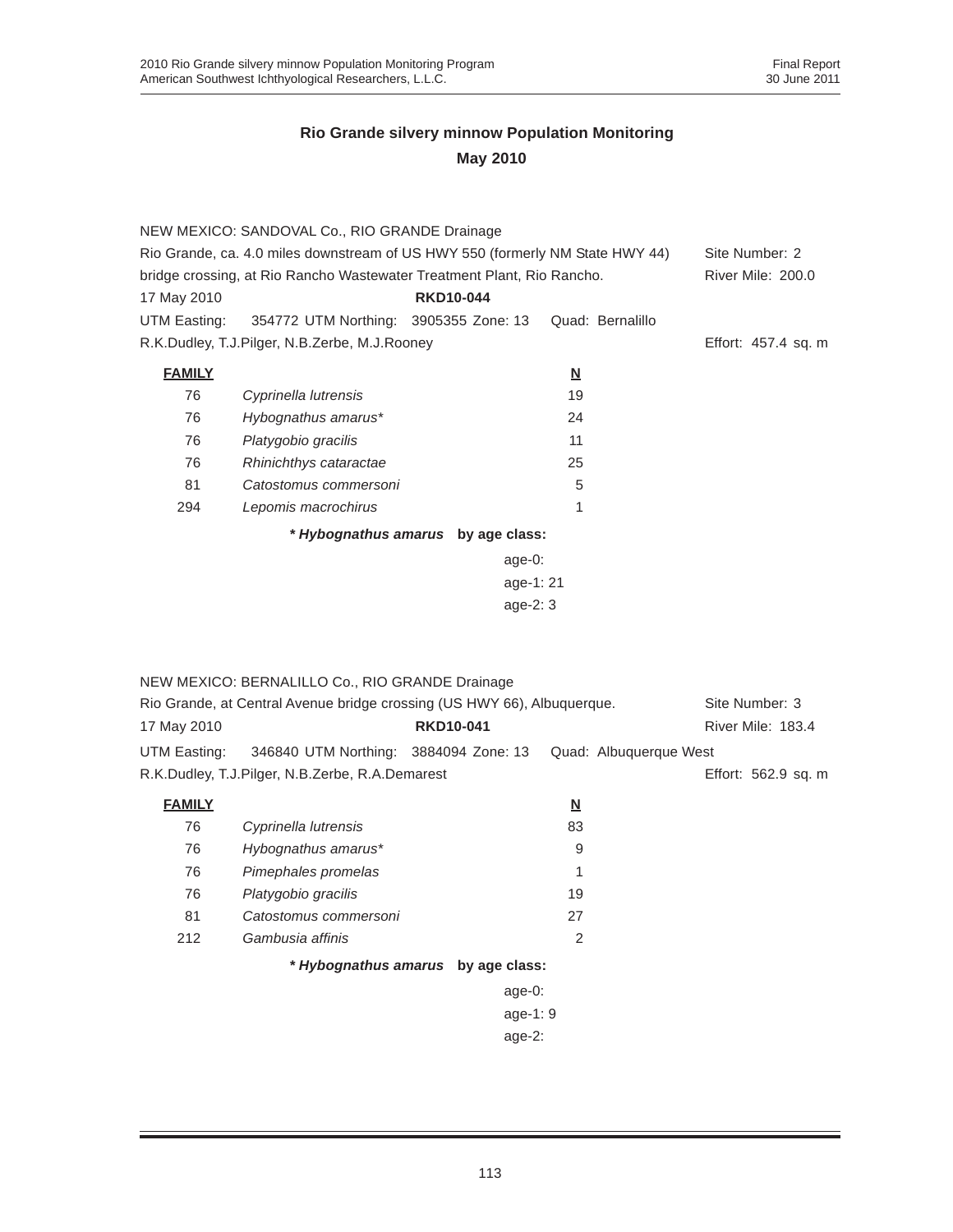|               | NEW MEXICO: BERNALILLO Co., RIO GRANDE Drainage                             |                                    |                          |                     |
|---------------|-----------------------------------------------------------------------------|------------------------------------|--------------------------|---------------------|
|               | Rio Grande, at Rio Bravo Blvd. Bridge crossing (NM State HWY 500) crossing, |                                    |                          | Site Number: 4      |
| Albuquerque.  |                                                                             |                                    |                          | River Mile: 178.3   |
| 17 May 2010   |                                                                             | <b>RKD10-045</b>                   |                          |                     |
| UTM Easting:  | 347554 UTM Northing:                                                        | 3877163 Zone: 13                   | Quad: Albuquerque West   |                     |
|               | R.K.Dudley, S.P.Platania, and T.J.Pilger                                    |                                    |                          | Effort: 412.9 sq. m |
| <b>FAMILY</b> |                                                                             |                                    | $\underline{\mathsf{N}}$ |                     |
| 76            | Cyprinella lutrensis                                                        |                                    | 253                      |                     |
| 76            | Cyprinus carpio                                                             |                                    | 1                        |                     |
| 76            | Hybognathus amarus*                                                         |                                    | 4                        |                     |
| 76            | Pimephales promelas                                                         |                                    | 1                        |                     |
| 76            | Platygobio gracilis                                                         |                                    | 3                        |                     |
| 76            | Rhinichthys cataractae                                                      |                                    | 1                        |                     |
| 81            | Catostomus commersoni                                                       |                                    | 162                      |                     |
| 212           | Gambusia affinis                                                            |                                    | 5                        |                     |
|               |                                                                             | * Hybognathus amarus by age class: |                          |                     |
|               |                                                                             | age-0:                             |                          |                     |
|               |                                                                             | age-1: 4                           |                          |                     |
|               |                                                                             | age-2:                             |                          |                     |
|               |                                                                             |                                    |                          |                     |
|               |                                                                             |                                    |                          |                     |
|               | NEW MEXICO: VALENCIA Co., RIO GRANDE Drainage                               |                                    |                          |                     |
|               | Rio Grande, at Los Lunas Bridge crossing (NM State HWY 49), Los Lunas.      |                                    |                          | Site Number: 5      |
| 18 May 2010   |                                                                             | <b>RKD10-049</b>                   |                          | River Mile: 161.4   |
| UTM Easting:  | 342898 UTM Northing: 3852531 Zone: 13                                       |                                    | Quad: Los Lunas          |                     |
|               | R.K.Dudley, T.J.Pilger, N.B.Zerbe, M.P.Vrabel                               |                                    |                          | Effort: 655.0 sq. m |
|               |                                                                             |                                    |                          |                     |
| <b>FAMILY</b> |                                                                             |                                    | $\underline{\mathsf{N}}$ |                     |
| 76            | Cyprinella lutrensis                                                        |                                    | 513                      |                     |
| 76            | Hybognathus amarus*                                                         |                                    | 16                       |                     |
| 76            | Pimephales promelas                                                         |                                    | 3                        |                     |
| 76            | Platygobio gracilis                                                         |                                    | 1                        |                     |
| 212           | Gambusia affinis                                                            |                                    | 6                        |                     |
|               |                                                                             | * Hybognathus amarus by age class: |                          |                     |
|               |                                                                             | age-0:                             |                          |                     |
|               |                                                                             | age-1: 16                          |                          |                     |
|               |                                                                             | age-2:                             |                          |                     |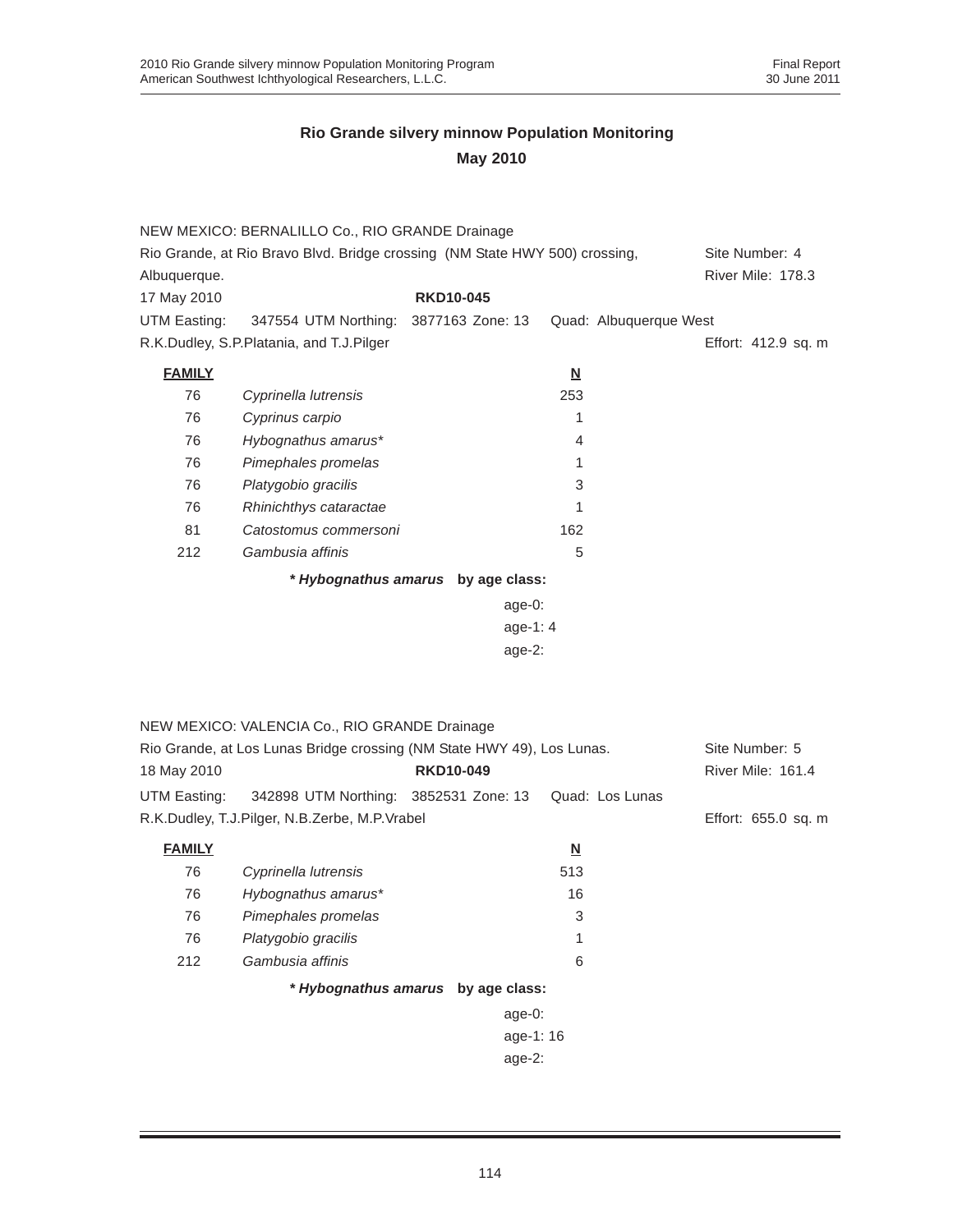|                                                                                  | NEW MEXICO: VALENCIA Co., RIO GRANDE Drainage |                                    |                          |                          |
|----------------------------------------------------------------------------------|-----------------------------------------------|------------------------------------|--------------------------|--------------------------|
| Rio Grande, ca. 1.0 miles upstream of NM State HWY 309/6 bridge crossing, Belen. | Site Number: 6                                |                                    |                          |                          |
| 18 May 2010                                                                      |                                               | <b>RKD10-048</b>                   |                          | <b>River Mile: 151.5</b> |
| UTM Easting:                                                                     | 339972 UTM Northing: 3837061 Zone: 13         |                                    | Quad: Tome               |                          |
| R.K.Dudley, T.J.Pilger, N.B.Zerbe, R.J.DeRochie                                  |                                               |                                    | Effort: 480.4 sq. m      |                          |
| <b>FAMILY</b>                                                                    |                                               |                                    | $\underline{\mathsf{N}}$ |                          |
| 76                                                                               | Cyprinella lutrensis                          |                                    | 431                      |                          |
| 76                                                                               | Hybognathus amarus*                           |                                    | 14                       |                          |
| 76                                                                               | Pimephales promelas                           |                                    | 1                        |                          |
| 76                                                                               | Platygobio gracilis                           |                                    |                          |                          |
| 93                                                                               | Ictalurus punctatus                           |                                    | 1                        |                          |
|                                                                                  |                                               | * Hybognathus amarus by age class: |                          |                          |
|                                                                                  |                                               | age- $0$ :                         |                          |                          |
|                                                                                  |                                               | age-1:14                           |                          |                          |

age-2:

|                                                                                  | NEW MEXICO: VALENCIA Co., RIO GRANDE Drainage     |                                    |                          |                     |
|----------------------------------------------------------------------------------|---------------------------------------------------|------------------------------------|--------------------------|---------------------|
| Rio Grande, ca. 2.2 miles upstream of NM State HWY 346 bridge crossing, Jarales. |                                                   |                                    |                          | Site Number: 7      |
| 18 May 2010                                                                      |                                                   | <b>RKD10-047</b>                   |                          | River Mile: 143.2   |
| UTM Easting:                                                                     | 338136 UTM Northing: 3827329 Zone: 13             |                                    | Quad: Veguita            |                     |
|                                                                                  | R.K.Dudley, T.J.Pilger, N.B.Zerbe, A.R. Archuleta |                                    |                          | Effort: 444.6 sq. m |
| <b>FAMILY</b>                                                                    |                                                   |                                    | $\underline{\mathsf{N}}$ |                     |
| 76                                                                               | Cyprinella lutrensis                              |                                    | 517                      |                     |
| 76                                                                               | Hybognathus amarus*                               |                                    | 5                        |                     |
| 76                                                                               | Pimephales promelas                               |                                    |                          |                     |
| 93                                                                               | Ictalurus punctatus                               |                                    | $\mathcal{P}$            |                     |
| 212                                                                              | Gambusia affinis                                  |                                    | 2                        |                     |
|                                                                                  |                                                   | * Hybognathus amarus by age class: |                          |                     |
|                                                                                  |                                                   | age- $0$ :                         |                          |                     |
|                                                                                  |                                                   | age-1: $5$                         |                          |                     |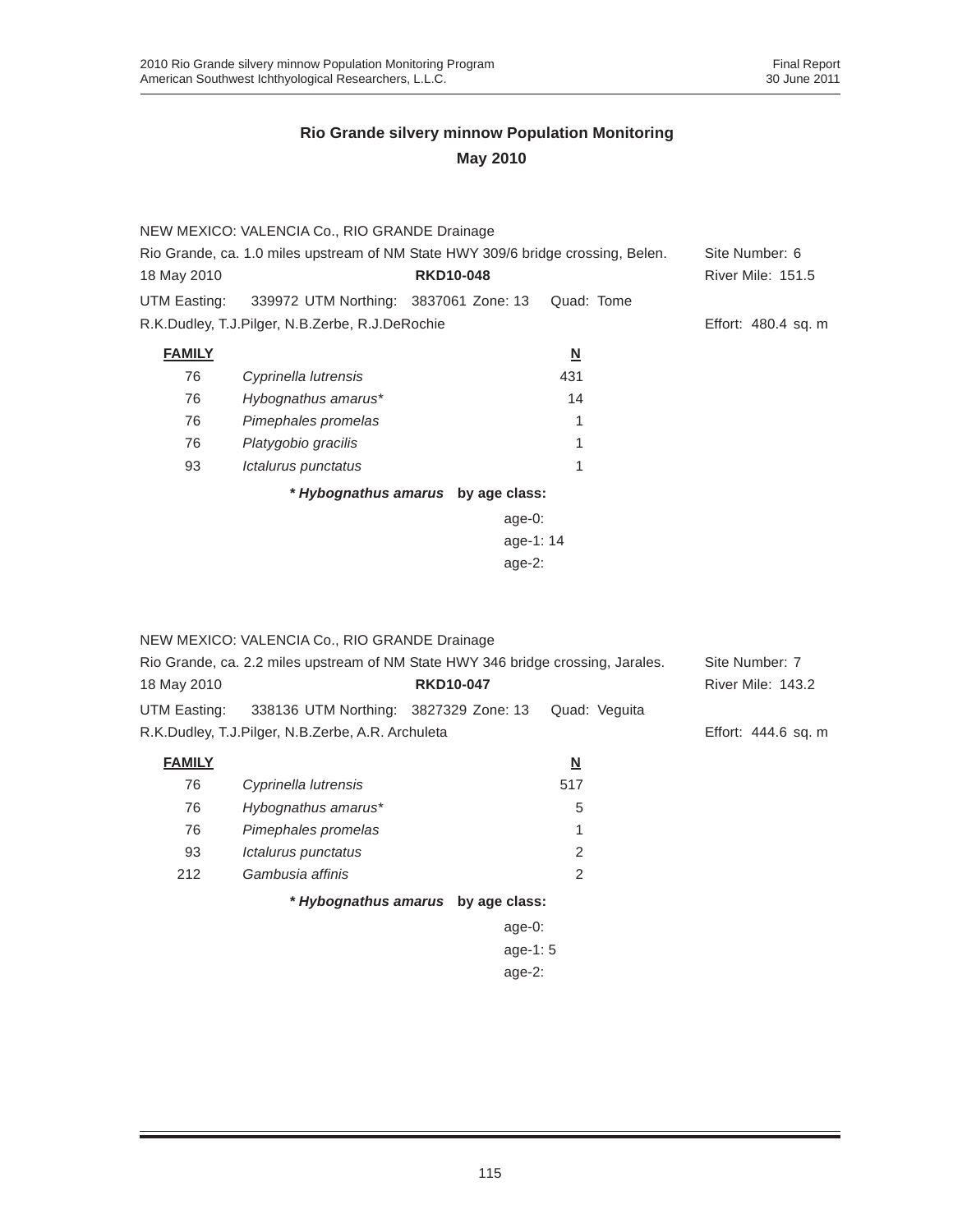|                           | NEW MEXICO: SOCORRO Co., RIO GRANDE Drainage        |                  |                          |                          |  |
|---------------------------|-----------------------------------------------------|------------------|--------------------------|--------------------------|--|
|                           | Rio Grande, at US HWY 60 bridge crossing, Bernardo. |                  |                          |                          |  |
| 18 May 2010               |                                                     | <b>RKD10-046</b> |                          | <b>River Mile: 130.6</b> |  |
| UTM Easting:              | 334604 UTM Northing: 3809726 Zone: 13               |                  | Quad: Abeytas            |                          |  |
| R.K.Dudley and T.J.Pilger |                                                     |                  |                          | Effort: 444.8 sq. m      |  |
| <b>FAMILY</b>             |                                                     |                  | $\underline{\mathsf{N}}$ |                          |  |
| 76                        | Cyprinella lutrensis                                |                  | 817                      |                          |  |
| 76                        | Cyprinus carpio                                     |                  | 20                       |                          |  |
| 76                        | Pimephales promelas                                 |                  | 1                        |                          |  |
| 76                        | Platygobio gracilis                                 |                  | 3                        |                          |  |
| 76                        | Rhinichthys cataractae                              |                  | 1                        |                          |  |
| 212                       | Gambusia affinis                                    |                  | 3                        |                          |  |
| 294                       | Pomoxis annularis                                   |                  |                          |                          |  |
|                           |                                                     |                  |                          |                          |  |

#### NEW MEXICO: SOCORRO Co., RIO GRANDE Drainage

| Rio Grande, ca. 3.5 miles downstream of the US HWY 60 bridge crossing, Bernardo. |                                                |                                    |                         | Site Number: 9           |
|----------------------------------------------------------------------------------|------------------------------------------------|------------------------------------|-------------------------|--------------------------|
| 20 May 2010                                                                      |                                                | <b>RKD10-057</b>                   |                         | <b>River Mile: 127.0</b> |
| UTM Easting:                                                                     | 331094 UTM Northing: 3805229 Zone: 13          |                                    | Quad: Abeytas           |                          |
|                                                                                  | R.K.Dudley, S.P.Platania, and T.J. Krabbenhoft |                                    |                         | Effort: 493.9 sq. m      |
| <b>FAMILY</b>                                                                    |                                                |                                    | $\overline{\mathbf{M}}$ |                          |
| 76                                                                               | Cyprinella lutrensis                           |                                    | 283                     |                          |
| 76                                                                               | Hybognathus amarus*                            |                                    | 8                       |                          |
| 76                                                                               | Pimephales promelas                            |                                    | 3                       |                          |
| 93                                                                               | Ictalurus punctatus                            |                                    | 5                       |                          |
|                                                                                  |                                                | * Hybognathus amarus by age class: |                         |                          |
|                                                                                  |                                                | age-0:                             |                         |                          |
|                                                                                  |                                                |                                    |                         |                          |
|                                                                                  |                                                |                                    |                         |                          |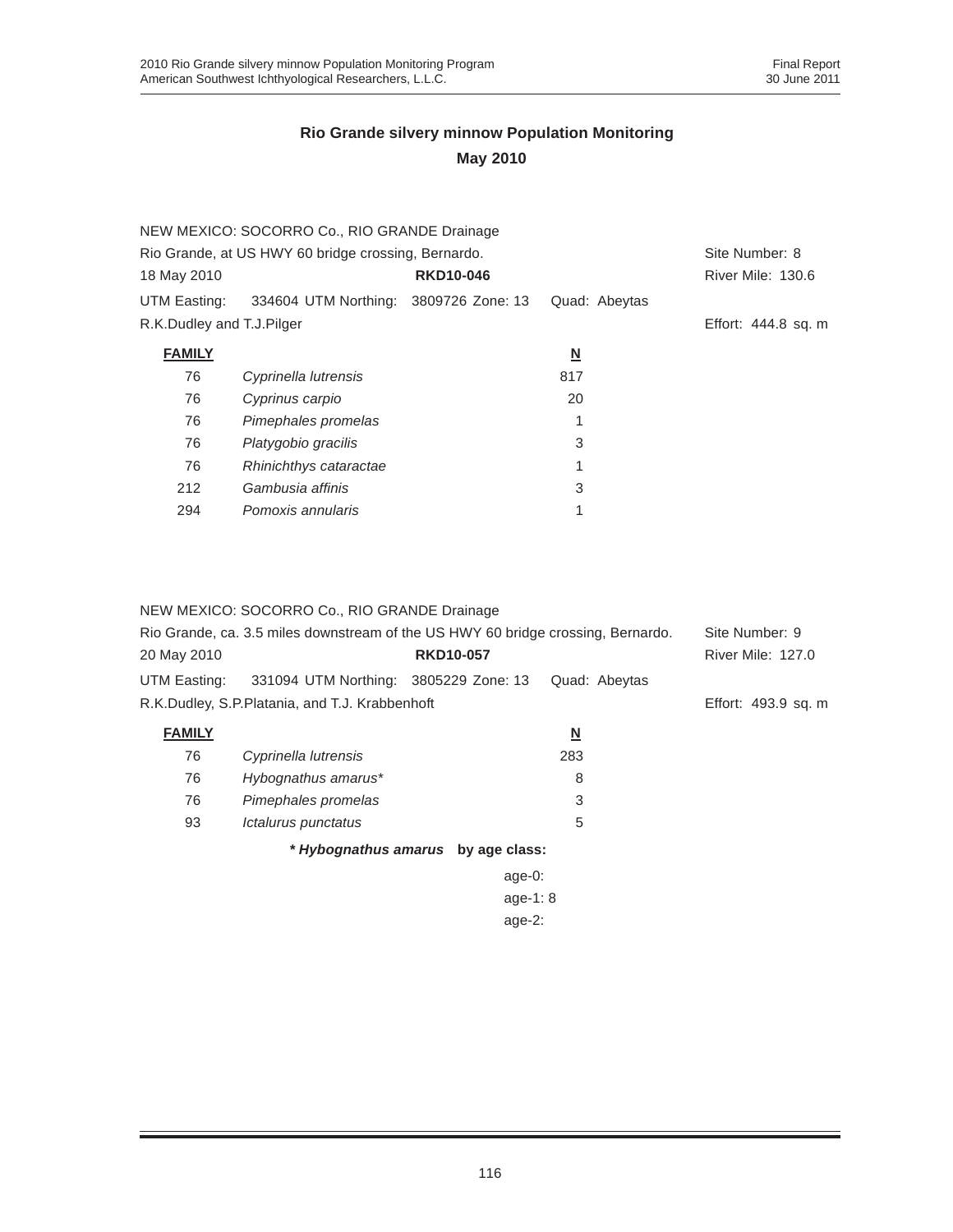|                                                                            | NEW MEXICO: SOCORRO Co., RIO GRANDE Drainage |                  |                         |                     |  |
|----------------------------------------------------------------------------|----------------------------------------------|------------------|-------------------------|---------------------|--|
| Rio Grande, ca. 0.6 miles upstream of San Acacia Diversion Dam, San Acacia |                                              |                  | Site Number: 9.5        |                     |  |
| 19 May 2010                                                                |                                              | <b>RKD10-053</b> |                         | River Mile: 116.8   |  |
| UTM Easting:                                                               | 327902 UTM Northing: 3792603 Zone: 13        |                  | Quad: La Joya           |                     |  |
| R.K.Dudley and S.P.Platania                                                |                                              |                  |                         | Effort: 528.5 sq. m |  |
| <b>FAMILY</b>                                                              |                                              |                  | $\overline{\mathsf{M}}$ |                     |  |
| 76                                                                         | Cyprinella lutrensis                         |                  | 269                     |                     |  |
| 76                                                                         | Hybognathus amarus*                          |                  | 2                       |                     |  |
| 76                                                                         | Platygobio gracilis                          |                  | 36                      |                     |  |
| 93                                                                         | Ictalurus punctatus                          |                  | 25                      |                     |  |
|                                                                            | * Hybognathus amarus by age class:           |                  |                         |                     |  |
|                                                                            |                                              | age- $0:$        |                         |                     |  |
| age-1: $2$                                                                 |                                              |                  |                         |                     |  |
|                                                                            | age- $2:$                                    |                  |                         |                     |  |

|               | NEW MEXICO: SOCORRO Co., RIO GRANDE Drainage                     |                  |                          |                     |
|---------------|------------------------------------------------------------------|------------------|--------------------------|---------------------|
|               | Rio Grande, directly below San Acacia Diversion Dam, San Acacia. |                  |                          |                     |
| 19 May 2010   |                                                                  | <b>RKD10-052</b> |                          | River Mile: 116.2   |
| UTM Easting:  | 326162 UTM Northing: 3791977 Zone: 13                            |                  | Quad: San Acacia         |                     |
|               | R.K.Dudley, S.P.Platania, and N.B.Crowell                        |                  |                          | Effort: 467.5 sq. m |
| <b>FAMILY</b> |                                                                  |                  | $\underline{\mathsf{N}}$ |                     |
| 69            | Dorosoma cepedianum                                              |                  | 3                        |                     |
| 76            | Cyprinella lutrensis                                             |                  | 7                        |                     |
| 76            | Cyprinus carpio                                                  |                  | 2                        |                     |
| 76            | Hybognathus amarus*                                              |                  | 6                        |                     |
| 76            | Platygobio gracilis                                              |                  |                          |                     |
| 93            | Ictalurus punctatus                                              |                  | 6                        |                     |
| 283           | Morone chrysops                                                  |                  | 1                        |                     |
|               | * Hybognathus amarus by age class:                               |                  |                          |                     |
|               |                                                                  | age-0:           |                          |                     |
|               |                                                                  | age-1: $6$       |                          |                     |
|               |                                                                  | age- $2$ :       |                          |                     |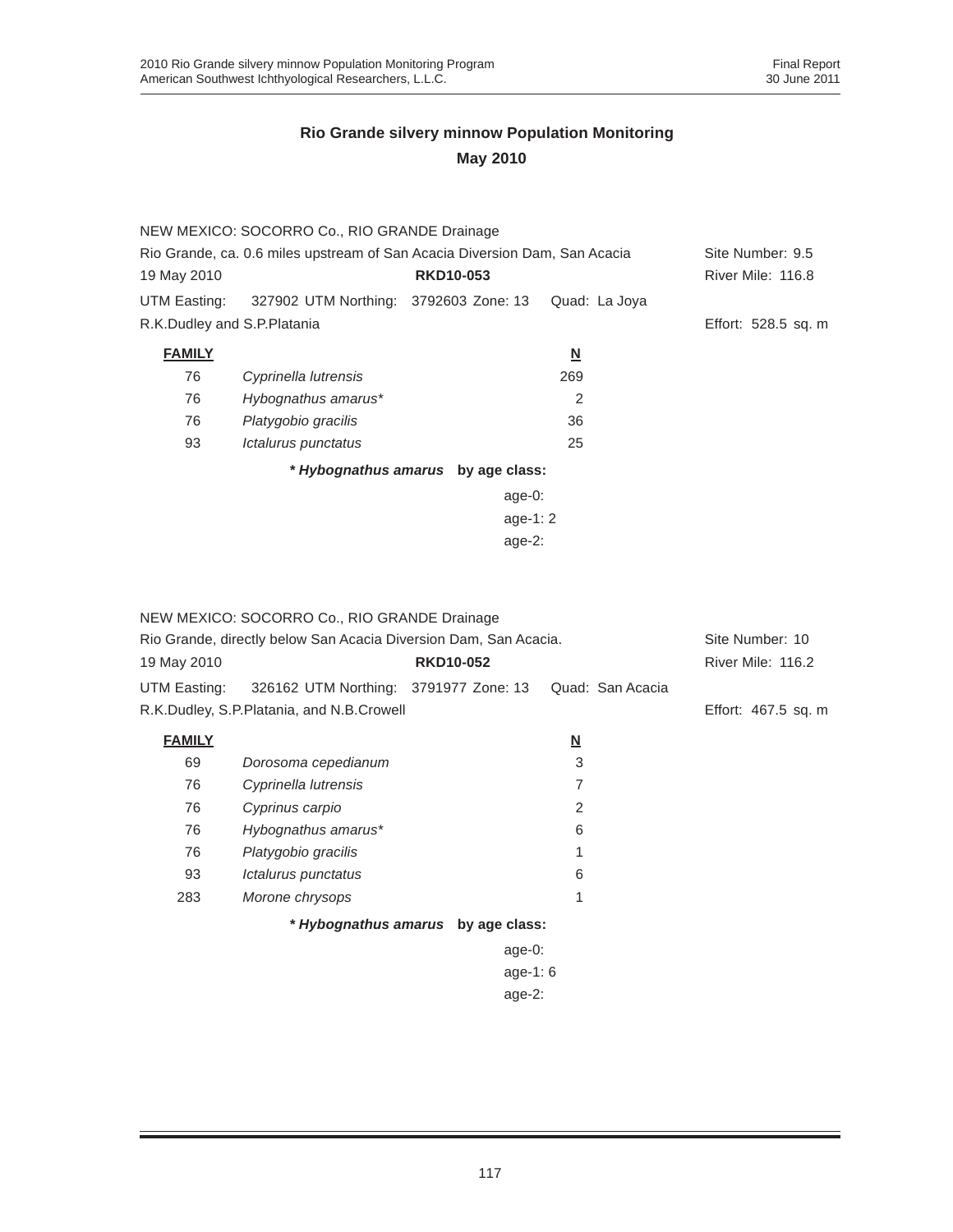|                                                                               | NEW MEXICO: SOCORRO Co., RIO GRANDE Drainage |                                    |                          |                     |
|-------------------------------------------------------------------------------|----------------------------------------------|------------------------------------|--------------------------|---------------------|
| Rio Grande, ca. 1.5 miles downstream of San Acacia Diversion Dam, San Acacia. |                                              |                                    |                          | Site Number: 11     |
| 19 May 2010                                                                   |                                              | <b>RKD10-051</b>                   |                          | River Mile: 114.6   |
| UTM Easting:                                                                  | 325263 UTM Northing: 3790442 Zone: 13        |                                    | Quad: Lemitar            |                     |
|                                                                               | R.K.Dudley, S.P.Platania, and S.C.Hands      |                                    |                          | Effort: 519.3 sq. m |
| <b>FAMILY</b>                                                                 |                                              |                                    | $\underline{\mathsf{N}}$ |                     |
| 76                                                                            | Cyprinella lutrensis                         |                                    | 60                       |                     |
| 76                                                                            | Hybognathus amarus*                          |                                    | 62                       |                     |
| 76                                                                            | Platygobio gracilis                          |                                    | 21                       |                     |
| 93                                                                            | Ictalurus punctatus                          |                                    | 12                       |                     |
|                                                                               |                                              | * Hybognathus amarus by age class: |                          |                     |
|                                                                               |                                              | age-0:                             |                          |                     |
| age-1:62                                                                      |                                              |                                    |                          |                     |
|                                                                               |                                              | age- $2:$                          |                          |                     |

|                             | NEW MEXICO: SOCORRO Co., RIO GRANDE Drainage                                                           |                                    |                          |                     |
|-----------------------------|--------------------------------------------------------------------------------------------------------|------------------------------------|--------------------------|---------------------|
|                             | Rio Grande, east of Socorro, 0.5 miles upstream of Socorro Low Flow Conveyance                         |                                    |                          | Site Number: 12     |
|                             | Channel bridge and east just upstream of Socorro Wastewater Treatment Plant, Socorro. River Mile: 99.5 |                                    |                          |                     |
| 19 May 2010                 |                                                                                                        | <b>RKD10-050</b>                   |                          |                     |
|                             | UTM Easting: 327097 UTM Northing: 3771043 Zone: 13                                                     |                                    | Quad: Loma de las Canas  |                     |
| R.K.Dudley and S.P.Platania |                                                                                                        |                                    |                          | Effort: 488.1 sq. m |
| <b>FAMILY</b>               |                                                                                                        |                                    | $\underline{\mathbf{N}}$ |                     |
| 76                          | Cyprinella lutrensis                                                                                   |                                    | $12 \overline{ }$        |                     |
| 76                          | Hybognathus amarus*                                                                                    |                                    | 24                       |                     |
| 76                          | Platygobio gracilis                                                                                    |                                    | 11                       |                     |
| 93                          | Ictalurus punctatus                                                                                    |                                    | 37                       |                     |
|                             |                                                                                                        | * Hybognathus amarus by age class: |                          |                     |
|                             |                                                                                                        | age- $0$ :                         |                          |                     |
|                             |                                                                                                        | age-1: 24                          |                          |                     |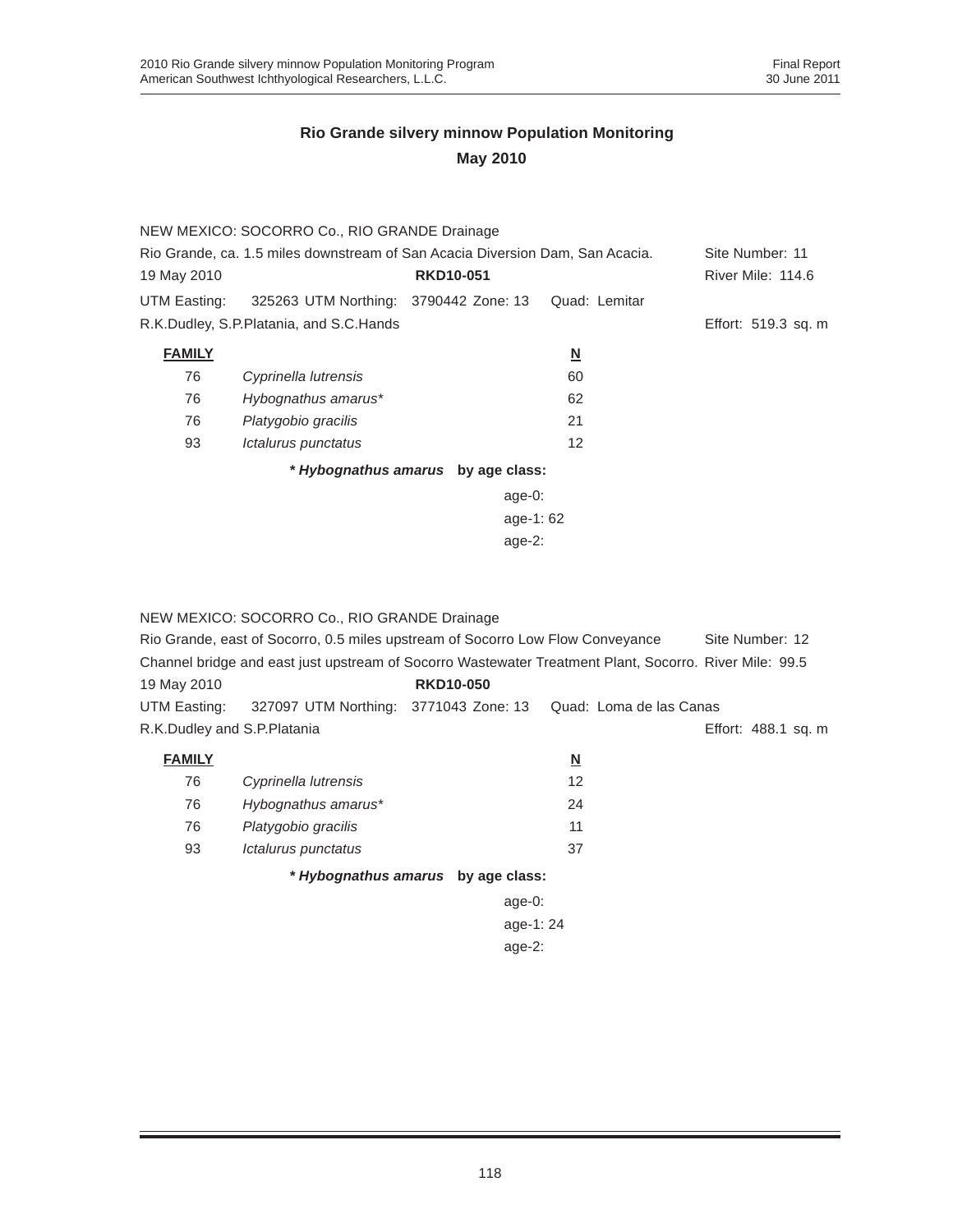|                                                                 | NEW MEXICO: SOCORRO Co., RIO GRANDE Drainage  |                                    |                          |                     |
|-----------------------------------------------------------------|-----------------------------------------------|------------------------------------|--------------------------|---------------------|
| Rio Grande, ca. 4.0 miles upstream of U.S. 380 bridge crossing. |                                               |                                    |                          | Site Number: 13     |
| 20 May 2010                                                     |                                               | <b>RKD10-055</b>                   |                          | River Mile: 91.7    |
| UTM Easting:                                                    | 328140 UTM Northing: 3761283 Zone: 13         |                                    | Quad: San Antonio        |                     |
|                                                                 | R.K.Dudley, T.J.Krabbenhoft, and S.M. Serrano |                                    |                          | Effort: 660.1 sq. m |
| <b>FAMILY</b>                                                   |                                               |                                    | $\underline{\mathsf{N}}$ |                     |
| 76                                                              | Cyprinus carpio                               |                                    |                          |                     |
| 76                                                              | Hybognathus amarus*                           |                                    | 60                       |                     |
| 81                                                              | Carpiodes carpio                              |                                    | 3                        |                     |
| 93                                                              | Ictalurus punctatus                           |                                    | 3                        |                     |
|                                                                 |                                               | * Hybognathus amarus by age class: |                          |                     |
|                                                                 |                                               | age-0: $1$                         |                          |                     |
|                                                                 |                                               | age-1:59                           |                          |                     |
|                                                                 |                                               | $age-2$ :                          |                          |                     |
|                                                                 |                                               |                                    |                          |                     |
|                                                                 |                                               |                                    |                          |                     |
|                                                                 |                                               |                                    |                          |                     |

|               | NEW MEXICO: SOCORRO Co., RIO GRANDE Drainage            |                  |                          |                   |                     |  |
|---------------|---------------------------------------------------------|------------------|--------------------------|-------------------|---------------------|--|
|               | Rio Grande, at US HWY 380 bridge crossing, San Antonio. |                  |                          |                   | Site Number: 14     |  |
| 20 May 2010   |                                                         | <b>RKD10-056</b> |                          |                   | River Mile: 87.1    |  |
| UTM Easting:  | 328914 UTM Northing: 3754471 Zone: 13                   |                  |                          | Quad: San Antonio |                     |  |
|               | R.K.Dudley, T.J.Krabbenhoft, D.A.Tooke, and N.B.Crowell |                  |                          |                   | Effort: 463.4 sq. m |  |
| <b>FAMILY</b> |                                                         |                  | $\underline{\mathbf{N}}$ |                   |                     |  |
| 76            | Cyprinella lutrensis                                    |                  | 11                       |                   |                     |  |
| 76            | Hybognathus amarus*                                     |                  | 12                       |                   |                     |  |
| 76            | Platygobio gracilis                                     |                  | 4                        |                   |                     |  |
| 93            | Ictalurus punctatus                                     |                  | 7                        |                   |                     |  |
|               | * Hybognathus amarus by age class:                      |                  |                          |                   |                     |  |
|               |                                                         | age-0:           |                          |                   |                     |  |
| age-1: 12     |                                                         |                  |                          |                   |                     |  |
| age- $2:$     |                                                         |                  |                          |                   |                     |  |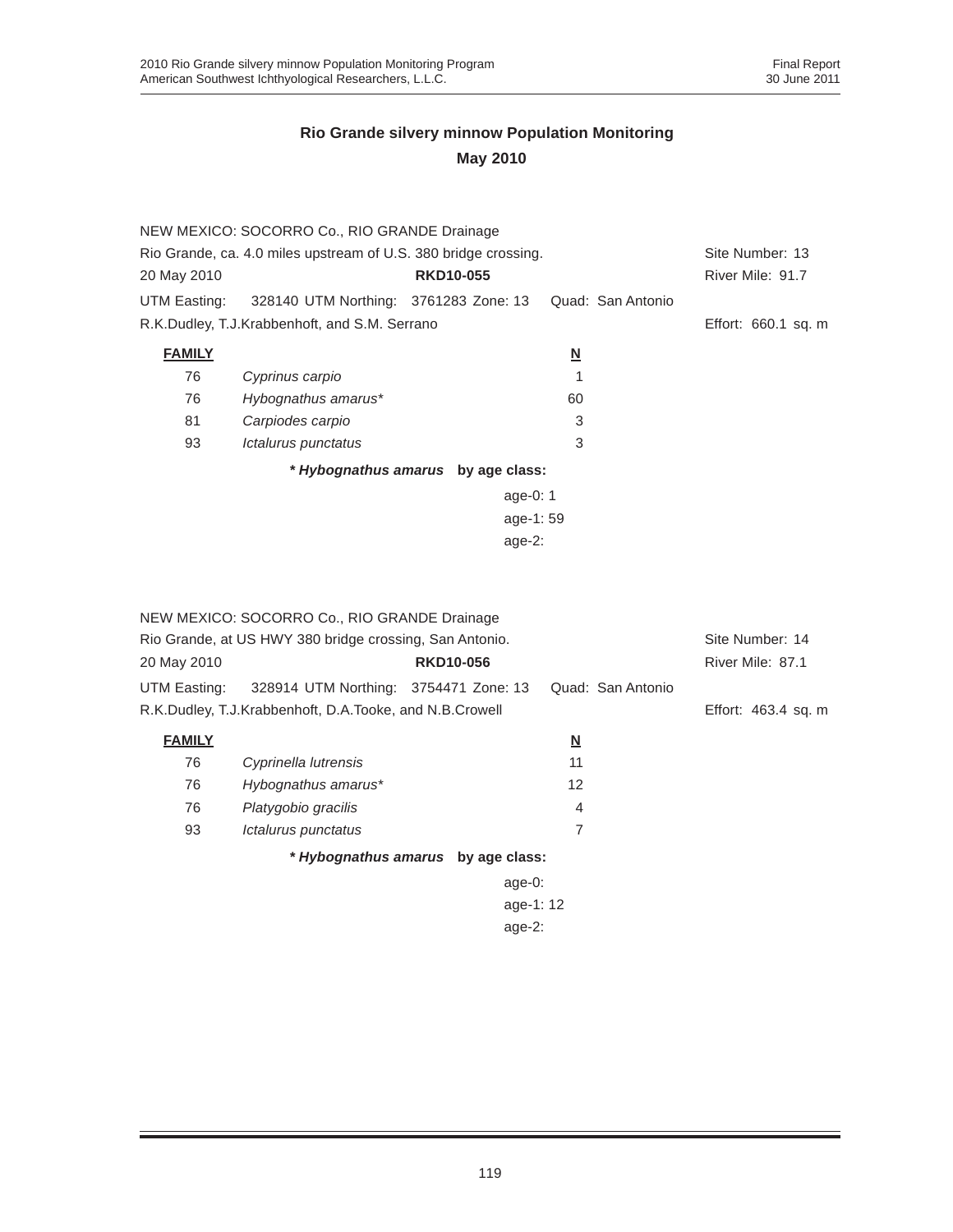|               | NEW MEXICO: SOCORRO Co., RIO GRANDE Drainage                                          |                                    |                          |                     |
|---------------|---------------------------------------------------------------------------------------|------------------------------------|--------------------------|---------------------|
|               | Rio Grande, directly east of Bosque del Apache National Wildlife Refuge Headquarters. |                                    |                          |                     |
| 20 May 2010   |                                                                                       | <b>RKD10-054</b>                   |                          | River Mile: 79.1    |
|               | UTM Easting: 327055 UTM Northing: 3740839 Zone: 13                                    |                                    | Quad: San Antonio SE     |                     |
|               | R.K.Dudley, S.P.Platania, and T.J.Krabbenhoft                                         |                                    |                          | Effort: 416.8 sq. m |
| <b>FAMILY</b> |                                                                                       |                                    | $\underline{\mathsf{N}}$ |                     |
| 76            | Cyprinella lutrensis                                                                  |                                    | 5                        |                     |
| 76            | Cyprinus carpio                                                                       |                                    | 3                        |                     |
| 76            | Hybognathus amarus*                                                                   |                                    | 12                       |                     |
|               |                                                                                       | * Hybognathus amarus by age class: |                          |                     |
|               |                                                                                       | age- $0:$                          |                          |                     |
|               |                                                                                       | age-1: 12                          |                          |                     |
|               |                                                                                       | age- $2:$                          |                          |                     |
|               |                                                                                       |                                    |                          |                     |

|               | NEW MEXICO: SOCORRO Co., RIO GRANDE Drainage             |                                    |                          |                     |
|---------------|----------------------------------------------------------|------------------------------------|--------------------------|---------------------|
|               | Rio Grande, at San Marcial Railroad Bridge, San Marcial. |                                    |                          |                     |
| 21 May 2010   |                                                          | <b>RKD10-060</b>                   |                          | River Mile: 68.6    |
| UTM Easting:  | 315284 UTM Northing: 3728347 Zone: 13                    |                                    | Quad: San Marcial        |                     |
|               | R.K.Dudley, T.J.Krabbenhoft, and M.J.Plummer             |                                    |                          | Effort: 490.1 sq. m |
| <b>FAMILY</b> |                                                          |                                    | $\underline{\mathbf{N}}$ |                     |
| 69            | Dorosoma cepedianum                                      |                                    |                          |                     |
| 76            | Cyprinella lutrensis                                     |                                    | 12                       |                     |
| 76            | Hybognathus amarus*                                      |                                    | 6                        |                     |
| 76            | Platygobio gracilis                                      |                                    | 5                        |                     |
| 93            | <i><b>Ictalurus furcatus</b></i>                         |                                    |                          |                     |
| 93            | Ictalurus punctatus                                      |                                    | 3                        |                     |
|               |                                                          | * Hybognathus amarus by age class: |                          |                     |
|               |                                                          | $age-0$ :                          |                          |                     |
|               |                                                          | age-1: $6$                         |                          |                     |
|               |                                                          | age- $2:$                          |                          |                     |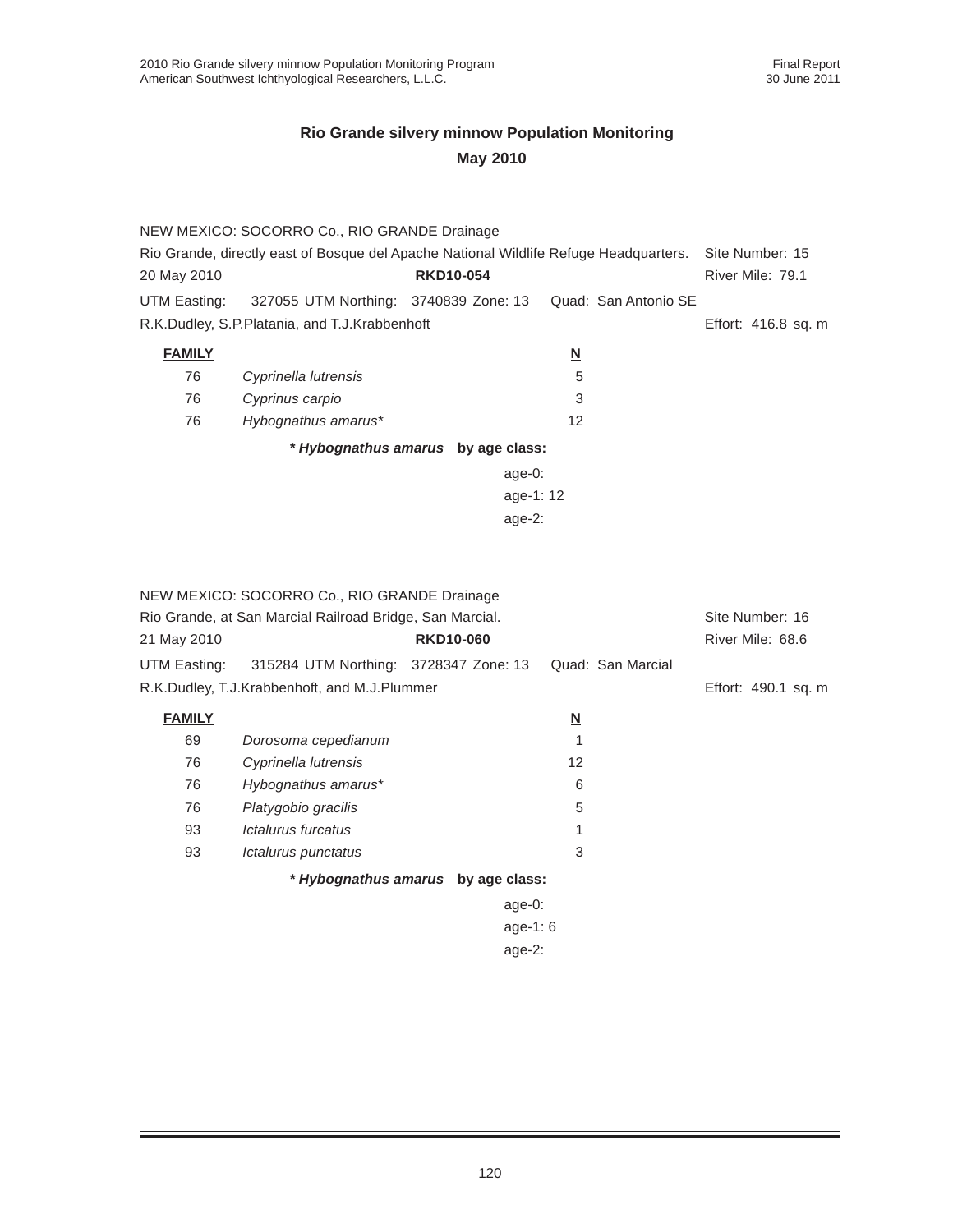|                                                                                | NEW MEXICO: SOCORRO Co., RIO GRANDE Drainage       |                                    |                          |                     |
|--------------------------------------------------------------------------------|----------------------------------------------------|------------------------------------|--------------------------|---------------------|
| Rio Grande, ca. 8 miles downstream of the San Marcial railroad bridge crossing |                                                    |                                    |                          | Site Number: 17     |
| 21 May 2010                                                                    |                                                    | <b>RKD10-059</b>                   |                          | River Mile: 60.5    |
|                                                                                | UTM Easting: 309487 UTM Northing: 3718178 Zone: 13 |                                    | Quad: Paraje Well        |                     |
|                                                                                | R.K.Dudley, T.J.Krabbenhoft, and J.A.Silva         |                                    |                          | Effort: 613.7 sq. m |
| <b>FAMILY</b>                                                                  |                                                    |                                    | $\underline{\mathsf{N}}$ |                     |
| 76                                                                             | Cyprinella lutrensis                               |                                    | 21                       |                     |
| 76                                                                             | Cyprinus carpio                                    |                                    |                          |                     |
| 76                                                                             | Hybognathus amarus*                                |                                    | 10                       |                     |
| 76                                                                             | Platygobio gracilis                                |                                    | 1                        |                     |
|                                                                                |                                                    | * Hybognathus amarus by age class: |                          |                     |
|                                                                                |                                                    | age- $0:$                          |                          |                     |
|                                                                                |                                                    | age-1: $10$                        |                          |                     |
|                                                                                |                                                    | age- $2$ :                         |                          |                     |

|               | NEW MEXICO: SOCORRO Co., RIO GRANDE Drainage                                 |                                    |                   |                     |
|---------------|------------------------------------------------------------------------------|------------------------------------|-------------------|---------------------|
|               | Rio Grande, ca. 10 mi downstream of the San Marcial railroad bridge crossing |                                    |                   | Site Number: 18     |
| 21 May 2010   |                                                                              | <b>RKD10-058</b>                   |                   | River Mile: 58.8    |
| UTM Easting:  | 307846 UTM Northing: 3716150 Zone: 13                                        |                                    | Quad: Paraje Well |                     |
|               | R.K.Dudley, S.P.Platania, and T.J. Krabbenhoft                               |                                    |                   | Effort: 504.1 sq. m |
| <b>FAMILY</b> |                                                                              |                                    | <u>N</u>          |                     |
| 76            | Cyprinella lutrensis                                                         |                                    | 24                |                     |
| 76            | Hybognathus amarus*                                                          |                                    | 8                 |                     |
| 76            | Platygobio gracilis                                                          |                                    |                   |                     |
| 93            | Ictalurus punctatus                                                          |                                    | 6                 |                     |
|               |                                                                              | * Hybognathus amarus by age class: |                   |                     |
|               |                                                                              | age- $0$ :                         |                   |                     |
| age-1: $8$    |                                                                              |                                    |                   |                     |
|               |                                                                              |                                    |                   |                     |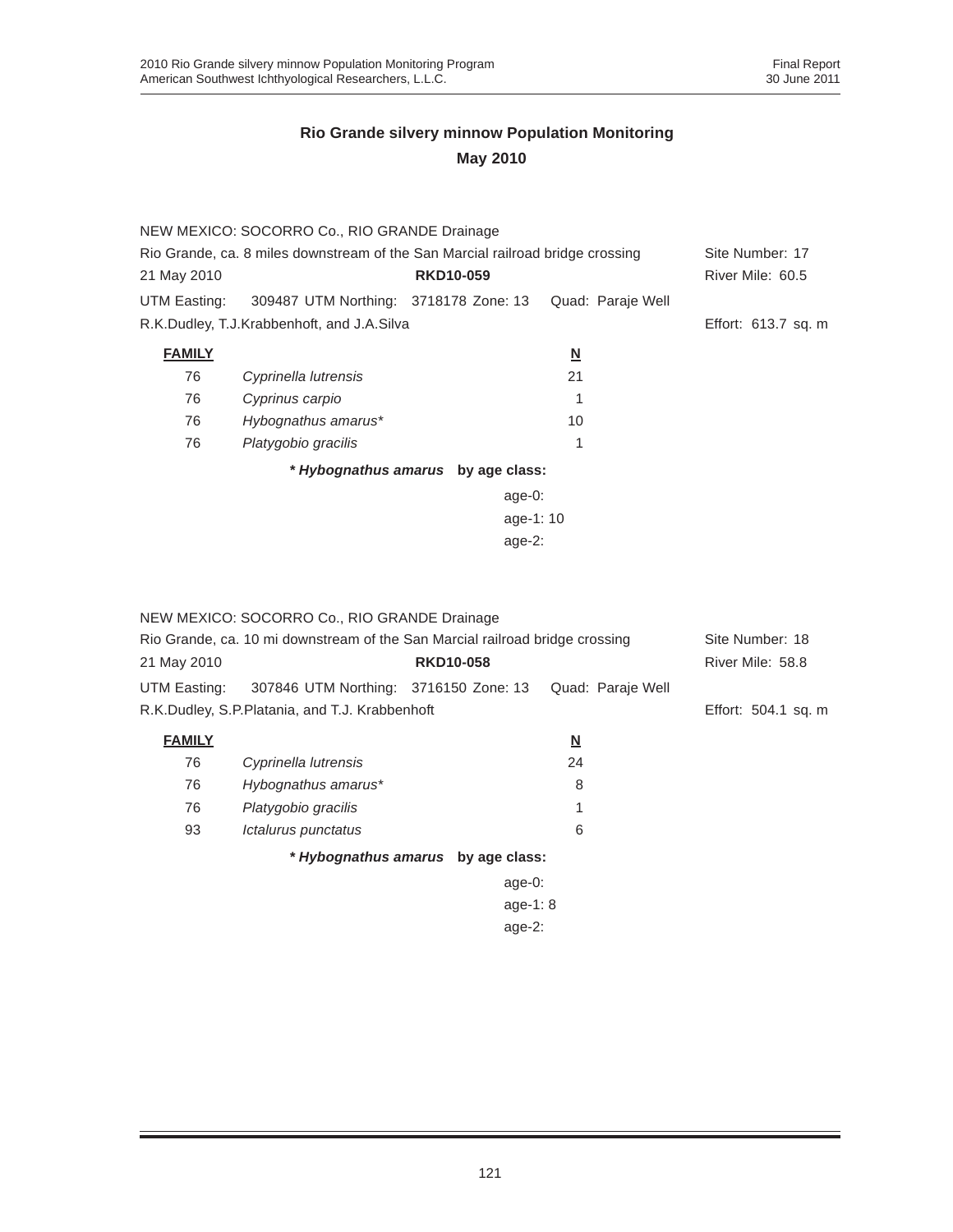|                                                                                  | NEW MEXICO: SANDOVAL Co., RIO GRANDE Drainage |                  |                         |                         |
|----------------------------------------------------------------------------------|-----------------------------------------------|------------------|-------------------------|-------------------------|
| Rio Grande, directly below Angostura Diversion Dam, Algodones.<br>Site Number: 0 |                                               |                  |                         |                         |
| 04 June 2010                                                                     |                                               | <b>RKD10-076</b> |                         | River Mile: 209.7       |
| UTM Easting:                                                                     | 363811 UTM Northing: 3916006 Zone: 13         |                  |                         | Quad: San Felipe Pueblo |
|                                                                                  | S.P.Platania, M.A.Farrington, M.A.Brandenburg |                  |                         | Effort: 490.8 sq. m     |
| <b>FAMILY</b>                                                                    |                                               |                  | $\overline{\mathbf{N}}$ |                         |
| 76                                                                               | Cyprinella lutrensis                          |                  | 14                      |                         |
| 76                                                                               | Rhinichthys cataractae                        |                  | 18                      |                         |

| -81 | Catostomus commersoni | 183 |
|-----|-----------------------|-----|

NEW MEXICO: SANDOVAL Co., RIO GRANDE Drainage

| Rio Grande, at US HWY 550 (formerly NM State HWY 44) bridge crossing, Bernalillo. |                                               |                  | Site Number: 1   |                     |
|-----------------------------------------------------------------------------------|-----------------------------------------------|------------------|------------------|---------------------|
| 04 June 2010                                                                      |                                               | <b>RKD10-077</b> |                  | River Mile: 203.8   |
| UTM Easting:                                                                      | 358543 UTM Northing: 3909722 Zone: 13         |                  | Quad: Bernalillo |                     |
|                                                                                   | S.P.Platania, M.A.Farrington, M.A.Brandenburg |                  |                  | Effort: 539.6 sq. m |

| <b>FAMILY</b> |                        | N  |
|---------------|------------------------|----|
| 76            | Cyprinella lutrensis   | 6  |
| 76            | Hybognathus amarus*    |    |
| 76            | Platygobio gracilis    | 33 |
| 76            | Rhinichthys cataractae | 34 |
| 81            | Catostomus commersoni  | 10 |

*\* Hybognathus amarus* **by age class:**

age-0: age-1: 1 age-2: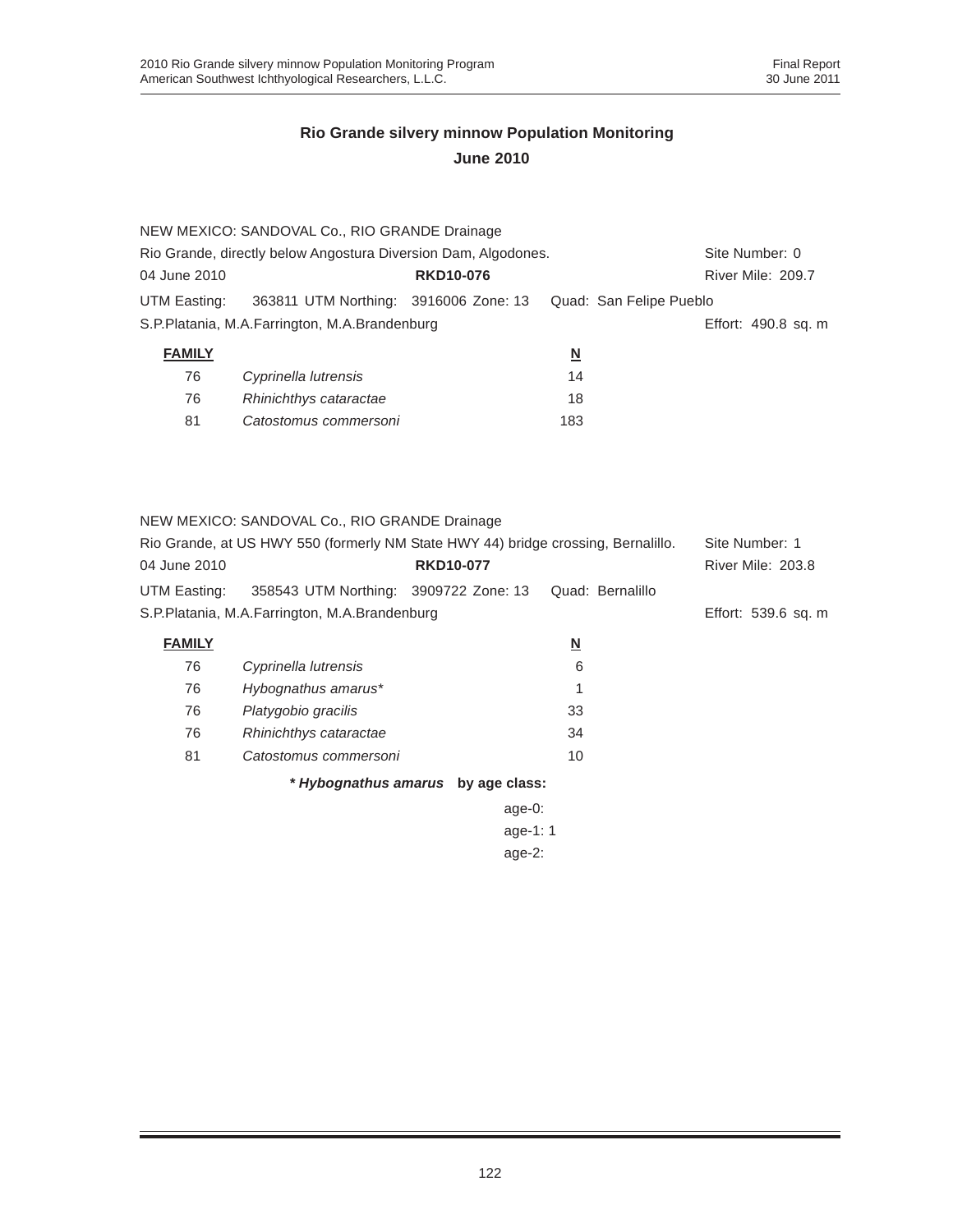|               | NEW MEXICO: SANDOVAL Co., RIO GRANDE Drainage                                 |                                    |                          |                     |
|---------------|-------------------------------------------------------------------------------|------------------------------------|--------------------------|---------------------|
|               | Rio Grande, ca. 4.0 miles downstream of US HWY 550 (formerly NM State HWY 44) |                                    |                          | Site Number: 2      |
|               | bridge crossing, at Rio Rancho Wastewater Treatment Plant, Rio Rancho.        |                                    |                          | River Mile: 200.0   |
| 04 June 2010  |                                                                               | <b>RKD10-078</b>                   |                          |                     |
| UTM Easting:  | 354772 UTM Northing: 3905355 Zone: 13                                         |                                    | Quad: Bernalillo         |                     |
|               | S.P.Platania, M.A.Farrington, M.A.Brandenburg                                 |                                    |                          | Effort: 472.8 sq. m |
| <b>FAMILY</b> |                                                                               |                                    | $\underline{\mathsf{N}}$ |                     |
| 76            | Cyprinella lutrensis                                                          |                                    | 136                      |                     |
| 76            | Hybognathus amarus*                                                           |                                    | 96                       |                     |
| 76            | Pimephales promelas                                                           |                                    | 7                        |                     |
| 76            | Platygobio gracilis                                                           |                                    | 63                       |                     |
| 76            | Rhinichthys cataractae                                                        |                                    | 42                       |                     |
| 81            | Carpiodes carpio                                                              |                                    | 1                        |                     |
| 81            | Catostomus commersoni                                                         |                                    | 387                      |                     |
|               |                                                                               | * Hybognathus amarus by age class: |                          |                     |
|               |                                                                               | age-0: 1                           |                          |                     |
|               |                                                                               | age-1: 94                          |                          |                     |
|               |                                                                               | age-2: 1                           |                          |                     |
|               |                                                                               |                                    |                          |                     |
|               |                                                                               |                                    |                          |                     |
|               | NEW MEXICO: BERNALILLO Co., RIO GRANDE Drainage                               |                                    |                          |                     |
|               | Rio Grande, at Central Avenue bridge crossing (US HWY 66), Albuquerque.       |                                    |                          | Site Number: 3      |
| 04 June 2010  |                                                                               | <b>RKD10-079</b>                   |                          | River Mile: 183.4   |
| UTM Easting:  | 346840 UTM Northing: 3884094 Zone: 13                                         |                                    | Quad: Albuquerque West   |                     |
|               | S.P.Platania, M.A.Farrington, M.A.Brandenburg                                 |                                    |                          | Effort: 538.1 sq. m |
| <b>FAMILY</b> |                                                                               |                                    | $\underline{\mathsf{N}}$ |                     |
| 76            | Cyprinella lutrensis                                                          |                                    | 95                       |                     |
| 76            | Cyprinus carpio                                                               |                                    | 1                        |                     |
| 76            | Hybognathus amarus*                                                           |                                    | 10                       |                     |
| 76            | Pimephales promelas                                                           |                                    | 2                        |                     |
| 76            | Platygobio gracilis                                                           |                                    | 47                       |                     |
| 81            | Carpiodes carpio                                                              |                                    | $\overline{2}$           |                     |
| 81            | Catostomus commersoni                                                         |                                    | 6                        |                     |
| 295           | Sander vitreus                                                                |                                    | 5                        |                     |
|               |                                                                               | * Hybognathus amarus by age class: |                          |                     |
|               |                                                                               | age-0:                             |                          |                     |
|               |                                                                               | age-1: 10                          |                          |                     |
|               |                                                                               | age-2:                             |                          |                     |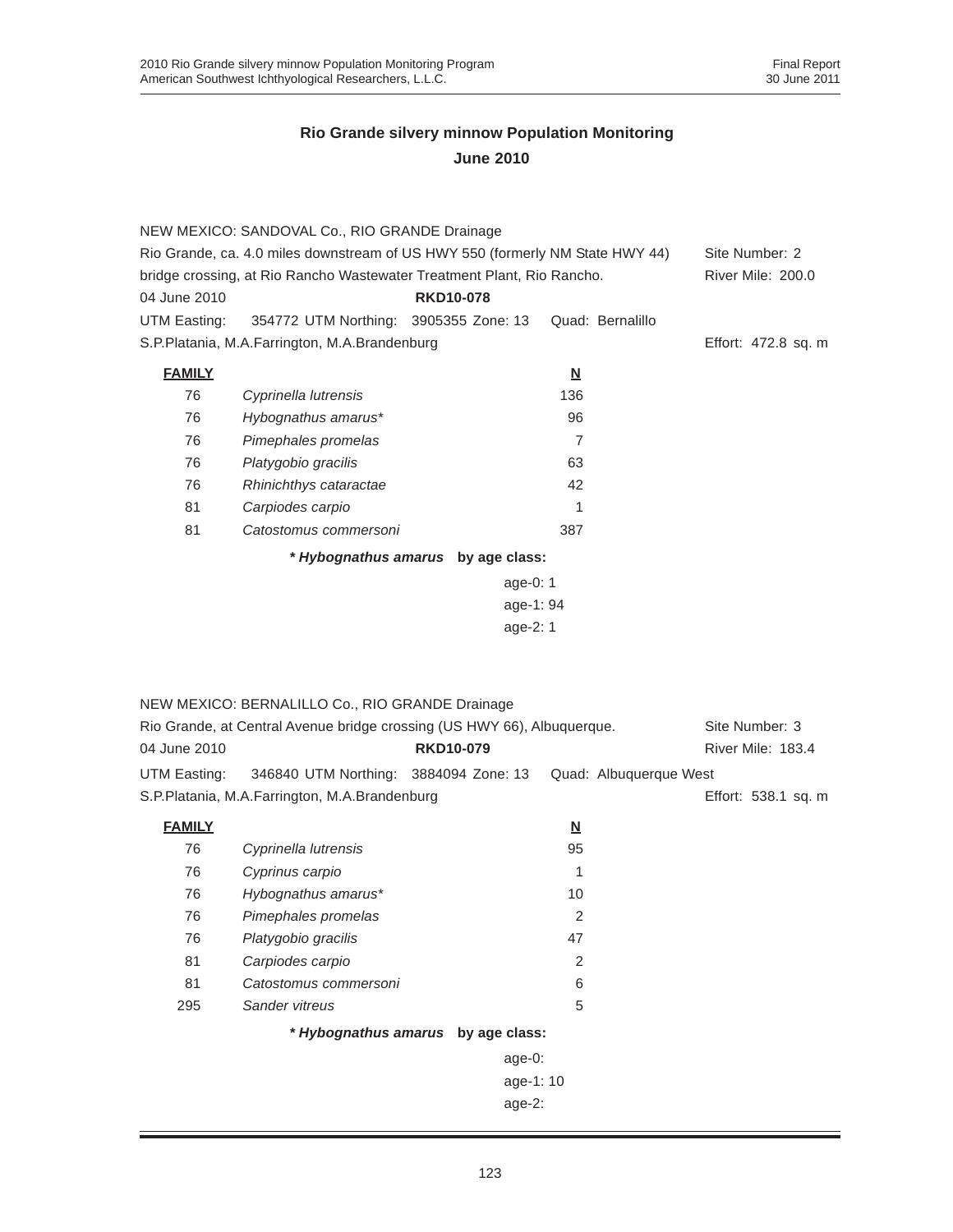|               | NEW MEXICO: BERNALILLO Co., RIO GRANDE Drainage                             |                                    |                          |                     |
|---------------|-----------------------------------------------------------------------------|------------------------------------|--------------------------|---------------------|
|               | Rio Grande, at Rio Bravo Blvd. Bridge crossing (NM State HWY 500) crossing, |                                    |                          | Site Number: 4      |
| Albuquerque.  |                                                                             |                                    |                          | River Mile: 178.3   |
| 04 June 2010  |                                                                             | <b>RKD10-080</b>                   |                          |                     |
| UTM Easting:  | 347554 UTM Northing: 3877163 Zone: 13                                       |                                    | Quad: Albuquerque West   |                     |
|               | S.P.Platania, M.A.Farrington, M.A.Brandenburg                               |                                    |                          | Effort: 463.6 sq. m |
| <b>FAMILY</b> |                                                                             |                                    | $\underline{\mathsf{N}}$ |                     |
| 76            | Cyprinella lutrensis                                                        |                                    | 340                      |                     |
| 76            | Cyprinus carpio                                                             |                                    | 1                        |                     |
| 76            | Hybognathus amarus*                                                         |                                    | 1                        |                     |
| 76            | Pimephales promelas                                                         |                                    | 1                        |                     |
| 76            | Platygobio gracilis                                                         |                                    | 6                        |                     |
| 76            | Rhinichthys cataractae                                                      |                                    | 2                        |                     |
| 81            | Catostomus commersoni                                                       |                                    | 2                        |                     |
|               |                                                                             | * Hybognathus amarus by age class: |                          |                     |
|               |                                                                             | $age-0:$                           |                          |                     |
| age-1: 1      |                                                                             |                                    |                          |                     |
|               |                                                                             | $age-2$ :                          |                          |                     |
|               |                                                                             |                                    |                          |                     |
|               |                                                                             |                                    |                          |                     |
|               | NEW MEXICO: VALENCIA Co., RIO GRANDE Drainage                               |                                    |                          |                     |
|               | Rio Grande, at Los Lunas Bridge crossing (NM State HWY 49), Los Lunas.      |                                    |                          | Site Number: 5      |
| 04 June 2010  |                                                                             | <b>RKD10-075</b>                   |                          | River Mile: 161.4   |
| UTM Easting:  | 342898 UTM Northing: 3852531 Zone: 13                                       |                                    | Quad: Los Lunas          |                     |
|               | R.K.Dudley, W.H.Brandenburg, J.L.Hester                                     |                                    |                          | Effort: 498.6 sq. m |
| <b>FAMILY</b> |                                                                             |                                    | $\underline{\mathsf{N}}$ |                     |
| 76            | Cyprinella lutrensis                                                        |                                    | 439                      |                     |
| 76            | Cyprinus carpio                                                             |                                    | 6                        |                     |
| 76            | Hybognathus amarus*                                                         |                                    | 4                        |                     |
| 81            | Catostomus commersoni                                                       |                                    | 1                        |                     |
| 212           | Gambusia affinis                                                            |                                    | 6                        |                     |
|               |                                                                             | * Hybognathus amarus by age class: |                          |                     |
|               |                                                                             | age-0:                             |                          |                     |
|               |                                                                             | age-1: 4                           |                          |                     |
|               |                                                                             | $age-2$ :                          |                          |                     |
|               |                                                                             |                                    |                          |                     |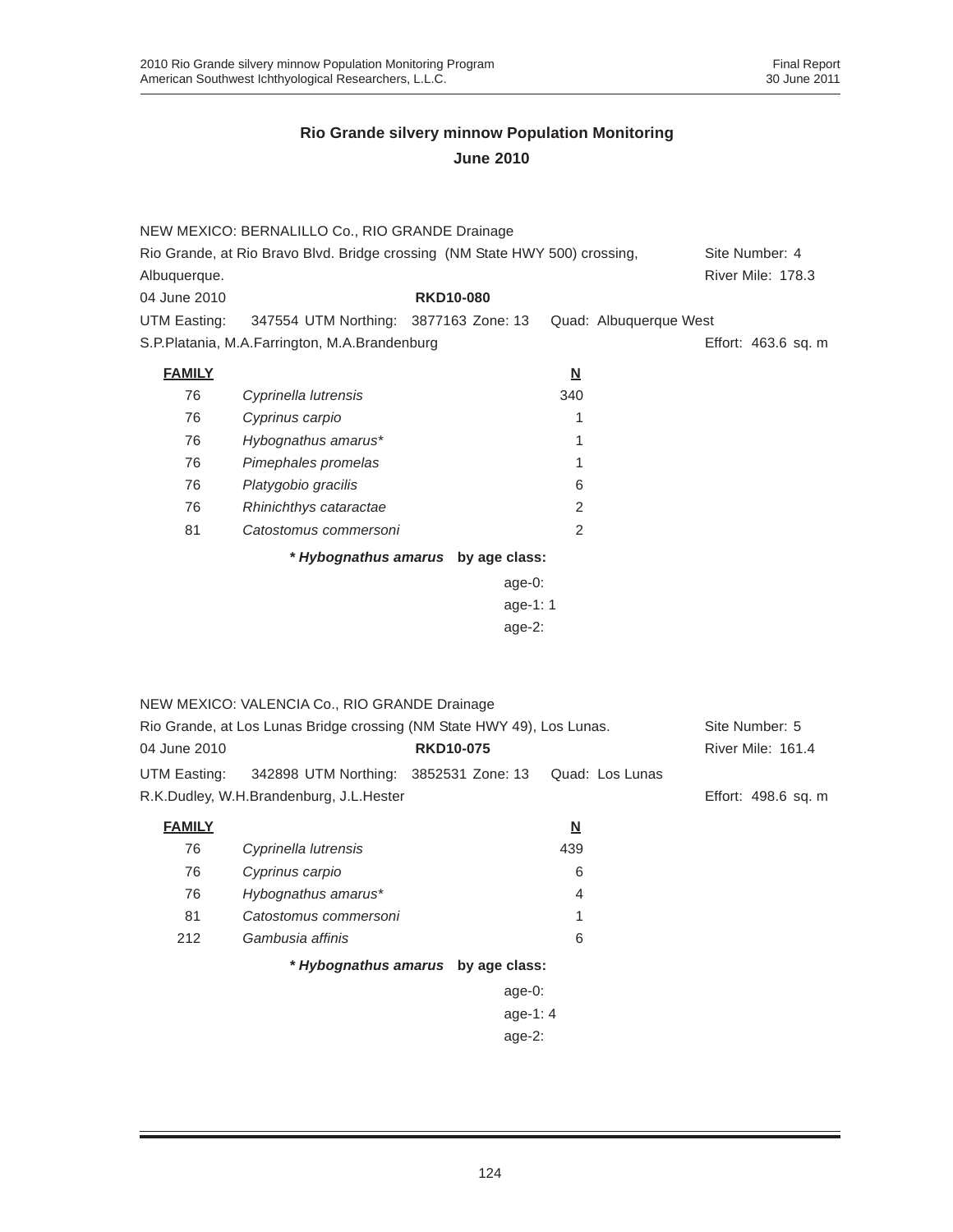|                                                                                  | NEW MEXICO: VALENCIA Co., RIO GRANDE Drainage      |                                    |                          |                          |
|----------------------------------------------------------------------------------|----------------------------------------------------|------------------------------------|--------------------------|--------------------------|
| Rio Grande, ca. 1.0 miles upstream of NM State HWY 309/6 bridge crossing, Belen. |                                                    |                                    |                          | Site Number: 6           |
| 04 June 2010                                                                     |                                                    | <b>RKD10-074</b>                   |                          | <b>River Mile: 151.5</b> |
|                                                                                  | UTM Easting: 339972 UTM Northing: 3837061 Zone: 13 |                                    | Quad: Tome               |                          |
|                                                                                  | R.K.Dudley, W.H.Brandenburg, J.L.Hester            |                                    |                          | Effort: 538.1 sq. m      |
| <b>FAMILY</b>                                                                    |                                                    |                                    | $\underline{\mathsf{N}}$ |                          |
| 76                                                                               | Cyprinella lutrensis                               |                                    | 563                      |                          |
| 76                                                                               | Hybognathus amarus*                                |                                    | 53                       |                          |
| 76                                                                               | Pimephales promelas                                |                                    | 4                        |                          |
| 81                                                                               | Carpiodes carpio                                   |                                    | 3                        |                          |
| 81                                                                               | Catostomus commersoni                              |                                    | 5                        |                          |
| 212                                                                              | Gambusia affinis                                   |                                    | 3                        |                          |
|                                                                                  |                                                    | * Hybognathus amarus by age class: |                          |                          |
|                                                                                  |                                                    | age-0: 50                          |                          |                          |
|                                                                                  |                                                    | age-1: $3$                         |                          |                          |
|                                                                                  |                                                    | age- $2$ :                         |                          |                          |

|                                                                                  | NEW MEXICO: VALENCIA Co., RIO GRANDE Drainage |                                    |                          |                          |
|----------------------------------------------------------------------------------|-----------------------------------------------|------------------------------------|--------------------------|--------------------------|
| Rio Grande, ca. 2.2 miles upstream of NM State HWY 346 bridge crossing, Jarales. |                                               |                                    |                          | Site Number: 7           |
| 04 June 2010                                                                     |                                               | <b>RKD10-073</b>                   |                          | <b>River Mile: 143.2</b> |
| UTM Easting:                                                                     | 338136 UTM Northing: 3827329 Zone: 13         |                                    | Quad: Veguita            |                          |
|                                                                                  | R.K.Dudley, W.H.Brandenburg, J.L.Hester       |                                    |                          | Effort: 445.3 sq. m      |
| <b>FAMILY</b>                                                                    |                                               |                                    | $\underline{\mathsf{N}}$ |                          |
| 76                                                                               | Cyprinella lutrensis                          |                                    | 231                      |                          |
| 76                                                                               | Cyprinus carpio                               |                                    | 34                       |                          |
| 76                                                                               | Hybognathus amarus*                           |                                    | 20                       |                          |
| 76                                                                               | Pimephales promelas                           |                                    | 9                        |                          |
| 76                                                                               | Platygobio gracilis                           |                                    | 1                        |                          |
| 81                                                                               | Carpiodes carpio                              |                                    | 3                        |                          |
| 81                                                                               | Catostomus commersoni                         |                                    | $\overline{2}$           |                          |
| 212                                                                              | Gambusia affinis                              |                                    | 8                        |                          |
|                                                                                  |                                               | * Hybognathus amarus by age class: |                          |                          |
|                                                                                  |                                               | age-0: 17                          |                          |                          |
|                                                                                  |                                               | age-1: $3$                         |                          |                          |
|                                                                                  |                                               | age-2:                             |                          |                          |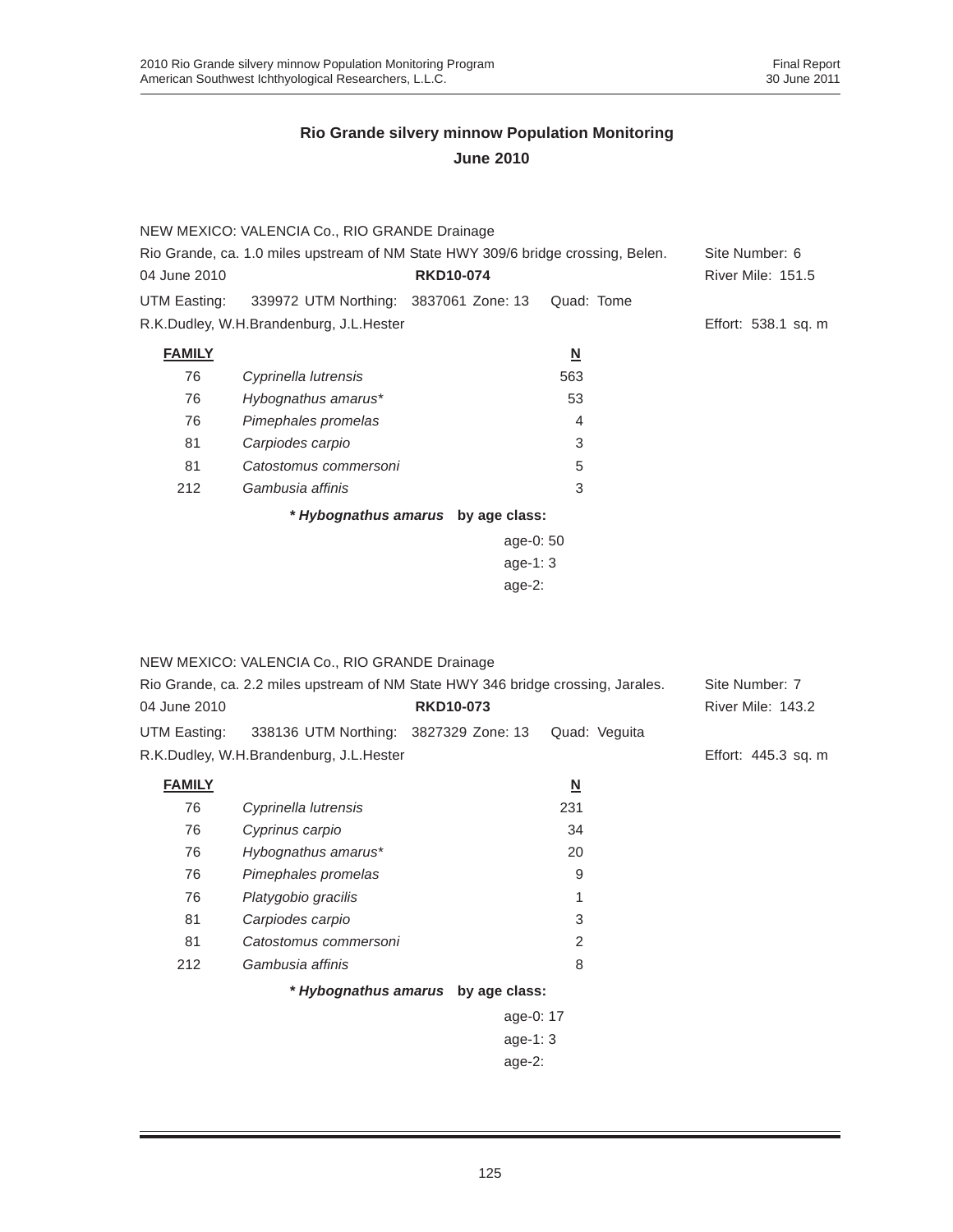|                     | NEW MEXICO: SOCORRO Co., RIO GRANDE Drainage                                     |                                    |                                 |                     |
|---------------------|----------------------------------------------------------------------------------|------------------------------------|---------------------------------|---------------------|
|                     | Rio Grande, at US HWY 60 bridge crossing, Bernardo.                              |                                    |                                 | Site Number: 8      |
| 04 June 2010        |                                                                                  | <b>RKD10-072</b>                   |                                 | River Mile: 130.6   |
| UTM Easting:        | 334604 UTM Northing: 3809726 Zone: 13                                            |                                    | Quad: Abeytas                   |                     |
|                     | R.K.Dudley, W.H.Brandenburg, J.L.Hester                                          |                                    |                                 | Effort: 413.3 sq. m |
| <b>FAMILY</b>       |                                                                                  |                                    | $\underline{\mathsf{N}}$        |                     |
| 76                  | Cyprinella lutrensis                                                             |                                    | 469                             |                     |
| 76                  | Cyprinus carpio                                                                  |                                    | 11                              |                     |
| 76                  | Hybognathus amarus*                                                              |                                    | 75                              |                     |
| 76                  | Pimephales promelas                                                              |                                    | 1                               |                     |
| 76                  | Platygobio gracilis                                                              |                                    | 1                               |                     |
| 76                  | Rhinichthys cataractae                                                           |                                    | 1                               |                     |
| 81                  | Catostomus commersoni                                                            |                                    | 1                               |                     |
| 212                 | Gambusia affinis                                                                 |                                    | 2                               |                     |
|                     |                                                                                  | * Hybognathus amarus by age class: |                                 |                     |
|                     |                                                                                  | age-0: 72                          |                                 |                     |
|                     |                                                                                  | $age-1:3$                          |                                 |                     |
|                     |                                                                                  | $age-2$ :                          |                                 |                     |
|                     |                                                                                  |                                    |                                 |                     |
|                     |                                                                                  |                                    |                                 |                     |
|                     | NEW MEXICO: SOCORRO Co., RIO GRANDE Drainage                                     |                                    |                                 |                     |
|                     | Rio Grande, ca. 3.5 miles downstream of the US HWY 60 bridge crossing, Bernardo. |                                    |                                 | Site Number: 9      |
| 04 June 2010        |                                                                                  | <b>RKD10-071</b>                   |                                 | River Mile: 127.0   |
| UTM Easting:        | 331094 UTM Northing: 3805229 Zone: 13                                            |                                    | Quad: Abeytas                   |                     |
|                     | R.K.Dudley, W.H.Brandenburg, J.L.Hester                                          |                                    |                                 | Effort: 528.5 sq. m |
|                     |                                                                                  |                                    |                                 |                     |
| <b>FAMILY</b><br>76 |                                                                                  |                                    | $\underline{\mathsf{N}}$<br>491 |                     |
| 76                  | Cyprinella lutrensis                                                             |                                    | 33                              |                     |
| 76                  | Cyprinus carpio<br>Hybognathus amarus*                                           |                                    | 14                              |                     |
| 76                  |                                                                                  |                                    | $\mathbf{1}$                    |                     |
| 76                  | Pimephales promelas<br>Platygobio gracilis                                       |                                    | 1                               |                     |
| 81                  | Catostomus commersoni                                                            |                                    | 1                               |                     |
| 93                  | Ictalurus punctatus                                                              |                                    | 1                               |                     |
|                     |                                                                                  |                                    |                                 |                     |
|                     |                                                                                  | * Hybognathus amarus by age class: |                                 |                     |
|                     |                                                                                  | age-0: 6                           |                                 |                     |
|                     |                                                                                  | age-1: 8                           |                                 |                     |
|                     |                                                                                  | age-2:                             |                                 |                     |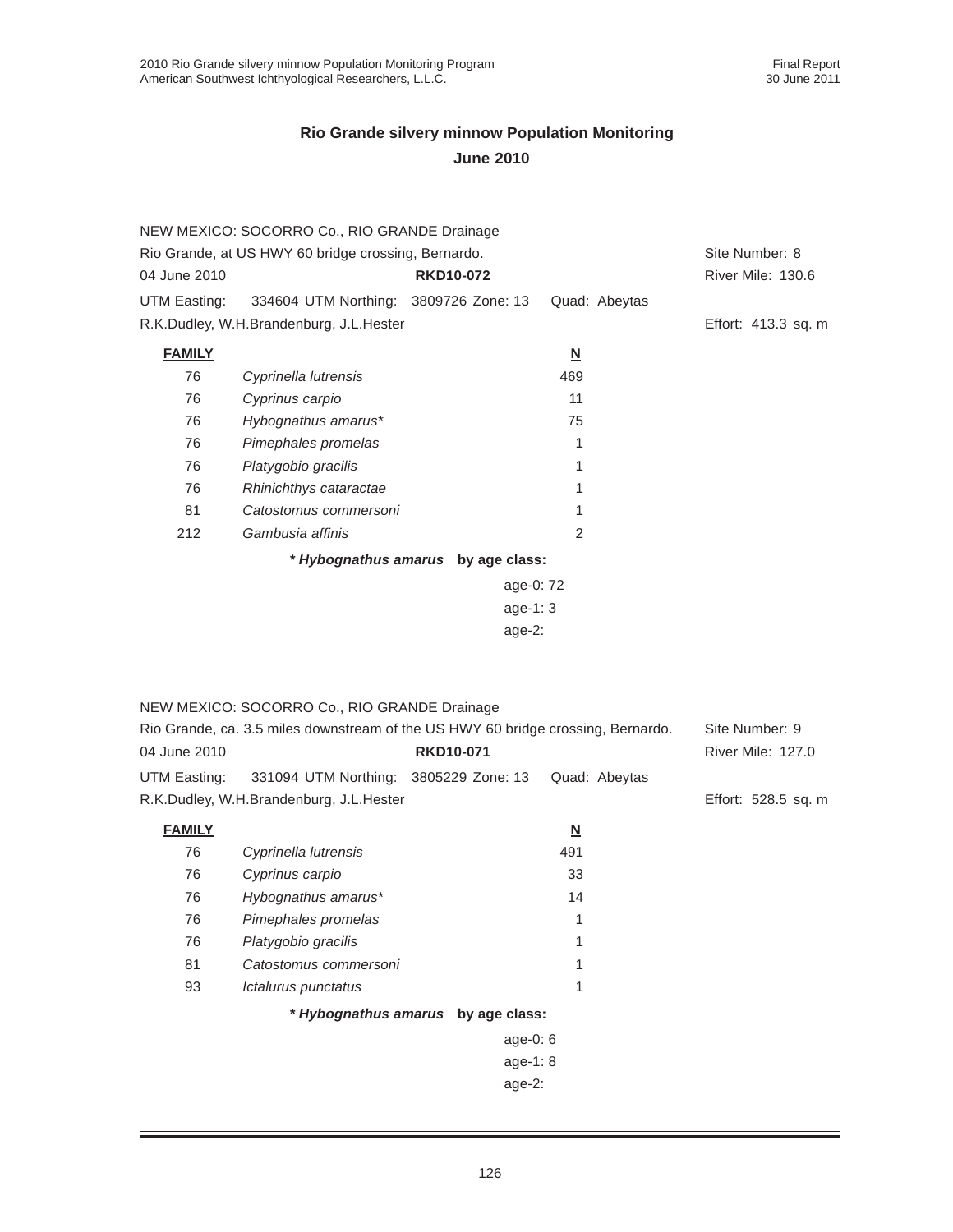|                                                                            | NEW MEXICO: SOCORRO Co., RIO GRANDE Drainage     |                  |               |                     |
|----------------------------------------------------------------------------|--------------------------------------------------|------------------|---------------|---------------------|
| Rio Grande, ca. 0.6 miles upstream of San Acacia Diversion Dam, San Acacia | Site Number: 9.5                                 |                  |               |                     |
| 03 June 2010                                                               |                                                  | <b>RKD10-070</b> |               | River Mile: 116.8   |
| UTM Easting:                                                               | 327902 UTM Northing: 3792603 Zone: 13            |                  | Quad: La Joya |                     |
|                                                                            | M.A.Farrington, W.H.Brandenburg, M.A.Brandenburg |                  |               | Effort: 511.3 sq. m |
| <b>FAMILY</b>                                                              |                                                  |                  | <u>N</u>      |                     |
| 76                                                                         | Cyprinella lutrensis                             |                  | 74            |                     |
| 76                                                                         | Cyprinus carpio                                  |                  | 12            |                     |
| 76                                                                         | Platygobio gracilis                              |                  | 5             |                     |
| 81                                                                         | Catostomus commersoni                            |                  | 3             |                     |
| 93                                                                         | Amejurus melas                                   |                  | 1             |                     |
| 212                                                                        | Gambusia affinis                                 |                  | 9             |                     |
|                                                                            |                                                  |                  |               |                     |

| NEW MEXICO: SOCORRO Co., RIO GRANDE Drainage<br>Rio Grande, directly below San Acacia Diversion Dam, San Acacia. | Site Number: 10                       |                                    |                  |                   |
|------------------------------------------------------------------------------------------------------------------|---------------------------------------|------------------------------------|------------------|-------------------|
| 03 June 2010                                                                                                     |                                       | <b>RKD10-069</b>                   |                  | River Mile: 116.2 |
| UTM Easting:                                                                                                     | 326162 UTM Northing: 3791977 Zone: 13 |                                    | Quad: San Acacia |                   |
| M.A.Farrington, W.H.Brandenburg, M.A.Brandenburg                                                                 | Effort: 465.9 sq. m                   |                                    |                  |                   |
| <b>FAMILY</b>                                                                                                    |                                       |                                    | N                |                   |
| 76                                                                                                               | Cyprinella lutrensis                  |                                    | 4                |                   |
| 76                                                                                                               | Hybognathus amarus*                   |                                    | 73               |                   |
| 76                                                                                                               | Platygobio gracilis                   |                                    | 3                |                   |
|                                                                                                                  |                                       | * Hybognathus amarus by age class: |                  |                   |
|                                                                                                                  |                                       | age-0: $1$                         |                  |                   |
|                                                                                                                  |                                       | age-1:72                           |                  |                   |
|                                                                                                                  |                                       | age- $2:$                          |                  |                   |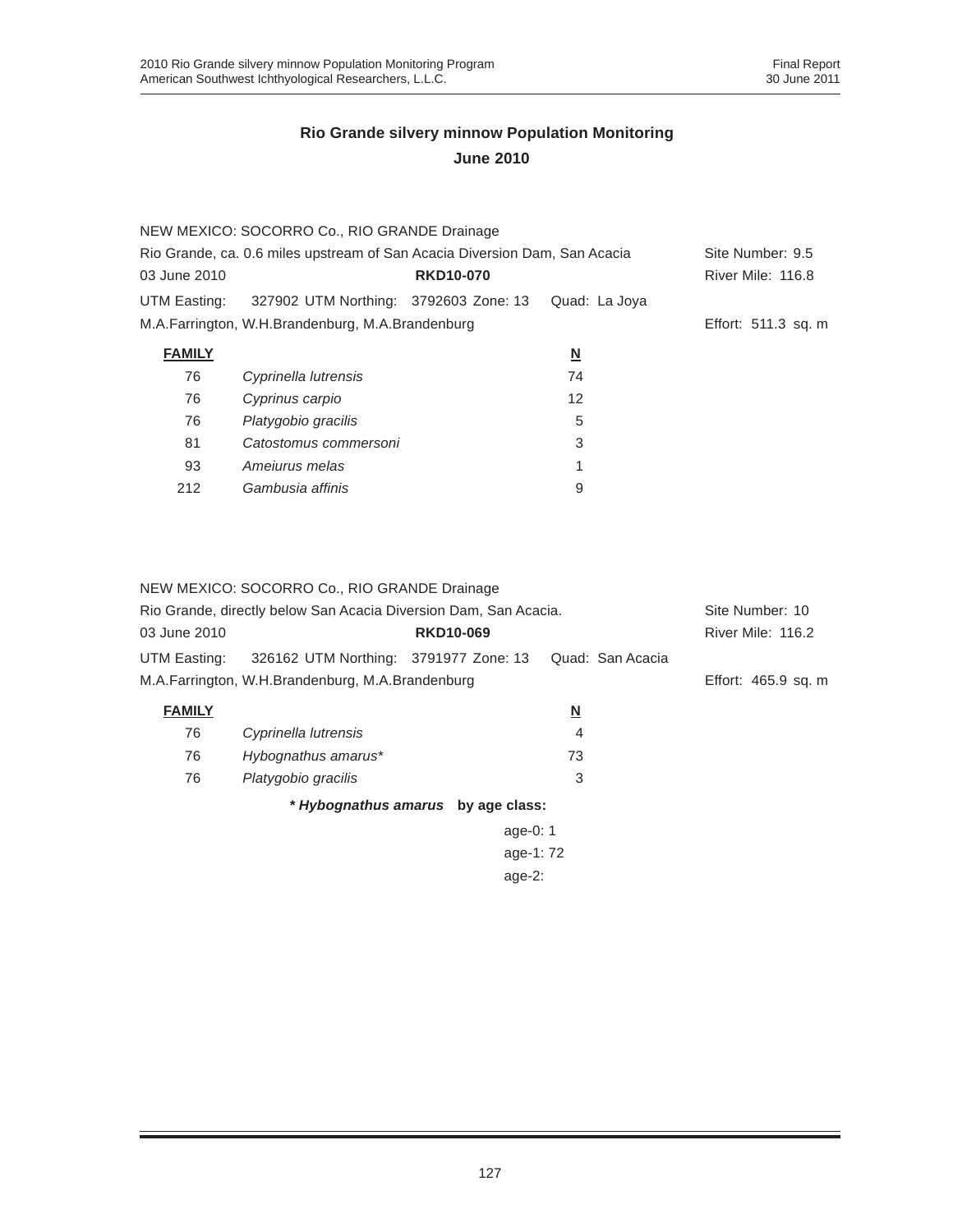| Rio Grande, ca. 1.5 miles downstream of San Acacia Diversion Dam, San Acacia. |                  |                                                                                                                                           |                                                                       |
|-------------------------------------------------------------------------------|------------------|-------------------------------------------------------------------------------------------------------------------------------------------|-----------------------------------------------------------------------|
|                                                                               | <b>RKD10-068</b> |                                                                                                                                           | River Mile: 114.6                                                     |
|                                                                               |                  | Quad: Lemitar                                                                                                                             |                                                                       |
|                                                                               |                  |                                                                                                                                           | Effort: 478.0 sq. m                                                   |
|                                                                               |                  | $\underline{\mathsf{N}}$                                                                                                                  |                                                                       |
| Cyprinella lutrensis                                                          |                  | 40                                                                                                                                        |                                                                       |
| Cyprinus carpio                                                               |                  | 2                                                                                                                                         |                                                                       |
| Hybognathus amarus*                                                           |                  | 140                                                                                                                                       |                                                                       |
| Pimephales promelas                                                           |                  | 9                                                                                                                                         |                                                                       |
| Platygobio gracilis                                                           |                  | 23                                                                                                                                        |                                                                       |
| Carpiodes carpio                                                              |                  | 7                                                                                                                                         |                                                                       |
| Ictalurus punctatus                                                           |                  | 1                                                                                                                                         |                                                                       |
|                                                                               |                  |                                                                                                                                           |                                                                       |
|                                                                               |                  |                                                                                                                                           |                                                                       |
|                                                                               |                  |                                                                                                                                           |                                                                       |
|                                                                               |                  |                                                                                                                                           |                                                                       |
|                                                                               |                  |                                                                                                                                           |                                                                       |
|                                                                               |                  | NEW MEXICO: SOCORRO Co., RIO GRANDE Drainage<br>325263 UTM Northing: 3790442 Zone: 13<br>M.A.Farrington, W.H.Brandenburg, M.A.Brandenburg | * Hybognathus amarus by age class:<br>age-0: 51<br>age-1:89<br>age-2: |

#### NEW MEXICO: SOCORRO Co., RIO GRANDE Drainage

|              | Rio Grande, east of Socorro, 0.5 miles upstream of Socorro Low Flow Conveyance |                  |                                                                                                        | Site Number: 12     |
|--------------|--------------------------------------------------------------------------------|------------------|--------------------------------------------------------------------------------------------------------|---------------------|
|              |                                                                                |                  | Channel bridge and east just upstream of Socorro Wastewater Treatment Plant, Socorro, River Mile: 99.5 |                     |
| 03 June 2010 |                                                                                | <b>RKD10-067</b> |                                                                                                        |                     |
| UTM Easting: | 327097 UTM Northing: 3771043 Zone: 13                                          |                  | Quad: Loma de las Canas                                                                                |                     |
|              | M.A.Farrington, W.H.Brandenburg, M.A.Brandenburg                               |                  |                                                                                                        | Effort: 481.4 sq. m |

| <b>FAMILY</b> |                      | N  |
|---------------|----------------------|----|
| 76            | Cyprinella lutrensis | 19 |
| 76            | Cyprinus carpio      | 4  |
| 76            | Hybognathus amarus*  | 9  |
| 76            | Platygobio gracilis  | 3  |
| 93            | Ictalurus punctatus  | 21 |
|               |                      |    |

#### *\* Hybognathus amarus* **by age class:**

| age-0:   |
|----------|
| age-1: 9 |
| age-2:   |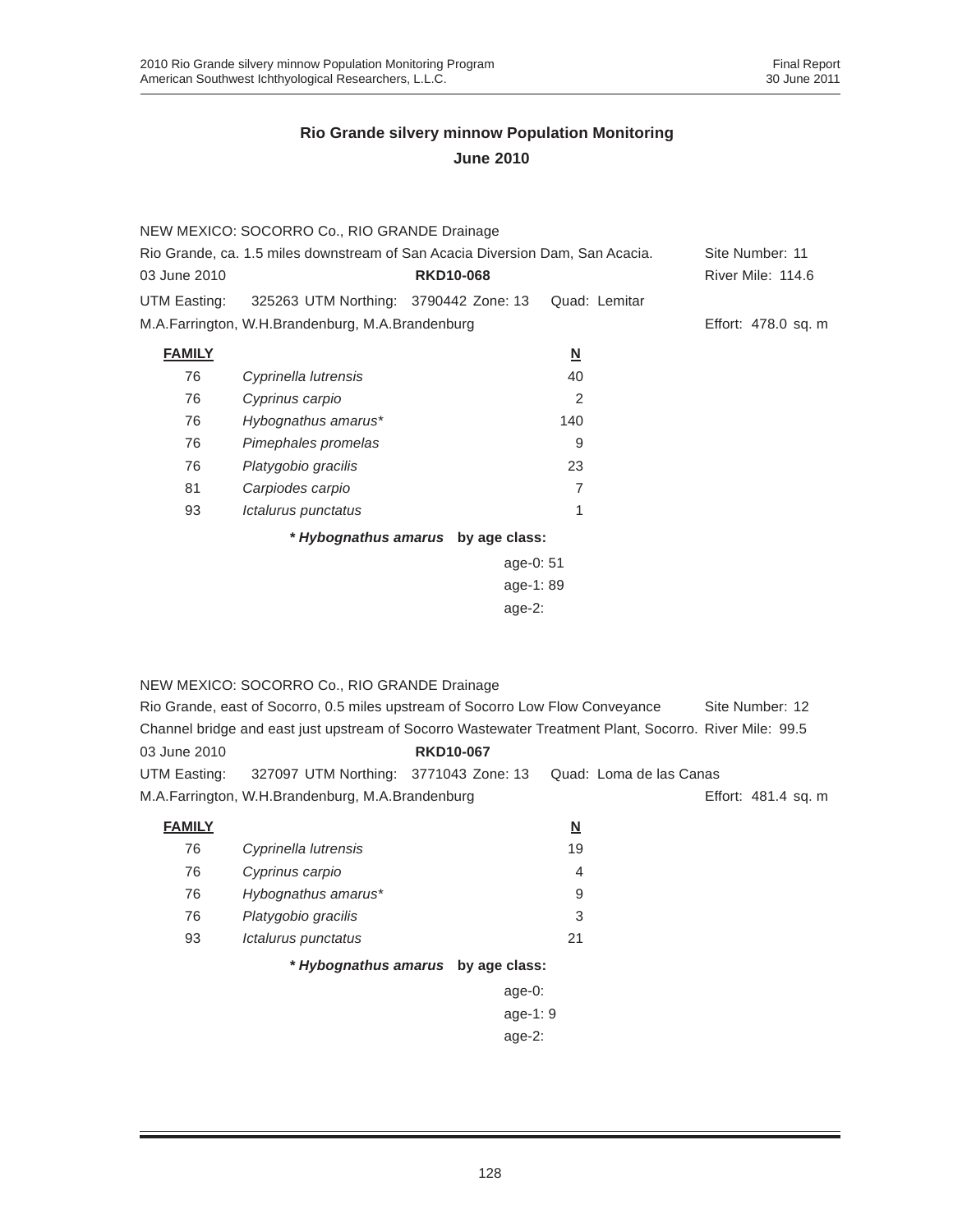|               | NEW MEXICO: SOCORRO Co., RIO GRANDE Drainage                    |                                    |                          |                     |
|---------------|-----------------------------------------------------------------|------------------------------------|--------------------------|---------------------|
|               | Rio Grande, ca. 4.0 miles upstream of U.S. 380 bridge crossing. |                                    |                          | Site Number: 13     |
| 03 June 2010  |                                                                 | <b>RKD10-066</b>                   |                          | River Mile: 91.7    |
| UTM Easting:  | 328140 UTM Northing: 3761283 Zone: 13                           |                                    | Quad: San Antonio        |                     |
|               | M.A.Farrington, W.H.Brandenburg, M.A.Brandenburg                |                                    |                          | Effort: 714.6 sq. m |
| <b>FAMILY</b> |                                                                 |                                    | $\underline{\mathsf{N}}$ |                     |
| 76            | Cyprinella lutrensis                                            |                                    | 14                       |                     |
| 76            | Cyprinus carpio                                                 |                                    | $\overline{2}$           |                     |
| 76            | Hybognathus amarus*                                             |                                    | 23                       |                     |
| 76            | Platygobio gracilis                                             |                                    | $\overline{4}$           |                     |
|               |                                                                 | * Hybognathus amarus by age class: |                          |                     |
|               |                                                                 | age- $0$ :                         |                          |                     |
|               |                                                                 | age-1: $23$                        |                          |                     |
|               |                                                                 | age- $2$ :                         |                          |                     |

|               | NEW MEXICO: SOCORRO Co., RIO GRANDE Drainage            |                  |                   |                     |  |
|---------------|---------------------------------------------------------|------------------|-------------------|---------------------|--|
|               | Rio Grande, at US HWY 380 bridge crossing, San Antonio. |                  |                   |                     |  |
| 03 June 2010  |                                                         | <b>RKD10-065</b> |                   | River Mile: 87.1    |  |
| UTM Easting:  | 328914 UTM Northing: 3754471 Zone: 13                   |                  | Quad: San Antonio |                     |  |
|               | R.K.Dudley, A.L.Barkalow, and J.L.Hester                |                  |                   | Effort: 441.8 sq. m |  |
| <b>FAMILY</b> |                                                         |                  | <u>N</u>          |                     |  |
| 76            | Cyprinella lutrensis                                    |                  | 24                |                     |  |
| 76            | Hybognathus amarus*                                     |                  | 36                |                     |  |
| 76            | Platygobio gracilis                                     |                  | 8                 |                     |  |
| 93            | Ictalurus punctatus                                     |                  | 3                 |                     |  |
|               | * Hybognathus amarus by age class:                      |                  |                   |                     |  |
|               |                                                         | age-0: $1$       |                   |                     |  |
|               |                                                         | age-1: 35        |                   |                     |  |
|               |                                                         | age- $2:$        |                   |                     |  |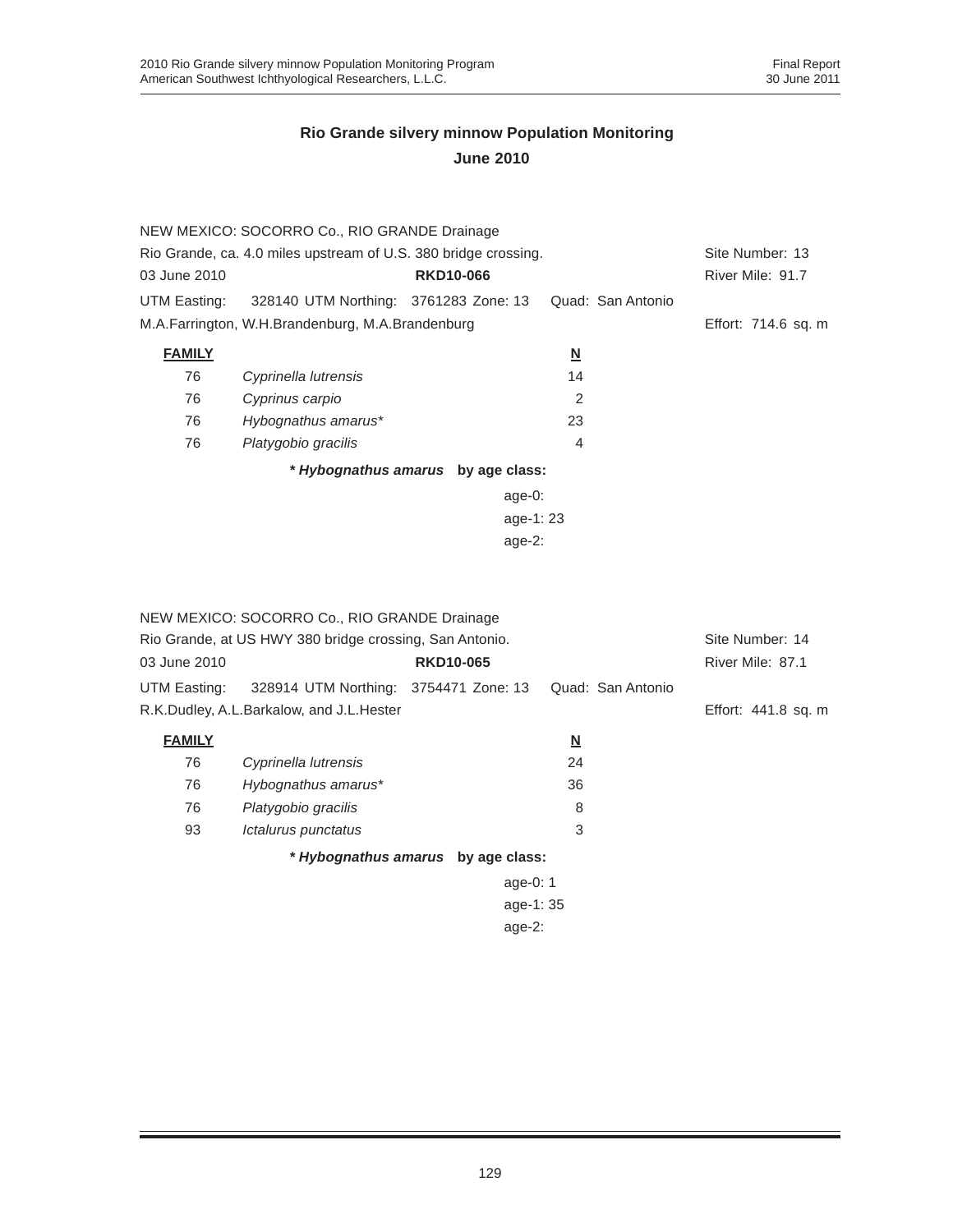|               | NEW MEXICO: SOCORRO Co., RIO GRANDE Drainage                                          |                                    |                          |                      |                                     |
|---------------|---------------------------------------------------------------------------------------|------------------------------------|--------------------------|----------------------|-------------------------------------|
| 03 June 2010  | Rio Grande, directly east of Bosque del Apache National Wildlife Refuge Headquarters. | <b>RKD10-064</b>                   |                          |                      | Site Number: 15<br>River Mile: 79.1 |
| UTM Easting:  | 327055 UTM Northing: 3740839 Zone: 13                                                 |                                    |                          | Quad: San Antonio SE |                                     |
|               | R.K.Dudley, A.L.Barkalow, and J.L.Hester                                              |                                    |                          |                      | Effort: 479.9 sq. m                 |
| <b>FAMILY</b> |                                                                                       |                                    | $\underline{\mathsf{N}}$ |                      |                                     |
| 76            | Cyprinella lutrensis                                                                  |                                    | 9                        |                      |                                     |
| 76            | Cyprinus carpio                                                                       |                                    | 29                       |                      |                                     |
| 76            | Hybognathus amarus*                                                                   |                                    | 20                       |                      |                                     |
| 76            | Platygobio gracilis                                                                   |                                    | 3                        |                      |                                     |
| 81            | Carpiodes carpio                                                                      |                                    | 2                        |                      |                                     |
| 93            | Ictalurus furcatus                                                                    |                                    | 1                        |                      |                                     |
| 93            | Ictalurus punctatus                                                                   |                                    | 5                        |                      |                                     |
| 212           | Gambusia affinis                                                                      |                                    | 1                        |                      |                                     |
|               |                                                                                       | * Hybognathus amarus by age class: |                          |                      |                                     |
|               |                                                                                       | age-0:                             |                          |                      |                                     |
| age-1:20      |                                                                                       |                                    |                          |                      |                                     |
|               |                                                                                       | $age-2$ :                          |                          |                      |                                     |
|               |                                                                                       |                                    |                          |                      |                                     |
|               |                                                                                       |                                    |                          |                      |                                     |
|               | NEW MEXICO: SOCORRO Co., RIO GRANDE Drainage                                          |                                    |                          |                      |                                     |
|               | Rio Grande, at San Marcial Railroad Bridge, San Marcial.                              |                                    |                          |                      | Site Number: 16                     |
| 03 June 2010  |                                                                                       | <b>RKD10-063</b>                   |                          |                      | River Mile: 68.6                    |
| UTM Easting:  | 315284 UTM Northing: 3728347 Zone: 13                                                 |                                    |                          | Quad: San Marcial    |                                     |
|               | R.K.Dudley, A.L.Barkalow, and J.L.Hester                                              |                                    |                          |                      | Effort: 504.2 sq. m                 |
| <b>FAMILY</b> |                                                                                       |                                    | <u>N</u>                 |                      |                                     |
| 69            | Dorosoma cepedianum                                                                   |                                    | 1                        |                      |                                     |
| 76            | Cyprinella lutrensis                                                                  |                                    | 22                       |                      |                                     |
| 76            | Cyprinus carpio                                                                       |                                    | 18                       |                      |                                     |
| 76            | Hybognathus amarus*                                                                   |                                    | 48                       |                      |                                     |
| 76            | Platygobio gracilis                                                                   |                                    | 3                        |                      |                                     |
| 93            | Ictalurus punctatus                                                                   |                                    | 1                        |                      |                                     |
|               |                                                                                       | * Hybognathus amarus by age class: |                          |                      |                                     |
|               |                                                                                       | age-0: 33                          |                          |                      |                                     |
|               |                                                                                       | age-1: 15                          |                          |                      |                                     |
|               |                                                                                       | $age-2$ :                          |                          |                      |                                     |
|               |                                                                                       |                                    |                          |                      |                                     |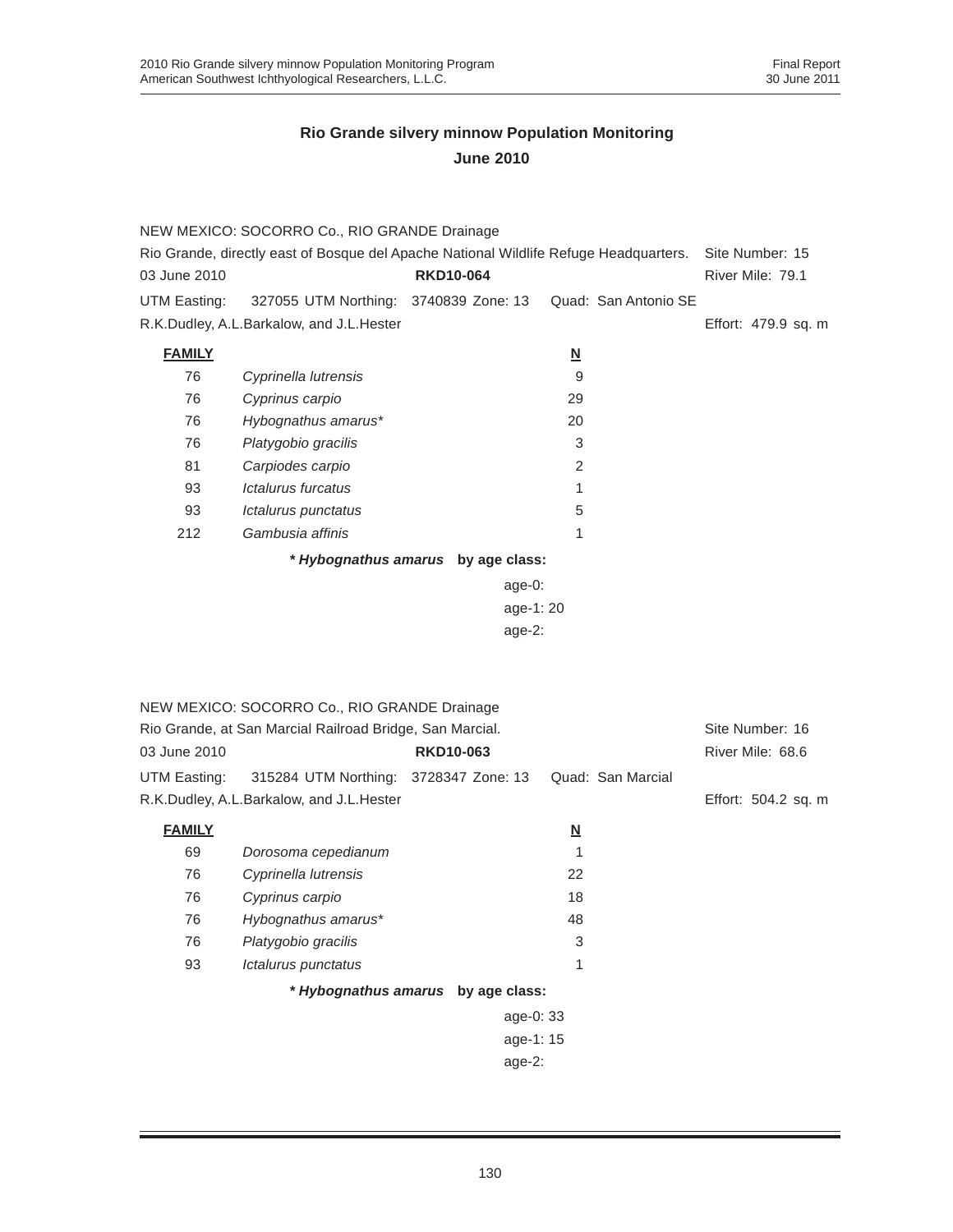|                                                                                | NEW MEXICO: SOCORRO Co., RIO GRANDE Drainage                                 |                                    |                          |                     |
|--------------------------------------------------------------------------------|------------------------------------------------------------------------------|------------------------------------|--------------------------|---------------------|
| Rio Grande, ca. 8 miles downstream of the San Marcial railroad bridge crossing | Site Number: 17                                                              |                                    |                          |                     |
| 03 June 2010                                                                   |                                                                              | <b>RKD10-062</b>                   |                          | River Mile: 60.5    |
| UTM Easting:                                                                   | 309487 UTM Northing: 3718178 Zone: 13                                        |                                    | Quad: Paraje Well        |                     |
|                                                                                | R.K.Dudley, A.L.Barkalow, and J.L.Hester                                     |                                    |                          | Effort: 535.6 sq. m |
| <b>FAMILY</b>                                                                  |                                                                              |                                    | $\underline{\mathsf{N}}$ |                     |
| 76                                                                             | Cyprinella lutrensis                                                         |                                    | 8                        |                     |
| 76                                                                             | Cyprinus carpio                                                              |                                    | 11                       |                     |
| 76                                                                             | Hybognathus amarus*                                                          |                                    | 49                       |                     |
| 76                                                                             | Pimephales promelas                                                          |                                    | 1                        |                     |
| 76                                                                             | Platygobio gracilis                                                          |                                    | 7                        |                     |
| 81                                                                             | Carpiodes carpio                                                             |                                    | 1                        |                     |
| 81                                                                             | Catostomus commersoni                                                        |                                    | 1                        |                     |
| 212                                                                            | Gambusia affinis                                                             |                                    | 4                        |                     |
|                                                                                |                                                                              | * Hybognathus amarus by age class: |                          |                     |
| age-0: 35                                                                      |                                                                              |                                    |                          |                     |
|                                                                                |                                                                              | age-1: 14                          |                          |                     |
|                                                                                |                                                                              | $age-2$ :                          |                          |                     |
|                                                                                |                                                                              |                                    |                          |                     |
|                                                                                |                                                                              |                                    |                          |                     |
|                                                                                | NEW MEXICO: SOCORRO Co., RIO GRANDE Drainage                                 |                                    |                          |                     |
|                                                                                | Rio Grande, ca. 10 mi downstream of the San Marcial railroad bridge crossing |                                    |                          | Site Number: 18     |
| 03 June 2010                                                                   |                                                                              | <b>RKD10-061</b>                   |                          | River Mile: 58.8    |
| UTM Easting:                                                                   | 307846 UTM Northing: 3716150 Zone: 13                                        |                                    | Quad: Paraje Well        |                     |
|                                                                                | R.K.Dudley, A.L.Barkalow, and J.L.Hester                                     |                                    |                          | Effort: 482.0 sq. m |
| <b>FAMILY</b>                                                                  |                                                                              |                                    | $\underline{\mathsf{N}}$ |                     |
| 76                                                                             | Cyprinella lutrensis                                                         |                                    | 20                       |                     |
| 76                                                                             | Cyprinus carpio                                                              |                                    | 3                        |                     |
| 76                                                                             | Hybognathus amarus*                                                          |                                    | 5                        |                     |
| 76                                                                             | Platygobio gracilis                                                          |                                    | 2                        |                     |
| 93                                                                             | Ictalurus punctatus                                                          |                                    | 1                        |                     |
| 294                                                                            | Lepomis macrochirus                                                          |                                    | 1                        |                     |
|                                                                                |                                                                              | * Hybognathus amarus by age class: |                          |                     |
|                                                                                |                                                                              | age-0: 3                           |                          |                     |
|                                                                                |                                                                              | age-1: 2                           |                          |                     |
|                                                                                |                                                                              | age-2:                             |                          |                     |
|                                                                                |                                                                              |                                    |                          |                     |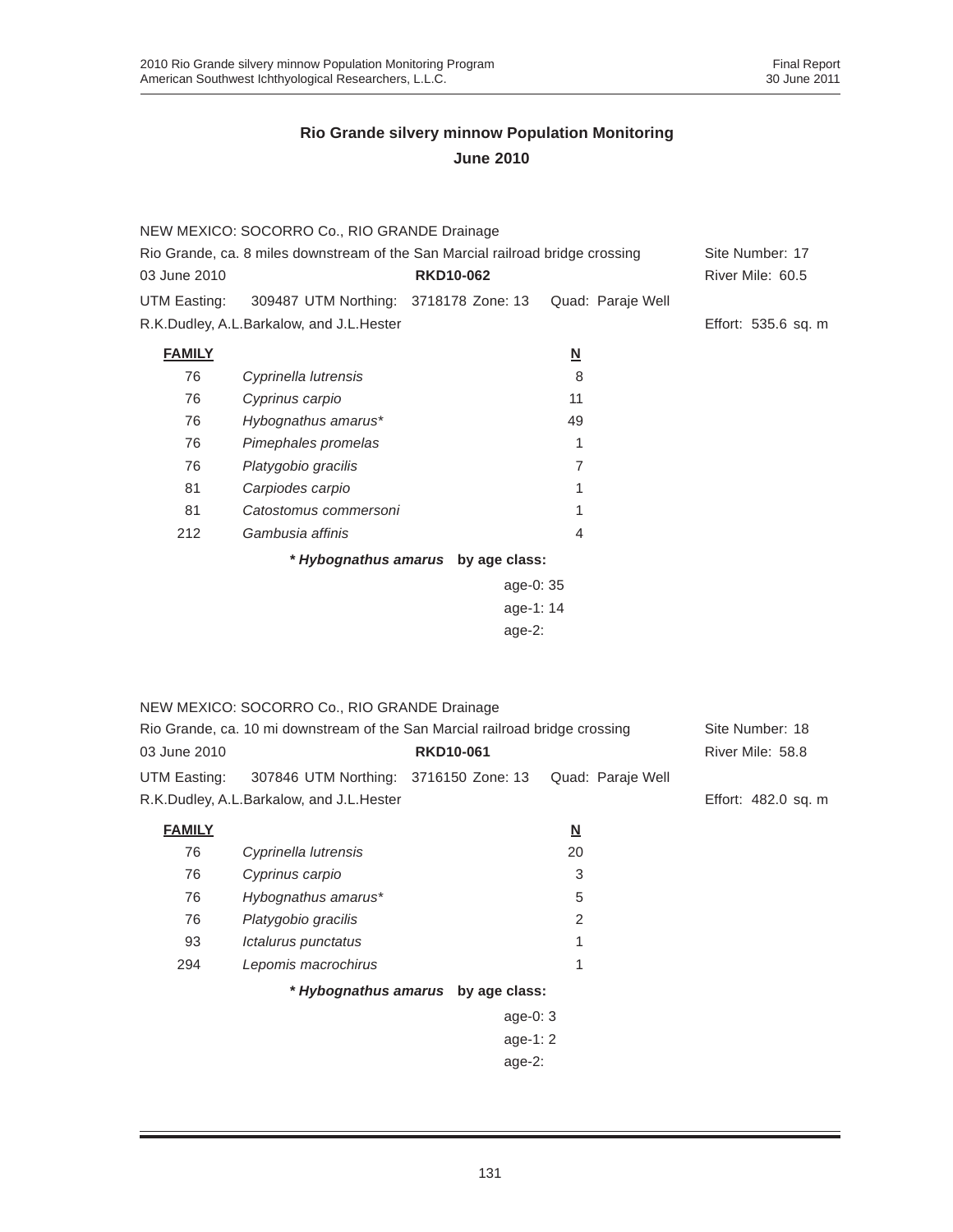|                                                                | NEW MEXICO: SANDOVAL Co., RIO GRANDE Drainage                                     |                                    |                          |                          |
|----------------------------------------------------------------|-----------------------------------------------------------------------------------|------------------------------------|--------------------------|--------------------------|
| Rio Grande, directly below Angostura Diversion Dam, Algodones. | Site Number: 0                                                                    |                                    |                          |                          |
| 02 July 2010                                                   |                                                                                   | <b>RKD10-100</b>                   |                          | River Mile: 209.7        |
| UTM Easting:                                                   | 363811 UTM Northing: 3916006 Zone: 13                                             |                                    | Quad: San Felipe Pueblo  |                          |
|                                                                | R.K. Dudley, M.A. Farrington and M.A. Brandenburg                                 |                                    |                          | Effort: 446.2 sq. m      |
| <b>FAMILY</b>                                                  |                                                                                   |                                    | $\underline{\mathsf{N}}$ |                          |
| 76                                                             | Cyprinella lutrensis                                                              |                                    | 108                      |                          |
| 76                                                             | Cyprinus carpio                                                                   |                                    | 1                        |                          |
| 76                                                             | Hybognathus amarus*                                                               |                                    | 13                       |                          |
| 76                                                             | Pimephales promelas                                                               |                                    | 1                        |                          |
| 76                                                             | Rhinichthys cataractae                                                            |                                    | 22                       |                          |
| 81                                                             | Catostomus commersoni                                                             |                                    | 43                       |                          |
| 295                                                            | Sander vitreus                                                                    |                                    | 1                        |                          |
|                                                                |                                                                                   | * Hybognathus amarus by age class: |                          |                          |
|                                                                |                                                                                   | age-0:                             |                          |                          |
|                                                                |                                                                                   | age-1: 13                          |                          |                          |
|                                                                |                                                                                   | $age-2$ :                          |                          |                          |
|                                                                |                                                                                   |                                    |                          |                          |
|                                                                |                                                                                   |                                    |                          |                          |
|                                                                | NEW MEXICO: SANDOVAL Co., RIO GRANDE Drainage                                     |                                    |                          |                          |
|                                                                | Rio Grande, at US HWY 550 (formerly NM State HWY 44) bridge crossing, Bernalillo. |                                    |                          | Site Number: 1           |
| 02 July 2010                                                   |                                                                                   | <b>RKD10-101</b>                   |                          | <b>River Mile: 203.8</b> |
| UTM Easting:                                                   | 358543 UTM Northing: 3909722 Zone: 13                                             |                                    | Quad: Bernalillo         |                          |
|                                                                | R.K. Dudley, M.A. Farrington and M.A. Brandenburg                                 |                                    |                          | Effort: 524.5 sq. m      |
| <b>FAMILY</b>                                                  |                                                                                   |                                    | <u>N</u>                 |                          |
| 76                                                             | Cyprinella lutrensis                                                              |                                    | 59                       |                          |
| 76                                                             | Hybognathus amarus*                                                               |                                    | 3                        |                          |
| 76                                                             | Platygobio gracilis                                                               |                                    | 84                       |                          |
| 76                                                             | Rhinichthys cataractae                                                            |                                    | 57                       |                          |
| 81                                                             | Carpiodes carpio                                                                  |                                    | 11                       |                          |
| 81                                                             | Catostomus commersoni                                                             |                                    | 35                       |                          |
| 294                                                            | Micropterus salmoides                                                             |                                    | 1                        |                          |
|                                                                |                                                                                   | * Hybognathus amarus by age class: |                          |                          |
|                                                                |                                                                                   | age-0: 2                           |                          |                          |
|                                                                |                                                                                   | age-1: 1                           |                          |                          |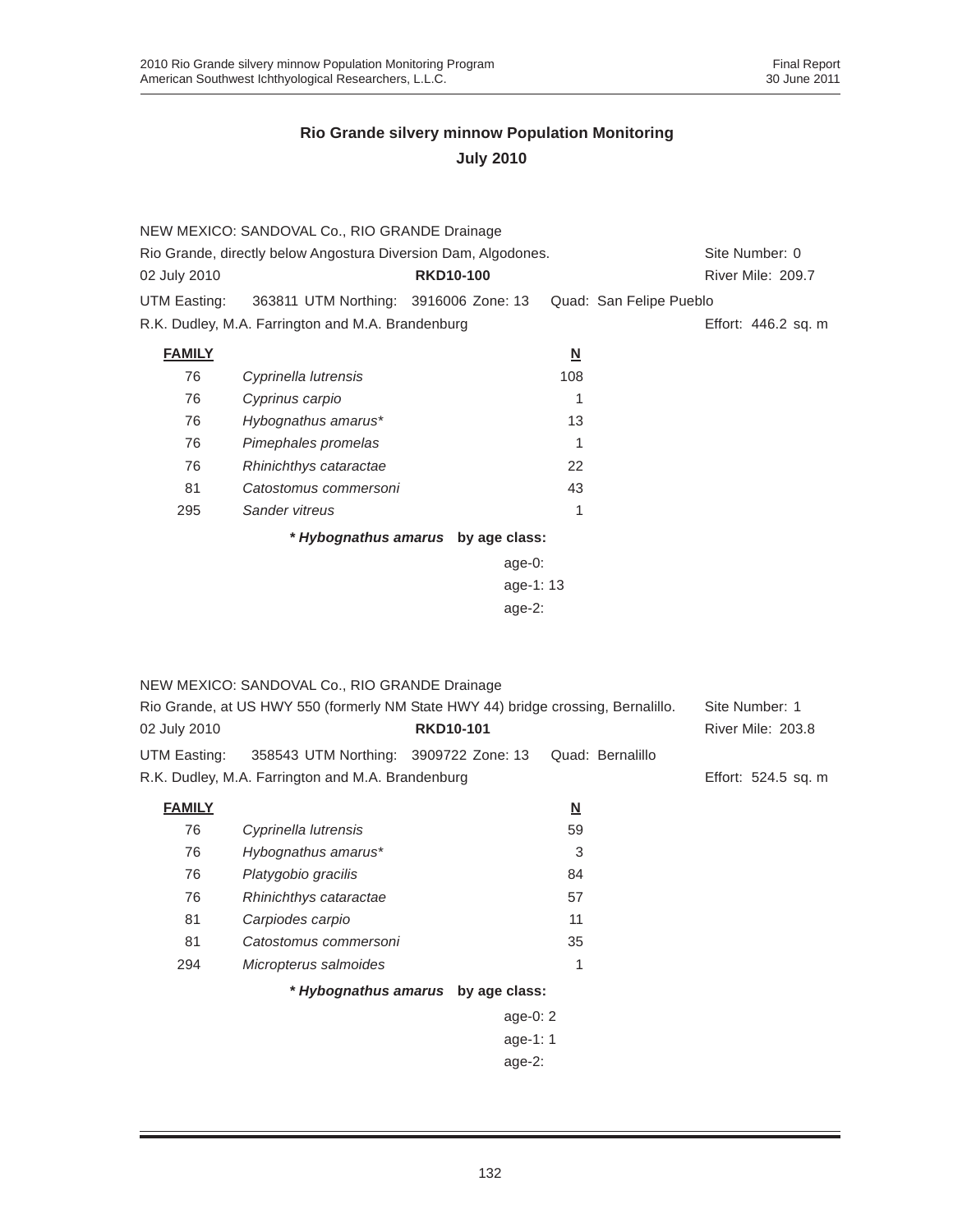|                                                                               | NEW MEXICO: SANDOVAL Co., RIO GRANDE Drainage                          |                                    |                          |                     |
|-------------------------------------------------------------------------------|------------------------------------------------------------------------|------------------------------------|--------------------------|---------------------|
| Rio Grande, ca. 4.0 miles downstream of US HWY 550 (formerly NM State HWY 44) |                                                                        |                                    |                          | Site Number: 2      |
|                                                                               | bridge crossing, at Rio Rancho Wastewater Treatment Plant, Rio Rancho. |                                    |                          | River Mile: 200.0   |
| 02 July 2010                                                                  |                                                                        | <b>RKD10-102</b>                   |                          |                     |
| UTM Easting:                                                                  | 354772 UTM Northing: 3905355 Zone: 13                                  |                                    | Quad: Bernalillo         |                     |
|                                                                               | R.K. Dudley, M.A. Farrington and M.A. Brandenburg                      |                                    |                          | Effort: 468.9 sq. m |
| <b>FAMILY</b>                                                                 |                                                                        |                                    | $\underline{\mathsf{N}}$ |                     |
| 76                                                                            | Cyprinella lutrensis                                                   |                                    | 88                       |                     |
| 76                                                                            | Cyprinus carpio                                                        |                                    | 1                        |                     |
| 76                                                                            | Hybognathus amarus*                                                    |                                    | 13                       |                     |
| 76                                                                            | Pimephales promelas                                                    |                                    | 1                        |                     |
| 76                                                                            | Platygobio gracilis                                                    |                                    | 41                       |                     |
| 76                                                                            | Rhinichthys cataractae                                                 |                                    | 9                        |                     |
| 81                                                                            | Catostomus commersoni                                                  |                                    | 28                       |                     |
| 93                                                                            | Ictalurus punctatus                                                    |                                    |                          |                     |
| 212                                                                           | Gambusia affinis                                                       |                                    | 6                        |                     |
|                                                                               |                                                                        | * Hybognathus amarus by age class: |                          |                     |
|                                                                               |                                                                        | age-0:                             |                          |                     |
|                                                                               |                                                                        | age-1: 12                          |                          |                     |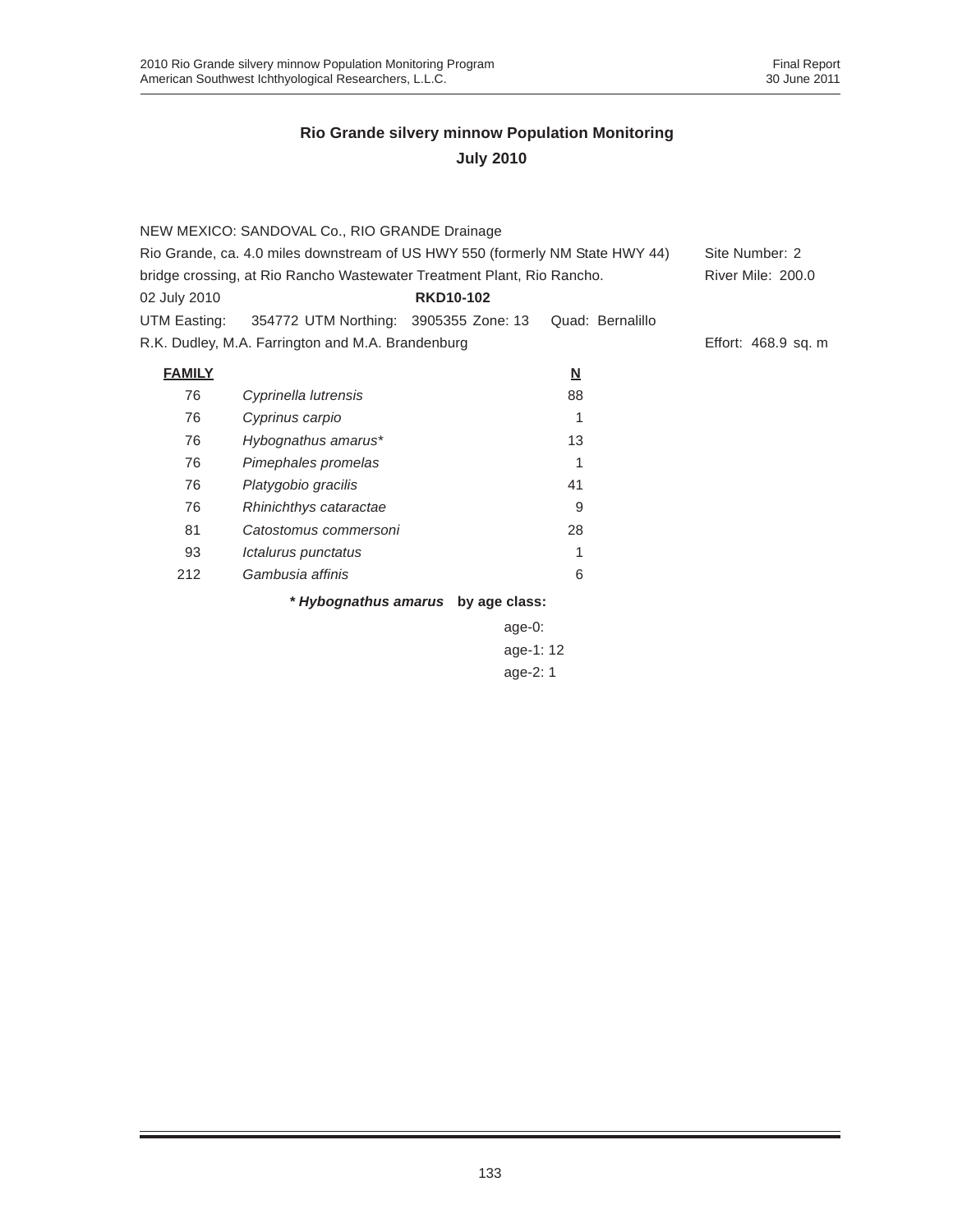|                                                                         | NEW MEXICO: BERNALILLO Co., RIO GRANDE Drainage |                  |                |                        |  |  |  |  |
|-------------------------------------------------------------------------|-------------------------------------------------|------------------|----------------|------------------------|--|--|--|--|
| Rio Grande, at Central Avenue bridge crossing (US HWY 66), Albuquerque. | Site Number: 3                                  |                  |                |                        |  |  |  |  |
| 02 July 2010                                                            |                                                 | <b>RKD10-099</b> |                | River Mile: 183.4      |  |  |  |  |
| UTM Easting:                                                            | 346840 UTM Northing: 3884094 Zone: 13           |                  |                | Quad: Albuquerque West |  |  |  |  |
| R.K. Dudley, M.A. Farrington and M.A. Brandenburg                       | Effort: 558.3 sq. m                             |                  |                |                        |  |  |  |  |
| <b>FAMILY</b>                                                           |                                                 |                  | <u>N</u>       |                        |  |  |  |  |
| 69                                                                      | Dorosoma cepedianum                             |                  | 4              |                        |  |  |  |  |
| 76                                                                      | Cyprinella lutrensis                            |                  | 37             |                        |  |  |  |  |
| 76                                                                      | Cyprinus carpio                                 |                  | 33             |                        |  |  |  |  |
| 76                                                                      | Hybognathus amarus*                             |                  | 5              |                        |  |  |  |  |
| 76                                                                      | Pimephales promelas                             |                  | $\overline{2}$ |                        |  |  |  |  |
| 76                                                                      | Platygobio gracilis                             |                  | 3              |                        |  |  |  |  |
| 81                                                                      | Carpiodes carpio                                |                  | 5              |                        |  |  |  |  |
| 81                                                                      | Catostomus commersoni                           |                  | 16             |                        |  |  |  |  |
| 212                                                                     | Gambusia affinis                                |                  | 2              |                        |  |  |  |  |
| 294                                                                     | Micropterus salmoides                           |                  | 8              |                        |  |  |  |  |
| 295                                                                     | Sander vitreus                                  |                  | $\mathcal{P}$  |                        |  |  |  |  |
| * Hybognathus amarus by age class:                                      |                                                 |                  |                |                        |  |  |  |  |

age-0: age-1: 5 age-2: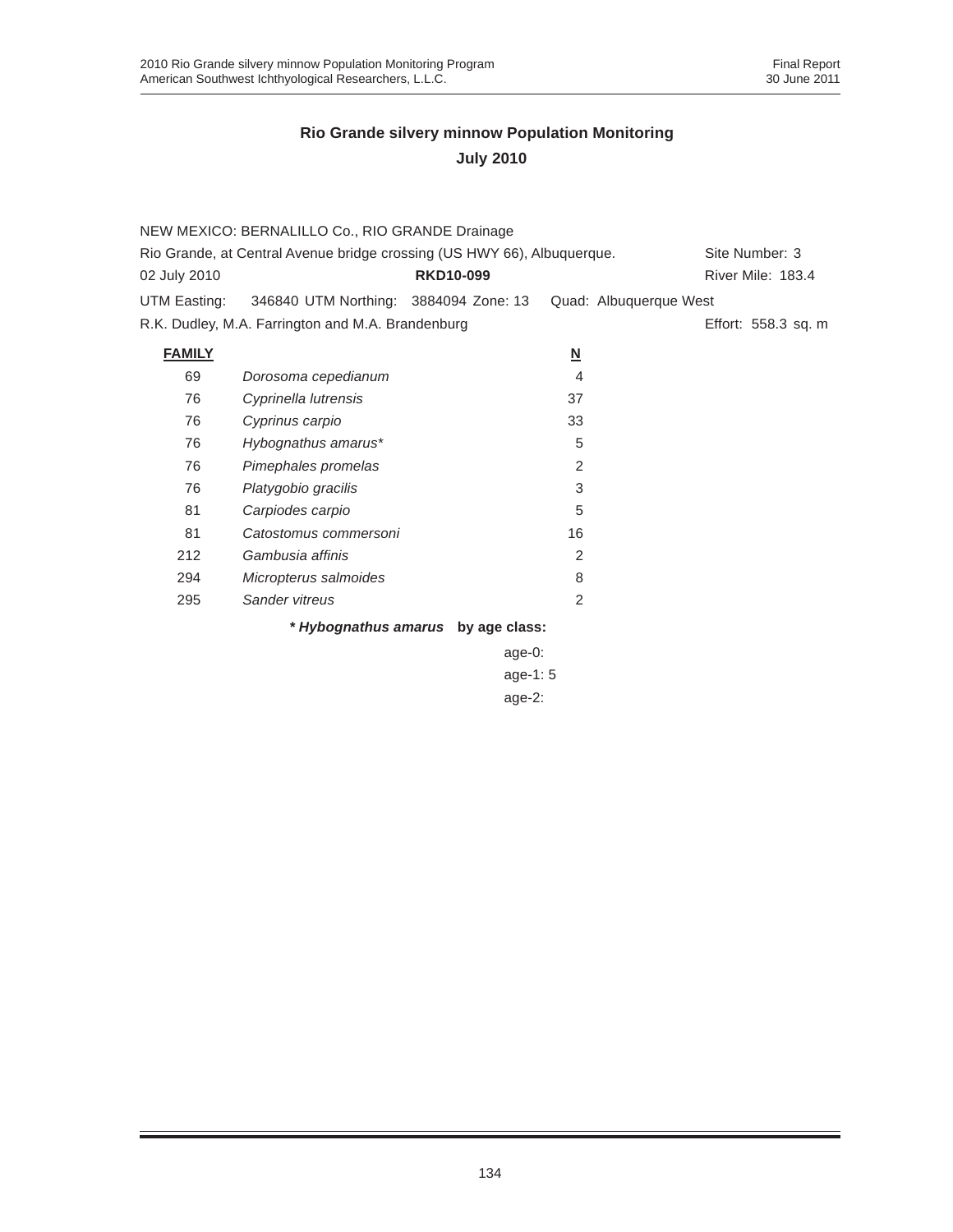|                                                                             | NEW MEXICO: BERNALILLO Co., RIO GRANDE Drainage    |                  |           |          |                        |  |                          |  |  |
|-----------------------------------------------------------------------------|----------------------------------------------------|------------------|-----------|----------|------------------------|--|--------------------------|--|--|
| Rio Grande, at Rio Bravo Blvd. Bridge crossing (NM State HWY 500) crossing, |                                                    |                  |           |          |                        |  | Site Number: 4           |  |  |
| Albuquerque.                                                                |                                                    |                  |           |          |                        |  | <b>River Mile: 178.3</b> |  |  |
| 02 July 2010                                                                |                                                    | <b>RKD10-098</b> |           |          |                        |  |                          |  |  |
|                                                                             | UTM Easting: 347554 UTM Northing: 3877163 Zone: 13 |                  |           |          | Quad: Albuquerque West |  |                          |  |  |
|                                                                             | R.K. Dudley, M.A. Farrington and M.A. Brandenburg  |                  |           |          |                        |  | Effort: 566.2 sq. m      |  |  |
| <b>FAMILY</b>                                                               |                                                    |                  |           | <u>N</u> |                        |  |                          |  |  |
| 69                                                                          | Dorosoma cepedianum                                |                  |           | 6        |                        |  |                          |  |  |
| 76                                                                          | Cyprinella lutrensis                               |                  |           | 23       |                        |  |                          |  |  |
| 76                                                                          | Cyprinus carpio                                    |                  |           | 1        |                        |  |                          |  |  |
| 76                                                                          | Hybognathus amarus*                                |                  |           | 2        |                        |  |                          |  |  |
| 76                                                                          | Pimephales promelas                                |                  |           | 1        |                        |  |                          |  |  |
| 76                                                                          | Platygobio gracilis                                |                  |           | 4        |                        |  |                          |  |  |
| 76                                                                          | Rhinichthys cataractae                             |                  |           | 2        |                        |  |                          |  |  |
| 81                                                                          | Catostomus commersoni                              |                  |           | 2        |                        |  |                          |  |  |
| 212                                                                         | Gambusia affinis                                   |                  |           | 17       |                        |  |                          |  |  |
|                                                                             | * Hybognathus amarus by age class:                 |                  |           |          |                        |  |                          |  |  |
|                                                                             |                                                    |                  | $age-0$ : |          |                        |  |                          |  |  |
|                                                                             |                                                    |                  | age-1:2   |          |                        |  |                          |  |  |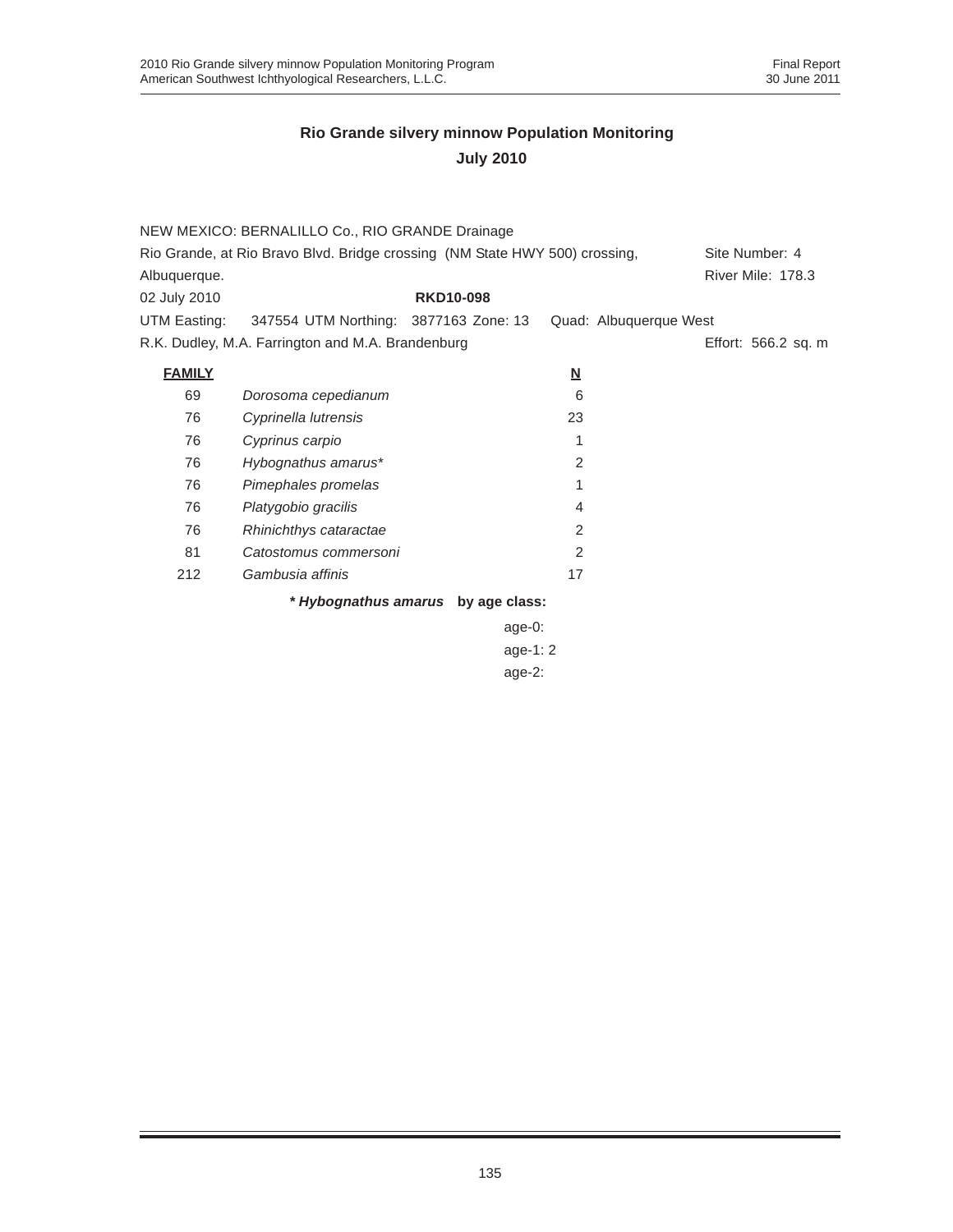| Rio Grande, at Los Lunas Bridge crossing (NM State HWY 49), Los Lunas.<br>Site Number: 5<br><b>RKD10-107</b><br><b>River Mile: 161.4</b><br>02 July 2010<br>342898 UTM Northing: 3852531 Zone: 13<br>Quad: Los Lunas<br>UTM Easting:<br>W.H. Brandenburg, A.L. Barkalow, J.L. Hester<br>Effort: 598.8 sq. m<br><b>FAMILY</b><br>$\underline{\mathsf{N}}$<br>76<br>111<br>Cyprinella lutrensis<br>76<br>Cyprinus carpio<br>4<br>76<br>23<br>Hybognathus amarus*<br>13<br>76<br>Pimephales promelas<br>81<br>32<br>Carpiodes carpio<br>93<br>Amejurus melas<br>1<br>Gambusia affinis<br>212<br>4<br>283<br>Morone chrysops<br>1<br>1<br>294<br>Lepomis cyanellus |  |
|----------------------------------------------------------------------------------------------------------------------------------------------------------------------------------------------------------------------------------------------------------------------------------------------------------------------------------------------------------------------------------------------------------------------------------------------------------------------------------------------------------------------------------------------------------------------------------------------------------------------------------------------------------------|--|
|                                                                                                                                                                                                                                                                                                                                                                                                                                                                                                                                                                                                                                                                |  |
|                                                                                                                                                                                                                                                                                                                                                                                                                                                                                                                                                                                                                                                                |  |
|                                                                                                                                                                                                                                                                                                                                                                                                                                                                                                                                                                                                                                                                |  |
|                                                                                                                                                                                                                                                                                                                                                                                                                                                                                                                                                                                                                                                                |  |
|                                                                                                                                                                                                                                                                                                                                                                                                                                                                                                                                                                                                                                                                |  |
|                                                                                                                                                                                                                                                                                                                                                                                                                                                                                                                                                                                                                                                                |  |
|                                                                                                                                                                                                                                                                                                                                                                                                                                                                                                                                                                                                                                                                |  |
|                                                                                                                                                                                                                                                                                                                                                                                                                                                                                                                                                                                                                                                                |  |
|                                                                                                                                                                                                                                                                                                                                                                                                                                                                                                                                                                                                                                                                |  |
|                                                                                                                                                                                                                                                                                                                                                                                                                                                                                                                                                                                                                                                                |  |
|                                                                                                                                                                                                                                                                                                                                                                                                                                                                                                                                                                                                                                                                |  |
|                                                                                                                                                                                                                                                                                                                                                                                                                                                                                                                                                                                                                                                                |  |
|                                                                                                                                                                                                                                                                                                                                                                                                                                                                                                                                                                                                                                                                |  |
|                                                                                                                                                                                                                                                                                                                                                                                                                                                                                                                                                                                                                                                                |  |
| * Hybognathus amarus<br>by age class:                                                                                                                                                                                                                                                                                                                                                                                                                                                                                                                                                                                                                          |  |

age-0: 18 age-1: 5 age-2: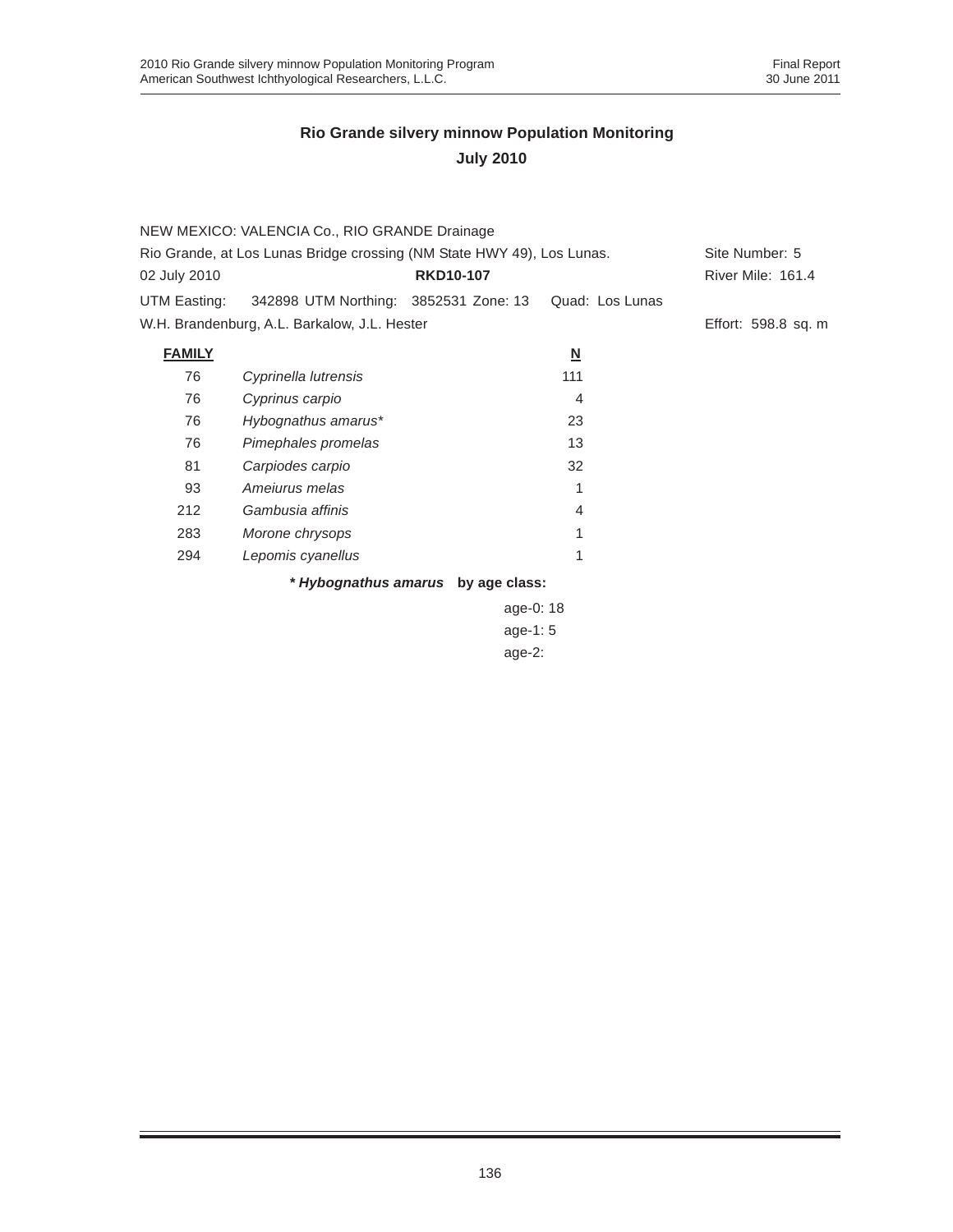|                                                                                  | NEW MEXICO: VALENCIA Co., RIO GRANDE Drainage |                  |                         |                          |  |  |
|----------------------------------------------------------------------------------|-----------------------------------------------|------------------|-------------------------|--------------------------|--|--|
| Rio Grande, ca. 1.0 miles upstream of NM State HWY 309/6 bridge crossing, Belen. |                                               |                  |                         | Site Number: 6           |  |  |
| 02 July 2010                                                                     |                                               | <b>RKD10-106</b> |                         | <b>River Mile: 151.5</b> |  |  |
| UTM Easting:                                                                     | 339972 UTM Northing: 3837061 Zone: 13         |                  | Quad: Tome              |                          |  |  |
|                                                                                  | W.H. Brandenburg, A.L. Barkalow, J.L. Hester  |                  |                         | Effort: 563.5 sq. m      |  |  |
| <b>FAMILY</b>                                                                    |                                               |                  | $\overline{\mathsf{M}}$ |                          |  |  |
| 76                                                                               | Cyprinella lutrensis                          |                  | 263                     |                          |  |  |
| 76                                                                               | Cyprinus carpio                               |                  |                         |                          |  |  |
| 76                                                                               | Hybognathus amarus*                           |                  | 14                      |                          |  |  |
| 76                                                                               | Pimephales promelas                           |                  | 15                      |                          |  |  |
| 81                                                                               | Carpiodes carpio                              |                  | 40                      |                          |  |  |
| 93                                                                               | Ictalurus punctatus                           |                  | 4                       |                          |  |  |
| 212                                                                              | Gambusia affinis                              |                  | 94                      |                          |  |  |
| 283                                                                              | Morone chrysops                               |                  | 2                       |                          |  |  |
| 294                                                                              | Micropterus salmoides                         |                  | 2                       |                          |  |  |
| 295                                                                              | Sander vitreus                                |                  | 2                       |                          |  |  |
|                                                                                  | * Hybognathus amarus by age class:            |                  |                         |                          |  |  |
|                                                                                  |                                               |                  | $\sim$ $\sim$           |                          |  |  |

age-0: 11 age-1: 3 age-2: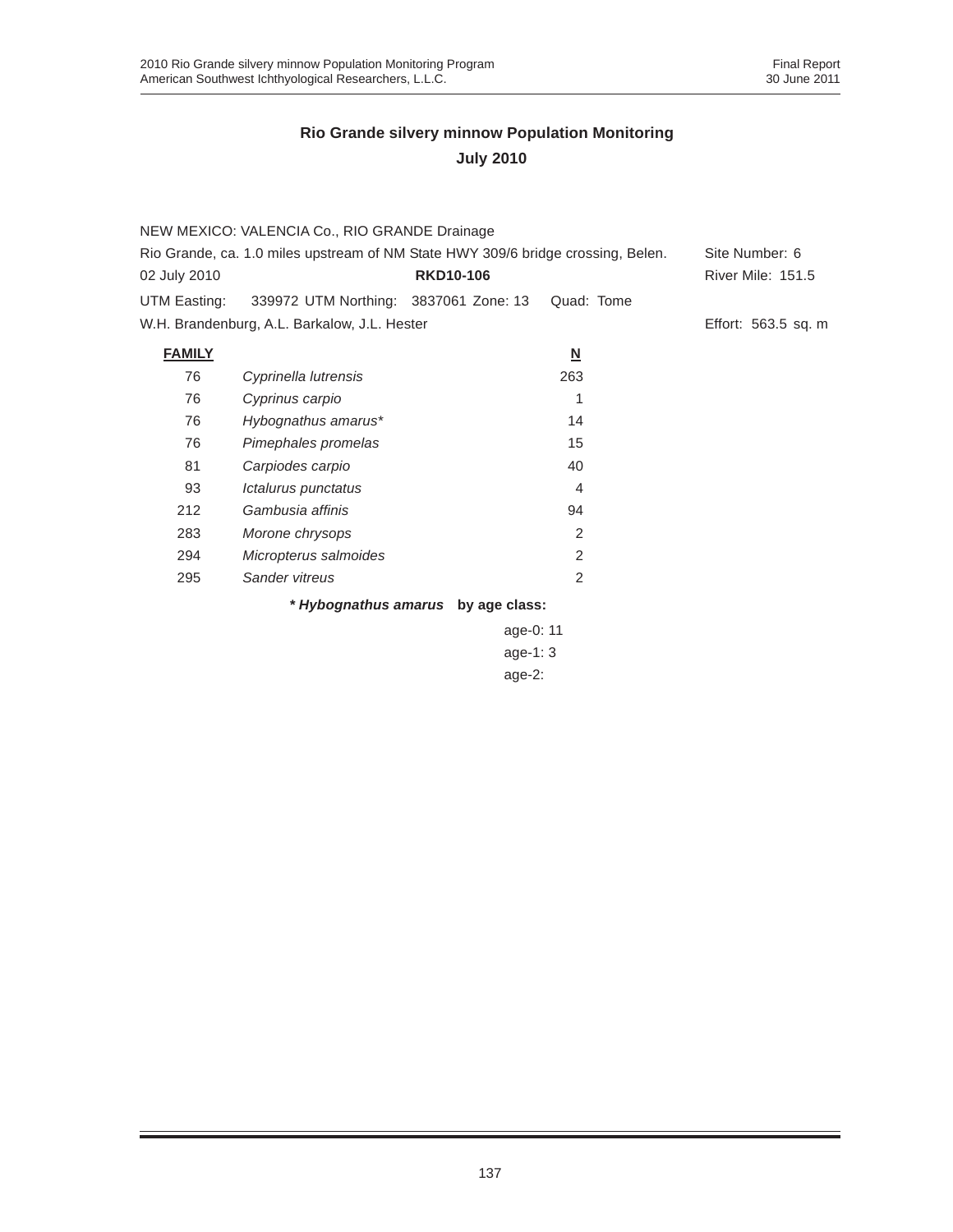|                                                                                  | NEW MEXICO: VALENCIA Co., RIO GRANDE Drainage      |                                    |                         |                          |
|----------------------------------------------------------------------------------|----------------------------------------------------|------------------------------------|-------------------------|--------------------------|
| Rio Grande, ca. 2.2 miles upstream of NM State HWY 346 bridge crossing, Jarales. |                                                    |                                    |                         | Site Number: 7           |
| 02 July 2010                                                                     |                                                    | <b>RKD10-105</b>                   |                         | <b>River Mile: 143.2</b> |
|                                                                                  | UTM Easting: 338136 UTM Northing: 3827329 Zone: 13 |                                    | Quad: Veguita           |                          |
|                                                                                  | W.H. Brandenburg, A.L. Barkalow, J.L. Hester       |                                    |                         | Effort: 523.1 sq. m      |
| <b>FAMILY</b>                                                                    |                                                    |                                    | $\overline{\mathsf{M}}$ |                          |
| 69                                                                               | Dorosoma cepedianum                                |                                    |                         |                          |
| 76                                                                               | Cyprinella lutrensis                               |                                    | 934                     |                          |
| 76                                                                               | Cyprinus carpio                                    |                                    | 7                       |                          |
| 76                                                                               | Hybognathus amarus*                                |                                    | 124                     |                          |
| 76                                                                               | Pimephales promelas                                |                                    | 19                      |                          |
| 81                                                                               | Carpiodes carpio                                   |                                    | 18                      |                          |
| 81                                                                               | Catostomus commersoni                              |                                    | 8                       |                          |
| 93                                                                               | Amejurus natalis                                   |                                    | 2                       |                          |
| 212                                                                              | Gambusia affinis                                   |                                    | 70                      |                          |
| 295                                                                              | Sander vitreus                                     |                                    | 1                       |                          |
|                                                                                  |                                                    | * Hybognathus amarus by age class: |                         |                          |
|                                                                                  |                                                    | age-0: 120                         |                         |                          |
|                                                                                  |                                                    | age-1: $4$                         |                         |                          |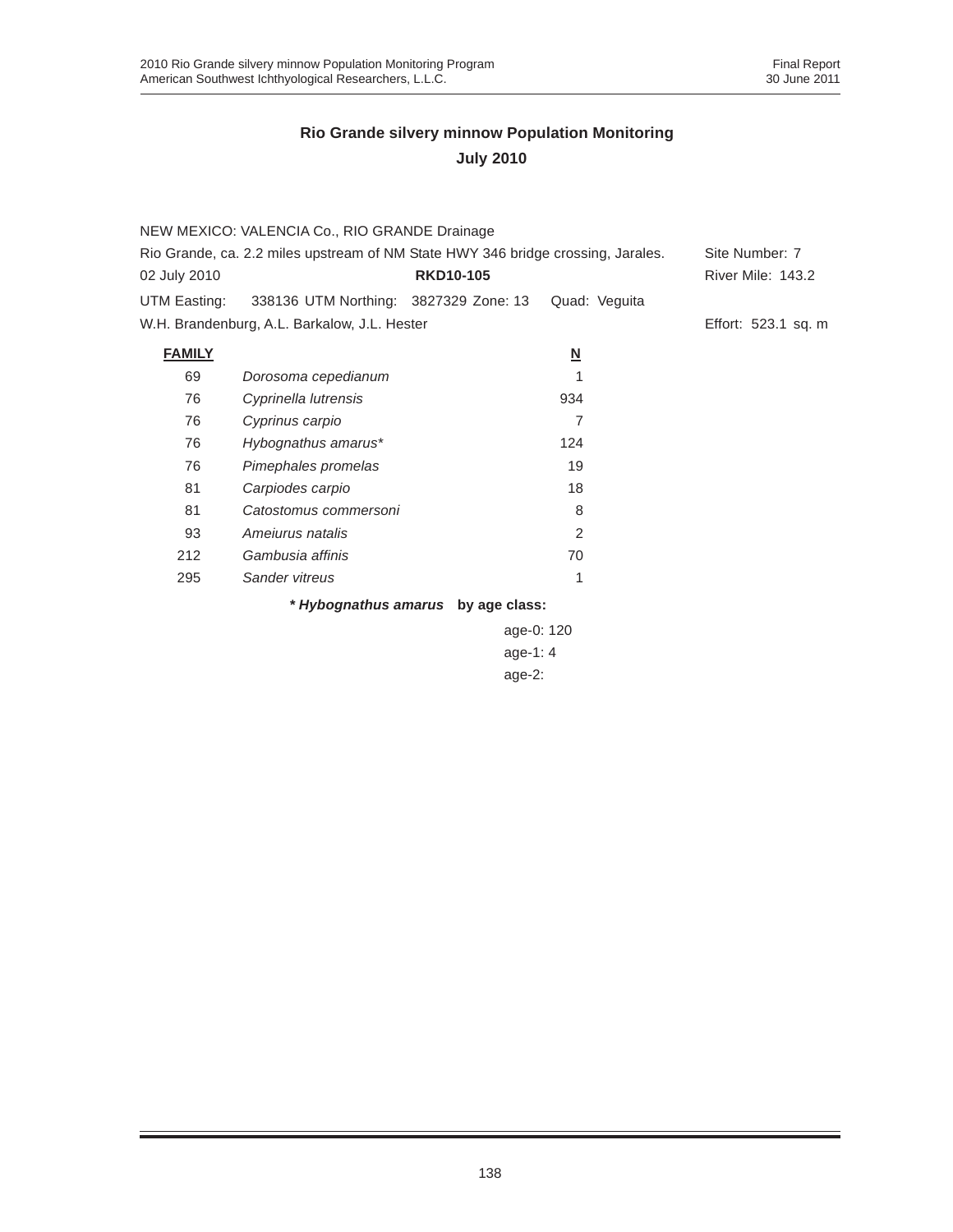|               | NEW MEXICO: SOCORRO Co., RIO GRANDE Drainage        |                                    |                          |                     |
|---------------|-----------------------------------------------------|------------------------------------|--------------------------|---------------------|
|               | Rio Grande, at US HWY 60 bridge crossing, Bernardo. |                                    |                          | Site Number: 8      |
| 02 July 2010  |                                                     | <b>RKD10-104</b>                   |                          | River Mile: 130.6   |
| UTM Easting:  | 334604 UTM Northing: 3809726 Zone: 13               |                                    | Quad: Abeytas            |                     |
|               | W.H. Brandenburg, A.L. Barkalow, J.L. Hester        |                                    |                          | Effort: 538.1 sq. m |
| <b>FAMILY</b> |                                                     |                                    | $\underline{\mathsf{N}}$ |                     |
| 69            | Dorosoma cepedianum                                 |                                    | 4                        |                     |
| 76            | Cyprinella lutrensis                                |                                    | 554                      |                     |
| 76            | Cyprinus carpio                                     |                                    | 40                       |                     |
| 76            | Hybognathus amarus*                                 |                                    | 25                       |                     |
| 76            | Pimephales promelas                                 |                                    | 4                        |                     |
| 76            | Platygobio gracilis                                 |                                    | 1                        |                     |
| 81            | Carpiodes carpio                                    |                                    | 13                       |                     |
| 81            | Catostomus commersoni                               |                                    | 6                        |                     |
| 93            | Ictalurus punctatus                                 |                                    | 1                        |                     |
| 212           | Gambusia affinis                                    |                                    | 19                       |                     |
| 294           | Micropterus salmoides                               |                                    | 6                        |                     |
|               |                                                     | * Hybognathus amarus by age class: |                          |                     |

age-0: 24 age-1: 1 age-2: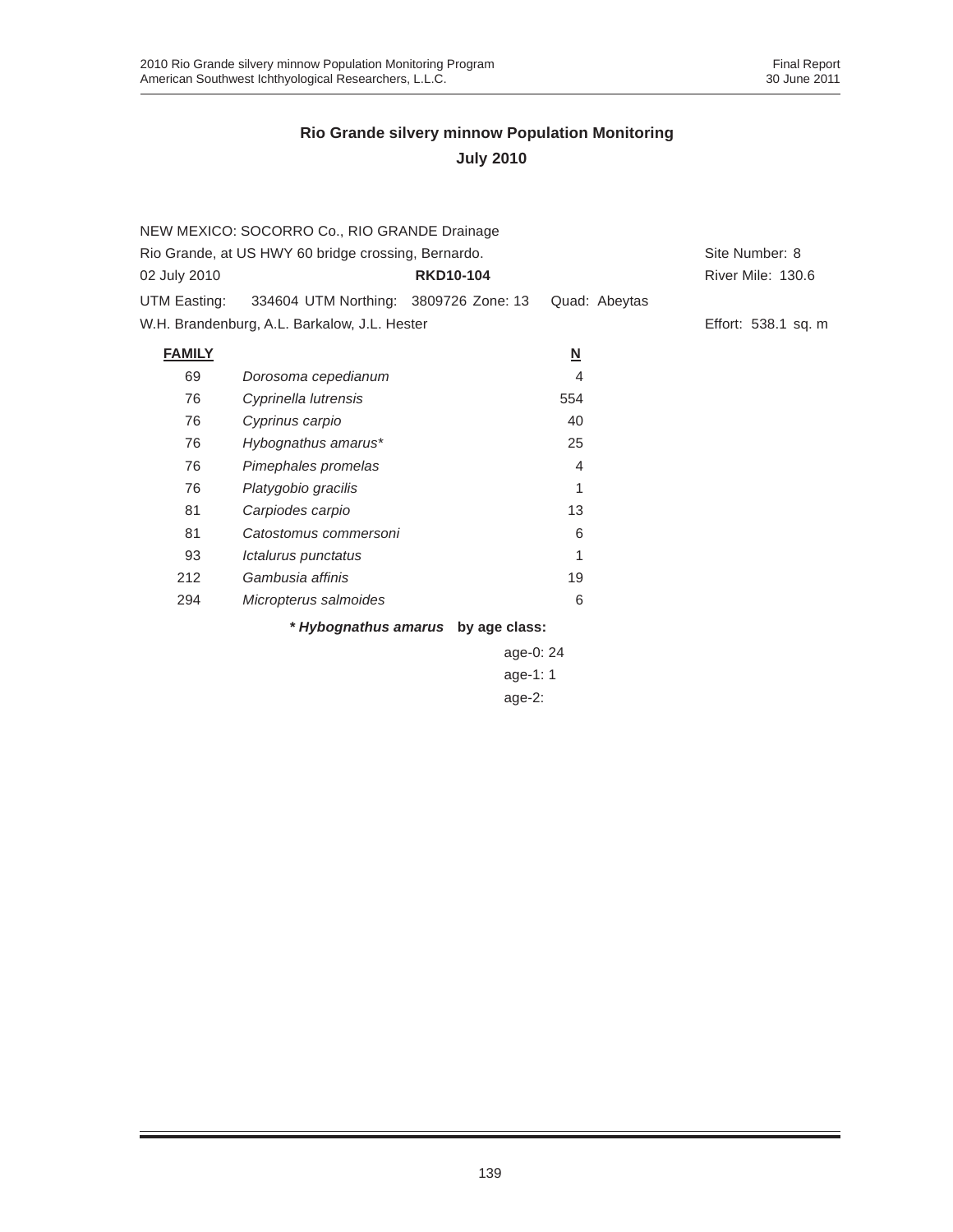|                                                                                  | NEW MEXICO: SOCORRO Co., RIO GRANDE Drainage       |                                    |                                           |                          |
|----------------------------------------------------------------------------------|----------------------------------------------------|------------------------------------|-------------------------------------------|--------------------------|
| Rio Grande, ca. 3.5 miles downstream of the US HWY 60 bridge crossing, Bernardo. |                                                    |                                    |                                           | Site Number: 9           |
| 02 July 2010                                                                     |                                                    | <b>RKD10-103</b>                   |                                           | <b>River Mile: 127.0</b> |
|                                                                                  | UTM Easting: 331094 UTM Northing: 3805229 Zone: 13 |                                    | Quad: Abeytas                             |                          |
|                                                                                  | W.H. Brandenburg, A.L. Barkalow, J.L. Hester       |                                    |                                           | Effort: 653.2 sq. m      |
| <b>FAMILY</b>                                                                    |                                                    |                                    | $\underline{\mathsf{N}}$                  |                          |
| 76                                                                               | Cyprinella lutrensis                               |                                    | 331                                       |                          |
| 76                                                                               | Cyprinus carpio                                    |                                    | 8                                         |                          |
| 76                                                                               | Hybognathus amarus*                                |                                    | 218                                       |                          |
| 76                                                                               | Pimephales promelas                                |                                    | 31                                        |                          |
| 76                                                                               | Platygobio gracilis                                |                                    | 2                                         |                          |
| 76                                                                               | Rhinichthys cataractae                             |                                    | 1                                         |                          |
| 81                                                                               | Carpiodes carpio                                   |                                    | 57                                        |                          |
| 81                                                                               | Catostomus commersoni                              |                                    | 1                                         |                          |
| 93                                                                               | Ictalurus punctatus                                |                                    | 2                                         |                          |
| 212                                                                              | Gambusia affinis                                   |                                    | 58                                        |                          |
| 294                                                                              | Micropterus salmoides                              |                                    | 1                                         |                          |
| 295                                                                              | Sander vitreus                                     |                                    | 2                                         |                          |
|                                                                                  |                                                    | * Hybognathus amarus by age class: |                                           |                          |
|                                                                                  |                                                    |                                    | $\sim$ $\sim$ $\sim$ $\sim$ $\sim$ $\sim$ |                          |

| age-0: 218 |
|------------|
| age-1:     |
| $age-2$ :  |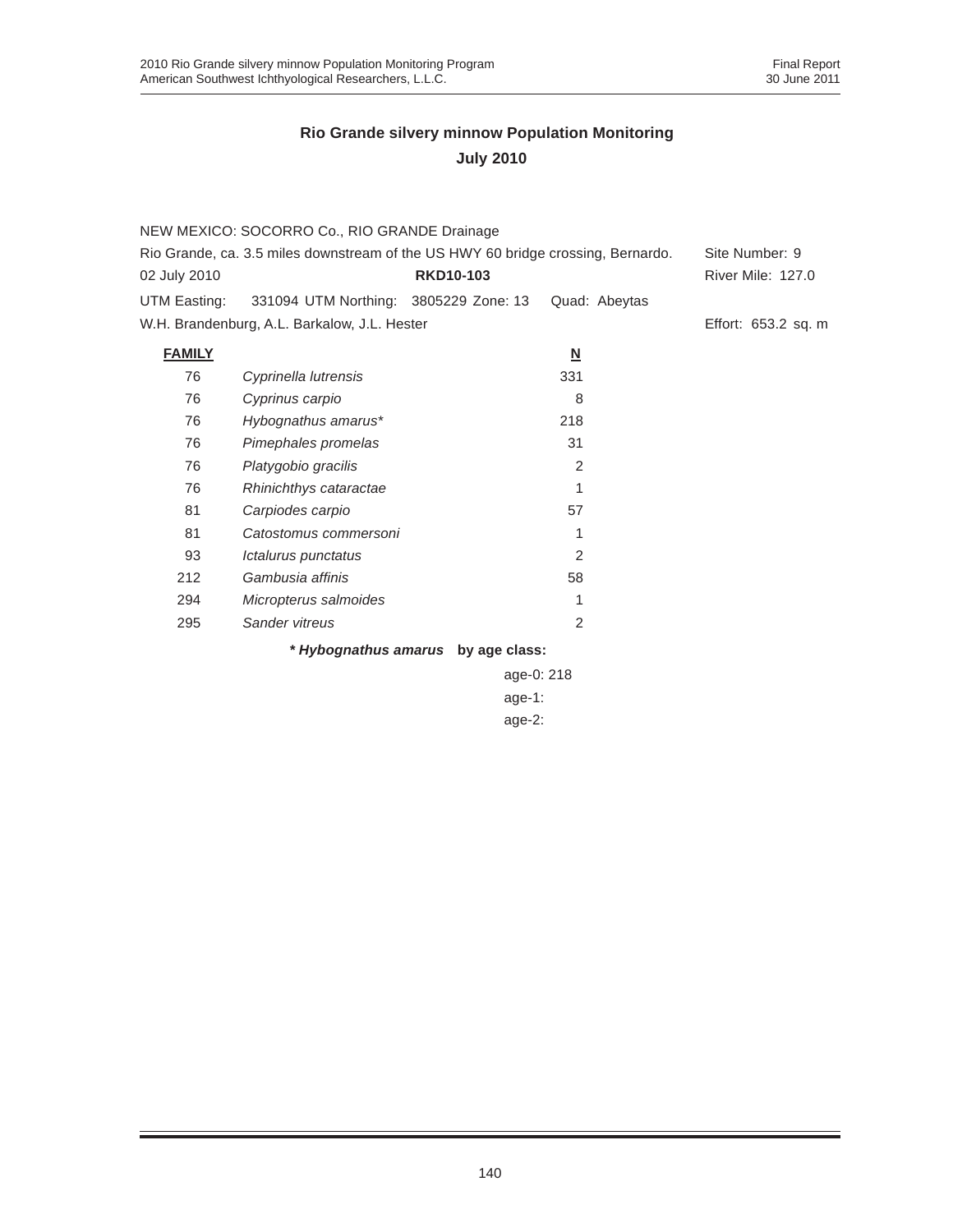|                                                                            | NEW MEXICO: SOCORRO Co., RIO GRANDE Drainage |                                    |                          |                     |
|----------------------------------------------------------------------------|----------------------------------------------|------------------------------------|--------------------------|---------------------|
| Rio Grande, ca. 0.6 miles upstream of San Acacia Diversion Dam, San Acacia | Site Number: 9.5                             |                                    |                          |                     |
| 01 July 2010                                                               |                                              | <b>RKD10-097</b>                   |                          | River Mile: 116.8   |
| UTM Easting:                                                               | 327902 UTM Northing: 3792603 Zone: 13        |                                    | Quad: La Joya            |                     |
|                                                                            | W.H. Brandenburg, A.L. Barkalow, J.L. Hester |                                    |                          | Effort: 616.2 sq. m |
| <b>FAMILY</b>                                                              |                                              |                                    | $\underline{\mathbf{N}}$ |                     |
| 76                                                                         | Cyprinella lutrensis                         |                                    | 38                       |                     |
| 76                                                                         | Cyprinus carpio                              |                                    | 45                       |                     |
| 76                                                                         | Hybognathus amarus*                          |                                    | 373                      |                     |
| 76                                                                         | Pimephales promelas                          |                                    | 2                        |                     |
| 76                                                                         | Platygobio gracilis                          |                                    | 53                       |                     |
| 76                                                                         | Rhinichthys cataractae                       |                                    | 2                        |                     |
| 81                                                                         | Carpiodes carpio                             |                                    | 68                       |                     |
| 81                                                                         | Catostomus commersoni                        |                                    | 9                        |                     |
| 93                                                                         | Ictalurus punctatus                          |                                    | 7                        |                     |
| 212                                                                        | Gambusia affinis                             |                                    | 6                        |                     |
|                                                                            |                                              | * Hybognathus amarus by age class: |                          |                     |
|                                                                            |                                              | age-0: 373                         |                          |                     |
|                                                                            |                                              | $age-1$ :                          |                          |                     |
|                                                                            |                                              |                                    |                          |                     |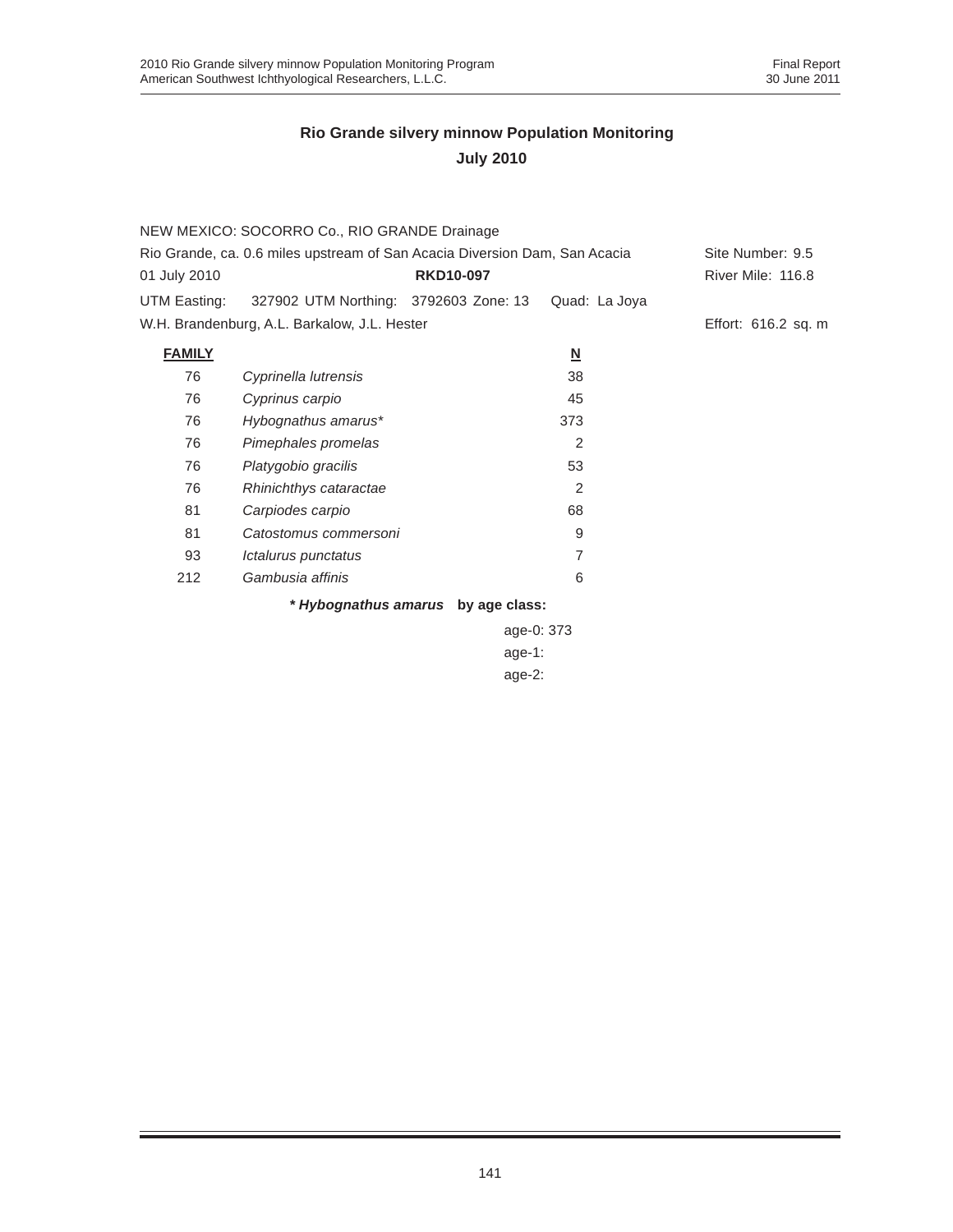|                                                                  | NEW MEXICO: SOCORRO Co., RIO GRANDE Drainage |                  |            |                          |                  |                   |  |
|------------------------------------------------------------------|----------------------------------------------|------------------|------------|--------------------------|------------------|-------------------|--|
| Rio Grande, directly below San Acacia Diversion Dam, San Acacia. |                                              |                  |            |                          | Site Number: 10  |                   |  |
| 01 July 2010                                                     |                                              | <b>RKD10-096</b> |            |                          |                  | River Mile: 116.2 |  |
| UTM Easting:                                                     | 326162 UTM Northing: 3791977 Zone: 13        |                  |            |                          | Quad: San Acacia |                   |  |
| W.H. Brandenburg, A.L. Barkalow, J.L. Hester                     |                                              |                  |            | Effort: 487.5 sq. m      |                  |                   |  |
| <b>FAMILY</b>                                                    |                                              |                  |            | $\underline{\mathsf{N}}$ |                  |                   |  |
| 76                                                               | Cyprinella lutrensis                         |                  |            | 43                       |                  |                   |  |
| 76                                                               | Cyprinus carpio                              |                  |            | 2                        |                  |                   |  |
| 76                                                               | Hybognathus amarus*                          |                  |            | 111                      |                  |                   |  |
| 76                                                               | Pimephales promelas                          |                  |            | 1                        |                  |                   |  |
| 76                                                               | Platygobio gracilis                          |                  |            | 2                        |                  |                   |  |
| 81                                                               | Carpiodes carpio                             |                  |            | 3                        |                  |                   |  |
| 81                                                               | Catostomus commersoni                        |                  |            | 2                        |                  |                   |  |
| 81                                                               | Ictiobus bubalus                             |                  |            | 2                        |                  |                   |  |
| 93                                                               | Ictalurus furcatus                           |                  |            | 1                        |                  |                   |  |
| 93                                                               | Ictalurus punctatus                          |                  |            | 1                        |                  |                   |  |
| 212                                                              | Gambusia affinis                             |                  |            | 2                        |                  |                   |  |
| 294                                                              | Pomoxis annularis                            |                  |            | 1                        |                  |                   |  |
| 295                                                              | Sander vitreus                               |                  |            | 1                        |                  |                   |  |
|                                                                  | * Hybognathus amarus by age class:           |                  |            |                          |                  |                   |  |
|                                                                  |                                              |                  | age- $0:8$ |                          |                  |                   |  |

age-1: 103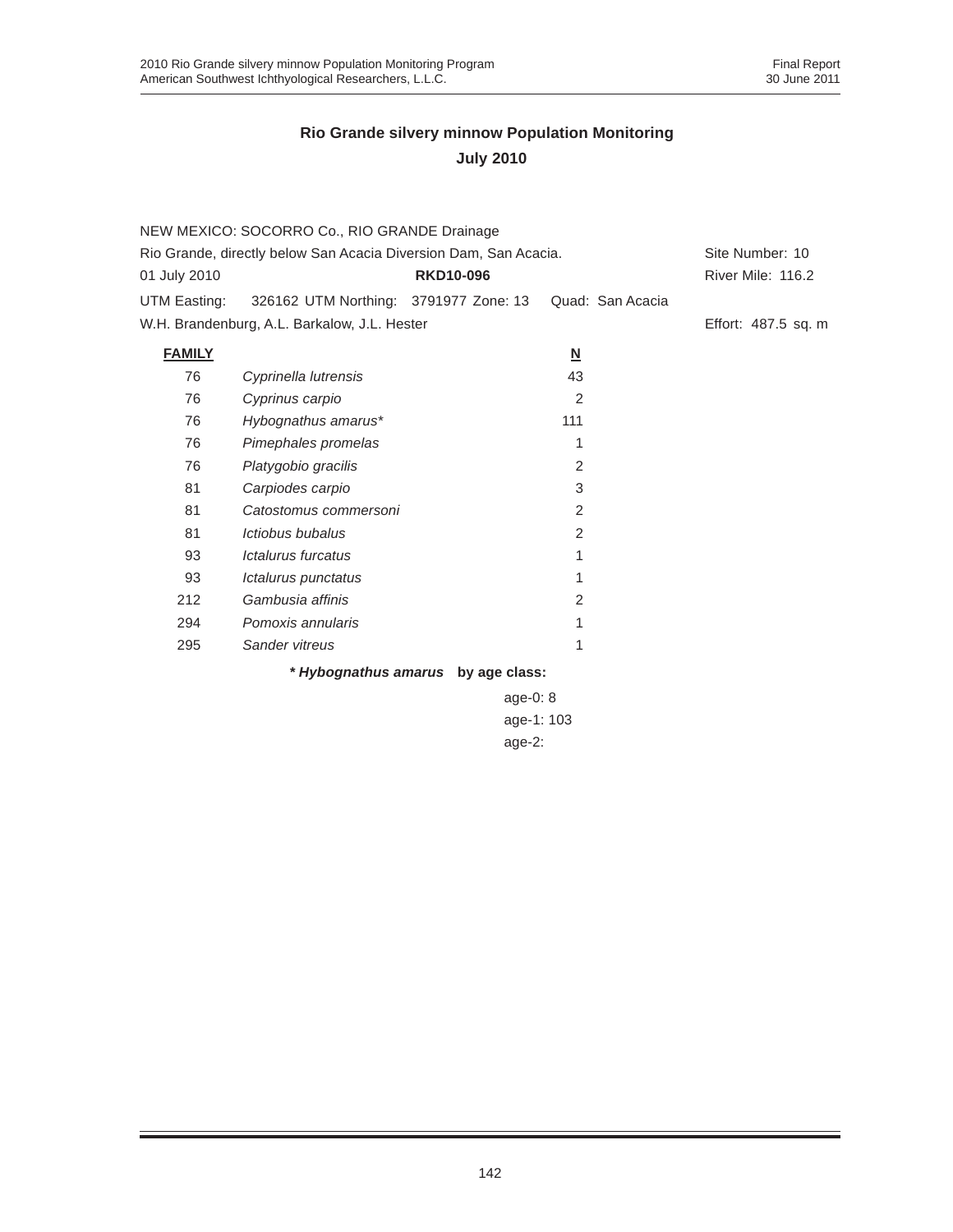| NEW MEXICO: SOCORRO Co., RIO GRANDE Drainage                                  |                                              |                                    |                          |                     |  |
|-------------------------------------------------------------------------------|----------------------------------------------|------------------------------------|--------------------------|---------------------|--|
| Rio Grande, ca. 1.5 miles downstream of San Acacia Diversion Dam, San Acacia. |                                              |                                    |                          | Site Number: 11     |  |
| 01 July 2010                                                                  |                                              | <b>RKD10-095</b>                   |                          | River Mile: 114.6   |  |
| UTM Easting:                                                                  | 325263 UTM Northing: 3790442 Zone: 13        |                                    | Quad: Lemitar            |                     |  |
|                                                                               | W.H. Brandenburg, A.L. Barkalow, J.L. Hester |                                    |                          | Effort: 616.1 sq. m |  |
| <b>FAMILY</b>                                                                 |                                              |                                    | $\underline{\mathsf{N}}$ |                     |  |
| 69                                                                            | Dorosoma cepedianum                          |                                    |                          |                     |  |
| 76                                                                            | Cyprinella lutrensis                         |                                    | 121                      |                     |  |
| 76                                                                            | Cyprinus carpio                              |                                    | 19                       |                     |  |
| 76                                                                            | Hybognathus amarus*                          |                                    | 214                      |                     |  |
| 76                                                                            | Pimephales promelas                          |                                    | 3                        |                     |  |
| 76                                                                            | Platygobio gracilis                          |                                    | 31                       |                     |  |
| 76                                                                            | Rhinichthys cataractae                       |                                    |                          |                     |  |
| 81                                                                            | Carpiodes carpio                             |                                    | 4                        |                     |  |
| 93                                                                            | Ictalurus punctatus                          |                                    | 3                        |                     |  |
| 212                                                                           | Gambusia affinis                             |                                    | 1                        |                     |  |
|                                                                               |                                              | * Hybognathus amarus by age class: |                          |                     |  |
|                                                                               |                                              | age-0: 121                         |                          |                     |  |

age-1: 93 age-2: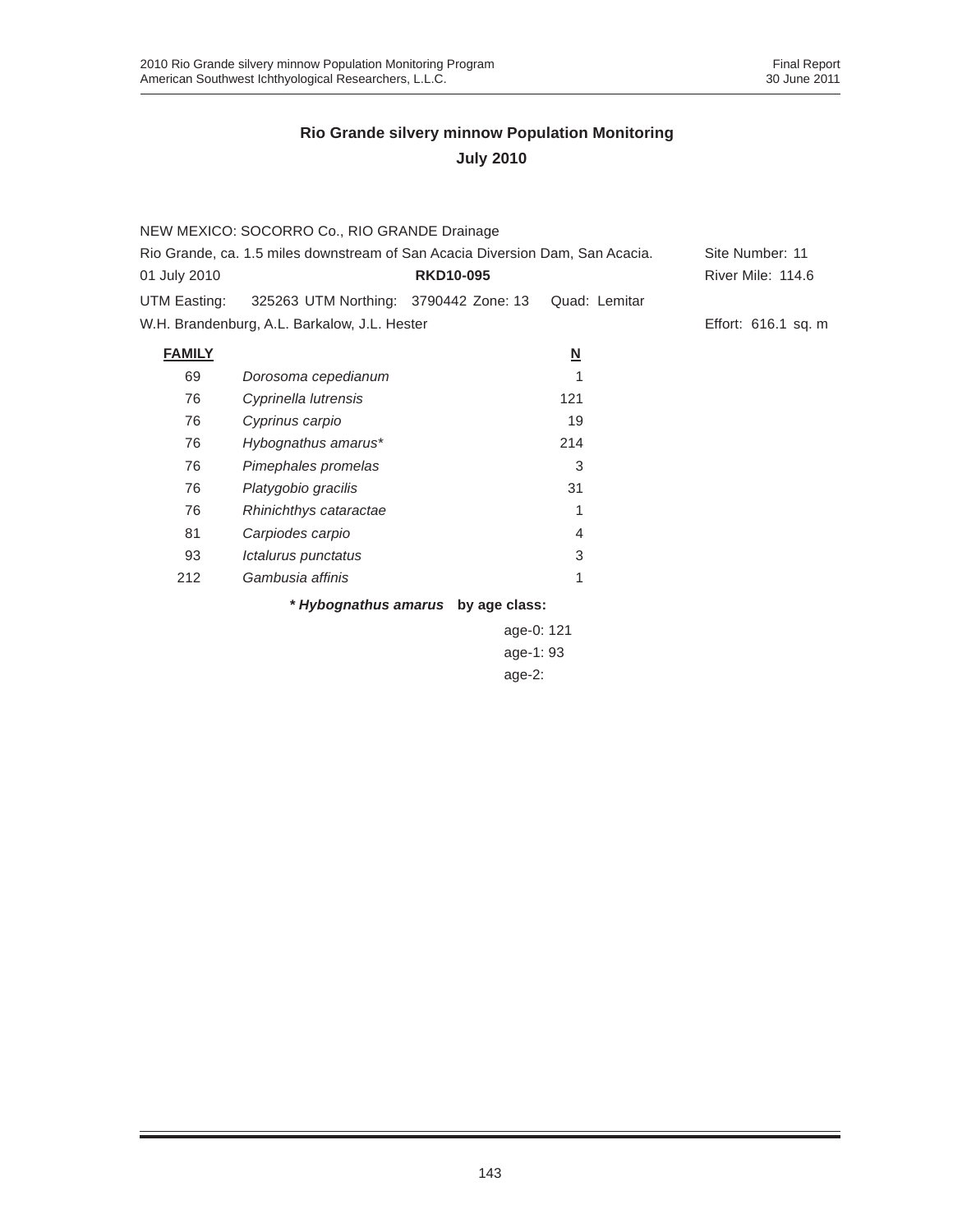|               | NEW MEXICO: SOCORRO Co., RIO GRANDE Drainage                                                           |                                    |                          |                     |
|---------------|--------------------------------------------------------------------------------------------------------|------------------------------------|--------------------------|---------------------|
|               | Rio Grande, east of Socorro, 0.5 miles upstream of Socorro Low Flow Conveyance                         |                                    |                          | Site Number: 12     |
|               | Channel bridge and east just upstream of Socorro Wastewater Treatment Plant, Socorro. River Mile: 99.5 |                                    |                          |                     |
| 01 July 2010  |                                                                                                        | <b>RKD10-094</b>                   |                          |                     |
| UTM Easting:  | 327097 UTM Northing: 3771043 Zone: 13                                                                  |                                    | Quad: Loma de las Canas  |                     |
|               | W.H. Brandenburg, A.L. Barkalow, J.L. Hester                                                           |                                    |                          | Effort: 585.3 sq. m |
| <b>FAMILY</b> |                                                                                                        |                                    | $\underline{\mathsf{N}}$ |                     |
| 76            | Cyprinella lutrensis                                                                                   |                                    | 50                       |                     |
| 76            | Cyprinus carpio                                                                                        |                                    | 8                        |                     |
| 76            | Hybognathus amarus*                                                                                    |                                    | 79                       |                     |
| 76            | Pimephales promelas                                                                                    |                                    | 8                        |                     |
| 76            | Platygobio gracilis                                                                                    |                                    | 9                        |                     |
| 81            | Carpiodes carpio                                                                                       |                                    | 3                        |                     |
| 93            | Ictalurus furcatus                                                                                     |                                    | 1                        |                     |
| 93            | Ictalurus punctatus                                                                                    |                                    | 3                        |                     |
|               |                                                                                                        | * Hybognathus amarus by age class: |                          |                     |
|               |                                                                                                        | age-0: 63                          |                          |                     |
|               |                                                                                                        | age-1:16                           |                          |                     |

 $ig\epsilon$ age-2: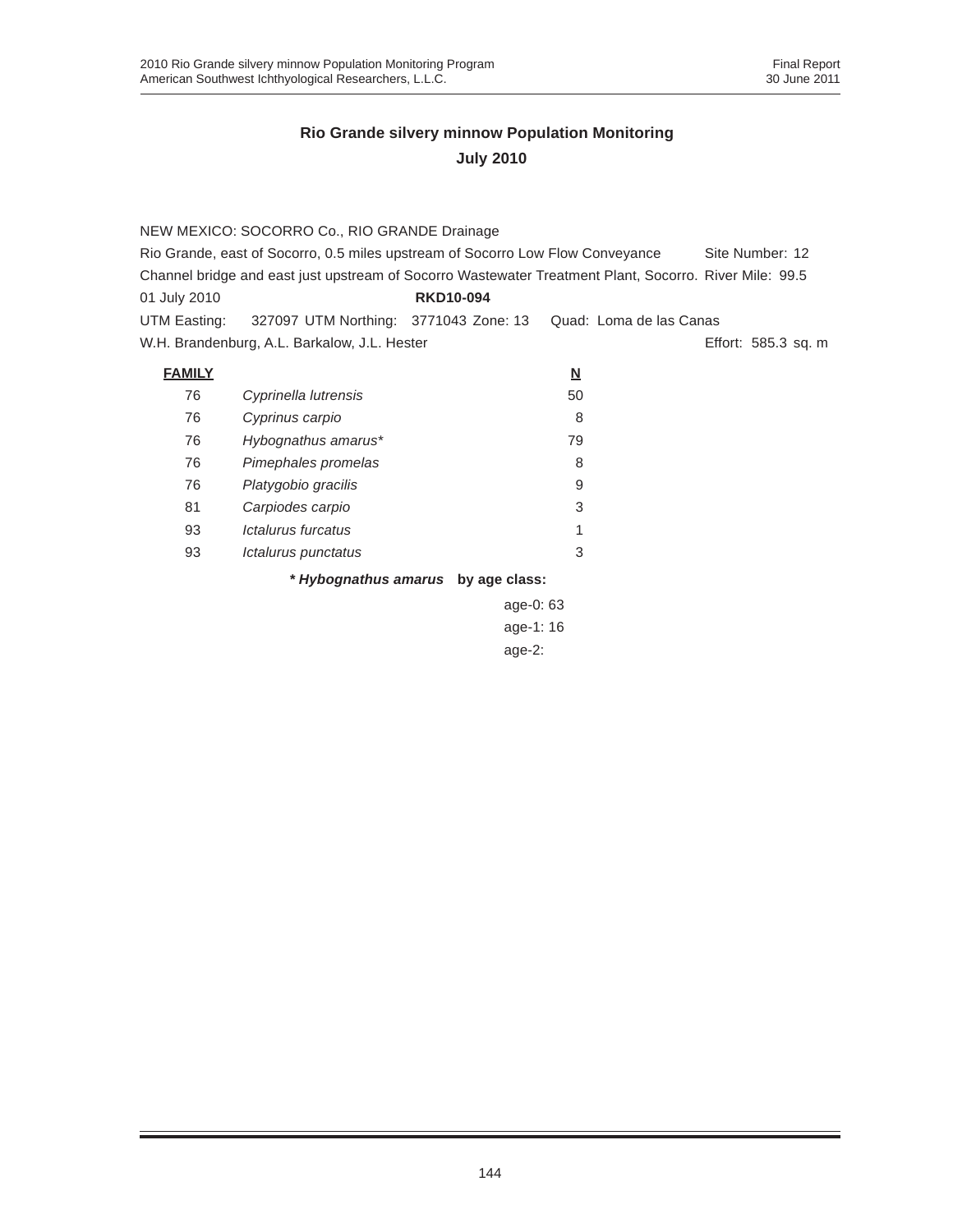|                                                                 | NEW MEXICO: SOCORRO Co., RIO GRANDE Drainage |                  |                         |                   |                     |  |
|-----------------------------------------------------------------|----------------------------------------------|------------------|-------------------------|-------------------|---------------------|--|
| Rio Grande, ca. 4.0 miles upstream of U.S. 380 bridge crossing. |                                              |                  |                         |                   | Site Number: 13     |  |
| 01 July 2010                                                    |                                              | <b>RKD10-093</b> |                         |                   | River Mile: 91.7    |  |
| UTM Easting:                                                    | 328140 UTM Northing: 3761283 Zone: 13        |                  |                         | Quad: San Antonio |                     |  |
|                                                                 | W.H. Brandenburg, A.L. Barkalow, J.L. Hester |                  |                         |                   | Effort: 551.8 sq. m |  |
| <b>FAMILY</b>                                                   |                                              |                  | $\overline{\mathsf{M}}$ |                   |                     |  |
| 76                                                              | Cyprinella lutrensis                         |                  | 216                     |                   |                     |  |
| 76                                                              | Cyprinus carpio                              |                  | 3                       |                   |                     |  |
| 76                                                              | Hybognathus amarus*                          |                  | 59                      |                   |                     |  |
| 76                                                              | Pimephales promelas                          |                  |                         |                   |                     |  |
| 76                                                              | Platygobio gracilis                          |                  | 9                       |                   |                     |  |
| 81                                                              | Carpiodes carpio                             |                  | 90                      |                   |                     |  |
| 93                                                              | Ictalurus punctatus                          |                  | 2                       |                   |                     |  |
| 212                                                             | Gambusia affinis                             |                  | 1                       |                   |                     |  |
|                                                                 | * Hybognathus amarus by age class:           |                  |                         |                   |                     |  |
|                                                                 |                                              | 0.800110         |                         |                   |                     |  |

age-0: 42 age-1: 17 age-2: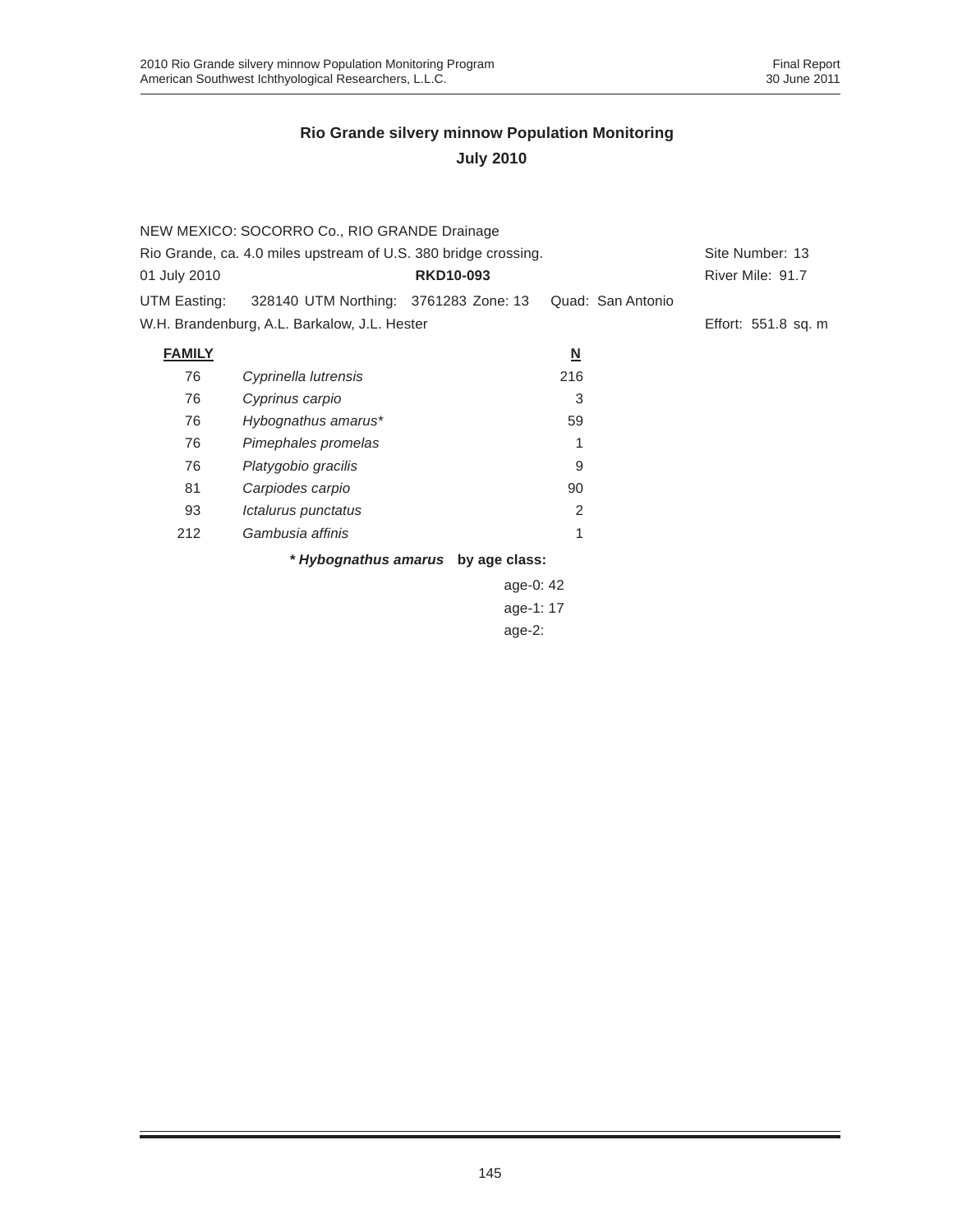|                                                         | NEW MEXICO: SOCORRO Co., RIO GRANDE Drainage      |                                    |                         |                     |
|---------------------------------------------------------|---------------------------------------------------|------------------------------------|-------------------------|---------------------|
| Rio Grande, at US HWY 380 bridge crossing, San Antonio. | Site Number: 14                                   |                                    |                         |                     |
| 01 July 2010                                            |                                                   | <b>RKD10-092</b>                   |                         | River Mile: 87.1    |
| UTM Easting:                                            | 328914 UTM Northing: 3754471 Zone: 13             |                                    | Quad: San Antonio       |                     |
|                                                         | R.K. Dudley, M.A. Farrington and M.A. Brandenburg |                                    |                         | Effort: 505.6 sq. m |
| <b>FAMILY</b>                                           |                                                   |                                    | $\overline{\mathsf{M}}$ |                     |
| 76                                                      | Cyprinella lutrensis                              |                                    | 36                      |                     |
| 76                                                      | Cyprinus carpio                                   |                                    | 11                      |                     |
| 76                                                      | Hybognathus amarus*                               |                                    | 317                     |                     |
| 76                                                      | Pimephales promelas                               |                                    | 14                      |                     |
| 76                                                      | Platygobio gracilis                               |                                    | 36                      |                     |
| 81                                                      | Carpiodes carpio                                  |                                    | 30                      |                     |
| 93                                                      | Ictalurus punctatus                               |                                    | 3                       |                     |
| 212                                                     | Gambusia affinis                                  |                                    | 23                      |                     |
| 295                                                     | Sander vitreus                                    |                                    | 1                       |                     |
|                                                         |                                                   | * Hybognathus amarus by age class: |                         |                     |

age-0: 317 age-1: age-2: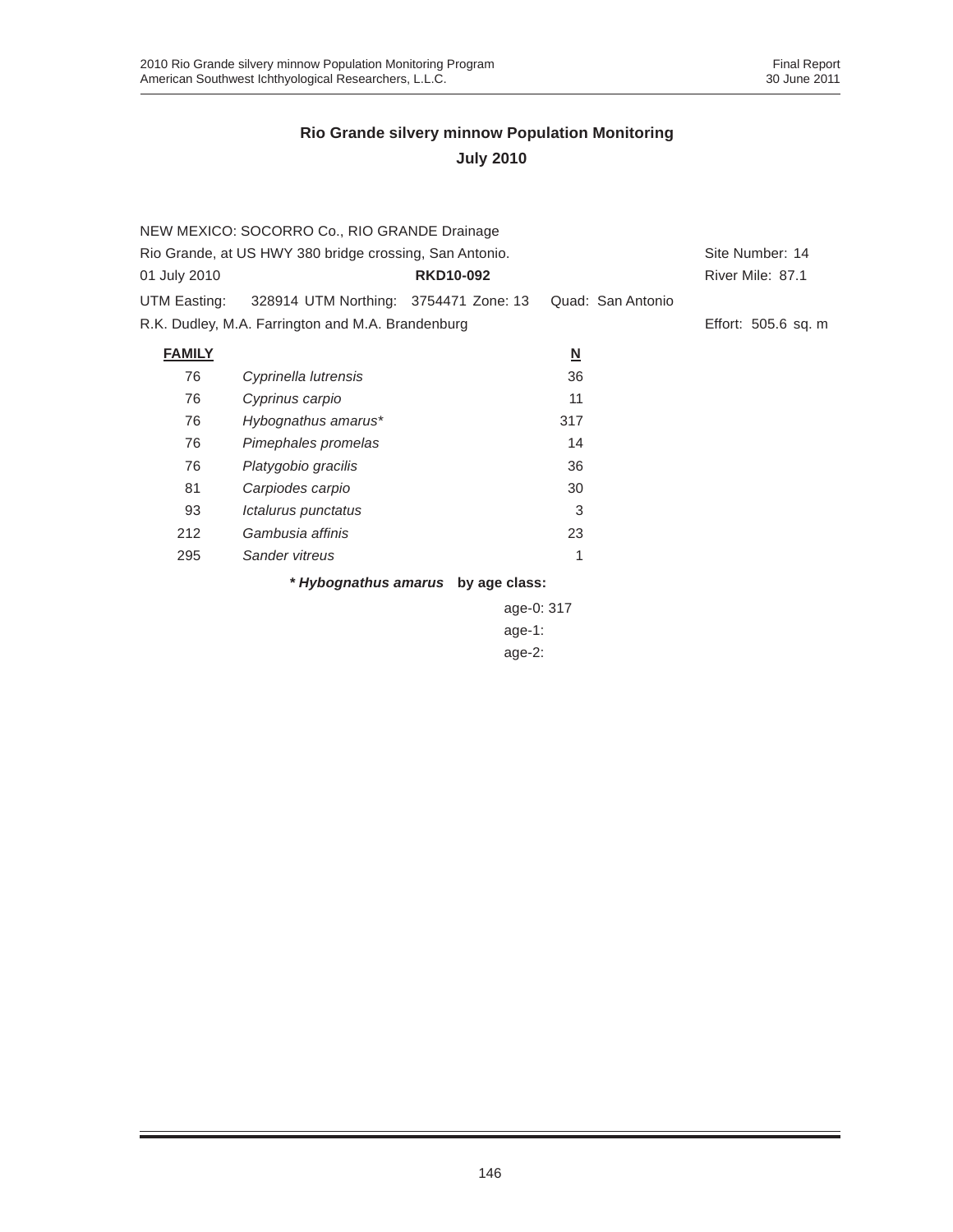|                                                                                       | NEW MEXICO: SOCORRO Co., RIO GRANDE Drainage             |                  |                          |                      |                     |
|---------------------------------------------------------------------------------------|----------------------------------------------------------|------------------|--------------------------|----------------------|---------------------|
| Rio Grande, directly east of Bosque del Apache National Wildlife Refuge Headquarters. | Site Number: 15                                          |                  |                          |                      |                     |
| 01 July 2010                                                                          |                                                          | <b>RKD10-091</b> |                          |                      | River Mile: 79.1    |
| UTM Easting:                                                                          | 327055 UTM Northing: 3740839 Zone: 13                    |                  |                          | Quad: San Antonio SE |                     |
|                                                                                       | R.K. Dudley, M.A. Farrington and M.A. Brandenburg        |                  |                          |                      | Effort: 517.6 sq. m |
| <b>FAMILY</b>                                                                         |                                                          |                  | $\overline{\mathsf{M}}$  |                      |                     |
| 76                                                                                    | Cyprinella lutrensis                                     |                  | 17                       |                      |                     |
| 76                                                                                    | Cyprinus carpio                                          |                  | 2                        |                      |                     |
| 76                                                                                    | Hybognathus amarus*                                      |                  | 61                       |                      |                     |
| 76                                                                                    | Pimephales promelas                                      |                  | 1                        |                      |                     |
| 76                                                                                    | Rhinichthys cataractae                                   |                  | 2                        |                      |                     |
| 81                                                                                    | Carpiodes carpio                                         |                  | 9                        |                      |                     |
| 93                                                                                    | Ictalurus punctatus                                      |                  | $\overline{2}$           |                      |                     |
| 212                                                                                   | Gambusia affinis                                         |                  | 3                        |                      |                     |
|                                                                                       | * Hybognathus amarus by age class:                       |                  |                          |                      |                     |
|                                                                                       |                                                          |                  | age-0: 60                |                      |                     |
|                                                                                       |                                                          |                  | age-1: 1                 |                      |                     |
|                                                                                       |                                                          |                  | age-2:                   |                      |                     |
|                                                                                       |                                                          |                  |                          |                      |                     |
|                                                                                       |                                                          |                  |                          |                      |                     |
|                                                                                       | NEW MEXICO: SOCORRO Co., RIO GRANDE Drainage             |                  |                          |                      |                     |
|                                                                                       | Rio Grande, at San Marcial Railroad Bridge, San Marcial. |                  |                          |                      | Site Number: 16     |
| 01 July 2010                                                                          |                                                          | <b>RKD10-090</b> |                          |                      | River Mile: 68.6    |
| UTM Easting:                                                                          | 315284 UTM Northing: 3728347 Zone: 13                    |                  |                          | Quad: San Marcial    |                     |
|                                                                                       | R.K. Dudley, M.A. Farrington and M.A. Brandenburg        |                  |                          |                      | Effort: 426.4 sq. m |
|                                                                                       |                                                          |                  |                          |                      |                     |
| <b>FAMILY</b>                                                                         |                                                          |                  | $\underline{\mathbf{N}}$ |                      |                     |
| 76                                                                                    | Cyprinella lutrensis                                     |                  | 1                        |                      |                     |
| 76                                                                                    | Cyprinus carpio                                          |                  | 11                       |                      |                     |
| 76                                                                                    | Hybognathus amarus*                                      |                  | 432                      |                      |                     |
| 76                                                                                    | Rhinichthys cataractae                                   |                  | 1                        |                      |                     |
|                                                                                       | * Hybognathus amarus by age class:                       |                  |                          |                      |                     |
|                                                                                       |                                                          |                  | age-0: 431               |                      |                     |
|                                                                                       |                                                          |                  | age-1: 1                 |                      |                     |
|                                                                                       |                                                          |                  | $age-2:$                 |                      |                     |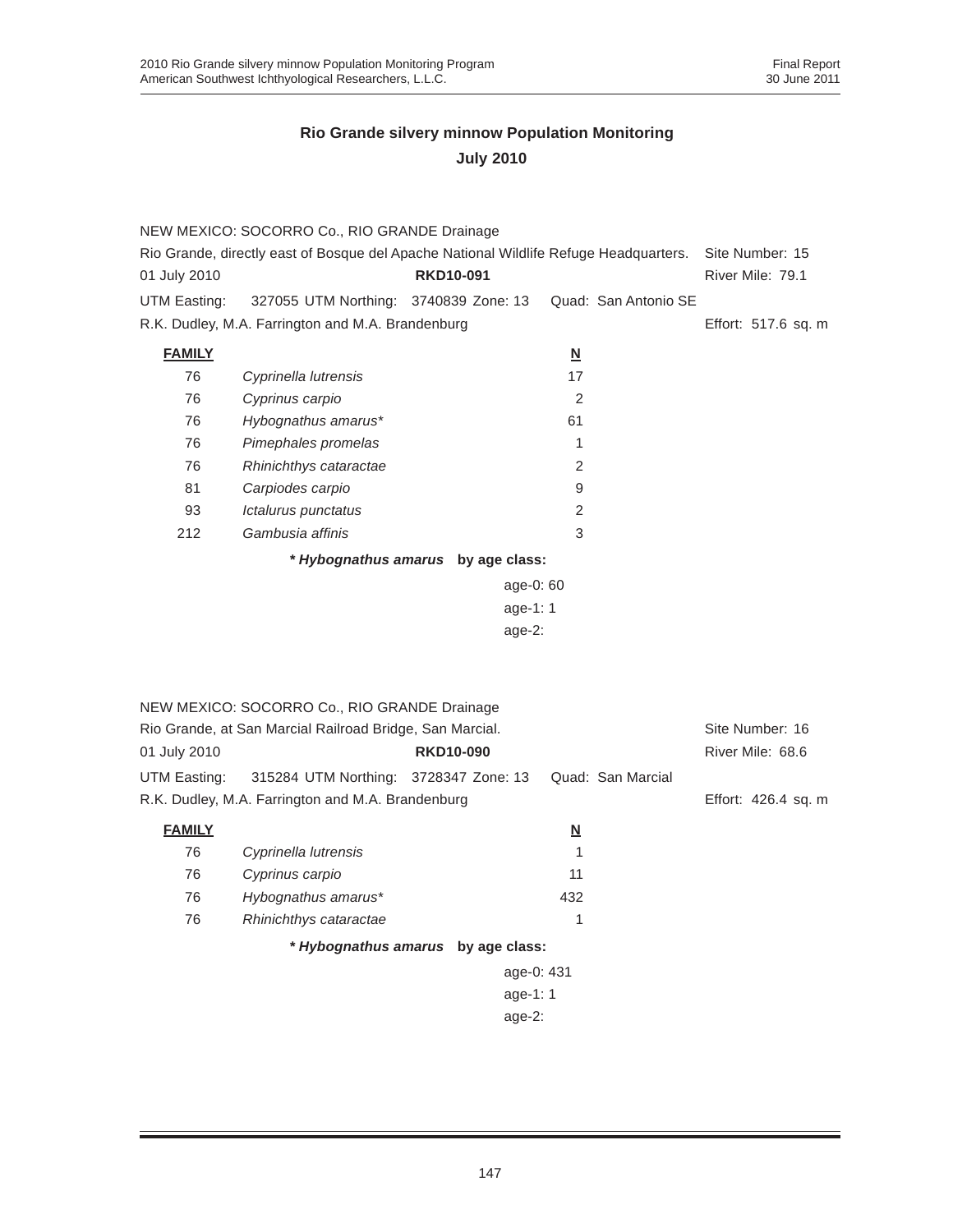|               | NEW MEXICO: SOCORRO Co., RIO GRANDE Drainage                                   |                                    |                   |                     |
|---------------|--------------------------------------------------------------------------------|------------------------------------|-------------------|---------------------|
|               | Rio Grande, ca. 8 miles downstream of the San Marcial railroad bridge crossing |                                    |                   | Site Number: 17     |
| 01 July 2010  |                                                                                | <b>RKD10-089</b>                   |                   | River Mile: 60.5    |
| UTM Easting:  | 309487 UTM Northing: 3718178 Zone: 13                                          |                                    | Quad: Paraje Well |                     |
|               | R.K. Dudley, M.A. Farrington and M.A. Brandenburg                              |                                    |                   | Effort: 509.9 sq. m |
| <b>FAMILY</b> |                                                                                |                                    | <u>N</u>          |                     |
| 76            | Cyprinella lutrensis                                                           |                                    | 4                 |                     |
| 76            | Cyprinus carpio                                                                |                                    | 2                 |                     |
| 76            | Hybognathus amarus*                                                            |                                    | 274               |                     |
| 76            | Pimephales promelas                                                            |                                    | 15                |                     |
| 76            | Platygobio gracilis                                                            |                                    | 1                 |                     |
| 81            | Catostomus commersoni                                                          |                                    | 5                 |                     |
| 93            | Ictalurus punctatus                                                            |                                    | $\overline{4}$    |                     |
| 212           | Gambusia affinis                                                               |                                    | 3                 |                     |
|               |                                                                                | * Hybognathus amarus by age class: |                   |                     |
|               |                                                                                |                                    |                   |                     |
|               |                                                                                |                                    |                   |                     |
|               |                                                                                | age-2:                             |                   |                     |
|               |                                                                                |                                    |                   |                     |
|               |                                                                                |                                    |                   |                     |
|               | NEW MEXICO: SOCORRO Co., RIO GRANDE Drainage                                   |                                    |                   |                     |
|               | Rio Grande, ca. 10 mi downstream of the San Marcial railroad bridge crossing   |                                    |                   | Site Number: 18     |
| 01 July 2010  |                                                                                | <b>RKD10-088</b>                   |                   | River Mile: 58.8    |
| UTM Easting:  | 307846 UTM Northing: 3716150 Zone: 13                                          |                                    | Quad: Paraje Well |                     |
|               | R.K. Dudley, M.A. Farrington and M.A. Brandenburg                              |                                    |                   | Effort: 559.7 sq. m |
| <b>FAMILY</b> |                                                                                |                                    | <u>N</u>          |                     |
| 76            | Cyprinella lutrensis                                                           |                                    | 8                 |                     |
| 76            | Hybognathus amarus*                                                            |                                    | 61                |                     |
| 76            | Platygobio gracilis                                                            |                                    | 4                 |                     |
| 81            | Carpiodes carpio                                                               |                                    | 1                 |                     |
| 93            | Ictalurus punctatus                                                            |                                    | 12                |                     |
| 212           | Gambusia affinis                                                               |                                    | 1                 |                     |
|               |                                                                                | * Hybognathus amarus by age class: |                   |                     |
|               |                                                                                | age-0: 60                          |                   |                     |
|               |                                                                                | age-1: 1                           |                   |                     |
|               |                                                                                | age-2:                             |                   |                     |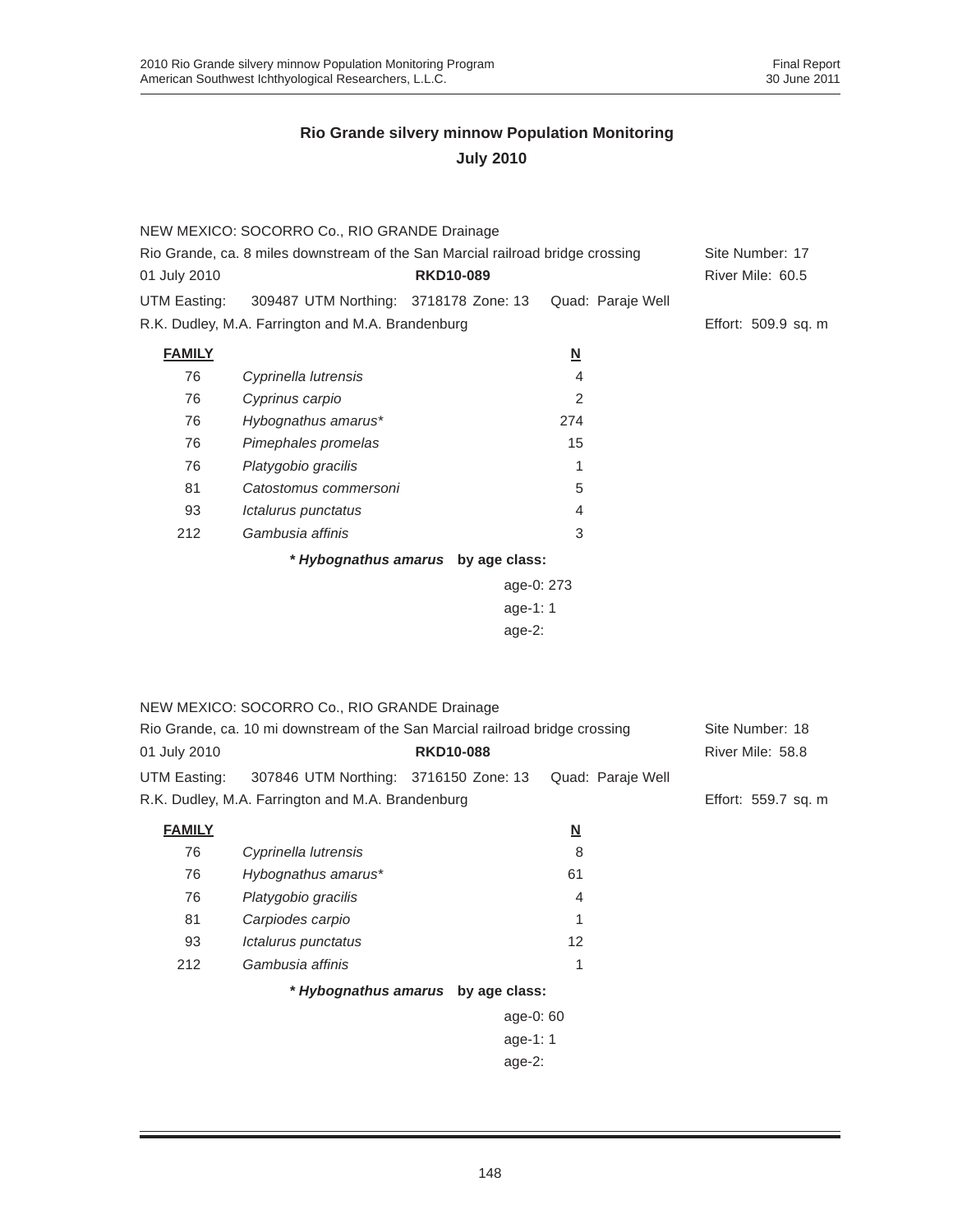|                                                                | NEW MEXICO: SANDOVAL Co., RIO GRANDE Drainage                                     |                                    |                          |                     |  |
|----------------------------------------------------------------|-----------------------------------------------------------------------------------|------------------------------------|--------------------------|---------------------|--|
| Rio Grande, directly below Angostura Diversion Dam, Algodones. |                                                                                   |                                    |                          | Site Number: 0      |  |
| 05 August 2010                                                 |                                                                                   | <b>RKD10-125</b>                   |                          | River Mile: 209.7   |  |
| UTM Easting:                                                   | 363811 UTM Northing: 3916006 Zone: 13                                             |                                    | Quad: San Felipe Pueblo  |                     |  |
|                                                                | W.H. Brandenburg, A.L. Barkalow, K.M. Schaus                                      |                                    |                          | Effort: 510.4 sq. m |  |
| <b>FAMILY</b>                                                  |                                                                                   |                                    | $\underline{\mathsf{N}}$ |                     |  |
| 76                                                             | Cyprinella lutrensis                                                              |                                    | 33                       |                     |  |
| 76                                                             | Hybognathus amarus*                                                               |                                    | 3                        |                     |  |
| 76                                                             | Platygobio gracilis                                                               |                                    | 13                       |                     |  |
| 76                                                             | Rhinichthys cataractae                                                            |                                    | 22                       |                     |  |
| 81                                                             | Catostomus commersoni                                                             |                                    | 7                        |                     |  |
| 93                                                             | Ictalurus punctatus                                                               |                                    | 1                        |                     |  |
| 212                                                            | Gambusia affinis                                                                  |                                    | 24                       |                     |  |
| 294                                                            | Lepomis macrochirus                                                               |                                    | 4                        |                     |  |
| 294                                                            | Pomoxis annularis                                                                 |                                    | 2                        |                     |  |
| * Hybognathus amarus by age class:                             |                                                                                   |                                    |                          |                     |  |
|                                                                |                                                                                   | $age-0:$                           |                          |                     |  |
| age-1: 3                                                       |                                                                                   |                                    |                          |                     |  |
| $age-2$ :                                                      |                                                                                   |                                    |                          |                     |  |
|                                                                |                                                                                   |                                    |                          |                     |  |
|                                                                |                                                                                   |                                    |                          |                     |  |
|                                                                | NEW MEXICO: SANDOVAL Co., RIO GRANDE Drainage                                     |                                    |                          |                     |  |
|                                                                | Rio Grande, at US HWY 550 (formerly NM State HWY 44) bridge crossing, Bernalillo. |                                    |                          | Site Number: 1      |  |
| 05 August 2010                                                 |                                                                                   | <b>RKD10-126</b>                   |                          | River Mile: 203.8   |  |
| UTM Easting:                                                   | 358543 UTM Northing: 3909722 Zone: 13                                             |                                    | Quad: Bernalillo         |                     |  |
|                                                                | W.H. Brandenburg, A.L. Barkalow, K.M. Schaus                                      |                                    |                          | Effort: 611.4 sq. m |  |
|                                                                |                                                                                   |                                    |                          |                     |  |
| <b>FAMILY</b>                                                  |                                                                                   |                                    | $\underline{\mathsf{N}}$ |                     |  |
| 76<br>76                                                       | Cyprinella lutrensis                                                              |                                    | 19<br>16                 |                     |  |
|                                                                | Hybognathus amarus*                                                               |                                    | 44                       |                     |  |
| 76                                                             | Platygobio gracilis                                                               |                                    |                          |                     |  |
| 76<br>81                                                       | Rhinichthys cataractae<br>Catostomus commersoni                                   |                                    | 28<br>3                  |                     |  |
|                                                                |                                                                                   |                                    | 1                        |                     |  |
| 93<br>212                                                      | Ictalurus punctatus<br>Gambusia affinis                                           |                                    | 1                        |                     |  |
|                                                                |                                                                                   |                                    |                          |                     |  |
|                                                                |                                                                                   | * Hybognathus amarus by age class: |                          |                     |  |
|                                                                |                                                                                   | age-0: 3                           |                          |                     |  |
|                                                                |                                                                                   | age-1: 13                          |                          |                     |  |
|                                                                |                                                                                   | age-2:                             |                          |                     |  |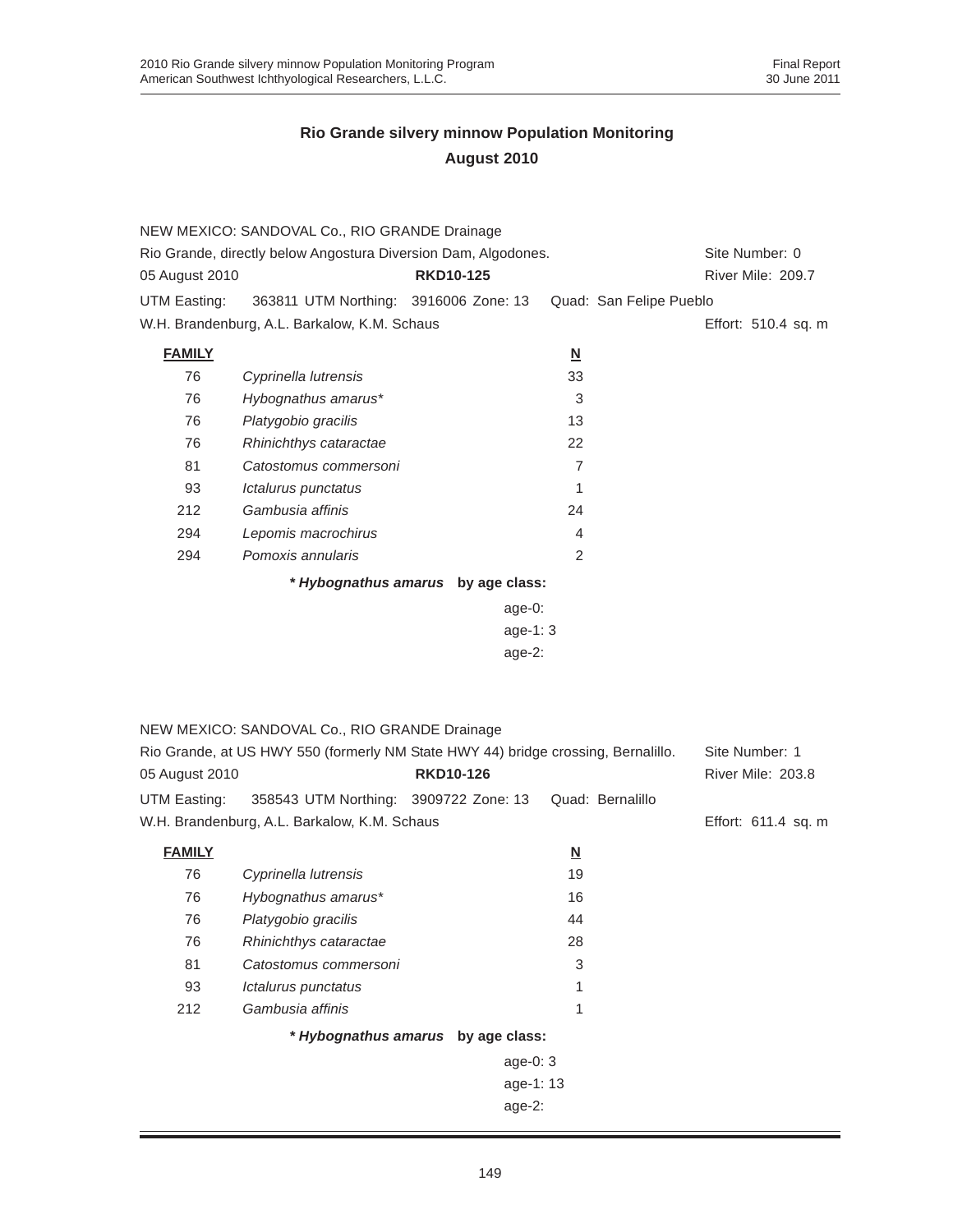|                | NEW MEXICO: SANDOVAL Co., RIO GRANDE Drainage                                 |                                    |                          |                     |
|----------------|-------------------------------------------------------------------------------|------------------------------------|--------------------------|---------------------|
|                | Rio Grande, ca. 4.0 miles downstream of US HWY 550 (formerly NM State HWY 44) |                                    |                          | Site Number: 2      |
|                | bridge crossing, at Rio Rancho Wastewater Treatment Plant, Rio Rancho.        |                                    |                          | River Mile: 200.0   |
| 05 August 2010 |                                                                               | <b>RKD10-127</b>                   |                          |                     |
| UTM Easting:   | 354772 UTM Northing: 3905355 Zone: 13                                         |                                    | Quad: Bernalillo         |                     |
|                | W.H. Brandenburg, A.L. Barkalow, K.M. Schaus                                  |                                    |                          | Effort: 544.8 sq. m |
| <b>FAMILY</b>  |                                                                               |                                    | $\underline{\mathsf{N}}$ |                     |
| 76             | Cyprinella lutrensis                                                          |                                    | 83                       |                     |
| 76             | Cyprinus carpio                                                               |                                    | 1                        |                     |
| 76             | Hybognathus amarus*                                                           |                                    | 19                       |                     |
| 76             | Pimephales promelas                                                           |                                    | 4                        |                     |
| 76             | Platygobio gracilis                                                           |                                    | 35                       |                     |
| 76             | Rhinichthys cataractae                                                        |                                    | 7                        |                     |
| 81             | Catostomus commersoni                                                         |                                    | 24                       |                     |
| 93             | Amejurus melas                                                                |                                    | 3                        |                     |
| 93             | Amejurus natalis                                                              |                                    | 6                        |                     |
| 93             | Ictalurus punctatus                                                           |                                    | 12                       |                     |
| 212            | Gambusia affinis                                                              |                                    | 35                       |                     |
|                |                                                                               | * Hybognathus amarus by age class: |                          |                     |
|                |                                                                               | age-0: 2                           |                          |                     |
|                |                                                                               | age-1: 17                          |                          |                     |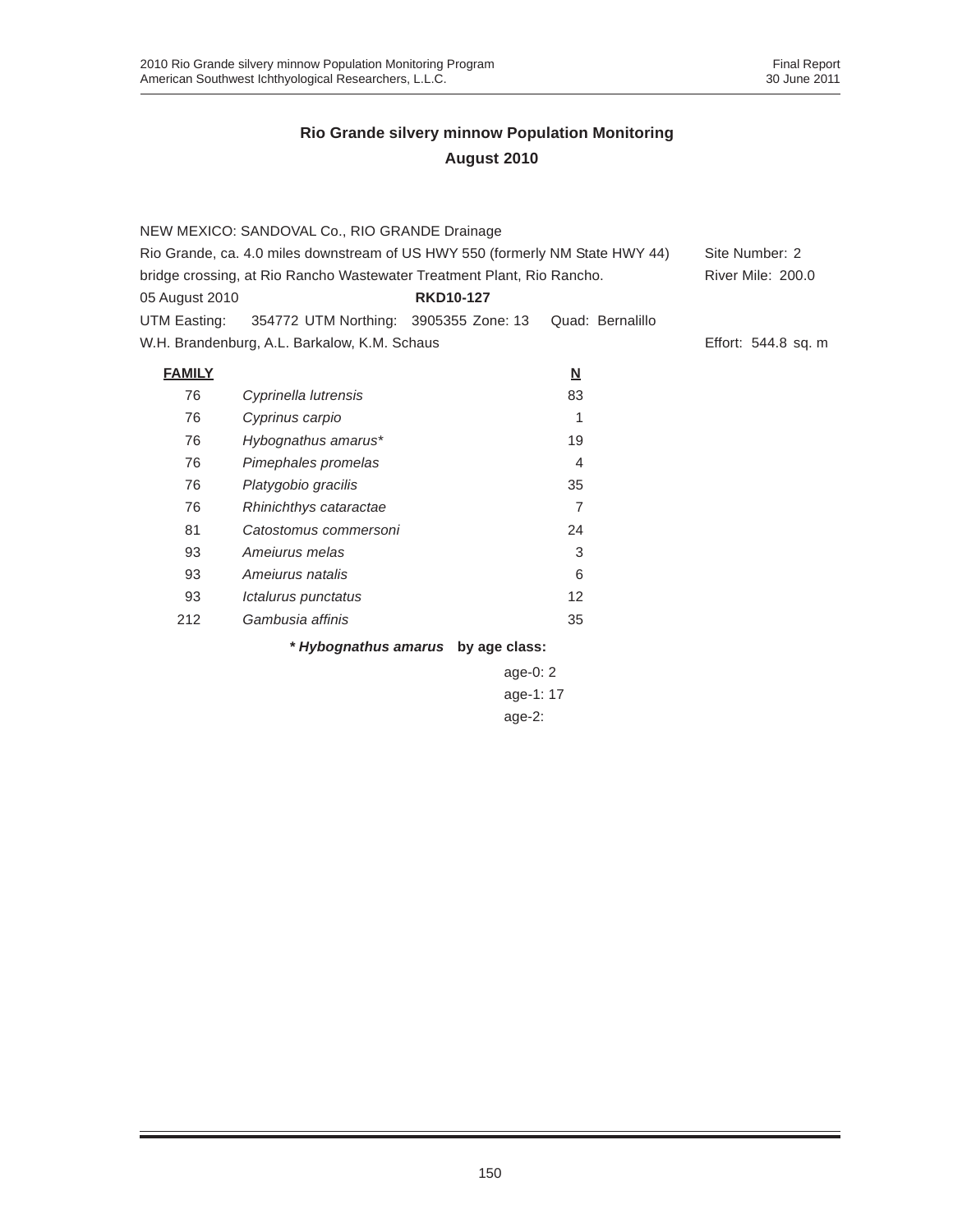|                | NEW MEXICO: BERNALILLO Co., RIO GRANDE Drainage                             |                                    |                          |                     |
|----------------|-----------------------------------------------------------------------------|------------------------------------|--------------------------|---------------------|
|                | Rio Grande, at Central Avenue bridge crossing (US HWY 66), Albuquerque.     |                                    |                          | Site Number: 3      |
| 05 August 2010 |                                                                             | <b>RKD10-124</b>                   |                          | River Mile: 183.4   |
| UTM Easting:   | 346840 UTM Northing: 3884094 Zone: 13                                       |                                    | Quad: Albuquerque West   |                     |
|                | W.H. Brandenburg, A.L. Barkalow, K.M. Schaus                                |                                    |                          | Effort: 611.6 sq. m |
| <b>FAMILY</b>  |                                                                             |                                    | $\underline{\mathsf{N}}$ |                     |
| 76             | Cyprinella lutrensis                                                        |                                    | 55                       |                     |
| 76             | Hybognathus amarus*                                                         |                                    | 6                        |                     |
| 76             | Pimephales promelas                                                         |                                    | $\overline{c}$           |                     |
| 76             | Platygobio gracilis                                                         |                                    | 48                       |                     |
| 81             | Carpiodes carpio                                                            |                                    | 30                       |                     |
| 93             | Ameiurus melas                                                              |                                    | 2                        |                     |
| 93             | Ictalurus punctatus                                                         |                                    | 103                      |                     |
| 212            | Gambusia affinis                                                            |                                    | 5                        |                     |
| 283            | Morone chrysops                                                             |                                    | 1                        |                     |
| 295            | Sander vitreus                                                              |                                    | 1                        |                     |
|                |                                                                             | * Hybognathus amarus by age class: |                          |                     |
|                |                                                                             | age-0: 1                           |                          |                     |
|                |                                                                             | age-1: 5                           |                          |                     |
|                |                                                                             | age-2:                             |                          |                     |
|                |                                                                             |                                    |                          |                     |
|                |                                                                             |                                    |                          |                     |
|                |                                                                             |                                    |                          |                     |
|                | NEW MEXICO: BERNALILLO Co., RIO GRANDE Drainage                             |                                    |                          |                     |
|                | Rio Grande, at Rio Bravo Blvd. Bridge crossing (NM State HWY 500) crossing, |                                    |                          | Site Number: 4      |
| Albuquerque.   |                                                                             |                                    |                          | River Mile: 178.3   |
| 05 August 2010 |                                                                             | <b>RKD10-123</b>                   |                          |                     |
| UTM Easting:   | 347554 UTM Northing: 3877163 Zone: 13                                       |                                    | Quad: Albuquerque West   |                     |
|                | W.H. Brandenburg, A.L. Barkalow, K.M. Schaus                                |                                    |                          | Effort: 491.5 sq. m |
| <b>FAMILY</b>  |                                                                             |                                    | <u>N</u>                 |                     |
| 76             | Cyprinella lutrensis                                                        |                                    | 81                       |                     |
| 76             | Cyprinus carpio                                                             |                                    | $\sqrt{2}$               |                     |
| 76             | Pimephales promelas                                                         |                                    | 14                       |                     |
| 76             | Platygobio gracilis                                                         |                                    | 4                        |                     |
| 81             | Carpiodes carpio                                                            |                                    | 5                        |                     |
| 93             | Ameiurus natalis                                                            |                                    | 10                       |                     |
| 93             | Ictalurus punctatus                                                         |                                    | 44                       |                     |
| 212            | Gambusia affinis                                                            |                                    | 30                       |                     |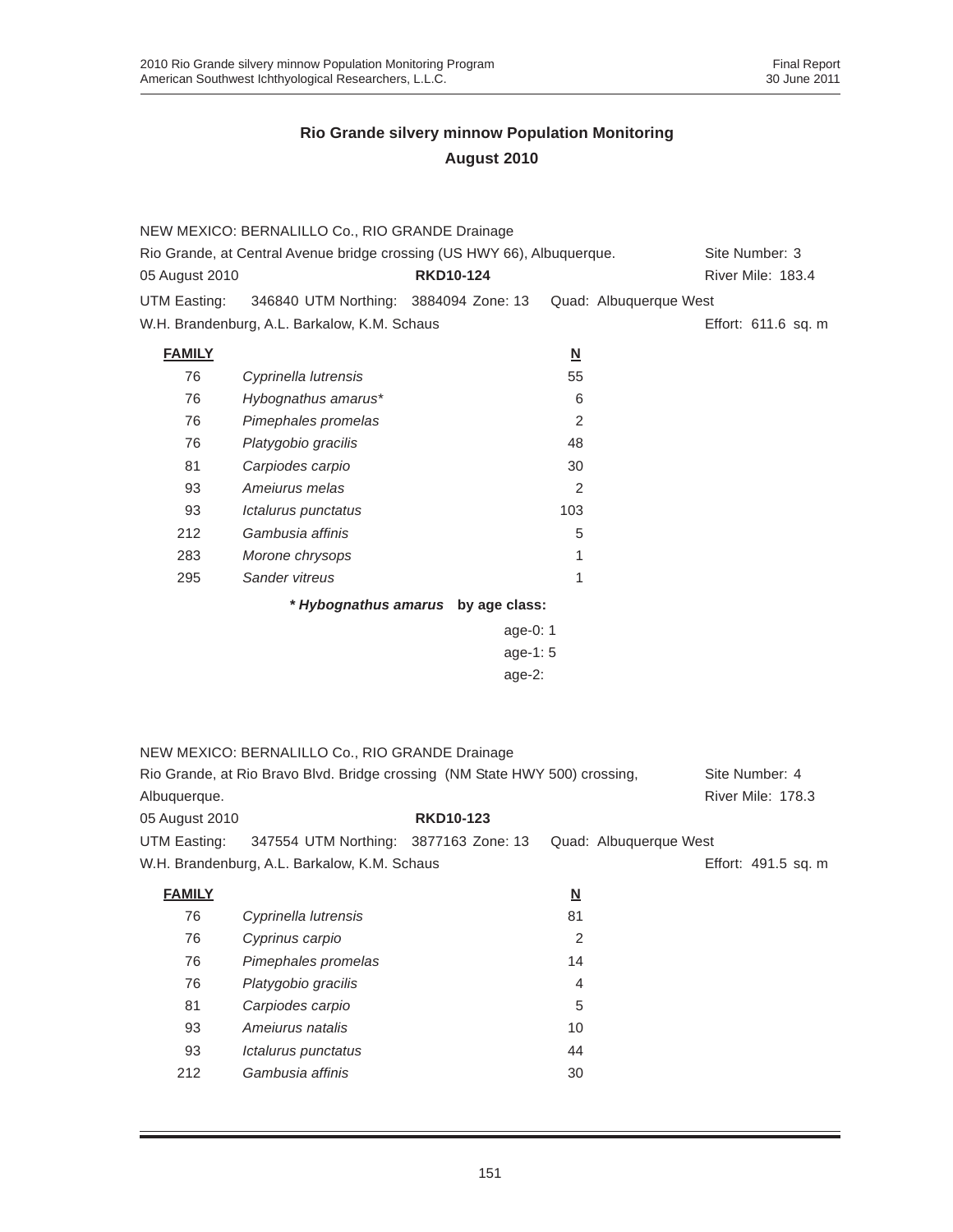|                | NEW MEXICO: VALENCIA Co., RIO GRANDE Drainage                          |                                    |                          |                     |
|----------------|------------------------------------------------------------------------|------------------------------------|--------------------------|---------------------|
|                | Rio Grande, at Los Lunas Bridge crossing (NM State HWY 49), Los Lunas. |                                    |                          | Site Number: 5      |
| 05 August 2010 |                                                                        | <b>RKD10-122</b>                   |                          | River Mile: 161.4   |
| UTM Easting:   | 342898 UTM Northing: 3852531 Zone: 13                                  |                                    | Quad: Los Lunas          |                     |
|                | R.K. Dudley, M.A. Farrington, R.C. Keller                              |                                    |                          | Effort: 586.9 sq. m |
| <b>FAMILY</b>  |                                                                        |                                    | $\underline{\mathsf{N}}$ |                     |
| 76             | Cyprinella lutrensis                                                   |                                    | 205                      |                     |
| 76             | Hybognathus amarus*                                                    |                                    | 76                       |                     |
| 76             | Pimephales promelas                                                    |                                    | 4                        |                     |
| 76             | Platygobio gracilis                                                    |                                    | 1                        |                     |
| 81             | Carpiodes carpio                                                       |                                    | 10                       |                     |
| 93             | Ictalurus punctatus                                                    |                                    | 107                      |                     |
| 212            | Gambusia affinis                                                       |                                    | 8                        |                     |
|                |                                                                        | * Hybognathus amarus by age class: |                          |                     |
|                |                                                                        | age-0: 62                          |                          |                     |
|                |                                                                        | age-1: 14                          |                          |                     |
|                |                                                                        | age-2:                             |                          |                     |
|                |                                                                        |                                    |                          |                     |
|                |                                                                        |                                    |                          |                     |
|                | NEW MEXICO: VALENCIA Co., RIO GRANDE Drainage                          |                                    |                          |                     |

| Rio Grande, ca. 1.0 miles upstream of NM State HWY 309/6 bridge crossing, Belen. |                                           |                  |                          | Site Number: 6      |
|----------------------------------------------------------------------------------|-------------------------------------------|------------------|--------------------------|---------------------|
| 05 August 2010                                                                   |                                           | <b>RKD10-121</b> |                          | River Mile: 151.5   |
| UTM Easting:                                                                     | 339972 UTM Northing: 3837061 Zone: 13     |                  | Quad: Tome               |                     |
|                                                                                  | R.K. Dudley, M.A. Farrington, R.C. Keller |                  |                          | Effort: 631.3 sq. m |
| <b>FAMILY</b>                                                                    |                                           |                  | $\underline{\mathsf{N}}$ |                     |
| 76                                                                               | Cyprinella lutrensis                      |                  | 775                      |                     |
| 76                                                                               | Hybognathus amarus*                       |                  | 12                       |                     |
| 76                                                                               | Pimephales promelas                       |                  | $\overline{7}$           |                     |
| 76                                                                               | Platygobio gracilis                       |                  | 2                        |                     |
| 81                                                                               | Carpiodes carpio                          |                  | 15                       |                     |
| 93                                                                               | Ictalurus punctatus                       |                  | 55                       |                     |
| 212                                                                              | Gambusia affinis                          |                  | 113                      |                     |
| 294                                                                              | Micropterus salmoides                     |                  | 1                        |                     |
|                                                                                  | * Hybognathus amarus by age class:        |                  |                          |                     |
|                                                                                  |                                           | age-0: $5$       |                          |                     |
|                                                                                  |                                           | age-1: $7$       |                          |                     |
|                                                                                  |                                           | age-2:           |                          |                     |
|                                                                                  |                                           |                  |                          |                     |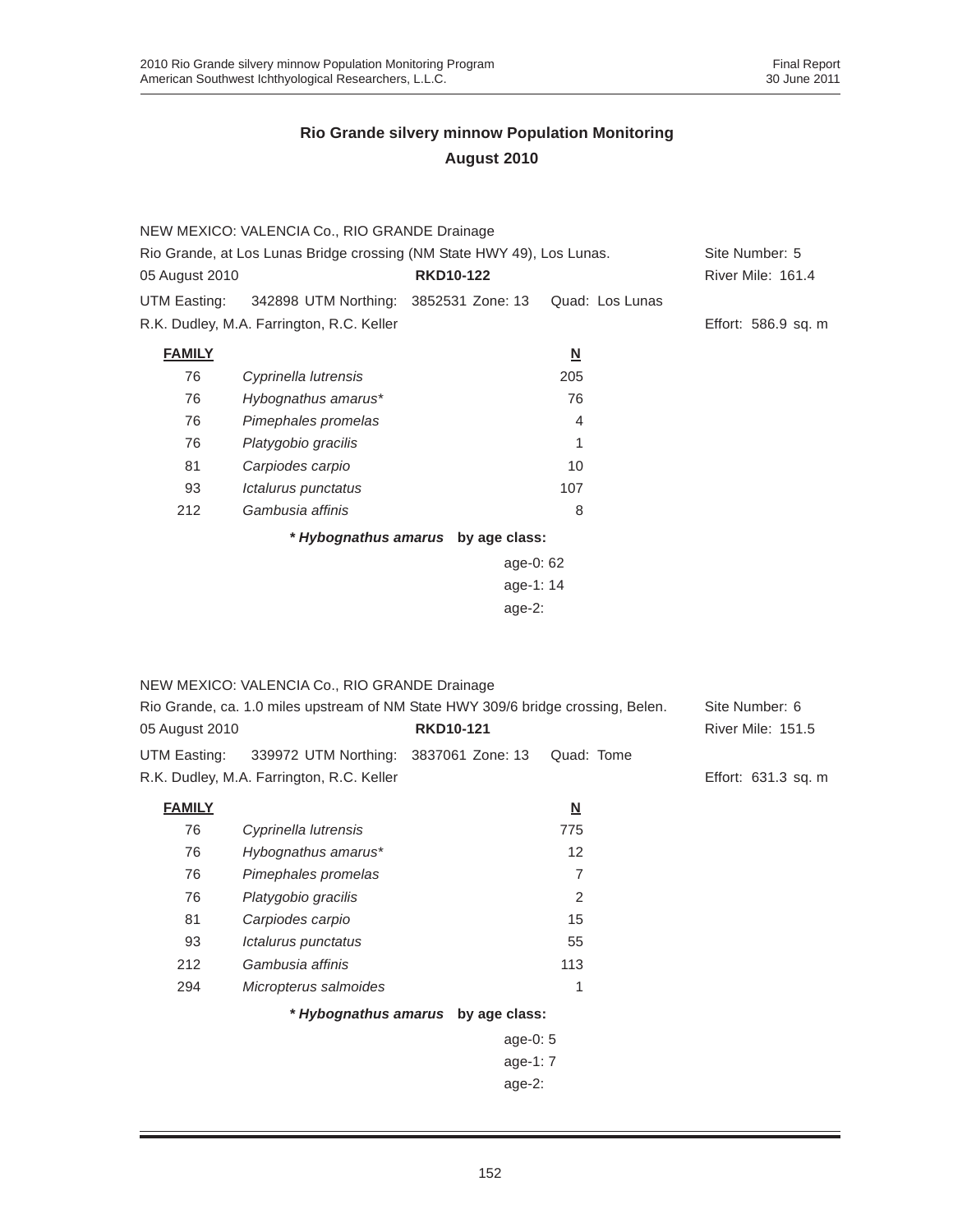|                | NEW MEXICO: VALENCIA Co., RIO GRANDE Drainage                                    |                                    |                          |                          |
|----------------|----------------------------------------------------------------------------------|------------------------------------|--------------------------|--------------------------|
|                | Rio Grande, ca. 2.2 miles upstream of NM State HWY 346 bridge crossing, Jarales. |                                    |                          |                          |
| 05 August 2010 |                                                                                  | <b>RKD10-120</b>                   |                          | <b>River Mile: 143.2</b> |
| UTM Easting:   | 338136 UTM Northing: 3827329 Zone: 13                                            |                                    | Quad: Veguita            |                          |
|                | R.K. Dudley, M.A. Farrington, R.C. Keller                                        |                                    |                          | Effort: 349.2 sq. m      |
| <b>FAMILY</b>  |                                                                                  |                                    | $\underline{\mathbf{N}}$ |                          |
| 76             | Cyprinella lutrensis                                                             |                                    | 459                      |                          |
| 76             | Cyprinus carpio                                                                  |                                    | $\overline{4}$           |                          |
| 76             | Hybognathus amarus*                                                              |                                    | 18                       |                          |
| 76             | Pimephales promelas                                                              |                                    | 13                       |                          |
| 81             | Carpiodes carpio                                                                 |                                    | 8                        |                          |
| 93             | Ictalurus punctatus                                                              |                                    | 58                       |                          |
| 212            | Gambusia affinis                                                                 |                                    | 72                       |                          |
|                |                                                                                  | * Hybognathus amarus by age class: |                          |                          |
|                |                                                                                  | age-0: 18                          |                          |                          |
|                |                                                                                  | age-1:                             |                          |                          |
|                |                                                                                  | age- $2$ :                         |                          |                          |
|                |                                                                                  |                                    |                          |                          |
|                |                                                                                  |                                    |                          |                          |
|                | NEW MEXICO: SOCORRO Co., RIO GRANDE Drainage                                     |                                    |                          |                          |
|                | Rio Grande, at US HWY 60 bridge crossing, Bernardo.                              |                                    |                          | Site Number: 8           |
| 05 August 2010 |                                                                                  | <b>RKD10-119</b>                   |                          | River Mile: 130.6        |
| UTM Easting:   | 334604 UTM Northing:                                                             | 3809726 Zone: 13                   | Quad: Abeytas            |                          |

R.K. Dudley, M.A. Farrington, R.C. Keller **Effort: 482.0 sq. m** Effort: 482.0 sq. m

| <b>FAMILY</b> |                      | <u>N</u> |
|---------------|----------------------|----------|
| 76            | Cyprinella lutrensis | 175      |
| 76            | Cyprinus carpio      | 2        |
| 76            | Pimephales promelas  | 2        |
| 81            | Carpiodes carpio     | 5        |
| 93            | Amejurus natalis     | 2        |
| 93            | Ictalurus punctatus  | 51       |
| 212           | Gambusia affinis     | 3        |
|               |                      |          |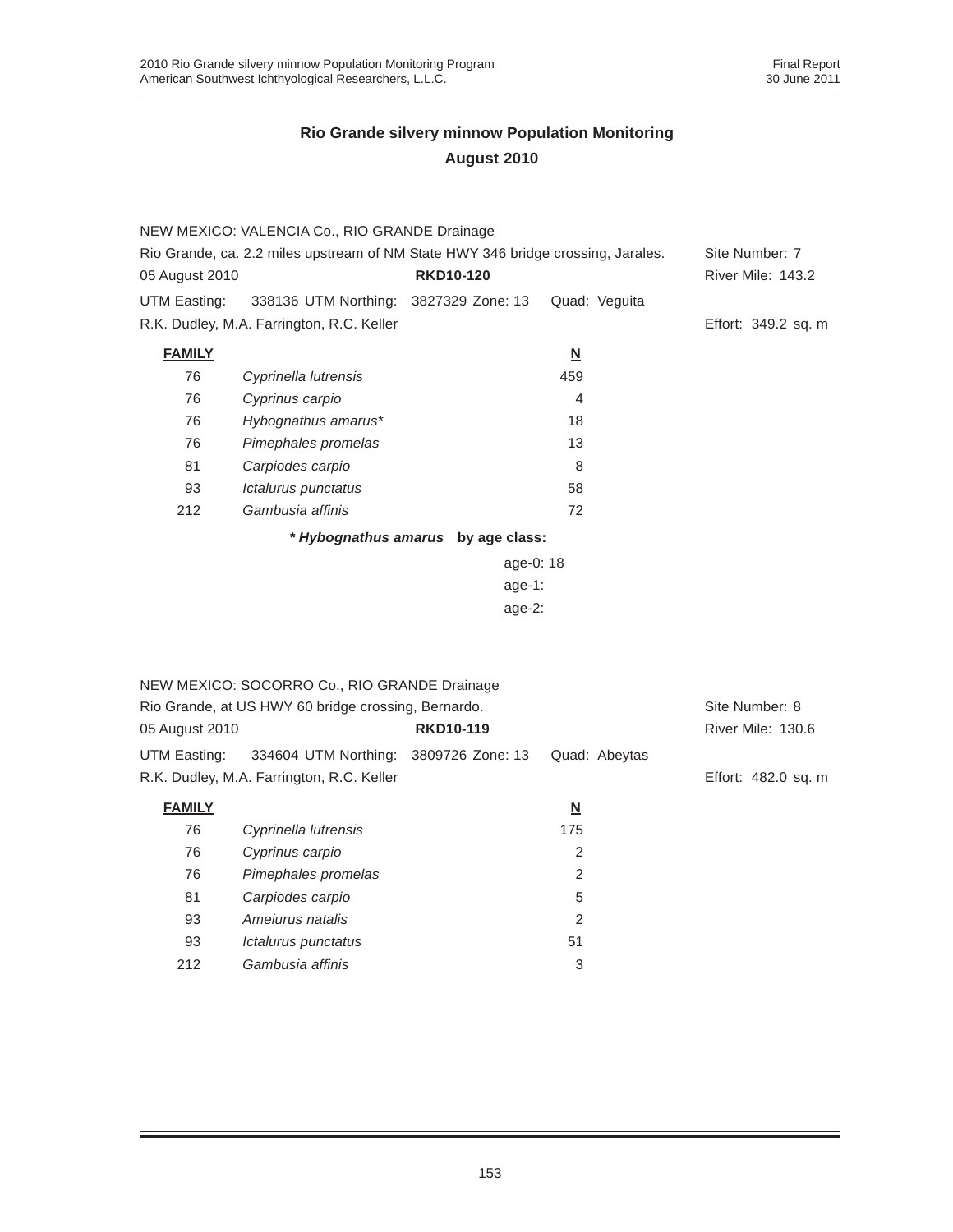| NEW MEXICO: SOCORRO Co., RIO GRANDE Drainage                                     |                                           |                                    |                          |                          |
|----------------------------------------------------------------------------------|-------------------------------------------|------------------------------------|--------------------------|--------------------------|
| Rio Grande, ca. 3.5 miles downstream of the US HWY 60 bridge crossing, Bernardo. |                                           |                                    |                          | Site Number: 9           |
| 05 August 2010                                                                   |                                           | <b>RKD10-118</b>                   |                          | <b>River Mile: 127.0</b> |
| UTM Easting:                                                                     | 331094 UTM Northing: 3805229 Zone: 13     |                                    | Quad: Abeytas            |                          |
|                                                                                  | R.K. Dudley, M.A. Farrington, R.C. Keller |                                    |                          | Effort: 571.3 sq. m      |
| <b>FAMILY</b>                                                                    |                                           |                                    | $\underline{\mathsf{N}}$ |                          |
| 76                                                                               | Cyprinella lutrensis                      |                                    | 247                      |                          |
| 76                                                                               | Hybognathus amarus*                       |                                    | 5                        |                          |
| 76                                                                               | Platygobio gracilis                       |                                    |                          |                          |
| 81                                                                               | Carpiodes carpio                          |                                    | 7                        |                          |
| 93                                                                               | Amejurus melas                            |                                    |                          |                          |
| 93                                                                               | Amejurus natalis                          |                                    |                          |                          |
| 93                                                                               | Ictalurus punctatus                       |                                    | 38                       |                          |
| 212                                                                              | Gambusia affinis                          |                                    | 22                       |                          |
| 294                                                                              | Pomoxis annularis                         |                                    | 1                        |                          |
|                                                                                  |                                           | * Hybognathus amarus by age class: |                          |                          |

age-0: 4 age-1: 1 age-2: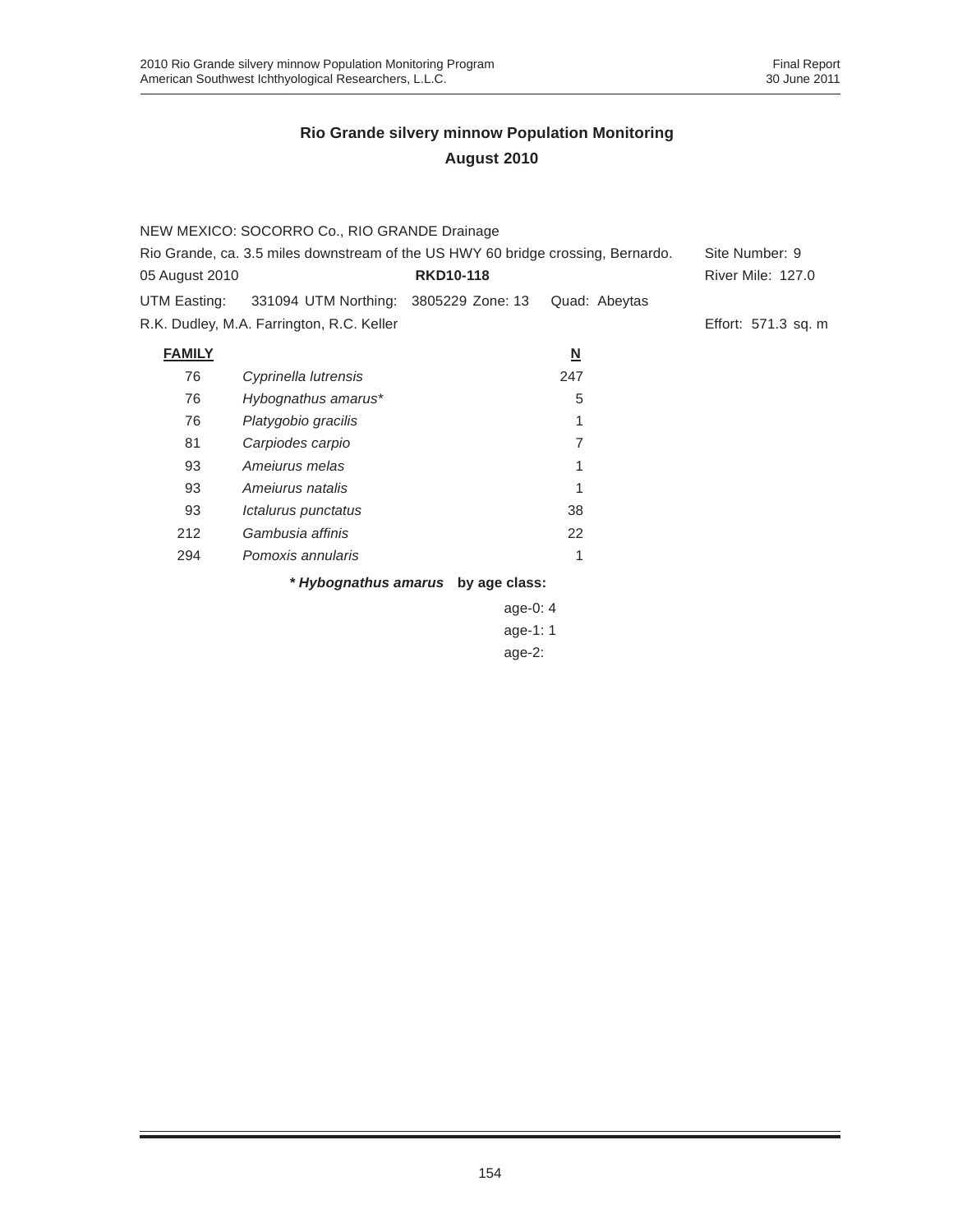|                                                                            | NEW MEXICO: SOCORRO Co., RIO GRANDE Drainage                     |                                    |                               |                     |
|----------------------------------------------------------------------------|------------------------------------------------------------------|------------------------------------|-------------------------------|---------------------|
| Rio Grande, ca. 0.6 miles upstream of San Acacia Diversion Dam, San Acacia |                                                                  |                                    |                               | Site Number: 9.5    |
| 04 August 2010                                                             |                                                                  | <b>RKD10-117</b>                   |                               | River Mile: 116.8   |
| UTM Easting:                                                               | 327902 UTM Northing: 3792603 Zone: 13                            |                                    | Quad: La Joya                 |                     |
|                                                                            | R.K. Dudley, M.A. Farrington, R.C. Keller                        |                                    |                               | Effort: 513.4 sq. m |
| <b>FAMILY</b>                                                              |                                                                  |                                    | $\underline{\mathsf{N}}$      |                     |
| 76                                                                         | Cyprinella lutrensis                                             |                                    | 166                           |                     |
| 76                                                                         | Cyprinus carpio                                                  |                                    | 1                             |                     |
| 76                                                                         | Hybognathus amarus*                                              |                                    | 86                            |                     |
| 76                                                                         | Pimephales promelas                                              |                                    | 6                             |                     |
| 76                                                                         | Platygobio gracilis                                              |                                    | 54                            |                     |
| 93                                                                         | Ameiurus natalis                                                 |                                    | 8                             |                     |
| 93                                                                         | Ictalurus punctatus                                              |                                    | 36                            |                     |
| 212                                                                        | Gambusia affinis                                                 |                                    | 11                            |                     |
| 294                                                                        | Lepomis macrochirus                                              |                                    | 1                             |                     |
|                                                                            |                                                                  | * Hybognathus amarus by age class: |                               |                     |
| age-0: 86                                                                  |                                                                  |                                    |                               |                     |
| age-1:                                                                     |                                                                  |                                    |                               |                     |
|                                                                            |                                                                  | $age-2$ :                          |                               |                     |
|                                                                            |                                                                  |                                    |                               |                     |
|                                                                            |                                                                  |                                    |                               |                     |
|                                                                            | NEW MEXICO: SOCORRO Co., RIO GRANDE Drainage                     |                                    |                               |                     |
|                                                                            | Rio Grande, directly below San Acacia Diversion Dam, San Acacia. |                                    |                               | Site Number: 10     |
| 04 August 2010                                                             |                                                                  | <b>RKD10-116</b>                   |                               | River Mile: 116.2   |
| UTM Easting:                                                               | 326162 UTM Northing: 3791977 Zone: 13                            |                                    | Quad: San Acacia              |                     |
|                                                                            | R.K. Dudley, M.A. Farrington, R.C. Keller                        |                                    |                               | Effort: 460.3 sq. m |
| <b>FAMILY</b>                                                              |                                                                  |                                    |                               |                     |
| 69                                                                         | Dorosoma cepedianum                                              |                                    | $\underline{\mathsf{N}}$<br>1 |                     |
| 76                                                                         | Cyprinella lutrensis                                             |                                    | 12                            |                     |
| 76                                                                         | Cyprinus carpio                                                  |                                    | 2                             |                     |
| 76                                                                         | Hybognathus amarus*                                              |                                    | 15                            |                     |
| 76                                                                         | Platygobio gracilis                                              |                                    | 28                            |                     |
| 93                                                                         | Ictalurus punctatus                                              |                                    | 20                            |                     |
|                                                                            |                                                                  | * Hybognathus amarus by age class: |                               |                     |
|                                                                            |                                                                  |                                    |                               |                     |
|                                                                            |                                                                  | age-0: 12                          |                               |                     |
|                                                                            |                                                                  | age-1: 3                           |                               |                     |
|                                                                            |                                                                  | age-2:                             |                               |                     |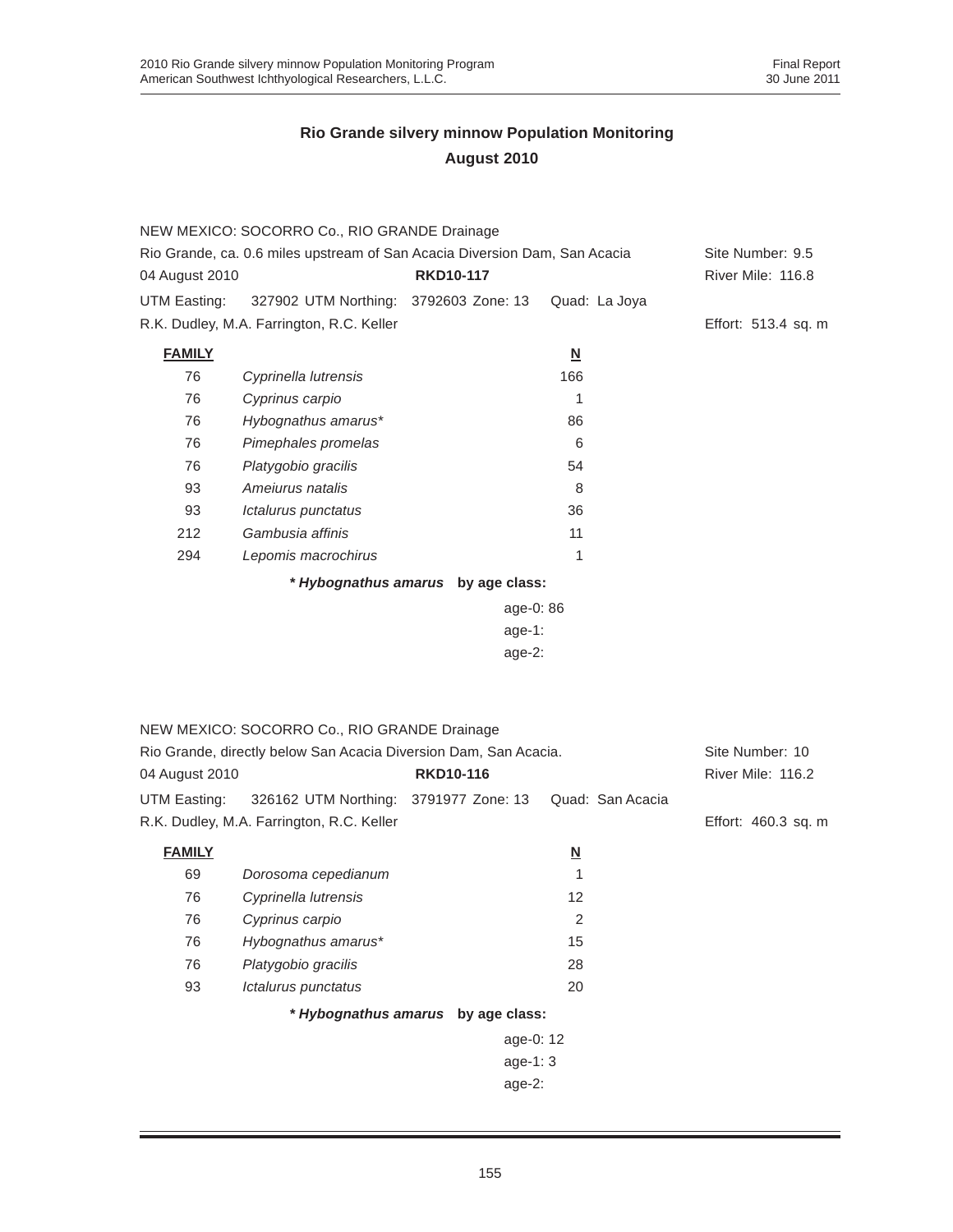|                                                                               | NEW MEXICO: SOCORRO Co., RIO GRANDE Drainage |                                    |                          |                     |
|-------------------------------------------------------------------------------|----------------------------------------------|------------------------------------|--------------------------|---------------------|
| Rio Grande, ca. 1.5 miles downstream of San Acacia Diversion Dam, San Acacia. |                                              |                                    |                          | Site Number: 11     |
| 04 August 2010                                                                |                                              | <b>RKD10-115</b>                   |                          | River Mile: 114.6   |
| UTM Easting:                                                                  | 325263 UTM Northing: 3790442 Zone: 13        |                                    | Quad: Lemitar            |                     |
|                                                                               | R.K. Dudley, M.A. Farrington, R.C. Keller    |                                    |                          | Effort: 547.0 sq. m |
| <b>FAMILY</b>                                                                 |                                              |                                    | $\underline{\mathsf{N}}$ |                     |
| 76                                                                            | Cyprinella lutrensis                         |                                    | 74                       |                     |
| 76                                                                            | Cyprinus carpio                              |                                    | 3                        |                     |
| 76                                                                            | Hybognathus amarus*                          |                                    | 39                       |                     |
| 76                                                                            | Platygobio gracilis                          |                                    | 47                       |                     |
| 93                                                                            | Ictalurus punctatus                          |                                    | 6                        |                     |
| 212                                                                           | Gambusia affinis                             |                                    | 1                        |                     |
|                                                                               |                                              | * Hybognathus amarus by age class: |                          |                     |
|                                                                               |                                              | age-0: 38                          |                          |                     |
|                                                                               |                                              | age-1: $1$                         |                          |                     |
|                                                                               |                                              |                                    |                          |                     |

age-2:

NEW MEXICO: SOCORRO Co., RIO GRANDE Drainage

|                | Rio Grande, east of Socorro, 0.5 miles upstream of Socorro Low Flow Conveyance |                  |                                                                                                        | Site Number: 12     |
|----------------|--------------------------------------------------------------------------------|------------------|--------------------------------------------------------------------------------------------------------|---------------------|
|                |                                                                                |                  | Channel bridge and east just upstream of Socorro Wastewater Treatment Plant, Socorro, River Mile: 99.5 |                     |
| 04 August 2010 |                                                                                | <b>RKD10-114</b> |                                                                                                        |                     |
|                |                                                                                |                  | UTM Easting: 327097 UTM Northing: 3771043 Zone: 13 Quad: Loma de las Canas                             |                     |
|                | R.K. Dudley, M.A. Farrington, R.C. Keller                                      |                  |                                                                                                        | Effort: 541.3 sq. m |

| <b>FAMILY</b> |                      | N             |
|---------------|----------------------|---------------|
| 76            | Cyprinella lutrensis | $\mathcal{P}$ |
| 76            | Hybognathus amarus*  | 14            |
| 76            | Platygobio gracilis  | 16            |
| 93            | Ictalurus punctatus  | 20            |
| 93            | Pylodictis olivaris  | 1             |
|               |                      |               |

*\* Hybognathus amarus* **by age class:**

age-0: 14 age-1: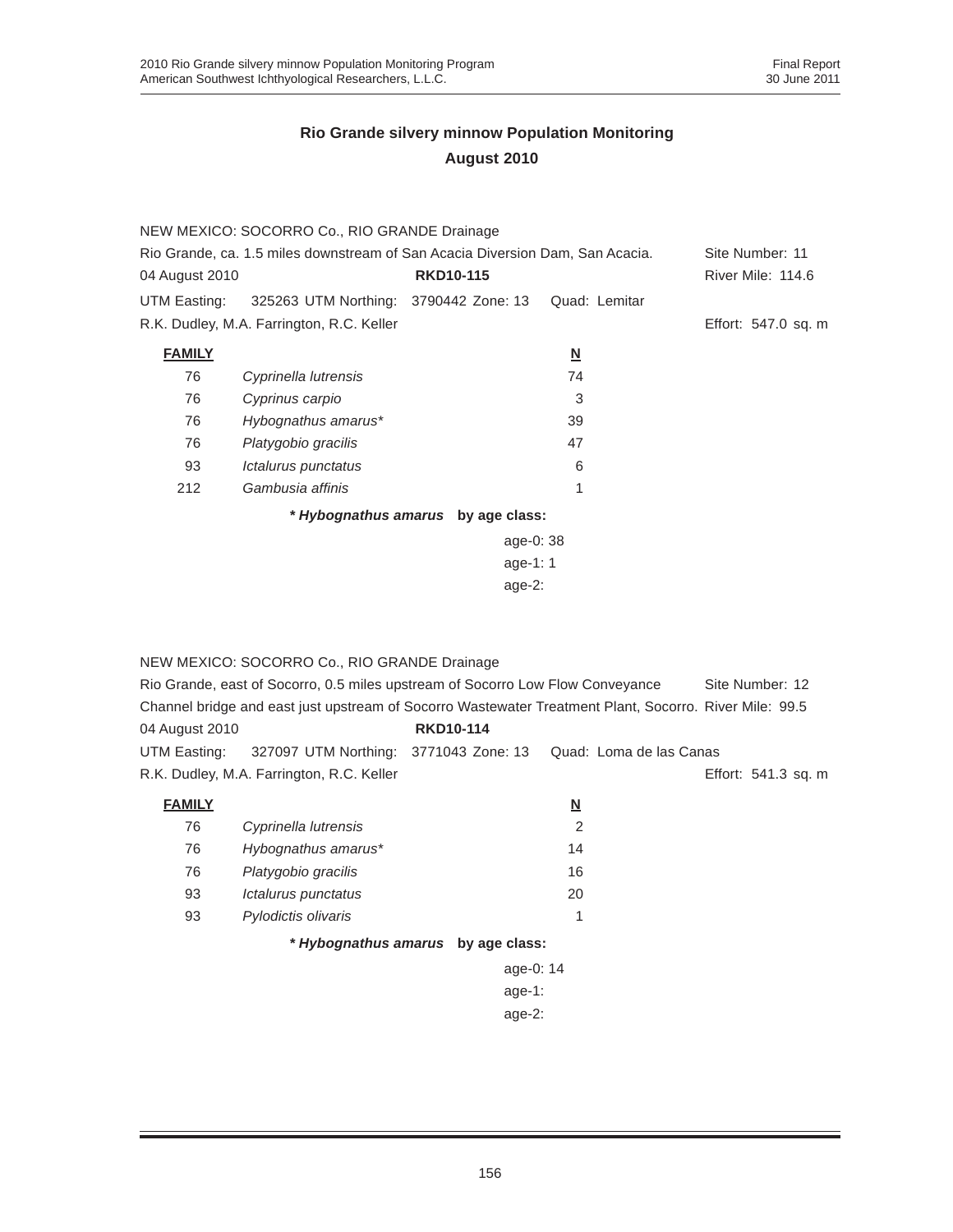|                                                                 | NEW MEXICO: SOCORRO Co., RIO GRANDE Drainage            |                                    |                          |                     |  |
|-----------------------------------------------------------------|---------------------------------------------------------|------------------------------------|--------------------------|---------------------|--|
| Rio Grande, ca. 4.0 miles upstream of U.S. 380 bridge crossing. |                                                         |                                    | Site Number: 13          |                     |  |
| 04 August 2010                                                  |                                                         | <b>RKD10-113</b>                   |                          | River Mile: 91.7    |  |
| UTM Easting:                                                    | 328140 UTM Northing: 3761283 Zone: 13                   |                                    | Quad: San Antonio        |                     |  |
|                                                                 | R.K. Dudley, M.A. Farrington, R.C. Keller               |                                    |                          | Effort: 616.3 sq. m |  |
| <b>FAMILY</b>                                                   |                                                         |                                    | $\underline{\mathsf{N}}$ |                     |  |
| 76                                                              | Cyprinella lutrensis                                    |                                    | 175                      |                     |  |
| 76                                                              | Cyprinus carpio                                         |                                    | 2                        |                     |  |
| 76                                                              | Hybognathus amarus*                                     |                                    | 41                       |                     |  |
| 76                                                              | Pimephales promelas                                     |                                    | $\overline{2}$           |                     |  |
| 76                                                              | Platygobio gracilis                                     |                                    | 29                       |                     |  |
| 81                                                              | Carpiodes carpio                                        |                                    | 3                        |                     |  |
| 93                                                              | Ictalurus punctatus                                     |                                    | 11                       |                     |  |
| 212                                                             | Gambusia affinis                                        |                                    | $\overline{2}$           |                     |  |
|                                                                 |                                                         | * Hybognathus amarus by age class: |                          |                     |  |
|                                                                 |                                                         | age-0: 38                          |                          |                     |  |
|                                                                 |                                                         | age-1: 3                           |                          |                     |  |
|                                                                 |                                                         | $age-2$ :                          |                          |                     |  |
|                                                                 |                                                         |                                    |                          |                     |  |
|                                                                 |                                                         |                                    |                          |                     |  |
|                                                                 | NEW MEXICO: SOCORRO Co., RIO GRANDE Drainage            |                                    |                          |                     |  |
|                                                                 | Rio Grande, at US HWY 380 bridge crossing, San Antonio. |                                    |                          | Site Number: 14     |  |
| 04 August 2010                                                  |                                                         | <b>RKD10-112</b>                   |                          | River Mile: 87.1    |  |
| UTM Easting:                                                    | 328914 UTM Northing: 3754471 Zone: 13                   |                                    | Quad: San Antonio        |                     |  |
|                                                                 | W.H. Brandenburg, A.L. Barkalow, K.M. Schaus            |                                    |                          | Effort: 710.9 sq. m |  |
| <b>FAMILY</b>                                                   |                                                         |                                    | $\underline{\mathbf{N}}$ |                     |  |
| 76                                                              | Cyprinella lutrensis                                    |                                    | 12                       |                     |  |
| 76                                                              | Hybognathus amarus*                                     |                                    | 50                       |                     |  |
| 76                                                              | Pimephales promelas                                     |                                    | 3                        |                     |  |
| 76                                                              | Platygobio gracilis                                     |                                    | 4                        |                     |  |
| 81                                                              | Carpiodes carpio                                        |                                    | 6                        |                     |  |
| 93                                                              | Ictalurus punctatus                                     |                                    | 10                       |                     |  |
| 212                                                             | Gambusia affinis                                        |                                    | 14                       |                     |  |
|                                                                 |                                                         |                                    |                          |                     |  |
|                                                                 | * Hybognathus amarus by age class:                      |                                    |                          |                     |  |
|                                                                 |                                                         |                                    |                          |                     |  |
|                                                                 |                                                         | age-0: 45                          |                          |                     |  |
|                                                                 |                                                         | age-1: 5<br>age-2:                 |                          |                     |  |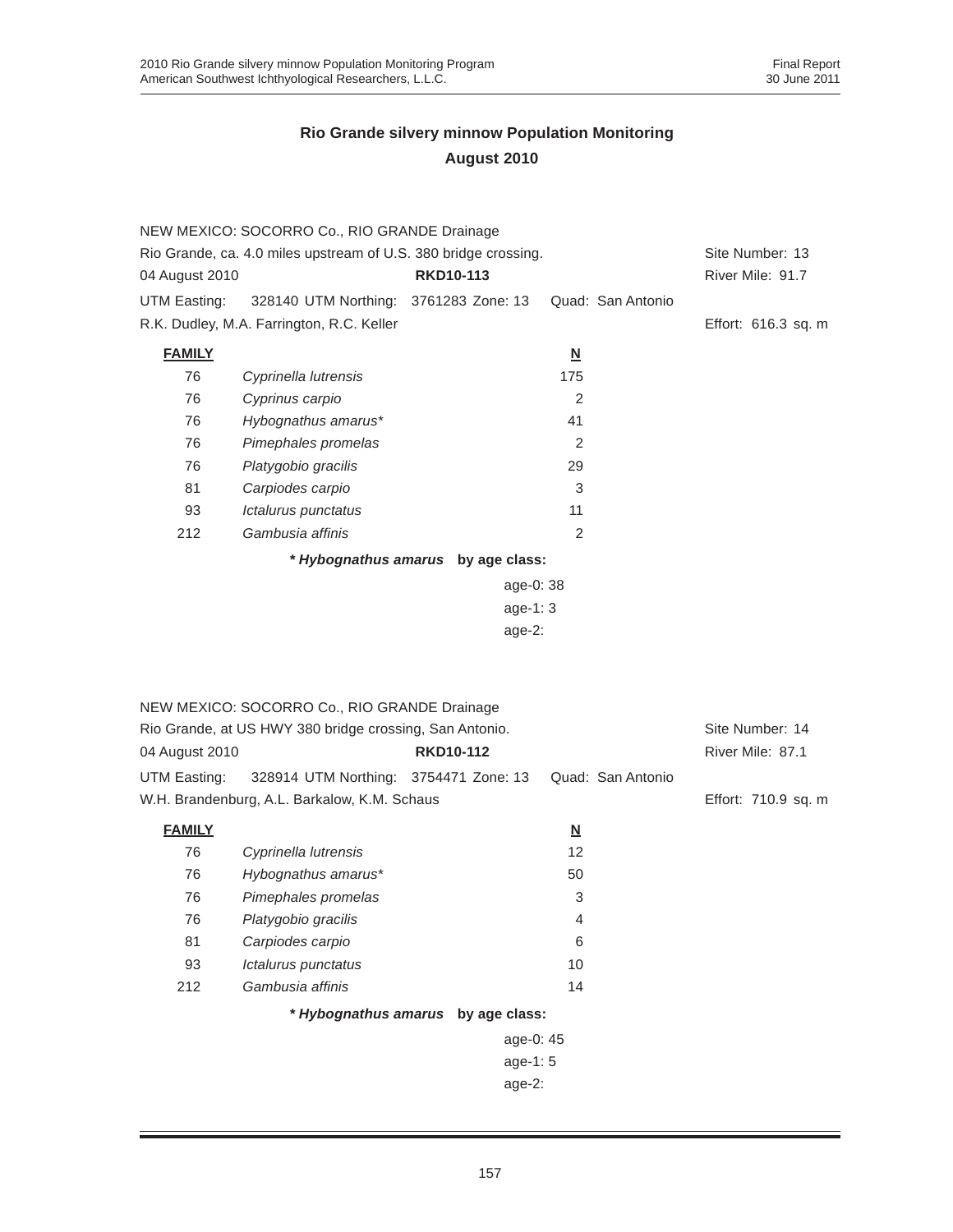|                | NEW MEXICO: SOCORRO Co., RIO GRANDE Drainage                                          |                  |                         |                     |  |
|----------------|---------------------------------------------------------------------------------------|------------------|-------------------------|---------------------|--|
|                | Rio Grande, directly east of Bosque del Apache National Wildlife Refuge Headquarters. |                  |                         | Site Number: 15     |  |
| 04 August 2010 |                                                                                       | <b>RKD10-111</b> |                         | River Mile: 79.1    |  |
| UTM Easting:   | 327055 UTM Northing: 3740839 Zone: 13                                                 |                  | Quad: San Antonio SE    |                     |  |
|                | W.H. Brandenburg, A.L. Barkalow, K.M. Schaus                                          |                  |                         | Effort: 653.4 sq. m |  |
| <b>FAMILY</b>  |                                                                                       |                  | $\overline{\mathbf{N}}$ |                     |  |
| 76             | Cyprinus carpio                                                                       |                  | 6                       |                     |  |
| 76             | Hybognathus amarus*                                                                   |                  | 7                       |                     |  |
| 76             | Pimephales promelas                                                                   |                  |                         |                     |  |
| 81             | Carpiodes carpio                                                                      |                  | 1                       |                     |  |
| 93             | Amejurus melas                                                                        |                  | 1                       |                     |  |
| 93             | Ictalurus punctatus                                                                   |                  | 3                       |                     |  |
|                | * Hybognathus amarus by age class:                                                    |                  |                         |                     |  |

age-0: 7 age-1:

|                | NEW MEXICO: SOCORRO Co., RIO GRANDE Drainage             |                                    |                          |                     |
|----------------|----------------------------------------------------------|------------------------------------|--------------------------|---------------------|
|                | Rio Grande, at San Marcial Railroad Bridge, San Marcial. |                                    |                          |                     |
| 04 August 2010 |                                                          | <b>RKD10-110</b>                   |                          | River Mile: 68.6    |
| UTM Easting:   | 315284 UTM Northing: 3728347 Zone: 13                    |                                    | Quad: San Marcial        |                     |
|                | W.H. Brandenburg, A.L. Barkalow, K.M. Schaus             |                                    |                          | Effort: 542.0 sq. m |
| <b>FAMILY</b>  |                                                          |                                    | $\underline{\mathbf{N}}$ |                     |
| 76             | Cyprinella lutrensis                                     |                                    | 73                       |                     |
| 76             | Hybognathus amarus*                                      |                                    | 48                       |                     |
| 76             | Pimephales promelas                                      |                                    | 3                        |                     |
| 76             | Platygobio gracilis                                      |                                    | 3                        |                     |
| 93             | Ictalurus punctatus                                      |                                    | 3                        |                     |
| 212            | Gambusia affinis                                         |                                    | 10                       |                     |
|                |                                                          | * Hybognathus amarus by age class: |                          |                     |
|                |                                                          | age-0: 44                          |                          |                     |
|                |                                                          | age-1: $4$                         |                          |                     |
|                |                                                          | age- $2:$                          |                          |                     |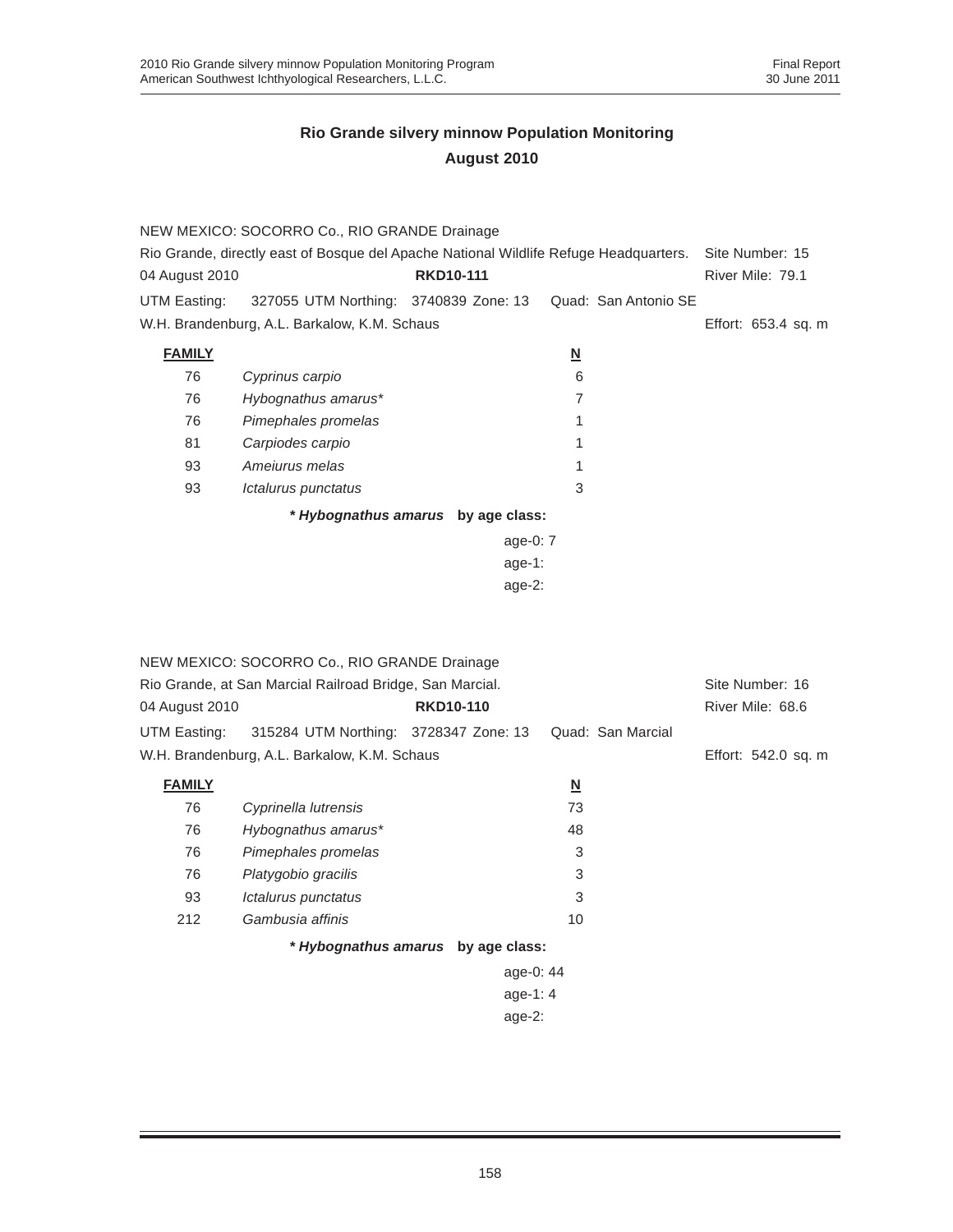|                                                                                | NEW MEXICO: SOCORRO Co., RIO GRANDE Drainage                                 |                                    |                          |                     |
|--------------------------------------------------------------------------------|------------------------------------------------------------------------------|------------------------------------|--------------------------|---------------------|
| Rio Grande, ca. 8 miles downstream of the San Marcial railroad bridge crossing |                                                                              |                                    |                          | Site Number: 17     |
| 04 August 2010                                                                 |                                                                              | <b>RKD10-109</b>                   |                          | River Mile: 60.5    |
| UTM Easting:                                                                   | 309487 UTM Northing: 3718178 Zone: 13                                        |                                    | Quad: Paraje Well        |                     |
|                                                                                | W.H. Brandenburg, A.L. Barkalow, K.M. Schaus                                 |                                    |                          | Effort: 598.2 sq. m |
| <b>FAMILY</b>                                                                  |                                                                              |                                    | $\underline{\mathsf{N}}$ |                     |
| 76                                                                             | Cyprinella lutrensis                                                         |                                    | 30                       |                     |
| 76                                                                             | Cyprinus carpio                                                              |                                    | 3                        |                     |
| 76                                                                             | Hybognathus amarus*                                                          |                                    | 38                       |                     |
| 76                                                                             | Pimephales promelas                                                          |                                    | 3                        |                     |
| 76                                                                             | Platygobio gracilis                                                          |                                    | 1                        |                     |
| 81                                                                             | Carpiodes carpio                                                             |                                    | 2                        |                     |
| 93                                                                             | Ictalurus punctatus                                                          |                                    | 1                        |                     |
| 212                                                                            | Gambusia affinis                                                             |                                    | 10                       |                     |
|                                                                                |                                                                              | * Hybognathus amarus by age class: |                          |                     |
|                                                                                |                                                                              | age-0: 38                          |                          |                     |
|                                                                                |                                                                              | $age-1$ :                          |                          |                     |
|                                                                                |                                                                              | age-2:                             |                          |                     |
|                                                                                |                                                                              |                                    |                          |                     |
|                                                                                |                                                                              |                                    |                          |                     |
|                                                                                | NEW MEXICO: SOCORRO Co., RIO GRANDE Drainage                                 |                                    |                          |                     |
|                                                                                | Rio Grande, ca. 10 mi downstream of the San Marcial railroad bridge crossing |                                    |                          | Site Number: 18     |
| 04 August 2010                                                                 |                                                                              | <b>RKD10-108</b>                   |                          | River Mile: 58.8    |
| UTM Easting:                                                                   | 307846 UTM Northing: 3716150 Zone: 13                                        |                                    | Quad: Paraje Well        |                     |
|                                                                                | W.H. Brandenburg, A.L. Barkalow, K.M. Schaus                                 |                                    |                          | Effort: 533.4 sq. m |
| <b>FAMILY</b>                                                                  |                                                                              |                                    | <u>N</u>                 |                     |
| 76                                                                             | Cyprinella lutrensis                                                         |                                    | 4                        |                     |
| 76                                                                             | Cyprinus carpio                                                              |                                    | 2                        |                     |
| 76                                                                             | Hybognathus amarus*                                                          |                                    | 65                       |                     |
| 93                                                                             | Ictalurus punctatus                                                          |                                    | 5                        |                     |
| 212                                                                            | Gambusia affinis                                                             |                                    | 6                        |                     |
|                                                                                |                                                                              | * Hybognathus amarus by age class: |                          |                     |
|                                                                                |                                                                              | age-0: 60                          |                          |                     |
|                                                                                |                                                                              | age-1:5                            |                          |                     |
|                                                                                |                                                                              | age-2:                             |                          |                     |
|                                                                                |                                                                              |                                    |                          |                     |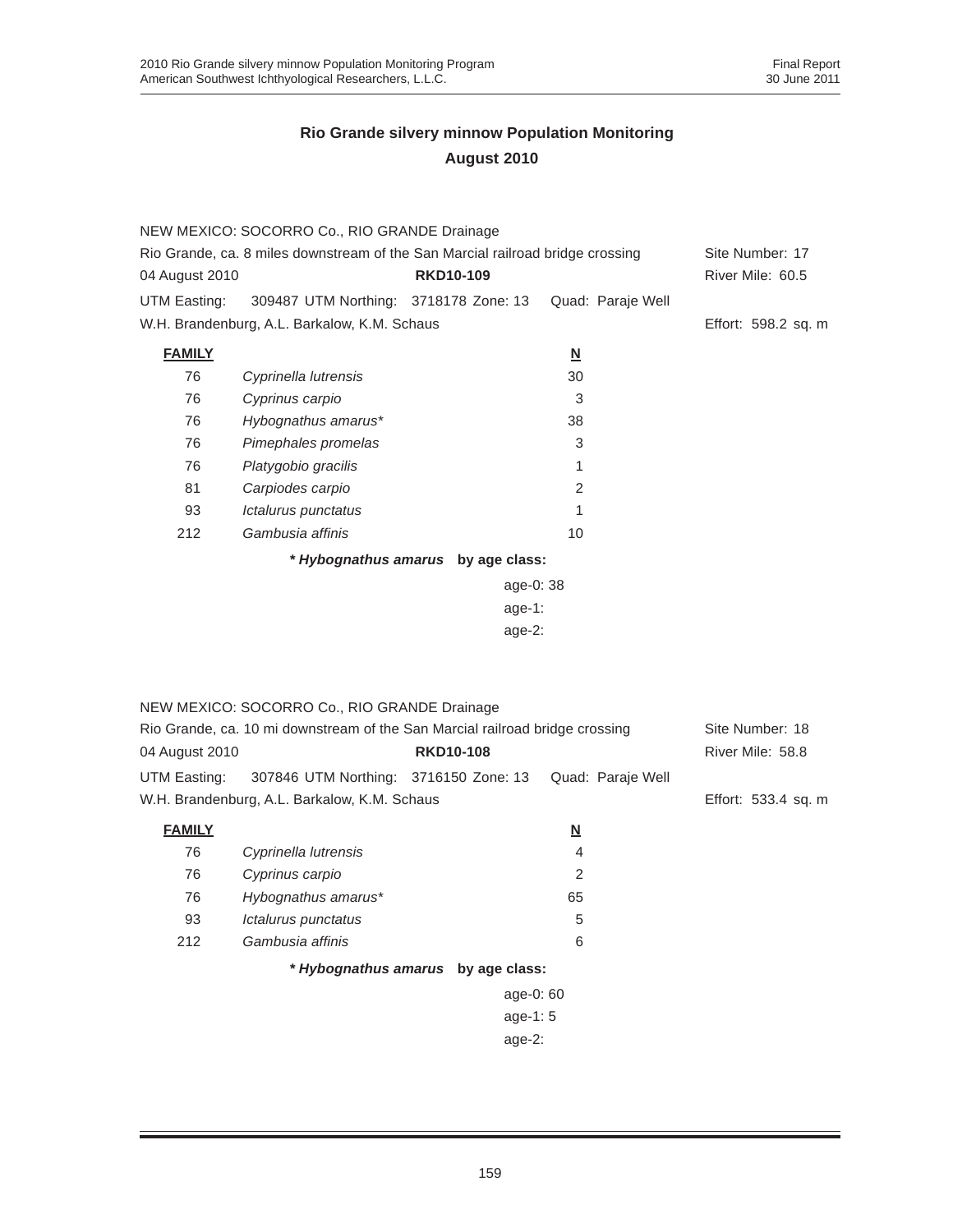|                   | NEW MEXICO: SANDOVAL Co., RIO GRANDE Drainage                  |                  |                          |                         |  |
|-------------------|----------------------------------------------------------------|------------------|--------------------------|-------------------------|--|
|                   | Rio Grande, directly below Angostura Diversion Dam, Algodones. |                  |                          |                         |  |
| 08 September 2010 |                                                                | <b>RKD10-145</b> |                          | River Mile: 209.7       |  |
| UTM Easting:      | 363811 UTM Northing: 3916006 Zone: 13                          |                  |                          | Quad: San Felipe Pueblo |  |
|                   | W.H. Brandenburg, M.A. Farrington, M.A. Brandenburg            |                  |                          | Effort: 539.6 sq. m     |  |
| <b>FAMILY</b>     |                                                                |                  | $\underline{\mathsf{N}}$ |                         |  |
| 76                | Cyprinella lutrensis                                           |                  | 109                      |                         |  |
| 76                | Cyprinus carpio                                                |                  | 1                        |                         |  |
| 76                | Pimephales promelas                                            |                  |                          |                         |  |
| 76                | Platygobio gracilis                                            |                  | 26                       |                         |  |
| 76                | Rhinichthys cataractae                                         |                  | 31                       |                         |  |
| 81                | Catostomus commersoni                                          |                  | 3                        |                         |  |
| 93                | Ictalurus punctatus                                            |                  |                          |                         |  |
| 212               | Gambusia affinis                                               |                  | 72                       |                         |  |
| 294               | Lepomis macrochirus                                            |                  | 2                        |                         |  |
| 294               | Micropterus salmoides                                          |                  | 1                        |                         |  |
|                   |                                                                |                  |                          |                         |  |

| NEW MEXICO: SANDOVAL Co., RIO GRANDE Drainage<br>Rio Grande, at US HWY 550 (formerly NM State HWY 44) bridge crossing, Bernalillo.<br><b>RKD10-146</b><br>08 September 2010 |                                                     |                                    |                          | Site Number: 1<br><b>River Mile: 203.8</b> |
|-----------------------------------------------------------------------------------------------------------------------------------------------------------------------------|-----------------------------------------------------|------------------------------------|--------------------------|--------------------------------------------|
| UTM Easting:                                                                                                                                                                | 358543 UTM Northing: 3909722 Zone: 13               |                                    | Quad: Bernalillo         |                                            |
|                                                                                                                                                                             | W.H. Brandenburg, M.A. Farrington, M.A. Brandenburg |                                    |                          | Effort: 586.8 sq. m                        |
| <b>FAMILY</b>                                                                                                                                                               |                                                     |                                    | $\underline{\mathsf{N}}$ |                                            |
| 76                                                                                                                                                                          | Cyprinella lutrensis                                |                                    | 47                       |                                            |
| 76                                                                                                                                                                          | Hybognathus amarus*                                 |                                    | 6                        |                                            |
| 76                                                                                                                                                                          | Platygobio gracilis                                 |                                    | 140                      |                                            |
| 76                                                                                                                                                                          | Rhinichthys cataractae                              |                                    | 18                       |                                            |
| 81                                                                                                                                                                          | Catostomus commersoni                               |                                    | 2                        |                                            |
| 212                                                                                                                                                                         | Gambusia affinis                                    |                                    | 46                       |                                            |
|                                                                                                                                                                             |                                                     | * Hybognathus amarus by age class: |                          |                                            |
|                                                                                                                                                                             |                                                     | age-0: $3$                         |                          |                                            |
|                                                                                                                                                                             |                                                     | age-1: $3$                         |                          |                                            |
|                                                                                                                                                                             |                                                     | $age-2$ :                          |                          |                                            |
|                                                                                                                                                                             |                                                     |                                    |                          |                                            |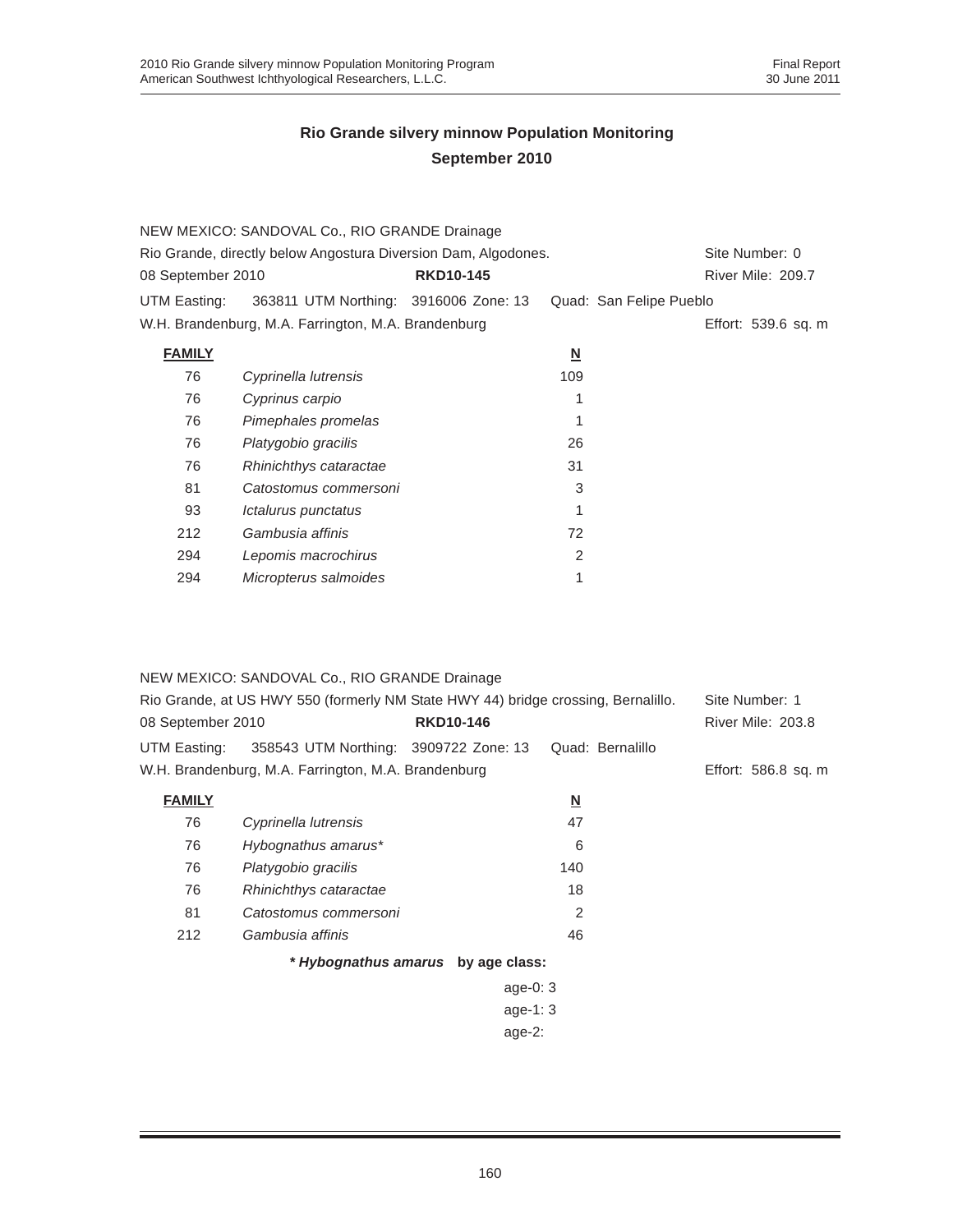|                   | NEW MEXICO: SANDOVAL Co., RIO GRANDE Drainage                                 |                                    |                          |                     |
|-------------------|-------------------------------------------------------------------------------|------------------------------------|--------------------------|---------------------|
|                   | Rio Grande, ca. 4.0 miles downstream of US HWY 550 (formerly NM State HWY 44) |                                    |                          | Site Number: 2      |
|                   | bridge crossing, at Rio Rancho Wastewater Treatment Plant, Rio Rancho.        |                                    |                          | River Mile: 200.0   |
| 08 September 2010 |                                                                               | <b>RKD10-147</b>                   |                          |                     |
| UTM Easting:      | 354772 UTM Northing: 3905355 Zone: 13                                         |                                    | Quad: Bernalillo         |                     |
|                   | W.H. Brandenburg, M.A. Farrington, M.A. Brandenburg                           |                                    |                          | Effort: 551.1 sq. m |
| <b>FAMILY</b>     |                                                                               |                                    | $\underline{\mathsf{N}}$ |                     |
| 76                | Cyprinella lutrensis                                                          |                                    | 33                       |                     |
| 76                | Hybognathus amarus*                                                           |                                    | $\overline{4}$           |                     |
| 76                | Platygobio gracilis                                                           |                                    | 14                       |                     |
| 76                | Rhinichthys cataractae                                                        |                                    | $\mathbf{1}$             |                     |
| 81                | Catostomus commersoni                                                         |                                    | 2                        |                     |
| 93                | Ictalurus punctatus                                                           |                                    | $\overline{2}$           |                     |
| 212               | Gambusia affinis                                                              |                                    | 17                       |                     |
| 294               | Lepomis macrochirus                                                           |                                    | $\overline{2}$           |                     |
|                   |                                                                               | * Hybognathus amarus by age class: |                          |                     |
|                   |                                                                               | age-0:                             |                          |                     |
|                   |                                                                               | age-1: $4$                         |                          |                     |
|                   |                                                                               | age-2:                             |                          |                     |
|                   |                                                                               |                                    |                          |                     |
|                   |                                                                               |                                    |                          |                     |
|                   | NEW MEXICO: BERNALILLO Co., RIO GRANDE Drainage                               |                                    |                          |                     |
|                   | Rio Grande, at Central Avenue bridge crossing (US HWY 66), Albuquerque.       |                                    |                          | Site Number: 3      |
| 08 September 2010 |                                                                               | <b>RKD10-144</b>                   |                          | River Mile: 183.4   |
| UTM Easting:      | 346840 UTM Northing: 3884094 Zone: 13                                         |                                    | Quad: Albuquerque West   |                     |
|                   | W.H. Brandenburg, M.A. Farrington, M.A. Brandenburg                           |                                    |                          | Effort: 719.6 sq. m |
|                   |                                                                               |                                    |                          |                     |
| <b>FAMILY</b>     |                                                                               |                                    | <u>N</u>                 |                     |
| 76                | Cyprinella lutrensis                                                          |                                    | 27                       |                     |
| 76                | Pimephales promelas                                                           |                                    | $\overline{2}$           |                     |
| 76                | Platygobio gracilis                                                           |                                    | 14                       |                     |
| 81                | Carpiodes carpio                                                              |                                    | 4                        |                     |
| 81                | Catostomus commersoni                                                         |                                    | 2                        |                     |
| 93                | Ictalurus punctatus                                                           |                                    | 5                        |                     |
| 212               | Gambusia affinis                                                              |                                    | 71                       |                     |

294 *Lepomis cyanellus* 1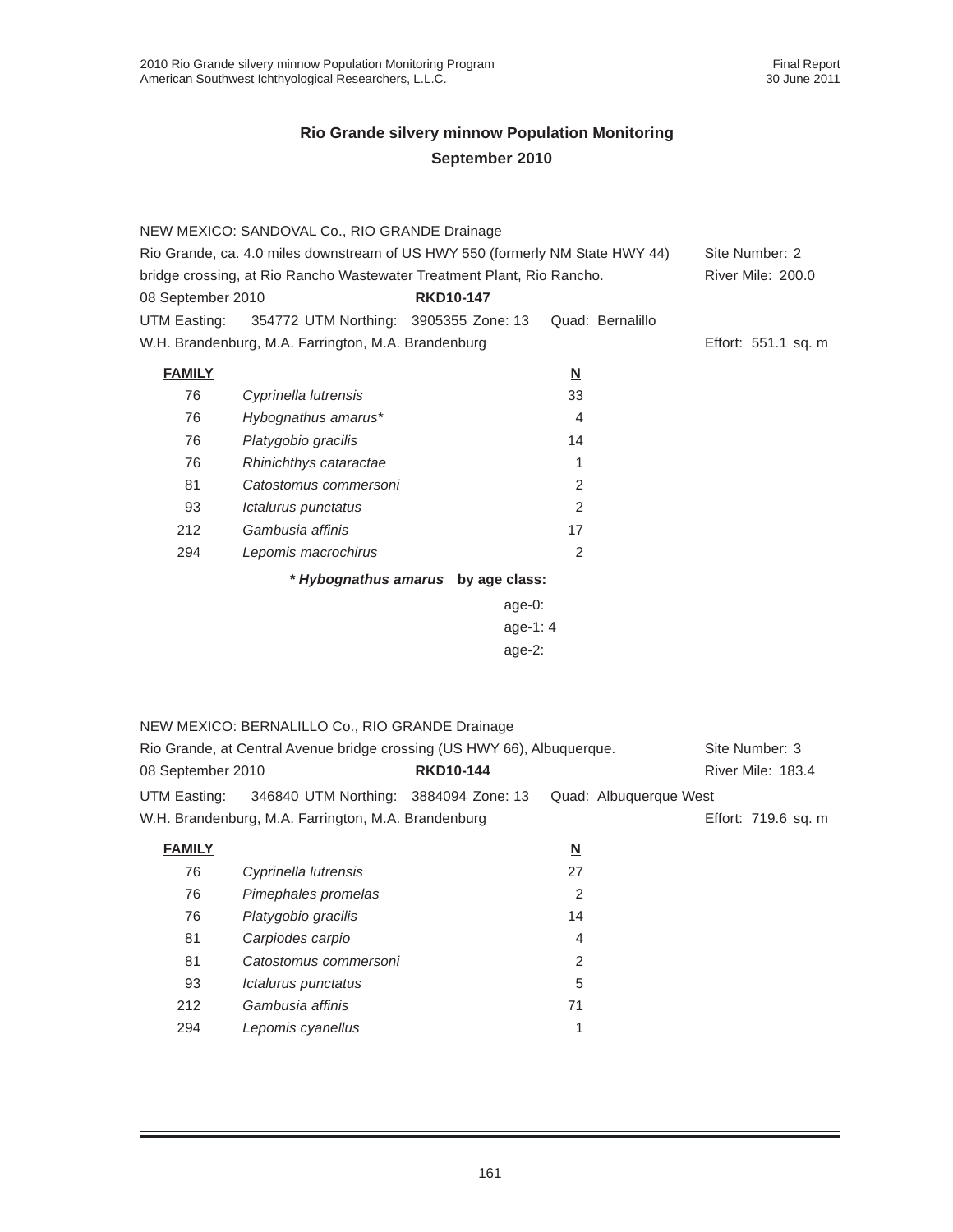|                   | NEW MEXICO: BERNALILLO Co., RIO GRANDE Drainage                             |                  |                          |                          |
|-------------------|-----------------------------------------------------------------------------|------------------|--------------------------|--------------------------|
|                   | Rio Grande, at Rio Bravo Blvd. Bridge crossing (NM State HWY 500) crossing, |                  |                          | Site Number: 4           |
| Albuquerque.      |                                                                             |                  |                          | <b>River Mile: 178.3</b> |
| 08 September 2010 |                                                                             | <b>RKD10-143</b> |                          |                          |
| UTM Easting:      | 347554 UTM Northing: 3877163 Zone: 13                                       |                  |                          | Quad: Albuquerque West   |
|                   | W.H. Brandenburg, M.A. Farrington, M.A. Brandenburg                         |                  |                          | Effort: 566.5 sq. m      |
| <b>FAMILY</b>     |                                                                             |                  | $\underline{\mathsf{N}}$ |                          |
| 76                | Cyprinella lutrensis                                                        |                  | 31                       |                          |
| 76                | Pimephales promelas                                                         |                  | 3                        |                          |
| 76                | Platygobio gracilis                                                         |                  | 6                        |                          |
| 81                | Carpiodes carpio                                                            |                  | 1                        |                          |
| 93                | Ictalurus punctatus                                                         |                  | 8                        |                          |
| 212               | Gambusia affinis                                                            |                  | 66                       |                          |

#### NEW MEXICO: VALENCIA Co., RIO GRANDE Drainage

| Rio Grande, at Los Lunas Bridge crossing (NM State HWY 49), Los Lunas. |                                                    |                                    | Site Number: 5           |                     |
|------------------------------------------------------------------------|----------------------------------------------------|------------------------------------|--------------------------|---------------------|
| 08 September 2010                                                      |                                                    | <b>RKD10-142</b>                   |                          | River Mile: 161.4   |
|                                                                        | UTM Easting: 342898 UTM Northing: 3852531 Zone: 13 |                                    | Quad: Los Lunas          |                     |
|                                                                        | R.K. Dudley, A.L. Barkalow, and J.L.Hester         |                                    |                          | Effort: 662.6 sq. m |
| <b>FAMILY</b>                                                          |                                                    |                                    | $\underline{\mathbf{N}}$ |                     |
| 76                                                                     | Cyprinella lutrensis                               |                                    | 385                      |                     |
| 76                                                                     | Cyprinus carpio                                    |                                    | 2                        |                     |
| 76                                                                     | Hybognathus amarus*                                |                                    | 7                        |                     |
| 76                                                                     | Pimephales promelas                                |                                    |                          |                     |
| 76                                                                     | Platygobio gracilis                                |                                    | 2                        |                     |
| 81                                                                     | Carpiodes carpio                                   |                                    | 2                        |                     |
| 93                                                                     | Amejurus natalis                                   |                                    |                          |                     |
| 93                                                                     | Ictalurus punctatus                                |                                    | 20                       |                     |
| 212                                                                    | Gambusia affinis                                   |                                    | 1                        |                     |
|                                                                        |                                                    | * Hybognathus amarus by age class: |                          |                     |
|                                                                        |                                                    | age-0: 5                           |                          |                     |
|                                                                        |                                                    | age-1: $1$                         |                          |                     |
|                                                                        |                                                    | age-2: 1                           |                          |                     |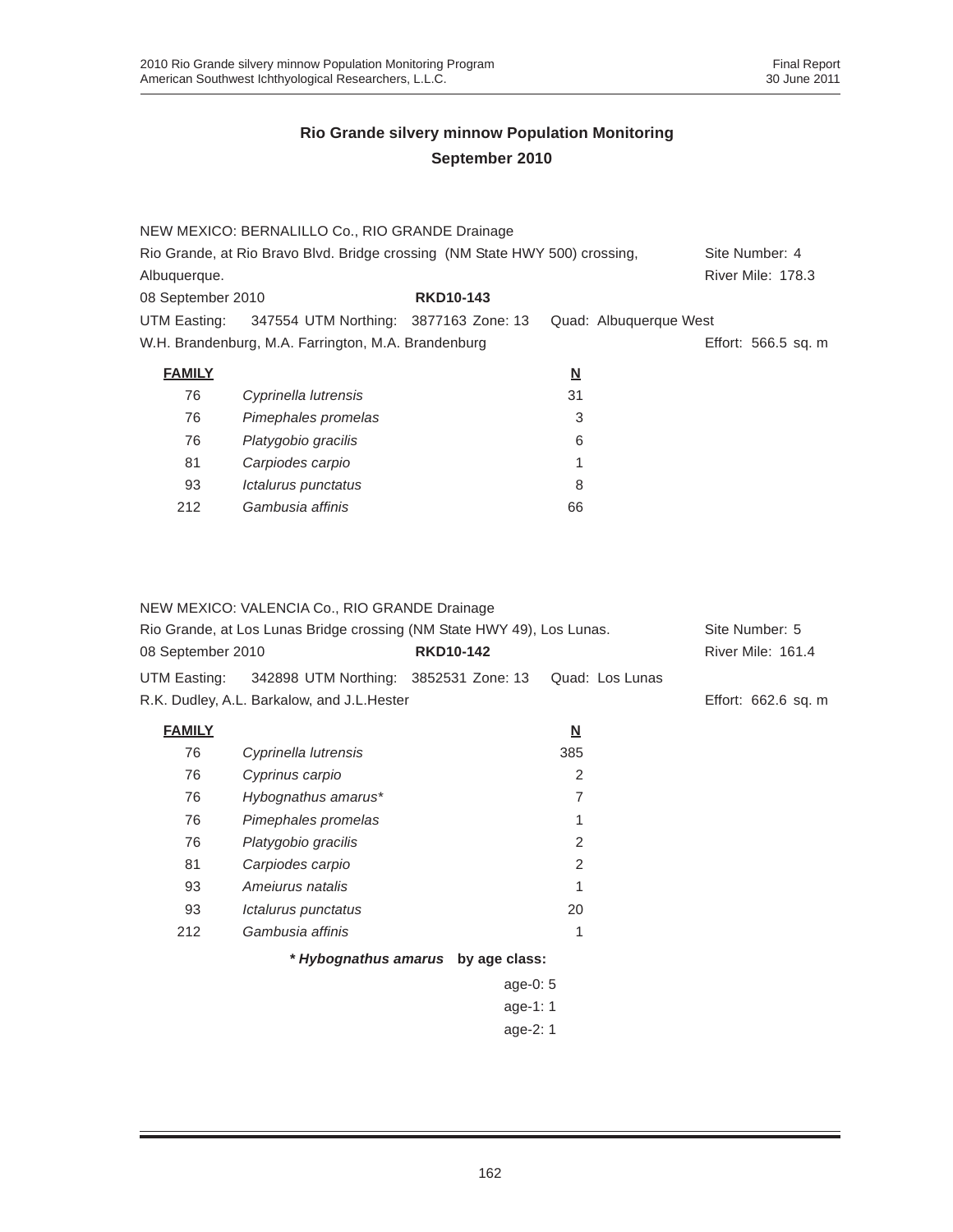|                                                                                  | NEW MEXICO: VALENCIA Co., RIO GRANDE Drainage |                                    |                          |                          |
|----------------------------------------------------------------------------------|-----------------------------------------------|------------------------------------|--------------------------|--------------------------|
| Rio Grande, ca. 1.0 miles upstream of NM State HWY 309/6 bridge crossing, Belen. |                                               |                                    |                          | Site Number: 6           |
| 08 September 2010                                                                |                                               | <b>RKD10-141</b>                   |                          | <b>River Mile: 151.5</b> |
| UTM Easting:                                                                     | 339972 UTM Northing: 3837061 Zone: 13         |                                    | Quad: Tome               |                          |
|                                                                                  | R.K. Dudley, A.L. Barkalow, and J.L. Hester   |                                    |                          | Effort: 640.8 sq. m      |
| <b>FAMILY</b>                                                                    |                                               |                                    | $\underline{\mathsf{N}}$ |                          |
| 76                                                                               | Cyprinella lutrensis                          |                                    | 328                      |                          |
| 76                                                                               | Cyprinus carpio                               |                                    | 1                        |                          |
| 76                                                                               | Hybognathus amarus*                           |                                    | 12                       |                          |
| 76                                                                               | Pimephales promelas                           |                                    | 15                       |                          |
| 81                                                                               | Carpiodes carpio                              |                                    | 12                       |                          |
| 93                                                                               | Ictalurus punctatus                           |                                    | 25                       |                          |
| 212                                                                              | Gambusia affinis                              |                                    | 26                       |                          |
|                                                                                  |                                               | * Hybognathus amarus by age class: |                          |                          |
|                                                                                  |                                               | age-0: $8$                         |                          |                          |
|                                                                                  |                                               | age-1: $3$                         |                          |                          |
|                                                                                  |                                               | age- $2:1$                         |                          |                          |

|                   | NEW MEXICO: VALENCIA Co., RIO GRANDE Drainage                                    |                  |            |                          |                          |
|-------------------|----------------------------------------------------------------------------------|------------------|------------|--------------------------|--------------------------|
|                   | Rio Grande, ca. 2.2 miles upstream of NM State HWY 346 bridge crossing, Jarales. |                  |            |                          | Site Number: 7           |
| 08 September 2010 |                                                                                  | <b>RKD10-140</b> |            |                          | <b>River Mile: 143.2</b> |
| UTM Easting:      | 338136 UTM Northing: 3827329 Zone: 13                                            |                  |            | Quad: Veguita            |                          |
|                   | R.K. Dudley, A.L. Barkalow, and J.L. Hester                                      |                  |            |                          | Effort: 511.5 sq. m      |
| <b>FAMILY</b>     |                                                                                  |                  |            | $\underline{\mathsf{N}}$ |                          |
| 76                | Cyprinella lutrensis                                                             |                  |            | 144                      |                          |
| 76                | Hybognathus amarus*                                                              |                  |            | 2                        |                          |
| 76                | Pimephales promelas                                                              |                  |            | $\overline{4}$           |                          |
| 76                | Platygobio gracilis                                                              |                  |            | 1                        |                          |
| 81                | Carpiodes carpio                                                                 |                  |            | 3                        |                          |
| 93                | Ictalurus punctatus                                                              |                  |            | 3                        |                          |
| 212               | Gambusia affinis                                                                 |                  |            | 13                       |                          |
|                   | * Hybognathus amarus by age class:                                               |                  |            |                          |                          |
|                   |                                                                                  |                  | age-0: $2$ |                          |                          |
|                   |                                                                                  |                  | age-1:     |                          |                          |
|                   |                                                                                  |                  | age-2:     |                          |                          |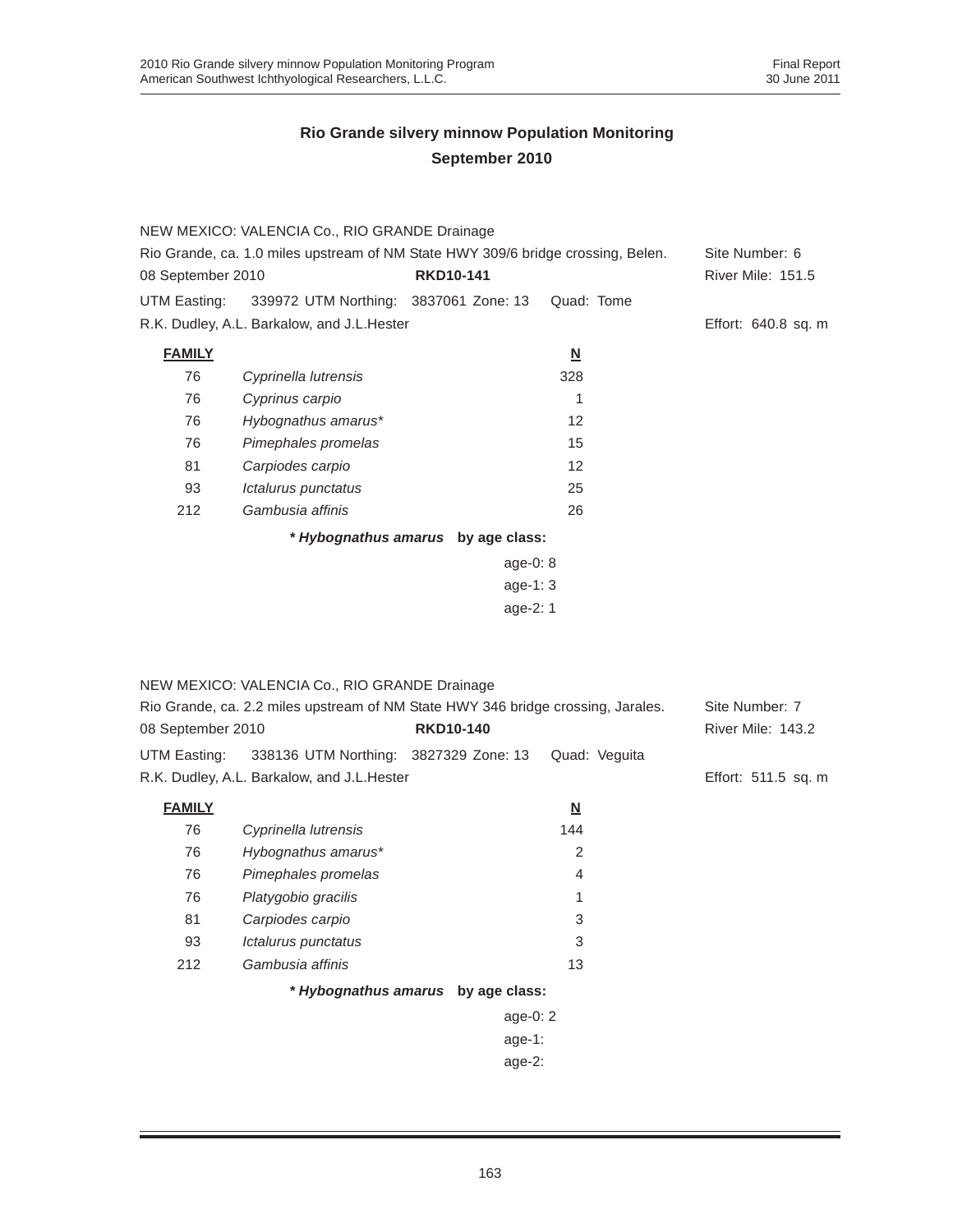|                                                     | NEW MEXICO: SOCORRO Co., RIO GRANDE Drainage                                     |                                    |                          |                          |
|-----------------------------------------------------|----------------------------------------------------------------------------------|------------------------------------|--------------------------|--------------------------|
| Rio Grande, at US HWY 60 bridge crossing, Bernardo. | Site Number: 8                                                                   |                                    |                          |                          |
| 08 September 2010                                   |                                                                                  | <b>RKD10-139</b>                   |                          | River Mile: 130.6        |
| UTM Easting:                                        | 334604 UTM Northing: 3809726 Zone: 13                                            |                                    | Quad: Abeytas            |                          |
|                                                     | R.K. Dudley, A.L. Barkalow, and J.L. Hester                                      |                                    |                          | Effort: 486.0 sq. m      |
| <b>FAMILY</b>                                       |                                                                                  |                                    | $\underline{\mathbf{N}}$ |                          |
| 76                                                  | Cyprinella lutrensis                                                             |                                    | 83                       |                          |
| 76                                                  | Cyprinus carpio                                                                  |                                    | 1                        |                          |
| 76                                                  | Hybognathus amarus*                                                              |                                    | 1                        |                          |
| 76                                                  | Pimephales promelas                                                              |                                    | 10                       |                          |
| 76                                                  | Platygobio gracilis                                                              |                                    | 3                        |                          |
| 81                                                  | Carpiodes carpio                                                                 |                                    | $\overline{2}$           |                          |
| 93                                                  | Ictalurus punctatus                                                              |                                    | 11                       |                          |
| 212                                                 | Gambusia affinis                                                                 |                                    | 56                       |                          |
|                                                     |                                                                                  |                                    |                          |                          |
|                                                     |                                                                                  | * Hybognathus amarus by age class: |                          |                          |
|                                                     |                                                                                  | $age-0:$<br>age-1:                 |                          |                          |
|                                                     |                                                                                  |                                    |                          |                          |
|                                                     |                                                                                  | age-2: 1                           |                          |                          |
|                                                     |                                                                                  |                                    |                          |                          |
|                                                     |                                                                                  |                                    |                          |                          |
|                                                     | NEW MEXICO: SOCORRO Co., RIO GRANDE Drainage                                     |                                    |                          |                          |
|                                                     | Rio Grande, ca. 3.5 miles downstream of the US HWY 60 bridge crossing, Bernardo. |                                    |                          | Site Number: 9           |
| 08 September 2010                                   |                                                                                  | <b>RKD10-138</b>                   |                          | <b>River Mile: 127.0</b> |
| UTM Easting:                                        | 331094 UTM Northing: 3805229 Zone: 13                                            |                                    | Quad: Abeytas            |                          |
|                                                     | R.K. Dudley, A.L. Barkalow, and J.L. Hester                                      |                                    |                          | Effort: 596.7 sq. m      |
| <b>FAMILY</b>                                       |                                                                                  |                                    | $\underline{\mathsf{N}}$ |                          |
| 76                                                  | Cyprinella lutrensis                                                             |                                    | 35                       |                          |
| 76                                                  | Hybognathus amarus*                                                              |                                    | 3                        |                          |
| 93                                                  | Ictalurus punctatus                                                              |                                    | $\overline{2}$           |                          |
|                                                     |                                                                                  |                                    |                          |                          |
|                                                     |                                                                                  | * Hybognathus amarus by age class: |                          |                          |
|                                                     |                                                                                  | age-0: 1                           |                          |                          |
|                                                     |                                                                                  | age-1: 2                           |                          |                          |
|                                                     |                                                                                  | age-2:                             |                          |                          |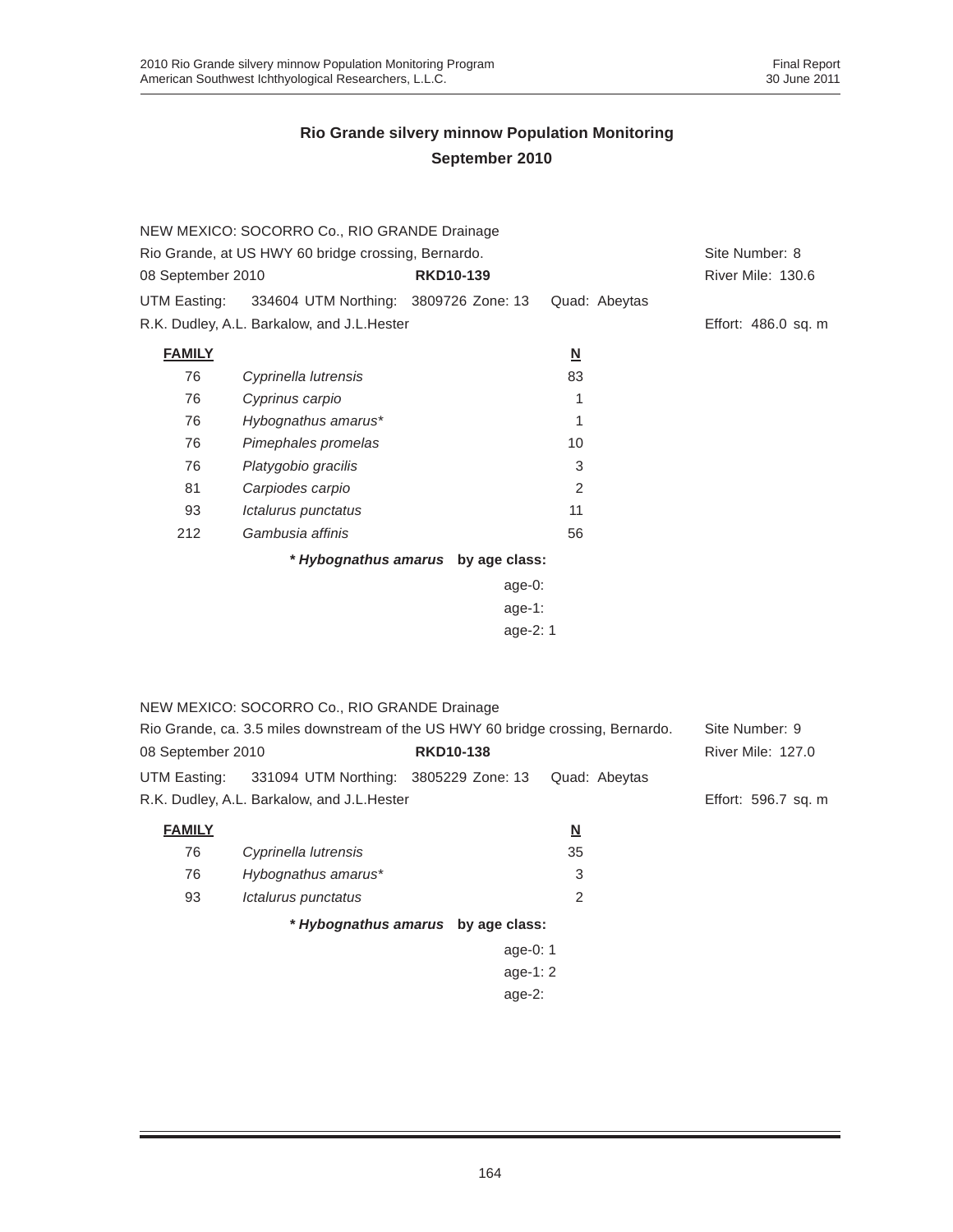|                   | NEW MEXICO: SOCORRO Co., RIO GRANDE Drainage                               |                  |                          |                     |
|-------------------|----------------------------------------------------------------------------|------------------|--------------------------|---------------------|
|                   | Rio Grande, ca. 0.6 miles upstream of San Acacia Diversion Dam, San Acacia |                  |                          | Site Number: 9.5    |
| 09 September 2010 |                                                                            | <b>RKD10-137</b> |                          | River Mile: 116.8   |
| UTM Easting:      | 327902 UTM Northing: 3792603 Zone: 13                                      |                  | Quad: La Joya            |                     |
|                   | R.K. Dudley, W.H. Brandenburg, A.L. Barkalow, and K.B. Gido                |                  |                          | Effort: 631.8 sq. m |
| <b>FAMILY</b>     |                                                                            |                  | $\underline{\mathsf{N}}$ |                     |
| 76                | Cyprinella lutrensis                                                       |                  | 17                       |                     |
| 76                | Pimephales promelas                                                        |                  | 2                        |                     |
| 76                | Platygobio gracilis                                                        |                  | 48                       |                     |
| 93                | Amejurus natalis                                                           |                  | 1                        |                     |
| 93                | Ictalurus punctatus                                                        |                  | 15                       |                     |
| 212               | Gambusia affinis                                                           |                  | 4                        |                     |

|                                                                  | NEW MEXICO: SOCORRO Co., RIO GRANDE Drainage                |                                    |                  |                     |
|------------------------------------------------------------------|-------------------------------------------------------------|------------------------------------|------------------|---------------------|
| Rio Grande, directly below San Acacia Diversion Dam, San Acacia. |                                                             |                                    |                  | Site Number: 10     |
| 09 September 2010                                                |                                                             | <b>RKD10-136</b>                   |                  | River Mile: 116.2   |
| UTM Easting:                                                     | 326162 UTM Northing: 3791977 Zone: 13                       |                                    | Quad: San Acacia |                     |
|                                                                  | R.K. Dudley, W.H. Brandenburg, A.L. Barkalow, and K.B. Gido |                                    |                  | Effort: 661.4 sq. m |
| <b>FAMILY</b>                                                    |                                                             |                                    | <u>N</u>         |                     |
| 76                                                               | Cyprinella lutrensis                                        |                                    | 178              |                     |
| 76                                                               | Hybognathus amarus*                                         |                                    | 26               |                     |
| 76                                                               | Platygobio gracilis                                         |                                    | 72               |                     |
| 76                                                               | Rhinichthys cataractae                                      |                                    | 3                |                     |
| 93                                                               | Ictalurus punctatus                                         |                                    | 7                |                     |
|                                                                  |                                                             | * Hybognathus amarus by age class: |                  |                     |
|                                                                  |                                                             | age-0: 26                          |                  |                     |
| age-1:                                                           |                                                             |                                    |                  |                     |
|                                                                  |                                                             | age- $2:$                          |                  |                     |
|                                                                  |                                                             |                                    |                  |                     |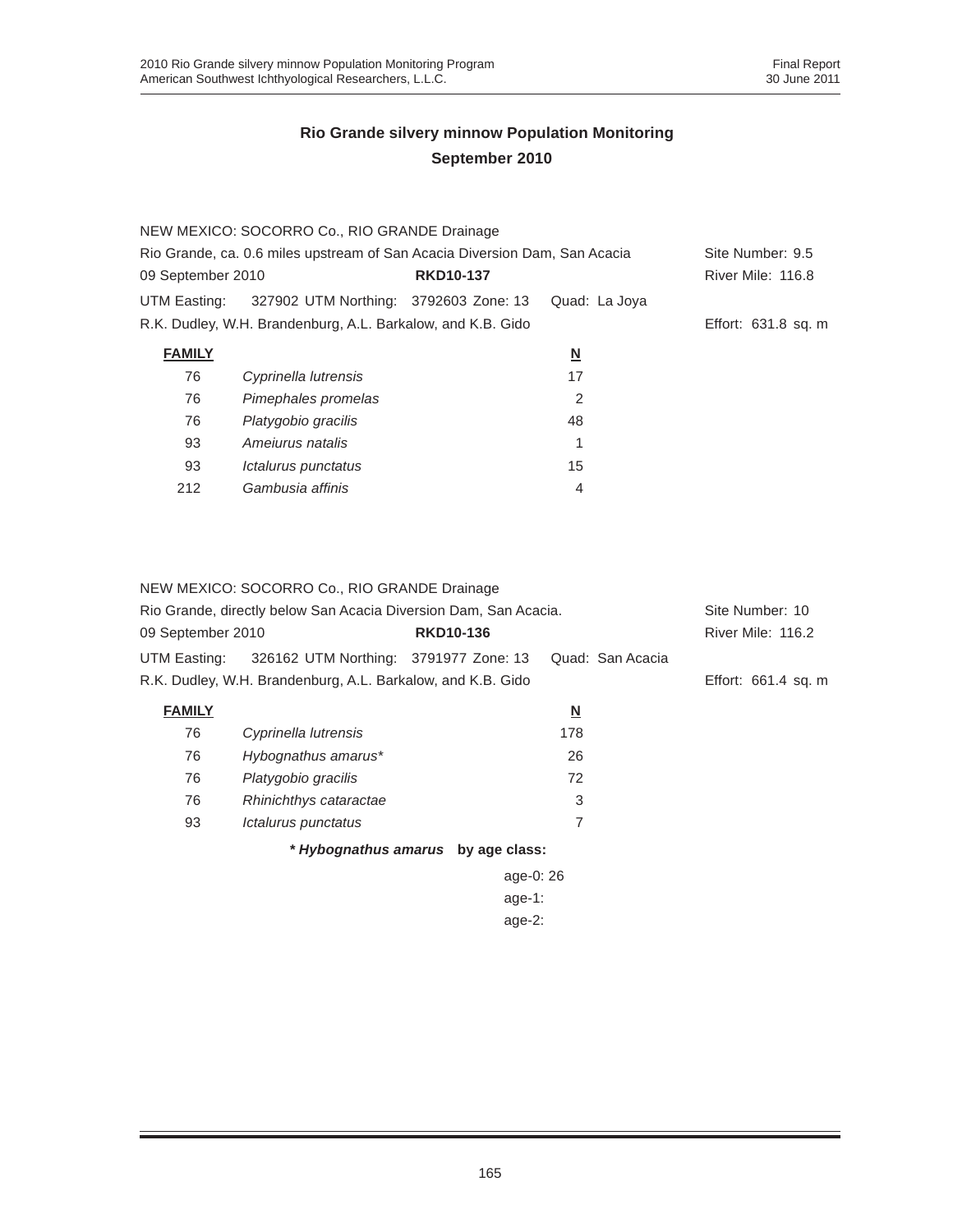|                                                                               | NEW MEXICO: SOCORRO Co., RIO GRANDE Drainage                |                                    |                          |                     |
|-------------------------------------------------------------------------------|-------------------------------------------------------------|------------------------------------|--------------------------|---------------------|
| Rio Grande, ca. 1.5 miles downstream of San Acacia Diversion Dam, San Acacia. |                                                             |                                    |                          | Site Number: 11     |
| 09 September 2010                                                             |                                                             | <b>RKD10-135</b>                   |                          | River Mile: 114.6   |
| UTM Easting:                                                                  | 325263 UTM Northing: 3790442 Zone: 13                       |                                    | Quad: Lemitar            |                     |
|                                                                               | R.K. Dudley, W.H. Brandenburg, A.L. Barkalow, and K.B. Gido |                                    |                          | Effort: 670.9 sq. m |
| <b>FAMILY</b>                                                                 |                                                             |                                    | $\underline{\mathsf{N}}$ |                     |
| 76                                                                            | Cyprinella lutrensis                                        |                                    | 8                        |                     |
| 76                                                                            | Hybognathus amarus*                                         |                                    | 3                        |                     |
| 76                                                                            | Platygobio gracilis                                         |                                    | 20                       |                     |
| 81                                                                            | Carpiodes carpio                                            |                                    |                          |                     |
| 93                                                                            | Ictalurus punctatus                                         |                                    | 14                       |                     |
| 212                                                                           | Gambusia affinis                                            |                                    | 2                        |                     |
|                                                                               |                                                             | * Hybognathus amarus by age class: |                          |                     |
|                                                                               |                                                             | age-0: $3$                         |                          |                     |
|                                                                               |                                                             | age-1:                             |                          |                     |
|                                                                               | age- $2:$                                                   |                                    |                          |                     |

NEW MEXICO: SOCORRO Co., RIO GRANDE Drainage

| Rio Grande, east of Socorro, 0.5 miles upstream of Socorro Low Flow Conveyance | Site Number: 12                                             |                  |                                                                                                              |                     |
|--------------------------------------------------------------------------------|-------------------------------------------------------------|------------------|--------------------------------------------------------------------------------------------------------------|---------------------|
|                                                                                |                                                             |                  | 4.59. Channel bridge and east just upstream of Socorro Wastewater Treatment Plant, Socorro. River Mile: 99.5 |                     |
| 09 September 2010                                                              |                                                             | <b>RKD10-134</b> |                                                                                                              |                     |
|                                                                                |                                                             |                  | UTM Easting: 327097 UTM Northing: 3771043 Zone: 13 Quad: Loma de las Canas                                   |                     |
|                                                                                | R.K. Dudley, W.H. Brandenburg, A.L. Barkalow, and K.B. Gido |                  |                                                                                                              | Effort: 539.5 sq. m |
|                                                                                |                                                             |                  |                                                                                                              |                     |

| <b>FAMILY</b> |                      |    |
|---------------|----------------------|----|
| 76            | Cyprinella lutrensis | 14 |
| 76            | Hybognathus amarus*  | 14 |
| 76            | Platygobio gracilis  |    |
| 93            | Ictalurus punctatus  | 3  |
| 212           | Gambusia affinis     | 2  |
|               |                      |    |

*\* Hybognathus amarus* **by age class:**

age-0: 11 age-1: 3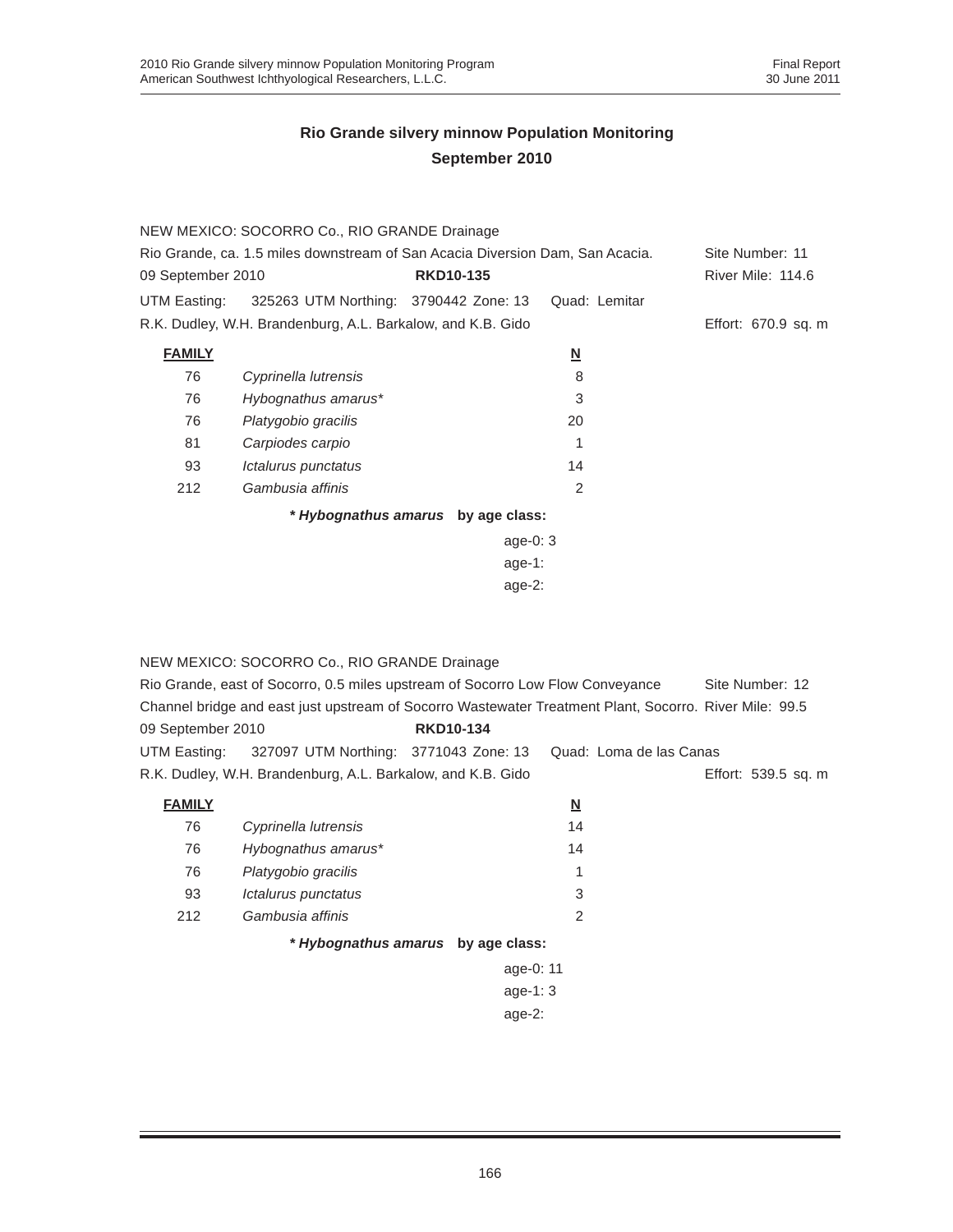|                                                                 | NEW MEXICO: SOCORRO Co., RIO GRANDE Drainage                |                                    |                         |                   |                     |  |  |
|-----------------------------------------------------------------|-------------------------------------------------------------|------------------------------------|-------------------------|-------------------|---------------------|--|--|
| Rio Grande, ca. 4.0 miles upstream of U.S. 380 bridge crossing. |                                                             |                                    |                         |                   | Site Number: 13     |  |  |
| 09 September 2010                                               |                                                             | <b>RKD10-133</b>                   |                         |                   | River Mile: 91.7    |  |  |
| UTM Easting:                                                    | 328140 UTM Northing: 3761283 Zone: 13                       |                                    |                         | Quad: San Antonio |                     |  |  |
|                                                                 | R.K. Dudley, W.H. Brandenburg, A.L. Barkalow, and K.B. Gido |                                    |                         |                   | Effort: 712.8 sq. m |  |  |
| <b>FAMILY</b>                                                   |                                                             |                                    | $\overline{\mathsf{M}}$ |                   |                     |  |  |
| 76                                                              | Cyprinella lutrensis                                        |                                    | 8                       |                   |                     |  |  |
| 76                                                              | Hybognathus amarus*                                         |                                    | 8                       |                   |                     |  |  |
| 76                                                              | Platygobio gracilis                                         |                                    | 11                      |                   |                     |  |  |
| 93                                                              | Ictalurus punctatus                                         |                                    | 37                      |                   |                     |  |  |
| 212                                                             | Gambusia affinis                                            |                                    | 3                       |                   |                     |  |  |
|                                                                 |                                                             | * Hybognathus amarus by age class: |                         |                   |                     |  |  |
|                                                                 |                                                             | age-0: $5$                         |                         |                   |                     |  |  |
|                                                                 |                                                             | age-1: $3$                         |                         |                   |                     |  |  |
|                                                                 | age- $2:$                                                   |                                    |                         |                   |                     |  |  |

|                                                         | NEW MEXICO: SOCORRO Co., RIO GRANDE Drainage       |                                    |                          |                     |
|---------------------------------------------------------|----------------------------------------------------|------------------------------------|--------------------------|---------------------|
| Rio Grande, at US HWY 380 bridge crossing, San Antonio. | Site Number: 14                                    |                                    |                          |                     |
| 07 September 2010                                       |                                                    | <b>RKD10-132</b>                   |                          | River Mile: 87.1    |
|                                                         | UTM Easting: 328914 UTM Northing: 3754471 Zone: 13 |                                    | Quad: San Antonio        |                     |
|                                                         | R.K. Dudley, A.L. Barkalow, and J.L. Hester        |                                    |                          | Effort: 235.8 sq. m |
| <b>FAMILY</b>                                           |                                                    |                                    | $\underline{\mathsf{N}}$ |                     |
| 76                                                      | Cyprinus carpio                                    |                                    |                          |                     |
| 76                                                      | Hybognathus amarus*                                |                                    | 10                       |                     |
| 76                                                      | Platygobio gracilis                                |                                    | 3                        |                     |
| 93                                                      | Amejurus natalis                                   |                                    | 1                        |                     |
| 93                                                      | <i><b>Ictalurus punctatus</b></i>                  |                                    | 7                        |                     |
|                                                         |                                                    | * Hybognathus amarus by age class: |                          |                     |
|                                                         |                                                    | age-0: $6$                         |                          |                     |
|                                                         |                                                    |                                    |                          |                     |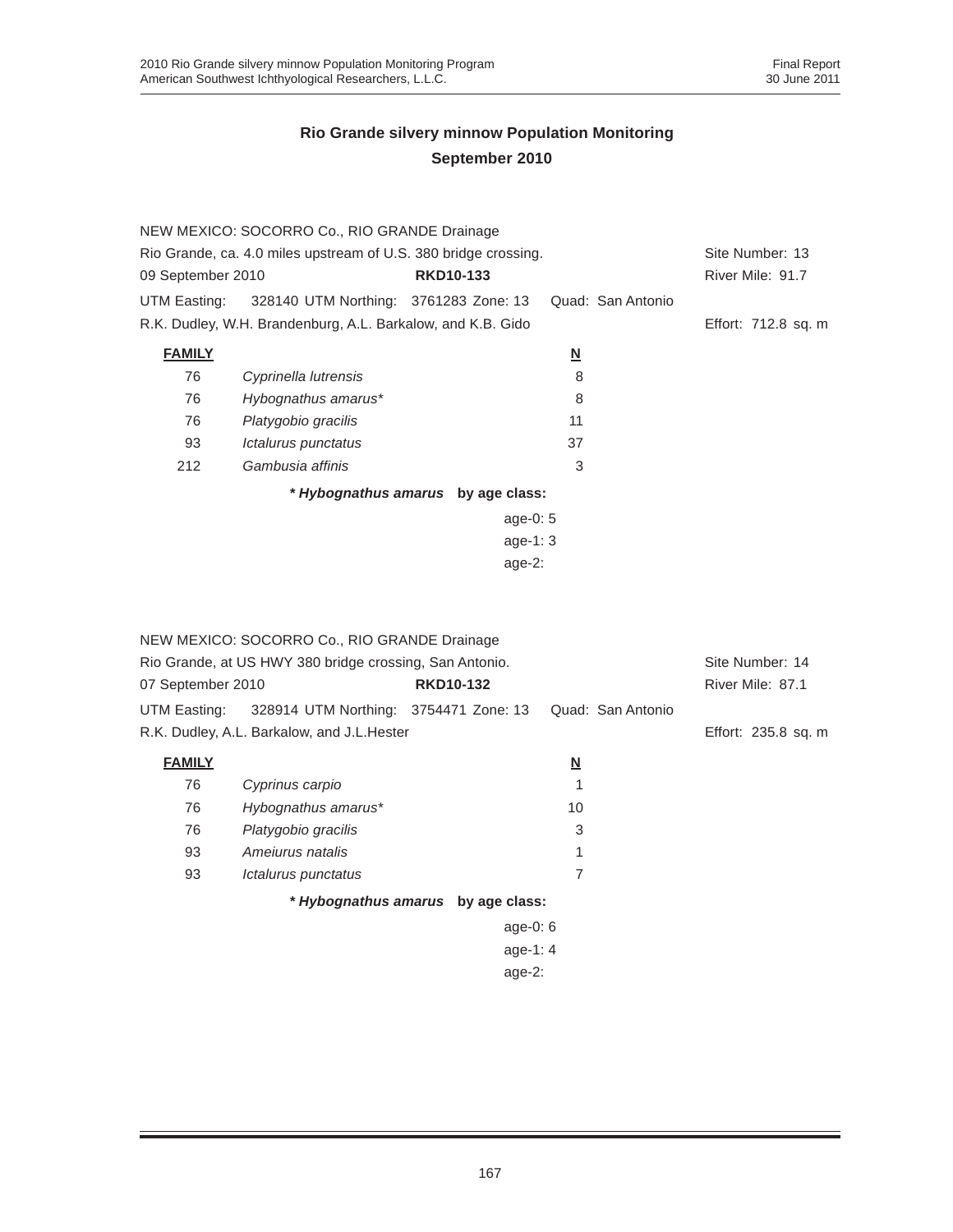|                   | NEW MEXICO: SOCORRO Co., RIO GRANDE Drainage                                          |                  |                      |                  |       |
|-------------------|---------------------------------------------------------------------------------------|------------------|----------------------|------------------|-------|
|                   | Rio Grande, directly east of Bosque del Apache National Wildlife Refuge Headquarters. |                  |                      | Site Number: 15  |       |
| 07 September 2010 |                                                                                       | <b>RKD10-131</b> |                      | River Mile: 79.1 |       |
|                   | UTM Easting: 327055 UTM Northing: 3740839 Zone: 13                                    |                  | Quad: San Antonio SE |                  |       |
|                   | R.K. Dudley, A.L. Barkalow, and J.L. Hester                                           |                  |                      | Effort:          | sq. m |
| <b>FAMILY</b>     |                                                                                       |                  | N                    |                  |       |

*Site Not Sampled (Site Dry)*

|                                                          | NEW MEXICO: SOCORRO Co., RIO GRANDE Drainage |                  |            |          |                   |                     |
|----------------------------------------------------------|----------------------------------------------|------------------|------------|----------|-------------------|---------------------|
| Rio Grande, at San Marcial Railroad Bridge, San Marcial. |                                              |                  |            |          | Site Number: 16   |                     |
| 07 September 2010                                        |                                              | <b>RKD10-130</b> |            |          |                   | River Mile: 68.6    |
| UTM Easting:                                             | 315284 UTM Northing: 3728347 Zone: 13        |                  |            |          | Quad: San Marcial |                     |
|                                                          | R.K. Dudley, A.L. Barkalow, and J.L. Hester  |                  |            |          |                   | Effort: 619.0 sq. m |
| <b>FAMILY</b>                                            |                                              |                  |            | <u>N</u> |                   |                     |
| 69                                                       | Dorosoma cepedianum                          |                  |            |          |                   |                     |
| 76                                                       | Cyprinella lutrensis                         |                  |            | 9        |                   |                     |
| 76                                                       | Hybognathus amarus*                          |                  |            | 1        |                   |                     |
| 76                                                       | Platygobio gracilis                          |                  |            |          |                   |                     |
| 93                                                       | Ictalurus punctatus                          |                  |            | 6        |                   |                     |
| 212                                                      | Gambusia affinis                             |                  |            | 44       |                   |                     |
|                                                          | * Hybognathus amarus by age class:           |                  |            |          |                   |                     |
|                                                          |                                              |                  | age-0: $1$ |          |                   |                     |
| age-1:                                                   |                                              |                  |            |          |                   |                     |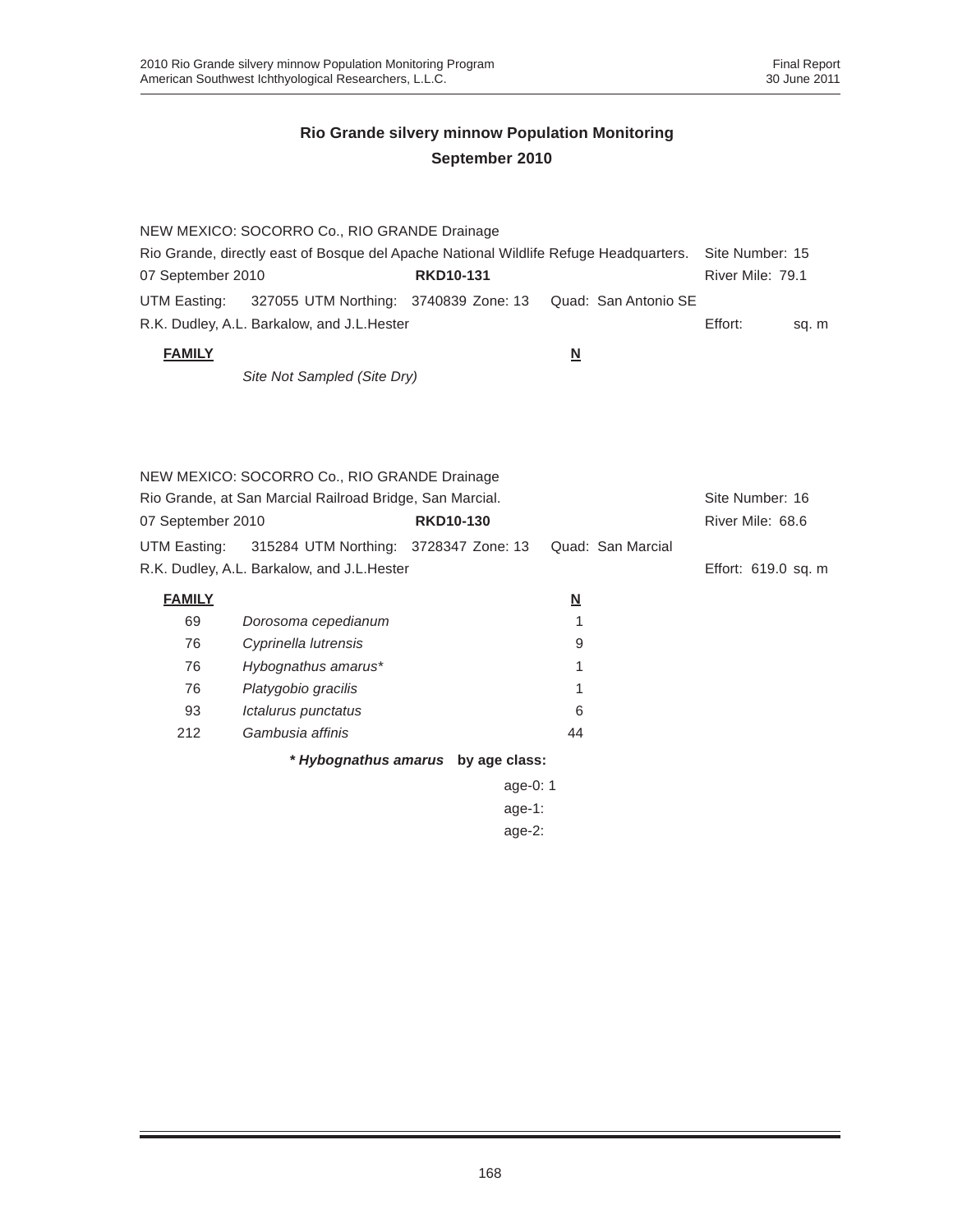|                                                                                | NEW MEXICO: SOCORRO Co., RIO GRANDE Drainage       |                                    |                          |                     |  |  |
|--------------------------------------------------------------------------------|----------------------------------------------------|------------------------------------|--------------------------|---------------------|--|--|
| Rio Grande, ca. 8 miles downstream of the San Marcial railroad bridge crossing | Site Number: 17                                    |                                    |                          |                     |  |  |
| 07 September 2010                                                              |                                                    | <b>RKD10-129</b>                   |                          | River Mile: 60.5    |  |  |
|                                                                                | UTM Easting: 309487 UTM Northing: 3718178 Zone: 13 |                                    | Quad: Paraje Well        |                     |  |  |
|                                                                                | R.K. Dudley, A.L. Barkalow, and J.L. Hester        |                                    |                          | Effort: 552.1 sq. m |  |  |
| <b>FAMILY</b>                                                                  |                                                    |                                    | $\underline{\mathsf{N}}$ |                     |  |  |
| 69                                                                             | Dorosoma cepedianum                                |                                    |                          |                     |  |  |
| 76                                                                             | Cyprinella lutrensis                               |                                    | 15                       |                     |  |  |
| 76                                                                             | Hybognathus amarus*                                |                                    | 3                        |                     |  |  |
| 76                                                                             | Platygobio gracilis                                |                                    | 2                        |                     |  |  |
| 212                                                                            | Gambusia affinis                                   |                                    | 15                       |                     |  |  |
|                                                                                |                                                    | * Hybognathus amarus by age class: |                          |                     |  |  |
|                                                                                |                                                    | age-0: $3$                         |                          |                     |  |  |
|                                                                                | $age-1:$                                           |                                    |                          |                     |  |  |

age-2:

|                                                                              | NEW MEXICO: SOCORRO Co., RIO GRANDE Drainage       |                                    |                         |                   |                     |
|------------------------------------------------------------------------------|----------------------------------------------------|------------------------------------|-------------------------|-------------------|---------------------|
| Rio Grande, ca. 10 mi downstream of the San Marcial railroad bridge crossing | Site Number: 18                                    |                                    |                         |                   |                     |
| 07 September 2010                                                            |                                                    | <b>RKD10-128</b>                   |                         |                   | River Mile: 58.8    |
|                                                                              | UTM Easting: 307846 UTM Northing: 3716150 Zone: 13 |                                    |                         | Quad: Paraje Well |                     |
|                                                                              | R.K. Dudley, A.L. Barkalow, and J.L. Hester        |                                    |                         |                   | Effort: 659.7 sq. m |
| <b>FAMILY</b>                                                                |                                                    |                                    | $\overline{\mathsf{M}}$ |                   |                     |
| 76                                                                           | Cyprinella lutrensis                               |                                    | 23                      |                   |                     |
| 76                                                                           | Hybognathus amarus*                                |                                    | 7                       |                   |                     |
| 93                                                                           | Ictalurus punctatus                                |                                    | 3                       |                   |                     |
| 212                                                                          | Gambusia affinis                                   |                                    | 4                       |                   |                     |
|                                                                              |                                                    | * Hybognathus amarus by age class: |                         |                   |                     |
|                                                                              |                                                    | age-0: $6$                         |                         |                   |                     |
| age-1: 1                                                                     |                                                    |                                    |                         |                   |                     |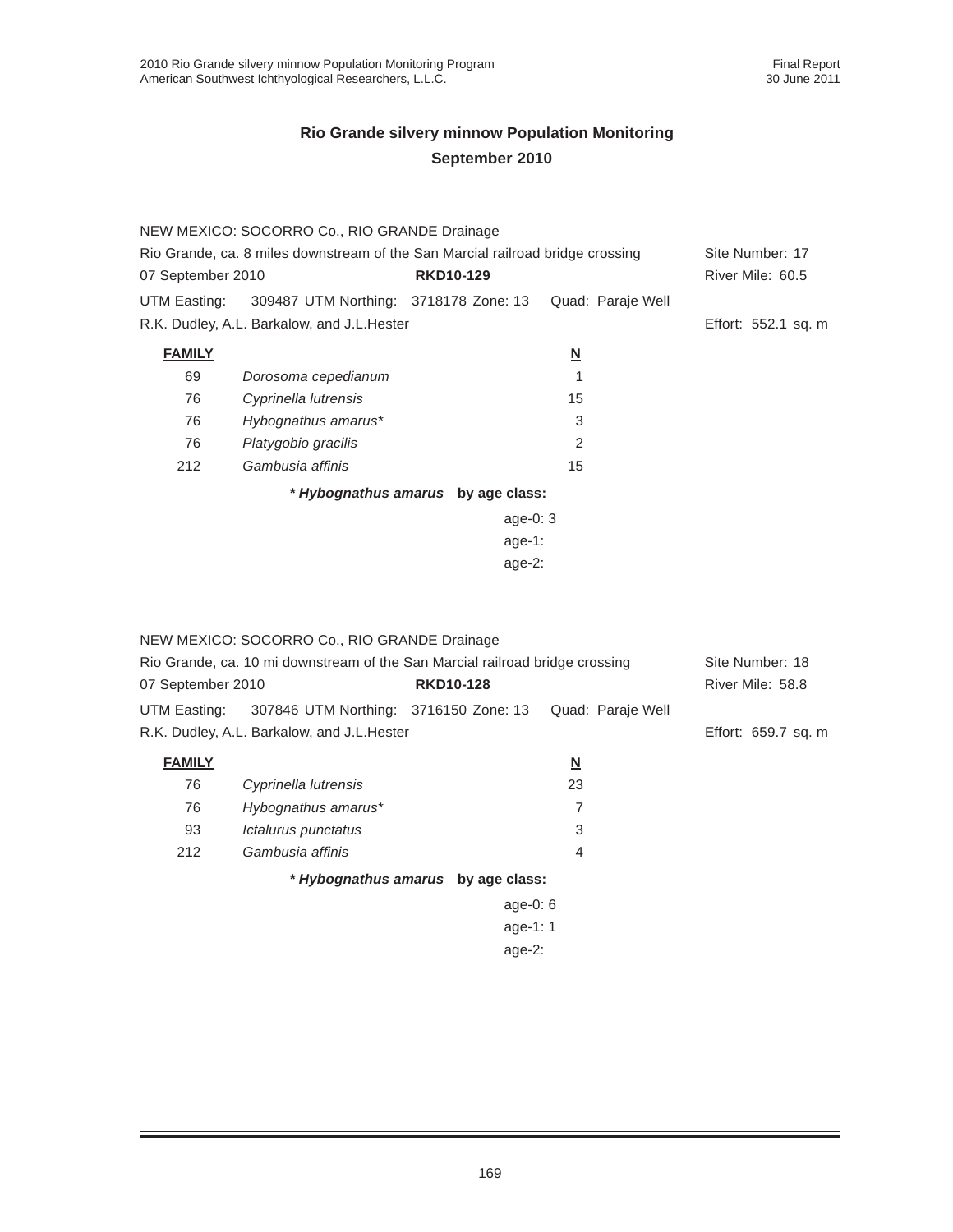|                                                                | NEW MEXICO: SANDOVAL Co., RIO GRANDE Drainage |                  |                          |                         |
|----------------------------------------------------------------|-----------------------------------------------|------------------|--------------------------|-------------------------|
| Rio Grande, directly below Angostura Diversion Dam, Algodones. | Site Number: 0                                |                  |                          |                         |
| 01 October 2010                                                |                                               | <b>RKD10-165</b> |                          | River Mile: 209.7       |
| UTM Easting:                                                   | 363811 UTM Northing: 3916006 Zone: 13         |                  |                          | Quad: San Felipe Pueblo |
| R.K.Dudley, A.L.Barkalow, and R.C.Keller                       |                                               |                  |                          | Effort: 532.2 sq. m     |
| <b>FAMILY</b>                                                  |                                               |                  | $\underline{\mathbf{N}}$ |                         |
| 76                                                             | Cyprinella lutrensis                          |                  | 17                       |                         |
| 76                                                             | Pimephales promelas                           |                  |                          |                         |
| 76                                                             | Platygobio gracilis                           |                  | 99                       |                         |
| 76                                                             | Rhinichthys cataractae                        |                  | 26                       |                         |
| 81                                                             | Carpiodes carpio                              |                  | 3                        |                         |
| 81                                                             | Catostomus commersoni                         |                  |                          |                         |
| 212                                                            | Gambusia affinis                              |                  | 93                       |                         |
| 294                                                            | Micropterus salmoides                         |                  |                          |                         |

#### NEW MEXICO: SANDOVAL Co., RIO GRANDE Drainage

| Rio Grande, at US HWY 550 (formerly NM State HWY 44) bridge crossing, Bernalillo.<br><b>RKD10-166</b><br>01 October 2010 |                                          |            |                          | Site Number: 1<br>River Mile: 203.8 |
|--------------------------------------------------------------------------------------------------------------------------|------------------------------------------|------------|--------------------------|-------------------------------------|
| UTM Easting:                                                                                                             | 358543 UTM Northing: 3909722 Zone: 13    |            | Quad: Bernalillo         |                                     |
|                                                                                                                          | R.K.Dudley, A.L.Barkalow, and R.C.Keller |            |                          | Effort: 682.9 sq. m                 |
| <b>FAMILY</b>                                                                                                            |                                          |            | $\underline{\mathbf{N}}$ |                                     |
| 76                                                                                                                       | Cyprinella lutrensis                     |            | 22                       |                                     |
| 76                                                                                                                       | Hybognathus amarus*                      |            | 5                        |                                     |
| 76                                                                                                                       | Platygobio gracilis                      |            | 48                       |                                     |
| 76                                                                                                                       | Rhinichthys cataractae                   |            | 9                        |                                     |
| 81                                                                                                                       | Carpiodes carpio                         |            |                          |                                     |
| 81                                                                                                                       | Catostomus commersoni                    |            |                          |                                     |
| 93                                                                                                                       | Ictalurus punctatus                      |            | 5                        |                                     |
| 212                                                                                                                      | Gambusia affinis                         |            | 5                        |                                     |
|                                                                                                                          |                                          |            |                          |                                     |
|                                                                                                                          |                                          | age-0: $4$ |                          |                                     |
|                                                                                                                          |                                          |            |                          |                                     |
|                                                                                                                          |                                          | age- $2:$  |                          |                                     |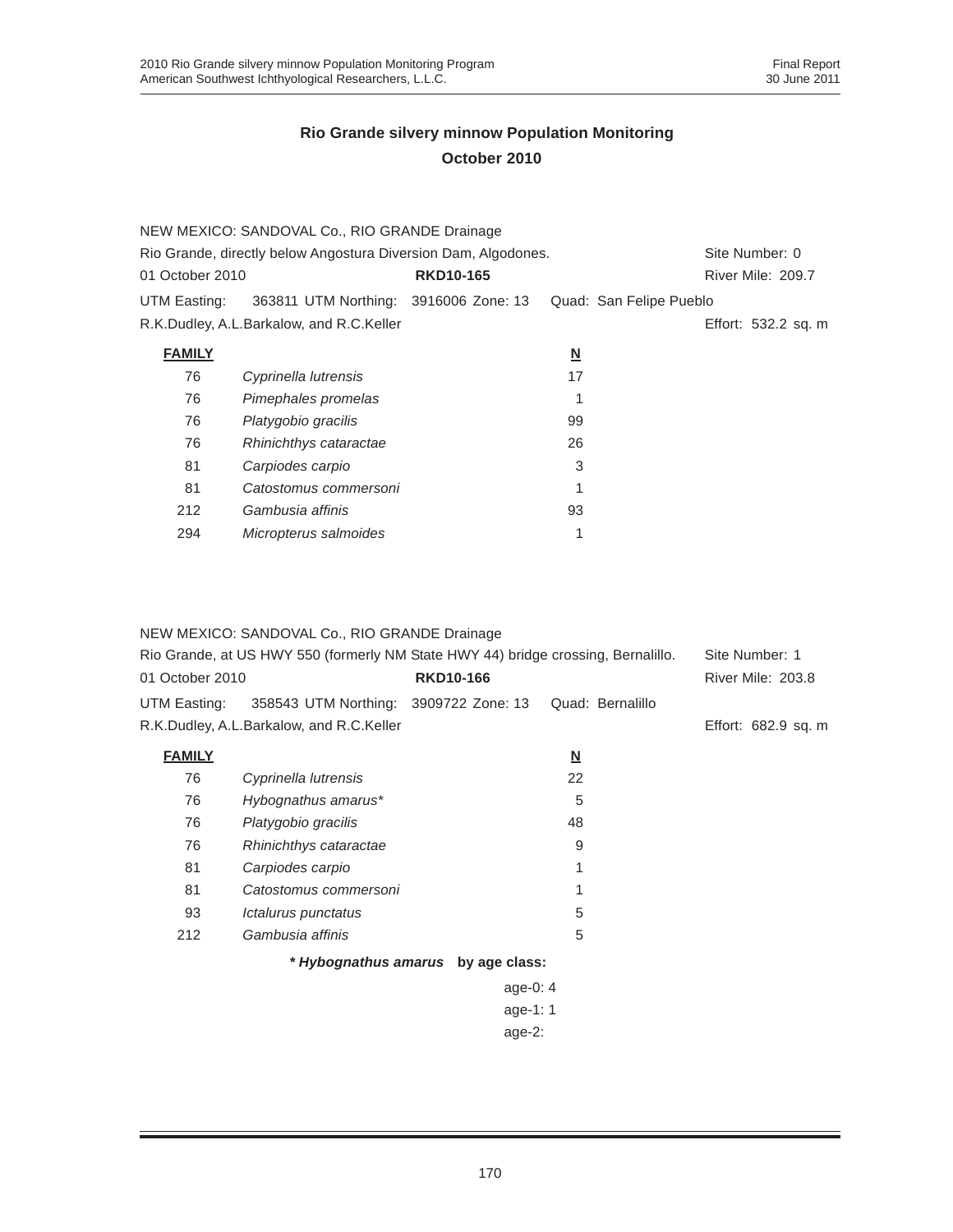|                                                                               | NEW MEXICO: SANDOVAL Co., RIO GRANDE Drainage      |        |                          |                   |  |
|-------------------------------------------------------------------------------|----------------------------------------------------|--------|--------------------------|-------------------|--|
| Rio Grande, ca. 4.0 miles downstream of US HWY 550 (formerly NM State HWY 44) |                                                    |        |                          | Site Number: 2    |  |
| bridge crossing, at Rio Rancho Wastewater Treatment Plant, Rio Rancho.        |                                                    |        |                          | River Mile: 200.0 |  |
| <b>RKD10-167</b><br>01 October 2010                                           |                                                    |        |                          |                   |  |
|                                                                               | UTM Easting: 354772 UTM Northing: 3905355 Zone: 13 |        | Quad: Bernalillo         |                   |  |
| R.K.Dudley, A.L.Barkalow, and R.C.Keller                                      | Effort: 661.0 sq. m                                |        |                          |                   |  |
| <b>FAMILY</b>                                                                 |                                                    |        | $\underline{\mathsf{N}}$ |                   |  |
| 76                                                                            | Carassius auratus                                  |        |                          |                   |  |
| 76                                                                            | Cyprinella lutrensis                               |        | 76                       |                   |  |
| 76                                                                            | Hybognathus amarus*                                |        | 2                        |                   |  |
| 76                                                                            | Platygobio gracilis                                |        | 9                        |                   |  |
| 76                                                                            | Rhinichthys cataractae                             |        |                          |                   |  |
| 212                                                                           | Gambusia affinis                                   |        | 52                       |                   |  |
| * Hybognathus amarus by age class:                                            |                                                    |        |                          |                   |  |
|                                                                               |                                                    | age-0: |                          |                   |  |
|                                                                               |                                                    |        |                          |                   |  |
| age-2: 1                                                                      |                                                    |        |                          |                   |  |

|                                                                         | NEW MEXICO: BERNALILLO Co., RIO GRANDE Drainage |                                    |                          |                        |
|-------------------------------------------------------------------------|-------------------------------------------------|------------------------------------|--------------------------|------------------------|
| Rio Grande, at Central Avenue bridge crossing (US HWY 66), Albuquerque. |                                                 |                                    | Site Number: 3           |                        |
| 01 October 2010                                                         |                                                 | <b>RKD10-164</b>                   | River Mile: 183.4        |                        |
| UTM Easting:                                                            | 346840 UTM Northing: 3884094 Zone: 13           |                                    |                          | Quad: Albuquerque West |
|                                                                         | R.K.Dudley, A.L.Barkalow, and R.C.Keller        |                                    |                          | Effort: 652.2 sq. m    |
| <b>FAMILY</b>                                                           |                                                 |                                    | $\underline{\mathbf{N}}$ |                        |
| 76                                                                      | Cyprinella lutrensis                            |                                    | 24                       |                        |
| 76                                                                      | Hybognathus amarus*                             |                                    | 1                        |                        |
| 76                                                                      | Platygobio gracilis                             |                                    | 23                       |                        |
| 76                                                                      | Rhinichthys cataractae                          |                                    | 3                        |                        |
| 81                                                                      | Carpiodes carpio                                |                                    | 1                        |                        |
| 81                                                                      | Catostomus commersoni                           |                                    | 2                        |                        |
| 93                                                                      | Ictalurus punctatus                             |                                    | 10                       |                        |
| 212                                                                     | Gambusia affinis                                |                                    | 9                        |                        |
|                                                                         |                                                 | * Hybognathus amarus by age class: |                          |                        |
|                                                                         |                                                 | age-0:                             |                          |                        |
|                                                                         |                                                 | age-1:                             |                          |                        |
|                                                                         |                                                 | age-2: 1                           |                          |                        |
|                                                                         |                                                 |                                    |                          |                        |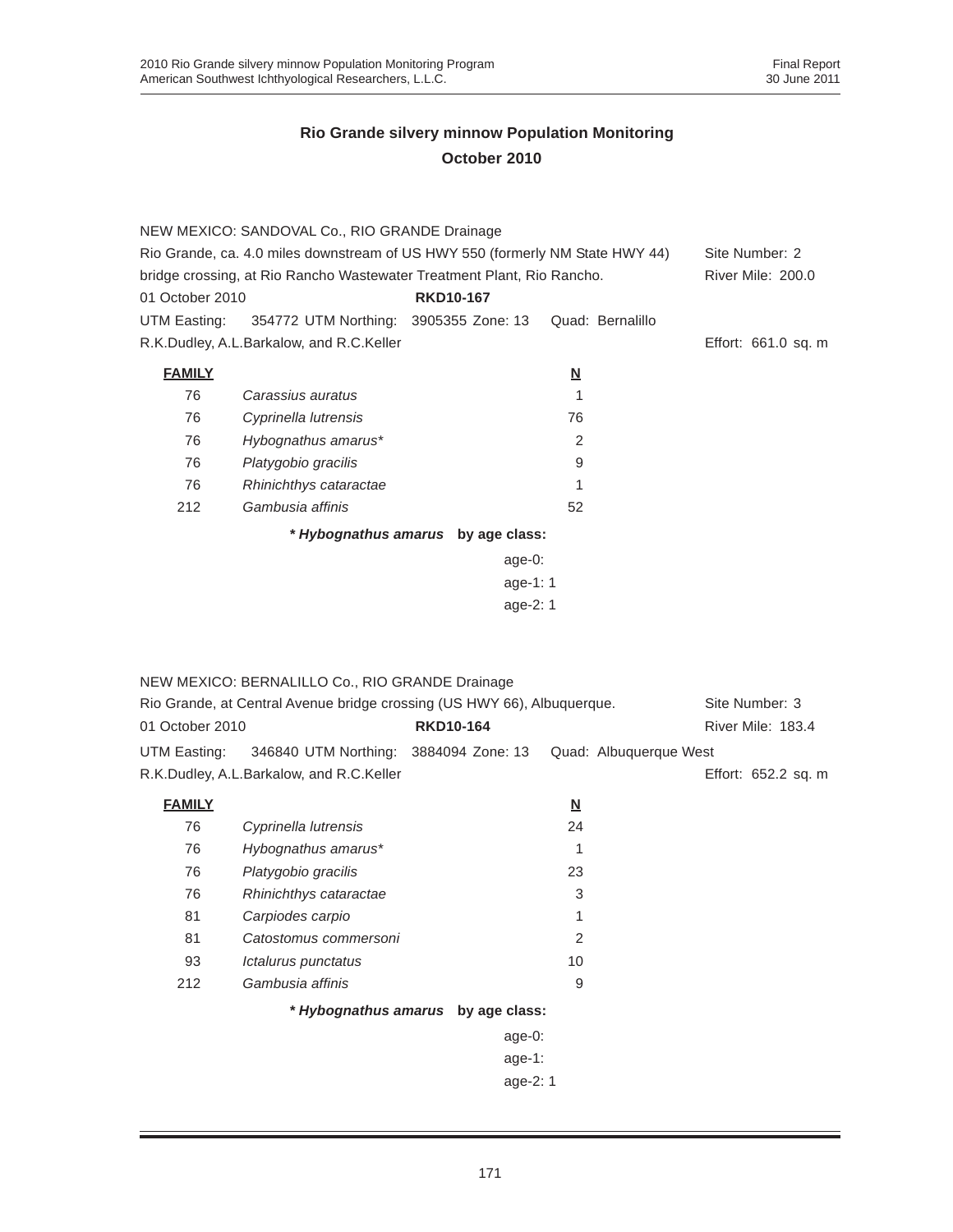|                                                                                                                 | NEW MEXICO: BERNALILLO Co., RIO GRANDE Drainage |                                    |                          |                     |
|-----------------------------------------------------------------------------------------------------------------|-------------------------------------------------|------------------------------------|--------------------------|---------------------|
| Rio Grande, at Rio Bravo Blvd. Bridge crossing (NM State HWY 500) crossing,                                     | Site Number: 4                                  |                                    |                          |                     |
| Albuquerque.                                                                                                    |                                                 |                                    |                          | River Mile: 178.3   |
| 01 October 2010                                                                                                 |                                                 | <b>RKD10-163</b>                   |                          |                     |
| UTM Easting:                                                                                                    | 347554 UTM Northing: 3877163 Zone: 13           |                                    | Quad: Albuquerque West   |                     |
|                                                                                                                 | R.K.Dudley, A.L.Barkalow, and R.C.Keller        |                                    |                          | Effort: 749.4 sq. m |
| <b>FAMILY</b>                                                                                                   |                                                 |                                    | $\underline{\mathsf{N}}$ |                     |
| 76                                                                                                              | Cyprinella lutrensis                            |                                    | 49                       |                     |
| 76                                                                                                              | Cyprinus carpio                                 |                                    | 1                        |                     |
| 76                                                                                                              | Hybognathus amarus*                             |                                    | 3                        |                     |
| 76                                                                                                              | Pimephales promelas                             |                                    | 2                        |                     |
| 76                                                                                                              | Platygobio gracilis                             |                                    | 11                       |                     |
| 76                                                                                                              | Rhinichthys cataractae                          |                                    | 2                        |                     |
| 81                                                                                                              | Carpiodes carpio                                |                                    | 3                        |                     |
| 93                                                                                                              | Amejurus natalis                                |                                    | 1                        |                     |
| 93                                                                                                              | Ictalurus punctatus                             |                                    | 25                       |                     |
| 212                                                                                                             | Gambusia affinis                                |                                    | 64                       |                     |
|                                                                                                                 |                                                 | * Hybognathus amarus by age class: |                          |                     |
|                                                                                                                 |                                                 | age-0:                             |                          |                     |
| age-1: 2<br>age-2: 1                                                                                            |                                                 |                                    |                          |                     |
|                                                                                                                 |                                                 |                                    |                          |                     |
|                                                                                                                 |                                                 |                                    |                          |                     |
|                                                                                                                 |                                                 |                                    |                          |                     |
|                                                                                                                 | NEW MEXICO: VALENCIA Co., RIO GRANDE Drainage   |                                    |                          |                     |
|                                                                                                                 |                                                 |                                    |                          | Site Number: 5      |
| Rio Grande, at Los Lunas Bridge crossing (NM State HWY 49), Los Lunas.<br><b>RKD10-162</b><br>30 September 2010 |                                                 |                                    | River Mile: 161.4        |                     |
| UTM Easting:                                                                                                    | 342898 UTM Northing: 3852531 Zone: 13           |                                    | Quad: Los Lunas          |                     |
|                                                                                                                 | R.K.Dudley, A.L.Barkalow, and R.C.Keller        |                                    |                          | Effort: 716.8 sq. m |
| <b>FAMILY</b>                                                                                                   |                                                 |                                    | <u>N</u>                 |                     |
| 76                                                                                                              | Cyprinella lutrensis                            |                                    | 509                      |                     |
| 76                                                                                                              | Hybognathus amarus*                             |                                    | 8                        |                     |
| 76                                                                                                              | Platygobio gracilis                             |                                    | 1                        |                     |
| 93                                                                                                              | Ictalurus punctatus                             |                                    | 22                       |                     |
| 212                                                                                                             | Gambusia affinis                                |                                    | $\overline{c}$           |                     |
|                                                                                                                 |                                                 | * Hybognathus amarus by age class: |                          |                     |
|                                                                                                                 |                                                 | age-0: 8                           |                          |                     |
| age-1:                                                                                                          |                                                 |                                    |                          |                     |
|                                                                                                                 |                                                 | age-2:                             |                          |                     |
|                                                                                                                 |                                                 |                                    |                          |                     |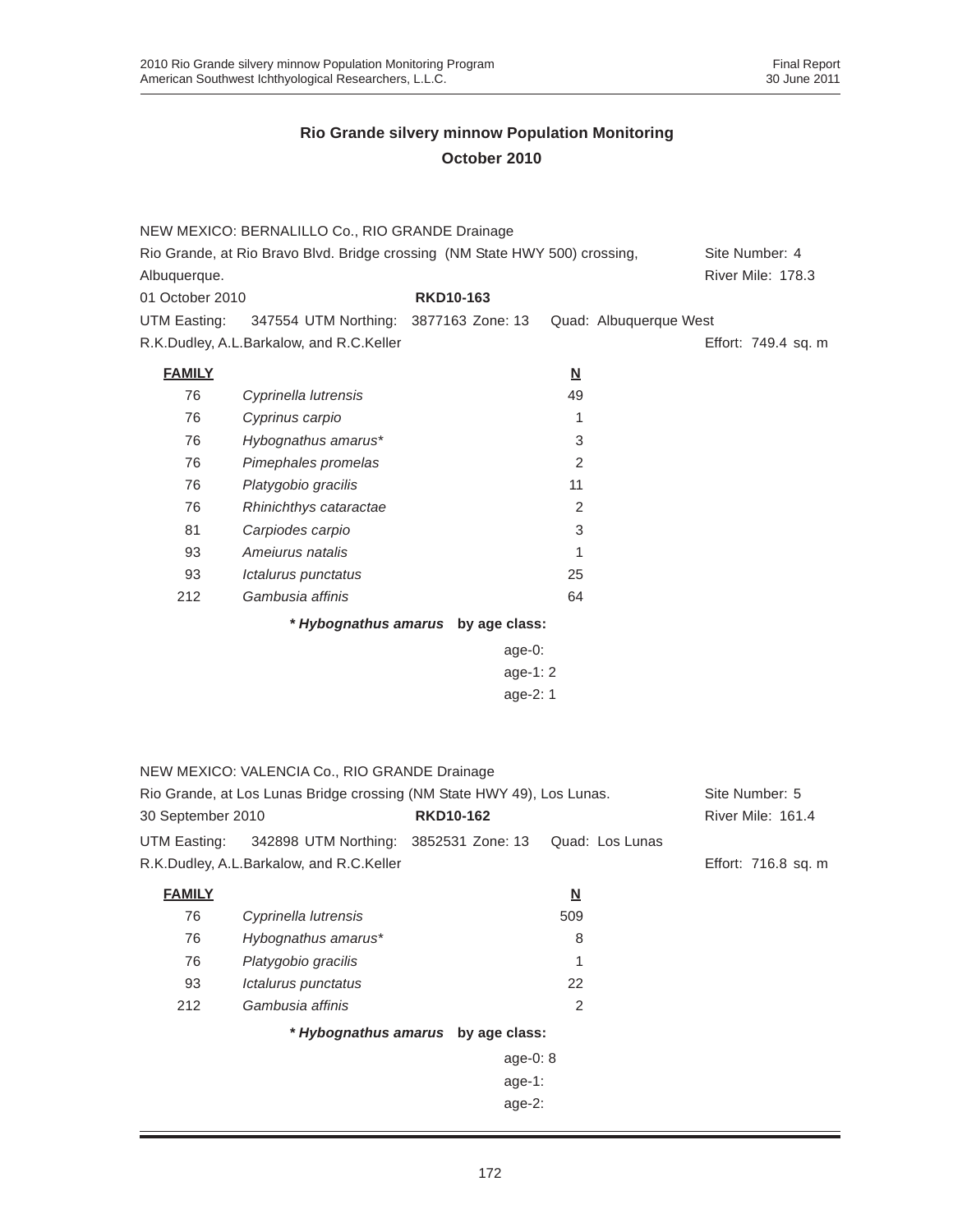|                   | NEW MEXICO: VALENCIA Co., RIO GRANDE Drainage                                    |                                    |                          |                     |
|-------------------|----------------------------------------------------------------------------------|------------------------------------|--------------------------|---------------------|
|                   | Rio Grande, ca. 1.0 miles upstream of NM State HWY 309/6 bridge crossing, Belen. |                                    |                          | Site Number: 6      |
| 30 September 2010 |                                                                                  | <b>RKD10-161</b>                   |                          | River Mile: 151.5   |
| UTM Easting:      | 339972 UTM Northing: 3837061 Zone: 13                                            |                                    | Quad: Tome               |                     |
|                   | R.K.Dudley, A.L.Barkalow, and R.C.Keller                                         |                                    |                          | Effort: 635.7 sq. m |
| <b>FAMILY</b>     |                                                                                  |                                    | $\underline{\mathbf{N}}$ |                     |
| 76                | Cyprinella lutrensis                                                             |                                    | 265                      |                     |
| 76                | Cyprinus carpio                                                                  |                                    | 1                        |                     |
| 76                | Hybognathus amarus*                                                              |                                    | 4                        |                     |
| 76                | Pimephales promelas                                                              |                                    | 5                        |                     |
| 81                | Carpiodes carpio                                                                 |                                    | 5                        |                     |
| 93                | Ictalurus punctatus                                                              |                                    | 38                       |                     |
| 212               | Gambusia affinis                                                                 |                                    | 52                       |                     |
|                   |                                                                                  | * Hybognathus amarus by age class: |                          |                     |
|                   |                                                                                  | age-0: $3$                         |                          |                     |
|                   |                                                                                  | age-1: 1                           |                          |                     |
|                   |                                                                                  | $age-2$ :                          |                          |                     |
|                   |                                                                                  |                                    |                          |                     |
|                   |                                                                                  |                                    |                          |                     |

|                   | NEW MEXICO: VALENCIA Co., RIO GRANDE Drainage                                    |                                    |                          |                     |
|-------------------|----------------------------------------------------------------------------------|------------------------------------|--------------------------|---------------------|
|                   | Rio Grande, ca. 2.2 miles upstream of NM State HWY 346 bridge crossing, Jarales. |                                    |                          | Site Number: 7      |
| 30 September 2010 |                                                                                  | <b>RKD10-160</b>                   |                          | River Mile: 143.2   |
|                   | UTM Easting: 338136 UTM Northing: 3827329 Zone: 13                               |                                    | Quad: Veguita            |                     |
|                   | R.K.Dudley, A.L.Barkalow, and R.C.Keller                                         |                                    |                          | Effort: 551.9 sq. m |
| <b>FAMILY</b>     |                                                                                  |                                    | $\underline{\mathbf{N}}$ |                     |
| 76                | Cyprinella lutrensis                                                             |                                    | 455                      |                     |
| 76                | Hybognathus amarus*                                                              |                                    | 9                        |                     |
| 76                | Pimephales promelas                                                              |                                    | 8                        |                     |
| 76                | Platygobio gracilis                                                              |                                    |                          |                     |
| 81                | Carpiodes carpio                                                                 |                                    |                          |                     |
| 93                | Amejurus natalis                                                                 |                                    | 1                        |                     |
| 93                | Ictalurus punctatus                                                              |                                    | 7                        |                     |
| 212               | Gambusia affinis                                                                 |                                    | 36                       |                     |
|                   |                                                                                  | * Hybognathus amarus by age class: |                          |                     |
|                   |                                                                                  | age-0: $5$                         |                          |                     |
|                   |                                                                                  | age-1: $3$                         |                          |                     |
|                   |                                                                                  | age-2: 1                           |                          |                     |
|                   |                                                                                  |                                    |                          |                     |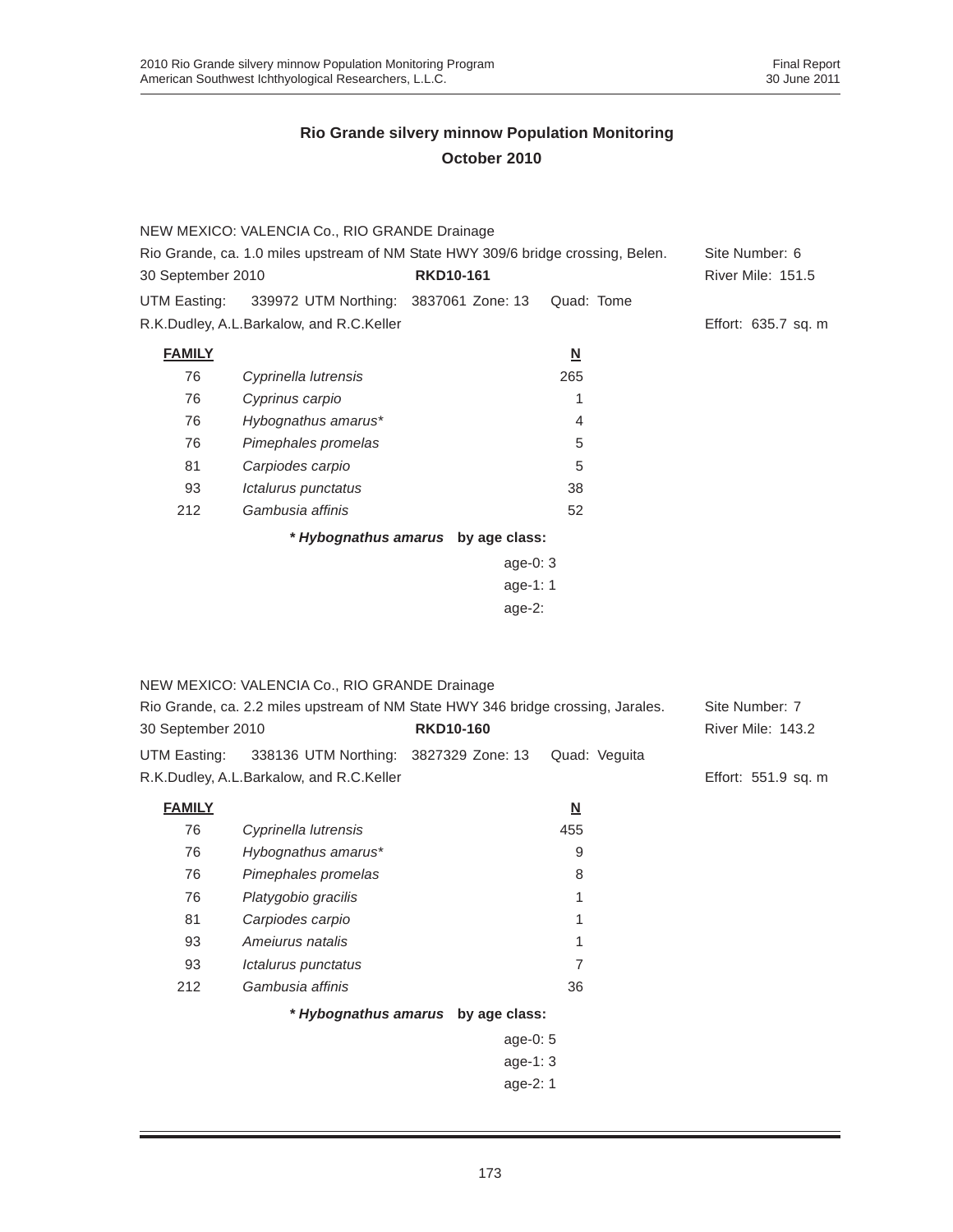|                   | NEW MEXICO: SOCORRO Co., RIO GRANDE Drainage        |                  |                          |                     |
|-------------------|-----------------------------------------------------|------------------|--------------------------|---------------------|
|                   | Rio Grande, at US HWY 60 bridge crossing, Bernardo. |                  |                          | Site Number: 8      |
| 30 September 2010 |                                                     | <b>RKD10-159</b> |                          | River Mile: 130.6   |
|                   | UTM Easting: 334604 UTM Northing: 3809726 Zone: 13  |                  | Quad: Abeytas            |                     |
|                   | R.K.Dudley, A.L.Barkalow, and R.C.Keller            |                  |                          | Effort: 595.9 sq. m |
| <b>FAMILY</b>     |                                                     |                  | $\underline{\mathsf{N}}$ |                     |
| 76                | Cyprinella lutrensis                                |                  | 110                      |                     |
| 76                | Cyprinus carpio                                     |                  | 2                        |                     |
| 76                | Platygobio gracilis                                 |                  | 1                        |                     |
| 93                | Ictalurus punctatus                                 |                  | 8                        |                     |
| 212               | Gambusia affinis                                    |                  | 28                       |                     |

NEW MEXICO: SOCORRO Co., RIO GRANDE Drainage

| Rio Grande, ca. 3.5 miles downstream of the US HWY 60 bridge crossing, Bernardo. | Site Number: 9                                     |                  |               |                          |
|----------------------------------------------------------------------------------|----------------------------------------------------|------------------|---------------|--------------------------|
| 30 September 2010                                                                |                                                    | <b>RKD10-158</b> |               | <b>River Mile: 127.0</b> |
|                                                                                  | UTM Easting: 331094 UTM Northing: 3805229 Zone: 13 |                  | Quad: Abevtas |                          |
|                                                                                  | R.K.Dudley, A.L.Barkalow, and R.C.Keller           |                  |               | Effort: 696.3 sq. m      |
|                                                                                  |                                                    |                  |               |                          |

| <b>FAMILY</b> |                      | <u>N</u> |
|---------------|----------------------|----------|
| 76            | Cyprinella lutrensis | 576      |
| 76            | Hybognathus amarus*  | 4        |
| 76            | Pimephales promelas  | 35       |
| 76            | Platygobio gracilis  | 2        |
| 93            | Ictalurus punctatus  | 14       |
| 212           | Gambusia affinis     | 72       |
|               |                      |          |

*\* Hybognathus amarus* **by age class:**

| age-0: 4  |
|-----------|
| age-1:    |
| $age-2$ : |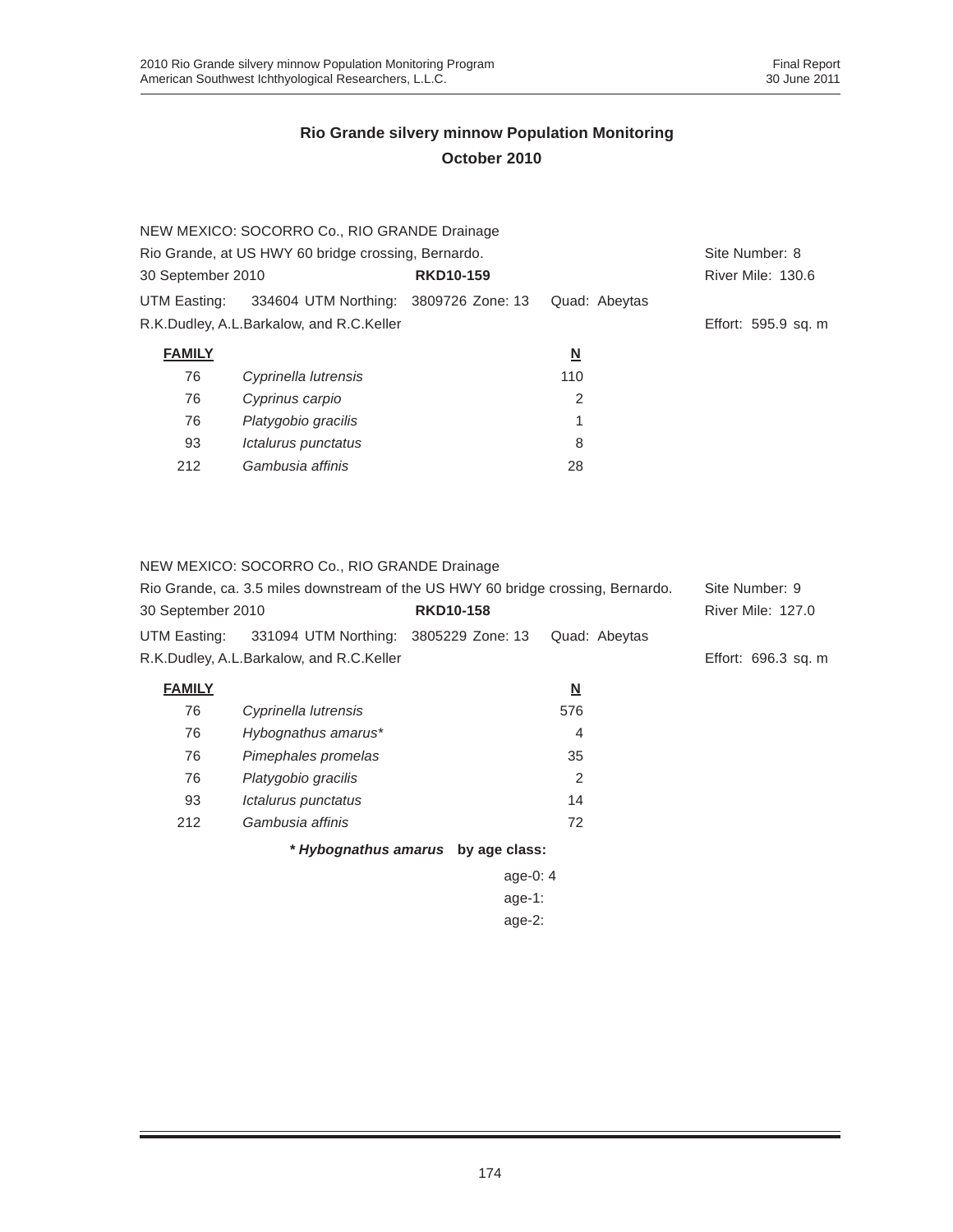|                 | NEW MEXICO: SOCORRO Co., RIO GRANDE Drainage                               |                                    |                          |                     |  |  |
|-----------------|----------------------------------------------------------------------------|------------------------------------|--------------------------|---------------------|--|--|
|                 | Rio Grande, ca. 0.6 miles upstream of San Acacia Diversion Dam, San Acacia |                                    |                          | Site Number: 9.5    |  |  |
| 01 October 2010 |                                                                            | <b>RKD10-157</b>                   |                          | River Mile: 116.8   |  |  |
| UTM Easting:    | 327902 UTM Northing: 3792603 Zone: 13                                      |                                    | Quad: La Joya            |                     |  |  |
|                 | M.A.Farrington, J.L.Hester, and K.M.Schaus                                 |                                    |                          | Effort: 539.9 sq. m |  |  |
| <b>FAMILY</b>   |                                                                            |                                    | $\underline{\mathsf{N}}$ |                     |  |  |
| 76              | Cyprinella lutrensis                                                       |                                    | 10                       |                     |  |  |
| 76              | Hybognathus amarus*                                                        |                                    | 5                        |                     |  |  |
| 76              | Platygobio gracilis                                                        |                                    | 211                      |                     |  |  |
| 93              | Ictalurus punctatus                                                        |                                    | 3                        |                     |  |  |
| 212             | Gambusia affinis                                                           |                                    | 8                        |                     |  |  |
|                 |                                                                            | * Hybognathus amarus by age class: |                          |                     |  |  |
|                 |                                                                            | age-0: $5$                         |                          |                     |  |  |
|                 |                                                                            | age-1:                             |                          |                     |  |  |
|                 | age- $2$ :                                                                 |                                    |                          |                     |  |  |

|                 | NEW MEXICO: SOCORRO Co., RIO GRANDE Drainage                     |                                    |                         |                  |                     |
|-----------------|------------------------------------------------------------------|------------------------------------|-------------------------|------------------|---------------------|
|                 | Rio Grande, directly below San Acacia Diversion Dam, San Acacia. |                                    |                         |                  | Site Number: 10     |
| 01 October 2010 |                                                                  | <b>RKD10-156</b>                   |                         |                  | River Mile: 116.2   |
| UTM Easting:    | 326162 UTM Northing: 3791977 Zone: 13                            |                                    |                         | Quad: San Acacia |                     |
|                 | M.A.Farrington, J.L.Hester, and K.M.Schaus                       |                                    |                         |                  | Effort: 364.2 sq. m |
| <b>FAMILY</b>   |                                                                  |                                    | $\overline{\mathsf{M}}$ |                  |                     |
| 76              | Cyprinella lutrensis                                             |                                    | 86                      |                  |                     |
| 76              | Hybognathus amarus*                                              |                                    | 7                       |                  |                     |
| 76              | Platygobio gracilis                                              |                                    | 18                      |                  |                     |
| 93              | Ictalurus punctatus                                              |                                    | 2                       |                  |                     |
|                 |                                                                  | * Hybognathus amarus by age class: |                         |                  |                     |
|                 |                                                                  | age-0: $6$                         |                         |                  |                     |
| age-1: $1$      |                                                                  |                                    |                         |                  |                     |

age-2: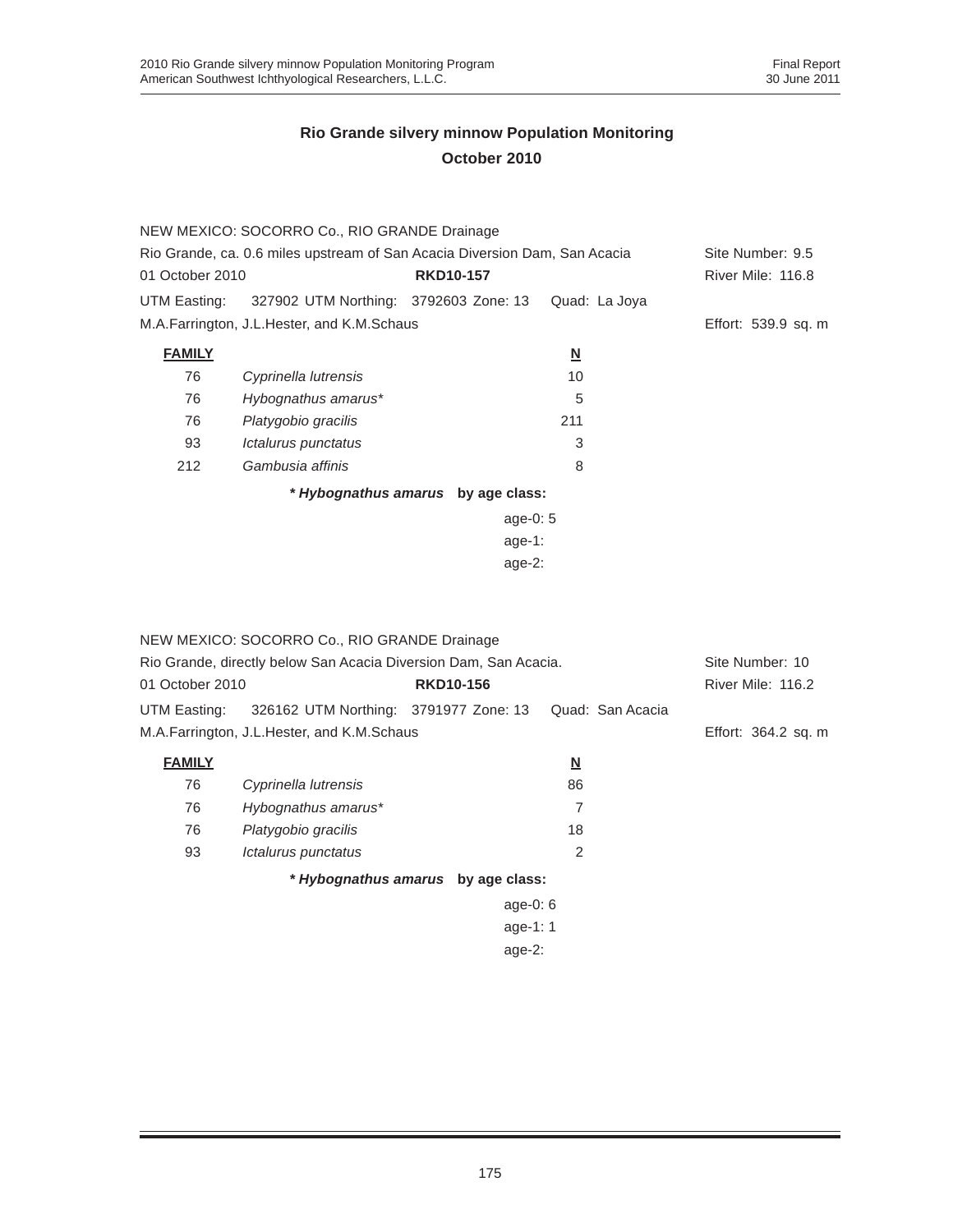|                                                                               | NEW MEXICO: SOCORRO Co., RIO GRANDE Drainage        |                  |                         |                     |
|-------------------------------------------------------------------------------|-----------------------------------------------------|------------------|-------------------------|---------------------|
| Rio Grande, ca. 1.5 miles downstream of San Acacia Diversion Dam, San Acacia. | Site Number: 11                                     |                  |                         |                     |
| 01 October 2010                                                               |                                                     | <b>RKD10-155</b> |                         | River Mile: 114.6   |
| UTM Easting:                                                                  | 325263 UTM Northing: 3790442 Zone: 13 Quad: Lemitar |                  |                         |                     |
|                                                                               | M.A.Farrington, J.L.Hester, and K.M.Schaus          |                  |                         | Effort: 565.3 sq. m |
| <b>FAMILY</b>                                                                 |                                                     |                  | $\overline{\mathbf{N}}$ |                     |
| 76                                                                            | Cyprinella lutrensis                                |                  | 24                      |                     |
| 76                                                                            | Platygobio gracilis                                 |                  | 14                      |                     |
| 93                                                                            | Ictalurus punctatus                                 |                  | 5                       |                     |

#### NEW MEXICO: SOCORRO Co., RIO GRANDE Drainage

212 *Gambusia affinis* 8

|                 | Rio Grande, east of Socorro, 0.5 miles upstream of Socorro Low Flow Conveyance                         |                  | Site Number: 12 |                     |
|-----------------|--------------------------------------------------------------------------------------------------------|------------------|-----------------|---------------------|
|                 | Channel bridge and east just upstream of Socorro Wastewater Treatment Plant, Socorro, River Mile: 99.5 |                  |                 |                     |
| 01 October 2010 |                                                                                                        | <b>RKD10-154</b> |                 |                     |
|                 | UTM Easting: 327097 UTM Northing: 3771043 Zone: 13 Quad: Loma de las Canas                             |                  |                 |                     |
|                 | M.A.Farrington, J.L.Hester, and K.M.Schaus                                                             |                  |                 | Effort: 495.0 sq. m |

| <b>FAMILY</b> |                      | <u>N</u>      |
|---------------|----------------------|---------------|
| 76            | Cyprinella lutrensis | 135           |
| 76            | Cyprinus carpio      | 1             |
| 76            | Hybognathus amarus*  | 23            |
| 76            | Pimephales promelas  | 1             |
| 76            | Platygobio gracilis  | 42            |
| 93            | Ictalurus punctatus  | $\mathcal{P}$ |
| 212           | Gambusia affinis     | 8             |
|               | * Hybognathus amarus | by age class: |
|               |                      | age-0: 21     |
|               |                      | age-1: $2$    |

age-2: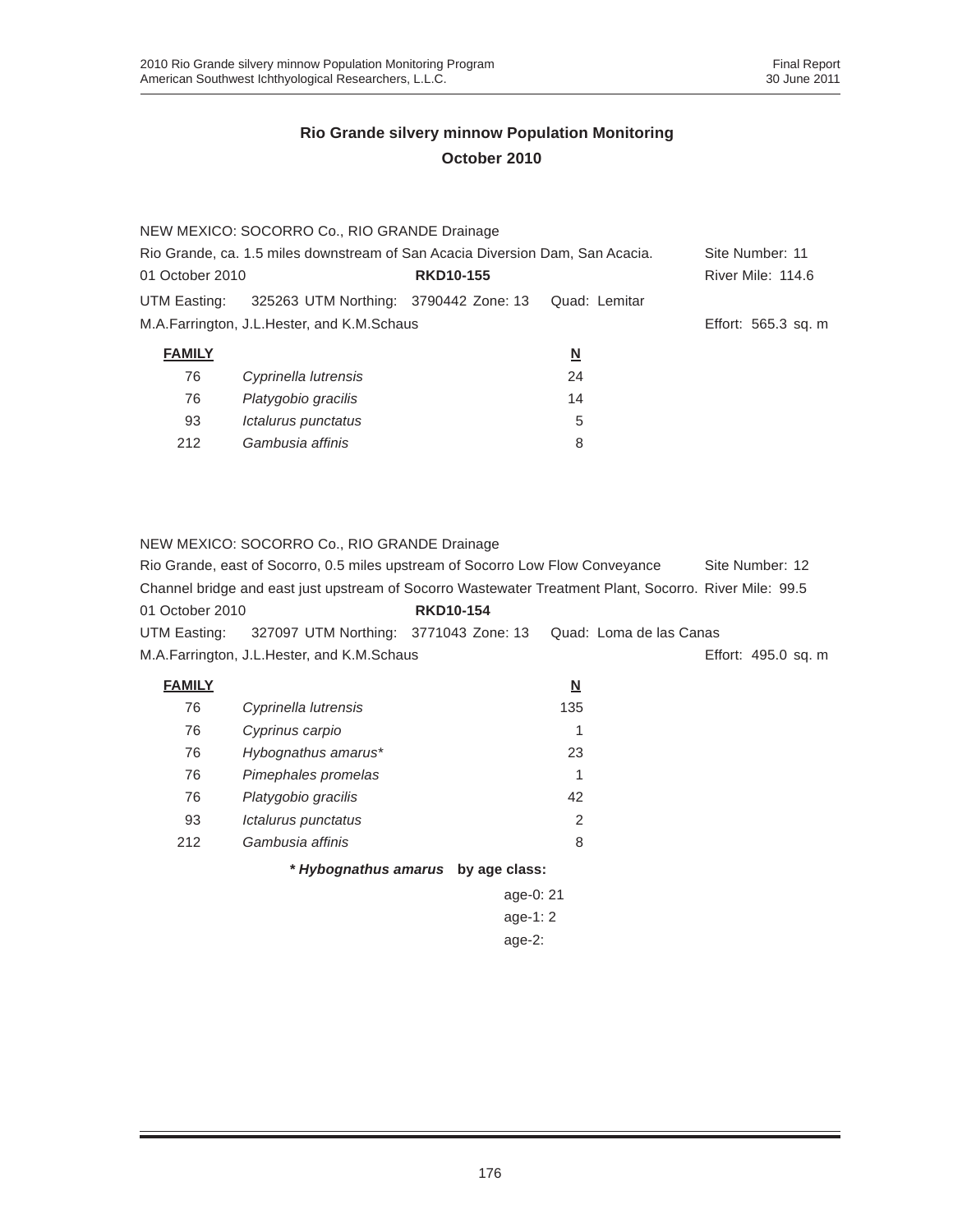|                 | NEW MEXICO: SOCORRO Co., RIO GRANDE Drainage                    |                                    |                          |                     |
|-----------------|-----------------------------------------------------------------|------------------------------------|--------------------------|---------------------|
|                 | Rio Grande, ca. 4.0 miles upstream of U.S. 380 bridge crossing. |                                    |                          | Site Number: 13     |
| 01 October 2010 |                                                                 | <b>RKD10-153</b>                   |                          | River Mile: 91.7    |
| UTM Easting:    | 328140 UTM Northing: 3761283 Zone: 13                           |                                    | Quad: San Antonio        |                     |
|                 | M.A.Farrington, J.L.Hester, and K.M.Schaus                      |                                    |                          | Effort: 527.5 sq. m |
| <b>FAMILY</b>   |                                                                 |                                    | $\underline{\mathsf{N}}$ |                     |
| 76              | Cyprinella lutrensis                                            |                                    | 5                        |                     |
| 76              | Hybognathus amarus*                                             |                                    | 23                       |                     |
| 76              | Platygobio gracilis                                             |                                    | 4                        |                     |
| 93              | Ictalurus punctatus                                             |                                    |                          |                     |
| 212             | Gambusia affinis                                                |                                    | 3                        |                     |
|                 |                                                                 | * Hybognathus amarus by age class: |                          |                     |
|                 |                                                                 | age-0: 20                          |                          |                     |
|                 |                                                                 | age-1: $3$                         |                          |                     |
|                 |                                                                 | age- $2:$                          |                          |                     |

| NEW MEXICO: SOCORRO Co., RIO GRANDE Drainage<br>Rio Grande, at US HWY 380 bridge crossing, San Antonio.<br>30 September 2010 | Site Number: 14<br>River Mile: 87.1         |  |            |                         |                   |                     |
|------------------------------------------------------------------------------------------------------------------------------|---------------------------------------------|--|------------|-------------------------|-------------------|---------------------|
| UTM Easting:                                                                                                                 | 328914 UTM Northing: 3754471 Zone: 13       |  |            |                         | Quad: San Antonio |                     |
|                                                                                                                              | W.H.Brandenburg, J.L.Hester, and K.M.Schaus |  |            |                         |                   | Effort: 615.2 sq. m |
| <b>FAMILY</b>                                                                                                                |                                             |  |            | $\overline{\mathsf{M}}$ |                   |                     |
| 76                                                                                                                           | Cyprinella lutrensis                        |  |            | 2                       |                   |                     |
| 76                                                                                                                           | Hybognathus amarus*                         |  |            | $\overline{4}$          |                   |                     |
| 76                                                                                                                           | Platygobio gracilis                         |  |            | $\overline{2}$          |                   |                     |
| 93                                                                                                                           | Ictalurus punctatus                         |  |            | 1                       |                   |                     |
| 212                                                                                                                          | Gambusia affinis                            |  |            | 9                       |                   |                     |
| 294                                                                                                                          | Pomoxis annularis                           |  |            | 1                       |                   |                     |
|                                                                                                                              | * Hybognathus amarus by age class:          |  |            |                         |                   |                     |
|                                                                                                                              |                                             |  | age-0: $2$ |                         |                   |                     |
| age-1: $2$                                                                                                                   |                                             |  |            |                         |                   |                     |
|                                                                                                                              |                                             |  | age- $2$ : |                         |                   |                     |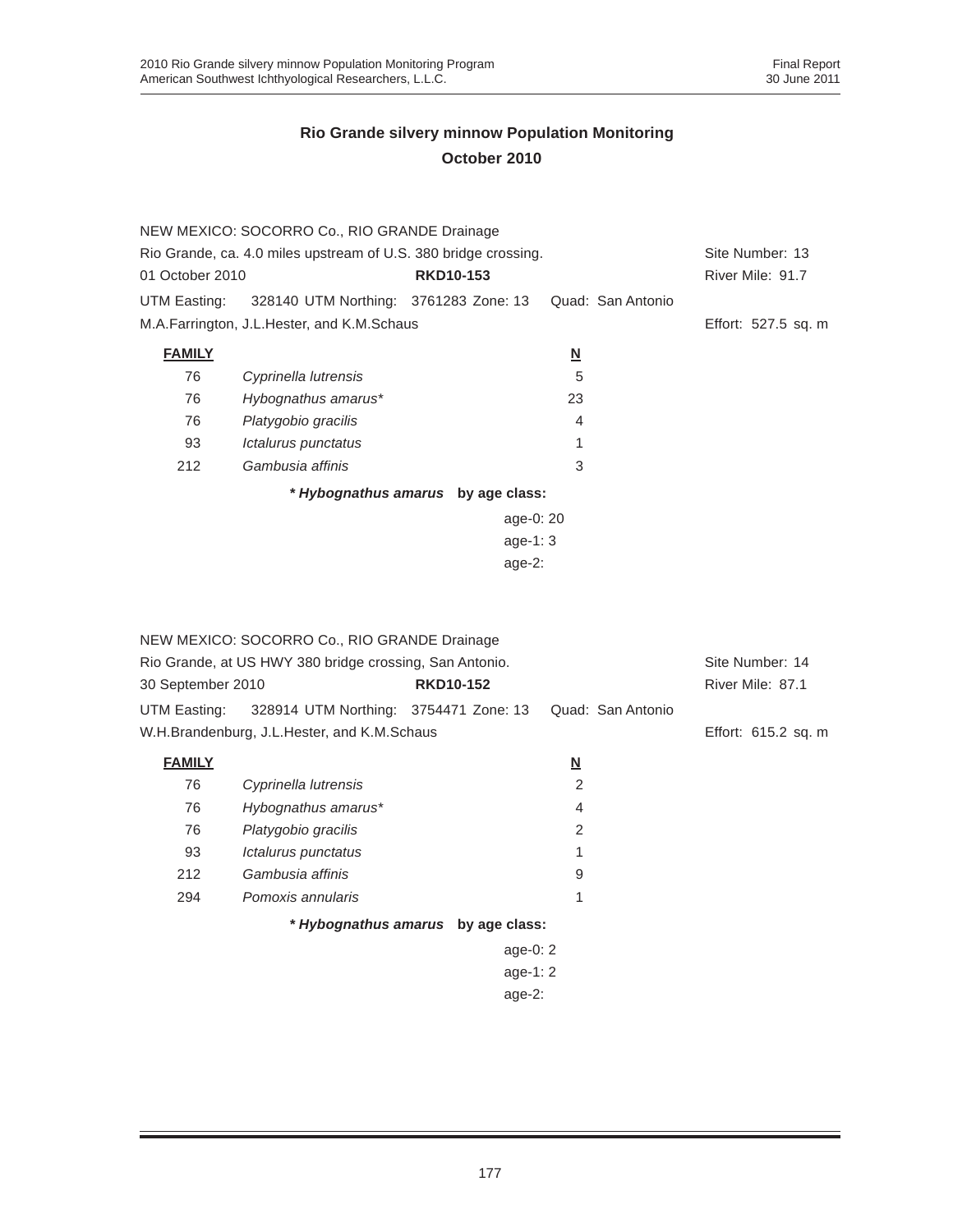|                                                                                       | NEW MEXICO: SOCORRO Co., RIO GRANDE Drainage |                  |                                                                         |                     |
|---------------------------------------------------------------------------------------|----------------------------------------------|------------------|-------------------------------------------------------------------------|---------------------|
| Rio Grande, directly east of Bosque del Apache National Wildlife Refuge Headquarters. | Site Number: 15                              |                  |                                                                         |                     |
| 30 September 2010                                                                     |                                              | <b>RKD10-151</b> |                                                                         | River Mile: 79.1    |
|                                                                                       |                                              |                  | UTM Easting: 327055 UTM Northing: 3740839 Zone: 13 Quad: San Antonio SE |                     |
|                                                                                       | W.H.Brandenburg, J.L.Hester, and K.M.Schaus  |                  |                                                                         | Effort: 564.7 sq. m |

### **FAMILY N**

*No Fish Collected*

| NEW MEXICO: SOCORRO Co., RIO GRANDE Drainage |                                                                             |                  |                         |                  |  |  |  |  |
|----------------------------------------------|-----------------------------------------------------------------------------|------------------|-------------------------|------------------|--|--|--|--|
|                                              | Rio Grande, at San Marcial Railroad Bridge, San Marcial.<br>Site Number: 16 |                  |                         |                  |  |  |  |  |
| 30 September 2010                            |                                                                             | <b>RKD10-150</b> |                         | River Mile: 68.6 |  |  |  |  |
| UTM Easting:                                 | 315284 UTM Northing: 3728347 Zone: 13                                       |                  | Quad: San Marcial       |                  |  |  |  |  |
| W.H.Brandenburg, J.L.Hester, and K.M.Schaus  | Effort: 716.8 sq. m                                                         |                  |                         |                  |  |  |  |  |
| <b>FAMILY</b>                                |                                                                             |                  | $\overline{\mathsf{N}}$ |                  |  |  |  |  |
| 76                                           | Cyprinella lutrensis                                                        |                  | 30                      |                  |  |  |  |  |
| 76                                           | Hybognathus amarus*                                                         |                  | 2                       |                  |  |  |  |  |
| 76                                           | Pimephales promelas                                                         |                  |                         |                  |  |  |  |  |
| 76                                           | Platygobio gracilis                                                         |                  | 2                       |                  |  |  |  |  |
| 93                                           | Ictalurus punctatus                                                         |                  | 2                       |                  |  |  |  |  |

*\* Hybognathus amarus* **by age class:**

age-0: 2 age-1:

age-2: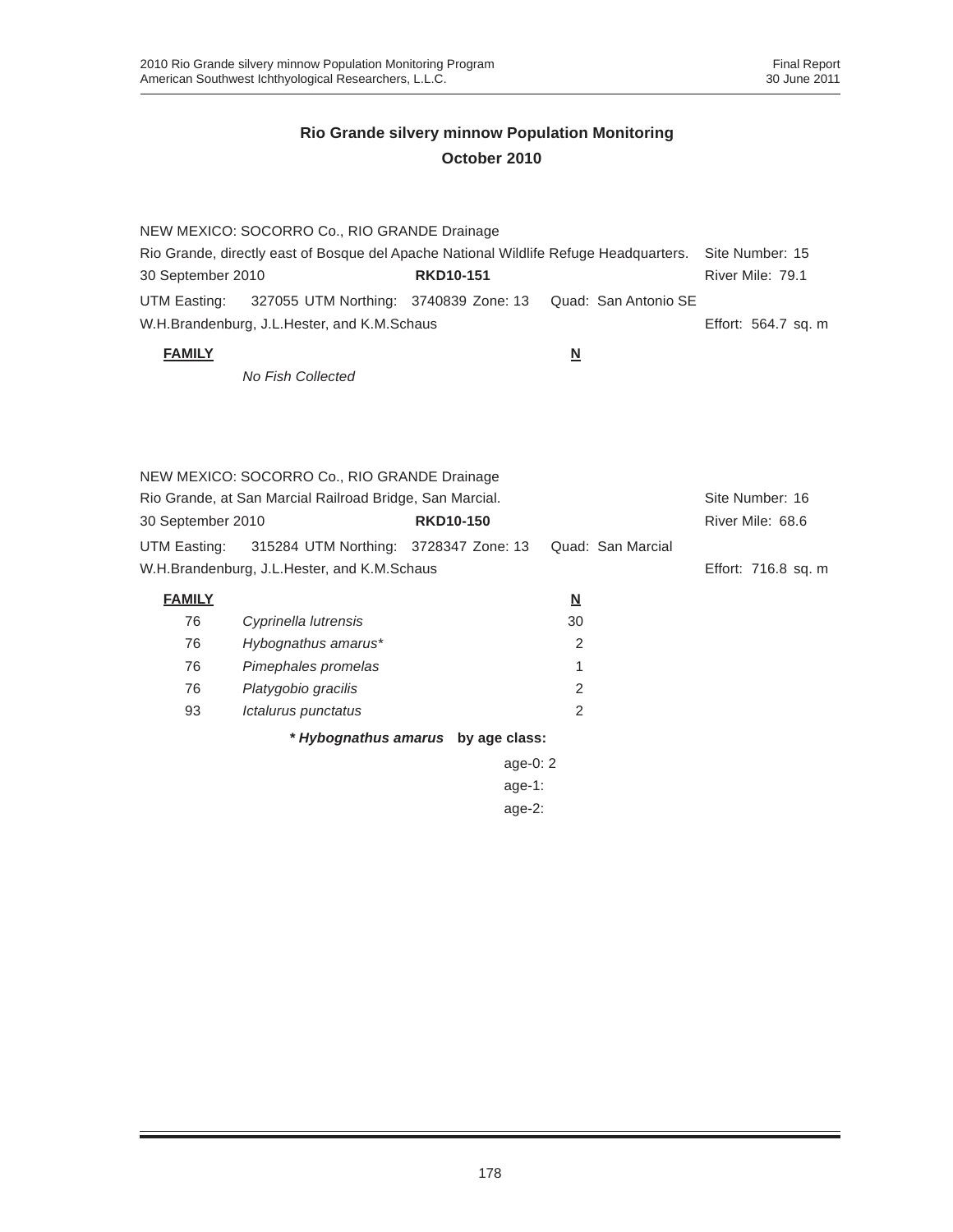|                   | NEW MEXICO: SOCORRO Co., RIO GRANDE Drainage                                   |                                    |                          |                     |
|-------------------|--------------------------------------------------------------------------------|------------------------------------|--------------------------|---------------------|
|                   | Rio Grande, ca. 8 miles downstream of the San Marcial railroad bridge crossing |                                    |                          | Site Number: 17     |
| 30 September 2010 |                                                                                | <b>RKD10-149</b>                   |                          | River Mile: 60.5    |
| UTM Easting:      | 309487 UTM Northing: 3718178 Zone: 13                                          |                                    | Quad: Paraje Well        |                     |
|                   | W.H.Brandenburg, J.L.Hester, and K.M.Schaus                                    |                                    |                          | Effort: 591.6 sq. m |
| <b>FAMILY</b>     |                                                                                |                                    | $\underline{\mathbf{N}}$ |                     |
| 76                | Cyprinella lutrensis                                                           |                                    | 111                      |                     |
| 76                | Cyprinus carpio                                                                |                                    | 1                        |                     |
| 76                | Hybognathus amarus*                                                            |                                    | 37                       |                     |
| 76                | Pimephales promelas                                                            |                                    | 1                        |                     |
| 76                | Pimephales vigilax                                                             |                                    | 1                        |                     |
| 76                | Platygobio gracilis                                                            |                                    | $12 \overline{ }$        |                     |
| 81                | Carpiodes carpio                                                               |                                    | 1                        |                     |
| 93                | Ictalurus punctatus                                                            |                                    | $12 \overline{ }$        |                     |
| 212               | Gambusia affinis                                                               |                                    | 40                       |                     |
|                   |                                                                                | * Hybognathus amarus by age class: |                          |                     |
|                   |                                                                                | age-0: 35                          |                          |                     |
|                   |                                                                                | age-1: 1                           |                          |                     |
|                   |                                                                                | age-2: 1                           |                          |                     |
|                   |                                                                                |                                    |                          |                     |
|                   |                                                                                |                                    |                          |                     |
|                   | NEW MEXICO: SOCORRO Co., RIO GRANDE Drainage                                   |                                    |                          |                     |
|                   | Rio Grande, ca. 10 mi downstream of the San Marcial railroad bridge crossing   |                                    |                          | Site Number: 18     |
| 30 September 2010 |                                                                                | <b>RKD10-148</b>                   |                          | River Mile: 58.8    |
| UTM Easting:      | 307846 UTM Northing: 3716150 Zone: 13                                          |                                    | Quad: Paraje Well        |                     |
|                   | W.H.Brandenburg, J.L.Hester, and K.M.Schaus                                    |                                    |                          | Effort: 625.9 sq. m |
| <b>FAMILY</b>     |                                                                                |                                    | $\underline{\mathbf{N}}$ |                     |
| 76                | Cyprinella lutrensis                                                           |                                    | $12 \overline{ }$        |                     |
| 76                | Platygobio gracilis                                                            |                                    | 3                        |                     |
| 93                | Ictalurus punctatus                                                            |                                    | 5                        |                     |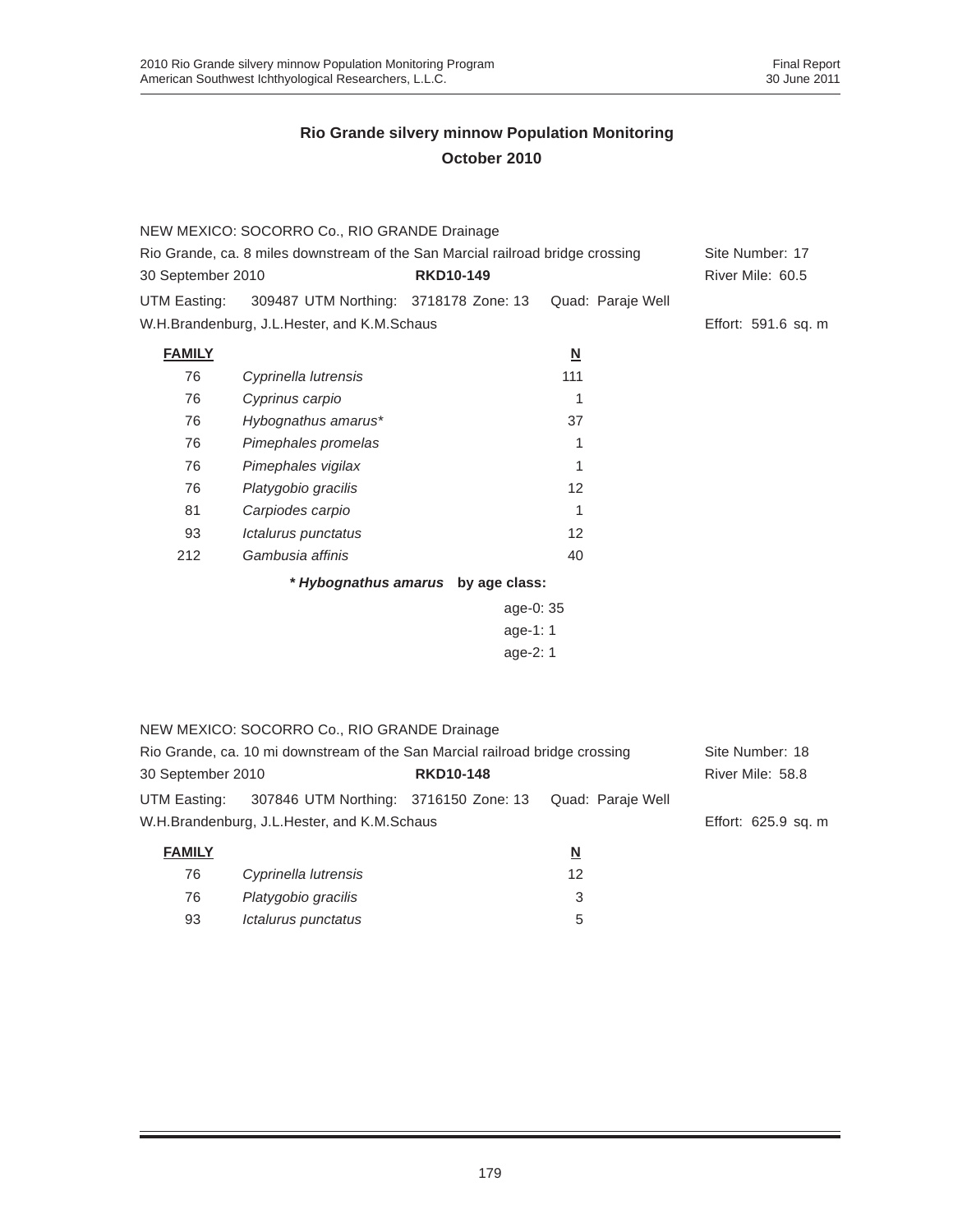# **DOCUMENT REVIEW COMMENTS DATE:** *3/22/11*

| PROJECT TITLE: RIO GRANDE SILVERY MINNOW POPULATION MONITORING PROGRAM RESULTS FROM SEPTEMBER |                                                                                |                                                                                                                                                                                                                                                                                                                                                                                                                                                                                                                                                                                                                                                                                                                                                                                                                                                                                                                                                                                                                                                                                                                                                                                                                                                                                                                                                                                                                                                                                                                                                                                                                                                                                                                                                                                                   |                                           |  |  |
|-----------------------------------------------------------------------------------------------|--------------------------------------------------------------------------------|---------------------------------------------------------------------------------------------------------------------------------------------------------------------------------------------------------------------------------------------------------------------------------------------------------------------------------------------------------------------------------------------------------------------------------------------------------------------------------------------------------------------------------------------------------------------------------------------------------------------------------------------------------------------------------------------------------------------------------------------------------------------------------------------------------------------------------------------------------------------------------------------------------------------------------------------------------------------------------------------------------------------------------------------------------------------------------------------------------------------------------------------------------------------------------------------------------------------------------------------------------------------------------------------------------------------------------------------------------------------------------------------------------------------------------------------------------------------------------------------------------------------------------------------------------------------------------------------------------------------------------------------------------------------------------------------------------------------------------------------------------------------------------------------------|-------------------------------------------|--|--|
| 2009 TO OCTOBER 2010 - DRAFT<br>REPORT DATE: January 31, 2011                                 |                                                                                |                                                                                                                                                                                                                                                                                                                                                                                                                                                                                                                                                                                                                                                                                                                                                                                                                                                                                                                                                                                                                                                                                                                                                                                                                                                                                                                                                                                                                                                                                                                                                                                                                                                                                                                                                                                                   |                                           |  |  |
|                                                                                               | <b>REVIEWED BY: Science Work Group</b>                                         |                                                                                                                                                                                                                                                                                                                                                                                                                                                                                                                                                                                                                                                                                                                                                                                                                                                                                                                                                                                                                                                                                                                                                                                                                                                                                                                                                                                                                                                                                                                                                                                                                                                                                                                                                                                                   |                                           |  |  |
|                                                                                               | <b>AGENCY NAME:</b>                                                            |                                                                                                                                                                                                                                                                                                                                                                                                                                                                                                                                                                                                                                                                                                                                                                                                                                                                                                                                                                                                                                                                                                                                                                                                                                                                                                                                                                                                                                                                                                                                                                                                                                                                                                                                                                                                   |                                           |  |  |
|                                                                                               |                                                                                | LEGEND (for ACTION column below)                                                                                                                                                                                                                                                                                                                                                                                                                                                                                                                                                                                                                                                                                                                                                                                                                                                                                                                                                                                                                                                                                                                                                                                                                                                                                                                                                                                                                                                                                                                                                                                                                                                                                                                                                                  |                                           |  |  |
|                                                                                               | <b>A-APPROVED</b>                                                              | D-DISAPPROVED<br><b>C-CONCUR</b><br><b>E-EXCEPTION</b>                                                                                                                                                                                                                                                                                                                                                                                                                                                                                                                                                                                                                                                                                                                                                                                                                                                                                                                                                                                                                                                                                                                                                                                                                                                                                                                                                                                                                                                                                                                                                                                                                                                                                                                                            |                                           |  |  |
| <b>ITEM</b><br>NO.                                                                            | Chapter, Section,<br>Page, Table,<br><b>Figure or</b><br><b>Drawing</b><br>No. | <b>COMMENT</b>                                                                                                                                                                                                                                                                                                                                                                                                                                                                                                                                                                                                                                                                                                                                                                                                                                                                                                                                                                                                                                                                                                                                                                                                                                                                                                                                                                                                                                                                                                                                                                                                                                                                                                                                                                                    | <b>ACTION</b>                             |  |  |
| $\mathbf{1}$                                                                                  | General                                                                        | The authors have the opportunity to improve the value of the population monitoring and the                                                                                                                                                                                                                                                                                                                                                                                                                                                                                                                                                                                                                                                                                                                                                                                                                                                                                                                                                                                                                                                                                                                                                                                                                                                                                                                                                                                                                                                                                                                                                                                                                                                                                                        | E                                         |  |  |
|                                                                                               | Comment                                                                        | referenced spawning periodicity studies by expanding the literature references, analysis and<br>discussion. The revisions and additional material would better support the Department of<br>Interior, Fish and Wildlife Service, and Bureau of Reclamation by providing a more<br>comprehensive scientific discussion.<br>This is a valid comment taken in isolation, but the style and content of this report have been<br>progressively tailored over many years to suit the specific needs of USFWS and USBR based<br>on their comments. There was a request for a basic presentation for an educated audience<br>rather than an extensive scientific/statistical technical analysis that would be more<br>appropriate for a technical/academic audience. Specific recommendations that are now<br>followed throughout the document are based on the language set forth in the RFP and the<br>PMP Workgroup "Fish Monitoring Plan", Appendix A (Rio Grande Fish Community<br>Monitoring), a guidance document produced by the Middle Rio Grande Endangered Species                                                                                                                                                                                                                                                                                                                                                                                                                                                                                                                                                                                                                                                                                                                             | Concur<br>per<br><b>COTR</b>              |  |  |
|                                                                                               |                                                                                | Act Collaborative Program.                                                                                                                                                                                                                                                                                                                                                                                                                                                                                                                                                                                                                                                                                                                                                                                                                                                                                                                                                                                                                                                                                                                                                                                                                                                                                                                                                                                                                                                                                                                                                                                                                                                                                                                                                                        |                                           |  |  |
| $\overline{2}$                                                                                | General<br>Comment                                                             | Long-Term Dataset: The authors are commended for continuing to collect and assimilate<br>the longest ongoing dataset for the RGSM in the Middle Rio Grande. The catch rate index<br>(CPUE) is being used by the U.S. Fish and Wildlife Service as an index of population status<br>and trends, and some of the data are being used in Population Viability Analysis.                                                                                                                                                                                                                                                                                                                                                                                                                                                                                                                                                                                                                                                                                                                                                                                                                                                                                                                                                                                                                                                                                                                                                                                                                                                                                                                                                                                                                              | $\mathbf C$                               |  |  |
| 3                                                                                             | General<br>Comment                                                             | Need for More Understandable Reports: These reports on CPUE need to be understood by<br>scientists, managers, and administrators. The report is difficult to follow from a scientific<br>perspective, and it is doubtful that most Collaborative Program partners fully understand the<br>terminology, analyses, and discussion. The report is confounded by a number of analyses of<br>the same or similar datasets (e.g., CPUE by reach, by month, by year) and by confusing text<br>that quickly strays from the project objective. There are also numerous statements about data<br>variation that need to be put into proper context for managers and administrators who may<br>not fully understand the utility and limitations of the data and CPUE indices presented.<br>Recommend to develop a format that is understandable to Program partners, or contract an<br>independent objective scientist to assimilate, analyze, and evaluate all of the CPUE data<br>(1993 to present) in a short, comprehensive document that is easy to read and understand.<br>The style and format of the report, including the type of analyses, tables, figures, and<br>appendices, were based on the recommendations set forth in the PMP Workgroup "Fish<br>Monitoring Plan", Appendix A (Rio Grande Fish Community Monitoring), a guidance<br>document produced by the Middle Rio Grande Endangered Species Act Collaborative<br>Program. The comment about having a "short, comprehensive document" seems to<br>contradict Comment #1 which states that the report could be improved by "by expanding<br>the literature references, analysis and discussion." The remark about data variation is the<br>basis of a large number of later comments which are addressed in the appropriate sections. | ${\bf E}$<br>Concur<br>per<br><b>COTR</b> |  |  |
| 4                                                                                             | General<br>Comment                                                             | Need for Greater Transparency and Reproducibility of Data Analysis: Given the<br>importance and significance of the CPUE index and the way in which it is being used by the<br>Collaborative Program and its partners, there is need for a greater level of transparency and<br>understanding of data collection, analyses, and interpretation associated with the index. The<br>raw data used to generate each monthly and annual CPUE for RGSM since 1993 must be<br>made available for an independent objective evaluation and understanding of this metric.                                                                                                                                                                                                                                                                                                                                                                                                                                                                                                                                                                                                                                                                                                                                                                                                                                                                                                                                                                                                                                                                                                                                                                                                                                   | E                                         |  |  |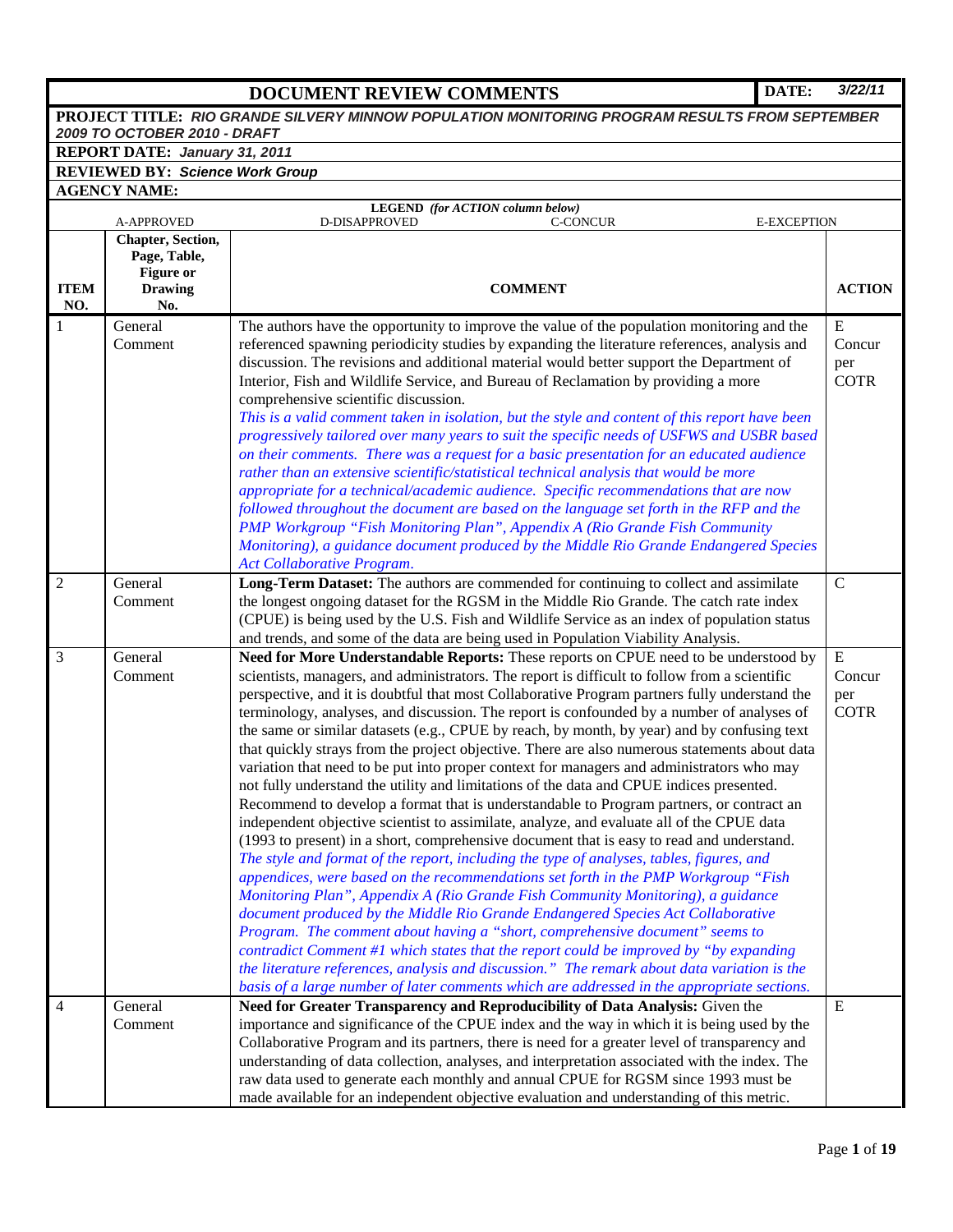| 5                | VI and VII                                                    | In the Executive Summary there is a lack of purpose / objectives for the report. How does<br>this information / data interface or support Program objective (RPAs, Long Range Plan,<br>Adaptive Management, Recovery Plan criteria or propagation?<br>Per COTR: The raw data are provided to the USBR every year and are posted on the<br>Collaborative program website. The objectives are clearly defined in the RFP and those<br>objectives are met in this report. The defined objectives in this report do not include an<br>interpretation of how fish community monitoring data interface with MRGESACP<br>management or planning documents; this is outside of the USBR Statement of Work.                                                                                                                                                                                                                                                                                                                                                                                                                                                                                                                                                                                                                                                                                                                                                                                                                                                                                                                                                                                                                                                                                                                                                                                                                                                                                                                                                                                                     | Concur<br>per<br><b>COTR</b>              |
|------------------|---------------------------------------------------------------|--------------------------------------------------------------------------------------------------------------------------------------------------------------------------------------------------------------------------------------------------------------------------------------------------------------------------------------------------------------------------------------------------------------------------------------------------------------------------------------------------------------------------------------------------------------------------------------------------------------------------------------------------------------------------------------------------------------------------------------------------------------------------------------------------------------------------------------------------------------------------------------------------------------------------------------------------------------------------------------------------------------------------------------------------------------------------------------------------------------------------------------------------------------------------------------------------------------------------------------------------------------------------------------------------------------------------------------------------------------------------------------------------------------------------------------------------------------------------------------------------------------------------------------------------------------------------------------------------------------------------------------------------------------------------------------------------------------------------------------------------------------------------------------------------------------------------------------------------------------------------------------------------------------------------------------------------------------------------------------------------------------------------------------------------------------------------------------------------------|-------------------------------------------|
| 6                | Introduction<br>Page 1                                        | "The primary objective of the September 2009 to October 2010 sampling activities<br>was to monitor temporal trends in the abundance of Rio Grande silvery minnow at<br>numerous sites throughout the Middle Rio Grande. Additional objectives included<br>evaluating the influence of discharge patterns on population fluctuations,<br>determining general habitat use patterns, documenting changes in relative<br>abundance among fish species over time, and determining site-specific sampling<br>variation. Seasonal and spatial differences in population structure and abundance of<br>native and nonnative Middle Rio Grande fishes were also examined." This study<br>should aid natural resource managers in obtaining a more thorough understanding<br>of the factors that influence the conservation status and population dynamics of Rio<br>Grande silvery minnow, both of which are important components for the recovery of<br>this species.<br>Identified factors that influence the conservation status and population dynamics of Rio<br>Grande silvery minnow (e.g., discharge patterns, habitat use patterns, population structure<br>and abundance of native and nonnative fishes) are included (part of our objectives) and<br>analyzed extensively within this report.                                                                                                                                                                                                                                                                                                                                                                                                                                                                                                                                                                                                                                                                                                                                                                                                        | $\mathbf C$                               |
| $\boldsymbol{7}$ | General<br>Comment<br>Introduction,<br>Page 1,<br>Paragraph 3 | Need for Clear Statement of Purpose and Objectives: The purpose and objectives of the<br>Contract, Scope of Work, and Report are not clear. These are generally stated in the third<br>paragraph of page 1 of the report, but are identified as the "primary objective" and as<br>"Additional objectives". It is difficult to know if these objectives have been addressed in the<br>report, since the section headings do not necessarily reflect these topics. At the least, the<br>report should be organized in a more logical manner so that the reader can understand the<br>objective, the methods used to address these objectives, the results of analyses, and the<br>interpretation. The report in its current condition is difficult to follow and certain parts of the<br>report are speculative and not supported by the data; e.g., claims about low data variation are<br>not supported (see detailed comments below). Please describe in the report the verbatim<br>language on Purpose and Objectives, and construct the format of the report to address each<br>objective.<br>The objectives are clearly defined in the RFP "The objectives will determine changes in:<br>October RGSM population among years,<br>October fish assemblages among years,<br>RGSM distribution and abundance within a particular year, and<br>Fish assemblages within a particular year.", and we follow those objectives in this<br>report. The style and format of the report, including the type of analyses, tables, figures,<br>and appendices, were based on the recommendations set forth in the PMP Workgroup "Fish<br>Monitoring Plan", Appendix A (Rio Grande Fish Community Monitoring), a guidance<br>document produced by the Middle Rio Grande Endangered Species Act Collaborative<br>Program. Paragraphs separate the different sub-sections and section headings delineate<br>major topics, which are related to the objectives. The recurring remark about data<br>variation is the basis of a large number of later comments and will be addressed in the<br>appropriate sections. | ${\bf E}$<br>Concur<br>per<br><b>COTR</b> |
| 8                | Introduction<br>Page 2                                        | Much of this information appears to be from previous reports, appear to be dumped here<br>without a purpose.<br>The purpose of the introductory material was to provide a brief overview of the project since                                                                                                                                                                                                                                                                                                                                                                                                                                                                                                                                                                                                                                                                                                                                                                                                                                                                                                                                                                                                                                                                                                                                                                                                                                                                                                                                                                                                                                                                                                                                                                                                                                                                                                                                                                                                                                                                                          | ${\bf E}$<br>Concur<br>per                |
|                  |                                                               | its inception and outline the goals and objective of the report. We felt there was no need for<br>a revision of this introductory material in 2010 since the general scope of the project or the<br>circumstances that lead to its genesis haven't changed in the past year.                                                                                                                                                                                                                                                                                                                                                                                                                                                                                                                                                                                                                                                                                                                                                                                                                                                                                                                                                                                                                                                                                                                                                                                                                                                                                                                                                                                                                                                                                                                                                                                                                                                                                                                                                                                                                           | <b>COTR</b>                               |
| 9                | General                                                       | Need for a Scientifically Supported Study Design: The present study design (i.e., sample                                                                                                                                                                                                                                                                                                                                                                                                                                                                                                                                                                                                                                                                                                                                                                                                                                                                                                                                                                                                                                                                                                                                                                                                                                                                                                                                                                                                                                                                                                                                                                                                                                                                                                                                                                                                                                                                                                                                                                                                               | ${\bf E}$                                 |
|                  | Comment                                                       | numbers, locations, and timing) has not been subjected to a quantitative assessment to                                                                                                                                                                                                                                                                                                                                                                                                                                                                                                                                                                                                                                                                                                                                                                                                                                                                                                                                                                                                                                                                                                                                                                                                                                                                                                                                                                                                                                                                                                                                                                                                                                                                                                                                                                                                                                                                                                                                                                                                                 | Concur                                    |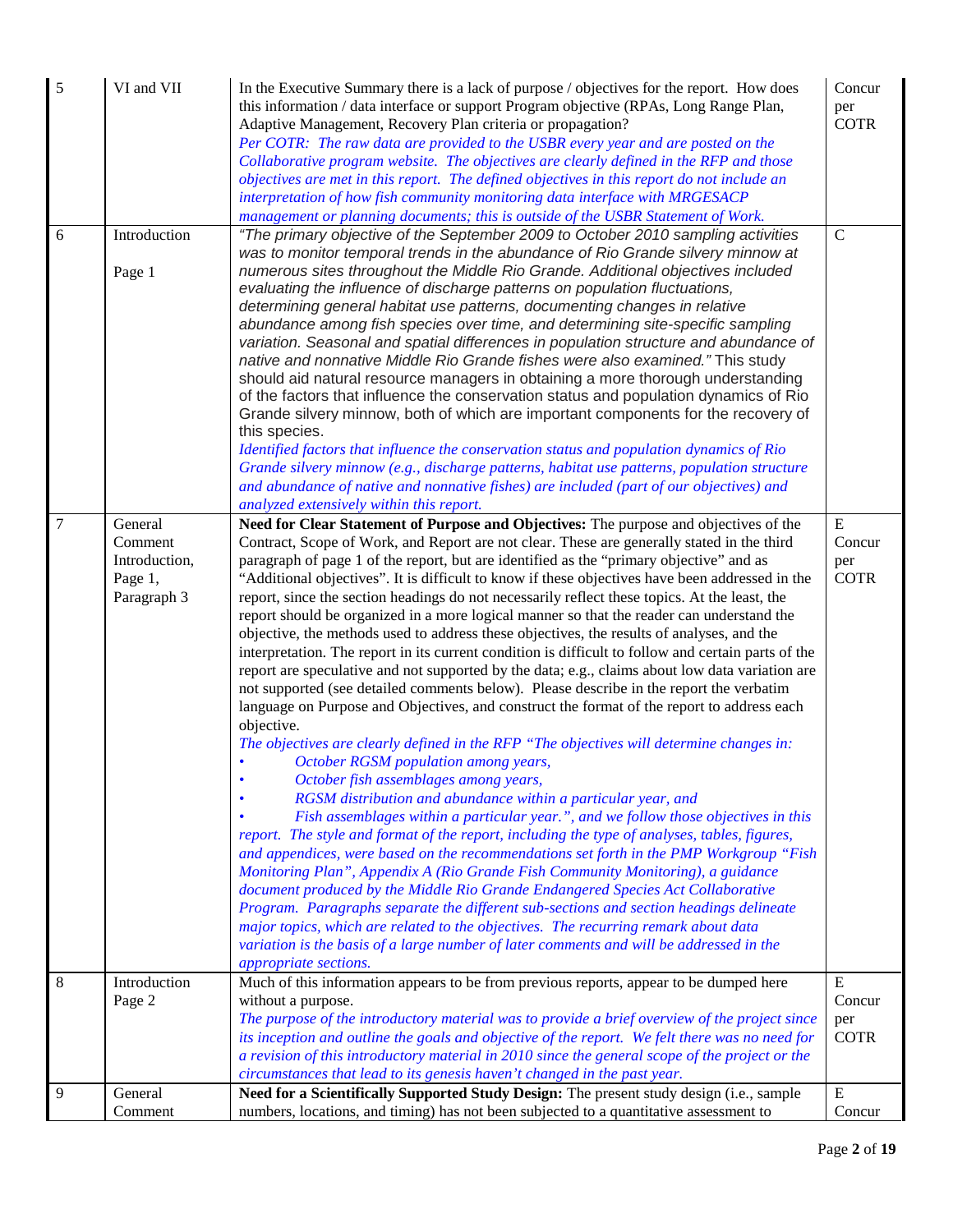|    | Study Area, Page<br>2, Full Paragraph<br>4 | identify the sampling strategy that will yield the highest level of precision, sensitivity, and<br>accuracy possible for available funds. A number of approaches are available and<br>recommended, including the Generalized Random Tessellation Stratified (GRTS) design<br>(Stevens and Olsen 2004) using the program S-Draw (McDonald 2004); or a longitudinal<br>power analysis using sample variation (Shadish et al. 2002). The precision of the current<br>CPUE data is low and it is imperative that the Program evaluate the study design to<br>determine if refinements in sampling design can produce higher precision. Power analysis<br>should also be used to estimate the "cost of precision"; i.e., determine the improvement in<br>coefficient of variation with sample size and distribution.<br>PER COTR: Power analysis of various techniques is being covered in other collaborative<br>program projects. Additional power analysis is outside the scope of work in this RFP and<br>was conducted and is presented in the PMP Workgroup "Fish Monitoring Plan", Appendix<br>A (Rio Grande Fish Community Monitoring).<br>This long-term ecological monitoring project might have benefited from this type of analysis<br>in 1993. However, it has long since been decided that the value of these data are dependent<br>on their consistency (both sampling locations and methodologies). Continuing with the<br>original sampling strategy was based on the recommendations set forth in the PMP<br>Workgroup "Fish Monitoring Plan", Appendix A (Rio Grande Fish Community<br>Monitoring), a guidance document produced by the Middle Rio Grande Endangered Species<br>Act Collaborative Program. The Population Estimation project incorporates the various<br>approaches mentioned in this comment and is a more appropriate project for implementing<br>these techniques. We disagree that the precision of the CPUE data were "low" since that<br>has not been numerically defined and must be presented in the context of the methodology<br>and overall population variation over time. | per<br><b>COTR</b>                        |
|----|--------------------------------------------|----------------------------------------------------------------------------------------------------------------------------------------------------------------------------------------------------------------------------------------------------------------------------------------------------------------------------------------------------------------------------------------------------------------------------------------------------------------------------------------------------------------------------------------------------------------------------------------------------------------------------------------------------------------------------------------------------------------------------------------------------------------------------------------------------------------------------------------------------------------------------------------------------------------------------------------------------------------------------------------------------------------------------------------------------------------------------------------------------------------------------------------------------------------------------------------------------------------------------------------------------------------------------------------------------------------------------------------------------------------------------------------------------------------------------------------------------------------------------------------------------------------------------------------------------------------------------------------------------------------------------------------------------------------------------------------------------------------------------------------------------------------------------------------------------------------------------------------------------------------------------------------------------------------------------------------------------------------------------------------------------------------------------------------------------------------------------------------------------------------------|-------------------------------------------|
| 10 | Methods<br>Page 5                          | Seine hauls, how is escapement consider, is there an age class bias on sampling, do older out<br>swim seine resulting in a higher catch rate for younger fish? What is the effectiveness<br>(variance) between scene hauls? Are scene hauls amongst different habitat types similar of<br>different? How does this effect CPU?<br>Per COTR: The sampling methods used during this study were based on the<br>recommendations made by USBR and as set forth in the PMP Workgroup "Fish Monitoring<br>Plan", Appendix A (Rio Grande Fish Community Monitoring), a guidance document<br>produced by the Middle Rio Grande Endangered Species Act Collaborative Program.<br>These questions were all addressed by implementing the more statistically rigorous<br>Population Estimation project, which has the more specific goal of quantifying the total<br>number of Rio Grande silvery minnow. Estimating population size of RGSM on a monthly<br>basis is outside of the USBR Statement of Work for this project. All gear types have their<br>biases. Gear evaluation is being conducted in a separate Collaborative Program study.                                                                                                                                                                                                                                                                                                                                                                                                                                                                                                                                                                                                                                                                                                                                                                                                                                                                                                                                                                                | ${\bf E}$<br>Concur<br>per<br><b>COTR</b> |
| 11 | Methods<br>Page 5                          | Habitat types are estimated not measured. Depth and velocity should be recorded for each<br>habitat that would support as quantitative description of habitat and start to develop a<br>correlation to flows. Management needs to know frequency of habitat types at a flow,<br>number of fish supported under these conditions, per reach. This type of information allows<br>the Program to management water for a targeted number of fish that interfaces with<br>Recovery criteria or BO, RPAs. Without providing such information, the report has limited<br>value to the Program.<br>Per COTR: The sampling methods used during this study were based on the RFP,<br>recommendations made by USBR, and as set forth in the PMP Workgroup "Fish Monitoring<br>Plan", Appendix A (Rio Grande Fish Community Monitoring), a guidance document                                                                                                                                                                                                                                                                                                                                                                                                                                                                                                                                                                                                                                                                                                                                                                                                                                                                                                                                                                                                                                                                                                                                                                                                                                                                     | E<br>Concur<br>per<br><b>COTR</b>         |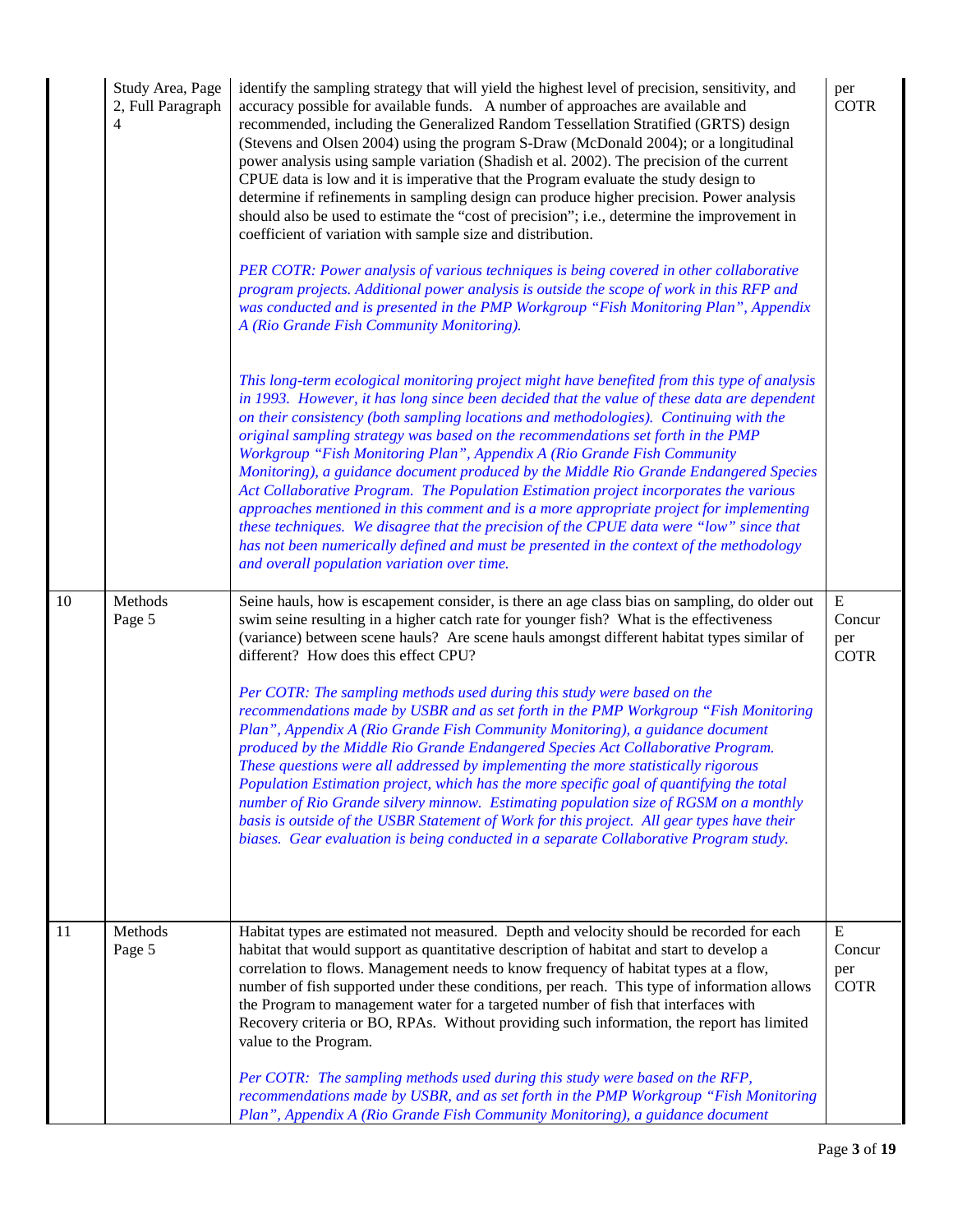|    |                                      | produced by the Middle Rio Grande Endangered Species Act Collaborative Program.<br>Measuring depths/velocities of the approximately 3,600 habitats sampled annually (i.e., 20<br>per site, 20 sites, 9 months) and then building a habitat/fish/flow model to estimate habitat<br>"quality" would be outside of the USBR Statement of Work for this project. If this<br>information is required it should be addressed in the RFP.                                                                                                                                |                                                |
|----|--------------------------------------|-------------------------------------------------------------------------------------------------------------------------------------------------------------------------------------------------------------------------------------------------------------------------------------------------------------------------------------------------------------------------------------------------------------------------------------------------------------------------------------------------------------------------------------------------------------------|------------------------------------------------|
| 12 | Methods<br>Page 5                    | For parametric data analysis, fish CPUE data from all samples were log-transformed<br>$(X^{\prime} =$<br>$ln(X+1)$ ) based on low observed values and temporal heterogeneity of variance (Zar,<br>1984). This use of data is very difficult for most readers to understand.<br>What is<br>needed here is a per scene hauls catch rate by mesohabitat unit. Again, variance<br>should be calculated amongst scene hauls in one mesohabitat, evaluated, then<br>expanded.<br>Per COTR: The sampling methods used during this study were based on the RFP formed     | ${\bf E}$<br>Concur<br>per<br><b>COTR</b>      |
|    |                                      | from recommendations made by USBR, and as set forth in the PMP Workgroup "Fish<br>Monitoring Plan", Appendix A (Rio Grande Fish Community Monitoring), a guidance<br>document produced by the Middle Rio Grande Endangered Species Act Collaborative<br>Program.                                                                                                                                                                                                                                                                                                  |                                                |
|    |                                      | The individual seine haul data by mesohabitat were combined because the majority of all<br>data prior to 2006 included fish that were preserved into a single collection for a sampling<br>site. The long-term nature of this study (i.e., 1993-2010) means that any comparative<br>analyses needs to be based on the single collection (all fish counted by site) sampling of<br>data per site as opposed to the multiple-collection (all fish counted by mesohabitat)<br>sampling of data per site. Variance by seine haul (over multiple days) is addressed in |                                                |
|    |                                      | Sampling Variation section of this report.                                                                                                                                                                                                                                                                                                                                                                                                                                                                                                                        |                                                |
| 13 | Methods                              | How are different flows considered to affect the efficiency of sampling? How do flow                                                                                                                                                                                                                                                                                                                                                                                                                                                                              |                                                |
|    | Page 5                               | changes alter mesohabitats, fish distribution and catch rate. Where are these considerations<br>noted?                                                                                                                                                                                                                                                                                                                                                                                                                                                            | E<br>Concur<br>per                             |
|    |                                      | Per COTR: The sampling methods used during this study were based on the RFP formed<br>from recommendations made by USBR, and as set forth in the PMP Workgroup "Fish<br>Monitoring Plan", Appendix A (Rio Grande Fish Community Monitoring), a guidance<br>document produced by the Middle Rio Grande Endangered Species Act Collaborative<br>Program. Estimating population size of RGSM monthly and relating it to seasonal changes<br>in flow/habitat would be outside of the USBR Statement of Work for this project.                                         | <b>COTR</b>                                    |
|    |                                      | These questions were all addressed by implementing the more statistically rigorous<br>Population Estimation project, which has the more specific goal of quantifying the total<br>number of Rio Grande silvery minnow.                                                                                                                                                                                                                                                                                                                                            |                                                |
| 14 | Methods, Page 5,<br>Full Paragraph 1 | The manner in which samples were taken is not entirely clear. Were there 18-20 samples<br>from different habitats taken at EACH of 20 sites? If so, was the proportion of mesohabitats<br>sampled equivalent to the proportion available or was sampling done randomly, arbitrarily?<br>Clarify numbers of samples per site and criteria for mesohabitat selection. Present these data<br>in a table.<br>The text was modified to clarify that 18-20 samples were taken at each of the 20 sites.                                                                  | A<br>${\bf E}$<br>Concur<br>per<br><b>COTR</b> |
|    |                                      | Per COTR: Computing the proportion of mesohabitat available would require GPS<br>mapping of the sites and subsequent post-processing of the data which is outside the scope<br>of work for this project. This is done during the more statistically rigorous Population<br>Estimation project, which has the more specific goal of quantifying the total number of Rio                                                                                                                                                                                            |                                                |
|    |                                      | Grande silvery minnow. Sampling was not done arbitrarily but rather based on a set<br>number of samples per mesohabitat at each site as outlined in the Methods section.                                                                                                                                                                                                                                                                                                                                                                                          |                                                |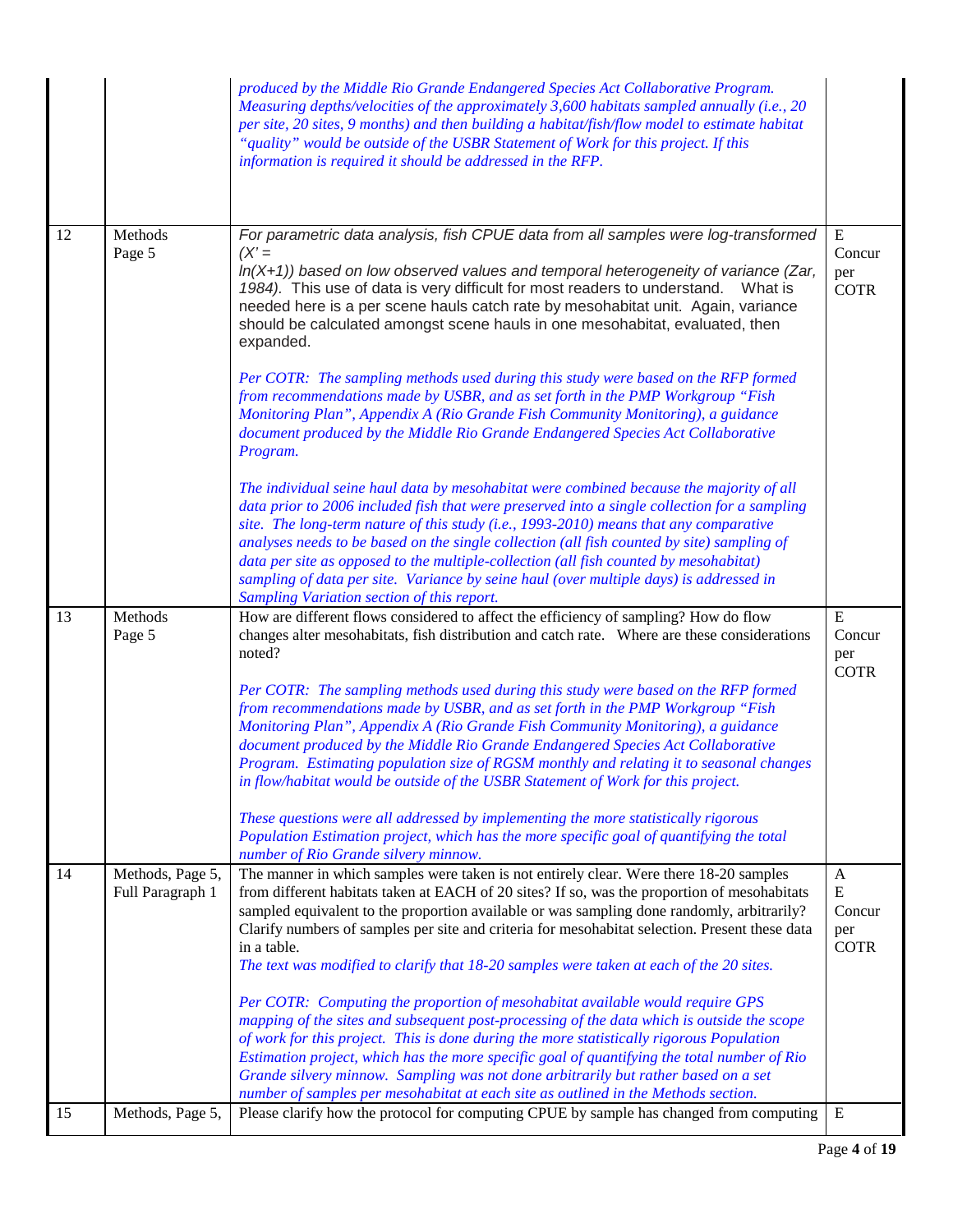|    | Full Paragraph 1                     | CPUE by collection of multiple samples; also discuss how this might affect CPUE<br>comparisons. Clarify as described.                                                                                                                                                                                                                                                                                                                                                                                                                                                                                                                                                                                                                                                                                                                                                                                                                                                                                                                                                                                   | Concur<br>per<br><b>COTR</b>              |
|----|--------------------------------------|---------------------------------------------------------------------------------------------------------------------------------------------------------------------------------------------------------------------------------------------------------------------------------------------------------------------------------------------------------------------------------------------------------------------------------------------------------------------------------------------------------------------------------------------------------------------------------------------------------------------------------------------------------------------------------------------------------------------------------------------------------------------------------------------------------------------------------------------------------------------------------------------------------------------------------------------------------------------------------------------------------------------------------------------------------------------------------------------------------|-------------------------------------------|
|    |                                      | There has been no change in the protocol for computing CPUE over time. For Population<br>Monitoring, the total number of fish per site is simply divided by the total area sampled to<br>calculate CPUE. For the repeated sampling portion of this study (to calculate sampling<br>variation), the total number of fish per haul is divided by the total area of the seine haul.                                                                                                                                                                                                                                                                                                                                                                                                                                                                                                                                                                                                                                                                                                                        |                                           |
| 16 | Methods, Page 5,<br>Full Paragraph 1 | Please clarify if computation of CPUE includes zeros; i.e., samples with no RGSM? Clarify<br>as described.<br>Yes, the computation of CPUE includes samples that did not yield RGSM (CPUE=0).                                                                                                                                                                                                                                                                                                                                                                                                                                                                                                                                                                                                                                                                                                                                                                                                                                                                                                           | E<br>Concur<br>per<br><b>COTR</b>         |
| 17 | Methods, Page 5,<br>Full Paragraph 2 | Log-transformation of data is a legitimate statistical procedure, but in this case, it is really<br>done because the distribution of CPUEs is usually heavily skewed toward small numbers and<br>zeros and is non-normally distributed, which precludes parametric analysis. Please state<br>more clearly how and why this was done. The Methods states that there was "temporal<br>heterogeneity of variance", but the results also present a spatial component—please clarify.<br>This should not require a long diatribe about statistics, but a short explanation of<br>heterogeneity would be helpful, especially with regard to these type of non-normally<br>distributed data.<br>To conduct parametric data analysis, the data were transformed and this greatly improved<br>the normality of the distribution and homogeneity of variance. The statistical analyses were<br>temporal ones not spatial ones so the word "temporal" was used.                                                                                                                                                    | E<br>Concur<br>per<br><b>COTR</b>         |
| 18 | Methods, Page 5,<br>Full Paragraph 2 | Were the variances of the ln-transformed data tested for homogeneity, such as Bartlett's test<br>for homogeneity of variance, before proceeding to further analyses? Transforming the data<br>does not automatically address heteroscedasticity. Perform tests of homogeneity on ln-<br>transformed data and report index of normality (e.g., Shapiro-Wilk Test).<br>To conduct parametric data analysis, the data were transformed and this greatly improved<br>the normality of the distribution and homogeneity of variance. Linear regression and<br>ANOVA are both robust statistical procedures and are not compromised by modest<br>departures from normality and homogeneity of variance. It was determined that these<br>procedures would be appropriate statistical analysis techniques for these transformed data.                                                                                                                                                                                                                                                                           | E<br>Concur<br>per<br><b>COTR</b>         |
| 19 | Methods, Page 5,<br>Full Paragraph 2 | The data presented in Figures 12 and 13 are ln-transformed. The term "Linear regression<br>modeling" suggests that one or more parameters (e.g., covariates) were added to the<br>regression model. Is this the case, and if so, what were they? Clarify as described.<br>The text describes the parameters and the results illustrate the analyses. There were no<br>additional covariates in the linear regression model (only a single dependent and a single<br>independent variable).                                                                                                                                                                                                                                                                                                                                                                                                                                                                                                                                                                                                              | E<br>Concur<br>per<br><b>COTR</b>         |
| 20 | Methods, Page 5,<br>Full Paragraph 2 | Regressing flow variables against CPUE is informative. Has there ever been a sensitivity<br>analysis done on the most sensitive flow variable to use for this comparison? How was<br>maximum discharge selected? Is it possible to identify break points in flow at which CPUE is<br>most responsive? Describe how flow variables were chosen.<br>The text describes the parameters and the results illustrate the analyses. No sensitivity<br>analysis (or break points identified) was conducted since flow variables were simply based<br>on rounded cfs increments. As reported "Maximum discharge and days exceeding threshold<br>discharge values in 1,000 cfs increments (days>1,000, 2,000, 3,000, 4,000, and 5,000 cubic<br>feet per second, cfs) represented the general range of spring runoff conditions (May-June).<br>The onset of lower flows ( $\langle 200 \text{ cfs} \rangle$ , mean daily discharge, and the lower threshold<br>discharge values (e.g., days<200 and <100 cfs) were selected to represent low flow<br>conditions during irrigation season (March through October)." | ${\bf E}$<br>Concur<br>per<br><b>COTR</b> |
| 21 | Methods, Page 5,<br>Full Paragraph 2 | The Methods say $p<0.05$ ; page 19 says $p<0.01$ , and Figures 12 and 13 say $p<0.001$ . If p<br>values are set at $p<0.05$ , but are actually considerably lower, then give actual p-value;<br>otherwise stay consistent between methodology and presentation.<br>This is very common reporting for statistics as opposed to reporting the actual p-value,<br>which would be quite cumbersome and confusing. As reported "A negative or positive trend<br>in population abundance was defined as occurring when the slope of the regression was                                                                                                                                                                                                                                                                                                                                                                                                                                                                                                                                                        | D<br>Concur<br>per<br><b>COTR</b>         |
|    |                                      | significantly different ( $p<0.05$ ) from zero.", meaning that anything with $p<0.05$ is reported<br>but more specific information is provided within the results (to avoid everything being                                                                                                                                                                                                                                                                                                                                                                                                                                                                                                                                                                                                                                                                                                                                                                                                                                                                                                            |                                           |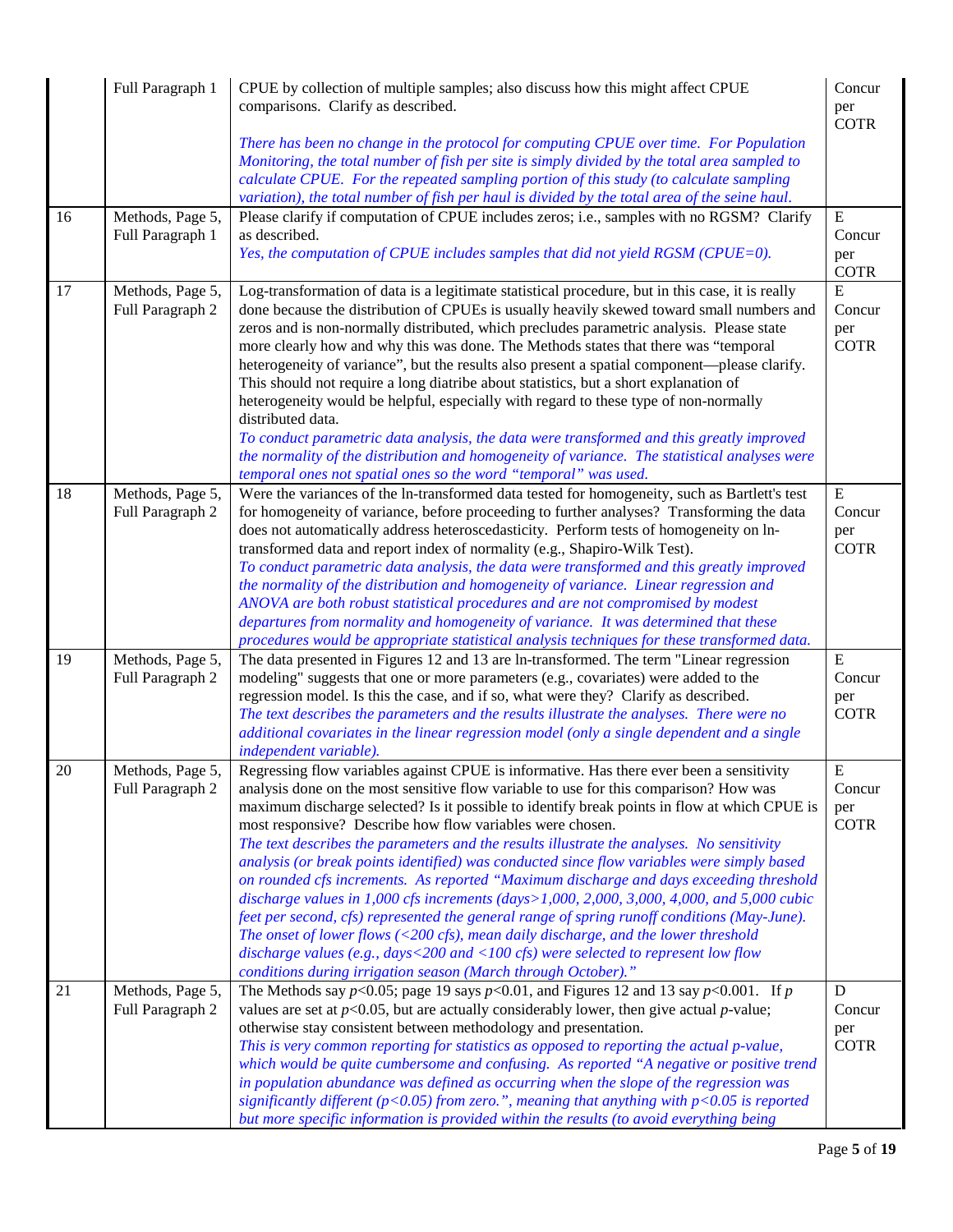|    |                                      | $p<0.05$ when in fact a lower p-value was obtained).                                                                                                                                                                                                                                                                                                                                                                                                                                                                                                                                                                                                                                                                                                                                                                                                                                                                                                                                                                                                                                                                                                                                                         |                                           |
|----|--------------------------------------|--------------------------------------------------------------------------------------------------------------------------------------------------------------------------------------------------------------------------------------------------------------------------------------------------------------------------------------------------------------------------------------------------------------------------------------------------------------------------------------------------------------------------------------------------------------------------------------------------------------------------------------------------------------------------------------------------------------------------------------------------------------------------------------------------------------------------------------------------------------------------------------------------------------------------------------------------------------------------------------------------------------------------------------------------------------------------------------------------------------------------------------------------------------------------------------------------------------|-------------------------------------------|
| 22 | Methods, Page 5,<br>Full Paragraph 3 | Coefficient of variation (CV) is described in the Methods, but the measure of variation used<br>in the Results and Figures is standard error (SE=SD/sq rt of n). The statistics CV and SE<br>need to be better described as used in the report. SE is a legitimate measure of variability or<br>data precision. However, when readers see figure of CPUE, they may unintentionally be lead<br>to believe that SE indicates significantly similar or different means. For most readers, the<br>most easily understood vertical bars around the mean on a figure are 95% confidence<br>intervals (CI), or roughly SE x 1.96 (see below for additional comments). On all figures of<br>CPUE, use arithmetic axes and 95% CI.<br>For a definition of CV and SE, please reference Zar, J. H. 2010 (Biostatistical Analysis.<br>Fifth edition. Prentice Hall Inc., Upper Saddle River, New Jersey. 944 pp.) as our paper is<br>not the appropriate venue for statistical formulae. The confusion about error bars is<br>questionable as it is reported, "Symbols represent mean value for all sites sampled $(n=20)$ ;<br>bars represent the standard error." Logarithmic axes were used to present data that vary | D<br>Concur<br>per<br><b>COTR</b>         |
|    |                                      | widely in range; otherwise the highest value dominates the axis and the reader cannot<br>discern patterns among the lowest values.                                                                                                                                                                                                                                                                                                                                                                                                                                                                                                                                                                                                                                                                                                                                                                                                                                                                                                                                                                                                                                                                           |                                           |
| 23 | Results, Page 8                      | The text on this page is redundant and unnecessary. The numbers of seine hauls at each<br>location for each sample period with and without fish should be presented in a table. Clarify<br>if "zero catches" are included in CPUE.<br>The reporting style used during this study was based on recommendations set forth in the<br>PMP Workgroup "Fish Monitoring Plan", Appendix A (Rio Grande Fish Community<br>Monitoring), a guidance document produced by the Middle Rio Grande Endangered Species<br>Act Collaborative Program. The text is not redundant as each paragraph describes a<br>different sampling month. A table for this single parameter would not save space or<br>increase clarity. As stated previously, values of CPUE=0 are included.                                                                                                                                                                                                                                                                                                                                                                                                                                                | ${\bf D}$<br>Concur<br>per<br><b>COTR</b> |
| 24 | Figure 3, Page 9                     | Please clarify that these are mean densities (CPUE) by site for that sample period using all<br>CPUEs (including zeros). Clarify that mean CPUE is computed from raw data values and<br>not from intermediate means.<br>As stated previously, values of CPUE=0 are included and values are calculated from raw<br>data. However, the data presented on this page are not means so this comment is unclear.                                                                                                                                                                                                                                                                                                                                                                                                                                                                                                                                                                                                                                                                                                                                                                                                   | ${\bf E}$<br>Concur<br>per<br><b>COTR</b> |
| 25 | Figure 3, Page 9                     | Note that there are 5 sites for ANG, 6 for ISL, and 9 for SA. The manner in which these sites<br>were determined may need to be examined objectively with a statistical analysis that<br>evaluates variance longitudinally and allocates samples accordingly. A visual examination of<br>Figure 7 shows highest variability of mean CPUEs in the Angostura Reach, which indicates a<br>need for more sample sites in that reach. Perform longitudinal power analysis of precision to<br>define distribution of samples that better account for sample variation.<br>The sampling methods (including site selection) used during this study were based on the<br>RFP, recommendations made by USBR, and as set forth in the PMP Workgroup "Fish<br>Monitoring Plan", Appendix A (Rio Grande Fish Community Monitoring), a guidance<br>document produced by the Middle Rio Grande Endangered Species Act Collaborative<br>Program. Power analysis has already been conducted and is presented in the PMP<br>Workgroup "Fish Monitoring Plan", Appendix A (Rio Grande Fish Community<br>Monitoring).                                                                                                            | ${\bf E}$<br>Concur<br>per<br><b>COTR</b> |
| 26 | Results<br>Page 9                    | Where are habitat types?<br>This graph doesn't illustrate habitat types but rather "Rio Grande silvery minnow (RGM)<br>densities (CPUE) from September 2009 to May 2010 for each collection locality in the<br>Middle Rio Grande." Habitat types are irrelevant as the density is calculated among all<br>habitats sampled, not stratified by a generalized mesohabitat designation.                                                                                                                                                                                                                                                                                                                                                                                                                                                                                                                                                                                                                                                                                                                                                                                                                         | ${\bf E}$<br>Concur<br>per<br><b>COTR</b> |
| 27 | Results<br>Page 10                   | What is the confidence of these samples. Where is replication and variance amongst seine<br>hauls? If over 10,000 square meters were sampled, what mesohabitats were present, was<br>catch rate equally distributed amongst mesohabitats, clustered, how does changes in flow<br>effect these numbers?<br>These are densities (fish per area sampled) calculated by site by month so there is not a<br>measure of SE associated with these numbers. Habitat types are irrelevant as the density is<br>calculated among all habitats sampled, not stratified by a generalized mesohabitat<br>designation.                                                                                                                                                                                                                                                                                                                                                                                                                                                                                                                                                                                                     | ${\bf E}$<br>Concur<br>per<br><b>COTR</b> |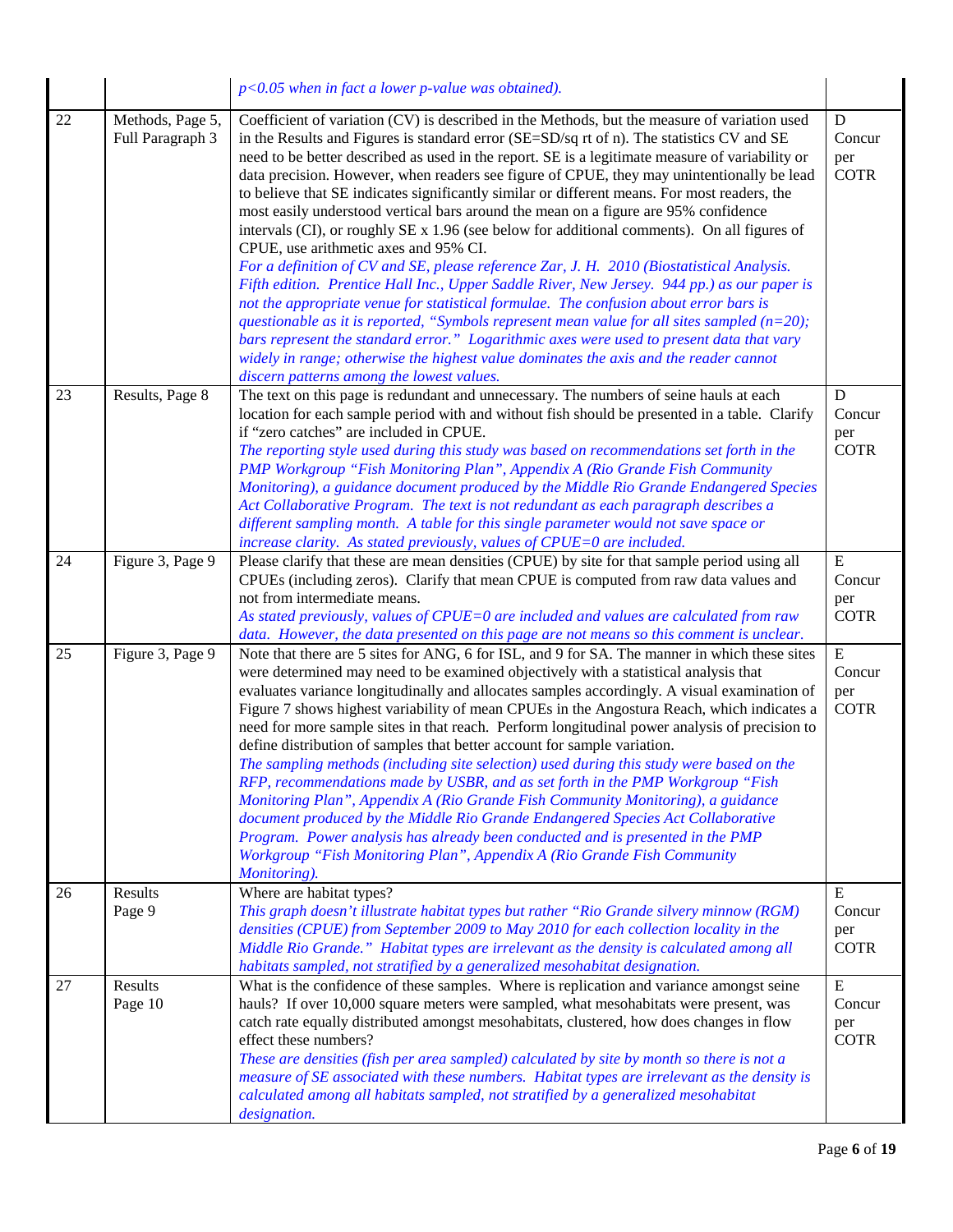| 28 | Results<br>Page 11 | What habitat types were sampled? Do all habitats types support silvery minnows equally?<br>Are selections of sample sites bias toward collection or non-collection of silvery minnows?<br>The raw data is needed for additional analyses to clearly understand this information.<br>Habitat types are irrelevant as the density is calculated among all habitats sampled, not<br>stratified by a generalized mesohabitat designation. Further, generalized information on<br>habitat types sampled and those with RGSM can be found on Figure 15.<br>Per COTR: The sampling methods (including site selection) used during this study were<br>based on the RFP, recommendations made by USBR, and as set forth in the PMP<br>Workgroup "Fish Monitoring Plan", Appendix A (Rio Grande Fish Community<br>Monitoring), a guidance document produced by the Middle Rio Grande Endangered Species<br>Act Collaborative Program. The raw data are provided to Reclamation and posted on the<br>program web site. | ${\bf E}$<br>Concur<br>per<br><b>COTR</b>   |
|----|--------------------|-------------------------------------------------------------------------------------------------------------------------------------------------------------------------------------------------------------------------------------------------------------------------------------------------------------------------------------------------------------------------------------------------------------------------------------------------------------------------------------------------------------------------------------------------------------------------------------------------------------------------------------------------------------------------------------------------------------------------------------------------------------------------------------------------------------------------------------------------------------------------------------------------------------------------------------------------------------------------------------------------------------|---------------------------------------------|
| 29 | Results, Page 11   | This is strong evidence of clumped distribution for RGSM and the need to examine the data<br>for optimal sampling design relative to sampling distribution of mesohabitat types. Sample<br>size and distribution must account for this hyperstability (Hilborn and Walters 1992).<br>Analyze effect of clumped distribution of fish and determine if this is affected by<br>disproportionate mesohabitat use.<br>Per COTR: The sampling methods (including site selection) used during this study were<br>based on the RFP, recommendations made by USBR, and as set forth in the PMP<br>Workgroup "Fish Monitoring Plan", Appendix A (Rio Grande Fish Community<br>Monitoring), a guidance document produced by the Middle Rio Grande Endangered Species<br>Act Collaborative Program. Analyzing the effect of clumped distribution of fish to<br>determine if this is affected by disproportionate mesohabitat use is outside the Statement of<br>Work for this project.                                  | $\mathbf D$<br>Concur<br>per<br><b>COTR</b> |
| 30 | Results<br>Page 12 | Table 2. How is flow a factor in sampling? Where is this considered or corrected for?<br>Per COTR: Analyzing "how flow could be a factor in sampling" would require the<br>collection of additional field data and would be outside the Statement of Work for this<br>project.                                                                                                                                                                                                                                                                                                                                                                                                                                                                                                                                                                                                                                                                                                                              | ${\bf E}$<br>Concur<br>per<br><b>COTR</b>   |
| 31 | Results<br>Page 13 | Is CPUE monitoring the true number of fish in the river? What is the relationship between<br>management objectives and CPUE?<br>The measurement of CPUE provides population trends; a population estimate provides an<br>estimate of fish (and the associated variance). Assessing the "relationship between<br>management objectives and CPUE" is unclear but would be outside the USBR Statement of<br>Work for this project.                                                                                                                                                                                                                                                                                                                                                                                                                                                                                                                                                                             | ${\bf E}$<br>Concur<br>per<br><b>COTR</b>   |
| 32 | Results<br>page 13 | How many scene hauls account for the number of fish. What is variance between scene<br>hauls with a sampling day and amongst scene hauls throughout the year at a given reach.<br>Are fish a density uniform throughout the reach or is there a correlation to habitat?<br>Seine haul information is presented in detail by month at the beginning of the Results<br>section.<br>Per COTR: Assessing the "variance between scene hauls with a sampling day and amongst<br>scene hauls throughout the year at a given reach and determining if fish density is uniform<br>throughout the reach (or if there a correlation to habitat) would be outside the USBR<br>Statement of Work for this project.                                                                                                                                                                                                                                                                                                       | E<br>Concur<br>per<br><b>COTR</b>           |
| 33 | Results<br>page 14 | These graphs are difficult to interpret and most viewers in the Program would extract little<br>information. The computation of how these graphs are formed needs to be clear to the<br>viewer.<br>These are density estimate graphs by sampling month. These are means with a standard<br>error bar for the 20 sampling sites.<br>Per COTR: The reporting style (including suggested figures and tables) used during this<br>study was based on recommendations set forth in the PMP Workgroup "Fish Monitoring<br>Plan", Appendix A (Rio Grande Fish Community Monitoring), a guidance document<br>produced by the Middle Rio Grande Endangered Species Act Collaborative Program.                                                                                                                                                                                                                                                                                                                        | D<br>Concur<br>per<br><b>COTR</b>           |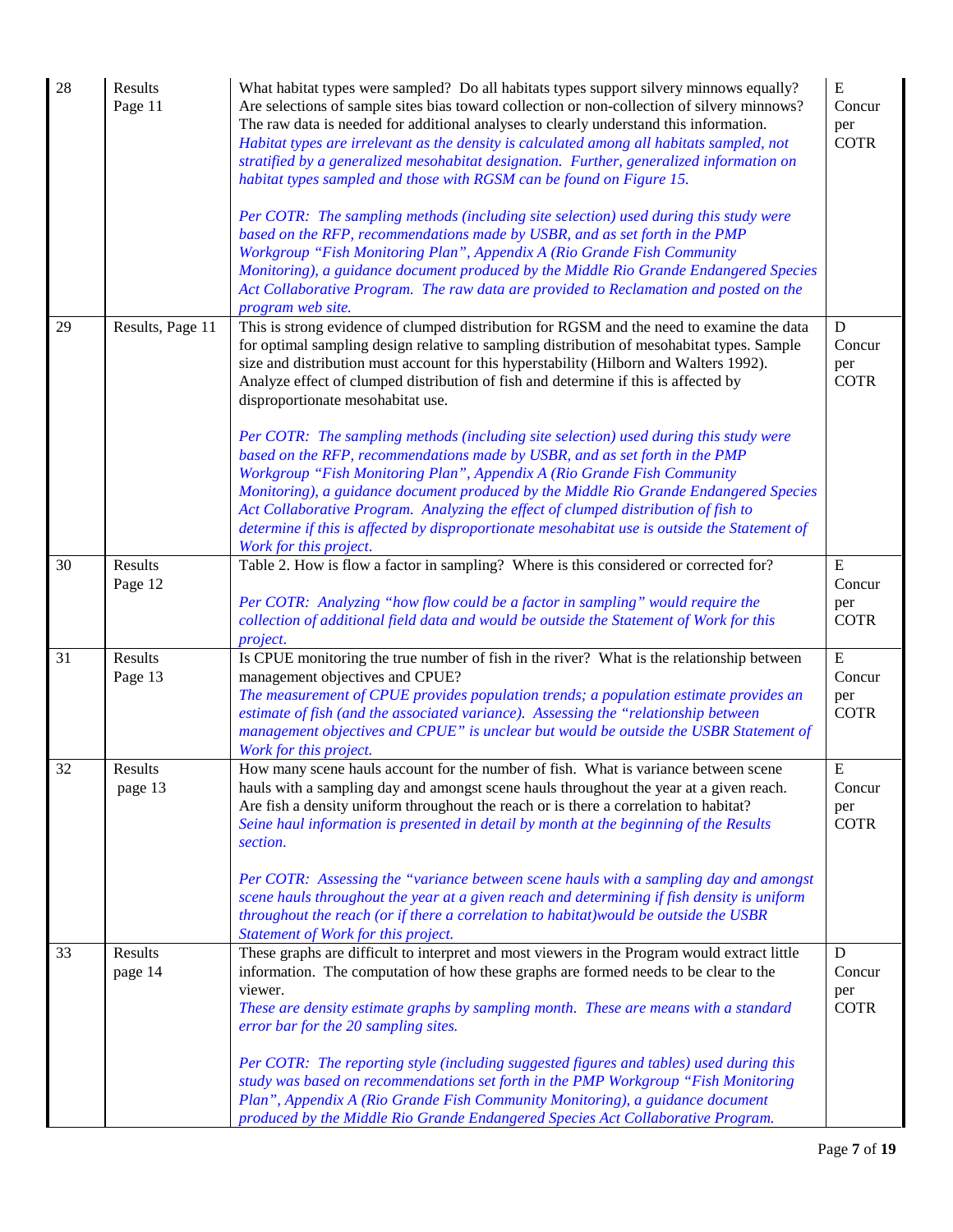| 34 | Figure 6, Page<br>14 | Do the points on this figure represent the mean of means--or is it a single mean from all<br>values. These different calculations can significantly affect the standard error. The mean<br>should use each raw CPUE, and not the means of previously computed monthly CPUEs.<br>"Symbols represent mean value for all sites sampled ( $n=20$ ); bars represent the standard<br>error." There is one density measurement per site and 20 sites for each month, thus the<br>mean for each point on this figure is calculated from 20 values (not "mean of means").                                                                                                                                                                                                                                                                                                                                                                                                                                                                                                                                                                                           | ${\bf E}$<br>Concur<br>per<br><b>COTR</b> |
|----|----------------------|------------------------------------------------------------------------------------------------------------------------------------------------------------------------------------------------------------------------------------------------------------------------------------------------------------------------------------------------------------------------------------------------------------------------------------------------------------------------------------------------------------------------------------------------------------------------------------------------------------------------------------------------------------------------------------------------------------------------------------------------------------------------------------------------------------------------------------------------------------------------------------------------------------------------------------------------------------------------------------------------------------------------------------------------------------------------------------------------------------------------------------------------------------|-------------------------------------------|
| 35 | Figure 6, Page<br>14 | Use of "standard error" needs to be explained. I assume this is the standard error of the<br>mean, which is fundamentally the standard deviation of sample means divided by the square<br>root of the number of observations (n). Note that in Methods, you indicate that CV is used as<br>a measure of variation, but not standard error. Describe standard error and how it is used to<br>represent variability of the mean CPUEs; also relate to 95% CI.<br>The typical definition of standard error (of the mean) as used in this report can be found in<br>Zar, J. H. 2010 (Biostatistical Analysis. Fifth edition. Prentice Hall Inc., Upper Saddle<br>River, New Jersey. 944 pp.). In the Methods, the use of CV is associated with the four day<br>sampling period to calculate site-specific sampling variation. The relationship between SE<br>and 95% CI can be found in Zar, J. H. 2010 (Biostatistical Analysis. Fifth edition.<br>Prentice Hall Inc., Upper Saddle River, New Jersey. 944 pp.); these definitions and<br>formulae are not needed in this report.                                                                             | E<br>Concur<br>per<br><b>COTR</b>         |
| 36 | Figure 6, Page<br>14 | Most readers understand 95% confidence intervals around each mean to facilitate a visual<br>comparison of means for significant differences. 95% CI are generally SE x 1.96, although<br>this can vary depending on t-value. Use of 95% CI is recommended. On all figures of<br>CPUE, use arithmetic axes and 95% CI.<br>This point has been discussed in previous responses to comments. The reporting style<br>(including suggested figures and tables) used during this study was based on<br>recommendations set forth in the PMP Workgroup "Fish Monitoring Plan", Appendix A<br>(Rio Grande Fish Community Monitoring), a guidance document produced by the Middle<br>Rio Grande Endangered Species Act Collaborative Program.                                                                                                                                                                                                                                                                                                                                                                                                                       | D<br>Concur<br>per<br><b>COTR</b>         |
| 37 | Figure 6, Page<br>14 | The log scale on the Y axis helps to present the wide range of mean values and variances, but<br>it also compresses these values and can confound the reader. An arithmetic axis with 95% CI<br>would help the reader to better understand the true scale of trend and significance of mean<br>CPUEs over time. On all figures of CPUE, use arithmetic axes and 95% CI.<br>This point has been discussed in previous responses to comments. Also, the reporting style<br>(including suggested figures and tables) used during this study was based on<br>recommendations set forth in the PMP Workgroup "Fish Monitoring Plan", Appendix A<br>(Rio Grande Fish Community Monitoring), a guidance document produced by the Middle<br>Rio Grande Endangered Species Act Collaborative Program.                                                                                                                                                                                                                                                                                                                                                               | D<br>Concur<br>per<br><b>COTR</b>         |
| 38 | Figure 6, Page<br>14 | At this point in time, the manner in which the computations of CPUE are made and the<br>associated variances are taken on faith. Although the data are available in Access datasets,<br>procuring the same data partitions as used by the authors is virtually impossible. The CPUE<br>metric derived from this work is being used to define the status and trend of the RGSM in the<br>Middle Rio Grande. The raw data used to compute monthly and annual CPUE since 1993<br>must be provided to ensure confidence in this metric through evaluation and reproducibility.<br>Per COTR: The raw data are provided to Reclamation every year and posted on the<br>collaborative program website.<br>The CPUE metric is actually quite simple (fish per unit area) and is simply calculated from<br>the Access dataset. However, it is important to use the most recent version of the dataset<br>and as stated clearly in the report "Samples obtained from isolated pools were not included<br>in data analysis as densities in these confined habitats were artificially elevated." Without<br>specific examples, we can't address this question further. | ${\bf E}$<br>Concur<br>per<br><b>COTR</b> |
| 39 | Results<br>Page 15   | Why is the effort in sampling so different between sites?<br>The effort in sampling is actually very similar among sites so this question does not make<br>sense. This graph illustrates differences in the CPUE among sites not sampling effort.                                                                                                                                                                                                                                                                                                                                                                                                                                                                                                                                                                                                                                                                                                                                                                                                                                                                                                          | ${\bf E}$<br>Concur<br>per<br><b>COTR</b> |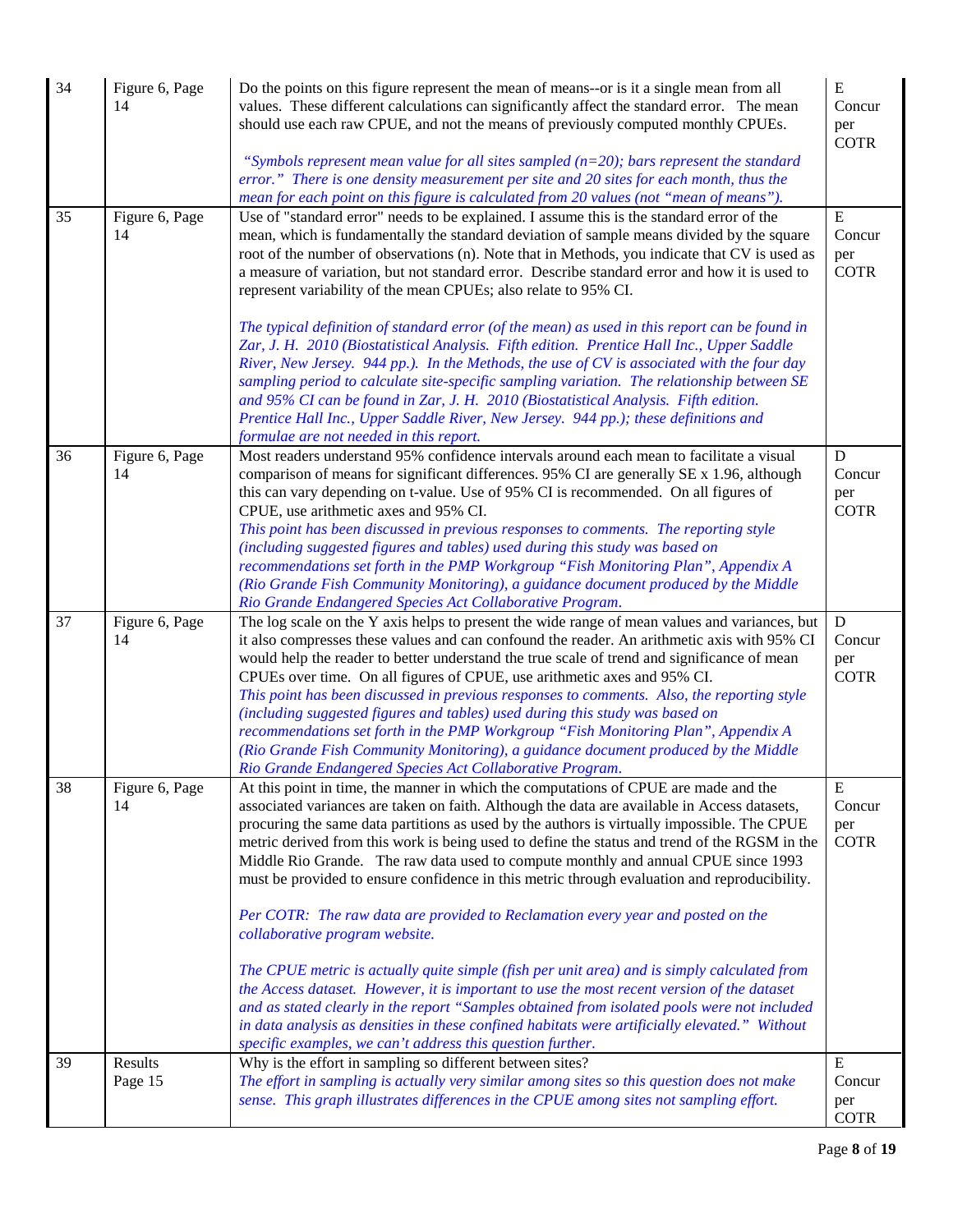| 40 | Page 16<br>Figure 8             | Figure 8 and Figure 14 are nearly duplicate graphs. Suggest authors remove Figure 8, and<br>use Figure 14 to illustrate the trends.<br>These graphs illustrate quarterly trends separately (Fig. 8) and then associated with flow<br>(Fig. 14) and are needed for text discussions of different sections of the report to avoid                                                                                                                                                                                                                             | $\mathbf D$<br>Concur<br>per<br><b>COTR</b>              |
|----|---------------------------------|-------------------------------------------------------------------------------------------------------------------------------------------------------------------------------------------------------------------------------------------------------------------------------------------------------------------------------------------------------------------------------------------------------------------------------------------------------------------------------------------------------------------------------------------------------------|----------------------------------------------------------|
|    |                                 | confusion.                                                                                                                                                                                                                                                                                                                                                                                                                                                                                                                                                  |                                                          |
| 41 | Page 17<br>Figure 9             | Figure 9 basically duplicates Figure 6 A on page 14. Suggest the authors either merge Figure<br>9 with Figure 10, or remove Figure 9 and cite Figure 6 A.<br>These graphs illustrate trends regarding age-class (Fig. 6), monthly trends (Fig. 9), and<br>reach trends (Fig. 10) that are needed for text discussions of different sections of the report<br>to avoid confusion.                                                                                                                                                                            | D<br>Concur<br>per<br><b>COTR</b>                        |
| 42 | Results<br>Page 17<br>Figure 9  | It is not clear how the means are calculated and the standard error displayed by<br>transformation is not clear to the viewers. How is this graph used as a management tool?<br>What does this graph tell us about the management of RGSM? Does this graph provide<br>information supported by sound scientific investigations (that can be replicated) to help the<br>Program make informed decisions.<br>As stated on the figure, means are calculated from the CPUE values obtained at 20                                                                | ${\bf E}$<br>Concur<br>per<br><b>COTR</b>                |
|    |                                 | sampling sites. There should be not confusion about error bars as it is reported, "Symbols<br>represent mean value for all sites sampled ( $n=20$ ); bars represent the standard error."<br>Per COTR: Addressing how this graph affects management would be outside the USBR<br>Statement of Work for this project.                                                                                                                                                                                                                                         |                                                          |
| 43 | Results<br>Page 19              | The mirrored results between years 1996 and 2010 cannot be made with any assurance with<br>noting the variance among samples.<br>The wording of the sentence was changed from "mirrored" to "were similar to" to avoid<br>confusion.                                                                                                                                                                                                                                                                                                                        | $\mathbf C$                                              |
| 44 | Results<br>Page 19              | Hydrology is not the only driver on fish numbers, types of habitat and frequency of<br>distribution of these habitats within a reach needs to be equally considered.<br>Per COTR: Analyzing the types of habitats and frequency of distribution of these habitats<br>within a reach as related to population trends would be outside the Statement of Work for<br>this project.                                                                                                                                                                             | $\mathbf D$<br>Concur<br>per<br><b>COTR</b>              |
| 45 | Results<br>Page 19              | If flows and hydrology are important in the Program, then mesohabitats need to have<br>measurements, both depth and velocity and RGSM utilization would help.                                                                                                                                                                                                                                                                                                                                                                                               | D<br>Concur<br>per                                       |
| 46 | Results<br>Page 20<br>Figure 11 | Per COTR: This task is outside the current Statement of Work for this project.<br>The log transformation helps illustrated the data, however most viewers in the Program are<br>not aware of the compressed y axis reduces visually clarity of other statistics. Due to the<br>importance of this figure, there needs to be clarification to how statistics are altered<br>(visually) by the transformation,<br>This is a very typical reporting style and statistical definitions (of symbols/bars) are<br>provided on every figure throughout the report. | <b>COTR</b><br>${\rm D}$<br>Concur<br>per<br><b>COTR</b> |
| 47 | Results<br>Page 24              | Mesohabitat types need to be further defined with measurements and their presence / absence<br>and utilization should be tied to flow within a reach. To start managing RGSM toward<br>Program objectives, mesohabitats need further definition within a reach over a range of flow<br>need to be identified.<br>Per COTR: This task is outside the current Statement of Work for this project.                                                                                                                                                             | $\mathbf D$<br>Concur<br>per<br><b>COTR</b>              |
| 48 | Page 25<br>Figure 15            | If number sampled sites always exceeds minnow captured, yet minnows have utilization of<br>multiple habitat sites, what part of this difference is sampling error or escapement from the<br>scene?<br>Per COTR: This task is outside the current Statement of Work for this project. The<br>Population Estimation project incorporates the various approaches mentioned in this<br>comment and is a more appropriate project for implementing these techniques.                                                                                             | ${\bf E}$<br>Concur<br>per<br><b>COTR</b>                |
| 49 | Page 27                         | Sample variation is discussed, however variation not defined or method of calculation is not<br>presented. As presented, the determination of variance is not clear. Suggest establishing                                                                                                                                                                                                                                                                                                                                                                   | ${\bf E}$<br>Concur                                      |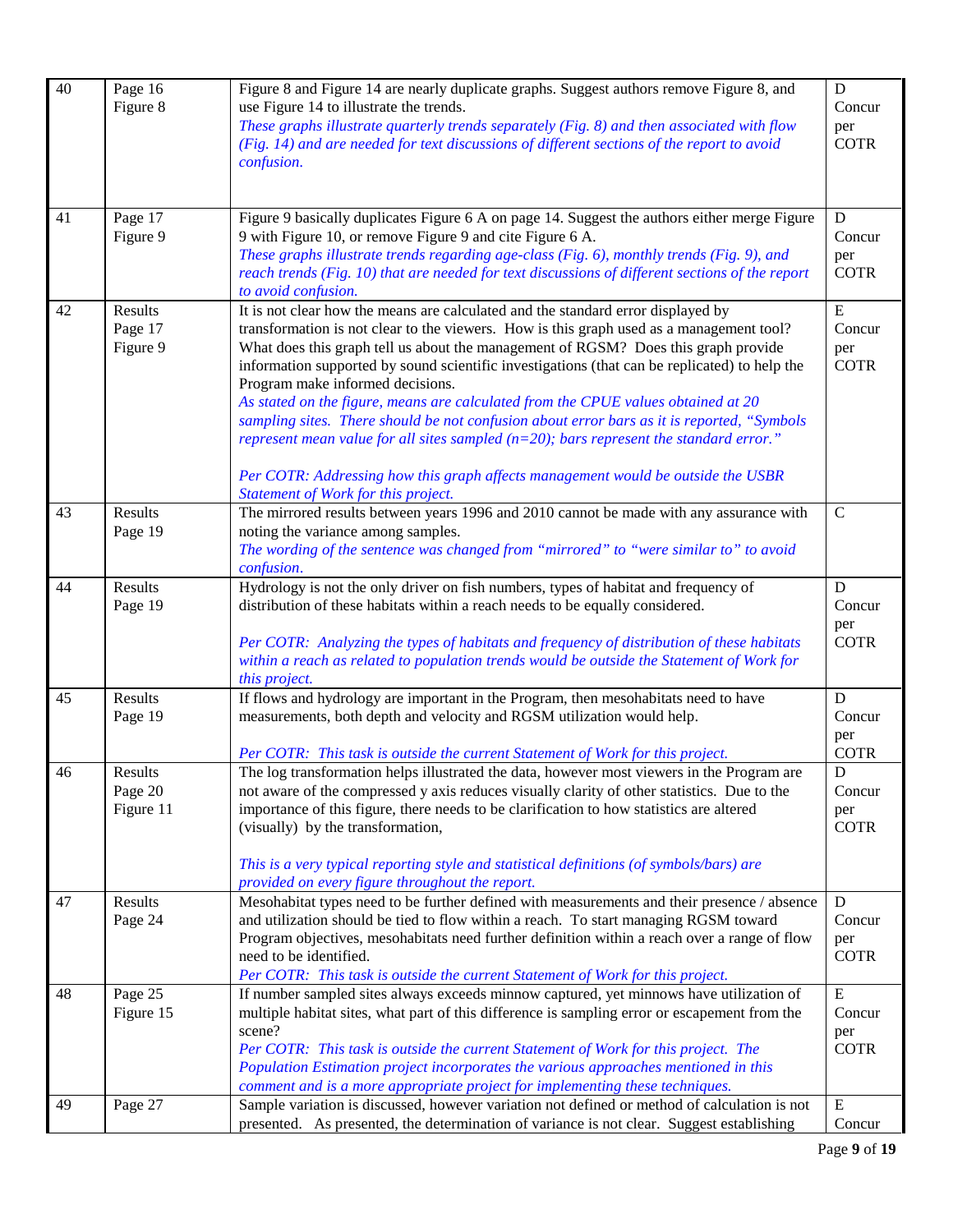| 50 | Page 28<br>Figure 16                                           | variance amongst scene hauls to identify potential replication.<br>As reported in Methods section, "Additional intensive sampling was conducted during<br>November (2009 and 2010) for characterizing sampling variation at each of the 20 sites.<br>For the intensive sampling effort, sites were sampled once per day, using regular population<br>monitoring sampling protocols, for four days ( $N=80$ samples). Samples were taken at the<br>same or similar mesohabitat locations on subsequent days Site-specific sampling<br>variation was evaluated using coefficient of variation values generated from multi-day<br>sampling efforts at each of the 20 sites. The coefficient of variation (CV=ratio of the<br>standard deviation to the mean) was calculated for the four day sampling period. Values of<br>CV were calculated for sites, reaches, and the study area."<br>It is not clear what management objective the graph is addressing or how this percent is<br>important. Does this represent some type of competition or potential for predation? Where<br>is the discussion of this figure and how this information benefits the Program?<br>Per COTR: The reporting style (including suggested figures and tables) used during this<br>study was based on recommendations set forth in the PMP Workgroup "Fish Monitoring | per<br><b>COTR</b><br>${\bf E}$<br>Concur<br>per<br><b>COTR</b> |
|----|----------------------------------------------------------------|--------------------------------------------------------------------------------------------------------------------------------------------------------------------------------------------------------------------------------------------------------------------------------------------------------------------------------------------------------------------------------------------------------------------------------------------------------------------------------------------------------------------------------------------------------------------------------------------------------------------------------------------------------------------------------------------------------------------------------------------------------------------------------------------------------------------------------------------------------------------------------------------------------------------------------------------------------------------------------------------------------------------------------------------------------------------------------------------------------------------------------------------------------------------------------------------------------------------------------------------------------------------------------------------------------------------------------------------------|-----------------------------------------------------------------|
|    |                                                                | Plan", Appendix A (Rio Grande Fish Community Monitoring), a guidance document<br>produced by the Middle Rio Grande Endangered Species Act Collaborative Program.<br>Addressing management objectives (or Program benefits) of this figure or<br>competition/predation hypothesis would be outside the Statement of Work for this project.                                                                                                                                                                                                                                                                                                                                                                                                                                                                                                                                                                                                                                                                                                                                                                                                                                                                                                                                                                                                        |                                                                 |
| 51 | Page 29<br>Figure 17                                           | The value of this graph is not clear to most viewers, what does this mean. Does this<br>represent competition or sympatric community? ???<br>Per COTR: The reporting style (including suggested figures and tables) used during this<br>study was based on recommendations set forth in the PMP Workgroup "Fish Monitoring<br>Plan", Appendix A (Rio Grande Fish Community Monitoring), a guidance document<br>produced by the Middle Rio Grande Endangered Species Act Collaborative Program.<br>Addressing management objectives (or Program benefits) of this figure or<br>competition/predation hypothesis would be outside the Statement of Work for this project.                                                                                                                                                                                                                                                                                                                                                                                                                                                                                                                                                                                                                                                                          | ${\bf E}$<br>Concur<br>per<br><b>COTR</b>                       |
| 52 | Page 31<br>Figure 18                                           | Without knowing the variance amongst seine hauls and the type of habitat different species<br>were collected in, there is not much useable information in the graphs.<br>Per COTR: The reporting style (including suggested figures and tables) used during this<br>study was based on recommendations set forth in the PMP Workgroup "Fish Monitoring<br>Plan", Appendix A (Rio Grande Fish Community Monitoring), a guidance document<br>produced by the Middle Rio Grande Endangered Species Act Collaborative Program.                                                                                                                                                                                                                                                                                                                                                                                                                                                                                                                                                                                                                                                                                                                                                                                                                       | ${\bf E}$<br>Concur<br>per<br><b>COTR</b>                       |
| 53 | Page 32<br>Figure 19                                           | What does this graph tell us about the management of RGSM? Is this information an<br>anomaly of sampling, not knowing habitats of catch rates per scene haul?<br>Per COTR: The reporting style (including suggested figures and tables) used during this<br>study was based on recommendations set forth in the PMP Workgroup "Fish Monitoring<br>Plan", Appendix A (Rio Grande Fish Community Monitoring), a guidance document<br>produced by the Middle Rio Grande Endangered Species Act Collaborative Program.<br>Addressing management objectives (or Program benefits) of this figure or<br>competition/predation hypothesis would be outside the Statement of Work for this project.                                                                                                                                                                                                                                                                                                                                                                                                                                                                                                                                                                                                                                                      | ${\bf E}$<br>Concur<br>per<br><b>COTR</b>                       |
| 54 | Results, Page 19,<br>Full Paragraph 2                          | Flow variables affect survival and recruitment, but changes in sampling conditions as a<br>function of flow must also have a strong influence on CPUE. A covariate analysis is<br>recommended to test for effect of flow and sampling condition?<br>A covariate analysis to test for the effect of flow and sampling condition (as a function of<br>flow) would require the collection of additional field data.<br>Per COTR: This task is outside the current Statement of Work for this project.                                                                                                                                                                                                                                                                                                                                                                                                                                                                                                                                                                                                                                                                                                                                                                                                                                               | D<br>Concur<br>per<br><b>COTR</b>                               |
| 55 | Results, Page 19,<br>Full Paragraph 2,<br><b>Last Sentence</b> | This relationship may not be entirely driven by flow, and may be greatly influenced by<br>sampling conditions. For example, at lower flow, the fish may be concentrated in certain<br>habitats that are not as frequently sampled. The effect of sampling condition on this<br>relationship needs to be determined, and may be done using flow and mesohabitat as a<br>covariates in ANOVA or regression models.<br>A covariate analysis to test for the effect of flow and sampling condition (as a function of<br>flow) would require the collection of additional field data. Per COTR: This task is outside<br>the current Statement of Work for this project.                                                                                                                                                                                                                                                                                                                                                                                                                                                                                                                                                                                                                                                                               | D<br>Concur<br>per<br><b>COTR</b>                               |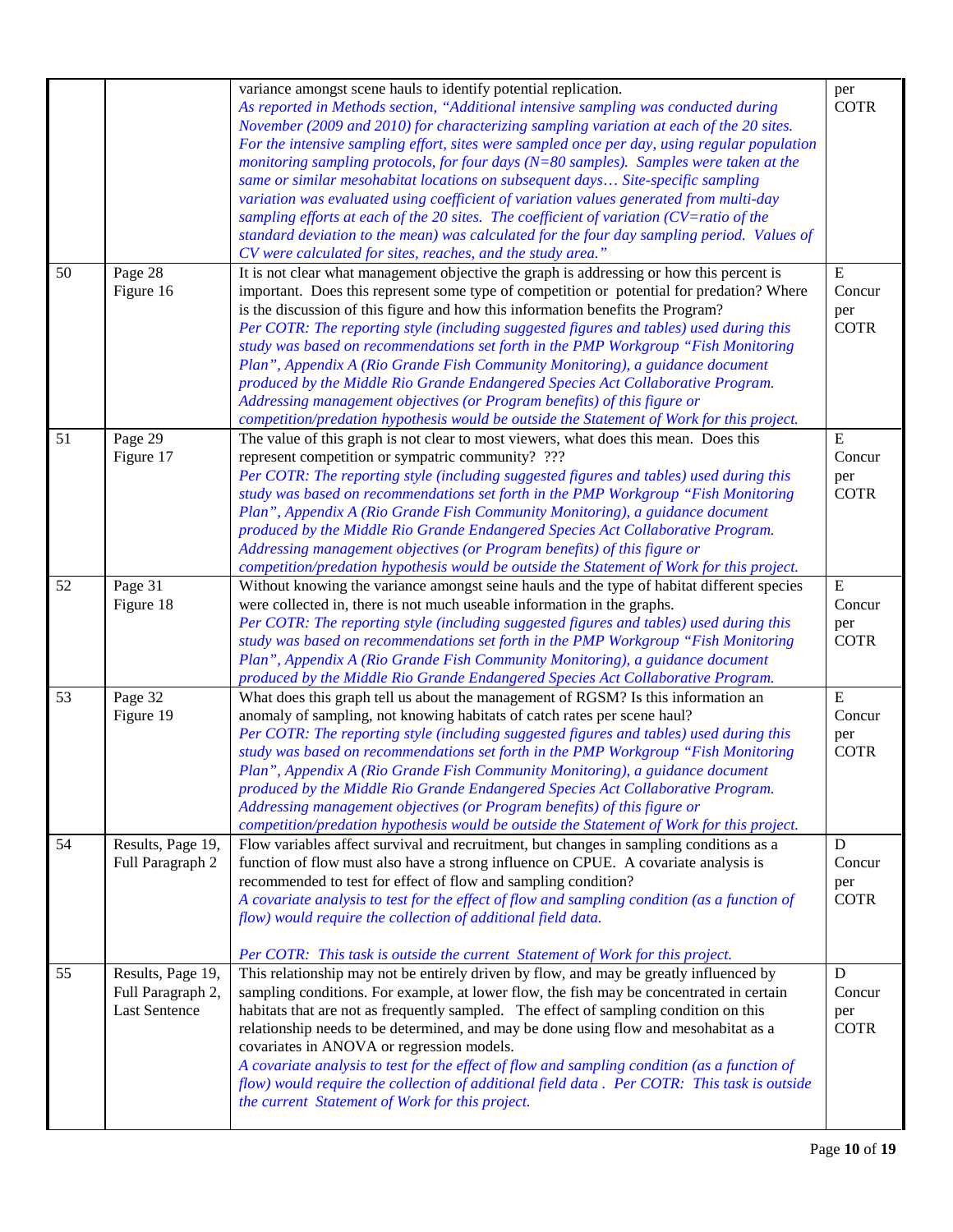|    |                                         | The frequency of sampling is not altered based on the flow and in low flow conditions all<br>mesohabitats are easily sampling. As reported in the Methods section, "Fish were collected<br>by rapidly drawing a two-person 3.1 m x 1.8 m small mesh (ca. 5 mm) seine through 18<br>(April to October) to 20 (December and February) discrete mesohabitats (usually $\langle 15 \text{ m} \rangle$ .<br>Runs, shoreline runs, pools, and shoreline pools were sampled up to four times at each site;<br>backwaters and riffles were sampled up to two times; any remaining samples (to obtain a<br>total of 18-20) were taken in shoreline run habitats. From April to October, a 1.0 m $x$ 1.0 m<br>fine mesh (ca. 1.5 mm) seine was used to selectively sample shallow low velocity habitats for<br>larval fish (two samples). Mesohabitats with similar conditions (i.e., not exceeding<br>reasonable depths/velocities for efficient seining) were sampled to ensure relatively static<br>capture efficiencies regardless of flow."                                                                                                                                                                                                                                                                                                                                                                                                                                                                                                                                                                                                                                                                                                                                                                                                                                                                                                                                                                                                                                                                                                                                                                                                                                                                                                                                                                                                                                                                                                                                                                                                                                                                                                                                                                                                                                                                                                                     |                                             |
|----|-----------------------------------------|------------------------------------------------------------------------------------------------------------------------------------------------------------------------------------------------------------------------------------------------------------------------------------------------------------------------------------------------------------------------------------------------------------------------------------------------------------------------------------------------------------------------------------------------------------------------------------------------------------------------------------------------------------------------------------------------------------------------------------------------------------------------------------------------------------------------------------------------------------------------------------------------------------------------------------------------------------------------------------------------------------------------------------------------------------------------------------------------------------------------------------------------------------------------------------------------------------------------------------------------------------------------------------------------------------------------------------------------------------------------------------------------------------------------------------------------------------------------------------------------------------------------------------------------------------------------------------------------------------------------------------------------------------------------------------------------------------------------------------------------------------------------------------------------------------------------------------------------------------------------------------------------------------------------------------------------------------------------------------------------------------------------------------------------------------------------------------------------------------------------------------------------------------------------------------------------------------------------------------------------------------------------------------------------------------------------------------------------------------------------------------------------------------------------------------------------------------------------------------------------------------------------------------------------------------------------------------------------------------------------------------------------------------------------------------------------------------------------------------------------------------------------------------------------------------------------------------------------------------------------------------------------------------------------------------------------------------|---------------------------------------------|
| 56 | Mesohabitat<br>Associations,<br>Page 19 | A mesohabitat classification system should be adopted for the Middle Rio Grande. Existing<br>classification systems can be used or modified.<br>Per COTR: This task is outside the current Statement of Work for this project.                                                                                                                                                                                                                                                                                                                                                                                                                                                                                                                                                                                                                                                                                                                                                                                                                                                                                                                                                                                                                                                                                                                                                                                                                                                                                                                                                                                                                                                                                                                                                                                                                                                                                                                                                                                                                                                                                                                                                                                                                                                                                                                                                                                                                                                                                                                                                                                                                                                                                                                                                                                                                                                                                                                             | $\mathbf E$<br>Concur<br>per<br><b>COTR</b> |
| 57 | Figure 11, Page<br>20                   | This is the figure that most readers look for and focus on. It is used by FWS to report the<br>status and trend of the population. The figure however is deceiving with respect to<br>differences in mean CPUEs and variances. The log Y axis tends to compress the means and<br>variances and does not reveal true visual differences or similarities in means. As<br>recommended above, a normal Y axis with 95% CI around each mean would help the reader<br>to more easily see these CPUEs, associated variances, and statistical differences. Also, the<br>authors are urged to provide a table that presents that mean CPUE, sample size, variance,<br>standard deviation, standard error, coefficient of variation, and 95% confidence interval that<br>would correspond with each of the annual means presented in this figure.<br>This is a very typical reporting style and statistical definitions (of symbols/bars) are<br>provided on every figure throughout the report. Also, the reporting style (including<br>suggested figures and tables) used during this study was based on recommendations set<br>forth in the PMP Workgroup "Fish Monitoring Plan", Appendix A (Rio Grande Fish<br>Community Monitoring), a guidance document produced by the Middle Rio Grande<br>Endangered Species Act Collaborative Program. A table of statistics for one graph would<br>not be an efficient use of space. Addition statistics can be generated from the Appendix<br>report or electronic raw data provided by USBR but are not needed for this report. Also,<br>statistical analyses of the differences among years supersede this request. As reported, "Rio<br>Grande silvery minnow October densities (1993-1997, 1999-2010) were significantly<br>different among sampling years (df=16, $F=18.11$ , $p=<0.0001$ ) with the highest densities in<br>2005 and the lowest densities in 2003. Densities have declined and increased two to three<br>orders of magnitude on several occasions within the last decade, often within the span of<br>only two or three years. Despite seasonal fluctuations in the abundance of this species,<br>recent samples document a stable population in 2009 but a declining population in 2010<br>(Figures 9 and 10). Decreases were particularly notable in the Isleta and San Acacia<br>reaches from July to September 2010. Population monitoring efforts demonstrated that Rio<br>Grande silvery minnow density in October was significantly lower ( $p<0.05$ ) in 2010 than in<br>recent years (e.g., 2007, 2008, and 2009) but that it was significantly higher ( $p < 0.05$ ) than<br>in 2002 and 2003. October population monitoring samples illustrate that the magnitude of<br>decline (as measured logarithmically) from 2009 to 2010 (Figure 11) was substantial and<br>significant. Population levels in 2010 were similar to those observed following extensive<br>river drying in 1996." | $\mathbf D$<br>Concur<br>per<br><b>COTR</b> |
| 58 | Figure 11, Page<br>20                   | Derivation of these CPUEs is impossible to reproduce. Reproducibility is a fundamental<br>principle of scientific understanding. There is a great need for transparency in how these<br>CPUEs are computed. Individuals cannot reproduce these from the Access database<br>provided (though the database is helpful) because the criteria for data partitioning are not<br>known and may not be the same among individuals (e.g., data for isolated pools is excluded,<br>but other exclusions may not be identified). Data partitioning needs to be done by the<br>authors. Please provide a simple spreadsheet with the numbers used to derive these mean<br>CPUEs so others can reproduce these computations and see how these numbers were<br>derived.<br>Per COTR: The raw data are provided to the USBR every year and posted on the                                                                                                                                                                                                                                                                                                                                                                                                                                                                                                                                                                                                                                                                                                                                                                                                                                                                                                                                                                                                                                                                                                                                                                                                                                                                                                                                                                                                                                                                                                                                                                                                                                                                                                                                                                                                                                                                                                                                                                                                                                                                                                                 | E<br>Concur<br>per<br><b>COTR</b>           |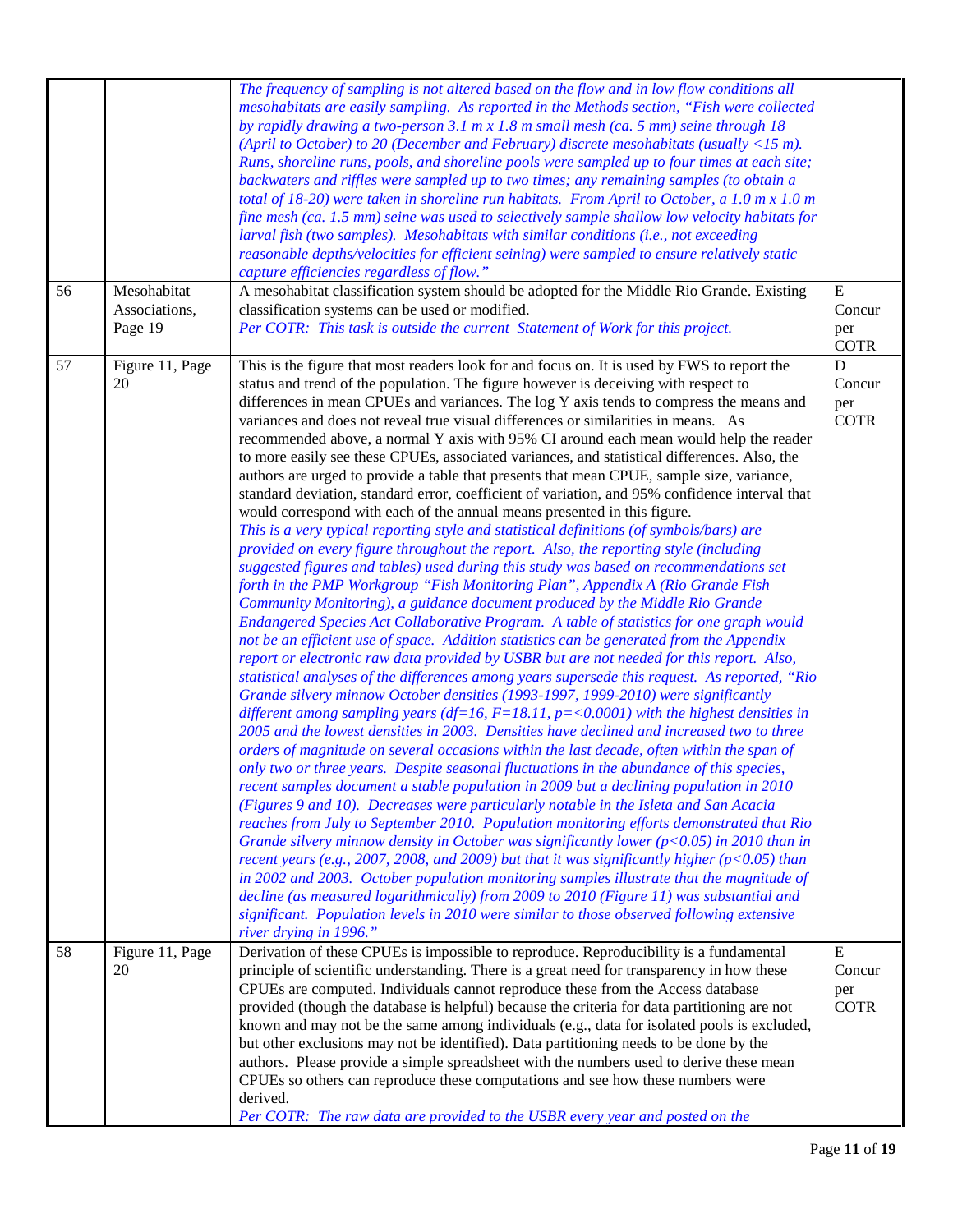|    |                                                       | Collaborative Program website.                                                                                                                                                                                                                                                                                                                                                                                                                                                                                                                                                                                                                                                                                                                                                                                                                                                                                                                                                                                                                                                                                                                                                                                                                                                                                                                                                                                                                                                                                                                                                                                                                                                                                                                                                                                                                                                                                                                                                                                                                                                                                                                                                                                                                                                                                                                                                                                                                                                                                                                                                                                                                           |                                           |
|----|-------------------------------------------------------|----------------------------------------------------------------------------------------------------------------------------------------------------------------------------------------------------------------------------------------------------------------------------------------------------------------------------------------------------------------------------------------------------------------------------------------------------------------------------------------------------------------------------------------------------------------------------------------------------------------------------------------------------------------------------------------------------------------------------------------------------------------------------------------------------------------------------------------------------------------------------------------------------------------------------------------------------------------------------------------------------------------------------------------------------------------------------------------------------------------------------------------------------------------------------------------------------------------------------------------------------------------------------------------------------------------------------------------------------------------------------------------------------------------------------------------------------------------------------------------------------------------------------------------------------------------------------------------------------------------------------------------------------------------------------------------------------------------------------------------------------------------------------------------------------------------------------------------------------------------------------------------------------------------------------------------------------------------------------------------------------------------------------------------------------------------------------------------------------------------------------------------------------------------------------------------------------------------------------------------------------------------------------------------------------------------------------------------------------------------------------------------------------------------------------------------------------------------------------------------------------------------------------------------------------------------------------------------------------------------------------------------------------------|-------------------------------------------|
|    |                                                       | The CPUE metric (fish per unit area) is calculated from the Access dataset. However, it is<br>important to use the most recent version of the dataset and as stated clearly in the report<br>"Samples obtained from isolated pools were not included in data analysis as densities in<br>these confined habitats were artificially elevated." Without specific examples, we can't<br>address this question further.                                                                                                                                                                                                                                                                                                                                                                                                                                                                                                                                                                                                                                                                                                                                                                                                                                                                                                                                                                                                                                                                                                                                                                                                                                                                                                                                                                                                                                                                                                                                                                                                                                                                                                                                                                                                                                                                                                                                                                                                                                                                                                                                                                                                                                      |                                           |
| 59 | Table 3, Page 24                                      | A more formal system of habitat classification should be adopted for use in the Middle Rio<br>Grande. There are a number of scientifically derived and peer-reviewed classification<br>methods. The most commonly used approach is a hierarchical system, such as Hawkins et al.<br>(1993), and the most accepted terminology is by Armantrout (1998). These classification<br>systems help to better relate mesohabitats to functional hydraulic and geomorphic<br>development, and they establish a common set of names, codes, and definitions that can be<br>understood and used by all. A mesohabitat classification system should be adopted for the<br>Middle Rio Grande. Existing classification systems can be used or modified.<br>These mesohabitat designations are very generalized, should not be used in additional<br>analyses, and do not warrant modeling complex habitat/flow/fish relationships. The<br>reporting style for mesohabitats used during this study was based on recommendations set<br>forth in the PMP Workgroup "Fish Monitoring Plan", Appendix A (Rio Grande Fish<br>Community Monitoring), a guidance document produced by the Middle Rio Grande<br><b>Endangered Species Act Collaborative Program.</b>                                                                                                                                                                                                                                                                                                                                                                                                                                                                                                                                                                                                                                                                                                                                                                                                                                                                                                                                                                                                                                                                                                                                                                                                                                                                                                                                                                                                           | E<br>Concur<br>per<br><b>COTR</b>         |
| 60 | Figure 15, Page<br>25                                 | A quick look at this figure suggests that the RGSM is a habitat generalist. However, a closer<br>look shows differences in percentage of fish collected from associated percentage of<br>mesohabitats sampled. A chi <sup>2</sup> type of analysis is recommended for mesohabitat availability<br>vs mesohabitat used. There appears to be some selection, but it is difficult to see with this<br>figure. This is important because if there is habitat selection, then sampling must be<br>partitioned to account for that selection or there is a risk with biased sampling. A chi <sup>2</sup> will<br>require that every time the RGSM is sampled, the total number of mesohabitat by site are<br>identified and recorded (for say 1 km) to provide a measure of availability. Evaluate use of<br>mesohabitats by RGSM to determine if sampling needs to be refined to avoid sample bias.<br>The additional analyses suggested are not appropriate given the generalized nature of these<br>mesohabitat data, particularly since they don't represent use/availability (a rigorous habitat<br>use/availability study with a robust statistical design would be required for this request).<br>These data should not be used to measure habitat preference/selection based on the study<br>design and collecting the additional field data necessary to do so would be outside the<br>USBR Statement of Work for this project. The sampling methods used during this study<br>were based on the recommendations made by USBR and as set forth in the PMP Workgroup<br>"Fish Monitoring Plan", Appendix A (Rio Grande Fish Community Monitoring), a<br>guidance document produced by the Middle Rio Grande Endangered Species Act<br>Collaborative Program. As reported in the Methods section, "Fish were collected by<br>rapidly drawing a two-person 3.1 m x 1.8 m small mesh (ca. 5 mm) seine through 18 (April<br>to October) to 20 (December and February) discrete mesohabitats (usually $\langle$ 15 m). Runs,<br>shoreline runs, pools, and shoreline pools were sampled up to four times at each site;<br>backwaters and riffles were sampled up to two times; any remaining samples (to obtain a<br>total of 18-20) were taken in shoreline run habitats. From April to October, a $1.0$ m x $1.0$ m<br>fine mesh (ca. 1.5 mm) seine was used to selectively sample shallow low velocity habitats for<br>larval fish (two samples). Mesohabitats with similar conditions (i.e., not exceeding<br>reasonable depths/velocities for efficient seining) were sampled to ensure relatively static<br>capture efficiencies regardless of flow." | ${\bf E}$<br>Concur<br>per<br><b>COTR</b> |
| 61 | Sampling<br>Variation, Page<br>27, First<br>Paragraph | The statement that "The sampling variationwas moderately low overall" is not an accurate<br>statement. The resultant CVs associated with the mean CPUEs are quite high and reflect high<br>variability in the data and low precision. An average overall CV of 0.67 means that the SD is<br>67% of the mean, which is quite high. It is difficult to discern the SE value (SD/sq rt of n)<br>for each of the mean CPUEs presented in the figures of this report, but a visual examination<br>indicates that the SE is about 100%, or greater, of the mean CPUE. If we multiple SE x 1.96<br>for 95% CI, this means that most 95% CI are 200% of the mean or greater. In other words, to<br>detect significant differences between two mean CPUEs, the CPUE would have to double to                                                                                                                                                                                                                                                                                                                                                                                                                                                                                                                                                                                                                                                                                                                                                                                                                                                                                                                                                                                                                                                                                                                                                                                                                                                                                                                                                                                                                                                                                                                                                                                                                                                                                                                                                                                                                                                                       | ${\bf E}$<br>Concur<br>per<br><b>COTR</b> |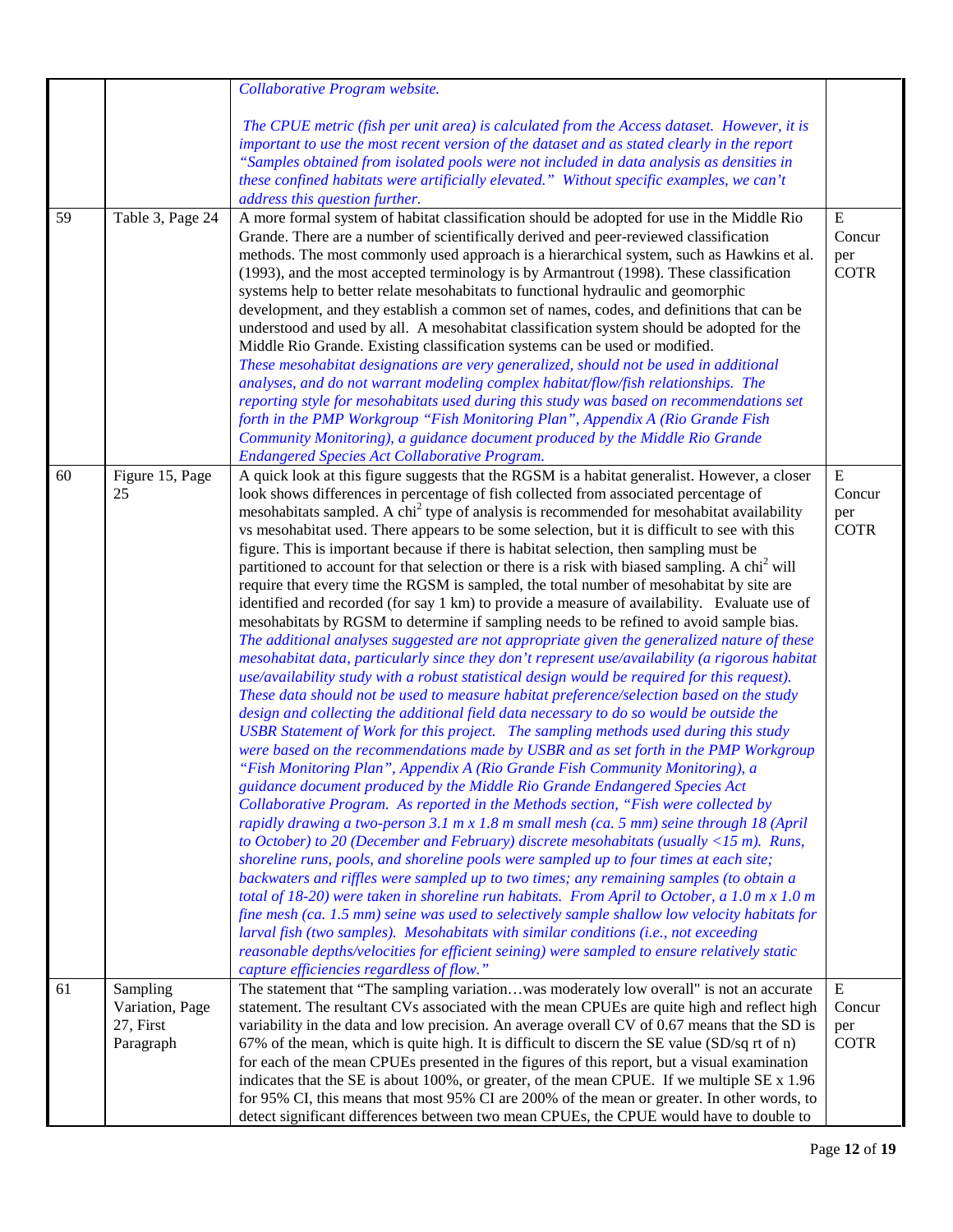|    |                                       | be detected 95% of the time. The meaning of CV, SE, and 95% CI should be explained in<br>these reports so that Collaborative Program managers are not expecting a small population<br>change can be detected as a consequence of a management action. Managers should<br>understand the cost of precision, and the sampling design for this work should evaluate that<br>cost and the resultant precision. Most monitoring programs strive for $CV < 0.15$ (<15%) to<br>have confidence that change in a population can be detected (Ward et al. 2008; Makinster et<br>al. 2009; U.S. Fish and Wildlife Service 2002). A 'rule of thumb' for acceptable precision of<br>population estimates is to achieve a CV of 20% or less (Pollock et al. 1990). Revise section<br>to more clearly explain the meaning and use of CV and SE with respect to data utility and<br>limitation.<br>The value of 0.67 is based on a by-site basis but the overall CV value was $0.26$ (all sites<br>combined), which is more appropriate for this discussion. However, the citations listed by<br>the reviewer (particularly Pollock et al. 1990) indicated that the CV values reported in this<br>report $(SD/X)$ are not calculated in the same manner as in other reports $(SE/X)$ . While the<br>textbook definition for CV is SD/X, population monitoring studies often use the alternative<br>calculation for ease of presentation (e.g., values don't exceed 1.0). The values of CV given<br>in Makinster et al. 2009 (Colorado River fishes) also follows the alternative presentation<br>(SE/X). We decided to revise our calculations to reflect the SE/X calculation, which meant<br>that our revised overall CV value was 0.13 in 2010. It is now reported that "In 2009, the<br>overall CV value for Rio Grande silvery minnow was 0.17 but dropped to 0.07 when<br>excluding one outlying value (Site #5 on sampling day three). In 2010, the overall CV value<br>for Rio Grande silvery minnow was 0.13 but dropped to 0.03 when excluding one outlying<br>value (Site $#12$ on sampling day one)." These CV values are quite low considering that<br>RGSM often fluctuates widely (orders of magnitude (sometimes $>1,000\%$ ) on an annual<br>basis. Also, the values for CV given in the above references appear to have been developed<br>primarily for K-selected species (not r-selected species like RGSM), and those species vary<br>much less on an annual basis as compared with RGSM. Thus, the use of the word<br>"moderately low" is relative and is appropriate in this situation. Also, this estimate of<br>sampling variation is coarse and very likely to overestimate the sampling variation as there<br>is disturbance to the habitats (and subtle changes in flow/habitat relationships) associated<br>with sampling over a sequence of four days. It is impossible to replicate sampling<br>conditions on consecutive days and so these estimates of sampling variation should be<br>evaluated cautiously. These points are now included in the Discussion. Finally, a close<br>evaluation of populations among years should now be done using data/results from the<br>Population Estimation study not the Population Monitoring study as the former is a more<br>rigorous statistical approach to assessing changes in estimated populations of Rio Grande |                                           |
|----|---------------------------------------|----------------------------------------------------------------------------------------------------------------------------------------------------------------------------------------------------------------------------------------------------------------------------------------------------------------------------------------------------------------------------------------------------------------------------------------------------------------------------------------------------------------------------------------------------------------------------------------------------------------------------------------------------------------------------------------------------------------------------------------------------------------------------------------------------------------------------------------------------------------------------------------------------------------------------------------------------------------------------------------------------------------------------------------------------------------------------------------------------------------------------------------------------------------------------------------------------------------------------------------------------------------------------------------------------------------------------------------------------------------------------------------------------------------------------------------------------------------------------------------------------------------------------------------------------------------------------------------------------------------------------------------------------------------------------------------------------------------------------------------------------------------------------------------------------------------------------------------------------------------------------------------------------------------------------------------------------------------------------------------------------------------------------------------------------------------------------------------------------------------------------------------------------------------------------------------------------------------------------------------------------------------------------------------------------------------------------------------------------------------------------------------------------------------------------------------------------------------------------------------------------------------------------------------------------------------------------------------------------------------------------------------------------------------------------------------------------------------------------------------------------------------------------------------------------------------------------------------------------------------------------------------------------------------------------------------------------------------------------------------------------------------------------------------------------------------------------------------------------------------------------------------------------------------------------------------------------------------------------------------------------------------------------------------------------------------------------------------------------------------------------------|-------------------------------------------|
| 62 | Page 27, Last<br><b>Full Sentence</b> | silvery minnow among reaches and years.<br>The statement that "Values for sampling variation were relatively homogeneous<br>contradicts the need for log-transformations described in the Methods section. Most CPUE<br>data presented in this report are highly variable and characteristically highly skewed to low<br>or zero CPUEs. You cannot make this statement with regard to "sampling variation" because<br>the high CVs are revealing. Revise section to more clearly explain the meaning and use of<br>CV and SE with respect to data utility and limitation.<br>These sampling-variation specific data have not been log-transformed (see Methods). Log-<br>transformations were used to facilitate parametric analysis, which wasn't needed for this<br>section of the report. The use of the wording "relatively homogeneous" is referring to the<br>sampling variation for all fish species and this is reflected on Figures 23/24.                                                                                                                                                                                                                                                                                                                                                                                                                                                                                                                                                                                                                                                                                                                                                                                                                                                                                                                                                                                                                                                                                                                                                                                                                                                                                                                                                                                                                                                                                                                                                                                                                                                                                                                                                                                                                                                                                                                                                                                                                                                                                                                                                                                                                                                                                                                                                                                                                              | ${\bf D}$<br>Concur<br>per<br><b>COTR</b> |
| 63 | Figure 20, Page<br>34                 | The analysis of fish community composition presented in this report is appreciated and<br>valuable in addition to the CPUEs. This analysis reveals that red shiners are very abundant,<br>which is probably no surprise to anyone. However, red shiners have been identified by a<br>number of researchers as one of the most severe predators of larval life stages of fish (e.g.,<br>Ruppert et al. 1993). Perhaps little can be done, other than flow management to disadvantage<br>the red shiner, but there does not appear to be much attention to the effects of predation on<br>early life stages of the RGSM and yet it is the most critical time for survival and recruitment<br>by the species. Regress CPUE for RS with CPUE for RGSM to determine if predation of<br>early life stages of RGSM is indicated by high densities of RS.<br>The addition of regression for "CPUE for RS with CPUE for RGSM to determine if                                                                                                                                                                                                                                                                                                                                                                                                                                                                                                                                                                                                                                                                                                                                                                                                                                                                                                                                                                                                                                                                                                                                                                                                                                                                                                                                                                                                                                                                                                                                                                                                                                                                                                                                                                                                                                                                                                                                                                                                                                                                                                                                                                                                                                                                                                                                                                                                                                              | D<br>Concur<br>per<br><b>COTR</b>         |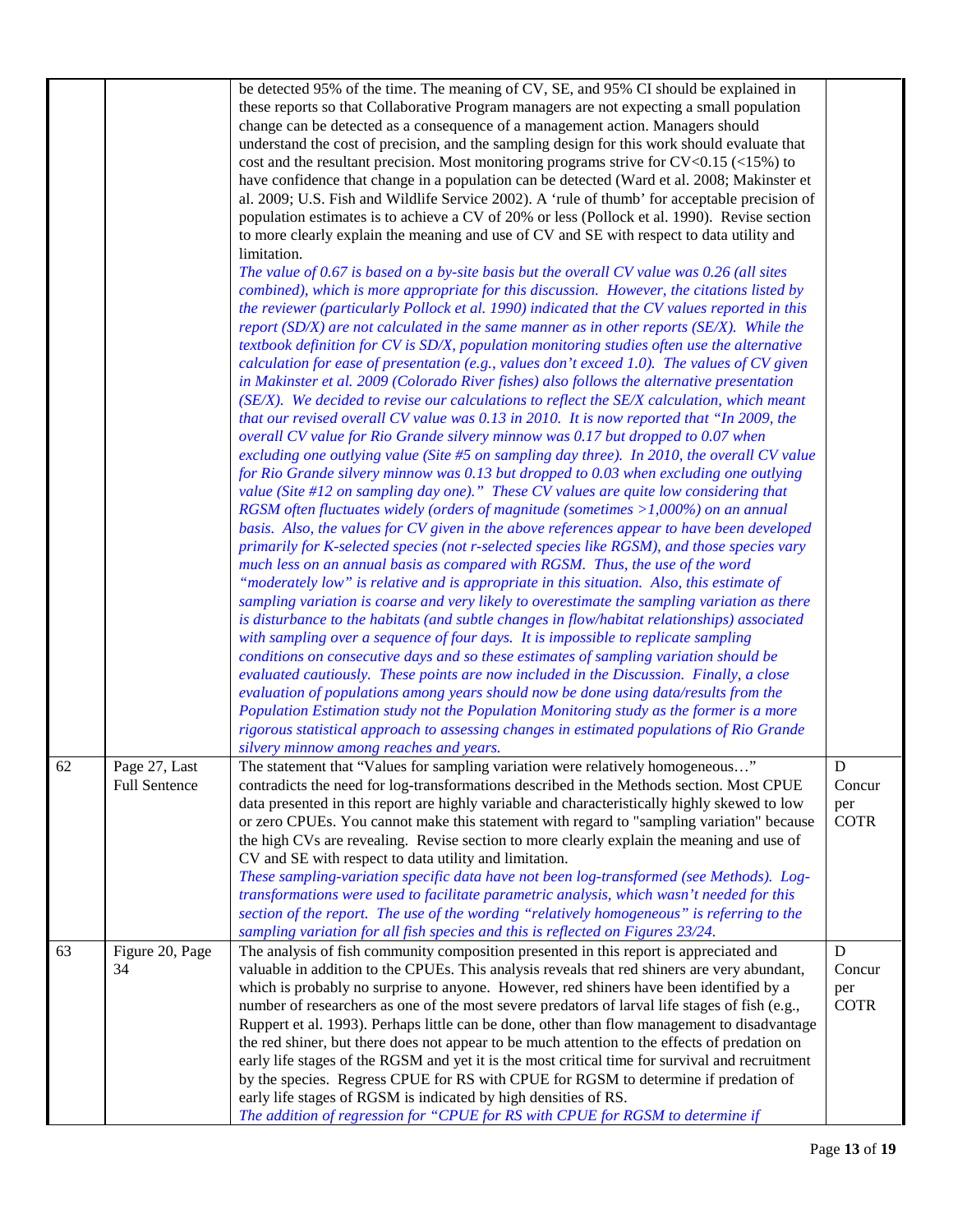|    |                               | predation of early life stages of RGSM is indicated by high densities of RS." would be<br>outside the USBR Statement of Work for this project. This would also potentially be a poor<br>test of the effects of predation on early life stages of RGSM as it would be predicated on<br>numerous unsubstantiated assumptions.                                                                                                                                                                                                                                                                                                                                                                                                                                                                                                                                                                                                                                                                                                                                                                                                                                                                                                                                                                                                                                                                                                                                                                                                                                                                                                                                                                                                                                                                                                                                                                                                                                                                                                                                                                                                                                                                      |                                           |
|----|-------------------------------|--------------------------------------------------------------------------------------------------------------------------------------------------------------------------------------------------------------------------------------------------------------------------------------------------------------------------------------------------------------------------------------------------------------------------------------------------------------------------------------------------------------------------------------------------------------------------------------------------------------------------------------------------------------------------------------------------------------------------------------------------------------------------------------------------------------------------------------------------------------------------------------------------------------------------------------------------------------------------------------------------------------------------------------------------------------------------------------------------------------------------------------------------------------------------------------------------------------------------------------------------------------------------------------------------------------------------------------------------------------------------------------------------------------------------------------------------------------------------------------------------------------------------------------------------------------------------------------------------------------------------------------------------------------------------------------------------------------------------------------------------------------------------------------------------------------------------------------------------------------------------------------------------------------------------------------------------------------------------------------------------------------------------------------------------------------------------------------------------------------------------------------------------------------------------------------------------|-------------------------------------------|
| 64 | Page 34<br>Figure 20          | Are habitats types uniform amongst river reaches, there is great variability in habitats along<br>the river, without habitat types fish are collect in, there is very little information here. What<br>are the driver behind fish density, where are they noted.<br>Determining the answers to the following, "Are habitats types uniform amongst river<br>reaches, there is great variability in habitats along the river, without habitat types fish are<br>collect in, there is very little information here.<br>Per COTR: Determining driver behind fish density, would require the collection of<br>substantially more field data and would be outside the current Statement of Work for this<br>project.                                                                                                                                                                                                                                                                                                                                                                                                                                                                                                                                                                                                                                                                                                                                                                                                                                                                                                                                                                                                                                                                                                                                                                                                                                                                                                                                                                                                                                                                                   | ${\bf E}$<br>Concur<br>per<br><b>COTR</b> |
| 65 | Page 35<br>Figure 21          | Are all sites within one reach or multiple? What are habitat types at each site, similar of<br>different. How is variation calculated, is it the variance of all scene hauls at that site during<br>one sampling event? Or combined over multiple sampling events.<br>The locations of sites relative to reaches can be seen on Figure 1. The mesohabitat types<br>are similar because of the sampling protocols; as stated in Methods section, "Fish were<br>collected by rapidly drawing a two-person $3.1$ m x $1.8$ m small mesh (ca. 5 mm) seine<br>through 18 (April to October) to 20 (December and February) discrete mesohabitats<br>(usually $\langle 15 \text{ m} \rangle$ . Runs, shoreline runs, pools, and shoreline pools were sampled up to four<br>times at each site; backwaters and riffles were sampled up to two times; any remaining<br>samples (to obtain a total of 18-20) were taken in shoreline run habitats. From April to<br>October, a 1.0 m x 1.0 m fine mesh (ca. 1.5 mm) seine was used to selectively sample<br>shallow low velocity habitats for larval fish (two samples). Mesohabitats with similar<br>conditions (i.e., not exceeding reasonable depths/velocities for efficient seining) were<br>sampled to ensure relatively static capture efficiencies regardless of flow." For an<br>explanation of how variance is calculated, please see Methods section; as stated<br>"Additional intensive sampling was conducted during November (2009 and 2010) for<br>characterizing sampling variation at each of the 20 sites. For the intensive sampling effort,<br>sites were sampled once per day, using regular population monitoring sampling protocols,<br>for four days ( $N=80$ samples). Samples were taken at the same or similar mesohabitat<br>locations on subsequent days Site-specific sampling variation was evaluated using<br>coefficient of variation values generated from multi-day sampling efforts at each of the 20<br>sites. The coefficient of variation (CV=ratio of the standard error to the mean) was<br>calculated for the four day sampling period. Values of CV were calculated for sites,<br>reaches, and the study area." | ${\bf E}$<br>Concur<br>per<br><b>COTR</b> |
| 66 | Figures 21-24,<br>Pages 35-38 | The SEs for the means shown in these figures seem very low, given the data previously<br>provided, and appear to be computed as the "mean of means". Compute mean CPUE as a<br>single mean from all raw data, and not from intermediate means. This is another reason that a<br>spreadsheet with the data would be helpful to better understand data partitioning and<br>analyses.<br>These values are not a "mean of means" but rather (as stated in the text and on the figure)<br>"Variation in density values for each focal species, at all sampling sites combined". This is<br>a mean from the raw data (combined over sites) as opposed to a "mean of means" from<br>individual sites.                                                                                                                                                                                                                                                                                                                                                                                                                                                                                                                                                                                                                                                                                                                                                                                                                                                                                                                                                                                                                                                                                                                                                                                                                                                                                                                                                                                                                                                                                                   | D<br>Concur<br>per<br><b>COTR</b>         |
| 67 | Page 38<br>Figure 24          | Does this graph represent some form of community structure? How does this help the<br>Program manage the species? Again, it is not clear how variation has been calculated,<br>lumped or expressed by sampling event?<br>The title of the figure explains what is contained within the figure. Issues regarding the<br>value to the Program (and how the estimates have been calculated) have been addressed in<br>previous comments.                                                                                                                                                                                                                                                                                                                                                                                                                                                                                                                                                                                                                                                                                                                                                                                                                                                                                                                                                                                                                                                                                                                                                                                                                                                                                                                                                                                                                                                                                                                                                                                                                                                                                                                                                            | ${\bf E}$<br>Concur<br>per<br><b>COTR</b> |
| 68 | Page 39                       | "Levels of variation among reaches were more homogeneous as compared to those<br>for only Rio Grande silvery minnow in both 2009 and 2010." There are many<br>confounding factors among reaches that are not acknowledged, habitats are greatly<br>different. The statement has little value without considering the variability amongst                                                                                                                                                                                                                                                                                                                                                                                                                                                                                                                                                                                                                                                                                                                                                                                                                                                                                                                                                                                                                                                                                                                                                                                                                                                                                                                                                                                                                                                                                                                                                                                                                                                                                                                                                                                                                                                         | ${\bf E}$<br>Concur<br>per<br><b>COTR</b> |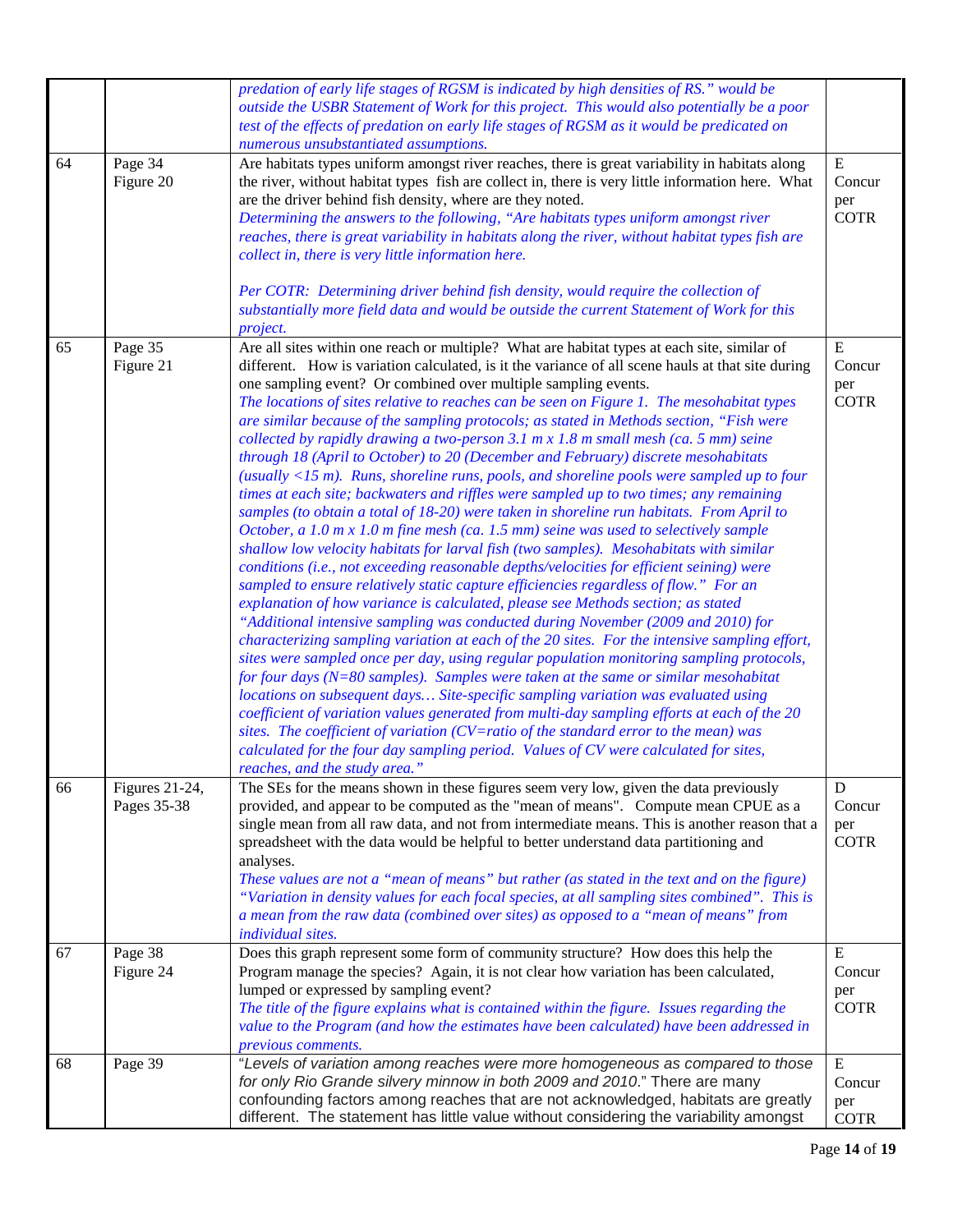| 69 | Page 39                                            | reaches. There is an assumption by the authors to transfer data across river<br>reaches and over years, without knowing the rigor of the original data, these<br>applications are questionable.<br>This was a typing error and the text has been changed from "among reaches" to "among<br>fish species".<br>Discussion, the key components that were added need further evaluations with statistical                                                                                                                                                                                                                                                                                                                                                                                                                                                                                                                                                                                                                                                                                                                                                                                                                                                                                                                                                                                                                                                                                                                                                                                                                                                                                                                                                                                                                                                                                                                                                                                                                                                                                                                                                                                                                                              | ${\bf E}$                         |
|----|----------------------------------------------------|----------------------------------------------------------------------------------------------------------------------------------------------------------------------------------------------------------------------------------------------------------------------------------------------------------------------------------------------------------------------------------------------------------------------------------------------------------------------------------------------------------------------------------------------------------------------------------------------------------------------------------------------------------------------------------------------------------------------------------------------------------------------------------------------------------------------------------------------------------------------------------------------------------------------------------------------------------------------------------------------------------------------------------------------------------------------------------------------------------------------------------------------------------------------------------------------------------------------------------------------------------------------------------------------------------------------------------------------------------------------------------------------------------------------------------------------------------------------------------------------------------------------------------------------------------------------------------------------------------------------------------------------------------------------------------------------------------------------------------------------------------------------------------------------------------------------------------------------------------------------------------------------------------------------------------------------------------------------------------------------------------------------------------------------------------------------------------------------------------------------------------------------------------------------------------------------------------------------------------------------------|-----------------------------------|
|    |                                                    | rigor, need show transparency to process and providing raw data.<br>"Some of the key components that were added to this project over time include<br>evaluating the influence of discharge patterns on population fluctuations,<br>determining general habitat use patterns, documenting the changes in<br>relative abundance among fish species over time, and examining seasonal and<br>spatial differences in population structure and abundance of native and nonnative<br>Middle Rio Grande fishes."Do any of these investigations have the scientific strength<br>to produce results that can be used by management to move the Program toward<br>downlisting or meeting other objectives?<br>Per COTR: The sampling methods and design used during this study were based on the<br>RFP, recommendations made by USBR, and as set forth in the PMP Workgroup "Fish<br>Monitoring Plan", Appendix A (Rio Grande Fish Community Monitoring), a guidance<br>document produced by the Middle Rio Grande Endangered Species Act Collaborative<br>Program. Issues regarding the value to the Program have been addressed in previous<br>comments.                                                                                                                                                                                                                                                                                                                                                                                                                                                                                                                                                                                                                                                                                                                                                                                                                                                                                                                                                                                                                                                                                                  | Concur<br>per<br><b>COTR</b>      |
| 70 | Discussion,<br>Fourth Full<br>Sentence             | Agree with this statement; hence effect of flow on sampling conditions and hence CPUE<br>should be evaluated; e.g., covariate analysis. Also, effect of clumping, as indicated by<br>mesohabitat selection should be evaluated for its contribution to hyperstability, mean<br>variance, and sample bias.<br>Per COTR: Evaluating the effect of flow on sampling conditions (and the effect of<br>clumping, as indicated by mesohabitat selection as related to hyperstability, mean variance,<br>and sample bias) would require the collection of additional field data and is outside the<br>current Statement of Work for this project.                                                                                                                                                                                                                                                                                                                                                                                                                                                                                                                                                                                                                                                                                                                                                                                                                                                                                                                                                                                                                                                                                                                                                                                                                                                                                                                                                                                                                                                                                                                                                                                                         | D<br>Concur<br>per<br><b>COTR</b> |
| 71 | Discussion, Page<br>44, Paragraph 2                | Most researchers would disagree with the statement that "Calculated CV valueswere<br>reasonably low (range=0.26-0.52)." Most monitoring programs strive for CV<0.12-0.15 (see<br>Item 31 above). Revise discussion accordingly.<br>This issue was addressed in a previous comment.                                                                                                                                                                                                                                                                                                                                                                                                                                                                                                                                                                                                                                                                                                                                                                                                                                                                                                                                                                                                                                                                                                                                                                                                                                                                                                                                                                                                                                                                                                                                                                                                                                                                                                                                                                                                                                                                                                                                                                 | D<br>Concur<br>per<br><b>COTR</b> |
| 72 | Discussion, Page<br>44, Paragraph 4,<br>Sentence 4 | The fact that CPUEs may differ over time by 1,000% is not reason to abandon precision. The<br>adjacent temporal CPUEs are being used by many in the Collaborative Program to indicate<br>changes in the population. This report needs to discuss the utility and implications of these<br>CPUE, including an evaluation of precision and its meaning in detecting change. A figure<br>illustrating data distributions for two adjacent temporal samples, with means and 95% CI,<br>would help the reader to better understand how these data can and should be used.<br>The observed change in CPUE values over time is not given as a rationale to abandon<br>precision. As stated, "The Population Monitoring Program has documented notable<br>changes in densities of Rio Grande silvery minnow among years (i.e., more than several<br>orders of magnitude $\lceil$ >1,000%]) since 1993. Despite large differences in the mean<br>densities of Rio Grande silvery minnow among sampling sites and years, the overall<br>estimates of sampling variation (based on repeated monitoring efforts over a four day<br>period) were relatively low ( $CV < 0.2$ ) and consistent in 2009 and 2010. Also, the exclusion<br>of a single outlying value (e.g., one site on one day) was found to notably reduce sampling<br>variation estimates ( $CV < 0.1$ ) in both 2009 and 2010. It has been suggested that a $CV < 0.2$<br>indicates reasonable sampling precision for wildlife and fisheries studies but that cost<br>constraints on the number of samples often preclude obtaining this goal (Pollack et al.,<br>1990). It appears that the Population Monitoring Program sampling protocols are<br>adequate to achieve a relatively high degree of sampling precision, especially considering<br>the ofen substantial changes in Rio Grande silvery minnow densities among years."<br>Further, the best data for evaluating changes in the actual population would be the<br>Population Estimation data not the Population Monitoring data (although they appear to<br>track trends similarly). The reporting style used during this study was based on<br>recommendations set forth in the PMP Workgroup "Fish Monitoring Plan", Appendix A | D<br>Concur<br>per<br><b>COTR</b> |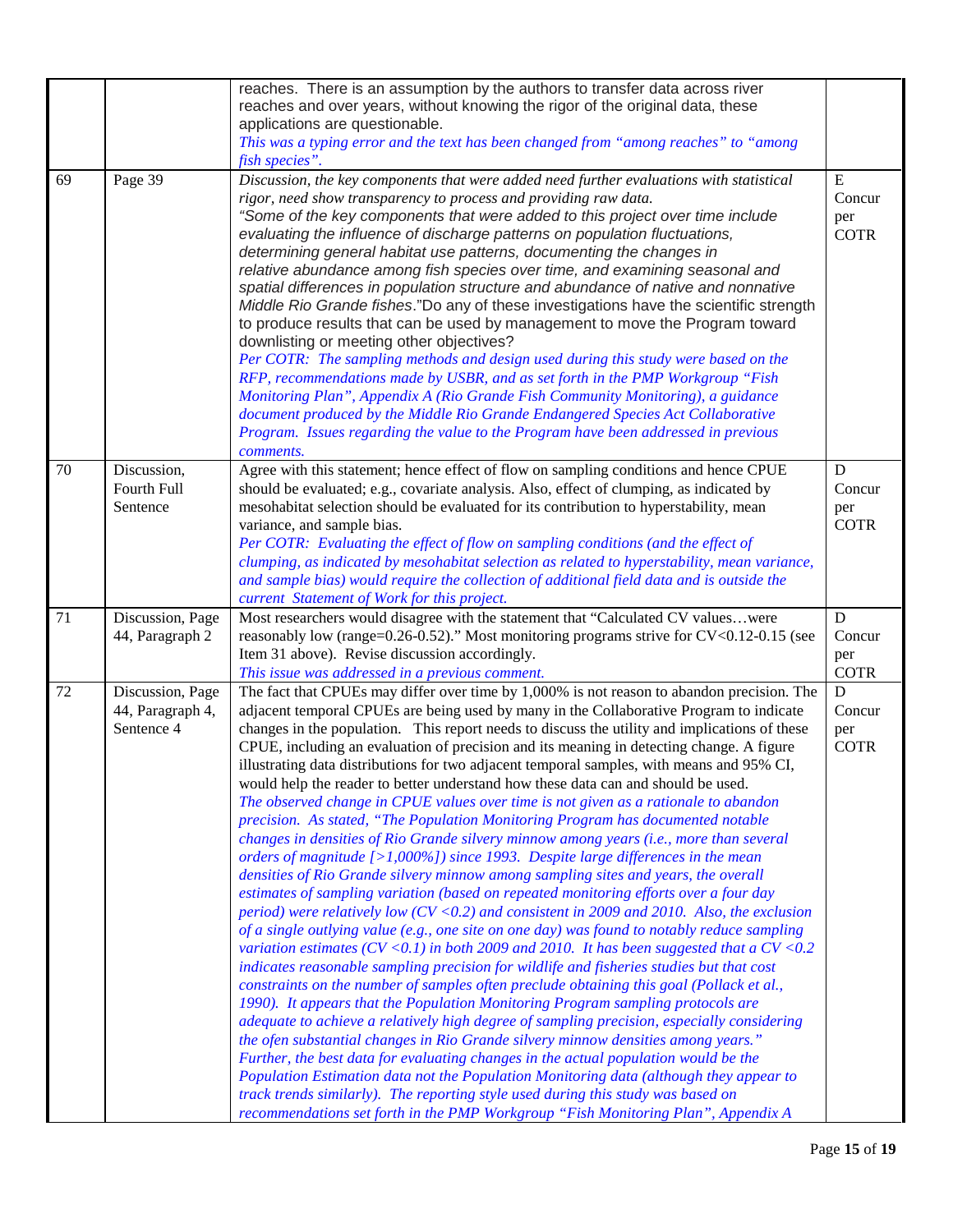|    |                         | (Rio Grande Fish Community Monitoring), a guidance document produced by the Middle                                                                                                                                                                                                                                                                                                                                                                                                                                                                                                                                                                                                                                                                                                                                                                                                                                                                                                                                                                                                                                                                                                                                                                                                                                                                                                                                                                                                                                                                                                                                                                                                                                                                                       |                                             |
|----|-------------------------|--------------------------------------------------------------------------------------------------------------------------------------------------------------------------------------------------------------------------------------------------------------------------------------------------------------------------------------------------------------------------------------------------------------------------------------------------------------------------------------------------------------------------------------------------------------------------------------------------------------------------------------------------------------------------------------------------------------------------------------------------------------------------------------------------------------------------------------------------------------------------------------------------------------------------------------------------------------------------------------------------------------------------------------------------------------------------------------------------------------------------------------------------------------------------------------------------------------------------------------------------------------------------------------------------------------------------------------------------------------------------------------------------------------------------------------------------------------------------------------------------------------------------------------------------------------------------------------------------------------------------------------------------------------------------------------------------------------------------------------------------------------------------|---------------------------------------------|
| 73 | Page 44                 | Rio Grande Endangered Species Act Collaborative Program.<br>"Despite large differences in the mean densities of Rio Grande silvery minnow<br>among sampling sites and years, the overall sampling variation has been relatively<br>low and consistent among sites over time. Calculated CV values for collections of<br>Rio Grande silvery minnow during all sampling years (2005-2010) in the Middle Rio<br>Grande were reasonably low (range=0.26 to 0.52). Distributions with CV>1 are often<br>considered high-variance while distributions with CV<1, like Rio Grande silvery<br>minnow, would be categorized as low-variance." The raw data should be provided<br>to other reviewers to verify results.<br>Per COTR: The raw data are provided to the USBR and posted on the Collaborative<br>Program website.                                                                                                                                                                                                                                                                                                                                                                                                                                                                                                                                                                                                                                                                                                                                                                                                                                                                                                                                                     | $\mathbf E$<br>Concur<br>per<br><b>COTR</b> |
| 74 | Page 44                 | "However, the notable changes in densities of Rio Grande silvery minnow among<br>years (i.e., often more than several orders of magnitude [>1,000%]) greatly<br>outweighs the reasonable value of relative precision (ca. 26-52%)<br>observed to date during the repeated sampling effort. This indicates that the current<br>sampling approach should provide a reasonable trend estimate of increasing or<br>decreasing population size of Rio Grande silvery minnow over time." With a relative<br>precision value of 26-52%, there is not enough confidence in this value to estimate<br>population trends.<br>The estimate of sampling variation is coarse and very likely to overestimate the sampling<br>variation as there is disturbance to the habitats (and subtle changes in flow/habitat<br>relationships) associated with sampling over a sequence of four days. It is impossible to<br>replicate sampling conditions on consecutive days and so these estimates should be<br>evaluated cautiously. These points are now included in the Discussion. The mean and SE<br>of the population trends are presented and the statistical differences among years evaluated.<br>The statement "there is not enough confidence in this value to estimate population trends"<br>is incorrect considering CV values were $<0.2$ and were $<0.1$ when a single outlier was<br>excluded. The CV is relatively low considering that RGSM often fluctuates widely (orders of<br>magnitude (sometimes $>1,000\%$ ) on an annual basis. Also, the values for CV used as a<br>reference appear to have been developed primarily for K-selected species (not r-selected<br>species like RGSM), and those species vary much less on an annual basis as compared with<br>RGSM. | E<br>Concur<br>per<br><b>COTR</b>           |
| 75 | Page 44                 | It is not clear whether depth and velocity are measured for each scene haul or some<br>generalization is applied to multiple scene hauls in mesohabitats?<br>No. Multiple profile measurements of the 400 seine hauls in different mesohabitats taken<br>monthly for depths and velocities would be outside the current Statement of Work for this<br>project.                                                                                                                                                                                                                                                                                                                                                                                                                                                                                                                                                                                                                                                                                                                                                                                                                                                                                                                                                                                                                                                                                                                                                                                                                                                                                                                                                                                                           | ${\bf E}$<br>Concur<br>per<br><b>COTR</b>   |
| 76 | Page 45,<br>paragraph 4 | Report should be strengthen by including more recent field studies examining silvery<br>minnow spawning and nursery habitat.<br>Citations provided in Comment #81 are now integrated as appropriate within the<br>Discussion.                                                                                                                                                                                                                                                                                                                                                                                                                                                                                                                                                                                                                                                                                                                                                                                                                                                                                                                                                                                                                                                                                                                                                                                                                                                                                                                                                                                                                                                                                                                                            | $\mathcal{C}$                               |
| 77 | Page 45                 | "However, additional study will be required to determine those factors that most<br>influence these ecological patterns." If the contractor first sampled in 1993, those<br>factors that most influence ecological patterns should already be incorporated into<br>investigations.<br>The study of ecological patterns is complex and requires long-term datasets. While this<br>study has been ongoing for nearly two decades, we would be remiss to state that we've<br>identified exactly how this complex system operates. The main factors that are likely to<br>influence these ecological patterns are already including in the investigations but it is<br>possible that future study will reveal other more periodic factors that could also be driving<br>factors in long-term ecological changes.                                                                                                                                                                                                                                                                                                                                                                                                                                                                                                                                                                                                                                                                                                                                                                                                                                                                                                                                                             | E<br>Concur<br>per<br><b>COTR</b>           |
| 78 | Page 45                 | However, this was a cursory study of mesohabitat associations and is no substitute<br>for the more rigorous approach used to quantify Rio Grande ichthyofaunal habitat<br>use (including seasonal and ontogenetic shifts) and availability in the past (e.g.,<br>Dudley and Platania, 1997). If the contractor started monitoring in 1993, why are the<br>conducting cursory mesohabitat studies at this time?<br>Per COTR: The sampling methods used during this study were based on the RFP,                                                                                                                                                                                                                                                                                                                                                                                                                                                                                                                                                                                                                                                                                                                                                                                                                                                                                                                                                                                                                                                                                                                                                                                                                                                                           | ${\bf E}$<br>Concur<br>per<br><b>COTR</b>   |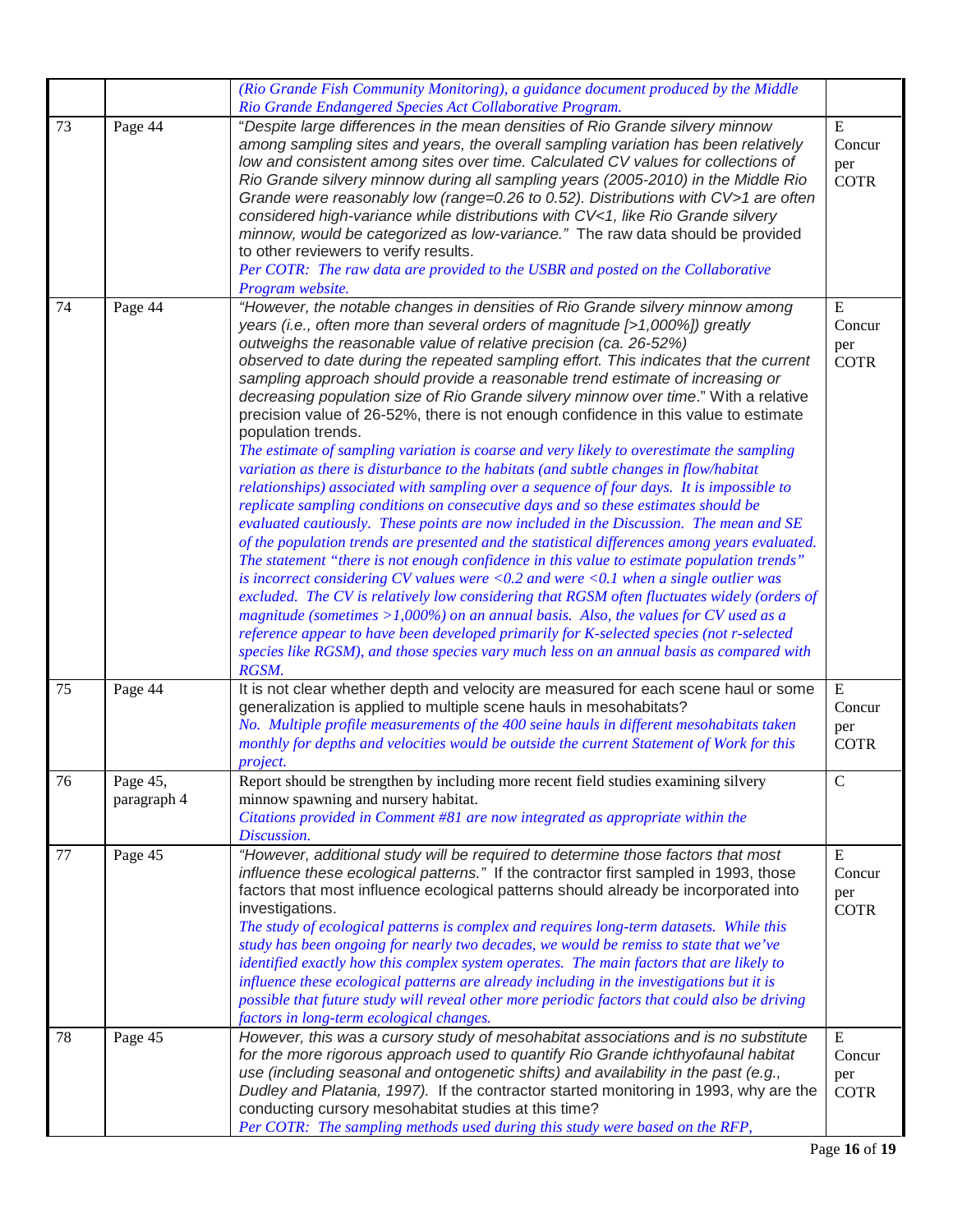| 79 | Page 45-46             | recommendations made by USBR, and as set forth in the PMP Workgroup "Fish Monitoring<br>Plan", Appendix A (Rio Grande Fish Community Monitoring), a guidance document<br>produced by the Middle Rio Grande Endangered Species Act Collaborative Program.<br>Measuring depths/velocities of the approximately 3,600 habitats sampled annually (i.e., 20<br>per site, 20 sites, 9 months) and then building a long-term seasonality/ontogenetic model<br>would be outside the current Statement of Work for this project.<br>Report would be improved by expanding the discussion of the observed low numbers of eggs                                                                                                                                                                                                                                                                                                                                                           | ${\bf E}$                                 |
|----|------------------------|-------------------------------------------------------------------------------------------------------------------------------------------------------------------------------------------------------------------------------------------------------------------------------------------------------------------------------------------------------------------------------------------------------------------------------------------------------------------------------------------------------------------------------------------------------------------------------------------------------------------------------------------------------------------------------------------------------------------------------------------------------------------------------------------------------------------------------------------------------------------------------------------------------------------------------------------------------------------------------|-------------------------------------------|
|    |                        | to include other Collaborative Program studies. This would demonstrate the authors'<br>knowledge of current monitoring and research.<br>We are not aware of other Collaborative Program studies that document the "observed low<br>numbers of eggs" that we were referring to in 2004, which interestingly resulted in<br>increased recruitment success during that year. If there are spawning periodicity studies<br>from 2004 or at least other current ones that occur in the Rio Grande (as opposed to<br>irrigation canals), please provide those citations (couldn't find anything at<br>www.middleriogrande.com).                                                                                                                                                                                                                                                                                                                                                     | Concur<br>per<br><b>COTR</b>              |
| 80 | Page 46<br>Paragraph 1 | The report would be improved with a graph showing the relationship between peak<br>discharge, drifting eggs and the October densities. Calculating a linear regression using the<br>cited data would add to the discussion.<br>These flow/egg calculations were developed for the Spawning Periodicity report and are<br>presented in the most recent version of that report (Dudley, R. K. and S. P. Platania. 2010.<br>Spatial spawning periodicity of Rio Grande silvery minnow during 2010. Report to the U.S.<br>Bureau of Reclamation (Albuquerque Projects Office), Albuquerque, NM. 43 pp.). Those<br>data are not presented here since it would be duplicative and is more appropriate for the<br><b>Spawning Periodicity report.</b><br>Per COTR: Integrating data and developing seasonal fish/flow/egg synergistic models<br>across studies (Spawning Periodicity with Population Monitoring) would be outside the<br>current Statement of Work for this project. | ${\bf E}$<br>Concur<br>per<br><b>COTR</b> |
| 81 | Page 46<br>Paragraph 1 | The discussion of floodplain habitat for larval silvery minnows would be strengthened by<br>including more recent peer reviewed references including:<br>Citations are now integrated as appropriate within the Discussion.<br>Pease, A. A., J. J. Davis, M. S. Edwards, and T. F. Turner. 2006. Habitat and resource use<br>by larval and juvenile fishes in an arid-land river (Rio Grande, New Mexico).<br>Freshwater Biology 51:475-486.                                                                                                                                                                                                                                                                                                                                                                                                                                                                                                                                  | $\mathbf C$                               |
|    |                        | Porter, M. D., and T. Massong. 2004a. Habitat fragmentation and modifications affecting<br>distribution of the Rio Grande silvery minnow. GIS/Spatial Analyses in Fishery and<br>Aquatic Sciences: 421-432.<br>Porter, M. D., and T. Massong. 2004b. Analyzing changes in river channel morphology<br>using GIS for Rio Grande silvery minnow habitat assessment. GIS/Spatial Analyses<br>in Fishery and Aquatic Sciences: 433-446.                                                                                                                                                                                                                                                                                                                                                                                                                                                                                                                                           |                                           |
|    |                        | Turner, T.F., T.J. Krabbenhoft, A.S. Burdett 2010. Reproductive phenology and fish<br>community structure in an arid-land river. Pages 427-446 in K.B. Gido and D.A.<br>Jackson, editors. Community ecology of stream fishes: concepts, approaches, and<br>techniques. American Fisheries Society, Symposium 73, Bethesda, Maryland.                                                                                                                                                                                                                                                                                                                                                                                                                                                                                                                                                                                                                                          |                                           |
| 82 | Page 46<br>Paragraph 2 | Providing the percentage of recaptured marked silvery minnows that moved more than 25<br>km upstream would strengthen the discussion.<br>The percentage was irrelevant to this sentence as the point was that this species has been<br>documented to move 25 km upstream (to the base of a diversion dam). The biological<br>relevance is also addressed in the next sentence, which states that "In addition to<br>repopulating upstream reaches, upstream movement of even a small portion of the<br>population among reaches (following fish passage efforts) could be beneficial in terms of<br>naturally maintaining genetic diversity."<br>Per COTR: Determining the percentage of fish that moved X km upstream or downstream<br>from the release point, with statistical confidence, would be outside the USBR Statement of<br>Work for this project.                                                                                                                 | E<br>Concur<br>per<br><b>COTR</b>         |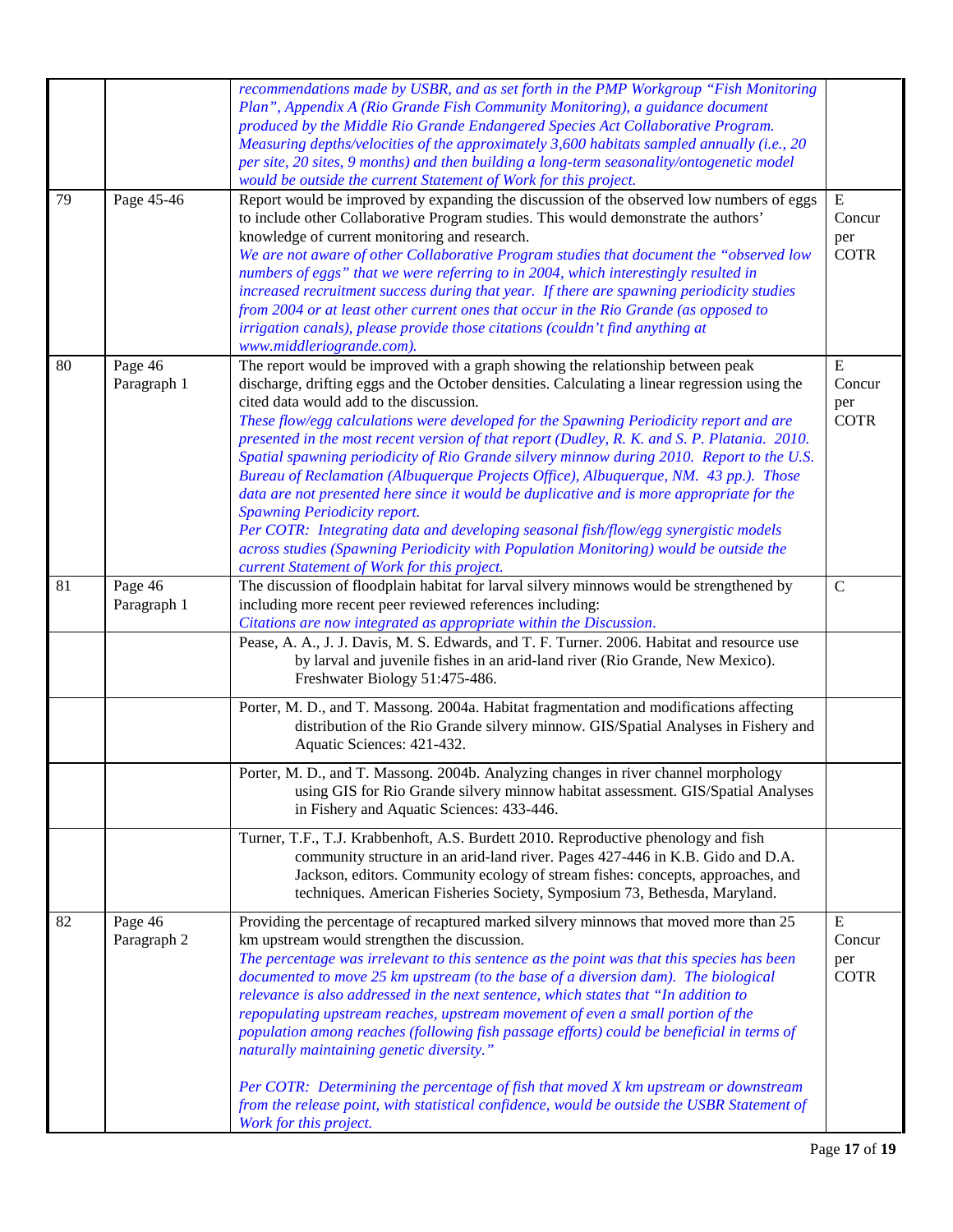| 83 | Page 46          | The statement about maintaining genetic diversity should cite more recent analysis by the                                                                                          | $\mathbf E$ |
|----|------------------|------------------------------------------------------------------------------------------------------------------------------------------------------------------------------------|-------------|
|    | Paragraph 2      | San Acacia Fish Passage Review Panel. The rigorous panel review supports the Fish and                                                                                              | Concur      |
|    |                  | Wildlife Service's 'best science requirements' under the Endangered Species Act.                                                                                                   | per         |
|    |                  | The statement posits that some upstream movement "could" be beneficial to maintaining                                                                                              | <b>COTR</b> |
|    |                  | genetic diversity. This point was not denied in the San Acacia Fish Passage Review Panel                                                                                           |             |
|    |                  | report; their conclusions were that the magnitude of these benefits was uncertain.                                                                                                 |             |
| 84 | Page 46          | The report should cite the 2010 silvery minnow recovery plan to reflect the most current Fish                                                                                      | $\mathbf C$ |
|    | Paragraph 2      | and Wildlife Service position on diversion dams.<br>The newest citation was added, which also supports the statement that "Fragmentation of                                        |             |
|    |                  | this species' range in the Middle Rio Grande by Angostura, Isleta, and San Acacia diversion                                                                                        |             |
|    |                  | dams has been identified as an important issue that requires resolution to ensure recovery of                                                                                      |             |
|    |                  | Rio Grande silvery minnow".                                                                                                                                                        |             |
| 85 | Page 46          | "Another ongoing threat to Rio Grande silvery minnow is the fragmentation of its                                                                                                   | ${\bf E}$   |
|    |                  | remaining range and the longitudinal transport of its propagules (drifting eggs and                                                                                                | Concur      |
|    |                  | larvae) below instream barriers (i.e., Angostura, Isleta, and San Acacia diversion                                                                                                 | per         |
|    |                  | dams) and ultimately into irrigation networks or Elephant Butte Reservoir (Dudley<br>and Platania, 2007)." This appears to be a generalized statement, is there data to            | <b>COTR</b> |
|    |                  | support this position? Does fish salvage and propagation offset the fragmentation,                                                                                                 |             |
|    |                  | unknown?                                                                                                                                                                           |             |
|    |                  | Data on the transport of Rio Grande silvery minnow propagules in different reaches of the                                                                                          |             |
|    |                  | Middle Rio Grande and at different flows are presented in Dudley and Platania (2007). We                                                                                           |             |
|    |                  | are not aware of studies that compare the magnitude of downstream transport with the                                                                                               |             |
|    |                  | potential offset provided by salvage/propagation (and which include survival/recruitment                                                                                           |             |
|    |                  | estimates etc.).                                                                                                                                                                   |             |
| 86 |                  | Per COTR: This task would be outside the current Statement of Work for this project.<br>"While there have been large fluctuations in the abundance of Rio Grande silvery           | ${\bf E}$   |
|    | Page 47          | minnow over the past decade, the biological importance of recently larger numbers                                                                                                  | Concur      |
|    |                  | of Rio Grande silvery minnow is uncertain in the face of eroding genetic diversity                                                                                                 | per         |
|    |                  | (pers. comm. M. J. Osborne, UNM; Alò and Turner, 2005)." Is there documentation                                                                                                    | <b>COTR</b> |
|    |                  | that the population dynamics of RGSM are limited by genetic diversity?                                                                                                             |             |
|    |                  | We are not aware of studies that indicate the population dynamics of Rio Grande silvery                                                                                            |             |
|    |                  | minnow are or are not limited by genetic diversity. However, the point of this statement is                                                                                        |             |
|    |                  | that the documented eroding genetic diversity of this species "could" be problematic (even                                                                                         |             |
| 87 | Discussion, Page | with higher population numbers) over time.<br>The Discussion vacillates between an interpretation of the data analyses and speculation                                             | ${\bf E}$   |
|    | 47               | about causation for RGSM decline. Please restrict the Discussion to conclusions that can be                                                                                        | Concur      |
|    |                  | supported by the data. Please confine the Discussion to an interpretation of the data relative                                                                                     | per         |
|    |                  | to the objectives; e.g., monitor trends in RGSM abundance. This is one reason that a clear                                                                                         | <b>COTR</b> |
|    |                  | statement of Purpose and Objectives is requested in Item 4 above.                                                                                                                  |             |
|    |                  | The discussion section of this paper includes an interpretation of the data presented,                                                                                             |             |
|    |                  | including possible causes for fish community changes over time. The reasons outlined for                                                                                           |             |
|    |                  | the decreases (or increases) of Rio Grande silvery minnow are based on data collected as                                                                                           |             |
|    |                  | part of the objectives of this study and based on the results of other studies. The more                                                                                           |             |
|    |                  | detailed information provided on RGSM (as related to the some of the original listing<br>factors) was first added to the 2006 report as the request of the Science Work Group from |             |
|    |                  | the extensive comments they provided at that time. The points discussed all can be                                                                                                 |             |
|    |                  | supported by data provided in this study or in the studies of others that were cited.                                                                                              |             |
|    |                  | However, there are no absolutes in ecology and that is the reason that words like "could",                                                                                         |             |
|    |                  | "may", "perhaps" are often used so that the statements about possible cause and effect                                                                                             |             |
|    |                  | relationships are presented as such as opposed to something akin to a physical law.                                                                                                |             |
|    |                  | Monitoring the trends in RGSM abundance clearly was not the only objective in this study.                                                                                          |             |
|    |                  | Here are the objectives as they appear in the introduction "The primary objective of the                                                                                           |             |
|    |                  | September 2009 to October 2010 sampling activities was to monitor temporal trends in the<br>abundance of Rio Grande silvery minnow at numerous sites throughout the Middle Rio     |             |
|    |                  | Grande. Additional objectives included evaluating the influence of discharge patterns on                                                                                           |             |
|    |                  | population fluctuations, determining general habitat use patterns, documenting changes in                                                                                          |             |
|    |                  | relative abundance among fish species over time, and determining site-specific sampling                                                                                            |             |